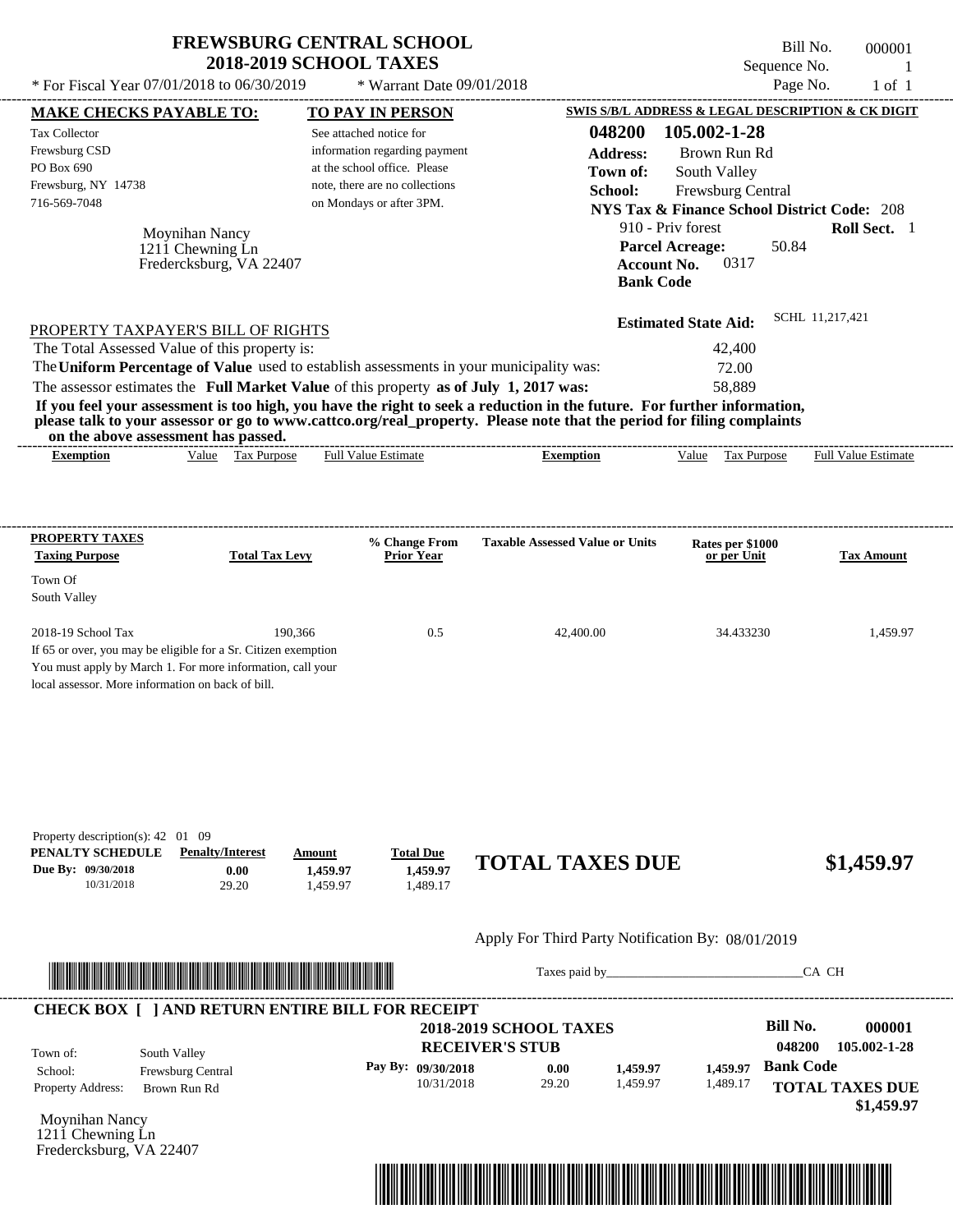| <b>FREWSBURG CENTRAL SCHOOL</b> |
|---------------------------------|
| <b>2018-2019 SCHOOL TAXES</b>   |

 $*$  Warrant Date 09/01/2018

 $*$  For Fiscal Year 07/01/2018 to 06/30/2019

Bill No. 000002 Sequence No. 2<br>Page No. 2 1 of 1

| <b>MAKE CHECKS PAYABLE TO:</b>                        |                                                                                                                              |                       | <b>TO PAY IN PERSON</b>        |                                                                                                                                                                                                                                      | <b>SWIS S/B/L ADDRESS &amp; LEGAL DESCRIPTION &amp; CK DIGIT</b> |                  |                        |
|-------------------------------------------------------|------------------------------------------------------------------------------------------------------------------------------|-----------------------|--------------------------------|--------------------------------------------------------------------------------------------------------------------------------------------------------------------------------------------------------------------------------------|------------------------------------------------------------------|------------------|------------------------|
| <b>Tax Collector</b>                                  |                                                                                                                              |                       | See attached notice for        | 048200                                                                                                                                                                                                                               | 105.002-1-34                                                     |                  |                        |
| Frewsburg CSD                                         |                                                                                                                              |                       | information regarding payment  | <b>Address:</b>                                                                                                                                                                                                                      | Brown Run Rd                                                     |                  |                        |
| PO Box 690                                            |                                                                                                                              |                       | at the school office. Please   | Town of:                                                                                                                                                                                                                             | South Valley                                                     |                  |                        |
| Frewsburg, NY 14738                                   |                                                                                                                              |                       | note, there are no collections | School:                                                                                                                                                                                                                              | Frewsburg Central                                                |                  |                        |
| 716-569-7048                                          |                                                                                                                              |                       | on Mondays or after 3PM.       |                                                                                                                                                                                                                                      | <b>NYS Tax &amp; Finance School District Code: 208</b>           |                  |                        |
|                                                       | Anderson Wesley E                                                                                                            |                       |                                |                                                                                                                                                                                                                                      | 105 - Vac farmland                                               |                  | Roll Sect. 1           |
|                                                       | Brown Run Rd                                                                                                                 |                       |                                |                                                                                                                                                                                                                                      | <b>Parcel Acreage:</b>                                           | 25.66            |                        |
|                                                       | Frewsburg, NY 14738                                                                                                          |                       |                                |                                                                                                                                                                                                                                      | 0010<br><b>Account No.</b>                                       |                  |                        |
|                                                       |                                                                                                                              |                       |                                |                                                                                                                                                                                                                                      | <b>Bank Code</b>                                                 |                  |                        |
|                                                       |                                                                                                                              |                       |                                |                                                                                                                                                                                                                                      | <b>Estimated State Aid:</b>                                      | SCHL 11,217,421  |                        |
|                                                       | PROPERTY TAXPAYER'S BILL OF RIGHTS<br>The Total Assessed Value of this property is:                                          |                       |                                |                                                                                                                                                                                                                                      | 9,650                                                            |                  |                        |
|                                                       |                                                                                                                              |                       |                                | The Uniform Percentage of Value used to establish assessments in your municipality was:                                                                                                                                              | 72.00                                                            |                  |                        |
|                                                       |                                                                                                                              |                       |                                | The assessor estimates the Full Market Value of this property as of July 1, 2017 was:                                                                                                                                                | 13,403                                                           |                  |                        |
|                                                       |                                                                                                                              |                       |                                | If you feel your assessment is too high, you have the right to seek a reduction in the future. For further information,                                                                                                              |                                                                  |                  |                        |
|                                                       |                                                                                                                              |                       |                                | please talk to your assessor or go to www.cattco.org/real_property. Please note that the period for filing complaints                                                                                                                |                                                                  |                  |                        |
| <b>Exemption</b>                                      | on the above assessment has passed.<br>Value Tax Purpose                                                                     |                       | <b>Full Value Estimate</b>     | <b>Exemption</b>                                                                                                                                                                                                                     | Value Tax Purpose Full Value Estimate                            |                  |                        |
|                                                       |                                                                                                                              |                       |                                |                                                                                                                                                                                                                                      |                                                                  |                  |                        |
|                                                       |                                                                                                                              |                       |                                |                                                                                                                                                                                                                                      |                                                                  |                  |                        |
| <b>PROPERTY TAXES</b>                                 |                                                                                                                              |                       | % Change From                  | <b>Taxable Assessed Value or Units</b>                                                                                                                                                                                               | Rates per \$1000                                                 |                  |                        |
| <b>Taxing Purpose</b>                                 |                                                                                                                              | <b>Total Tax Levy</b> | <b>Prior Year</b>              |                                                                                                                                                                                                                                      | or per Unit                                                      |                  | <b>Tax Amount</b>      |
| Town Of                                               |                                                                                                                              |                       |                                |                                                                                                                                                                                                                                      |                                                                  |                  |                        |
| South Valley                                          |                                                                                                                              |                       |                                |                                                                                                                                                                                                                                      |                                                                  |                  |                        |
|                                                       |                                                                                                                              |                       |                                |                                                                                                                                                                                                                                      |                                                                  |                  |                        |
| 2018-19 School Tax                                    |                                                                                                                              | 190,366               | 0.5                            | 9,650.00                                                                                                                                                                                                                             | 34.433230                                                        |                  | 332.28                 |
|                                                       | If 65 or over, you may be eligible for a Sr. Citizen exemption<br>You must apply by March 1. For more information, call your |                       |                                |                                                                                                                                                                                                                                      |                                                                  |                  |                        |
|                                                       | local assessor. More information on back of bill.                                                                            |                       |                                |                                                                                                                                                                                                                                      |                                                                  |                  |                        |
|                                                       |                                                                                                                              |                       |                                |                                                                                                                                                                                                                                      |                                                                  |                  |                        |
|                                                       |                                                                                                                              |                       |                                |                                                                                                                                                                                                                                      |                                                                  |                  |                        |
|                                                       |                                                                                                                              |                       |                                |                                                                                                                                                                                                                                      |                                                                  |                  |                        |
|                                                       |                                                                                                                              |                       |                                |                                                                                                                                                                                                                                      |                                                                  |                  |                        |
|                                                       |                                                                                                                              |                       |                                |                                                                                                                                                                                                                                      |                                                                  |                  |                        |
|                                                       |                                                                                                                              |                       |                                |                                                                                                                                                                                                                                      |                                                                  |                  |                        |
| Property description(s): 50 01 09<br>PENALTY SCHEDULE | <b>Penalty/Interest</b>                                                                                                      | Amount                | <b>Total Due</b>               |                                                                                                                                                                                                                                      |                                                                  |                  |                        |
| Due By: 09/30/2018                                    | 0.00                                                                                                                         | 332.28                | 332.28                         | <b>TOTAL TAXES DUE</b>                                                                                                                                                                                                               |                                                                  |                  | \$332.28               |
| 10/31/2018                                            | 6.65                                                                                                                         | 332.28                | 338.93                         |                                                                                                                                                                                                                                      |                                                                  |                  |                        |
|                                                       |                                                                                                                              |                       |                                | Apply For Third Party Notification By: 08/01/2019                                                                                                                                                                                    |                                                                  |                  |                        |
|                                                       |                                                                                                                              |                       |                                |                                                                                                                                                                                                                                      |                                                                  |                  |                        |
|                                                       | <u> 1999 - Paris Andrews, Amerikaansk filozof fan de Fryske kanton fan de Fryske kanton fan de Berger fan de Frys</u>        |                       |                                |                                                                                                                                                                                                                                      | Taxes paid by                                                    | CA CH            |                        |
|                                                       | <b>CHECK BOX [ ] AND RETURN ENTIRE BILL FOR RECEIPT</b>                                                                      |                       |                                |                                                                                                                                                                                                                                      |                                                                  |                  |                        |
|                                                       |                                                                                                                              |                       |                                | <b>2018-2019 SCHOOL TAXES</b>                                                                                                                                                                                                        |                                                                  | <b>Bill No.</b>  | 000002                 |
| Town of:                                              | South Valley                                                                                                                 |                       |                                | <b>RECEIVER'S STUB</b>                                                                                                                                                                                                               |                                                                  | 048200           | 105.002-1-34           |
| School:                                               | Frewsburg Central                                                                                                            |                       | Pay By: 09/30/2018             | 0.00                                                                                                                                                                                                                                 | 332.28<br>332.28                                                 | <b>Bank Code</b> |                        |
| Property Address:                                     | Brown Run Rd                                                                                                                 |                       | 10/31/2018                     | 6.65                                                                                                                                                                                                                                 | 332.28<br>338.93                                                 |                  | <b>TOTAL TAXES DUE</b> |
|                                                       |                                                                                                                              |                       |                                |                                                                                                                                                                                                                                      |                                                                  |                  | \$332.28               |
| Anderson Wesley E                                     |                                                                                                                              |                       |                                |                                                                                                                                                                                                                                      |                                                                  |                  |                        |
| Brown Run Rd                                          |                                                                                                                              |                       |                                |                                                                                                                                                                                                                                      |                                                                  |                  |                        |
| Frewsburg, NY 14738                                   |                                                                                                                              |                       |                                |                                                                                                                                                                                                                                      |                                                                  |                  |                        |
|                                                       |                                                                                                                              |                       |                                | <u> 1999 - 1999 - 1999 - 1999 - 1999 - 1999 - 1999 - 1999 - 1999 - 1999 - 1999 - 1999 - 1999 - 1999 - 1999 - 1999 - 1999 - 1999 - 1999 - 1999 - 1999 - 1999 - 1999 - 1999 - 1999 - 1999 - 1999 - 1999 - 1999 - 1999 - 1999 - 199</u> |                                                                  |                  |                        |

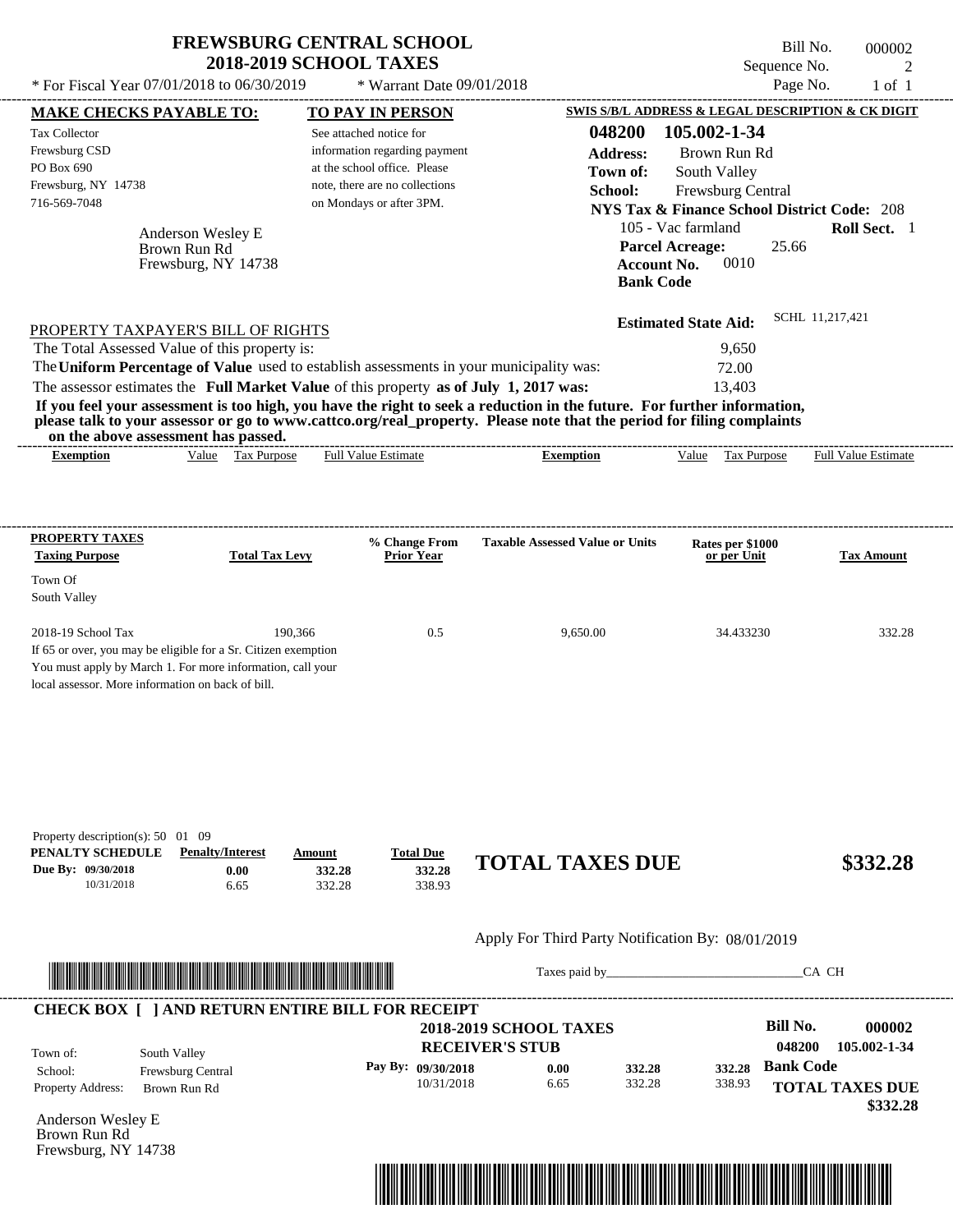| <b>FREWSBURG CENTRAL SCHOOL</b> |  |
|---------------------------------|--|
| <b>2018-2019 SCHOOL TAXES</b>   |  |

Bill No. 000003 Sequence No. 3<br>Page No. 3 1 of 1  $*$  For Fiscal Year 07/01/2018 to 06/30/2019  $*$  Warrant Date 09/01/2018 Page No. 1 of 1

| <b>MAKE CHECKS PAYABLE TO:</b>                                                      |                                   |                       |          | <b>TO PAY IN PERSON</b>                                    |                                                                                                                         |                                        |                                                        |                  | SWIS S/B/L ADDRESS & LEGAL DESCRIPTION & CK DIGIT |
|-------------------------------------------------------------------------------------|-----------------------------------|-----------------------|----------|------------------------------------------------------------|-------------------------------------------------------------------------------------------------------------------------|----------------------------------------|--------------------------------------------------------|------------------|---------------------------------------------------|
| <b>Tax Collector</b>                                                                |                                   |                       |          | See attached notice for                                    |                                                                                                                         | 048200                                 | 105.002-1-36.1                                         |                  |                                                   |
| Frewsburg CSD                                                                       |                                   |                       |          | information regarding payment                              |                                                                                                                         | <b>Address:</b>                        | Brown Run Rd                                           |                  |                                                   |
| PO Box 690                                                                          |                                   |                       |          | at the school office. Please                               |                                                                                                                         | Town of:                               | South Valley                                           |                  |                                                   |
| Frewsburg, NY 14738<br>716-569-7048                                                 |                                   |                       |          | note, there are no collections<br>on Mondays or after 3PM. |                                                                                                                         | School:                                | Frewsburg Central                                      |                  |                                                   |
|                                                                                     |                                   |                       |          |                                                            |                                                                                                                         |                                        | <b>NYS Tax &amp; Finance School District Code: 208</b> |                  |                                                   |
|                                                                                     | Anderson Wesley E                 |                       |          |                                                            |                                                                                                                         |                                        | 241 - Rural res&ag                                     |                  | Roll Sect. 1                                      |
|                                                                                     | Brown Run Rd                      |                       |          |                                                            |                                                                                                                         |                                        | <b>Parcel Acreage:</b>                                 | 31.69            |                                                   |
|                                                                                     | Frewsburg, NY 14738               |                       |          |                                                            |                                                                                                                         | <b>Account No.</b><br><b>Bank Code</b> | 0009                                                   |                  |                                                   |
|                                                                                     |                                   |                       |          |                                                            |                                                                                                                         |                                        |                                                        |                  |                                                   |
|                                                                                     |                                   |                       |          |                                                            |                                                                                                                         |                                        | <b>Estimated State Aid:</b>                            |                  | SCHL 11,217,421                                   |
| PROPERTY TAXPAYER'S BILL OF RIGHTS<br>The Total Assessed Value of this property is: |                                   |                       |          |                                                            |                                                                                                                         |                                        | 42,400                                                 |                  |                                                   |
|                                                                                     |                                   |                       |          |                                                            | The Uniform Percentage of Value used to establish assessments in your municipality was:                                 |                                        | 72.00                                                  |                  |                                                   |
|                                                                                     |                                   |                       |          |                                                            | The assessor estimates the Full Market Value of this property as of July 1, 2017 was:                                   |                                        | 58,889                                                 |                  |                                                   |
|                                                                                     |                                   |                       |          |                                                            | If you feel your assessment is too high, you have the right to seek a reduction in the future. For further information, |                                        |                                                        |                  |                                                   |
| on the above assessment has passed.                                                 |                                   |                       |          |                                                            | please talk to your assessor or go to www.cattco.org/real_property. Please note that the period for filing complaints   |                                        |                                                        |                  |                                                   |
| <b>Exemption</b>                                                                    |                                   | Value Tax Purpose     |          | <b>Full Value Estimate</b>                                 | <b>Exemption</b>                                                                                                        |                                        | Value Tax Purpose                                      |                  | <b>Full Value Estimate</b>                        |
|                                                                                     |                                   |                       |          |                                                            |                                                                                                                         |                                        |                                                        |                  |                                                   |
|                                                                                     |                                   |                       |          |                                                            |                                                                                                                         |                                        |                                                        |                  |                                                   |
| <b>PROPERTY TAXES</b>                                                               |                                   |                       |          | % Change From                                              | <b>Taxable Assessed Value or Units</b>                                                                                  |                                        | Rates per \$1000                                       |                  |                                                   |
| <b>Taxing Purpose</b>                                                               |                                   | <b>Total Tax Levy</b> |          | <b>Prior Year</b>                                          |                                                                                                                         |                                        | or per Unit                                            |                  | <b>Tax Amount</b>                                 |
| Town Of                                                                             |                                   |                       |          |                                                            |                                                                                                                         |                                        |                                                        |                  |                                                   |
| South Valley                                                                        |                                   |                       |          |                                                            |                                                                                                                         |                                        |                                                        |                  |                                                   |
| 2018-19 School Tax                                                                  |                                   | 190,366               |          | 0.5                                                        | 42,400.00                                                                                                               |                                        | 34.433230                                              |                  | 1,459.97                                          |
| If 65 or over, you may be eligible for a Sr. Citizen exemption                      |                                   |                       |          |                                                            |                                                                                                                         |                                        |                                                        |                  |                                                   |
| You must apply by March 1. For more information, call your                          |                                   |                       |          |                                                            |                                                                                                                         |                                        |                                                        |                  |                                                   |
| local assessor. More information on back of bill.                                   |                                   |                       |          |                                                            |                                                                                                                         |                                        |                                                        |                  |                                                   |
|                                                                                     |                                   |                       |          |                                                            |                                                                                                                         |                                        |                                                        |                  |                                                   |
|                                                                                     |                                   |                       |          |                                                            |                                                                                                                         |                                        |                                                        |                  |                                                   |
|                                                                                     |                                   |                       |          |                                                            |                                                                                                                         |                                        |                                                        |                  |                                                   |
|                                                                                     |                                   |                       |          |                                                            |                                                                                                                         |                                        |                                                        |                  |                                                   |
|                                                                                     |                                   |                       |          |                                                            |                                                                                                                         |                                        |                                                        |                  |                                                   |
| Property description(s): 50 01 09<br>PENALTY SCHEDULE                               | <b>Penalty/Interest</b>           |                       | Amount   | <b>Total Due</b>                                           |                                                                                                                         |                                        |                                                        |                  |                                                   |
| Due By: 09/30/2018                                                                  |                                   | 0.00                  | 1,459.97 | 1,459.97                                                   | <b>TOTAL TAXES DUE</b>                                                                                                  |                                        |                                                        |                  | \$1,459.97                                        |
| 10/31/2018                                                                          |                                   | 29.20                 | 1,459.97 | 1,489.17                                                   |                                                                                                                         |                                        |                                                        |                  |                                                   |
|                                                                                     |                                   |                       |          |                                                            |                                                                                                                         |                                        |                                                        |                  |                                                   |
|                                                                                     |                                   |                       |          |                                                            | Apply For Third Party Notification By: 08/01/2019                                                                       |                                        |                                                        |                  |                                                   |
| <u> Indian American State (Indian American State Indian American Sta</u>            |                                   |                       |          |                                                            |                                                                                                                         |                                        |                                                        |                  | CA CH                                             |
|                                                                                     |                                   |                       |          |                                                            |                                                                                                                         |                                        |                                                        |                  |                                                   |
|                                                                                     |                                   |                       |          | <b>CHECK BOX [ ] AND RETURN ENTIRE BILL FOR RECEIPT</b>    | <b>2018-2019 SCHOOL TAXES</b>                                                                                           |                                        |                                                        | <b>Bill No.</b>  | 000003                                            |
|                                                                                     |                                   |                       |          |                                                            | <b>RECEIVER'S STUB</b>                                                                                                  |                                        |                                                        | 048200           | 105.002-1-36.1                                    |
| Town of:                                                                            | South Valley                      |                       |          | Pay By: 09/30/2018                                         | 0.00                                                                                                                    | 1,459.97                               | 1,459.97                                               | <b>Bank Code</b> |                                                   |
| School:<br>Property Address:                                                        | Frewsburg Central<br>Brown Run Rd |                       |          | 10/31/2018                                                 | 29.20                                                                                                                   | 1,459.97                               | 1,489.17                                               |                  | <b>TOTAL TAXES DUE</b>                            |
|                                                                                     |                                   |                       |          |                                                            |                                                                                                                         |                                        |                                                        |                  | \$1,459.97                                        |
| Anderson Wesley E                                                                   |                                   |                       |          |                                                            |                                                                                                                         |                                        |                                                        |                  |                                                   |
| Brown Run Rd<br>Frewsburg, NY 14738                                                 |                                   |                       |          |                                                            |                                                                                                                         |                                        |                                                        |                  |                                                   |
|                                                                                     |                                   |                       |          |                                                            |                                                                                                                         |                                        |                                                        |                  |                                                   |
|                                                                                     |                                   |                       |          |                                                            |                                                                                                                         |                                        |                                                        |                  |                                                   |
|                                                                                     |                                   |                       |          |                                                            |                                                                                                                         |                                        |                                                        |                  |                                                   |

----------------------------------------------------------------------------------------------------------------------------------------------------------------------------------------------------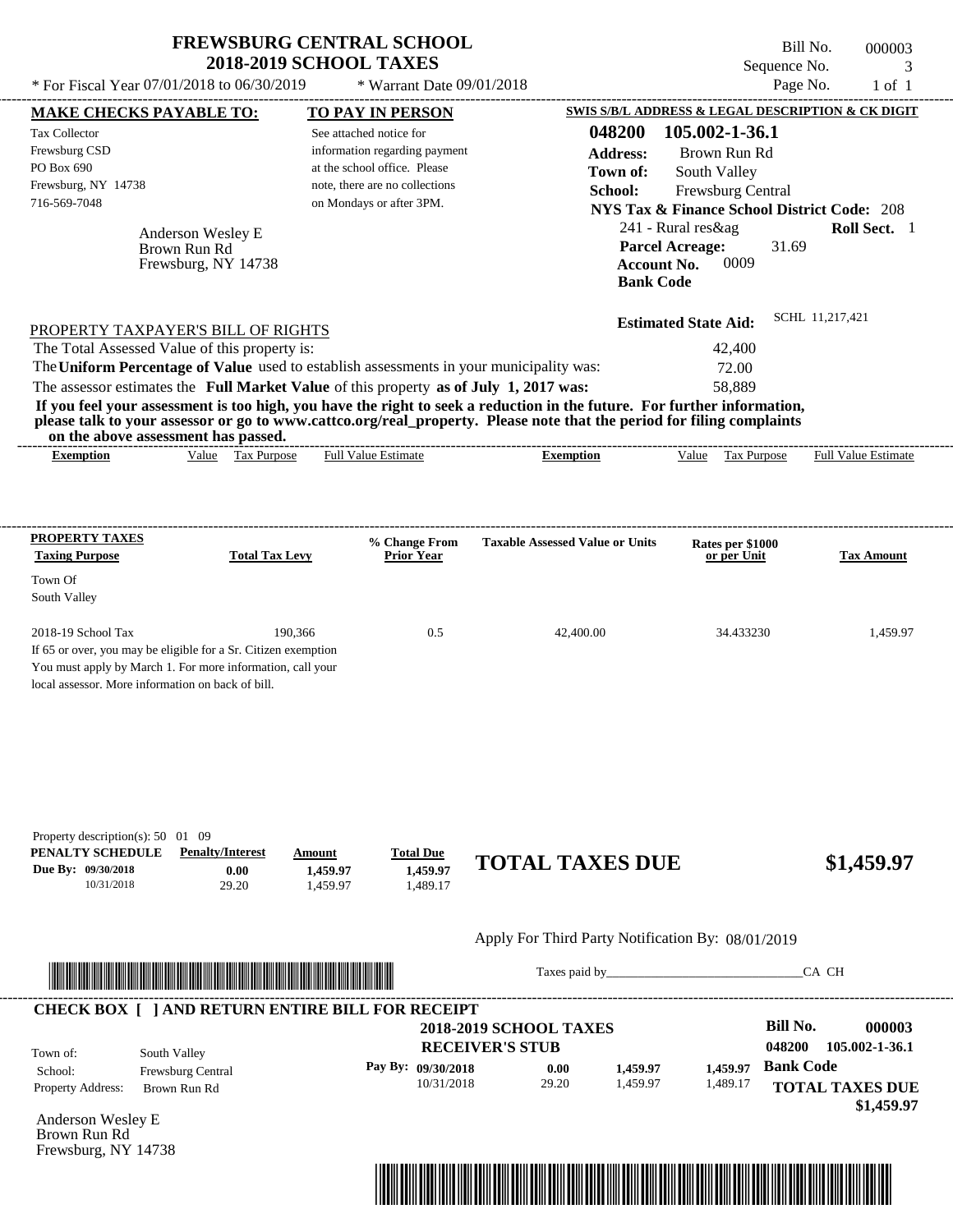| <b>FREWSBURG CENTRAL SCHOOL</b><br><b>2018-2019 SCHOOL TAXES</b> |                             |  |
|------------------------------------------------------------------|-----------------------------|--|
| * For Fiscal Year $07/01/2018$ to $06/30/2019$                   | $*$ Warrant Date 09/01/2018 |  |

Bill No. 000004 Sequence No. 4<br>Page No. 1 of 1

| <b>MAKE CHECKS PAYABLE TO:</b><br><b>Tax Collector</b>                                |                                                                                                                                                                                                                                      | See attached notice for | <b>TO PAY IN PERSON</b>                                       | 048200                                                                                                                                                                                                                                           | 105.002-1-36.2              | SWIS S/B/L ADDRESS & LEGAL DESCRIPTION & CK DIGIT      |
|---------------------------------------------------------------------------------------|--------------------------------------------------------------------------------------------------------------------------------------------------------------------------------------------------------------------------------------|-------------------------|---------------------------------------------------------------|--------------------------------------------------------------------------------------------------------------------------------------------------------------------------------------------------------------------------------------------------|-----------------------------|--------------------------------------------------------|
| Frewsburg CSD<br>PO Box 690                                                           |                                                                                                                                                                                                                                      |                         | information regarding payment<br>at the school office. Please | <b>Address:</b>                                                                                                                                                                                                                                  | Brown Run Rd                |                                                        |
| Frewsburg, NY 14738                                                                   |                                                                                                                                                                                                                                      |                         | note, there are no collections                                | Town of:                                                                                                                                                                                                                                         | South Valley                |                                                        |
| 716-569-7048                                                                          |                                                                                                                                                                                                                                      |                         | on Mondays or after 3PM.                                      | School:                                                                                                                                                                                                                                          | Frewsburg Central           | <b>NYS Tax &amp; Finance School District Code: 208</b> |
|                                                                                       |                                                                                                                                                                                                                                      |                         |                                                               |                                                                                                                                                                                                                                                  | 105 - Vac farmland          | Roll Sect. 1                                           |
|                                                                                       | Anderson Wesley E<br>RR Robin Hill Rd                                                                                                                                                                                                |                         |                                                               |                                                                                                                                                                                                                                                  | <b>Parcel Acreage:</b>      | 52.29                                                  |
|                                                                                       | Frewsburg, NY 14738                                                                                                                                                                                                                  |                         |                                                               |                                                                                                                                                                                                                                                  | 0501<br><b>Account No.</b>  |                                                        |
|                                                                                       |                                                                                                                                                                                                                                      |                         |                                                               |                                                                                                                                                                                                                                                  | <b>Bank Code</b>            |                                                        |
|                                                                                       | PROPERTY TAXPAYER'S BILL OF RIGHTS                                                                                                                                                                                                   |                         |                                                               |                                                                                                                                                                                                                                                  | <b>Estimated State Aid:</b> | SCHL 11,217,421                                        |
| The Total Assessed Value of this property is:                                         |                                                                                                                                                                                                                                      |                         |                                                               |                                                                                                                                                                                                                                                  | 18,200                      |                                                        |
|                                                                                       |                                                                                                                                                                                                                                      |                         |                                                               | The Uniform Percentage of Value used to establish assessments in your municipality was:                                                                                                                                                          | 72.00                       |                                                        |
| The assessor estimates the Full Market Value of this property as of July 1, 2017 was: |                                                                                                                                                                                                                                      |                         |                                                               |                                                                                                                                                                                                                                                  | 25,278                      |                                                        |
|                                                                                       |                                                                                                                                                                                                                                      |                         |                                                               | If you feel your assessment is too high, you have the right to seek a reduction in the future. For further information,<br>please talk to your assessor or go to www.cattco.org/real_property. Please note that the period for filing complaints |                             |                                                        |
| on the above assessment has passed.<br><b>Exemption</b>                               | Value Tax Purpose                                                                                                                                                                                                                    |                         | Full Value Estimate                                           | <b>Exemption</b>                                                                                                                                                                                                                                 | Value Tax Purpose           | <b>Full Value Estimate</b>                             |
|                                                                                       |                                                                                                                                                                                                                                      |                         |                                                               |                                                                                                                                                                                                                                                  |                             |                                                        |
|                                                                                       |                                                                                                                                                                                                                                      |                         |                                                               |                                                                                                                                                                                                                                                  |                             |                                                        |
| <b>PROPERTY TAXES</b>                                                                 |                                                                                                                                                                                                                                      |                         | % Change From                                                 | <b>Taxable Assessed Value or Units</b>                                                                                                                                                                                                           | Rates per \$1000            |                                                        |
| <b>Taxing Purpose</b>                                                                 | <b>Total Tax Levy</b>                                                                                                                                                                                                                |                         | <b>Prior Year</b>                                             |                                                                                                                                                                                                                                                  | or per Unit                 | <b>Tax Amount</b>                                      |
| Town Of                                                                               |                                                                                                                                                                                                                                      |                         |                                                               |                                                                                                                                                                                                                                                  |                             |                                                        |
| South Valley                                                                          |                                                                                                                                                                                                                                      |                         |                                                               |                                                                                                                                                                                                                                                  |                             |                                                        |
| 2018-19 School Tax                                                                    |                                                                                                                                                                                                                                      | 190,366                 | 0.5                                                           | 18,200.00                                                                                                                                                                                                                                        | 34.433230                   | 626.68                                                 |
| If 65 or over, you may be eligible for a Sr. Citizen exemption                        |                                                                                                                                                                                                                                      |                         |                                                               |                                                                                                                                                                                                                                                  |                             |                                                        |
| You must apply by March 1. For more information, call your                            |                                                                                                                                                                                                                                      |                         |                                                               |                                                                                                                                                                                                                                                  |                             |                                                        |
| local assessor. More information on back of bill.                                     |                                                                                                                                                                                                                                      |                         |                                                               |                                                                                                                                                                                                                                                  |                             |                                                        |
|                                                                                       |                                                                                                                                                                                                                                      |                         |                                                               |                                                                                                                                                                                                                                                  |                             |                                                        |
|                                                                                       |                                                                                                                                                                                                                                      |                         |                                                               |                                                                                                                                                                                                                                                  |                             |                                                        |
|                                                                                       |                                                                                                                                                                                                                                      |                         |                                                               |                                                                                                                                                                                                                                                  |                             |                                                        |
|                                                                                       |                                                                                                                                                                                                                                      |                         |                                                               |                                                                                                                                                                                                                                                  |                             |                                                        |
|                                                                                       |                                                                                                                                                                                                                                      |                         |                                                               |                                                                                                                                                                                                                                                  |                             |                                                        |
| Property description(s): 50 01 09                                                     |                                                                                                                                                                                                                                      |                         |                                                               |                                                                                                                                                                                                                                                  |                             |                                                        |
| PENALTY SCHEDULE                                                                      | <b>Penalty/Interest</b>                                                                                                                                                                                                              | Amount                  | <b>Total Due</b>                                              | <b>TOTAL TAXES DUE</b>                                                                                                                                                                                                                           |                             | \$626.68                                               |
| Due By: 09/30/2018<br>10/31/2018                                                      | 0.00<br>12.53                                                                                                                                                                                                                        | 626.68<br>626.68        | 626.68<br>639.21                                              |                                                                                                                                                                                                                                                  |                             |                                                        |
|                                                                                       |                                                                                                                                                                                                                                      |                         |                                                               |                                                                                                                                                                                                                                                  |                             |                                                        |
|                                                                                       |                                                                                                                                                                                                                                      |                         |                                                               | Apply For Third Party Notification By: 08/01/2019                                                                                                                                                                                                |                             |                                                        |
|                                                                                       |                                                                                                                                                                                                                                      |                         |                                                               |                                                                                                                                                                                                                                                  |                             |                                                        |
|                                                                                       | <u> In the second contract of the second contract of the second contract of the second contract of the second contract of the second contract of the second contract of the second contract of the second contract of the second</u> |                         |                                                               |                                                                                                                                                                                                                                                  |                             | CA CH                                                  |
|                                                                                       | <b>CHECK BOX [ ] AND RETURN ENTIRE BILL FOR RECEIPT</b>                                                                                                                                                                              |                         |                                                               |                                                                                                                                                                                                                                                  |                             |                                                        |
|                                                                                       |                                                                                                                                                                                                                                      |                         |                                                               | <b>2018-2019 SCHOOL TAXES</b>                                                                                                                                                                                                                    |                             | <b>Bill No.</b><br>000004                              |
| Town of:                                                                              | South Valley                                                                                                                                                                                                                         |                         |                                                               | <b>RECEIVER'S STUB</b>                                                                                                                                                                                                                           |                             | 048200<br>105.002-1-36.2                               |
| School:                                                                               | Frewsburg Central                                                                                                                                                                                                                    |                         | Pay By: 09/30/2018                                            | 0.00                                                                                                                                                                                                                                             | 626.68<br>626.68            | <b>Bank Code</b>                                       |
| Property Address:                                                                     | Brown Run Rd                                                                                                                                                                                                                         |                         | 10/31/2018                                                    | 12.53                                                                                                                                                                                                                                            | 626.68<br>639.21            | <b>TOTAL TAXES DUE</b>                                 |
| Anderson Wesley E                                                                     |                                                                                                                                                                                                                                      |                         |                                                               |                                                                                                                                                                                                                                                  |                             | \$626.68                                               |
| RR Robin Hill Rd                                                                      |                                                                                                                                                                                                                                      |                         |                                                               |                                                                                                                                                                                                                                                  |                             |                                                        |
| Frewsburg, NY 14738                                                                   |                                                                                                                                                                                                                                      |                         |                                                               |                                                                                                                                                                                                                                                  |                             |                                                        |
|                                                                                       |                                                                                                                                                                                                                                      |                         |                                                               |                                                                                                                                                                                                                                                  |                             |                                                        |
|                                                                                       |                                                                                                                                                                                                                                      |                         |                                                               |                                                                                                                                                                                                                                                  |                             |                                                        |

----------------------------------------------------------------------------------------------------------------------------------------------------------------------------------------------------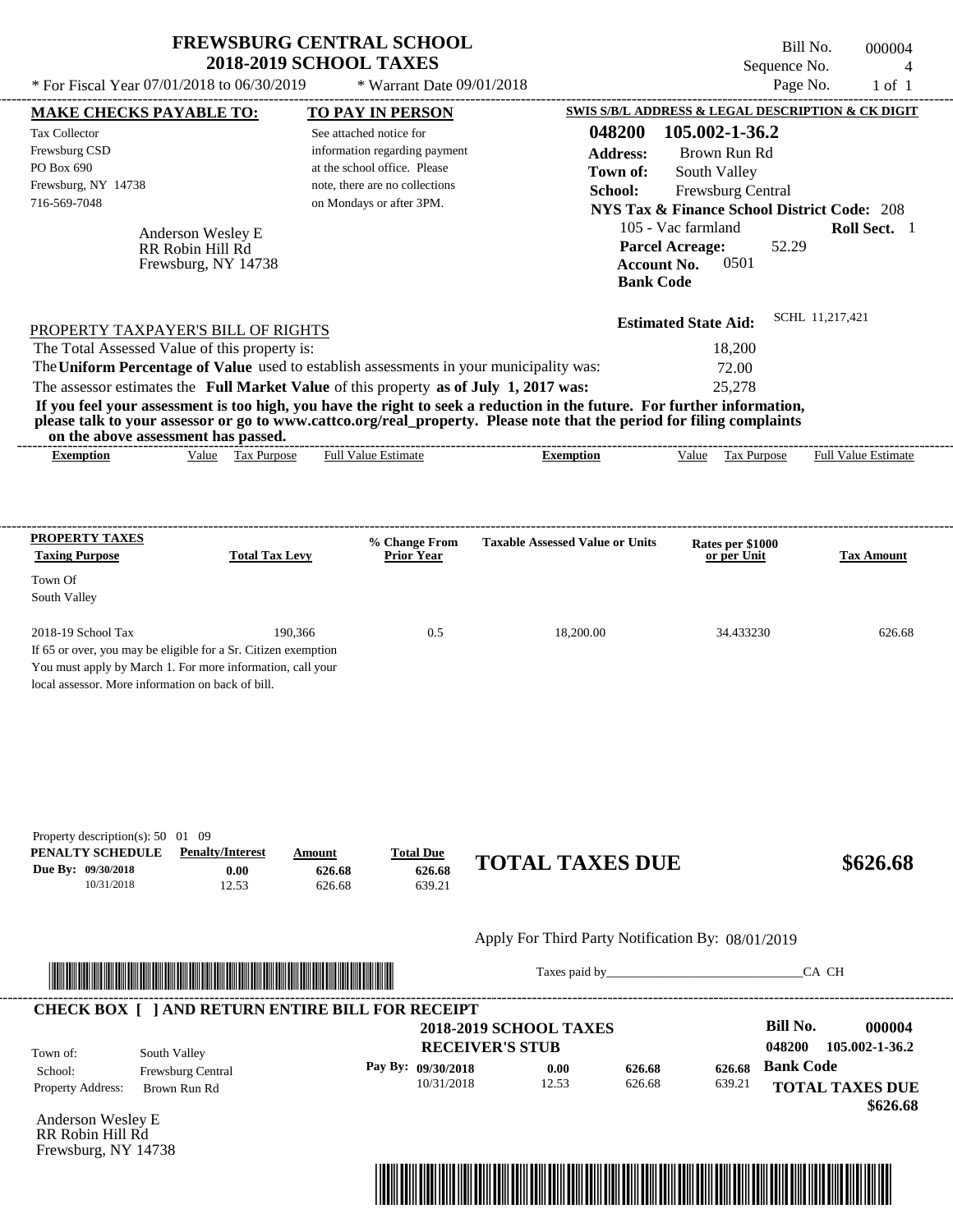|                                                                                                                              | <b>FREWSBURG CENTRAL SCHOOL</b><br><b>2018-2019 SCHOOL TAXES</b>                                                                                                                                                                                 |                                        | Sequence No.                                           | Bill No.                   | 000005<br>5 |
|------------------------------------------------------------------------------------------------------------------------------|--------------------------------------------------------------------------------------------------------------------------------------------------------------------------------------------------------------------------------------------------|----------------------------------------|--------------------------------------------------------|----------------------------|-------------|
| * For Fiscal Year $07/01/2018$ to $06/30/2019$                                                                               | * Warrant Date $09/01/2018$                                                                                                                                                                                                                      |                                        | Page No.                                               |                            | $1$ of $1$  |
| <b>MAKE CHECKS PAYABLE TO:</b>                                                                                               | TO PAY IN PERSON                                                                                                                                                                                                                                 |                                        | SWIS S/B/L ADDRESS & LEGAL DESCRIPTION & CK DIGIT      |                            |             |
| <b>Tax Collector</b>                                                                                                         | See attached notice for                                                                                                                                                                                                                          | 048200                                 | 105.002-1-36.3                                         |                            |             |
| Frewsburg CSD                                                                                                                | information regarding payment                                                                                                                                                                                                                    | Address:                               | Brown Run Rd                                           |                            |             |
| PO Box 690                                                                                                                   | at the school office. Please                                                                                                                                                                                                                     | Town of:                               | South Valley                                           |                            |             |
| Frewsburg, NY 14738                                                                                                          | note, there are no collections                                                                                                                                                                                                                   | School:                                | Frewsburg Central                                      |                            |             |
| 716-569-7048                                                                                                                 | on Mondays or after 3PM.                                                                                                                                                                                                                         |                                        | <b>NYS Tax &amp; Finance School District Code: 208</b> |                            |             |
| Anderson Wesley E                                                                                                            |                                                                                                                                                                                                                                                  |                                        | 210 - 1 Family Res                                     | Roll Sect. 1               |             |
| RR Robin Hill Rd                                                                                                             |                                                                                                                                                                                                                                                  |                                        | <b>Parcel Acreage:</b><br>1.50                         |                            |             |
| Frewsburg, NY 14738                                                                                                          |                                                                                                                                                                                                                                                  | Account No.<br><b>Bank Code</b>        | 0502                                                   |                            |             |
|                                                                                                                              |                                                                                                                                                                                                                                                  |                                        | <b>Estimated State Aid:</b>                            | SCHL 11,217,421            |             |
| PROPERTY TAXPAYER'S BILL OF RIGHTS<br>The Total Assessed Value of this property is:                                          |                                                                                                                                                                                                                                                  |                                        | 85,400                                                 |                            |             |
|                                                                                                                              | The Uniform Percentage of Value used to establish assessments in your municipality was:                                                                                                                                                          |                                        | 72.00                                                  |                            |             |
|                                                                                                                              |                                                                                                                                                                                                                                                  |                                        |                                                        |                            |             |
|                                                                                                                              |                                                                                                                                                                                                                                                  |                                        |                                                        |                            |             |
| The assessor estimates the Full Market Value of this property as of July 1, 2017 was:<br>on the above assessment has passed. | If you feel your assessment is too high, you have the right to seek a reduction in the future. For further information,<br>please talk to your assessor or go to www.cattco.org/real_property. Please note that the period for filing complaints |                                        | 118.611                                                |                            |             |
| Value Tax Purpose<br><b>Exemption</b>                                                                                        | <b>Full Value Estimate</b>                                                                                                                                                                                                                       | <b>Exemption</b>                       | Value<br><b>Tax Purpose</b>                            | <b>Full Value Estimate</b> |             |
| <b>Bas Star</b><br>21,300 SCHOOL<br>(See Note)                                                                               | 29.583                                                                                                                                                                                                                                           |                                        |                                                        |                            |             |
| <b>PROPERTY TAXES</b>                                                                                                        | % Change From                                                                                                                                                                                                                                    | <b>Taxable Assessed Value or Units</b> | Rates per \$1000                                       |                            |             |

| 2018-19 School Tax                                             | 190.366 | 0.5 | 85,400.00 | 34.433230 | 2,940.60 |
|----------------------------------------------------------------|---------|-----|-----------|-----------|----------|
| If 65 or over, you may be eligible for a Sr. Citizen exemption |         |     |           |           |          |
| You must apply by March 1. For more information, call your     |         |     |           |           |          |
| local assessor. More information on back of bill.              |         |     |           |           |          |
|                                                                |         |     |           |           |          |
|                                                                |         |     |           |           |          |

| Property description(s): $50 \quad 01 \quad 09$ |                         |          |                  | Your tax savings this year resulting from the New York State School Tax Relief (STAR) program is:<br>Note: This year's STAR tax savings generally may not exceed last year's by more than 2%.                                 | \$733.43   |
|-------------------------------------------------|-------------------------|----------|------------------|-------------------------------------------------------------------------------------------------------------------------------------------------------------------------------------------------------------------------------|------------|
| PENALTY SCHEDULE                                | <b>Penalty/Interest</b> | Amount   | <b>Total Due</b> |                                                                                                                                                                                                                               |            |
| Due By: 09/30/2018                              | 0.00                    | 2,207.17 | 2,207.17         | <b>TOTAL TAXES DUE</b>                                                                                                                                                                                                        | \$2,207.17 |
| 10/31/2018                                      | 44.14                   | 2.207.17 | 2.251.31         |                                                                                                                                                                                                                               |            |
|                                                 |                         |          |                  | Apply For Third Party Notification By: 08/01/2019                                                                                                                                                                             |            |
|                                                 |                         |          |                  | Taxes paid by Taxes and the same state of the same state of the same state of the same state of the same state of the same state of the same state of the same state of the same state of the same state of the same state of | CA CH      |

#### **RECEIVER'S STUB Bill No. 000005 Bank Code 2,207.17** Property Address: Brown Run Rd South Valley School: Frewsburg Central **TOTAL TAXES DUE \$2,207.17 2018-2019 SCHOOL TAXES 048200 105.002-1-36.3 Pay By: 09/30/2018** 10/31/2018 44.14 **0.00** 2,207.17 **2,207.17** 2,251.31 Town of: **CHECK BOX [ ] AND RETURN ENTIRE BILL FOR RECEIPT**

Anderson Wesley E RR Robin Hill Rd Frewsburg, NY 14738

Town Of South Valley

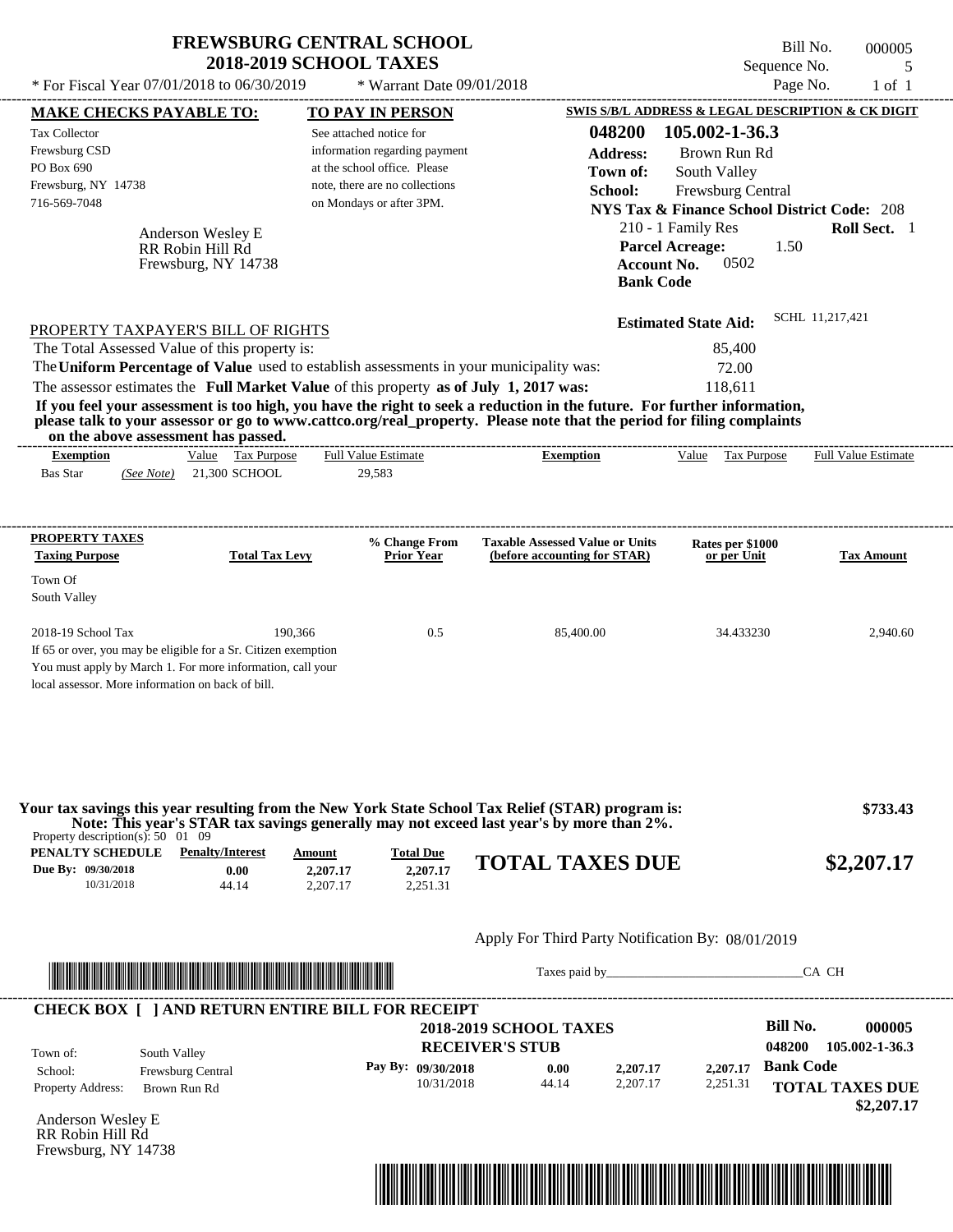$*$  For Fiscal Year 07/01/2018 to 06/30/2019

 $*$  Warrant Date 09/01/2018

Bill No. 000006 Sequence No. 6<br>Page No. 1 of 1

| <b>MAKE CHECKS PAYABLE TO:</b>                                                        |                                                                | <b>TO PAY IN PERSON</b>        |                               |                                                                                                                                                                                                                                                  |                    | SWIS S/B/L ADDRESS & LEGAL DESCRIPTION & CK DIGIT      |                  |                        |
|---------------------------------------------------------------------------------------|----------------------------------------------------------------|--------------------------------|-------------------------------|--------------------------------------------------------------------------------------------------------------------------------------------------------------------------------------------------------------------------------------------------|--------------------|--------------------------------------------------------|------------------|------------------------|
| <b>Tax Collector</b>                                                                  |                                                                | See attached notice for        |                               |                                                                                                                                                                                                                                                  | 048200             | 96.002-1-37.4                                          |                  |                        |
| Frewsburg CSD                                                                         |                                                                |                                | information regarding payment |                                                                                                                                                                                                                                                  | <b>Address:</b>    | Bone Run Rd (Off)                                      |                  |                        |
| PO Box 690                                                                            |                                                                | at the school office. Please   |                               |                                                                                                                                                                                                                                                  | Town of:           | South Valley                                           |                  |                        |
| Frewsburg, NY 14738                                                                   |                                                                | note, there are no collections |                               |                                                                                                                                                                                                                                                  | School:            | Frewsburg Central                                      |                  |                        |
| 716-569-7048                                                                          |                                                                | on Mondays or after 3PM.       |                               |                                                                                                                                                                                                                                                  |                    | <b>NYS Tax &amp; Finance School District Code: 208</b> |                  |                        |
|                                                                                       | Annis Jon K                                                    |                                |                               |                                                                                                                                                                                                                                                  |                    | $322$ - Rural vac $>10$                                |                  | Roll Sect. 1           |
|                                                                                       | Annis Amy J                                                    |                                |                               |                                                                                                                                                                                                                                                  |                    | <b>Parcel Acreage:</b>                                 | 16.50            |                        |
|                                                                                       | 15 Rogers Way                                                  |                                |                               |                                                                                                                                                                                                                                                  | <b>Account No.</b> | 0633                                                   |                  |                        |
|                                                                                       | Frewsburg, NY 14738                                            |                                |                               |                                                                                                                                                                                                                                                  | <b>Bank Code</b>   |                                                        |                  |                        |
|                                                                                       |                                                                |                                |                               |                                                                                                                                                                                                                                                  |                    |                                                        | SCHL 11,217,421  |                        |
| PROPERTY TAXPAYER'S BILL OF RIGHTS                                                    |                                                                |                                |                               |                                                                                                                                                                                                                                                  |                    | <b>Estimated State Aid:</b>                            |                  |                        |
| The Total Assessed Value of this property is:                                         |                                                                |                                |                               |                                                                                                                                                                                                                                                  |                    | 9,500                                                  |                  |                        |
|                                                                                       |                                                                |                                |                               | The Uniform Percentage of Value used to establish assessments in your municipality was:                                                                                                                                                          |                    | 72.00                                                  |                  |                        |
| The assessor estimates the Full Market Value of this property as of July 1, 2017 was: |                                                                |                                |                               |                                                                                                                                                                                                                                                  |                    | 13,194                                                 |                  |                        |
|                                                                                       |                                                                |                                |                               | If you feel your assessment is too high, you have the right to seek a reduction in the future. For further information,<br>please talk to your assessor or go to www.cattco.org/real_property. Please note that the period for filing complaints |                    |                                                        |                  |                        |
| <b>Exemption</b>                                                                      | on the above assessment has passed.<br>Value Tax Purpose       | <b>Full Value Estimate</b>     |                               | <b>Exemption</b>                                                                                                                                                                                                                                 |                    | Value Tax Purpose Full Value Estimate                  |                  |                        |
|                                                                                       |                                                                |                                |                               |                                                                                                                                                                                                                                                  |                    |                                                        |                  |                        |
|                                                                                       |                                                                |                                |                               |                                                                                                                                                                                                                                                  |                    |                                                        |                  |                        |
| <b>PROPERTY TAXES</b>                                                                 |                                                                |                                | % Change From                 | <b>Taxable Assessed Value or Units</b>                                                                                                                                                                                                           |                    | Rates per \$1000                                       |                  |                        |
| <b>Taxing Purpose</b>                                                                 | <b>Total Tax Levy</b>                                          |                                | <b>Prior Year</b>             |                                                                                                                                                                                                                                                  |                    | or per Unit                                            |                  | <b>Tax Amount</b>      |
| Town Of                                                                               |                                                                |                                |                               |                                                                                                                                                                                                                                                  |                    |                                                        |                  |                        |
| South Valley                                                                          |                                                                |                                |                               |                                                                                                                                                                                                                                                  |                    |                                                        |                  |                        |
|                                                                                       |                                                                |                                |                               |                                                                                                                                                                                                                                                  |                    |                                                        |                  |                        |
| 2018-19 School Tax                                                                    |                                                                | 190,366                        | 0.5                           | 9,500.00                                                                                                                                                                                                                                         |                    | 34.433230                                              |                  | 327.12                 |
|                                                                                       | If 65 or over, you may be eligible for a Sr. Citizen exemption |                                |                               |                                                                                                                                                                                                                                                  |                    |                                                        |                  |                        |
| You must apply by March 1. For more information, call your                            |                                                                |                                |                               |                                                                                                                                                                                                                                                  |                    |                                                        |                  |                        |
| local assessor. More information on back of bill.                                     |                                                                |                                |                               |                                                                                                                                                                                                                                                  |                    |                                                        |                  |                        |
|                                                                                       |                                                                |                                |                               |                                                                                                                                                                                                                                                  |                    |                                                        |                  |                        |
|                                                                                       |                                                                |                                |                               |                                                                                                                                                                                                                                                  |                    |                                                        |                  |                        |
|                                                                                       |                                                                |                                |                               |                                                                                                                                                                                                                                                  |                    |                                                        |                  |                        |
|                                                                                       |                                                                |                                |                               |                                                                                                                                                                                                                                                  |                    |                                                        |                  |                        |
|                                                                                       |                                                                |                                |                               |                                                                                                                                                                                                                                                  |                    |                                                        |                  |                        |
| Property description(s): $55 \quad 01 \quad 09$<br>PENALTY SCHEDULE                   | <b>Penalty/Interest</b>                                        | Amount                         | <b>Total Due</b>              |                                                                                                                                                                                                                                                  |                    |                                                        |                  |                        |
| Due By: 09/30/2018                                                                    | 0.00                                                           | 327.12                         | 327.12                        | <b>TOTAL TAXES DUE</b>                                                                                                                                                                                                                           |                    |                                                        |                  | \$327.12               |
| 10/31/2018                                                                            | 6.54                                                           | 327.12                         | 333.66                        |                                                                                                                                                                                                                                                  |                    |                                                        |                  |                        |
|                                                                                       |                                                                |                                |                               |                                                                                                                                                                                                                                                  |                    |                                                        |                  |                        |
|                                                                                       |                                                                |                                |                               | Apply For Third Party Notification By: 08/01/2019                                                                                                                                                                                                |                    |                                                        |                  |                        |
|                                                                                       |                                                                |                                |                               |                                                                                                                                                                                                                                                  |                    | Taxes paid by                                          |                  | CA CH                  |
|                                                                                       |                                                                |                                |                               |                                                                                                                                                                                                                                                  |                    |                                                        |                  |                        |
| <b>CHECK BOX [ ] AND RETURN ENTIRE BILL FOR RECEIPT</b>                               |                                                                |                                |                               | <b>2018-2019 SCHOOL TAXES</b>                                                                                                                                                                                                                    |                    |                                                        | <b>Bill No.</b>  | 000006                 |
|                                                                                       |                                                                |                                |                               |                                                                                                                                                                                                                                                  |                    |                                                        | 048200           | 96.002-1-37.4          |
| Town of:                                                                              | South Valley                                                   |                                |                               | <b>RECEIVER'S STUB</b>                                                                                                                                                                                                                           |                    |                                                        |                  |                        |
| School:                                                                               | Frewsburg Central                                              |                                | Pay By: 09/30/2018            | 0.00                                                                                                                                                                                                                                             | 327.12             | 327.12                                                 | <b>Bank Code</b> |                        |
| <b>Property Address:</b>                                                              | Bone Run Rd (Off)                                              |                                | 10/31/2018                    | 6.54                                                                                                                                                                                                                                             | 327.12             | 333.66                                                 |                  | <b>TOTAL TAXES DUE</b> |
|                                                                                       |                                                                |                                |                               |                                                                                                                                                                                                                                                  |                    |                                                        |                  | \$327.12               |
| Annis Jon K<br>Annis Amy J                                                            |                                                                |                                |                               |                                                                                                                                                                                                                                                  |                    |                                                        |                  |                        |
| 15 Rogers Way                                                                         |                                                                |                                |                               |                                                                                                                                                                                                                                                  |                    |                                                        |                  |                        |
| Frewsburg, NY 14738                                                                   |                                                                |                                |                               |                                                                                                                                                                                                                                                  |                    |                                                        |                  |                        |

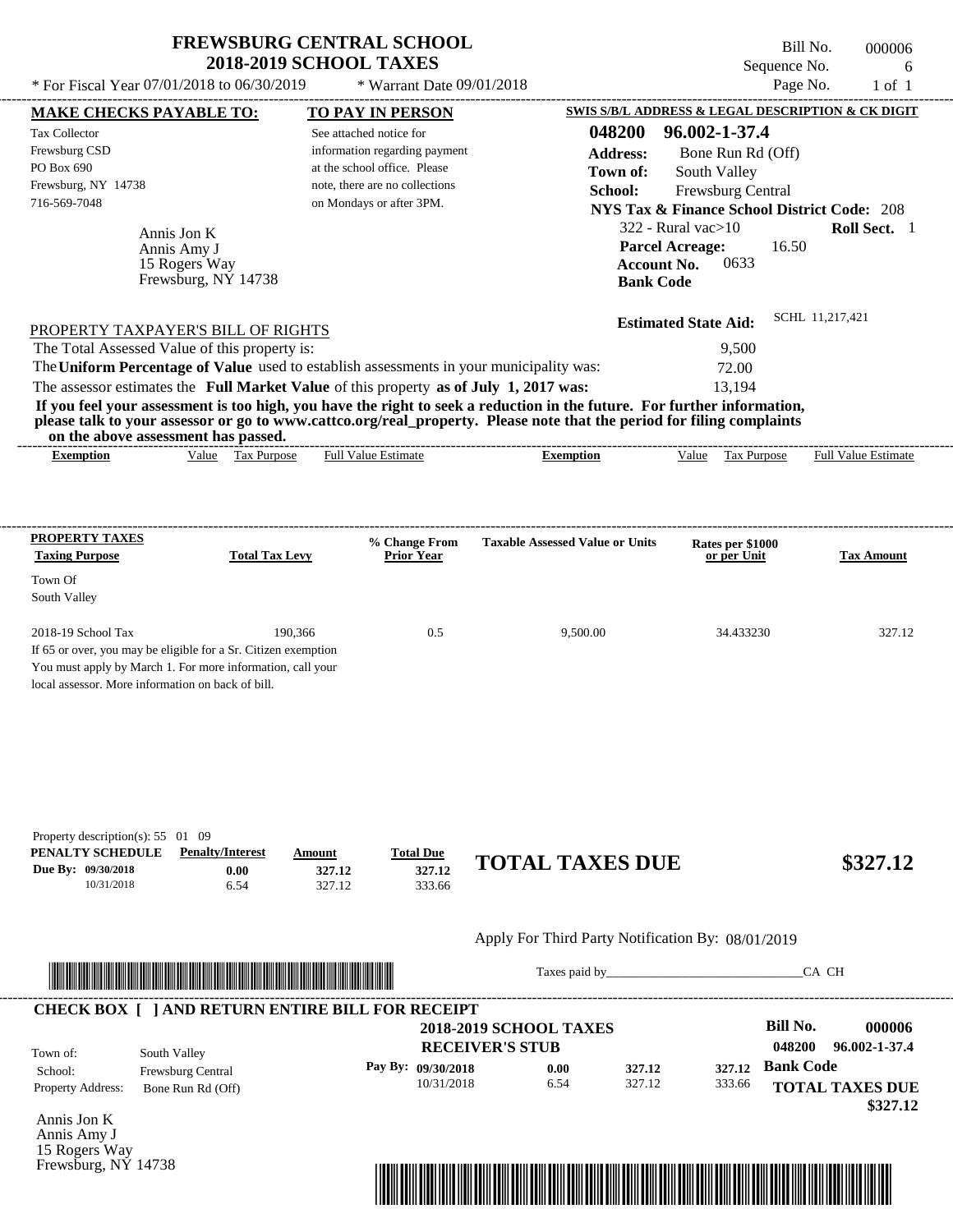| <b>FREWSBURG CENTRAL SCHOOL</b>              |                             |
|----------------------------------------------|-----------------------------|
| <b>2018-2019 SCHOOL TAXES</b>                |                             |
| $*$ For Fiscal Year 07/01/2018 to 06/30/2019 | $*$ Warrant Date 09/01/2018 |

Sherman, NY 14781

Bill No. 000007 Sequence No. 7<br>Page No. 1 of 1

| <b>MAKE CHECKS PAYABLE TO:</b>                                      |                                                                                         | <b>TO PAY IN PERSON</b>            |                                    |                                                                                                                         | SWIS S/B/L ADDRESS & LEGAL DESCRIPTION & CK DIGIT      |                  |                            |
|---------------------------------------------------------------------|-----------------------------------------------------------------------------------------|------------------------------------|------------------------------------|-------------------------------------------------------------------------------------------------------------------------|--------------------------------------------------------|------------------|----------------------------|
| Tax Collector                                                       |                                                                                         | See attached notice for            |                                    | 048200                                                                                                                  | 96.004-1-7                                             |                  |                            |
| Frewsburg CSD                                                       |                                                                                         | information regarding payment      |                                    | <b>Address:</b>                                                                                                         | 12864 Sawmill Run Rd                                   |                  |                            |
| PO Box 690                                                          |                                                                                         | at the school office. Please       |                                    | Town of:                                                                                                                | South Valley                                           |                  |                            |
| Frewsburg, NY 14738                                                 |                                                                                         | note, there are no collections     |                                    | School:                                                                                                                 | Frewsburg Central                                      |                  |                            |
| 716-569-7048                                                        |                                                                                         | on Mondays or after 3PM.           |                                    |                                                                                                                         |                                                        |                  |                            |
|                                                                     |                                                                                         |                                    |                                    |                                                                                                                         | <b>NYS Tax &amp; Finance School District Code: 208</b> |                  |                            |
|                                                                     | <b>Babcock James F</b>                                                                  |                                    |                                    |                                                                                                                         | $314$ - Rural vac $<$ 10                               |                  | Roll Sect. 1               |
|                                                                     | 3852 Kendrick Road                                                                      |                                    |                                    |                                                                                                                         | <b>Parcel Acreage:</b>                                 | 5.00             |                            |
|                                                                     | Sherman, NY 14781                                                                       |                                    |                                    |                                                                                                                         | 0333<br><b>Account No.</b>                             |                  |                            |
|                                                                     |                                                                                         |                                    |                                    |                                                                                                                         | <b>Bank Code</b>                                       |                  |                            |
|                                                                     |                                                                                         |                                    |                                    |                                                                                                                         | <b>Estimated State Aid:</b>                            | SCHL 11,217,421  |                            |
|                                                                     | PROPERTY TAXPAYER'S BILL OF RIGHTS<br>The Total Assessed Value of this property is:     |                                    |                                    |                                                                                                                         | 7,200                                                  |                  |                            |
|                                                                     | The Uniform Percentage of Value used to establish assessments in your municipality was: |                                    |                                    |                                                                                                                         | 72.00                                                  |                  |                            |
|                                                                     | The assessor estimates the Full Market Value of this property as of July 1, 2017 was:   |                                    |                                    |                                                                                                                         | 10,000                                                 |                  |                            |
|                                                                     |                                                                                         |                                    |                                    | If you feel your assessment is too high, you have the right to seek a reduction in the future. For further information, |                                                        |                  |                            |
|                                                                     |                                                                                         |                                    |                                    | please talk to your assessor or go to www.cattco.org/real_property. Please note that the period for filing complaints   |                                                        |                  |                            |
| <b>Exemption</b>                                                    | on the above assessment has passed.<br>Value Tax Purpose                                | <b>Full Value Estimate</b>         |                                    | <b>Exemption</b>                                                                                                        | Value Tax Purpose                                      |                  | <b>Full Value Estimate</b> |
|                                                                     |                                                                                         |                                    |                                    |                                                                                                                         |                                                        |                  |                            |
| <b>PROPERTY TAXES</b>                                               |                                                                                         |                                    |                                    |                                                                                                                         |                                                        |                  |                            |
| <b>Taxing Purpose</b>                                               | <b>Total Tax Levy</b>                                                                   |                                    | % Change From<br><b>Prior Year</b> | <b>Taxable Assessed Value or Units</b>                                                                                  | Rates per \$1000<br>or per Unit                        |                  | <b>Tax Amount</b>          |
| Town Of                                                             |                                                                                         |                                    |                                    |                                                                                                                         |                                                        |                  |                            |
| South Valley                                                        |                                                                                         |                                    |                                    |                                                                                                                         |                                                        |                  |                            |
|                                                                     |                                                                                         |                                    |                                    |                                                                                                                         |                                                        |                  |                            |
| 2018-19 School Tax                                                  | 190,366                                                                                 |                                    | 0.5                                | 7,200.00                                                                                                                | 34.433230                                              |                  | 247.92                     |
|                                                                     | If 65 or over, you may be eligible for a Sr. Citizen exemption                          |                                    |                                    |                                                                                                                         |                                                        |                  |                            |
|                                                                     | You must apply by March 1. For more information, call your                              |                                    |                                    |                                                                                                                         |                                                        |                  |                            |
| local assessor. More information on back of bill.                   |                                                                                         |                                    |                                    |                                                                                                                         |                                                        |                  |                            |
|                                                                     |                                                                                         |                                    |                                    |                                                                                                                         |                                                        |                  |                            |
|                                                                     |                                                                                         |                                    |                                    |                                                                                                                         |                                                        |                  |                            |
| Property description(s): $53 \quad 01 \quad 09$<br>PENALTY SCHEDULE | <b>Penalty/Interest</b>                                                                 | Life Use-James E-Rosanne<br>Amount | <b>Total Due</b>                   |                                                                                                                         |                                                        |                  |                            |
| Due By: 09/30/2018                                                  | 0.00                                                                                    | 247.92                             | 247.92                             | <b>TOTAL TAXES DUE</b>                                                                                                  |                                                        |                  | \$247.92                   |
| 10/31/2018                                                          | 4.96                                                                                    | 247.92                             | 252.88                             |                                                                                                                         |                                                        |                  |                            |
|                                                                     |                                                                                         |                                    |                                    | Apply For Third Party Notification By: 08/01/2019                                                                       |                                                        |                  |                            |
|                                                                     |                                                                                         |                                    |                                    |                                                                                                                         |                                                        |                  |                            |
|                                                                     |                                                                                         |                                    |                                    |                                                                                                                         |                                                        | CA CH            |                            |
|                                                                     | <b>CHECK BOX [ ] AND RETURN ENTIRE BILL FOR RECEIPT</b>                                 |                                    |                                    |                                                                                                                         |                                                        |                  |                            |
|                                                                     |                                                                                         |                                    |                                    | <b>2018-2019 SCHOOL TAXES</b>                                                                                           |                                                        | <b>Bill No.</b>  | 000007                     |
|                                                                     |                                                                                         |                                    | <b>RECEIVER'S STUB</b>             |                                                                                                                         |                                                        | 048200           | 96.004-1-7                 |
| Town of:                                                            | South Valley                                                                            |                                    |                                    | 0.00                                                                                                                    | 247.92<br>247.92                                       | <b>Bank Code</b> |                            |
|                                                                     |                                                                                         |                                    |                                    |                                                                                                                         |                                                        |                  |                            |
|                                                                     | Frewsburg Central                                                                       |                                    | Pay By: 09/30/2018                 |                                                                                                                         |                                                        |                  |                            |
| School:                                                             | 12864 Sawmill Run Rd                                                                    |                                    | 10/31/2018                         | 4.96                                                                                                                    | 247.92<br>252.88                                       |                  | <b>TOTAL TAXES DUE</b>     |
| Property Address:<br><b>Babcock James F</b>                         |                                                                                         |                                    |                                    |                                                                                                                         |                                                        |                  | \$247.92                   |

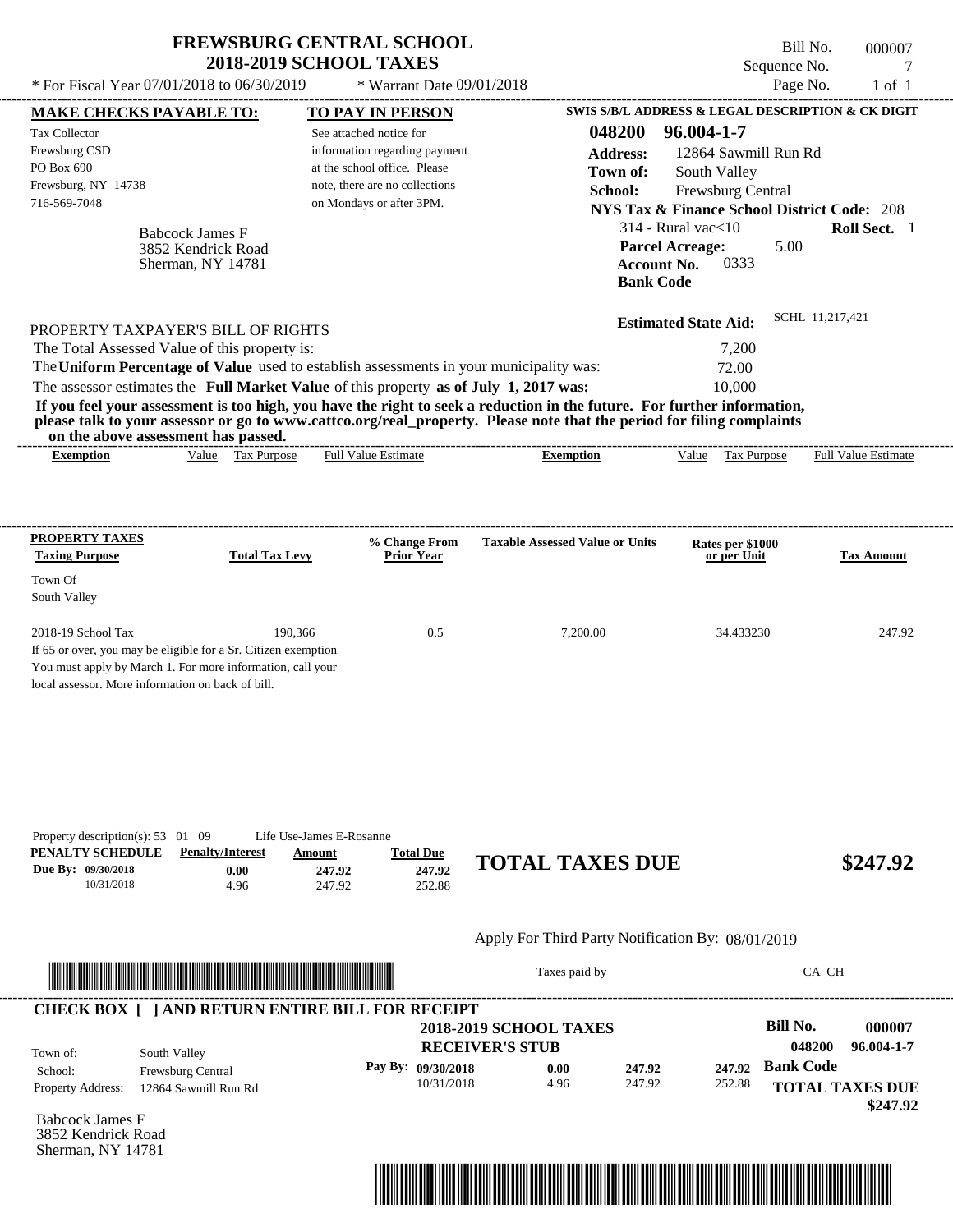Cornelius, NC 28031

Bill No. 000008 Sequence No. 8<br>Page No. 1 of 1

|                                                                                                                                                                                                                                                                                                                                                                                                                                                                                                                                                                                                                                                                                                                                                            | * For Fiscal Year 07/01/2018 to 06/30/2019<br>* Warrant Date 09/01/2018                                                                                |                                                                                            | Page No.                                                                                                                                                                                                                                                      | $1$ of $1$                      |
|------------------------------------------------------------------------------------------------------------------------------------------------------------------------------------------------------------------------------------------------------------------------------------------------------------------------------------------------------------------------------------------------------------------------------------------------------------------------------------------------------------------------------------------------------------------------------------------------------------------------------------------------------------------------------------------------------------------------------------------------------------|--------------------------------------------------------------------------------------------------------------------------------------------------------|--------------------------------------------------------------------------------------------|---------------------------------------------------------------------------------------------------------------------------------------------------------------------------------------------------------------------------------------------------------------|---------------------------------|
| <b>MAKE CHECKS PAYABLE TO:</b>                                                                                                                                                                                                                                                                                                                                                                                                                                                                                                                                                                                                                                                                                                                             | <b>TO PAY IN PERSON</b>                                                                                                                                |                                                                                            | SWIS S/B/L ADDRESS & LEGAL DESCRIPTION & CK DIGIT                                                                                                                                                                                                             |                                 |
| Tax Collector<br>Frewsburg CSD<br>PO Box 690<br>Frewsburg, NY 14738<br>716-569-7048<br>Bakowski Janine L<br><b>Baetzhold Daniel P</b><br>16520 Amberside Rd E<br>Cornelius, NC 28031<br>PROPERTY TAXPAYER'S BILL OF RIGHTS<br>The Total Assessed Value of this property is:<br>The Uniform Percentage of Value used to establish assessments in your municipality was:<br>The assessor estimates the Full Market Value of this property as of July 1, 2017 was:<br>If you feel your assessment is too high, you have the right to seek a reduction in the future. For further information,<br>please talk to your assessor or go to www.cattco.org/real_property. Please note that the period for filing complaints<br>on the above assessment has passed. | See attached notice for<br>information regarding payment<br>at the school office. Please<br>note, there are no collections<br>on Mondays or after 3PM. | 048200<br><b>Address:</b><br>Town of:<br>School:<br><b>Account No.</b><br><b>Bank Code</b> | 105.002-1-1.5<br>1 Gurnsey Hollow Rd<br>South Valley<br>Frewsburg Central<br><b>NYS Tax &amp; Finance School District Code: 208</b><br>312 - Vac w/imprv<br><b>Parcel Acreage:</b><br>7.16<br>0611<br><b>Estimated State Aid:</b><br>9,700<br>72.00<br>13,472 | Roll Sect. 1<br>SCHL 11,217,421 |
| Value Tax Purpose<br><b>Exemption</b>                                                                                                                                                                                                                                                                                                                                                                                                                                                                                                                                                                                                                                                                                                                      | <b>Full Value Estimate</b>                                                                                                                             | <b>Exemption</b>                                                                           | Value Tax Purpose                                                                                                                                                                                                                                             | <b>Full Value Estimate</b>      |
| <b>PROPERTY TAXES</b><br><b>Taxing Purpose</b><br><b>Total Tax Levy</b><br>Town Of<br>South Valley<br>2018-19 School Tax<br>190,366                                                                                                                                                                                                                                                                                                                                                                                                                                                                                                                                                                                                                        | % Change From<br><b>Prior Year</b><br>0.5                                                                                                              | <b>Taxable Assessed Value or Units</b><br>9,700.00                                         | Rates per \$1000<br>or per Unit<br>34.433230                                                                                                                                                                                                                  | <b>Tax Amount</b><br>334.00     |
| If 65 or over, you may be eligible for a Sr. Citizen exemption<br>You must apply by March 1. For more information, call your<br>local assessor. More information on back of bill.<br>Property description(s): $51 \quad 01 \quad 09$<br>PENALTY SCHEDULE<br><b>Penalty/Interest</b><br>Due By: 09/30/2018<br>0.00<br>10/31/2018<br>6.68                                                                                                                                                                                                                                                                                                                                                                                                                    | Sawmill Run Sub Div<br>Phase Ii<br><b>Total Due</b><br>Amount<br>334.00<br>334.00<br>334.00<br>340.68                                                  | <b>TOTAL TAXES DUE</b>                                                                     |                                                                                                                                                                                                                                                               | \$334.00                        |
|                                                                                                                                                                                                                                                                                                                                                                                                                                                                                                                                                                                                                                                                                                                                                            |                                                                                                                                                        | Apply For Third Party Notification By: 08/01/2019                                          |                                                                                                                                                                                                                                                               |                                 |
|                                                                                                                                                                                                                                                                                                                                                                                                                                                                                                                                                                                                                                                                                                                                                            |                                                                                                                                                        |                                                                                            |                                                                                                                                                                                                                                                               |                                 |
| <u> In the second contract of the second contract of the second contract of the second contract of the second contract of the second contract of the second contract of the second contract of the second contract of the second</u>                                                                                                                                                                                                                                                                                                                                                                                                                                                                                                                       |                                                                                                                                                        | Taxes paid by                                                                              |                                                                                                                                                                                                                                                               | CA CH                           |

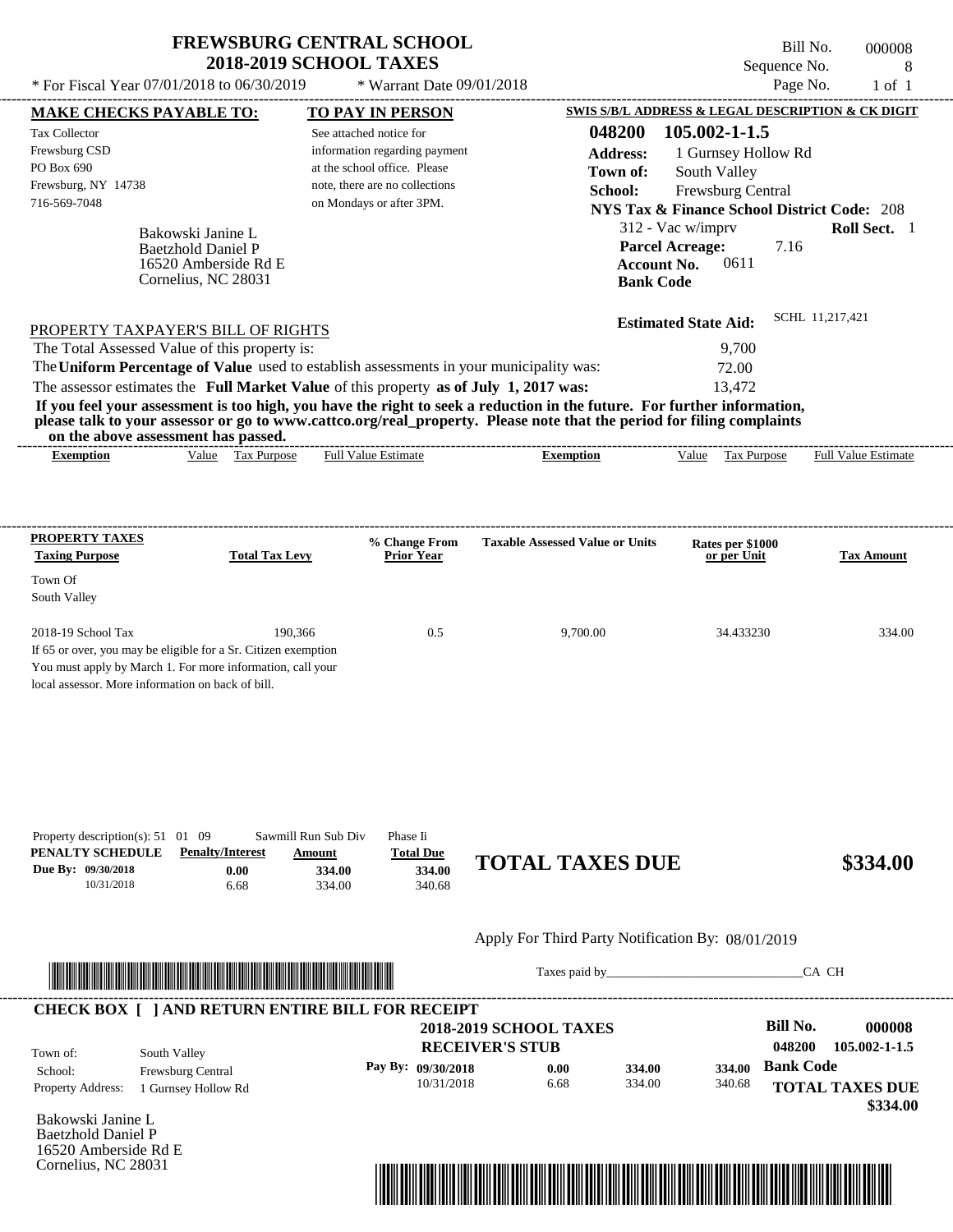---------------------------------------------------------------------------------------------------------------------------------------------------------------------------------------------------- Bauer Ida B If 65 or over, you may be eligible for a Sr. Citizen exemption You must apply by March 1. For more information, call your local assessor. More information on back of bill. Sequence No. 9 \* For Fiscal Year  $07/01/2018$  to  $06/30/2019$  \* Warrant Date  $09/01/2018$  Page No. 1 of 1 **MAKE CHECKS PAYABLE TO: TO PAY IN PERSON SWIS S/B/L ADDRESS & LEGAL DESCRIPTION & CK DIGIT 048200 96.004-1-57.1 Address:** Wheeler Hill Rd South Valley **School:** Frewsburg Central **NYS Tax & Finance School District Code:** 208 312 - Vac w/imprv **Roll Sect.** 1 18.36 **Account No. 0019 Bank Code Estimated State Aid:** SCHL 11,217,421 PROPERTY TAXPAYER'S BILL OF RIGHTS The assessor estimates the **Full Market Value** of this property **as of July 1, 2017 was:** 29,861 The Total Assessed Value of this property is: 21,500 The **Uniform Percentage of Value** used to establish assessments in your municipality was: 72.00 **If you feel your assessment is too high, you have the right to seek a reduction in the future. For further information, please talk to your assessor or go to www.cattco.org/real\_property. Please note that the period for filing complaints on the above assessment has passed. Exemption** Value Tax Purpose **PROPERTY TAXES Taxing Purpose Total Tax Levy Prior Year % Change From Taxable Assessed Value or Units or per Unit Rates per \$1000 Tax Amount PENALTY SCHEDULE Penalty/Interest Amount Total Due Due By: 09/30/2018** 10/31/2018 14.81 **0.00** 740.31 **740.31** 755.12 **740.31 TOTAL TAXES DUE \$740.31** Apply For Third Party Notification By: 08/01/2019 See attached notice for information regarding payment at the school office. Please note, there are no collections Tax Collector Frewsburg CSD PO Box 690 Frewsburg, NY 14738 \* Warrant Date 09/01/2018 716-569-7048 on Mondays or after 3PM. **Parcel Acreage:** South Valley 2018-19 School Tax 190,366 190,366 0.5 21,500.00 34.433230 740.31 Bauer Clifford T Full Value Estimate Taxes paid by\_\_\_\_\_\_\_\_\_\_\_\_\_\_\_\_\_\_\_\_\_\_\_\_\_\_\_\_\_\_\_CA CH ---------------------------------------------------------------------------------------------------------------------------------------------------------------------------------------------------- ---------------------------------------------------------------------------------------------------------------------------------------------------------------------------------------------------- Property description(s): 53 01 09 **Town of:** 35863 Lakeridge Dr Jamestown, NY 14701 **Exemption** Value Tax Purpose Full Value Estimate ---------------------------------------------------------------------------------------------------------------------------------------------------------------------------------------------------- **CHECK BOX [ ] AND RETURN ENTIRE BILL FOR RECEIPT** \*04820000000900000000074031\*

| Town of:                 | South Valley             |                    | <b>2018-2019 SCHOOL TAXES</b><br><b>RECEIVER'S STUB</b> |        |        | Bill No.<br>048200 | 000009<br>96.004-1-57.1 |
|--------------------------|--------------------------|--------------------|---------------------------------------------------------|--------|--------|--------------------|-------------------------|
| School:                  | <b>Frewsburg Central</b> | Pay By: 09/30/2018 | 0.00                                                    | 740.31 | 740.31 | <b>Bank Code</b>   |                         |
| <b>Property Address:</b> | Wheeler Hill Rd          | 10/31/2018         | 14.81                                                   | 740.31 | 755.12 |                    | <b>TOTAL TAXES DUE</b>  |
|                          |                          |                    |                                                         |        |        |                    | \$740.31                |

Bauer Ida B Bauer Clifford T 35863 Lakeridge Dr Jamestown, NY 14701

Town Of



Bill No. 000009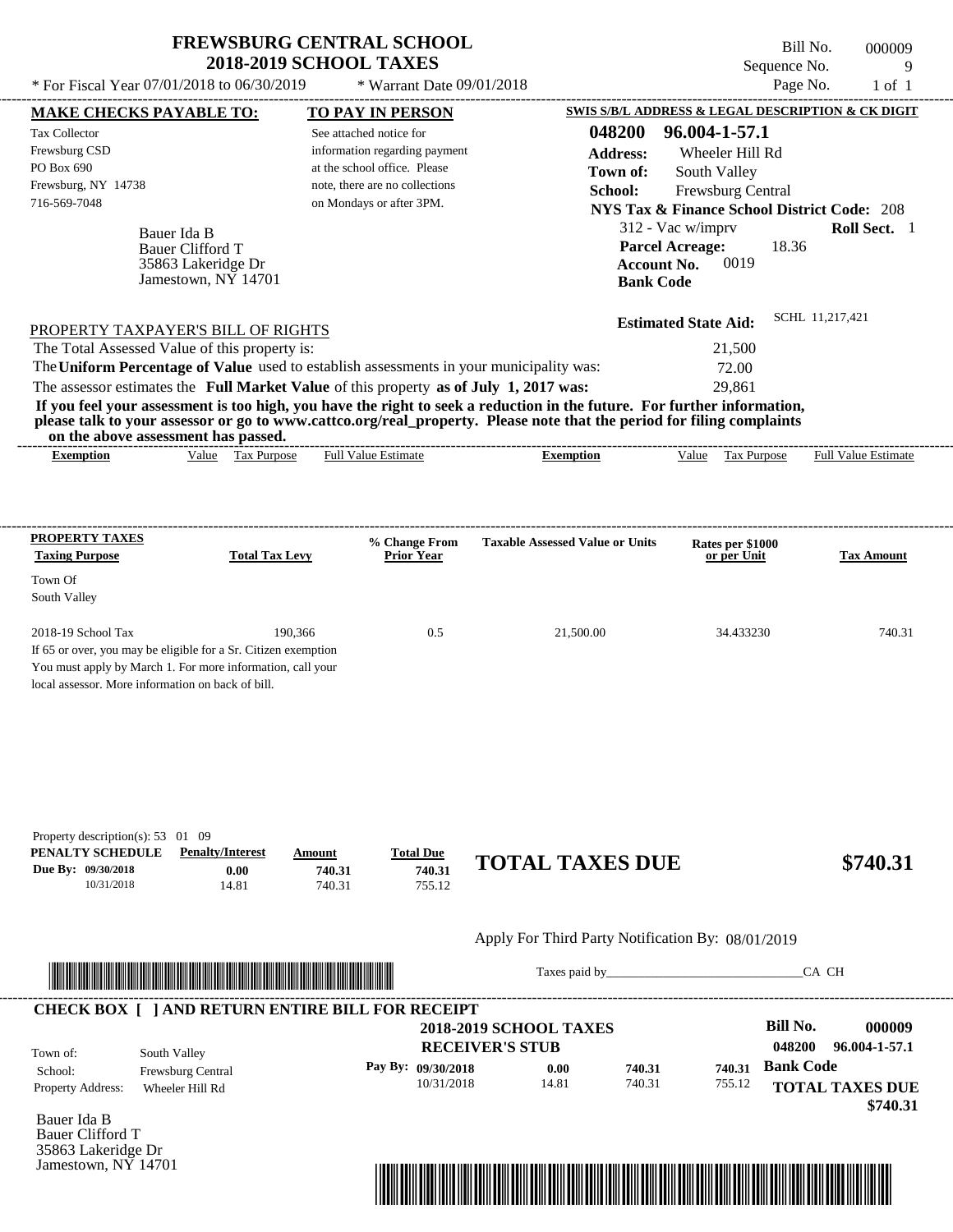\* Warrant Date 09/01/2018

Bill No. 000010 Sequence No. 10

---------------------------------------------------------------------------------------------------------------------------------------------------------------------------------------------------- Bero Michael R If 65 or over, you may be eligible for a Sr. Citizen exemption You must apply by March 1. For more information, call your local assessor. More information on back of bill. \* For Fiscal Year  $07/01/2018$  to  $06/30/2019$  \* Warrant Date  $09/01/2018$  Page No. 1 of 1 **MAKE CHECKS PAYABLE TO: TO PAY IN PERSON SWIS S/B/L ADDRESS & LEGAL DESCRIPTION & CK DIGIT 048200 105.002-1-33.1 Address:** Robin Hill Rd South Valley **School:** Frewsburg Central **NYS Tax & Finance School District Code:** 208 314 - Rural vac<10 **Roll Sect.** 1 175.00 X 0.00 **Account No.** 0319 **Bank Code Estimated State Aid:** SCHL 11,217,421 PROPERTY TAXPAYER'S BILL OF RIGHTS The assessor estimates the **Full Market Value** of this property **as of July 1, 2017 was:** 5,972 The Total Assessed Value of this property is: 4,300 The **Uniform Percentage of Value** used to establish assessments in your municipality was: 72.00 **If you feel your assessment is too high, you have the right to seek a reduction in the future. For further information, please talk to your assessor or go to www.cattco.org/real\_property. Please note that the period for filing complaints on the above assessment has passed. Exemption** Value Tax Purpose **PROPERTY TAXES Taxing Purpose Total Tax Levy Prior Year % Change From Taxable Assessed Value or Units or per Unit Rates per \$1000 Tax Amount PENALTY SCHEDULE Penalty/Interest Amount Total Due Due By: 09/30/2018** 10/31/2018 2.96 **0.00** 148.06 **148.06** 151.02 **148.06 TOTAL TAXES DUE \$148.06** Apply For Third Party Notification By: 08/01/2019 **RECEIVER'S STUB Bill No. 000010 Bank Code** Property Address: Robin Hill Rd South Valley School: Frewsburg Central **TOTAL TAXES DUE \$148.06** See attached notice for information regarding payment at the school office. Please note, there are no collections Tax Collector Frewsburg CSD PO Box 690 Frewsburg, NY 14738  **2018-2019 SCHOOL TAXES** 716-569-7048 on Mondays or after 3PM. **Parcel Dimensions:** Town Of South Valley 2018-19 School Tax 190,366 190,366 0.5 4,300.00 34.433230 148.06 **048200 105.002-1-33.1 Pay By: 09/30/2018** 10/31/2018 2.96 **0.00** 148.06 **148.06** 151.02 **148.06** Bero Dorothy M Full Value Estimate Taxes paid by Taxes and by Taxes paid by Taxes and by Taxes and by Taxes and the CA CH ---------------------------------------------------------------------------------------------------------------------------------------------------------------------------------------------------- ---------------------------------------------------------------------------------------------------------------------------------------------------------------------------------------------------- Property description(s): 50 01 09 Town of: **Town of:** 20 Cedar St Warren, PA 16365 **Exemption** Value Tax Purpose Full Value Estimate ---------------------------------------------------------------------------------------------------------------------------------------------------------------------------------------------------- **CHECK BOX [ ] AND RETURN ENTIRE BILL FOR RECEIPT** \*04820000001000000000014806\*

Bero Michael R Bero Dorothy M 20 Cedar St Warren, PA 16365

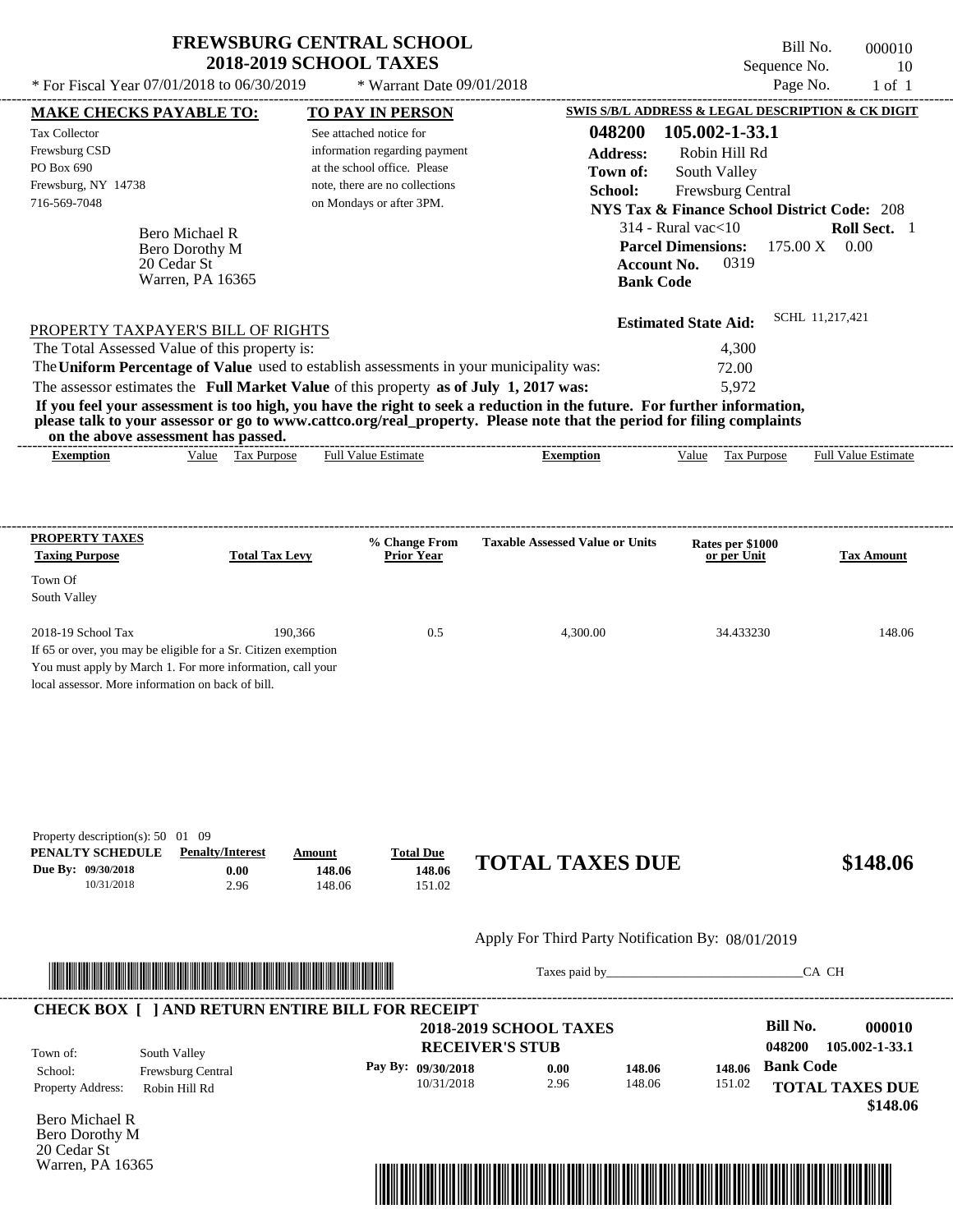Warren, PA 16365

\* Warrant Date 09/01/2018

---------------------------------------------------------------------------------------------------------------------------------------------------------------------------------------------------- Bill No. 000011 Sequence No. 11 \* For Fiscal Year  $07/01/2018$  to  $06/30/2019$  \* Warrant Date  $09/01/2018$  Page No. 1 of 1 **MAKE CHECKS PAYABLE TO: TO PAY IN PERSON SWIS S/B/L ADDRESS & LEGAL DESCRIPTION & CK DIGIT**

| Tax Collector<br>Frewsburg CSD<br>PO Box 690<br>Frewsburg, NY 14738<br>716-569-7048                                                                                                                     | Bero Michael R<br>Bero Dorothy M<br>20 Ceder St<br>Warren, PA 16365                                                                                                                                                                                                                                            | See attached notice for        | information regarding payment<br>at the school office. Please<br>note, there are no collections<br>on Mondays or after 3PM. | 048200<br><b>Address:</b><br>Town of:<br>School:<br><b>Bank Code</b>                                                                                                                                                                             | 105.002-1-33.2<br>Brown Run Rd<br>South Valley<br>Frewsburg Central<br>260 - Seasonal res<br><b>Parcel Dimensions:</b><br><b>Account No.</b><br>0690 | <b>NYS Tax &amp; Finance School District Code: 208</b><br>Roll Sect. 1<br>0.00<br>330.00 X |
|---------------------------------------------------------------------------------------------------------------------------------------------------------------------------------------------------------|----------------------------------------------------------------------------------------------------------------------------------------------------------------------------------------------------------------------------------------------------------------------------------------------------------------|--------------------------------|-----------------------------------------------------------------------------------------------------------------------------|--------------------------------------------------------------------------------------------------------------------------------------------------------------------------------------------------------------------------------------------------|------------------------------------------------------------------------------------------------------------------------------------------------------|--------------------------------------------------------------------------------------------|
|                                                                                                                                                                                                         | PROPERTY TAXPAYER'S BILL OF RIGHTS<br>The Total Assessed Value of this property is:<br>The Uniform Percentage of Value used to establish assessments in your municipality was:<br>The assessor estimates the Full Market Value of this property as of July 1, 2017 was:<br>on the above assessment has passed. |                                |                                                                                                                             | If you feel your assessment is too high, you have the right to seek a reduction in the future. For further information,<br>please talk to your assessor or go to www.cattco.org/real_property. Please note that the period for filing complaints | <b>Estimated State Aid:</b><br>30,200<br>72.00<br>41,944                                                                                             | SCHL 11,217,421                                                                            |
| <b>Exemption</b>                                                                                                                                                                                        | Value Tax Purpose                                                                                                                                                                                                                                                                                              |                                | <b>Full Value Estimate</b>                                                                                                  | <b>Exemption</b>                                                                                                                                                                                                                                 | Value Tax Purpose                                                                                                                                    | <b>Full Value Estimate</b>                                                                 |
| PROPERTY TAXES<br><b>Taxing Purpose</b>                                                                                                                                                                 | <b>Total Tax Levy</b>                                                                                                                                                                                                                                                                                          |                                | % Change From<br><b>Prior Year</b>                                                                                          | <b>Taxable Assessed Value or Units</b>                                                                                                                                                                                                           | Rates per \$1000<br>or per Unit                                                                                                                      | <b>Tax Amount</b>                                                                          |
| Town Of<br>South Valley                                                                                                                                                                                 |                                                                                                                                                                                                                                                                                                                |                                |                                                                                                                             |                                                                                                                                                                                                                                                  |                                                                                                                                                      |                                                                                            |
| 2018-19 School Tax<br>If 65 or over, you may be eligible for a Sr. Citizen exemption<br>You must apply by March 1. For more information, call your<br>local assessor. More information on back of bill. | 190,366                                                                                                                                                                                                                                                                                                        |                                | 0.5                                                                                                                         | 30,200.00                                                                                                                                                                                                                                        | 34.433230                                                                                                                                            | 1,039.88                                                                                   |
| Property description(s): 50 01 09<br>PENALTY SCHEDULE<br>Due By: 09/30/2018<br>10/31/2018                                                                                                               | <b>Penalty/Interest</b><br>0.00<br>20.80                                                                                                                                                                                                                                                                       | Amount<br>1,039.88<br>1,039.88 | <b>Total Due</b><br>1,039.88<br>1,060.68                                                                                    | <b>TOTAL TAXES DUE</b>                                                                                                                                                                                                                           |                                                                                                                                                      | \$1,039.88                                                                                 |
|                                                                                                                                                                                                         |                                                                                                                                                                                                                                                                                                                |                                |                                                                                                                             | Apply For Third Party Notification By: 08/01/2019                                                                                                                                                                                                |                                                                                                                                                      |                                                                                            |
|                                                                                                                                                                                                         |                                                                                                                                                                                                                                                                                                                |                                |                                                                                                                             |                                                                                                                                                                                                                                                  |                                                                                                                                                      | CA CH                                                                                      |
| <b>CHECK BOX [ ] AND RETURN ENTIRE BILL FOR RECEIPT</b>                                                                                                                                                 |                                                                                                                                                                                                                                                                                                                |                                |                                                                                                                             |                                                                                                                                                                                                                                                  |                                                                                                                                                      |                                                                                            |
|                                                                                                                                                                                                         |                                                                                                                                                                                                                                                                                                                |                                |                                                                                                                             | <b>2018-2019 SCHOOL TAXES</b>                                                                                                                                                                                                                    |                                                                                                                                                      | <b>Bill No.</b><br>000011                                                                  |
| Town of:                                                                                                                                                                                                | South Valley                                                                                                                                                                                                                                                                                                   |                                |                                                                                                                             | <b>RECEIVER'S STUB</b>                                                                                                                                                                                                                           |                                                                                                                                                      | 048200<br>105.002-1-33.2                                                                   |
| School:<br>Property Address:                                                                                                                                                                            | Frewsburg Central<br>Brown Run Rd                                                                                                                                                                                                                                                                              |                                | Pay By: 09/30/2018<br>10/31/2018                                                                                            | 0.00<br>1,039.88<br>20.80<br>1,039.88                                                                                                                                                                                                            | 1,039.88<br>1,060.68                                                                                                                                 | <b>Bank Code</b><br><b>TOTAL TAXES DUE</b><br>\$1,039.88                                   |
| <b>Bero Michael R</b><br>Bero Dorothy M<br>20 Ceder St                                                                                                                                                  |                                                                                                                                                                                                                                                                                                                |                                |                                                                                                                             |                                                                                                                                                                                                                                                  |                                                                                                                                                      |                                                                                            |

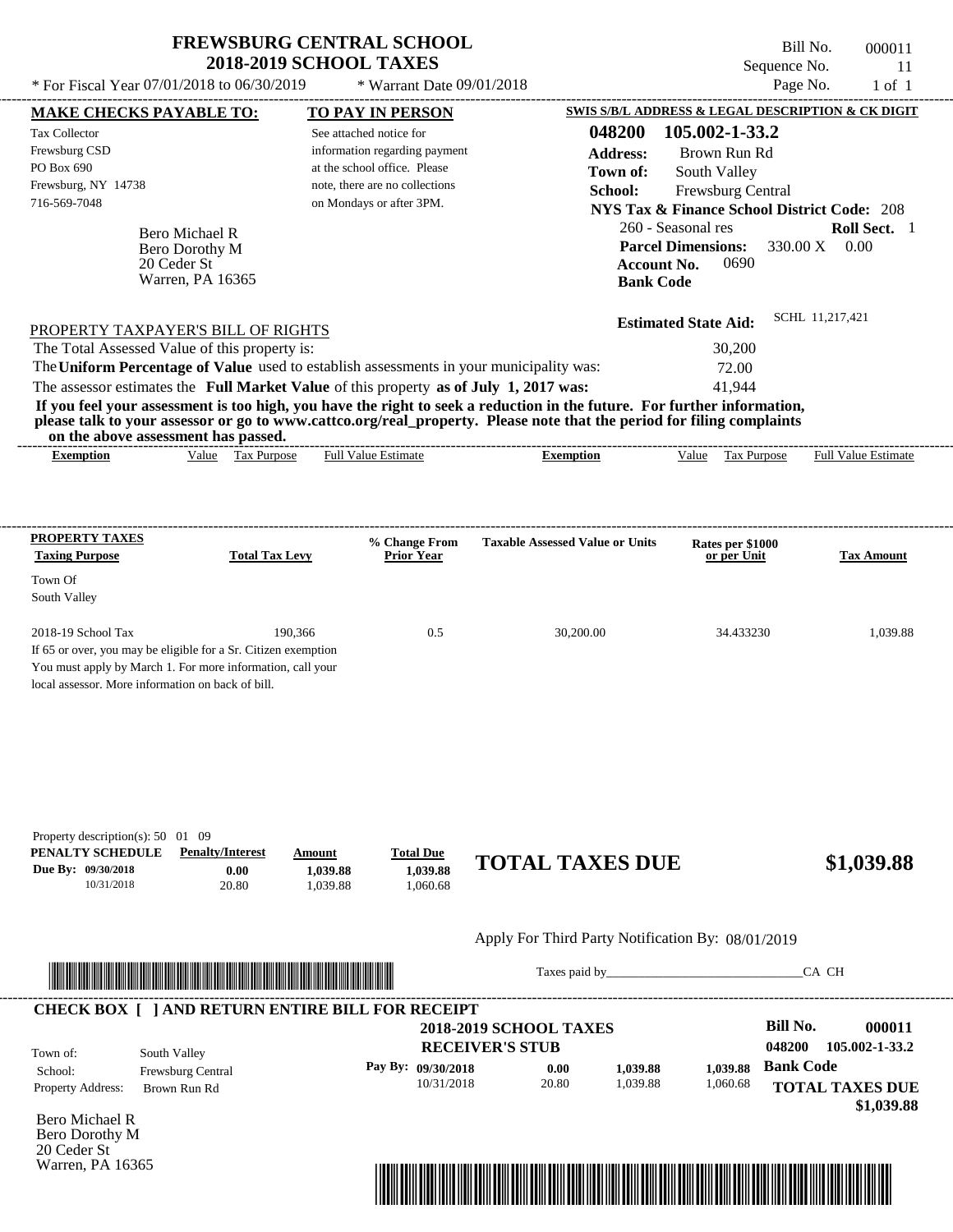| <b>FREWSBURG CENTRAL SCHOOL</b> |
|---------------------------------|
| <b>2018-2019 SCHOOL TAXES</b>   |

 $*$  Warrant Date 09/01/2018

Bill No. 000012 Sequence No. 12 \* For Fiscal Year  $07/01/2018$  to  $06/30/2019$  \* Warrant Date  $09/01/2018$  Page No. 1 of 1

| <b>MAKE CHECKS PAYABLE TO:</b>                                                                                  |                                 |                  | <b>TO PAY IN PERSON</b>            |                                                                                                                                                                                                                                                  | SWIS S/B/L ADDRESS & LEGAL DESCRIPTION & CK DIGIT      |                  |                                    |
|-----------------------------------------------------------------------------------------------------------------|---------------------------------|------------------|------------------------------------|--------------------------------------------------------------------------------------------------------------------------------------------------------------------------------------------------------------------------------------------------|--------------------------------------------------------|------------------|------------------------------------|
| <b>Tax Collector</b>                                                                                            |                                 |                  | See attached notice for            | 048200                                                                                                                                                                                                                                           | 96.004-1-50                                            |                  |                                    |
| Frewsburg CSD                                                                                                   |                                 |                  | information regarding payment      | <b>Address:</b>                                                                                                                                                                                                                                  | Bragg Rd                                               |                  |                                    |
| PO Box 690                                                                                                      |                                 |                  | at the school office. Please       | Town of:                                                                                                                                                                                                                                         | South Valley                                           |                  |                                    |
| Frewsburg, NY 14738                                                                                             |                                 |                  | note, there are no collections     | School:                                                                                                                                                                                                                                          | Frewsburg Central                                      |                  |                                    |
| 716-569-7048                                                                                                    |                                 |                  | on Mondays or after 3PM.           |                                                                                                                                                                                                                                                  | <b>NYS Tax &amp; Finance School District Code: 208</b> |                  |                                    |
|                                                                                                                 | Big Pine Partnership            |                  |                                    |                                                                                                                                                                                                                                                  | $322$ - Rural vac $>10$                                |                  | Roll Sect. 1                       |
|                                                                                                                 | 318 Jefferson St                |                  |                                    |                                                                                                                                                                                                                                                  | <b>Parcel Acreage:</b>                                 | 23.32            |                                    |
|                                                                                                                 | Jamestown, NY 14701             |                  |                                    |                                                                                                                                                                                                                                                  | 0361<br><b>Account No.</b>                             |                  |                                    |
|                                                                                                                 |                                 |                  |                                    |                                                                                                                                                                                                                                                  | <b>Bank Code</b>                                       |                  |                                    |
|                                                                                                                 |                                 |                  |                                    |                                                                                                                                                                                                                                                  | <b>Estimated State Aid:</b>                            | SCHL 11.217.421  |                                    |
| PROPERTY TAXPAYER'S BILL OF RIGHTS<br>The Total Assessed Value of this property is:                             |                                 |                  |                                    |                                                                                                                                                                                                                                                  | 12,900                                                 |                  |                                    |
| The Uniform Percentage of Value used to establish assessments in your municipality was:                         |                                 |                  |                                    |                                                                                                                                                                                                                                                  | 72.00                                                  |                  |                                    |
| The assessor estimates the Full Market Value of this property as of July 1, 2017 was:                           |                                 |                  |                                    |                                                                                                                                                                                                                                                  | 17,917                                                 |                  |                                    |
|                                                                                                                 |                                 |                  |                                    | If you feel your assessment is too high, you have the right to seek a reduction in the future. For further information,<br>please talk to your assessor or go to www.cattco.org/real_property. Please note that the period for filing complaints |                                                        |                  |                                    |
| on the above assessment has passed.                                                                             |                                 |                  |                                    |                                                                                                                                                                                                                                                  |                                                        |                  |                                    |
| <b>Exemption</b>                                                                                                | Value Tax Purpose               |                  | <b>Full Value Estimate</b>         | <b>Exemption</b>                                                                                                                                                                                                                                 | Value Tax Purpose Full Value Estimate                  |                  |                                    |
| <b>PROPERTY TAXES</b><br><b>Taxing Purpose</b>                                                                  | <b>Total Tax Levy</b>           |                  | % Change From<br><b>Prior Year</b> | <b>Taxable Assessed Value or Units</b>                                                                                                                                                                                                           | Rates per \$1000<br>or per Unit                        |                  | <b>Tax Amount</b>                  |
| Town Of                                                                                                         |                                 |                  |                                    |                                                                                                                                                                                                                                                  |                                                        |                  |                                    |
| South Valley                                                                                                    |                                 |                  |                                    |                                                                                                                                                                                                                                                  |                                                        |                  |                                    |
| 2018-19 School Tax<br>If 65 or over, you may be eligible for a Sr. Citizen exemption                            |                                 | 190,366          | 0.5                                | 12,900.00                                                                                                                                                                                                                                        | 34.433230                                              |                  | 444.19                             |
| You must apply by March 1. For more information, call your<br>local assessor. More information on back of bill. |                                 |                  |                                    |                                                                                                                                                                                                                                                  |                                                        |                  |                                    |
|                                                                                                                 |                                 |                  |                                    |                                                                                                                                                                                                                                                  |                                                        |                  |                                    |
| Property description(s): $52 \quad 01 \quad 09$<br>PENALTY SCHEDULE<br>Due By: 09/30/2018                       | <b>Penalty/Interest</b><br>0.00 | Amount<br>444.19 | <b>Total Due</b><br>444.19         | <b>TOTAL TAXES DUE</b>                                                                                                                                                                                                                           |                                                        |                  | \$444.19                           |
| 10/31/2018                                                                                                      | 8.88                            | 444.19           | 453.07                             |                                                                                                                                                                                                                                                  |                                                        |                  |                                    |
|                                                                                                                 |                                 |                  |                                    | Apply For Third Party Notification By: 08/01/2019                                                                                                                                                                                                |                                                        |                  |                                    |
|                                                                                                                 |                                 |                  |                                    |                                                                                                                                                                                                                                                  | Taxes paid by                                          | CA CH            |                                    |
| <b>CHECK BOX [ ] AND RETURN ENTIRE BILL FOR RECEIPT</b>                                                         |                                 |                  |                                    |                                                                                                                                                                                                                                                  |                                                        |                  |                                    |
|                                                                                                                 |                                 |                  |                                    | <b>2018-2019 SCHOOL TAXES</b>                                                                                                                                                                                                                    |                                                        | <b>Bill No.</b>  | 000012                             |
| Town of:                                                                                                        | South Valley                    |                  |                                    | <b>RECEIVER'S STUB</b>                                                                                                                                                                                                                           |                                                        | 048200           | 96.004-1-50                        |
| School:                                                                                                         | Frewsburg Central               |                  | Pay By: 09/30/2018                 | 0.00                                                                                                                                                                                                                                             | 444.19<br>444.19                                       | <b>Bank Code</b> |                                    |
| <b>Property Address:</b><br>Bragg Rd                                                                            |                                 |                  | 10/31/2018                         | 8.88                                                                                                                                                                                                                                             | 444.19<br>453.07                                       |                  | <b>TOTAL TAXES DUE</b><br>\$444.19 |
| <b>Big Pine Partnership</b><br>318 Jefferson St                                                                 |                                 |                  |                                    |                                                                                                                                                                                                                                                  |                                                        |                  |                                    |
| Jamestown, NY 14701                                                                                             |                                 |                  |                                    |                                                                                                                                                                                                                                                  |                                                        |                  |                                    |

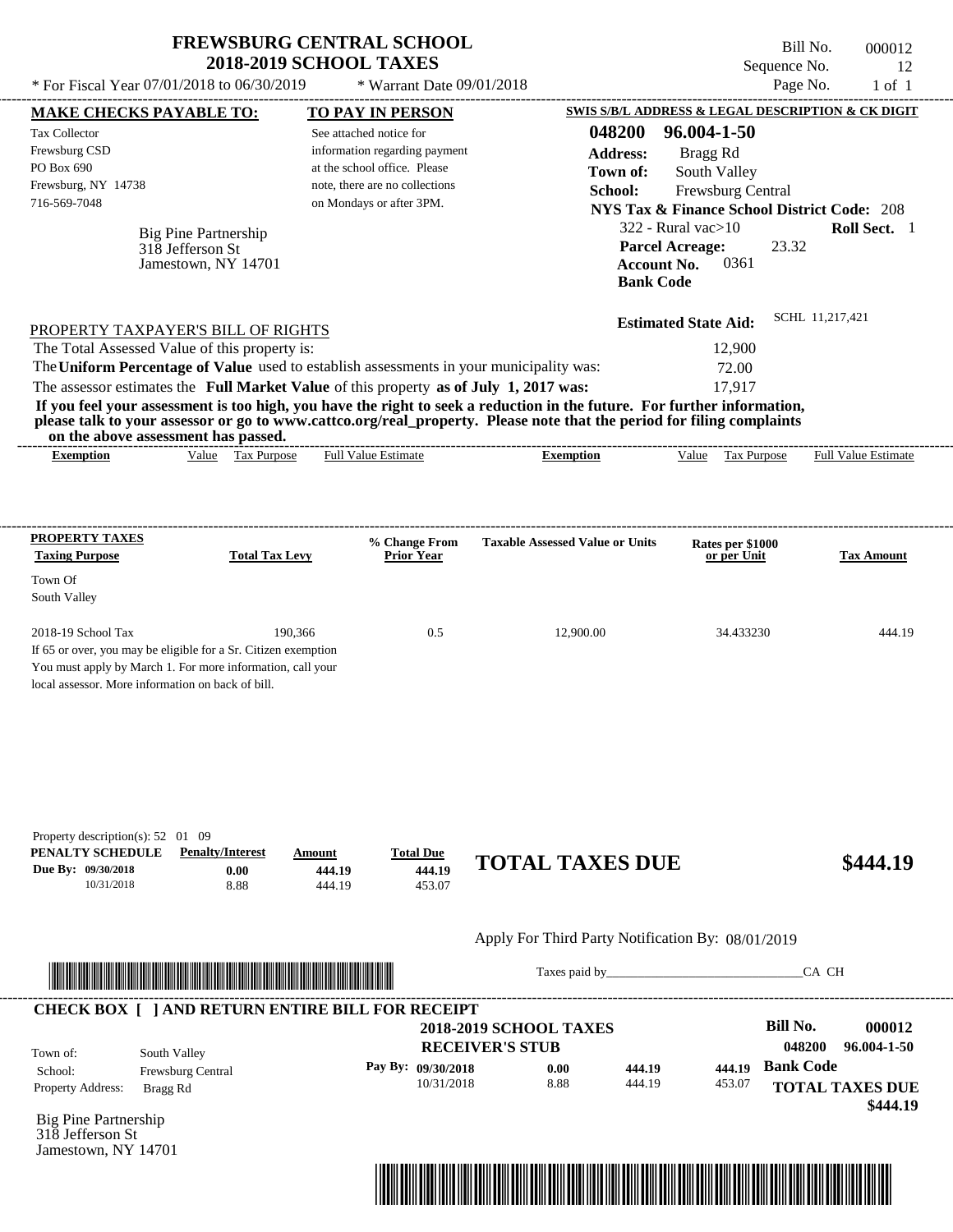\* For Fiscal Year  $07/01/2018$  to  $06/30/2019$  \* Warrant Date  $09/01/2018$  Page No. 1 of 1

 $*$  Warrant Date 09/01/2018

---------------------------------------------------------------------------------------------------------------------------------------------------------------------------------------------------- Bill No. 000013 Sequence No. 13

| <b>MAKE CHECKS PAYABLE TO:</b>                                                                                                           |                                   |                         | <b>TO PAY IN PERSON</b>            |                                                                                                                         |                    |                                 |                  | SWIS S/B/L ADDRESS & LEGAL DESCRIPTION & CK DIGIT      |
|------------------------------------------------------------------------------------------------------------------------------------------|-----------------------------------|-------------------------|------------------------------------|-------------------------------------------------------------------------------------------------------------------------|--------------------|---------------------------------|------------------|--------------------------------------------------------|
| <b>Tax Collector</b>                                                                                                                     |                                   | See attached notice for |                                    |                                                                                                                         | 048200             | 96.004-1-59.3                   |                  |                                                        |
| Frewsburg CSD                                                                                                                            |                                   |                         | information regarding payment      |                                                                                                                         | <b>Address:</b>    | Wheeler Hill Rd                 |                  |                                                        |
| PO Box 690                                                                                                                               |                                   |                         | at the school office. Please       |                                                                                                                         | Town of:           | South Valley                    |                  |                                                        |
| Frewsburg, NY 14738                                                                                                                      |                                   |                         | note, there are no collections     | School:                                                                                                                 |                    | Frewsburg Central               |                  |                                                        |
| 716-569-7048                                                                                                                             |                                   |                         | on Mondays or after 3PM.           |                                                                                                                         |                    |                                 |                  | <b>NYS Tax &amp; Finance School District Code: 208</b> |
|                                                                                                                                          | Brodfuehrer Norman E              |                         |                                    |                                                                                                                         |                    | $314$ - Rural vac $<$ 10        |                  | Roll Sect. 1                                           |
|                                                                                                                                          | Brodfuehrer Mary Kay              |                         |                                    |                                                                                                                         |                    | <b>Parcel Acreage:</b>          | 3.75             |                                                        |
|                                                                                                                                          | 78 Willowgreen Dr                 |                         |                                    |                                                                                                                         | <b>Account No.</b> | 0750                            |                  |                                                        |
|                                                                                                                                          | Amherst, NY 14228                 |                         |                                    |                                                                                                                         | <b>Bank Code</b>   |                                 |                  |                                                        |
|                                                                                                                                          |                                   |                         |                                    |                                                                                                                         |                    | <b>Estimated State Aid:</b>     |                  | SCHL 11,217,421                                        |
| PROPERTY TAXPAYER'S BILL OF RIGHTS                                                                                                       |                                   |                         |                                    |                                                                                                                         |                    |                                 |                  |                                                        |
| The Total Assessed Value of this property is:<br>The Uniform Percentage of Value used to establish assessments in your municipality was: |                                   |                         |                                    |                                                                                                                         |                    | 6,000                           |                  |                                                        |
| The assessor estimates the Full Market Value of this property as of July 1, 2017 was:                                                    |                                   |                         |                                    |                                                                                                                         |                    | 72.00<br>8,333                  |                  |                                                        |
|                                                                                                                                          |                                   |                         |                                    | If you feel your assessment is too high, you have the right to seek a reduction in the future. For further information, |                    |                                 |                  |                                                        |
| on the above assessment has passed.                                                                                                      |                                   |                         |                                    | please talk to your assessor or go to www.cattco.org/real_property. Please note that the period for filing complaints   |                    |                                 |                  |                                                        |
| <b>Exemption</b>                                                                                                                         | Value Tax Purpose                 |                         | Full Value Estimate                | <b>Exemption</b>                                                                                                        |                    | Value Tax Purpose               |                  | <b>Full Value Estimate</b>                             |
|                                                                                                                                          |                                   |                         |                                    |                                                                                                                         |                    |                                 |                  |                                                        |
|                                                                                                                                          |                                   |                         |                                    |                                                                                                                         |                    |                                 |                  |                                                        |
| <b>PROPERTY TAXES</b><br><b>Taxing Purpose</b>                                                                                           | <b>Total Tax Levy</b>             |                         | % Change From<br><b>Prior Year</b> | <b>Taxable Assessed Value or Units</b>                                                                                  |                    | Rates per \$1000<br>or per Unit |                  | <b>Tax Amount</b>                                      |
| Town Of                                                                                                                                  |                                   |                         |                                    |                                                                                                                         |                    |                                 |                  |                                                        |
| South Valley                                                                                                                             |                                   |                         |                                    |                                                                                                                         |                    |                                 |                  |                                                        |
|                                                                                                                                          |                                   |                         |                                    |                                                                                                                         |                    |                                 |                  |                                                        |
| 2018-19 School Tax                                                                                                                       | 190,366                           |                         | 0.5                                | 6,000.00                                                                                                                |                    | 34.433230                       |                  | 206.60                                                 |
| If 65 or over, you may be eligible for a Sr. Citizen exemption                                                                           |                                   |                         |                                    |                                                                                                                         |                    |                                 |                  |                                                        |
| You must apply by March 1. For more information, call your                                                                               |                                   |                         |                                    |                                                                                                                         |                    |                                 |                  |                                                        |
| local assessor. More information on back of bill.                                                                                        |                                   |                         |                                    |                                                                                                                         |                    |                                 |                  |                                                        |
|                                                                                                                                          |                                   |                         |                                    |                                                                                                                         |                    |                                 |                  |                                                        |
|                                                                                                                                          |                                   |                         |                                    |                                                                                                                         |                    |                                 |                  |                                                        |
|                                                                                                                                          |                                   |                         |                                    |                                                                                                                         |                    |                                 |                  |                                                        |
|                                                                                                                                          |                                   |                         |                                    |                                                                                                                         |                    |                                 |                  |                                                        |
|                                                                                                                                          |                                   |                         |                                    |                                                                                                                         |                    |                                 |                  |                                                        |
| Property description(s): $53-1-9$                                                                                                        |                                   |                         |                                    |                                                                                                                         |                    |                                 |                  |                                                        |
| PENALTY SCHEDULE                                                                                                                         | <b>Penalty/Interest</b>           | Amount                  | <b>Total Due</b>                   | <b>TOTAL TAXES DUE</b>                                                                                                  |                    |                                 |                  | \$206.60                                               |
| Due By: 09/30/2018<br>10/31/2018                                                                                                         | 0.00<br>4.13                      | 206.60<br>206.60        | 206.60<br>210.73                   |                                                                                                                         |                    |                                 |                  |                                                        |
|                                                                                                                                          |                                   |                         |                                    |                                                                                                                         |                    |                                 |                  |                                                        |
|                                                                                                                                          |                                   |                         |                                    | Apply For Third Party Notification By: 08/01/2019                                                                       |                    |                                 |                  |                                                        |
|                                                                                                                                          |                                   |                         |                                    |                                                                                                                         |                    |                                 |                  |                                                        |
|                                                                                                                                          |                                   |                         |                                    |                                                                                                                         |                    |                                 |                  | CA CH                                                  |
|                                                                                                                                          |                                   |                         |                                    |                                                                                                                         |                    |                                 |                  |                                                        |
| <b>CHECK BOX [ ] AND RETURN ENTIRE BILL FOR RECEIPT</b>                                                                                  |                                   |                         |                                    | <b>2018-2019 SCHOOL TAXES</b>                                                                                           |                    |                                 | <b>Bill No.</b>  | 000013                                                 |
|                                                                                                                                          |                                   |                         |                                    | <b>RECEIVER'S STUB</b>                                                                                                  |                    |                                 | 048200           | 96.004-1-59.3                                          |
| Town of:<br>School:                                                                                                                      | South Valley<br>Frewsburg Central |                         | Pay By: 09/30/2018                 | 0.00                                                                                                                    | 206.60             | 206.60                          | <b>Bank Code</b> |                                                        |
| Property Address:                                                                                                                        | Wheeler Hill Rd                   |                         | 10/31/2018                         | 4.13                                                                                                                    | 206.60             | 210.73                          |                  | <b>TOTAL TAXES DUE</b>                                 |
|                                                                                                                                          |                                   |                         |                                    |                                                                                                                         |                    |                                 |                  | \$206.60                                               |
| <b>Brodfuehrer Norman E</b>                                                                                                              |                                   |                         |                                    |                                                                                                                         |                    |                                 |                  |                                                        |
| Brodfuehrer Mary Kay<br>78 Willowgreen Dr                                                                                                |                                   |                         |                                    |                                                                                                                         |                    |                                 |                  |                                                        |
| Amherst, NY 14228                                                                                                                        |                                   |                         |                                    |                                                                                                                         |                    |                                 |                  |                                                        |
|                                                                                                                                          |                                   |                         |                                    |                                                                                                                         |                    |                                 |                  |                                                        |
|                                                                                                                                          |                                   |                         |                                    |                                                                                                                         |                    |                                 |                  |                                                        |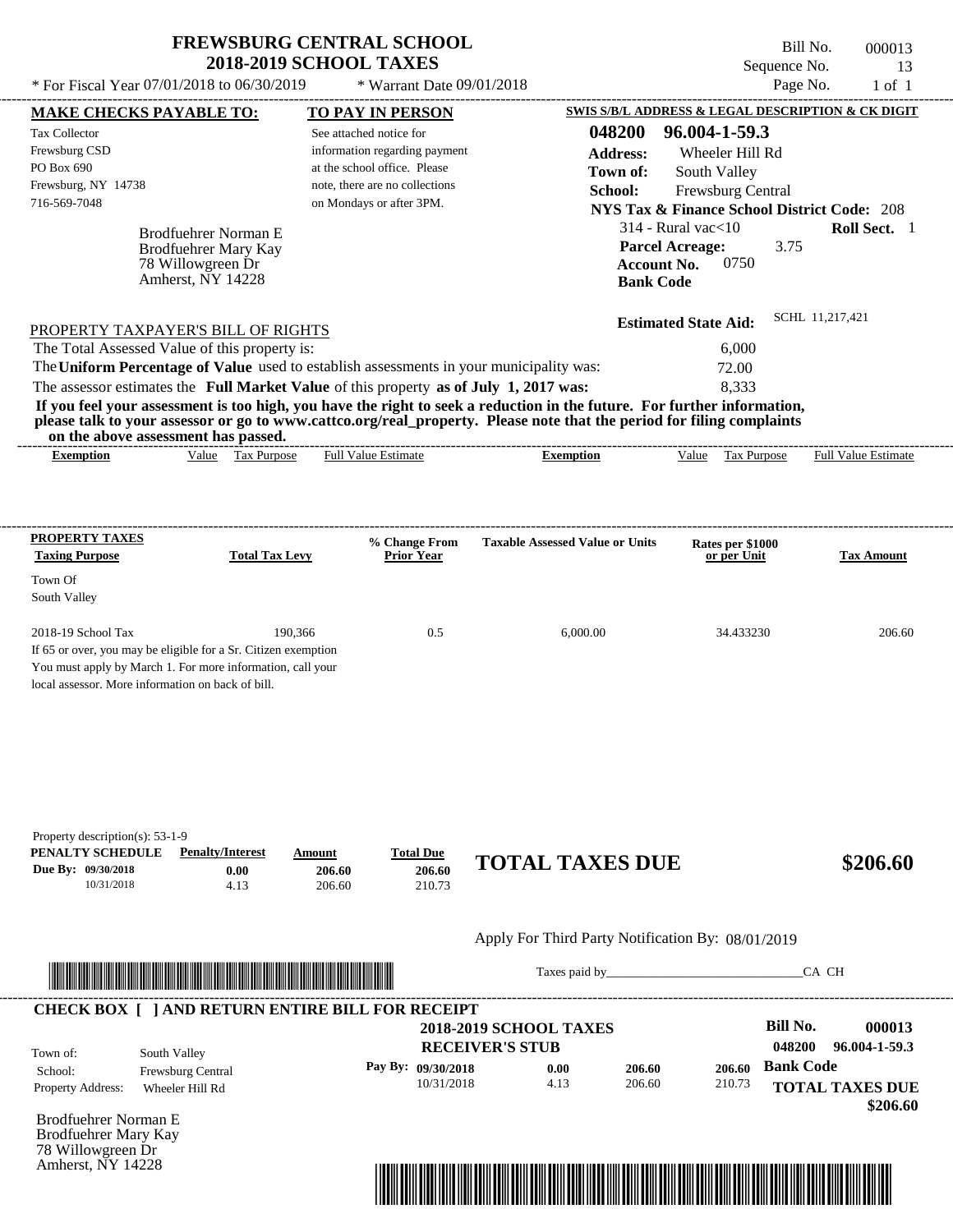$*$  For Fiscal Year 07/01/2018 to 06/30/2019

 $*$  Warrant Date 09/01/2018

| <b>MAKE CHECKS PAYABLE TO:</b>                                      |                                                                                                                         |                               | <b>TO PAY IN PERSON</b>        |                                                   |                    |                                                        |                  | <b>SWIS S/B/L ADDRESS &amp; LEGAL DESCRIPTION &amp; CK DIGIT</b> |
|---------------------------------------------------------------------|-------------------------------------------------------------------------------------------------------------------------|-------------------------------|--------------------------------|---------------------------------------------------|--------------------|--------------------------------------------------------|------------------|------------------------------------------------------------------|
| <b>Tax Collector</b>                                                |                                                                                                                         | See attached notice for       |                                |                                                   | 048200             | 105.002-1-1.29                                         |                  |                                                                  |
| Frewsburg CSD                                                       |                                                                                                                         |                               | information regarding payment  |                                                   | <b>Address:</b>    | 11 Gurnsey Hollow Rd                                   |                  |                                                                  |
| PO Box 690                                                          |                                                                                                                         |                               | at the school office. Please   |                                                   | Town of:           | South Valley                                           |                  |                                                                  |
| Frewsburg, NY 14738                                                 |                                                                                                                         |                               | note, there are no collections |                                                   | School:            | Frewsburg Central                                      |                  |                                                                  |
| 716-569-7048                                                        |                                                                                                                         |                               | on Mondays or after 3PM.       |                                                   |                    | <b>NYS Tax &amp; Finance School District Code: 208</b> |                  |                                                                  |
|                                                                     |                                                                                                                         |                               |                                |                                                   |                    | 260 - Seasonal res                                     |                  | Roll Sect. 1                                                     |
|                                                                     | Carlino Paul C                                                                                                          |                               |                                |                                                   |                    | <b>Parcel Acreage:</b>                                 | 7.52             |                                                                  |
|                                                                     | Carlino Constance<br>6602 Royal Parkway South                                                                           |                               |                                |                                                   | <b>Account No.</b> | 0658                                                   |                  |                                                                  |
|                                                                     | Lockport, NY 14094                                                                                                      |                               |                                |                                                   | <b>Bank Code</b>   |                                                        |                  |                                                                  |
|                                                                     |                                                                                                                         |                               |                                |                                                   |                    |                                                        |                  |                                                                  |
|                                                                     | PROPERTY TAXPAYER'S BILL OF RIGHTS                                                                                      |                               |                                |                                                   |                    | <b>Estimated State Aid:</b>                            |                  | SCHL 11.217.421                                                  |
|                                                                     | The Total Assessed Value of this property is:                                                                           |                               |                                |                                                   |                    | 39,500                                                 |                  |                                                                  |
|                                                                     | The Uniform Percentage of Value used to establish assessments in your municipality was:                                 |                               |                                |                                                   |                    | 72.00                                                  |                  |                                                                  |
|                                                                     | The assessor estimates the Full Market Value of this property as of July 1, 2017 was:                                   |                               |                                |                                                   |                    | 54,861                                                 |                  |                                                                  |
|                                                                     | If you feel your assessment is too high, you have the right to seek a reduction in the future. For further information, |                               |                                |                                                   |                    |                                                        |                  |                                                                  |
|                                                                     | please talk to your assessor or go to www.cattco.org/real_property. Please note that the period for filing complaints   |                               |                                |                                                   |                    |                                                        |                  |                                                                  |
| <b>Exemption</b>                                                    | on the above assessment has passed.<br>Value Tax Purpose                                                                |                               | <b>Full Value Estimate</b>     | <b>Exemption</b>                                  |                    |                                                        |                  | Value Tax Purpose Full Value Estimate                            |
|                                                                     |                                                                                                                         |                               |                                |                                                   |                    |                                                        |                  |                                                                  |
|                                                                     |                                                                                                                         |                               |                                |                                                   |                    |                                                        |                  |                                                                  |
| <b>PROPERTY TAXES</b>                                               |                                                                                                                         |                               | % Change From                  | <b>Taxable Assessed Value or Units</b>            |                    |                                                        |                  |                                                                  |
| <b>Taxing Purpose</b>                                               | <b>Total Tax Levy</b>                                                                                                   |                               | <b>Prior Year</b>              |                                                   |                    | Rates per \$1000<br>or per Unit                        |                  | Tax Amount                                                       |
| Town Of                                                             |                                                                                                                         |                               |                                |                                                   |                    |                                                        |                  |                                                                  |
| South Valley                                                        |                                                                                                                         |                               |                                |                                                   |                    |                                                        |                  |                                                                  |
| 2018-19 School Tax                                                  |                                                                                                                         | 190,366                       | 0.5                            | 39,500.00                                         |                    | 34.433230                                              |                  | 1,360.11                                                         |
|                                                                     | If 65 or over, you may be eligible for a Sr. Citizen exemption                                                          |                               |                                |                                                   |                    |                                                        |                  |                                                                  |
|                                                                     | You must apply by March 1. For more information, call your                                                              |                               |                                |                                                   |                    |                                                        |                  |                                                                  |
| local assessor. More information on back of bill.                   |                                                                                                                         |                               |                                |                                                   |                    |                                                        |                  |                                                                  |
|                                                                     |                                                                                                                         |                               |                                |                                                   |                    |                                                        |                  |                                                                  |
|                                                                     |                                                                                                                         |                               |                                |                                                   |                    |                                                        |                  |                                                                  |
|                                                                     |                                                                                                                         |                               |                                |                                                   |                    |                                                        |                  |                                                                  |
|                                                                     |                                                                                                                         |                               |                                |                                                   |                    |                                                        |                  |                                                                  |
|                                                                     |                                                                                                                         |                               |                                |                                                   |                    |                                                        |                  |                                                                  |
| Property description(s): $51 \quad 01 \quad 09$<br>PENALTY SCHEDULE | <b>Penalty/Interest</b>                                                                                                 | Sawmill Run Sub Div<br>Amount | Phase Ii<br><b>Total Due</b>   |                                                   |                    |                                                        |                  |                                                                  |
| Due By: 09/30/2018                                                  | 0.00                                                                                                                    | 1,360.11                      | 1,360.11                       | <b>TOTAL TAXES DUE</b>                            |                    |                                                        |                  | \$1,360.11                                                       |
| 10/31/2018                                                          | 27.20                                                                                                                   | 1,360.11                      | 1,387.31                       |                                                   |                    |                                                        |                  |                                                                  |
|                                                                     |                                                                                                                         |                               |                                | Apply For Third Party Notification By: 08/01/2019 |                    |                                                        |                  |                                                                  |
|                                                                     |                                                                                                                         |                               |                                |                                                   |                    |                                                        |                  |                                                                  |
|                                                                     | <u> TAN DI BILININ DI BILININ DI BILININ DI BILININ DI BILININ DI BILININ DI BILININ DI BILININ DI BILININ DI BI</u>    |                               |                                |                                                   |                    | Taxes paid by                                          |                  | CA CH                                                            |
|                                                                     | <b>CHECK BOX [ ] AND RETURN ENTIRE BILL FOR RECEIPT</b>                                                                 |                               |                                |                                                   |                    |                                                        |                  |                                                                  |
|                                                                     |                                                                                                                         |                               |                                | <b>2018-2019 SCHOOL TAXES</b>                     |                    |                                                        | <b>Bill No.</b>  | 000014                                                           |
| Town of:                                                            | South Valley                                                                                                            |                               |                                | <b>RECEIVER'S STUB</b>                            |                    |                                                        | 048200           | 105.002-1-1.29                                                   |
| School:                                                             | Frewsburg Central                                                                                                       |                               | Pay By: 09/30/2018             | 0.00                                              | 1,360.11           | 1,360.11                                               | <b>Bank Code</b> |                                                                  |
| <b>Property Address:</b>                                            | 11 Gurnsey Hollow Rd                                                                                                    |                               | 10/31/2018                     | 27.20                                             | 1,360.11           | 1,387.31                                               |                  | <b>TOTAL TAXES DUE</b>                                           |
|                                                                     |                                                                                                                         |                               |                                |                                                   |                    |                                                        |                  | \$1,360.11                                                       |
| Carlino Paul C                                                      |                                                                                                                         |                               |                                |                                                   |                    |                                                        |                  |                                                                  |
| Carlino Constance                                                   |                                                                                                                         |                               |                                |                                                   |                    |                                                        |                  |                                                                  |
| 6602 Royal Parkway South                                            |                                                                                                                         |                               |                                |                                                   |                    |                                                        |                  |                                                                  |
| Lockport, NY 14094                                                  |                                                                                                                         |                               |                                |                                                   |                    |                                                        |                  |                                                                  |

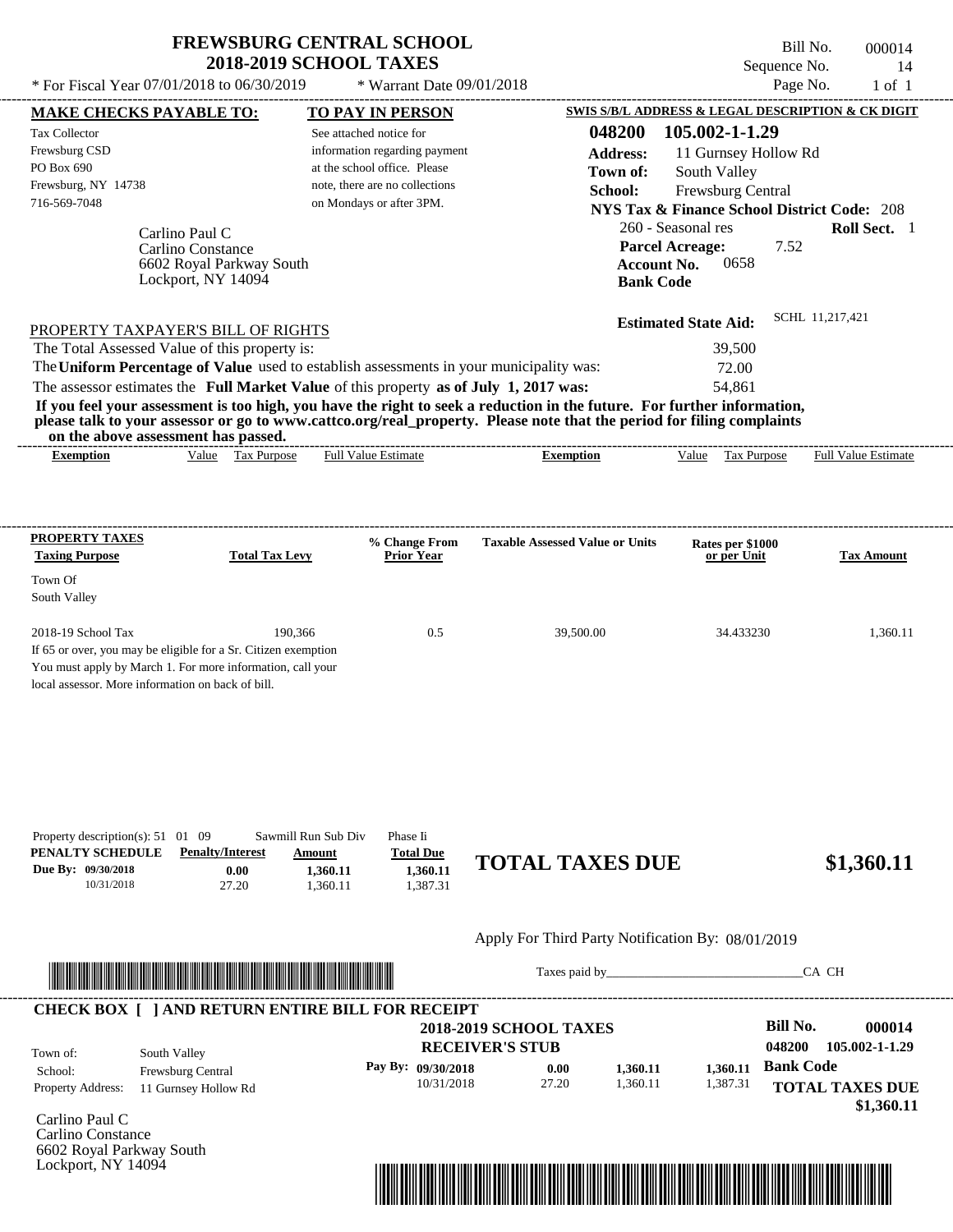\* For Fiscal Year  $07/01/2018$  to  $06/30/2019$  \* Warrant Date  $09/01/2018$  Page No. 1 of 1

 $*$  Warrant Date 09/01/2018

|                                                 | <b>MAKE CHECKS PAYABLE TO:</b>                                                                                                                                                                                                       |                       | <b>TO PAY IN PERSON</b>                                  |                                                                                                                         | <b>SWIS S/B/L ADDRESS &amp; LEGAL DESCRIPTION &amp; CK DIGIT</b> |                        |
|-------------------------------------------------|--------------------------------------------------------------------------------------------------------------------------------------------------------------------------------------------------------------------------------------|-----------------------|----------------------------------------------------------|-------------------------------------------------------------------------------------------------------------------------|------------------------------------------------------------------|------------------------|
| <b>Tax Collector</b><br>Frewsburg CSD           |                                                                                                                                                                                                                                      |                       | See attached notice for<br>information regarding payment | 048200<br><b>Address:</b>                                                                                               | 96.002-1-38<br>12981 Bone Run Rd                                 |                        |
| PO Box 690                                      |                                                                                                                                                                                                                                      |                       | at the school office. Please                             | Town of:                                                                                                                | South Valley                                                     |                        |
| Frewsburg, NY 14738                             |                                                                                                                                                                                                                                      |                       | note, there are no collections                           | School:                                                                                                                 | Frewsburg Central                                                |                        |
| 716-569-7048                                    |                                                                                                                                                                                                                                      |                       | on Mondays or after 3PM.                                 |                                                                                                                         | <b>NYS Tax &amp; Finance School District Code: 208</b>           |                        |
|                                                 | Carlson Daniel T                                                                                                                                                                                                                     |                       |                                                          |                                                                                                                         | 210 - 1 Family Res                                               | Roll Sect. 1           |
|                                                 | Knuth Jennifer R                                                                                                                                                                                                                     |                       |                                                          |                                                                                                                         | <b>Parcel Acreage:</b><br>2.14                                   |                        |
|                                                 | 10922 Oldro Rd                                                                                                                                                                                                                       |                       |                                                          | <b>Account No.</b>                                                                                                      | 0230                                                             |                        |
|                                                 | Randolph, NY 14772                                                                                                                                                                                                                   |                       |                                                          | <b>Bank Code</b>                                                                                                        |                                                                  |                        |
|                                                 |                                                                                                                                                                                                                                      |                       |                                                          |                                                                                                                         |                                                                  | SCHL 11,217,421        |
|                                                 | PROPERTY TAXPAYER'S BILL OF RIGHTS<br>The Total Assessed Value of this property is:                                                                                                                                                  |                       |                                                          |                                                                                                                         | <b>Estimated State Aid:</b><br>48,100                            |                        |
|                                                 |                                                                                                                                                                                                                                      |                       |                                                          | The Uniform Percentage of Value used to establish assessments in your municipality was:                                 | 72.00                                                            |                        |
|                                                 | The assessor estimates the Full Market Value of this property as of July 1, 2017 was:                                                                                                                                                |                       |                                                          |                                                                                                                         | 66,806                                                           |                        |
|                                                 |                                                                                                                                                                                                                                      |                       |                                                          | If you feel your assessment is too high, you have the right to seek a reduction in the future. For further information, |                                                                  |                        |
|                                                 | on the above assessment has passed.                                                                                                                                                                                                  |                       |                                                          | please talk to your assessor or go to www.cattco.org/real_property. Please note that the period for filing complaints   |                                                                  |                        |
| <b>Exemption</b>                                | Value Tax Purpose                                                                                                                                                                                                                    |                       | <b>Full Value Estimate</b>                               | <b>Exemption</b>                                                                                                        | Value Tax Purpose Full Value Estimate                            |                        |
| <b>Bas Star</b>                                 | (See Note) 21,300 SCHOOL                                                                                                                                                                                                             |                       | 29,583                                                   |                                                                                                                         |                                                                  |                        |
| <b>PROPERTY TAXES</b>                           |                                                                                                                                                                                                                                      |                       |                                                          | <b>Taxable Assessed Value or Units</b>                                                                                  |                                                                  |                        |
| <b>Taxing Purpose</b>                           |                                                                                                                                                                                                                                      | <b>Total Tax Levy</b> | % Change From<br><b>Prior Year</b>                       | (before accounting for STAR)                                                                                            | Rates per \$1000<br>or per Unit                                  | <b>Tax Amount</b>      |
| Town Of                                         |                                                                                                                                                                                                                                      |                       |                                                          |                                                                                                                         |                                                                  |                        |
| South Valley                                    |                                                                                                                                                                                                                                      |                       |                                                          |                                                                                                                         |                                                                  |                        |
| 2018-19 School Tax                              |                                                                                                                                                                                                                                      | 190,366               | 0.5                                                      | 48,100.00                                                                                                               | 34.433230                                                        | 1,656.24               |
|                                                 | If 65 or over, you may be eligible for a Sr. Citizen exemption<br>You must apply by March 1. For more information, call your                                                                                                         |                       |                                                          |                                                                                                                         |                                                                  |                        |
|                                                 | local assessor. More information on back of bill.                                                                                                                                                                                    |                       |                                                          |                                                                                                                         |                                                                  |                        |
|                                                 |                                                                                                                                                                                                                                      |                       |                                                          |                                                                                                                         |                                                                  |                        |
|                                                 |                                                                                                                                                                                                                                      |                       |                                                          |                                                                                                                         |                                                                  |                        |
|                                                 |                                                                                                                                                                                                                                      |                       |                                                          | Your tax savings this year resulting from the New York State School Tax Relief (STAR) program is:                       |                                                                  | \$733.43               |
| Property description(s): $55 \quad 01 \quad 09$ |                                                                                                                                                                                                                                      |                       |                                                          | Note: This year's STAR tax savings generally may not exceed last year's by more than 2%.                                |                                                                  |                        |
| PENALTY SCHEDULE                                | <b>Penalty/Interest</b>                                                                                                                                                                                                              | Amount                | <b>Total Due</b>                                         | <b>TOTAL TAXES DUE</b>                                                                                                  |                                                                  | \$922.81               |
| Due By: 09/30/2018                              | 0.00                                                                                                                                                                                                                                 | 922.81                | 922.81                                                   |                                                                                                                         |                                                                  |                        |
| 10/31/2018                                      | 18.46                                                                                                                                                                                                                                | 922.81                | 941.27                                                   |                                                                                                                         |                                                                  |                        |
|                                                 |                                                                                                                                                                                                                                      |                       |                                                          | Apply For Third Party Notification By: 08/01/2019                                                                       |                                                                  |                        |
|                                                 |                                                                                                                                                                                                                                      |                       |                                                          |                                                                                                                         |                                                                  | CA CH                  |
|                                                 | <u> Indian American State and The Communication of the Communication of the Communication of the Communication of the Communication of the Communication of the Communication of the Communication of the Communication of the C</u> |                       |                                                          |                                                                                                                         |                                                                  |                        |
|                                                 | <b>CHECK BOX [ ] AND RETURN ENTIRE BILL FOR RECEIPT</b>                                                                                                                                                                              |                       |                                                          | <b>2018-2019 SCHOOL TAXES</b>                                                                                           | <b>Bill No.</b>                                                  | 000015                 |
|                                                 |                                                                                                                                                                                                                                      |                       |                                                          | <b>RECEIVER'S STUB</b>                                                                                                  |                                                                  | 048200<br>96.002-1-38  |
| Town of:                                        | South Valley                                                                                                                                                                                                                         |                       | Pay By: 09/30/2018                                       | 922.81<br>0.00                                                                                                          | <b>Bank Code</b><br>922.81                                       |                        |
| School:<br>Property Address:                    | Frewsburg Central<br>12981 Bone Run Rd                                                                                                                                                                                               |                       | 10/31/2018                                               | 18.46<br>922.81                                                                                                         | 941.27                                                           | <b>TOTAL TAXES DUE</b> |
|                                                 |                                                                                                                                                                                                                                      |                       |                                                          |                                                                                                                         |                                                                  | \$922.81               |
| Carlson Daniel T                                |                                                                                                                                                                                                                                      |                       |                                                          |                                                                                                                         |                                                                  |                        |
| Knuth Jennifer R                                |                                                                                                                                                                                                                                      |                       |                                                          |                                                                                                                         |                                                                  |                        |
| 10922 Oldro Rd<br>Randolph, NY 14772            |                                                                                                                                                                                                                                      |                       |                                                          |                                                                                                                         |                                                                  |                        |
|                                                 |                                                                                                                                                                                                                                      |                       |                                                          | <u> 1989 - Andrea Stadt British, fransk politik (d. 1989)</u>                                                           |                                                                  |                        |
|                                                 |                                                                                                                                                                                                                                      |                       |                                                          |                                                                                                                         |                                                                  |                        |
|                                                 |                                                                                                                                                                                                                                      |                       |                                                          |                                                                                                                         |                                                                  |                        |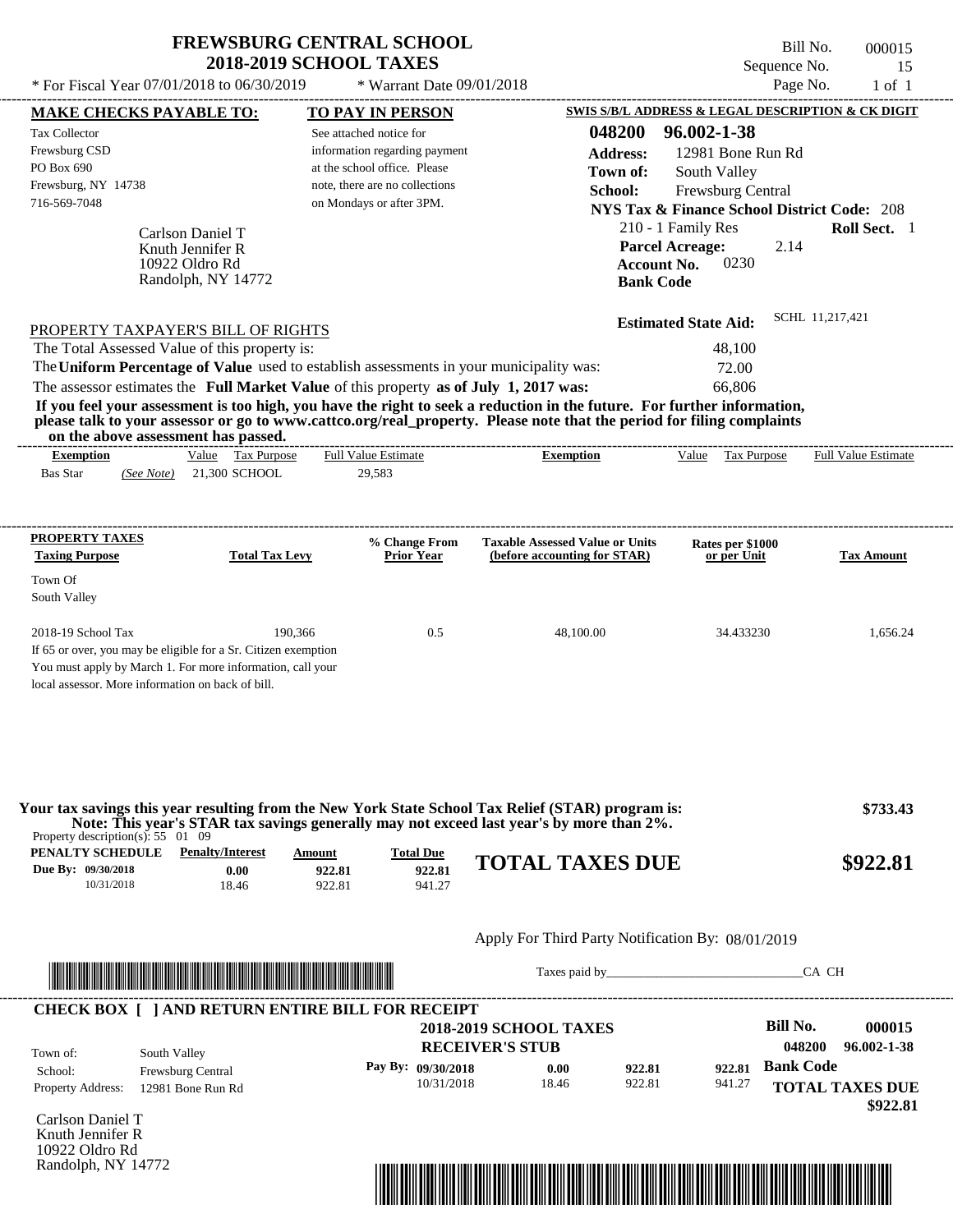| <b>FREWSBURG CENTRAL SCHOOL</b> |
|---------------------------------|
| <b>2018-2019 SCHOOL TAXES</b>   |

Bill No. 000016 Sequence No. 16  $*$  For Fiscal Year 07/01/2018 to 06/30/2019  $*$  Warrant Date 09/01/2018 Page No. 1 of 1

| <b>MAKE CHECKS PAYABLE TO:</b>                                                        |                                                          |                                     | <b>TO PAY IN PERSON</b>            |                                                                                                                         |                                 | <b>SWIS S/B/L ADDRESS &amp; LEGAL DESCRIPTION &amp; CK DIGIT</b> |
|---------------------------------------------------------------------------------------|----------------------------------------------------------|-------------------------------------|------------------------------------|-------------------------------------------------------------------------------------------------------------------------|---------------------------------|------------------------------------------------------------------|
| <b>Tax Collector</b>                                                                  |                                                          |                                     | See attached notice for            | 048200                                                                                                                  | 96.004-1-47.1                   |                                                                  |
| Frewsburg CSD                                                                         |                                                          |                                     | information regarding payment      | <b>Address:</b>                                                                                                         | Bragg Rd                        |                                                                  |
| PO Box 690                                                                            |                                                          |                                     | at the school office. Please       | Town of:                                                                                                                | South Valley                    |                                                                  |
| Frewsburg, NY 14738                                                                   |                                                          |                                     | note, there are no collections     | School:                                                                                                                 | Frewsburg Central               |                                                                  |
| 716-569-7048                                                                          |                                                          |                                     | on Mondays or after 3PM.           |                                                                                                                         |                                 | <b>NYS Tax &amp; Finance School District Code: 208</b>           |
|                                                                                       | Chitester Michael S.                                     |                                     |                                    |                                                                                                                         | 260 - Seasonal res              | Roll Sect. 1                                                     |
|                                                                                       | PO Box 608                                               |                                     |                                    |                                                                                                                         | <b>Parcel Acreage:</b>          | 72.25                                                            |
|                                                                                       | Frewsburg, NY 14738                                      |                                     |                                    |                                                                                                                         | 0108<br><b>Account No.</b>      |                                                                  |
|                                                                                       |                                                          |                                     |                                    |                                                                                                                         | <b>Bank Code</b>                |                                                                  |
|                                                                                       |                                                          |                                     |                                    |                                                                                                                         | <b>Estimated State Aid:</b>     | SCHL 11.217.421                                                  |
| PROPERTY TAXPAYER'S BILL OF RIGHTS<br>The Total Assessed Value of this property is:   |                                                          |                                     |                                    |                                                                                                                         | 46,500                          |                                                                  |
|                                                                                       |                                                          |                                     |                                    | The Uniform Percentage of Value used to establish assessments in your municipality was:                                 | 72.00                           |                                                                  |
| The assessor estimates the Full Market Value of this property as of July 1, 2017 was: |                                                          |                                     |                                    |                                                                                                                         | 64,583                          |                                                                  |
|                                                                                       |                                                          |                                     |                                    | If you feel your assessment is too high, you have the right to seek a reduction in the future. For further information, |                                 |                                                                  |
|                                                                                       |                                                          |                                     |                                    | please talk to your assessor or go to www.cattco.org/real_property. Please note that the period for filing complaints   |                                 |                                                                  |
|                                                                                       | on the above assessment has passed.<br>Value Tax Purpose |                                     | <b>Full Value Estimate</b>         | <b>Exemption</b>                                                                                                        | Value Tax Purpose               | <b>Full Value Estimate</b>                                       |
| <b>Exemption</b>                                                                      |                                                          |                                     |                                    |                                                                                                                         |                                 |                                                                  |
|                                                                                       |                                                          |                                     |                                    |                                                                                                                         |                                 |                                                                  |
|                                                                                       |                                                          |                                     |                                    |                                                                                                                         |                                 |                                                                  |
| <b>PROPERTY TAXES</b><br><b>Taxing Purpose</b>                                        | <b>Total Tax Levy</b>                                    |                                     | % Change From<br><b>Prior Year</b> | <b>Taxable Assessed Value or Units</b>                                                                                  | Rates per \$1000<br>or per Unit | Tax Amount                                                       |
|                                                                                       |                                                          |                                     |                                    |                                                                                                                         |                                 |                                                                  |
| Town Of                                                                               |                                                          |                                     |                                    |                                                                                                                         |                                 |                                                                  |
| South Valley                                                                          |                                                          |                                     |                                    |                                                                                                                         |                                 |                                                                  |
| 2018-19 School Tax                                                                    |                                                          | 190,366                             | 0.5                                | 46,500.00                                                                                                               | 34.433230                       | 1,601.15                                                         |
| If 65 or over, you may be eligible for a Sr. Citizen exemption                        |                                                          |                                     |                                    |                                                                                                                         |                                 |                                                                  |
| You must apply by March 1. For more information, call your                            |                                                          |                                     |                                    |                                                                                                                         |                                 |                                                                  |
| local assessor. More information on back of bill.                                     |                                                          |                                     |                                    |                                                                                                                         |                                 |                                                                  |
|                                                                                       |                                                          |                                     |                                    |                                                                                                                         |                                 |                                                                  |
|                                                                                       |                                                          |                                     |                                    |                                                                                                                         |                                 |                                                                  |
|                                                                                       |                                                          |                                     |                                    |                                                                                                                         |                                 |                                                                  |
|                                                                                       |                                                          |                                     |                                    |                                                                                                                         |                                 |                                                                  |
| Property description(s): $52 \quad 01 \quad 09$<br>PENALTY SCHEDULE                   | <b>Penalty/Interest</b>                                  | Conveys 1/7Intrest<br><b>Amount</b> | <b>Total Due</b>                   |                                                                                                                         |                                 |                                                                  |
| Due By: 09/30/2018                                                                    | 0.00                                                     | 1,601.15                            | 1,601.15                           | <b>TOTAL TAXES DUE</b>                                                                                                  |                                 | \$1,601.15                                                       |
| 10/31/2018                                                                            | 32.02                                                    | 1,601.15                            | 1,633.17                           |                                                                                                                         |                                 |                                                                  |
|                                                                                       |                                                          |                                     |                                    |                                                                                                                         |                                 |                                                                  |
|                                                                                       |                                                          |                                     |                                    | Apply For Third Party Notification By: 08/01/2019                                                                       |                                 |                                                                  |
|                                                                                       |                                                          |                                     |                                    | Taxes paid by                                                                                                           |                                 | CA CH                                                            |
| <b>CHECK BOX [ ] AND RETURN ENTIRE BILL FOR RECEIPT</b>                               |                                                          |                                     |                                    |                                                                                                                         |                                 |                                                                  |
|                                                                                       |                                                          |                                     |                                    | <b>2018-2019 SCHOOL TAXES</b>                                                                                           |                                 | <b>Bill No.</b><br>000016                                        |
| Town of:                                                                              | South Valley                                             |                                     |                                    | <b>RECEIVER'S STUB</b>                                                                                                  |                                 | 048200<br>96.004-1-47.1                                          |
| School:                                                                               | Frewsburg Central                                        |                                     | Pay By: 09/30/2018                 | 0.00<br>1,601.15                                                                                                        | 1,601.15                        | <b>Bank Code</b>                                                 |
| Property Address:                                                                     | Bragg Rd                                                 |                                     | 10/31/2018                         | 32.02<br>1,601.15                                                                                                       | 1,633.17                        | <b>TOTAL TAXES DUE</b>                                           |
|                                                                                       |                                                          |                                     |                                    |                                                                                                                         |                                 | \$1,601.15                                                       |
| Chitester Michael S.<br>PO Box 608                                                    |                                                          |                                     |                                    |                                                                                                                         |                                 |                                                                  |
| Frewsburg, NY 14738                                                                   |                                                          |                                     |                                    |                                                                                                                         |                                 |                                                                  |
|                                                                                       |                                                          |                                     |                                    |                                                                                                                         |                                 |                                                                  |

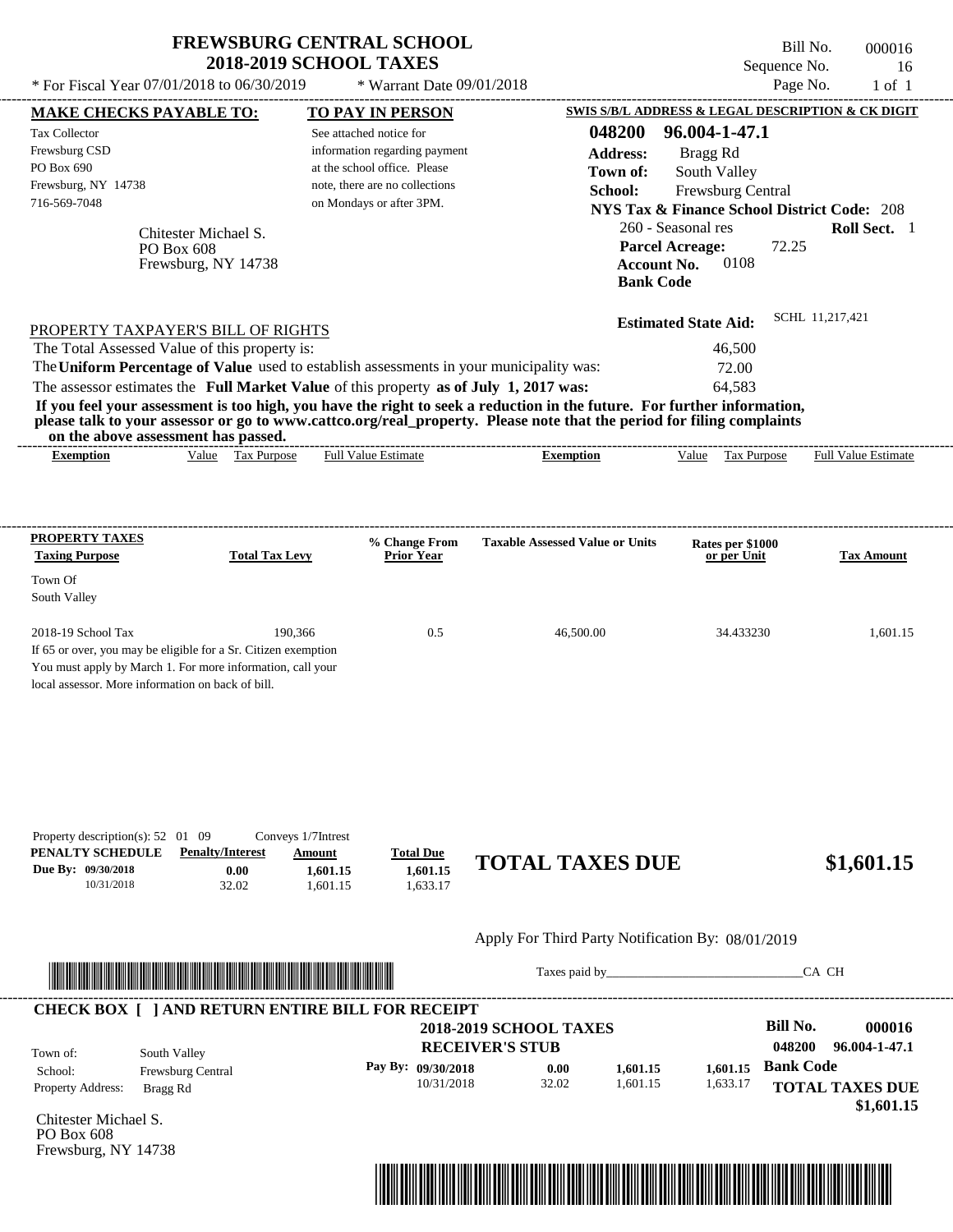See attached notice for information regarding payment at the school office. Please note, there are no collections

Tax Collector Frewsburg CSD PO Box 690

Frewsburg, NY 14738

Cochran Steven

1452 D'angelo Dr

N Tonawanda, NY 14120

716-569-7048 on Mondays or after 3PM.

---------------------------------------------------------------------------------------------------------------------------------------------------------------------------------------------------- Bill No. 000017 Sequence No. 17  $*$  For Fiscal Year 07/01/2018 to 06/30/2019  $*$  Warrant Date 09/01/2018 Page No. 1 of 1 **MAKE CHECKS PAYABLE TO: TO PAY IN PERSON SWIS S/B/L ADDRESS & LEGAL DESCRIPTION & CK DIGIT 048200 105.002-1-1.7 Address:** Gurnsey Hollow Rd (Off) South Valley **School:** Frewsburg Central **NYS Tax & Finance School District Code:** 208 240 - Rural res **Roll Sect.** 1 15.40 **Account No.** 0615 **Bank Code Parcel Acreage: Town of:**

| PROPERTY TAXPAYER'S BILL OF RIGHTS                                                                                    | <b>Estimated State Aid:</b> | SCHL 11,217,421 |
|-----------------------------------------------------------------------------------------------------------------------|-----------------------------|-----------------|
| The Total Assessed Value of this property is:                                                                         | 57,400                      |                 |
| The Uniform Percentage of Value used to establish assessments in your municipality was:                               | 72.00                       |                 |
| The assessor estimates the Full Market Value of this property as of July 1, 2017 was:                                 | 79.722                      |                 |
| If you feel your accessment is too high you have the wight to seek a reduction in the future. For further information |                             |                 |

**If you feel your assessment is too high, you have the right to seek a reduction in the future. For further information, please talk to your assessor or go to www.cattco.org/real\_property. Please note that the period for filing complaints on the above assessment has passed.**

| vu uv     |       | . азэсээнісні наз базэса. |                  |         |      |                |                             |
|-----------|-------|---------------------------|------------------|---------|------|----------------|-----------------------------|
| Exemption | Value | 'ax<br><b>Purpose</b>     | -Estimate<br>Ful | emption | alue | <b>Purpose</b> | Full $V$<br>Estimate<br>alu |
|           |       |                           |                  |         |      |                |                             |

| <b>PROPERTY TAXES</b><br><b>Taxing Purpose</b>                 | <b>Total Tax Levy</b> | % Change From<br><b>Prior Year</b> | <b>Taxable Assessed Value or Units</b> | Rates per \$1000<br>or per Unit | <b>Tax Amount</b> |
|----------------------------------------------------------------|-----------------------|------------------------------------|----------------------------------------|---------------------------------|-------------------|
| Town Of<br>South Valley                                        |                       |                                    |                                        |                                 |                   |
| $2018-19$ School Tax                                           | 190,366               | 0.5                                | 57,400.00                              | 34.433230                       | 1,976.47          |
| If 65 or over, you may be eligible for a Sr. Citizen exemption |                       |                                    |                                        |                                 |                   |
| You must apply by March 1. For more information, call your     |                       |                                    |                                        |                                 |                   |
| local assessor. More information on back of bill.              |                       |                                    |                                        |                                 |                   |

| Property description(s): $51 \quad 01 \quad 09$ |                         |          |                  |                        |            |
|-------------------------------------------------|-------------------------|----------|------------------|------------------------|------------|
| PENALTY SCHEDULE                                | <b>Penalty/Interest</b> | Amount   | <b>Total Due</b> |                        |            |
| Due By: 09/30/2018                              | 0.00                    | 1.976.47 | 1.976.47         | <b>TOTAL TAXES DUE</b> | \$1,976.47 |
| 10/31/2018                                      | 39.53                   | .976.47  | 2.016.00         |                        |            |
|                                                 |                         |          |                  |                        |            |

## Apply For Third Party Notification By: 08/01/2019



Taxes paid by\_\_\_\_\_\_\_\_\_\_\_\_\_\_\_\_\_\_\_\_\_\_\_\_\_\_\_\_\_\_\_CA CH

|                          | <b>CHECK BOX [ ] AND RETURN ENTIRE BILL FOR RECEIPT</b> | <b>2018-2019 SCHOOL TAXES</b> |       |          |          | Bill No.         | 000017                 |
|--------------------------|---------------------------------------------------------|-------------------------------|-------|----------|----------|------------------|------------------------|
| Town of:                 | South Valley                                            | <b>RECEIVER'S STUB</b>        |       |          |          | 048200           | 105.002-1-1.7          |
| School:                  | <b>Frewsburg Central</b>                                | Pay By: $09/30/2018$          | 0.00  | 1.976.47 | 1.976.47 | <b>Bank Code</b> |                        |
| <b>Property Address:</b> | Gurnsey Hollow Rd (Off)                                 | 10/31/2018                    | 39.53 | 1.976.47 | 2,016.00 |                  | <b>TOTAL TAXES DUE</b> |
|                          |                                                         |                               |       |          |          |                  | \$1,976.47             |

Cochran Steven 1452 D'angelo Dr N Tonawanda, NY 14120

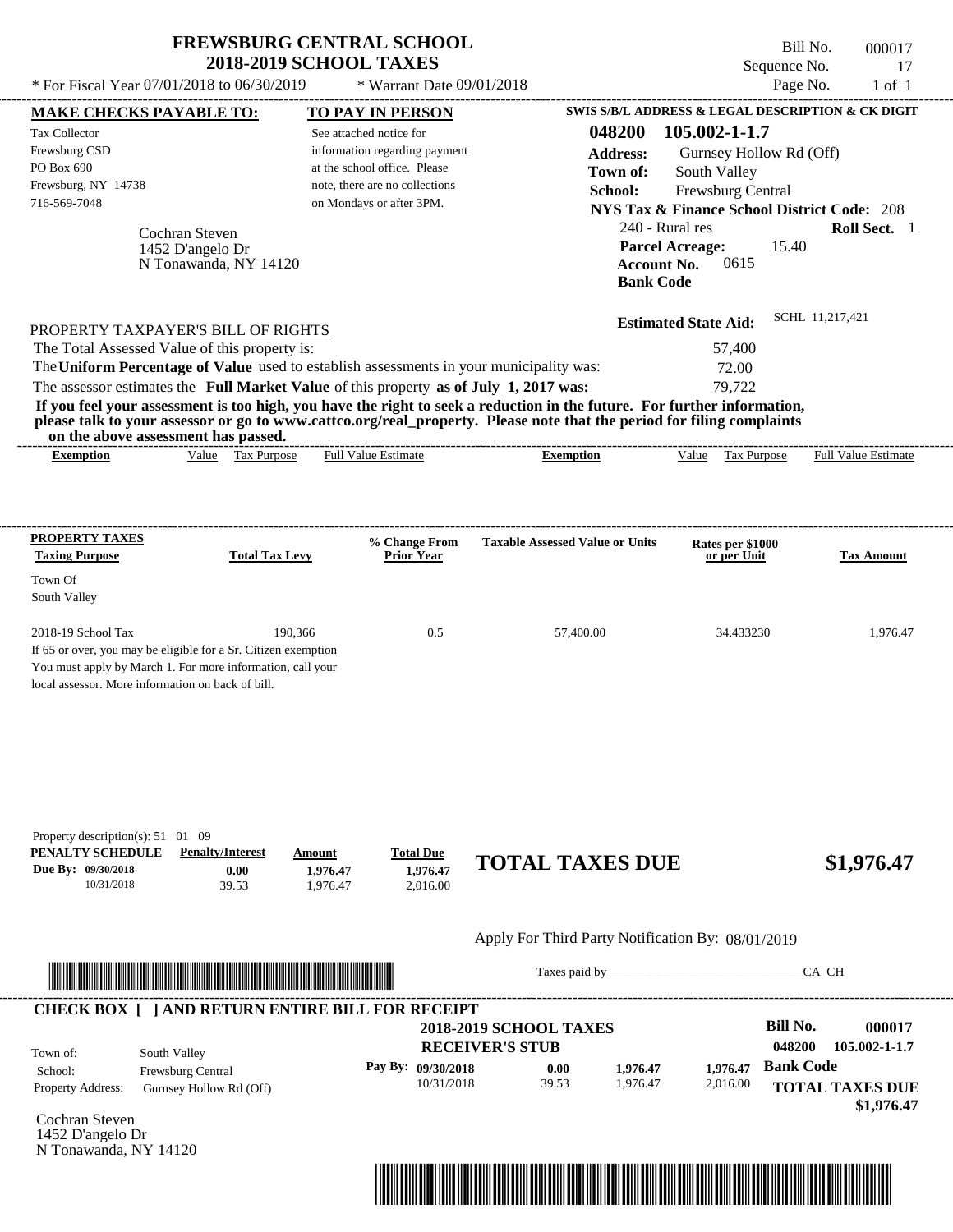| <b>FREWSBURG CENTRAL SCHOOL</b> |
|---------------------------------|
| <b>2018-2019 SCHOOL TAXES</b>   |

Bill No. 000018 Sequence No. 18 \* For Fiscal Year 07/01/2018 to 06/30/2019 <br> **EXECUTE:** \* Warrant Date 09/01/2018<br> **MAKE CHECKS PAVARI E TO:** TO PAV IN PERSON SWIS S/B/L ADDRESS & LEGAL DESCRIPTION & CK DIGIT

| <b>MAKE CHECKS PAYABLE TO:</b><br><b>Tax Collector</b><br>Frewsburg CSD<br>PO Box 690                                                                                                                                                |                                                              | <b>TO PAY IN PERSON</b><br>See attached notice for<br>information regarding payment<br>at the school office. Please |                                      |                                                                                                                                                                                                                                                  | 048200<br><b>Address:</b>              | 105.002-1-35.1<br>Robin Hill Rd                                                             |                  | SWIS S/B/L ADDRESS & LEGAL DESCRIPTION & CK DIGIT |
|--------------------------------------------------------------------------------------------------------------------------------------------------------------------------------------------------------------------------------------|--------------------------------------------------------------|---------------------------------------------------------------------------------------------------------------------|--------------------------------------|--------------------------------------------------------------------------------------------------------------------------------------------------------------------------------------------------------------------------------------------------|----------------------------------------|---------------------------------------------------------------------------------------------|------------------|---------------------------------------------------|
| Frewsburg, NY 14738<br>716-569-7048                                                                                                                                                                                                  |                                                              | note, there are no collections<br>on Mondays or after 3PM.                                                          |                                      |                                                                                                                                                                                                                                                  | Town of:<br>School:                    | South Valley<br>Frewsburg Central<br><b>NYS Tax &amp; Finance School District Code: 208</b> |                  |                                                   |
|                                                                                                                                                                                                                                      | Colburn Robert Gordon<br>56 Grant Str<br>Jamestown, NY 14701 |                                                                                                                     |                                      |                                                                                                                                                                                                                                                  | <b>Account No.</b><br><b>Bank Code</b> | $322$ - Rural vac $>10$<br><b>Parcel Acreage:</b><br>0335                                   | 45.20            | Roll Sect. 1                                      |
| PROPERTY TAXPAYER'S BILL OF RIGHTS                                                                                                                                                                                                   |                                                              |                                                                                                                     |                                      |                                                                                                                                                                                                                                                  |                                        | <b>Estimated State Aid:</b>                                                                 | SCHL 11,217,421  |                                                   |
| The Total Assessed Value of this property is:<br>The Uniform Percentage of Value used to establish assessments in your municipality was:                                                                                             |                                                              |                                                                                                                     |                                      |                                                                                                                                                                                                                                                  |                                        | 23,800                                                                                      |                  |                                                   |
| The assessor estimates the Full Market Value of this property as of July 1, 2017 was:<br>on the above assessment has passed.                                                                                                         |                                                              |                                                                                                                     |                                      | If you feel your assessment is too high, you have the right to seek a reduction in the future. For further information,<br>please talk to your assessor or go to www.cattco.org/real_property. Please note that the period for filing complaints |                                        | 72.00<br>33,056                                                                             |                  |                                                   |
| <b>Exemption</b>                                                                                                                                                                                                                     | Value Tax Purpose                                            | Full Value Estimate                                                                                                 |                                      | <b>Exemption</b>                                                                                                                                                                                                                                 |                                        | Value Tax Purpose                                                                           |                  | <b>Full Value Estimate</b>                        |
| <b>PROPERTY TAXES</b>                                                                                                                                                                                                                |                                                              |                                                                                                                     |                                      | <b>Taxable Assessed Value or Units</b>                                                                                                                                                                                                           |                                        |                                                                                             |                  |                                                   |
| <b>Taxing Purpose</b><br>Town Of                                                                                                                                                                                                     | <b>Total Tax Levy</b>                                        |                                                                                                                     | % Change From<br><b>Prior Year</b>   |                                                                                                                                                                                                                                                  |                                        | Rates per \$1000<br>or per Unit                                                             |                  | <b>Tax Amount</b>                                 |
| South Valley                                                                                                                                                                                                                         |                                                              |                                                                                                                     |                                      |                                                                                                                                                                                                                                                  |                                        |                                                                                             |                  |                                                   |
| 2018-19 School Tax<br>If 65 or over, you may be eligible for a Sr. Citizen exemption<br>You must apply by March 1. For more information, call your<br>local assessor. More information on back of bill.                              | 190,366                                                      |                                                                                                                     | 0.5                                  | 23,800.00                                                                                                                                                                                                                                        |                                        | 34.433230                                                                                   |                  | 819.51                                            |
| Property description(s): $50/1/9$<br>PENALTY SCHEDULE<br>Due By: 09/30/2018<br>10/31/2018                                                                                                                                            | <b>Penalty/Interest</b><br>0.00<br>16.39                     | Amount<br>819.51<br>819.51                                                                                          | <b>Total Due</b><br>819.51<br>835.90 | <b>TOTAL TAXES DUE</b>                                                                                                                                                                                                                           |                                        |                                                                                             |                  | \$819.51                                          |
|                                                                                                                                                                                                                                      |                                                              |                                                                                                                     |                                      | Apply For Third Party Notification By: 08/01/2019                                                                                                                                                                                                |                                        |                                                                                             |                  |                                                   |
| <u> Indian American State and The Communication of the Communication of the Communication of the Communication of the Communication of the Communication of the Communication of the Communication of the Communication of the C</u> |                                                              |                                                                                                                     |                                      |                                                                                                                                                                                                                                                  |                                        |                                                                                             | CA CH            |                                                   |
| <b>CHECK BOX [ ] AND RETURN ENTIRE BILL FOR RECEIPT</b>                                                                                                                                                                              |                                                              |                                                                                                                     |                                      | <b>2018-2019 SCHOOL TAXES</b>                                                                                                                                                                                                                    |                                        |                                                                                             | <b>Bill No.</b>  | 000018                                            |
| South Valley<br>Town of:                                                                                                                                                                                                             |                                                              |                                                                                                                     |                                      | <b>RECEIVER'S STUB</b>                                                                                                                                                                                                                           |                                        |                                                                                             | 048200           | 105.002-1-35.1                                    |
| School:<br>Property Address:                                                                                                                                                                                                         | Frewsburg Central<br>Robin Hill Rd                           |                                                                                                                     | Pay By: 09/30/2018<br>10/31/2018     | 0.00<br>16.39                                                                                                                                                                                                                                    | 819.51<br>819.51                       | 819.51<br>835.90                                                                            | <b>Bank Code</b> | <b>TOTAL TAXES DUE</b><br>\$819.51                |
| Colburn Robert Gordon<br>56 Grant Str<br>Jamestown, NY 14701                                                                                                                                                                         |                                                              |                                                                                                                     |                                      |                                                                                                                                                                                                                                                  |                                        |                                                                                             |                  |                                                   |
|                                                                                                                                                                                                                                      |                                                              |                                                                                                                     |                                      |                                                                                                                                                                                                                                                  |                                        |                                                                                             |                  |                                                   |
|                                                                                                                                                                                                                                      |                                                              |                                                                                                                     |                                      |                                                                                                                                                                                                                                                  |                                        |                                                                                             |                  |                                                   |

----------------------------------------------------------------------------------------------------------------------------------------------------------------------------------------------------

\* Warrant Date 09/01/2018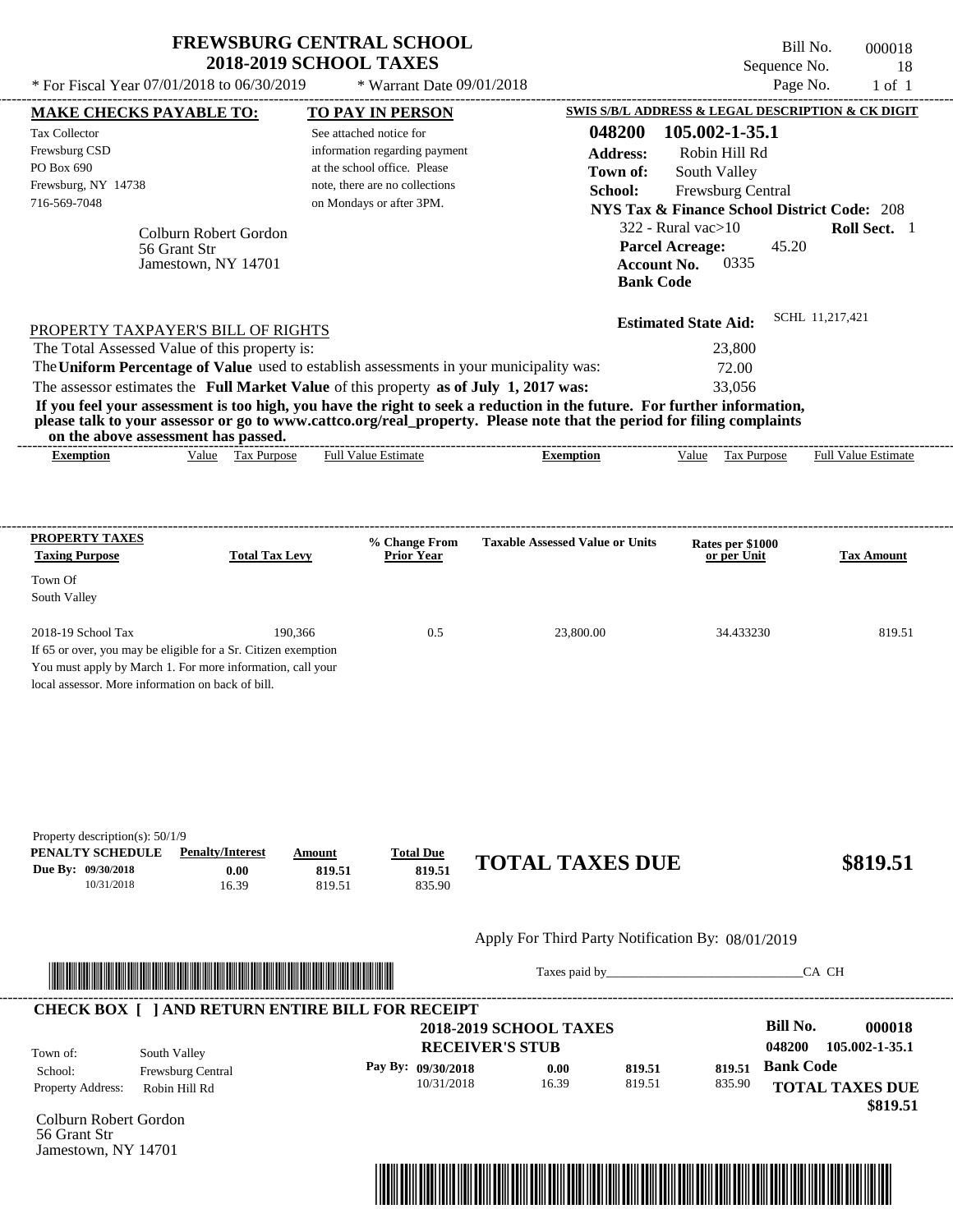| <b>FREWSBURG CENTRAL SCHOOL</b> |  |
|---------------------------------|--|
| <b>2018-2019 SCHOOL TAXES</b>   |  |

Bill No. 000019 Sequence No. 19<br>Page No. 1 of 1  $*$  For Fiscal Year 07/01/2018 to 06/30/2019  $*$  Warrant Date 09/01/2018 Page No. 1 of 1

| <b>MAKE CHECKS PAYABLE TO:</b>                                                                                                                                                    |                                         |                            | <b>TO PAY IN PERSON</b>              |                                                                                                                         |                                 | SWIS S/B/L ADDRESS & LEGAL DESCRIPTION & CK DIGIT      |          |
|-----------------------------------------------------------------------------------------------------------------------------------------------------------------------------------|-----------------------------------------|----------------------------|--------------------------------------|-------------------------------------------------------------------------------------------------------------------------|---------------------------------|--------------------------------------------------------|----------|
| <b>Tax Collector</b>                                                                                                                                                              |                                         |                            | See attached notice for              | 048200                                                                                                                  | 105.002-1-37.2                  |                                                        |          |
| Frewsburg CSD                                                                                                                                                                     |                                         |                            | information regarding payment        | <b>Address:</b>                                                                                                         | Brown Run Rd                    |                                                        |          |
| PO Box 690                                                                                                                                                                        |                                         |                            | at the school office. Please         | Town of:                                                                                                                | South Valley                    |                                                        |          |
| Frewsburg, NY 14738                                                                                                                                                               |                                         |                            | note, there are no collections       | School:                                                                                                                 | Frewsburg Central               |                                                        |          |
| 716-569-7048                                                                                                                                                                      |                                         |                            | on Mondays or after 3PM.             |                                                                                                                         |                                 | <b>NYS Tax &amp; Finance School District Code: 208</b> |          |
|                                                                                                                                                                                   | Cornish Harold                          |                            |                                      |                                                                                                                         | $322$ - Rural vac $>10$         | Roll Sect. 1                                           |          |
|                                                                                                                                                                                   | 6723 Route 958                          |                            |                                      |                                                                                                                         | <b>Parcel Acreage:</b>          | 14.25                                                  |          |
|                                                                                                                                                                                   | Bear Lake, PA 16402                     |                            |                                      |                                                                                                                         | 0601<br><b>Account No.</b>      |                                                        |          |
|                                                                                                                                                                                   |                                         |                            |                                      | <b>Bank Code</b>                                                                                                        |                                 |                                                        |          |
|                                                                                                                                                                                   |                                         |                            |                                      |                                                                                                                         | <b>Estimated State Aid:</b>     | SCHL 11,217,421                                        |          |
| PROPERTY TAXPAYER'S BILL OF RIGHTS<br>The Total Assessed Value of this property is:                                                                                               |                                         |                            |                                      |                                                                                                                         | 11,800                          |                                                        |          |
|                                                                                                                                                                                   |                                         |                            |                                      | The Uniform Percentage of Value used to establish assessments in your municipality was:                                 | 72.00                           |                                                        |          |
| The assessor estimates the Full Market Value of this property as of July 1, 2017 was:                                                                                             |                                         |                            |                                      |                                                                                                                         | 16,389                          |                                                        |          |
|                                                                                                                                                                                   |                                         |                            |                                      | If you feel your assessment is too high, you have the right to seek a reduction in the future. For further information, |                                 |                                                        |          |
|                                                                                                                                                                                   |                                         |                            |                                      | please talk to your assessor or go to www.cattco.org/real_property. Please note that the period for filing complaints   |                                 |                                                        |          |
|                                                                                                                                                                                   | on the above assessment has passed.     |                            |                                      |                                                                                                                         |                                 |                                                        |          |
| <b>Exemption</b>                                                                                                                                                                  | Value Tax Purpose                       |                            | <b>Full Value Estimate</b>           | <b>Exemption</b>                                                                                                        |                                 | Value Tax Purpose Full Value Estimate                  |          |
| <b>PROPERTY TAXES</b><br><b>Taxing Purpose</b>                                                                                                                                    | <b>Total Tax Levy</b>                   |                            | % Change From<br><b>Prior Year</b>   | <b>Taxable Assessed Value or Units</b>                                                                                  | Rates per \$1000<br>or per Unit | <b>Tax Amount</b>                                      |          |
| Town Of                                                                                                                                                                           |                                         |                            |                                      |                                                                                                                         |                                 |                                                        |          |
| South Valley                                                                                                                                                                      |                                         |                            |                                      |                                                                                                                         |                                 |                                                        |          |
| 2018-19 School Tax                                                                                                                                                                |                                         | 190,366                    | 0.5                                  | 11,800.00                                                                                                               | 34.433230                       |                                                        | 406.31   |
| If 65 or over, you may be eligible for a Sr. Citizen exemption<br>You must apply by March 1. For more information, call your<br>local assessor. More information on back of bill. |                                         |                            |                                      |                                                                                                                         |                                 |                                                        |          |
| Property description(s): 50 01 09<br>PENALTY SCHEDULE<br>Due By: 09/30/2018<br>10/31/2018                                                                                         | <b>Penalty/Interest</b><br>0.00<br>8.13 | Amount<br>406.31<br>406.31 | <b>Total Due</b><br>406.31<br>414.44 | <b>TOTAL TAXES DUE</b>                                                                                                  |                                 |                                                        | \$406.31 |
|                                                                                                                                                                                   |                                         |                            |                                      | Apply For Third Party Notification By: 08/01/2019                                                                       |                                 |                                                        |          |
|                                                                                                                                                                                   |                                         |                            |                                      | Taxes paid by                                                                                                           |                                 | CA CH                                                  |          |
| <b>CHECK BOX [ ] AND RETURN ENTIRE BILL FOR RECEIPT</b>                                                                                                                           |                                         |                            |                                      |                                                                                                                         |                                 |                                                        |          |
|                                                                                                                                                                                   |                                         |                            |                                      | <b>2018-2019 SCHOOL TAXES</b>                                                                                           |                                 | <b>Bill No.</b>                                        | 000019   |
| Town of:                                                                                                                                                                          | South Valley                            |                            |                                      | <b>RECEIVER'S STUB</b>                                                                                                  |                                 | 048200<br>105.002-1-37.2                               |          |
| School:                                                                                                                                                                           | Frewsburg Central                       |                            | Pay By: 09/30/2018                   | 0.00<br>406.31                                                                                                          | 406.31                          | <b>Bank Code</b>                                       |          |
| Property Address:                                                                                                                                                                 | Brown Run Rd                            |                            | 10/31/2018                           | 8.13<br>406.31                                                                                                          | 414.44                          | <b>TOTAL TAXES DUE</b>                                 | \$406.31 |
| Cornish Harold<br>6723 Route 958<br>Bear Lake, PA 16402                                                                                                                           |                                         |                            |                                      |                                                                                                                         |                                 |                                                        |          |

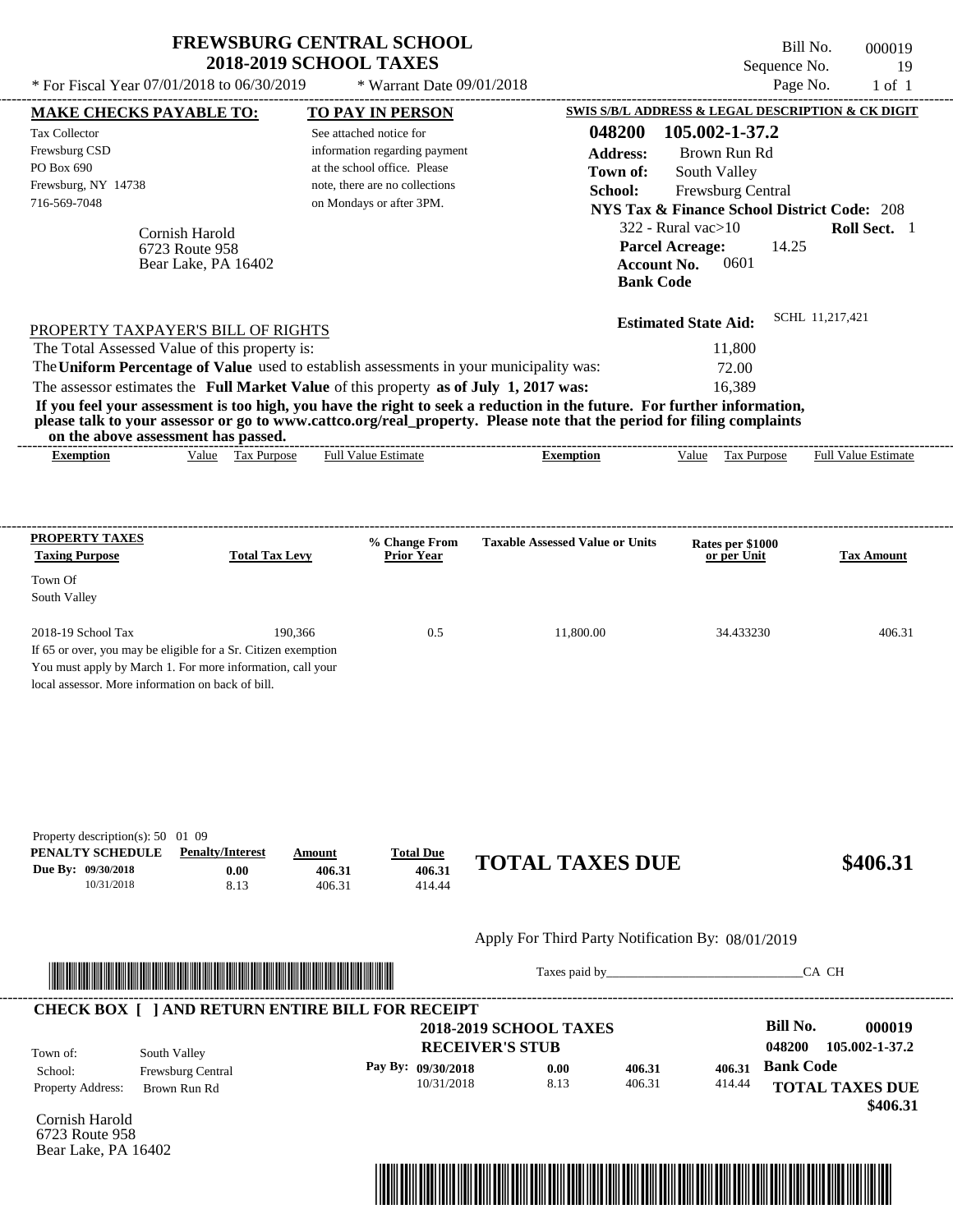| <b>FREWSBURG CENTRAL SCHOOL</b> |
|---------------------------------|
| <b>2018-2019 SCHOOL TAXES</b>   |

Bill No. 000020 Sequence No. 20  $*$  For Fiscal Year 07/01/2018 to 06/30/2019  $*$  Warrant Date 09/01/2018 Page No. 1 of 1

|                                                                                                                                                                                                                                      | <b>MAKE CHECKS PAYABLE TO:</b> |         | <b>TO PAY IN PERSON</b>            |                                                                                                                         | <b>SWIS S/B/L ADDRESS &amp; LEGAL DESCRIPTION &amp; CK DIGIT</b> |                                                            |
|--------------------------------------------------------------------------------------------------------------------------------------------------------------------------------------------------------------------------------------|--------------------------------|---------|------------------------------------|-------------------------------------------------------------------------------------------------------------------------|------------------------------------------------------------------|------------------------------------------------------------|
| <b>Tax Collector</b>                                                                                                                                                                                                                 |                                |         | See attached notice for            | 048200                                                                                                                  | 96.004-1-6                                                       |                                                            |
| Frewsburg CSD                                                                                                                                                                                                                        |                                |         | information regarding payment      | <b>Address:</b>                                                                                                         | Sawmill Run Rd                                                   |                                                            |
| PO Box 690                                                                                                                                                                                                                           |                                |         | at the school office. Please       | Town of:                                                                                                                | South Valley                                                     |                                                            |
| Frewsburg, NY 14738                                                                                                                                                                                                                  |                                |         | note, there are no collections     | School:                                                                                                                 | Frewsburg Central                                                |                                                            |
| 716-569-7048                                                                                                                                                                                                                         |                                |         | on Mondays or after 3PM.           |                                                                                                                         |                                                                  | <b>NYS Tax &amp; Finance School District Code: 208</b>     |
|                                                                                                                                                                                                                                      | <b>County Cattaraugus</b>      |         |                                    |                                                                                                                         | 260 - Seasonal res                                               | Roll Sect. 1                                               |
|                                                                                                                                                                                                                                      | 303 Court Street               |         |                                    |                                                                                                                         | <b>Parcel Dimensions:</b>                                        | $230.00 \text{ X}$ 0.00                                    |
|                                                                                                                                                                                                                                      | Little Valley, NY 14755        |         |                                    |                                                                                                                         | 0210<br><b>Account No.</b>                                       |                                                            |
|                                                                                                                                                                                                                                      |                                |         |                                    |                                                                                                                         | <b>Bank Code</b>                                                 |                                                            |
|                                                                                                                                                                                                                                      |                                |         |                                    |                                                                                                                         | <b>Estimated State Aid:</b>                                      | SCHL 11.217.421                                            |
| PROPERTY TAXPAYER'S BILL OF RIGHTS<br>The Total Assessed Value of this property is:                                                                                                                                                  |                                |         |                                    |                                                                                                                         | 15,700                                                           |                                                            |
|                                                                                                                                                                                                                                      |                                |         |                                    | The Uniform Percentage of Value used to establish assessments in your municipality was:                                 | 72.00                                                            |                                                            |
| The assessor estimates the Full Market Value of this property as of July 1, 2017 was:                                                                                                                                                |                                |         |                                    |                                                                                                                         | 21,806                                                           |                                                            |
|                                                                                                                                                                                                                                      |                                |         |                                    | If you feel your assessment is too high, you have the right to seek a reduction in the future. For further information, |                                                                  |                                                            |
|                                                                                                                                                                                                                                      |                                |         |                                    | please talk to your assessor or go to www.cattco.org/real_property. Please note that the period for filing complaints   |                                                                  |                                                            |
| on the above assessment has passed.<br><b>Exemption</b>                                                                                                                                                                              | Value Tax Purpose              |         | <b>Full Value Estimate</b>         | <b>Exemption</b>                                                                                                        |                                                                  | Value Tax Purpose Full Value Estimate                      |
|                                                                                                                                                                                                                                      |                                |         |                                    |                                                                                                                         |                                                                  |                                                            |
|                                                                                                                                                                                                                                      |                                |         |                                    |                                                                                                                         |                                                                  |                                                            |
| <b>PROPERTY TAXES</b>                                                                                                                                                                                                                |                                |         |                                    |                                                                                                                         |                                                                  |                                                            |
| <b>Taxing Purpose</b>                                                                                                                                                                                                                | <b>Total Tax Levy</b>          |         | % Change From<br><b>Prior Year</b> | <b>Taxable Assessed Value or Units</b>                                                                                  | Rates per \$1000<br>or per Unit                                  | <b>Tax Amount</b>                                          |
| Town Of                                                                                                                                                                                                                              |                                |         |                                    |                                                                                                                         |                                                                  |                                                            |
| South Valley                                                                                                                                                                                                                         |                                |         |                                    |                                                                                                                         |                                                                  |                                                            |
| 2018-19 School Tax                                                                                                                                                                                                                   |                                | 190,366 | 0.5                                | 15,700.00                                                                                                               | 34.433230                                                        | 540.60                                                     |
| If 65 or over, you may be eligible for a Sr. Citizen exemption                                                                                                                                                                       |                                |         |                                    |                                                                                                                         |                                                                  |                                                            |
| You must apply by March 1. For more information, call your                                                                                                                                                                           |                                |         |                                    |                                                                                                                         |                                                                  |                                                            |
|                                                                                                                                                                                                                                      |                                |         |                                    |                                                                                                                         |                                                                  |                                                            |
| local assessor. More information on back of bill.                                                                                                                                                                                    |                                |         |                                    |                                                                                                                         |                                                                  |                                                            |
|                                                                                                                                                                                                                                      |                                |         |                                    |                                                                                                                         |                                                                  |                                                            |
|                                                                                                                                                                                                                                      |                                |         |                                    |                                                                                                                         |                                                                  |                                                            |
|                                                                                                                                                                                                                                      |                                |         |                                    |                                                                                                                         |                                                                  |                                                            |
|                                                                                                                                                                                                                                      |                                |         |                                    |                                                                                                                         |                                                                  |                                                            |
| Property description(s): $53 \quad 01 \quad 09$                                                                                                                                                                                      |                                |         |                                    |                                                                                                                         |                                                                  |                                                            |
| PENALTY SCHEDULE                                                                                                                                                                                                                     | <b>Penalty/Interest</b>        | Amount  | <b>Total Due</b>                   |                                                                                                                         |                                                                  |                                                            |
|                                                                                                                                                                                                                                      | 0.00                           | 540.60  | 540.60                             | <b>TOTAL TAXES DUE</b>                                                                                                  |                                                                  |                                                            |
| 10/31/2018                                                                                                                                                                                                                           | 10.81                          | 540.60  | 551.41                             |                                                                                                                         |                                                                  |                                                            |
| Due By: 09/30/2018                                                                                                                                                                                                                   |                                |         |                                    | Apply For Third Party Notification By: 08/01/2019                                                                       |                                                                  | \$540.60                                                   |
|                                                                                                                                                                                                                                      |                                |         |                                    |                                                                                                                         |                                                                  |                                                            |
| <u> Indian American State and The Communication of the Communication of the Communication of the Communication of the Communication of the Communication of the Communication of the Communication of the Communication of the C</u> |                                |         |                                    |                                                                                                                         | Taxes paid by                                                    | CA CH                                                      |
| <b>CHECK BOX [ ] AND RETURN ENTIRE BILL FOR RECEIPT</b>                                                                                                                                                                              |                                |         |                                    |                                                                                                                         |                                                                  |                                                            |
|                                                                                                                                                                                                                                      |                                |         |                                    | <b>2018-2019 SCHOOL TAXES</b>                                                                                           |                                                                  | Bill No.                                                   |
| Town of:                                                                                                                                                                                                                             | South Valley                   |         |                                    | <b>RECEIVER'S STUB</b>                                                                                                  |                                                                  | 048200                                                     |
| School:                                                                                                                                                                                                                              | Frewsburg Central              |         | Pay By: 09/30/2018                 | 0.00<br>540.60                                                                                                          | 540.60                                                           | <b>Bank Code</b>                                           |
| <b>Property Address:</b>                                                                                                                                                                                                             | Sawmill Run Rd                 |         | 10/31/2018                         | 10.81<br>540.60                                                                                                         | 551.41                                                           |                                                            |
|                                                                                                                                                                                                                                      |                                |         |                                    |                                                                                                                         |                                                                  |                                                            |
| <b>County Cattaraugus</b><br>303 Court Street                                                                                                                                                                                        |                                |         |                                    |                                                                                                                         |                                                                  | 000020<br>96.004-1-6<br><b>TOTAL TAXES DUE</b><br>\$540.60 |

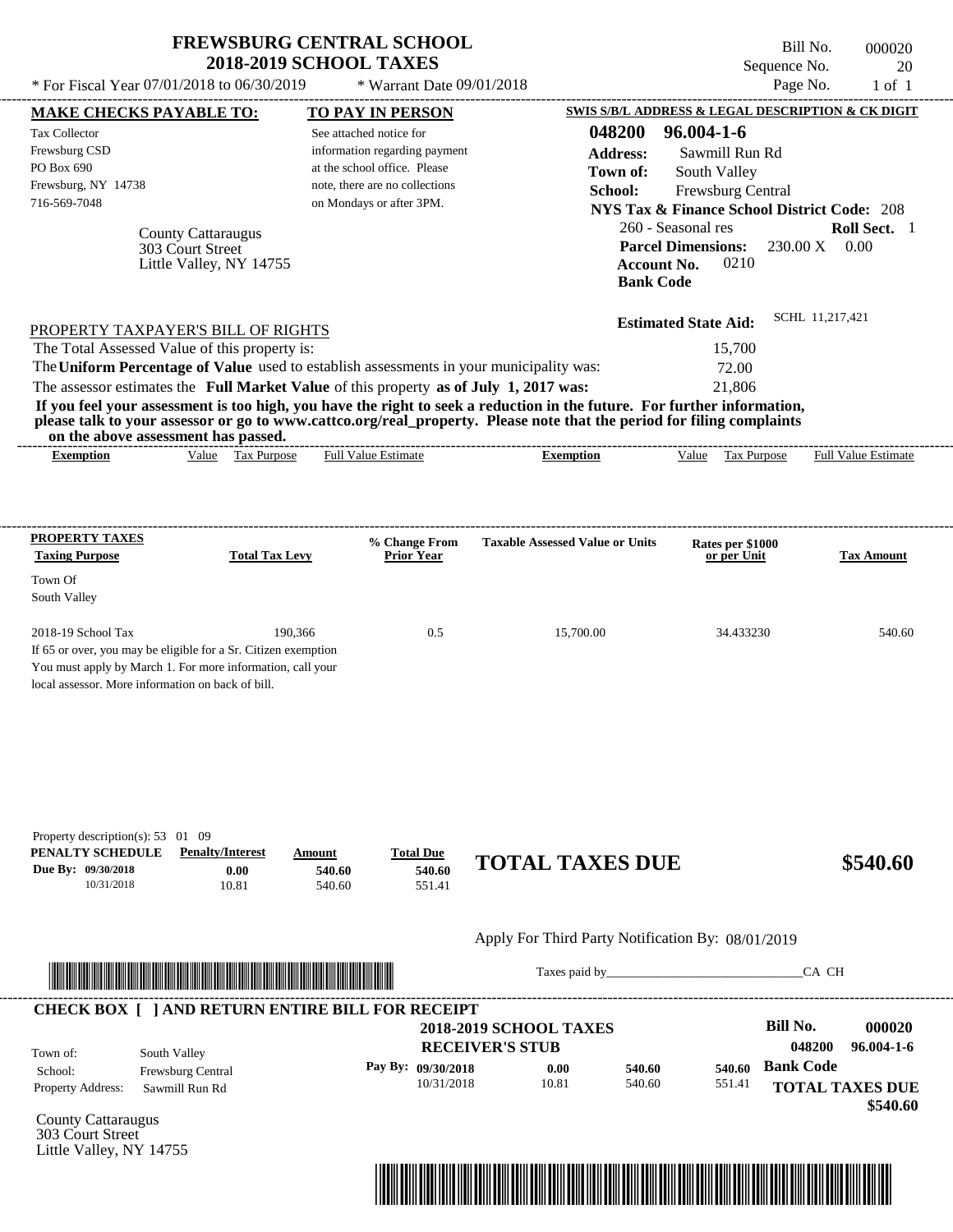\* Warrant Date 09/01/2018

---------------------------------------------------------------------------------------------------------------------------------------------------------------------------------------------------- Bill No. 000021 Sequence No. 21<br>Page No. 21 of 1 \* For Fiscal Year  $07/01/2018$  to  $06/30/2019$  \* Warrant Date  $09/01/2018$  Page No. 1 of 1

| <b>MAKE CHECKS PAYABLE TO:</b><br><b>Tax Collector</b><br>Frewsburg CSD<br>PO Box 690<br>Frewsburg, NY 14738<br>716-569-7048                                                                            |                                                                                                                                                                                                                                      | <b>TO PAY IN PERSON</b><br>See attached notice for<br>information regarding payment<br>at the school office. Please<br>note, there are no collections<br>on Mondays or after 3PM. |                                      | 048200<br><b>Address:</b><br>Town of:<br>School:                                                                                                                                                                                                 | 105.002-1-32<br>Robin Hill Rd<br>South Valley<br>Frewsburg Central                                   | SWIS S/B/L ADDRESS & LEGAL DESCRIPTION & CK DIGIT<br><b>NYS Tax &amp; Finance School District Code: 208</b> |
|---------------------------------------------------------------------------------------------------------------------------------------------------------------------------------------------------------|--------------------------------------------------------------------------------------------------------------------------------------------------------------------------------------------------------------------------------------|-----------------------------------------------------------------------------------------------------------------------------------------------------------------------------------|--------------------------------------|--------------------------------------------------------------------------------------------------------------------------------------------------------------------------------------------------------------------------------------------------|------------------------------------------------------------------------------------------------------|-------------------------------------------------------------------------------------------------------------|
|                                                                                                                                                                                                         | Dads Products Co Inc<br>PO Box 451<br>Meadville, PA 16335                                                                                                                                                                            |                                                                                                                                                                                   |                                      |                                                                                                                                                                                                                                                  | $314$ - Rural vac $<$ 10<br><b>Parcel Acreage:</b><br>0238<br><b>Account No.</b><br><b>Bank Code</b> | Roll Sect. 1<br>8.45                                                                                        |
| PROPERTY TAXPAYER'S BILL OF RIGHTS<br>The Total Assessed Value of this property is:<br>The Uniform Percentage of Value used to establish assessments in your municipality was:                          |                                                                                                                                                                                                                                      |                                                                                                                                                                                   |                                      |                                                                                                                                                                                                                                                  | <b>Estimated State Aid:</b><br>8,900<br>72.00                                                        | SCHL 11,217,421                                                                                             |
| The assessor estimates the Full Market Value of this property as of July 1, 2017 was:                                                                                                                   | on the above assessment has passed.                                                                                                                                                                                                  |                                                                                                                                                                                   |                                      | If you feel your assessment is too high, you have the right to seek a reduction in the future. For further information,<br>please talk to your assessor or go to www.cattco.org/real_property. Please note that the period for filing complaints | 12,361                                                                                               |                                                                                                             |
| <b>Exemption</b>                                                                                                                                                                                        | Value Tax Purpose                                                                                                                                                                                                                    | Full Value Estimate                                                                                                                                                               |                                      | <b>Exemption</b>                                                                                                                                                                                                                                 | Value Tax Purpose                                                                                    | <b>Full Value Estimate</b>                                                                                  |
| <b>PROPERTY TAXES</b><br><b>Taxing Purpose</b>                                                                                                                                                          | <b>Total Tax Levy</b>                                                                                                                                                                                                                | % Change From<br><b>Prior Year</b>                                                                                                                                                |                                      | <b>Taxable Assessed Value or Units</b>                                                                                                                                                                                                           | Rates per \$1000<br>or per Unit                                                                      | <b>Tax Amount</b>                                                                                           |
| Town Of<br>South Valley                                                                                                                                                                                 |                                                                                                                                                                                                                                      |                                                                                                                                                                                   |                                      |                                                                                                                                                                                                                                                  |                                                                                                      |                                                                                                             |
| 2018-19 School Tax<br>If 65 or over, you may be eligible for a Sr. Citizen exemption<br>You must apply by March 1. For more information, call your<br>local assessor. More information on back of bill. |                                                                                                                                                                                                                                      | 190,366                                                                                                                                                                           | 0.5                                  | 8,900.00                                                                                                                                                                                                                                         | 34.433230                                                                                            | 306.46                                                                                                      |
| Property description(s): 50 01 09<br>PENALTY SCHEDULE<br>Due By: 09/30/2018<br>10/31/2018                                                                                                               | <b>Penalty/Interest</b><br>0.00<br>6.13                                                                                                                                                                                              | <b>Total Due</b><br>Amount<br>306.46<br>306.46                                                                                                                                    | 306.46<br>312.59                     | <b>TOTAL TAXES DUE</b>                                                                                                                                                                                                                           |                                                                                                      | \$306.46                                                                                                    |
|                                                                                                                                                                                                         |                                                                                                                                                                                                                                      |                                                                                                                                                                                   |                                      | Apply For Third Party Notification By: 08/01/2019                                                                                                                                                                                                |                                                                                                      |                                                                                                             |
|                                                                                                                                                                                                         | <u> In the second contract of the second contract of the second contract of the second contract of the second contract of the second contract of the second contract of the second contract of the second contract of the second</u> |                                                                                                                                                                                   |                                      |                                                                                                                                                                                                                                                  |                                                                                                      | CA CH                                                                                                       |
| <b>CHECK BOX [ ] AND RETURN ENTIRE BILL FOR RECEIPT</b>                                                                                                                                                 |                                                                                                                                                                                                                                      |                                                                                                                                                                                   |                                      | <b>2018-2019 SCHOOL TAXES</b>                                                                                                                                                                                                                    |                                                                                                      | <b>Bill No.</b><br>000021                                                                                   |
| Town of:<br>School:<br>Property Address:                                                                                                                                                                | South Valley<br>Frewsburg Central<br>Robin Hill Rd                                                                                                                                                                                   | Pay By: 09/30/2018                                                                                                                                                                | <b>RECEIVER'S STUB</b><br>10/31/2018 | 0.00<br>306.46<br>6.13<br>306.46                                                                                                                                                                                                                 | 306.46<br>312.59                                                                                     | 048200<br>105.002-1-32<br><b>Bank Code</b><br><b>TOTAL TAXES DUE</b><br>\$306.46                            |
| Dads Products Co Inc<br>PO Box 451<br>Meadville, PA 16335                                                                                                                                               |                                                                                                                                                                                                                                      |                                                                                                                                                                                   |                                      |                                                                                                                                                                                                                                                  |                                                                                                      |                                                                                                             |
|                                                                                                                                                                                                         |                                                                                                                                                                                                                                      |                                                                                                                                                                                   |                                      |                                                                                                                                                                                                                                                  |                                                                                                      |                                                                                                             |
|                                                                                                                                                                                                         |                                                                                                                                                                                                                                      |                                                                                                                                                                                   |                                      |                                                                                                                                                                                                                                                  |                                                                                                      |                                                                                                             |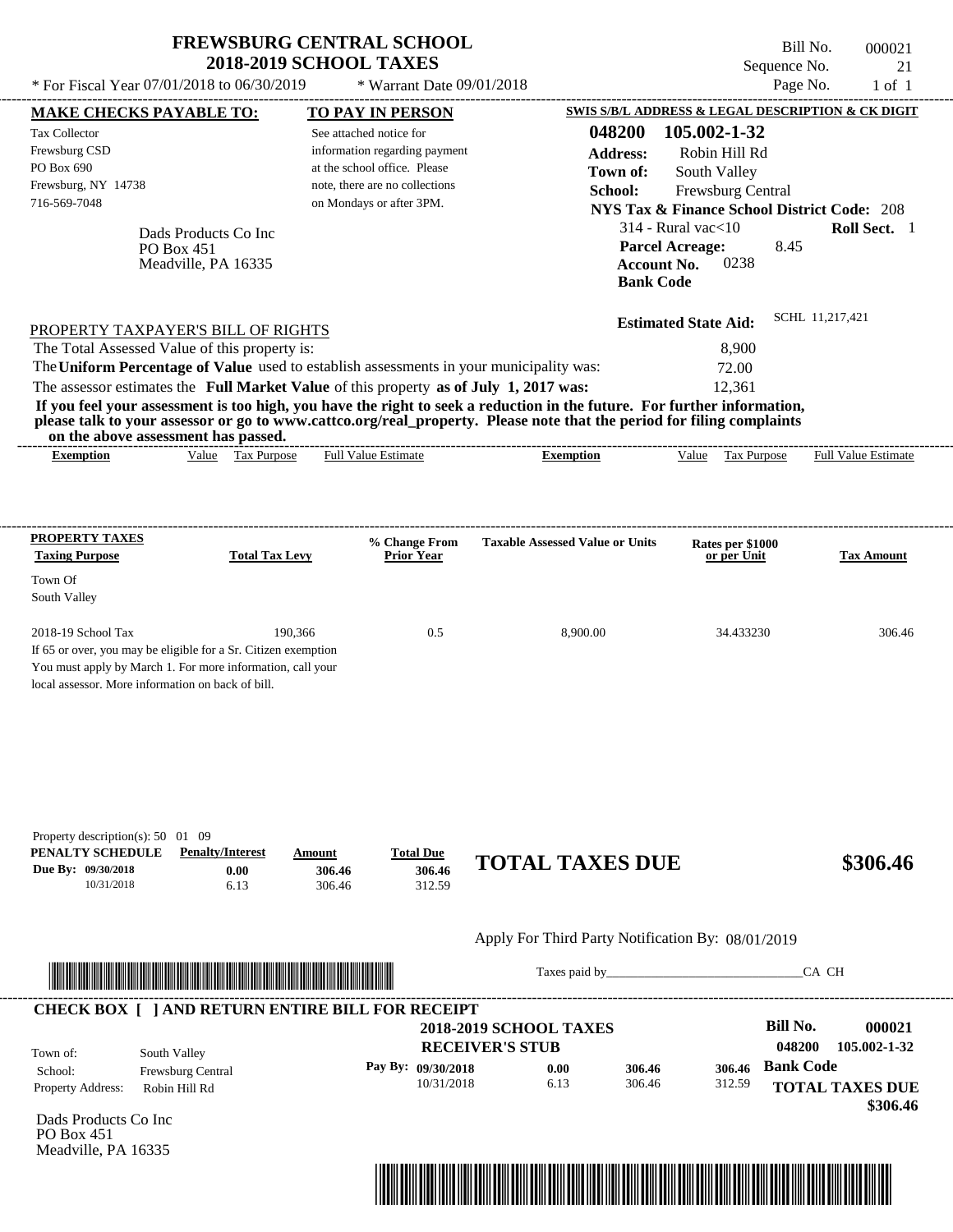|                                                                                                                                                                                                                                                                         | <b>FREWSBURG CENTRAL SCHOOL</b><br><b>2018-2019 SCHOOL TAXES</b> |                                                                                                                                                        |                                                                                                                         | Sequence No.                                                                                                                                                                                                              | Bill No.<br>000022<br>22   |
|-------------------------------------------------------------------------------------------------------------------------------------------------------------------------------------------------------------------------------------------------------------------------|------------------------------------------------------------------|--------------------------------------------------------------------------------------------------------------------------------------------------------|-------------------------------------------------------------------------------------------------------------------------|---------------------------------------------------------------------------------------------------------------------------------------------------------------------------------------------------------------------------|----------------------------|
| * For Fiscal Year 07/01/2018 to 06/30/2019                                                                                                                                                                                                                              |                                                                  | * Warrant Date 09/01/2018                                                                                                                              |                                                                                                                         | Page No.                                                                                                                                                                                                                  | $1$ of $1$                 |
| <b>MAKE CHECKS PAYABLE TO:</b>                                                                                                                                                                                                                                          |                                                                  | <b>TO PAY IN PERSON</b>                                                                                                                                |                                                                                                                         | SWIS S/B/L ADDRESS & LEGAL DESCRIPTION & CK DIGIT                                                                                                                                                                         |                            |
| <b>Tax Collector</b><br>Frewsburg CSD<br>PO Box 690<br>Frewsburg, NY 14738<br>716-569-7048<br>Dahlin James M.                                                                                                                                                           | 12791 Brown Run Rd<br>Frewsburg, NY 14738                        | See attached notice for<br>information regarding payment<br>at the school office. Please<br>note, there are no collections<br>on Mondays or after 3PM. | 048200<br><b>Address:</b><br>Town of:<br>School:<br><b>Bank Code</b>                                                    | 105.002-1-27.1<br>12791 Brown Run Rd<br>South Valley<br>Frewsburg Central<br><b>NYS Tax &amp; Finance School District Code: 208</b><br>210 - 1 Family Res<br><b>Parcel Acreage:</b><br>2.75<br>0306<br><b>Account No.</b> | Roll Sect. 1               |
| PROPERTY TAXPAYER'S BILL OF RIGHTS<br>The Total Assessed Value of this property is:<br>The Uniform Percentage of Value used to establish assessments in your municipality was:<br>The assessor estimates the Full Market Value of this property as of July 1, 2017 was: |                                                                  |                                                                                                                                                        | If you feel your assessment is too high, you have the right to seek a reduction in the future. For further information, | <b>Estimated State Aid:</b><br>58,000<br>72.00<br>80.556                                                                                                                                                                  | SCHL 11,217,421            |
| on the above assessment has passed.                                                                                                                                                                                                                                     |                                                                  |                                                                                                                                                        | please talk to your assessor or go to www.cattco.org/real_property. Please note that the period for filing complaints   |                                                                                                                                                                                                                           |                            |
| <b>Exemption</b><br><b>Star Check</b><br>(See Note)                                                                                                                                                                                                                     | Value Tax Purpose<br>21,300                                      | <b>Full Value Estimate</b><br>29,583                                                                                                                   | <b>Exemption</b>                                                                                                        | Value<br>Tax Purpose                                                                                                                                                                                                      | <b>Full Value Estimate</b> |
| PROPERTY TAXES<br><b>Taxing Purpose</b><br>Town Of<br>South Valley                                                                                                                                                                                                      | <b>Total Tax Levy</b>                                            | % Change From<br><b>Prior Year</b>                                                                                                                     | <b>Taxable Assessed Value or Units</b>                                                                                  | Rates per \$1000<br>or per Unit                                                                                                                                                                                           | <b>Tax Amount</b>          |
| 2018-19 School Tax                                                                                                                                                                                                                                                      | 190,366                                                          | 0.5                                                                                                                                                    | 58,000.00                                                                                                               | 34.433230                                                                                                                                                                                                                 | 1,997.13                   |

If 65 or over, you may be eligible for a Sr. Citizen exemption You must apply by March 1. For more information, call your

local assessor. More information on back of bill.

**An estimated STAR check will be mailed to you upon issuance by the NYS Tax Department. Any overpayment or underpayment can be reconciled on your next tax return or STAR Credit Check.**

Property description(s): 50 01 09

| PENALTY SCHEDULE   | <b>Penalty/Interest</b> | Amount   | <b>Total Due</b> | <b>TOTAL TAXES DUE</b> |            |
|--------------------|-------------------------|----------|------------------|------------------------|------------|
| Due By: 09/30/2018 | $0.00\,$                | 1.997.13 | 1.997.13         |                        | \$1,997.13 |
| 10/31/2018         | 39.94                   | .997.13  | 2.037.07         |                        |            |

#### Apply For Third Party Notification By: 08/01/2019



Taxes paid by\_\_\_\_\_\_\_\_\_\_\_\_\_\_\_\_\_\_\_\_\_\_\_\_\_\_\_\_\_\_\_CA CH

| Town of:                 | South Valley             | <b>2018-2019 SCHOOL TAXES</b><br><b>RECEIVER'S STUB</b> |       |          |          | Bill No.<br>048200 | 000022<br>105.002-1-27.1 |
|--------------------------|--------------------------|---------------------------------------------------------|-------|----------|----------|--------------------|--------------------------|
| School:                  | <b>Frewsburg Central</b> | Pay By: $09/30/2018$                                    | 0.00  | 1.997.13 | 1.997.13 | <b>Bank Code</b>   |                          |
| <b>Property Address:</b> | 12791 Brown Run Rd       | 10/31/2018                                              | 39.94 | 1.997.13 | 2,037.07 |                    | <b>TOTAL TAXES DUE</b>   |

Dahlin James M. 12791 Brown Run Rd Frewsburg, NY 14738

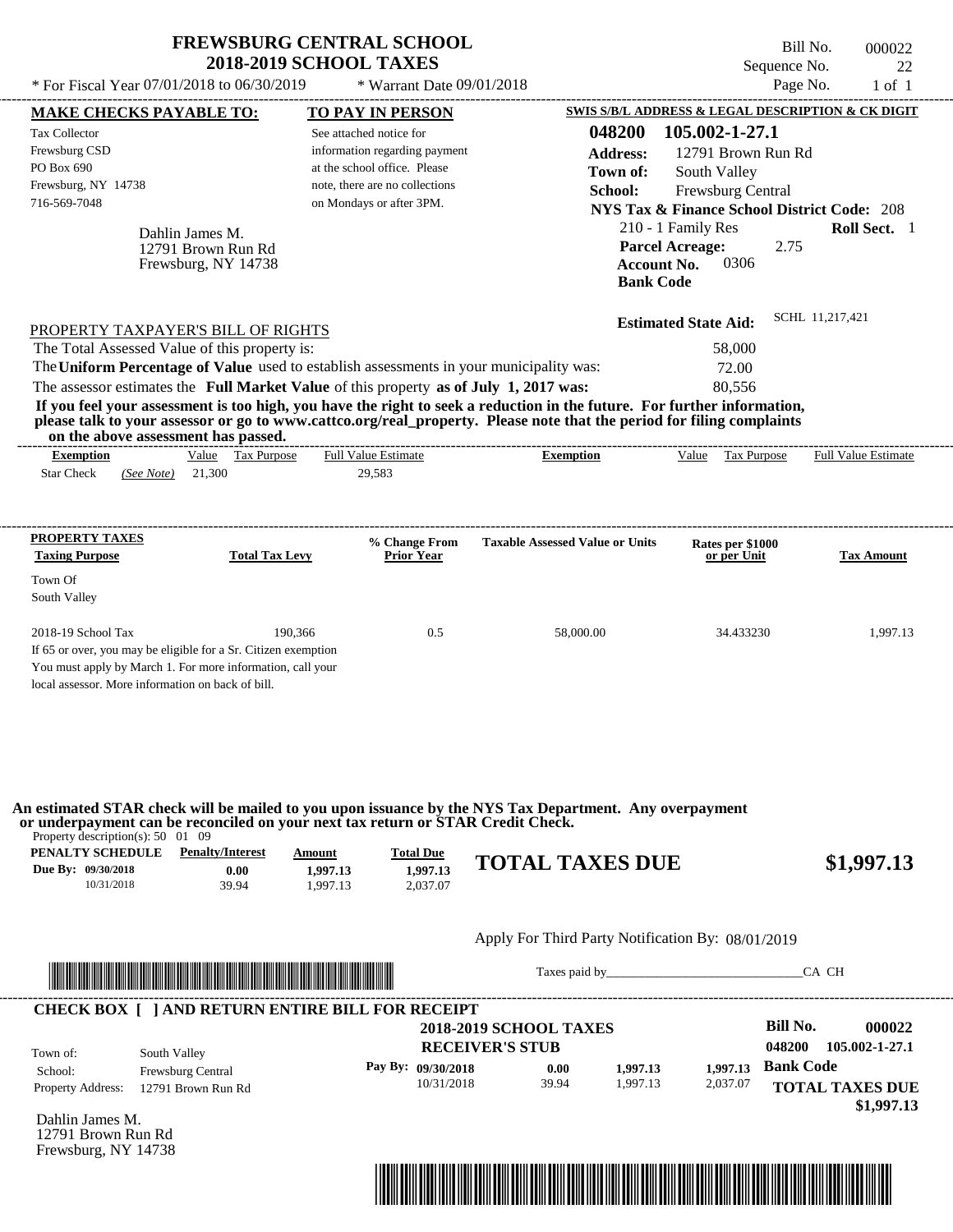Honeoye Falls, NY 14472

Bill No. 000023 Sequence No. 23<br>Page No. 1 of 1

| * For Fiscal Year 07/01/2018 to 06/30/2019                                                                                                                                                                                           |                         |                                                               | * Warrant Date 09/01/2018     |                                                   |                                                                             | Page No.         | $1$ of $1$                 |
|--------------------------------------------------------------------------------------------------------------------------------------------------------------------------------------------------------------------------------------|-------------------------|---------------------------------------------------------------|-------------------------------|---------------------------------------------------|-----------------------------------------------------------------------------|------------------|----------------------------|
| <b>MAKE CHECKS PAYABLE TO:</b>                                                                                                                                                                                                       |                         | <b>TO PAY IN PERSON</b>                                       |                               |                                                   | SWIS S/B/L ADDRESS & LEGAL DESCRIPTION & CK DIGIT                           |                  |                            |
| Tax Collector                                                                                                                                                                                                                        |                         | See attached notice for                                       |                               | 048200                                            | 105.002-1-5                                                                 |                  |                            |
| Frewsburg CSD<br>PO Box 690                                                                                                                                                                                                          |                         | information regarding payment<br>at the school office. Please |                               | <b>Address:</b>                                   | Gurnsey Hollow Rd                                                           |                  |                            |
| Frewsburg, NY 14738                                                                                                                                                                                                                  |                         | note, there are no collections                                |                               | Town of:                                          | South Valley                                                                |                  |                            |
| 716-569-7048                                                                                                                                                                                                                         |                         | on Mondays or after 3PM.                                      |                               | School:                                           | Frewsburg Central<br><b>NYS Tax &amp; Finance School District Code: 208</b> |                  |                            |
|                                                                                                                                                                                                                                      |                         |                                                               |                               |                                                   | $322$ - Rural vac $>10$                                                     |                  | Roll Sect. 1               |
| Dibble Paul<br>Dibble Ann V                                                                                                                                                                                                          |                         |                                                               |                               |                                                   | <b>Parcel Acreage:</b>                                                      | 11.76            |                            |
| Paula McIntyre                                                                                                                                                                                                                       |                         |                                                               |                               |                                                   | 0091<br><b>Account No.</b>                                                  |                  |                            |
|                                                                                                                                                                                                                                      | 630 Cheese Factory Rd   |                                                               |                               |                                                   | <b>Bank Code</b>                                                            |                  |                            |
|                                                                                                                                                                                                                                      | Honeoye Falls, NY 14472 |                                                               |                               |                                                   |                                                                             |                  |                            |
| PROPERTY TAXPAYER'S BILL OF RIGHTS                                                                                                                                                                                                   |                         |                                                               |                               |                                                   | <b>Estimated State Aid:</b>                                                 | SCHL 11,217,421  |                            |
| The Total Assessed Value of this property is:                                                                                                                                                                                        |                         |                                                               |                               |                                                   | 9,700                                                                       |                  |                            |
| The Uniform Percentage of Value used to establish assessments in your municipality was:                                                                                                                                              |                         |                                                               |                               |                                                   | 72.00                                                                       |                  |                            |
| The assessor estimates the Full Market Value of this property as of July 1, 2017 was:                                                                                                                                                |                         |                                                               |                               |                                                   | 13,472                                                                      |                  |                            |
| If you feel your assessment is too high, you have the right to seek a reduction in the future. For further information,                                                                                                              |                         |                                                               |                               |                                                   |                                                                             |                  |                            |
| please talk to your assessor or go to www.cattco.org/real_property. Please note that the period for filing complaints<br>on the above assessment has passed.                                                                         |                         |                                                               |                               |                                                   |                                                                             |                  |                            |
| <b>Exemption</b>                                                                                                                                                                                                                     | Value Tax Purpose       | <b>Full Value Estimate</b>                                    |                               | <b>Exemption</b>                                  | Value Tax Purpose                                                           |                  | <b>Full Value Estimate</b> |
|                                                                                                                                                                                                                                      |                         |                                                               |                               |                                                   |                                                                             |                  |                            |
|                                                                                                                                                                                                                                      |                         |                                                               |                               |                                                   |                                                                             |                  |                            |
|                                                                                                                                                                                                                                      |                         |                                                               |                               |                                                   |                                                                             |                  |                            |
| <b>PROPERTY TAXES</b>                                                                                                                                                                                                                |                         | % Change From                                                 |                               | <b>Taxable Assessed Value or Units</b>            | Rates per \$1000                                                            |                  |                            |
| <b>Taxing Purpose</b>                                                                                                                                                                                                                | <b>Total Tax Levy</b>   | <b>Prior Year</b>                                             |                               |                                                   | or per Unit                                                                 |                  | <b>Tax Amount</b>          |
| Town Of                                                                                                                                                                                                                              |                         |                                                               |                               |                                                   |                                                                             |                  |                            |
| South Valley                                                                                                                                                                                                                         |                         |                                                               |                               |                                                   |                                                                             |                  |                            |
|                                                                                                                                                                                                                                      |                         |                                                               |                               |                                                   |                                                                             |                  |                            |
| 2018-19 School Tax<br>If 65 or over, you may be eligible for a Sr. Citizen exemption                                                                                                                                                 | 190,366                 | 0.5                                                           |                               | 9,700.00                                          | 34.433230                                                                   |                  | 334.00                     |
| You must apply by March 1. For more information, call your                                                                                                                                                                           |                         |                                                               |                               |                                                   |                                                                             |                  |                            |
| local assessor. More information on back of bill.                                                                                                                                                                                    |                         |                                                               |                               |                                                   |                                                                             |                  |                            |
|                                                                                                                                                                                                                                      |                         |                                                               |                               |                                                   |                                                                             |                  |                            |
|                                                                                                                                                                                                                                      |                         |                                                               |                               |                                                   |                                                                             |                  |                            |
|                                                                                                                                                                                                                                      |                         |                                                               |                               |                                                   |                                                                             |                  |                            |
|                                                                                                                                                                                                                                      |                         |                                                               |                               |                                                   |                                                                             |                  |                            |
|                                                                                                                                                                                                                                      |                         |                                                               |                               |                                                   |                                                                             |                  |                            |
|                                                                                                                                                                                                                                      |                         |                                                               |                               |                                                   |                                                                             |                  |                            |
| Property description(s): 43 01 09                                                                                                                                                                                                    | pipeline takes 1.68 ac  |                                                               |                               |                                                   |                                                                             |                  |                            |
| PENALTY SCHEDULE                                                                                                                                                                                                                     | <b>Penalty/Interest</b> | <b>Total Due</b><br>Amount                                    |                               | <b>TOTAL TAXES DUE</b>                            |                                                                             |                  | \$334.00                   |
| Due By: 09/30/2018                                                                                                                                                                                                                   | 0.00                    | 334.00<br>334.00                                              |                               |                                                   |                                                                             |                  |                            |
| 10/31/2018                                                                                                                                                                                                                           | 6.68                    | 334.00<br>340.68                                              |                               |                                                   |                                                                             |                  |                            |
|                                                                                                                                                                                                                                      |                         |                                                               |                               |                                                   |                                                                             |                  |                            |
|                                                                                                                                                                                                                                      |                         |                                                               |                               | Apply For Third Party Notification By: 08/01/2019 |                                                                             |                  |                            |
|                                                                                                                                                                                                                                      |                         |                                                               |                               | Taxes paid by                                     |                                                                             | CA CH            |                            |
| <u> In the second contract of the second contract of the second contract of the second contract of the second contract of the second contract of the second contract of the second contract of the second contract of the second</u> |                         |                                                               |                               |                                                   |                                                                             |                  |                            |
| <b>CHECK BOX [ ] AND RETURN ENTIRE BILL FOR RECEIPT</b>                                                                                                                                                                              |                         |                                                               |                               |                                                   |                                                                             |                  |                            |
|                                                                                                                                                                                                                                      |                         |                                                               | <b>2018-2019 SCHOOL TAXES</b> |                                                   |                                                                             | <b>Bill No.</b>  | 000023                     |
| South Valley<br>Town of:                                                                                                                                                                                                             |                         |                                                               | <b>RECEIVER'S STUB</b>        |                                                   |                                                                             | 048200           | 105.002-1-5                |
| Frewsburg Central<br>School:                                                                                                                                                                                                         |                         | Pay By: 09/30/2018                                            |                               | 0.00<br>334.00                                    | 334.00                                                                      | <b>Bank Code</b> |                            |
| Property Address:                                                                                                                                                                                                                    | Gurnsey Hollow Rd       |                                                               | 10/31/2018                    | 6.68<br>334.00                                    | 340.68                                                                      |                  | <b>TOTAL TAXES DUE</b>     |
|                                                                                                                                                                                                                                      |                         |                                                               |                               |                                                   |                                                                             |                  | \$334.00                   |
| Dibble Paul<br>Dibble Ann V                                                                                                                                                                                                          |                         |                                                               |                               |                                                   |                                                                             |                  |                            |
| Paula McIntyre                                                                                                                                                                                                                       |                         |                                                               |                               |                                                   |                                                                             |                  |                            |
| 630 Cheese Factory Rd                                                                                                                                                                                                                |                         |                                                               |                               |                                                   |                                                                             |                  |                            |

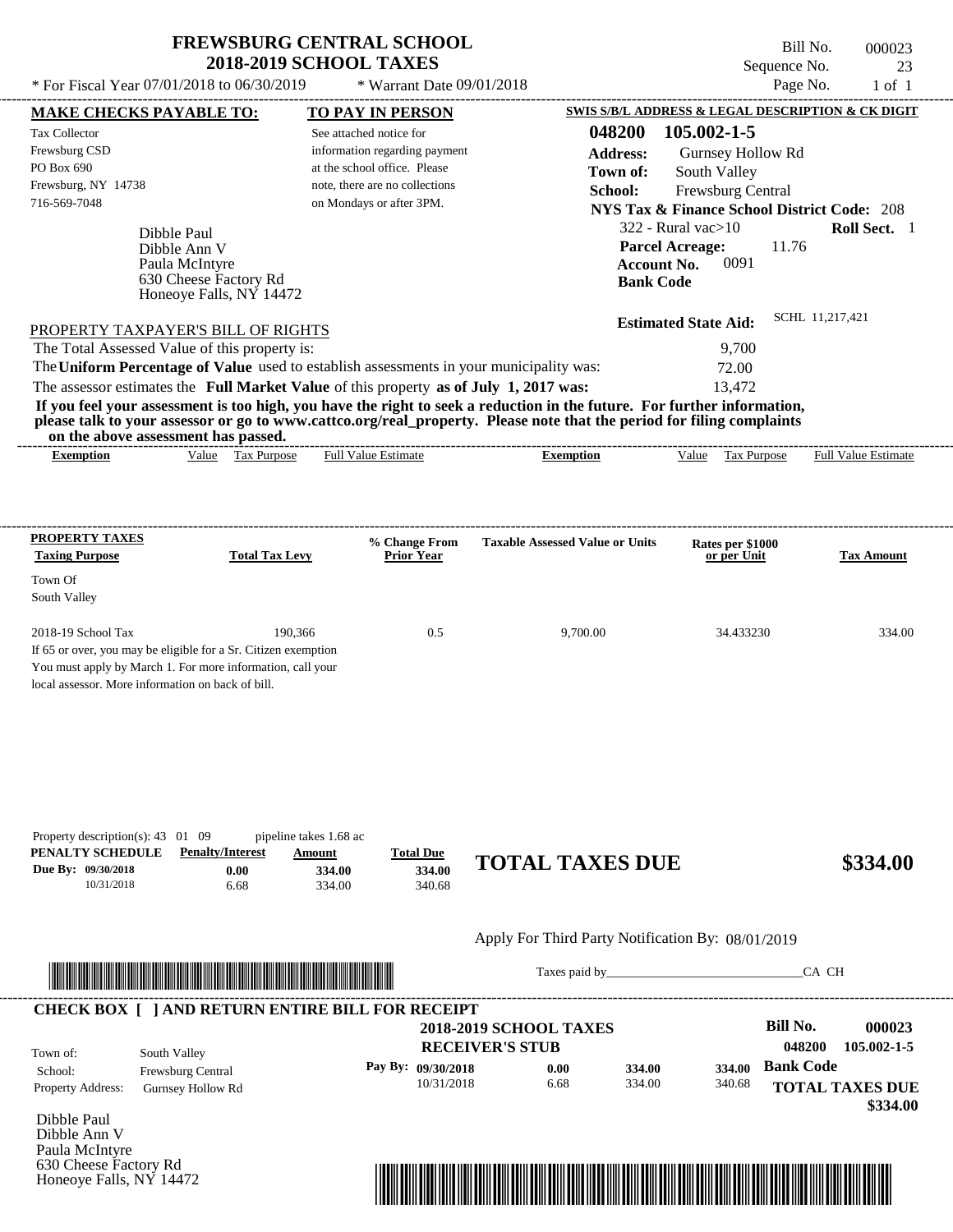See attached notice for information regarding payment at the school office. Please note, there are no collections

716-569-7048 on Mondays or after 3PM.

Tax Collector Frewsburg CSD PO Box 690

Frewsburg, NY 14738

---------------------------------------------------------------------------------------------------------------------------------------------------------------------------------------------------- Sequence No. 24  $*$  For Fiscal Year 07/01/2018 to 06/30/2019  $*$  Warrant Date 09/01/2018 Page No. 1 of 1 **MAKE CHECKS PAYABLE TO: TO PAY IN PERSON SWIS S/B/L ADDRESS & LEGAL DESCRIPTION & CK DIGIT 048200 105.002-1-1.16 Address:** 17 S Sylvan Glenn South Valley **School:** Frewsburg Central **NYS Tax & Finance School District Code:** 208 **Town of:**

|                                                                                         | $1110$ Tax $\alpha$ Phiance School District Coue. 200 |                     |
|-----------------------------------------------------------------------------------------|-------------------------------------------------------|---------------------|
| Dreher Paul R                                                                           | 210 - 1 Family Res                                    | <b>Roll Sect.</b> 1 |
| Dreher Melody J                                                                         | <b>Parcel Acreage:</b>                                | 17.85               |
| 17 S SYLVAN GLENN                                                                       | Account No. $0645$                                    |                     |
| FREWSBURG, NY 14738                                                                     | <b>Bank Code</b>                                      |                     |
|                                                                                         |                                                       |                     |
|                                                                                         | <b>Estimated State Aid:</b>                           | SCHL 11,217,421     |
| PROPERTY TAXPAYER'S BILL OF RIGHTS                                                      |                                                       |                     |
| The Total Assessed Value of this property is:                                           | 83.700                                                |                     |
| The Uniform Percentage of Value used to establish assessments in your municipality was: | 72.00                                                 |                     |
| The assessor estimates the Full Market Value of this property as of July 1, 2017 was:   | 116.250                                               |                     |

**If you feel your assessment is too high, you have the right to seek a reduction in the future. For further information, please talk to your assessor or go to www.cattco.org/real\_property. Please note that the period for filing complaints on the above assessment has passed.** ----------------------------------------------------------------------------------------------------------------------------------------------------------------------------------------------------

| <b>Exemption</b> |            | Tax Purpose<br>Value | <b>Full Value Estimate</b> | <b>Exemption</b> | Value | Tax Purpose | <b>Full Value Estimate</b> |
|------------------|------------|----------------------|----------------------------|------------------|-------|-------------|----------------------------|
| Enh Star         | (See Note) | 47,430 SCHOOL        | 65.875                     |                  |       |             |                            |
|                  |            |                      |                            |                  |       |             |                            |

| <b>PROPERTY TAXES</b><br><b>Taxing Purpose</b>    | <b>Total Tax Levy</b>                                          | % Change From<br><b>Prior Year</b> | <b>Taxable Assessed Value or Units</b><br>(before accounting for STAR) | Rates per \$1000<br>or per Unit | <b>Tax Amount</b> |
|---------------------------------------------------|----------------------------------------------------------------|------------------------------------|------------------------------------------------------------------------|---------------------------------|-------------------|
| Town Of<br>South Valley                           |                                                                |                                    |                                                                        |                                 |                   |
| $2018-19$ School Tax                              | 190.366                                                        | 0.5                                | 83,700.00                                                              | 34.433230                       | 2.882.06          |
|                                                   | If 65 or over, you may be eligible for a Sr. Citizen exemption |                                    |                                                                        |                                 |                   |
|                                                   | You must apply by March 1. For more information, call your     |                                    |                                                                        |                                 |                   |
| local assessor. More information on back of bill. |                                                                |                                    |                                                                        |                                 |                   |

|                                                 |                         |                     |                  | Your tax savings this year resulting from the New York State School Tax Relief (STAR) program is:<br>Note: This year's STAR tax savings generally may not exceed last year's by more than 2%. | \$1,574.00 |
|-------------------------------------------------|-------------------------|---------------------|------------------|-----------------------------------------------------------------------------------------------------------------------------------------------------------------------------------------------|------------|
| Property description(s): $51 \quad 01 \quad 09$ |                         | Sawmill Run Sub Div | Phase Ii         |                                                                                                                                                                                               |            |
| PENALTY SCHEDULE                                | <b>Penalty/Interest</b> | Amount              | <b>Total Due</b> | <b>TOTAL TAXES DUE</b>                                                                                                                                                                        |            |
| Due By: 09/30/2018                              | 0.00                    | .308.06             | 1.308.06         |                                                                                                                                                                                               | \$1,308.06 |
| 10/31/2018                                      | 26.16                   | .308.06             | .334.22          |                                                                                                                                                                                               |            |

#### Apply For Third Party Notification By: 08/01/2019



Taxes paid by\_\_\_\_\_\_\_\_\_\_\_\_\_\_\_\_\_\_\_\_\_\_\_\_\_\_\_\_\_\_\_CA CH

| <b>RECEIVER'S STUB</b><br>South Valley<br>Town of:<br><b>Bank Code</b><br>Pay By: $09/30/2018$<br>1.308.06<br>1,308.06<br>0.00<br>Frewsburg Central<br>School: |  |
|----------------------------------------------------------------------------------------------------------------------------------------------------------------|--|
|                                                                                                                                                                |  |
| 1.308.06<br>10/31/2018<br>1,334.22<br>26.16<br><b>TOTAL TAXES DUE</b><br><b>Property Address:</b><br>17 S Sylvan Glenn                                         |  |

Dreher Paul R Dreher Melody J 17 S SYLVAN GLENN FREWSBURG, NY 14738



Bill No. 000024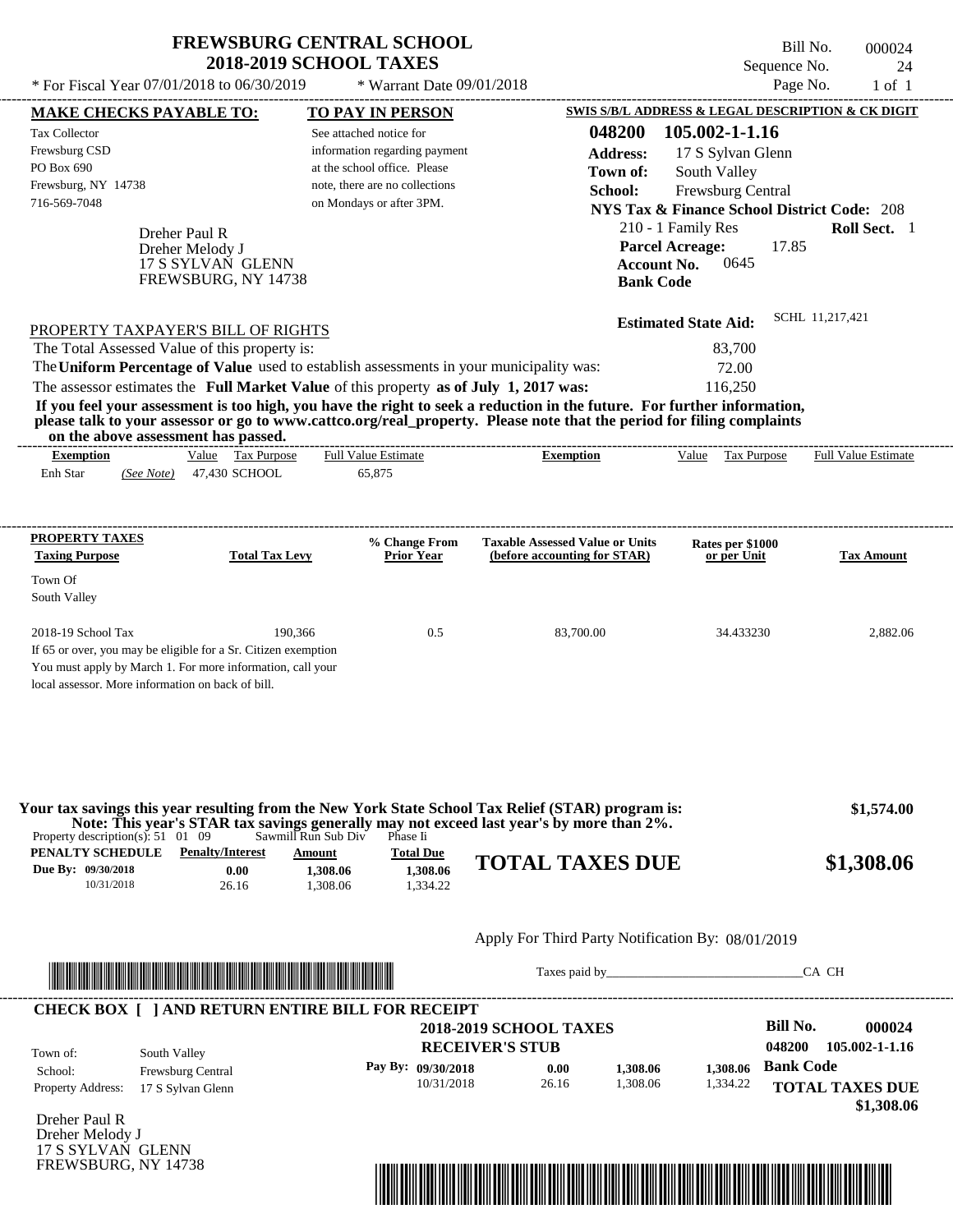---------------------------------------------------------------------------------------------------------------------------------------------------------------------------------------------------- Dreher Paul R If 65 or over, you may be eligible for a Sr. Citizen exemption You must apply by March 1. For more information, call your local assessor. More information on back of bill. \* For Fiscal Year  $07/01/2018$  to  $06/30/2019$  \* Warrant Date  $09/01/2018$  Page No. 1 of 1 **MAKE CHECKS PAYABLE TO: TO PAY IN PERSON SWIS S/B/L ADDRESS & LEGAL DESCRIPTION & CK DIGIT 048200 105.002-1-1.30 Address:** 12 Gurnsey Hollow Rd South Valley **School:** Frewsburg Central **NYS Tax & Finance School District Code:** 208 322 - Rural vac>10 **Roll Sect.** 1 14.10 **Account No.** 0659 **Bank Code Estimated State Aid:** SCHL 11,217,421 PROPERTY TAXPAYER'S BILL OF RIGHTS The assessor estimates the **Full Market Value** of this property **as of July 1, 2017 was:** 16,389 The Total Assessed Value of this property is: 11,800 The **Uniform Percentage of Value** used to establish assessments in your municipality was: 72.00 **If you feel your assessment is too high, you have the right to seek a reduction in the future. For further information, please talk to your assessor or go to www.cattco.org/real\_property. Please note that the period for filing complaints on the above assessment has passed. Exemption** Value Tax Purpose **PROPERTY TAXES Taxing Purpose Total Tax Levy Prior Year % Change From Taxable Assessed Value or Units or per Unit Rates per \$1000 Tax Amount PENALTY SCHEDULE Penalty/Interest Amount Total Due Due By: 09/30/2018** 10/31/2018 8.13 **0.00** 406.31 **406.31** 414.44 **406.31 TOTAL TAXES DUE \$406.31** Apply For Third Party Notification By: 08/01/2019 **RECEIVER'S STUB Bill No. 000025 Bank Code** Property Address: 12 Gurnsey Hollow Rd South Valley School: Frewsburg Central **TOTAL TAXES DUE** See attached notice for information regarding payment at the school office. Please note, there are no collections Tax Collector Frewsburg CSD PO Box 690 Frewsburg, NY 14738 \* Warrant Date 09/01/2018  **2018-2019 SCHOOL TAXES** 716-569-7048 on Mondays or after 3PM. **Parcel Acreage:** Town Of South Valley 2018-19 School Tax 190,366 190,366 0.5 11,800.00 34.433230 406.31 **048200 105.002-1-1.30 Pay By: 09/30/2018** 10/31/2018 8.13 **0.00** 406.31 **406.31** 414.44 **406.31** Dreher Melody J Full Value Estimate Taxes paid by Taxes and by Taxes paid by Taxes and by Taxes and by Taxes and the CA CH ---------------------------------------------------------------------------------------------------------------------------------------------------------------------------------------------------- ---------------------------------------------------------------------------------------------------------------------------------------------------------------------------------------------------- Property description(s): 51 01 09 Sawmill Run Sub Div Phase Ii Town of: **Town of:** 17 Sylvan Glen Frewsburg, NY 14738 **Exemption** Value Tax Purpose Full Value Estimate ---------------------------------------------------------------------------------------------------------------------------------------------------------------------------------------------------- **CHECK BOX [ ] AND RETURN ENTIRE BILL FOR RECEIPT** \*04820000002500000000040631\*

Dreher Paul R Dreher Melody J 17 Sylvan Glen Frewsburg, NY 14738



 **\$406.31**

Bill No. 000025 Sequence No. 25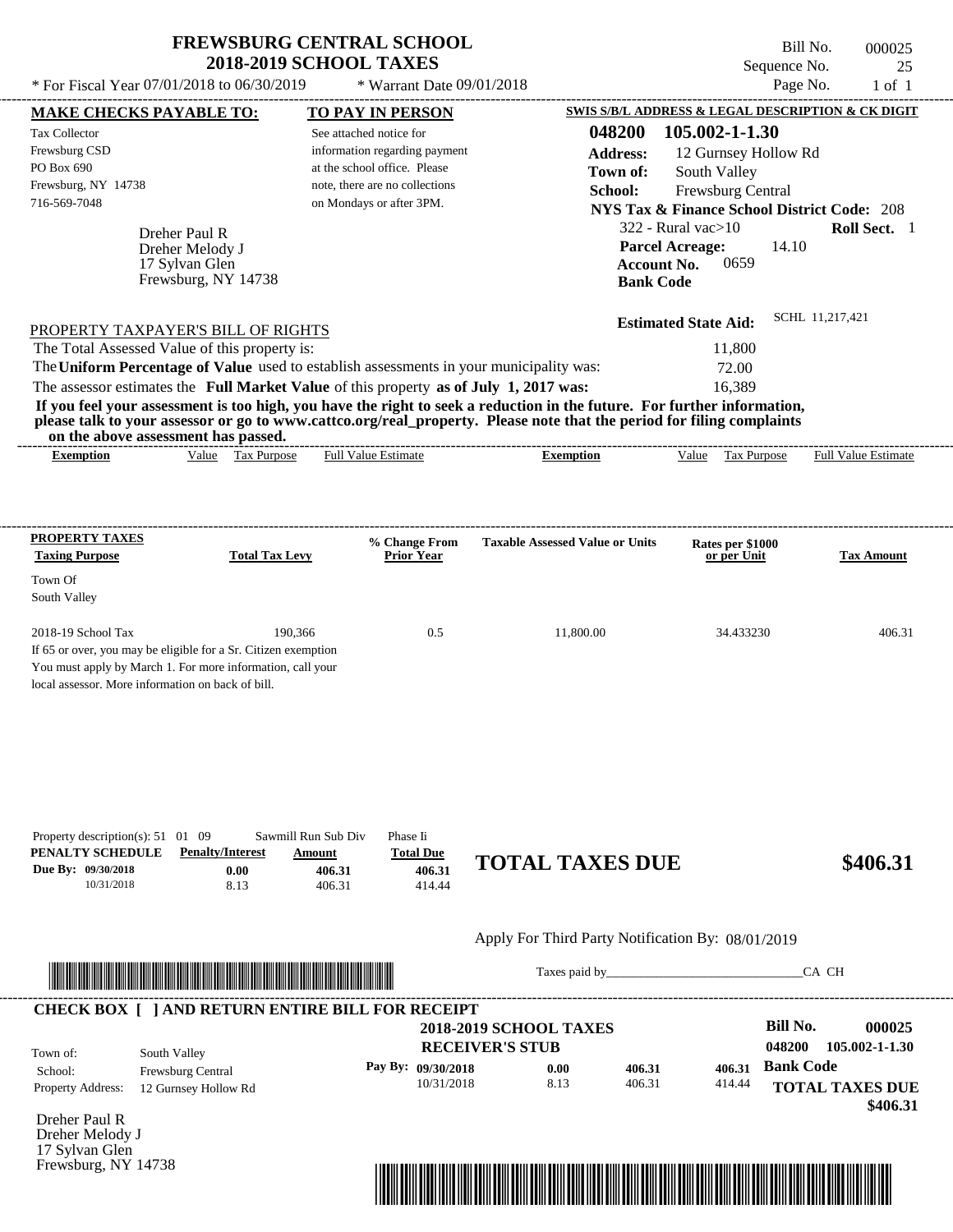\* For Fiscal Year  $07/01/2018$  to  $06/30/2019$   $\bullet$  Warrant Date  $09/01/2018$  Page No. 1 of 1

\* Warrant Date 09/01/2018

---------------------------------------------------------------------------------------------------------------------------------------------------------------------------------------------------- Dunn Douglas P. If 65 or over, you may be eligible for a Sr. Citizen exemption You must apply by March 1. For more information, call your local assessor. More information on back of bill. **MAKE CHECKS PAYABLE TO: TO PAY IN PERSON SWIS S/B/L ADDRESS & LEGAL DESCRIPTION & CK DIGIT 048200 105.002-1-1.19 Address:** 63 S Sylvan Glen South Valley **School:** Frewsburg Central **NYS Tax & Finance School District Code:** 208 240 - Rural res **Roll Sect.** 1 6.93 **Account No.** 0648 **Bank Code** 019 **Estimated State Aid:** SCHL 11,217,421 PROPERTY TAXPAYER'S BILL OF RIGHTS The assessor estimates the **Full Market Value** of this property **as of July 1, 2017 was:** 94,722 The Total Assessed Value of this property is: 68,200 The **Uniform Percentage of Value** used to establish assessments in your municipality was: 72.00 **If you feel your assessment is too high, you have the right to seek a reduction in the future. For further information, please talk to your assessor or go to www.cattco.org/real\_property. Please note that the period for filing complaints on the above assessment has passed. Exemption** Value Tax Purpose **PROPERTY TAXES Taxing Purpose Total Tax Levy Prior Year % Change From Taxable Assessed Value or Units or per Unit Rates per \$1000 Tax Amount PENALTY SCHEDULE Penalty/Interest Amount Total Due Due By: 09/30/2018** 10/31/2018 46.97 **0.00** 2,348.35 **2,348.35** 2,395.32 **2,348.35 TOTAL TAXES DUE \$2,348.35** Apply For Third Party Notification By: 08/01/2019 **RECEIVER'S STUB Bill No. 000026 Bank Code 019** Property Address: 63 S Sylvan Glen South Valley School: Frewsburg Central **TOTAL TAXES DUE** Star Check 21,300 *(See Note)* 29,583 See attached notice for information regarding payment at the school office. Please note, there are no collections Tax Collector Frewsburg CSD PO Box 690 Frewsburg, NY 14738  **2018-2019 SCHOOL TAXES** 716-569-7048 on Mondays or after 3PM. **Parcel Acreage:** Town Of South Valley 2018-19 School Tax 2,348.35 190,366 190,366 0.5 68,200.00 34.433230 2,348.35 **048200 105.002-1-1.19 Pay By: 09/30/2018** 10/31/2018 46.97 **0.00** 2,348.35 **2,348.35** 2,395.32 **2,348.35** 63 S. Sylvan Glen Full Value Estimate Taxes paid by Taxes and by Taxes paid by Taxes and by Taxes and by Taxes and the CA CH ---------------------------------------------------------------------------------------------------------------------------------------------------------------------------------------------------- ---------------------------------------------------------------------------------------------------------------------------------------------------------------------------------------------------- Property description(s): 51 01 09 Sawmill Run Sub Div Phase Ii Town of: **Town of:** Frewsburg, NY 14738 **Exemption** Value Tax Purpose Full Value Estimate ---------------------------------------------------------------------------------------------------------------------------------------------------------------------------------------------------- **CHECK BOX [ ] AND RETURN ENTIRE BILL FOR RECEIPT** \*04820000002600000000234835\* **An estimated STAR check will be mailed to you upon issuance by the NYS Tax Department. Any overpayment or underpayment can be reconciled on your next tax return or STAR Credit Check.**

Dunn Douglas P. 63 S. Sylvan Glen Frewsburg, NY 14738



Bill No. 000026 Sequence No. 26

 **\$2,348.35**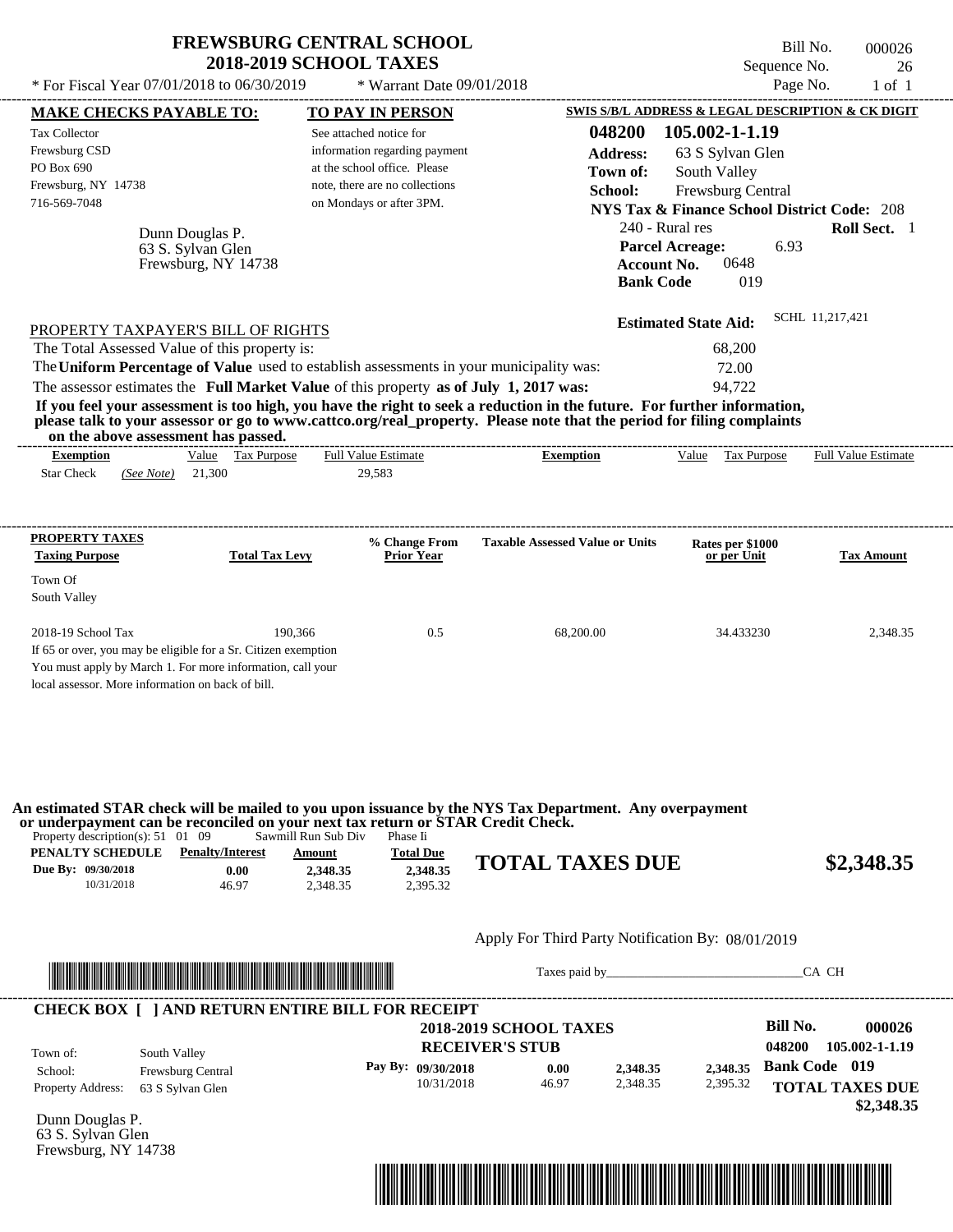| <b>FREWSBURG CENTRAL SCHOOL</b>                |                             |  |  |  |  |  |  |
|------------------------------------------------|-----------------------------|--|--|--|--|--|--|
| <b>2018-2019 SCHOOL TAXES</b>                  |                             |  |  |  |  |  |  |
| * For Fiscal Year $07/01/2018$ to $06/30/2019$ | * Warrant Date $09/01/2018$ |  |  |  |  |  |  |

---------------------------------------------------------------------------------------------------------------------------------------------------------------------------------------------------- Bill No. 000027 Sequence No. 27

| <b>MAKE CHECKS PAYABLE TO:</b>                                                        |                                                         | <b>TO PAY IN PERSON</b>        |                                    |                                                                                                                         |                             |                                 | SWIS S/B/L ADDRESS & LEGAL DESCRIPTION & CK DIGIT      |
|---------------------------------------------------------------------------------------|---------------------------------------------------------|--------------------------------|------------------------------------|-------------------------------------------------------------------------------------------------------------------------|-----------------------------|---------------------------------|--------------------------------------------------------|
| Tax Collector                                                                         |                                                         | See attached notice for        |                                    | 048200                                                                                                                  | 96.004-1-49                 |                                 |                                                        |
| Frewsburg CSD                                                                         |                                                         |                                | information regarding payment      | <b>Address:</b>                                                                                                         |                             | 766 Bragg Rd                    |                                                        |
| PO Box 690                                                                            |                                                         | at the school office. Please   |                                    | Town of:                                                                                                                |                             | South Valley                    |                                                        |
| Frewsburg, NY 14738                                                                   |                                                         | note, there are no collections |                                    | School:                                                                                                                 |                             | Frewsburg Central               |                                                        |
| 716-569-7048                                                                          |                                                         | on Mondays or after 3PM.       |                                    |                                                                                                                         |                             |                                 | <b>NYS Tax &amp; Finance School District Code: 208</b> |
|                                                                                       | Emerling Roy L.                                         |                                |                                    |                                                                                                                         | 260 - Seasonal res          |                                 | Roll Sect. 1                                           |
|                                                                                       | P.O. Box 204                                            |                                |                                    |                                                                                                                         | <b>Parcel Acreage:</b>      |                                 | 140.85                                                 |
|                                                                                       | Boston, NY 14025                                        |                                |                                    |                                                                                                                         | <b>Account No.</b>          | 0274                            |                                                        |
|                                                                                       |                                                         |                                |                                    |                                                                                                                         | <b>Bank Code</b>            |                                 |                                                        |
|                                                                                       |                                                         |                                |                                    |                                                                                                                         |                             |                                 | SCHL 11,217,421                                        |
| PROPERTY TAXPAYER'S BILL OF RIGHTS                                                    |                                                         |                                |                                    |                                                                                                                         | <b>Estimated State Aid:</b> |                                 |                                                        |
| The Total Assessed Value of this property is:                                         |                                                         |                                |                                    |                                                                                                                         |                             | 115,945                         |                                                        |
|                                                                                       |                                                         |                                |                                    | The Uniform Percentage of Value used to establish assessments in your municipality was:                                 |                             | 72.00                           |                                                        |
| The assessor estimates the Full Market Value of this property as of July 1, 2017 was: |                                                         |                                |                                    |                                                                                                                         |                             | 161.035                         |                                                        |
|                                                                                       |                                                         |                                |                                    | If you feel your assessment is too high, you have the right to seek a reduction in the future. For further information, |                             |                                 |                                                        |
|                                                                                       | on the above assessment has passed.                     |                                |                                    | please talk to your assessor or go to www.cattco.org/real_property. Please note that the period for filing complaints   |                             |                                 |                                                        |
| <b>Exemption</b>                                                                      | Value Tax Purpose                                       | <b>Full Value Estimate</b>     |                                    | <b>Exemption</b>                                                                                                        | Value                       | Tax Purpose                     | Full Value Estimate                                    |
|                                                                                       |                                                         |                                |                                    |                                                                                                                         |                             |                                 |                                                        |
|                                                                                       |                                                         |                                |                                    |                                                                                                                         |                             |                                 |                                                        |
|                                                                                       |                                                         |                                |                                    |                                                                                                                         |                             |                                 |                                                        |
| PROPERTY TAXES                                                                        |                                                         |                                |                                    |                                                                                                                         |                             |                                 |                                                        |
| <b>Taxing Purpose</b>                                                                 | <b>Total Tax Levy</b>                                   |                                | % Change From<br><b>Prior Year</b> | <b>Taxable Assessed Value or Units</b>                                                                                  |                             | Rates per \$1000<br>or per Unit | <b>Tax Amount</b>                                      |
| Town Of                                                                               |                                                         |                                |                                    |                                                                                                                         |                             |                                 |                                                        |
| South Valley                                                                          |                                                         |                                |                                    |                                                                                                                         |                             |                                 |                                                        |
|                                                                                       |                                                         |                                |                                    |                                                                                                                         |                             |                                 |                                                        |
| 2018-19 School Tax                                                                    |                                                         | 190,366                        | 0.5                                | 115,945.00                                                                                                              |                             | 34.433230                       | 3,992.36                                               |
| If 65 or over, you may be eligible for a Sr. Citizen exemption                        |                                                         |                                |                                    |                                                                                                                         |                             |                                 |                                                        |
| You must apply by March 1. For more information, call your                            |                                                         |                                |                                    |                                                                                                                         |                             |                                 |                                                        |
| local assessor. More information on back of bill.                                     |                                                         |                                |                                    |                                                                                                                         |                             |                                 |                                                        |
|                                                                                       |                                                         |                                |                                    |                                                                                                                         |                             |                                 |                                                        |
|                                                                                       |                                                         |                                |                                    |                                                                                                                         |                             |                                 |                                                        |
|                                                                                       |                                                         |                                |                                    |                                                                                                                         |                             |                                 |                                                        |
|                                                                                       |                                                         |                                |                                    |                                                                                                                         |                             |                                 |                                                        |
|                                                                                       |                                                         |                                |                                    |                                                                                                                         |                             |                                 |                                                        |
|                                                                                       |                                                         |                                |                                    |                                                                                                                         |                             |                                 |                                                        |
| Property description(s): 52 01 09                                                     |                                                         |                                |                                    |                                                                                                                         |                             |                                 |                                                        |
| PENALTY SCHEDULE                                                                      | <b>Penalty/Interest</b>                                 | Amount                         | <b>Total Due</b>                   |                                                                                                                         |                             |                                 |                                                        |
| Due By: 09/30/2018                                                                    | 0.00                                                    | 3,992.36                       | 3,992.36                           | <b>TOTAL TAXES DUE</b>                                                                                                  |                             |                                 | \$3,992.36                                             |
| 10/31/2018                                                                            | 79.85                                                   | 3,992.36                       | 4,072.21                           |                                                                                                                         |                             |                                 |                                                        |
|                                                                                       |                                                         |                                |                                    |                                                                                                                         |                             |                                 |                                                        |
|                                                                                       |                                                         |                                |                                    |                                                                                                                         |                             |                                 |                                                        |
|                                                                                       |                                                         |                                |                                    | Apply For Third Party Notification By: 08/01/2019                                                                       |                             |                                 |                                                        |
|                                                                                       |                                                         |                                |                                    |                                                                                                                         |                             |                                 | CA CH                                                  |
|                                                                                       |                                                         |                                |                                    |                                                                                                                         |                             |                                 |                                                        |
|                                                                                       | <b>CHECK BOX [ ] AND RETURN ENTIRE BILL FOR RECEIPT</b> |                                |                                    |                                                                                                                         |                             |                                 |                                                        |
|                                                                                       |                                                         |                                |                                    | <b>2018-2019 SCHOOL TAXES</b>                                                                                           |                             |                                 | <b>Bill No.</b><br>000027                              |
|                                                                                       |                                                         |                                |                                    | <b>RECEIVER'S STUB</b>                                                                                                  |                             |                                 | 048200<br>96.004-1-49                                  |
| Town of:<br>School:                                                                   | South Valley                                            |                                | Pay By: 09/30/2018                 | 0.00                                                                                                                    | 3,992.36                    | 3.992.36                        | <b>Bank Code</b>                                       |
| Property Address:                                                                     | Frewsburg Central<br>766 Bragg Rd                       |                                | 10/31/2018                         | 79.85                                                                                                                   | 3,992.36                    | 4,072.21                        | <b>TOTAL TAXES DUE</b>                                 |
|                                                                                       |                                                         |                                |                                    |                                                                                                                         |                             |                                 | \$3,992.36                                             |
| Emerling Roy L.                                                                       |                                                         |                                |                                    |                                                                                                                         |                             |                                 |                                                        |
| P.O. Box 204                                                                          |                                                         |                                |                                    |                                                                                                                         |                             |                                 |                                                        |
| Boston, NY 14025                                                                      |                                                         |                                |                                    |                                                                                                                         |                             |                                 |                                                        |
|                                                                                       |                                                         |                                |                                    |                                                                                                                         |                             |                                 |                                                        |
|                                                                                       |                                                         |                                |                                    |                                                                                                                         |                             |                                 |                                                        |
|                                                                                       |                                                         |                                |                                    |                                                                                                                         |                             |                                 |                                                        |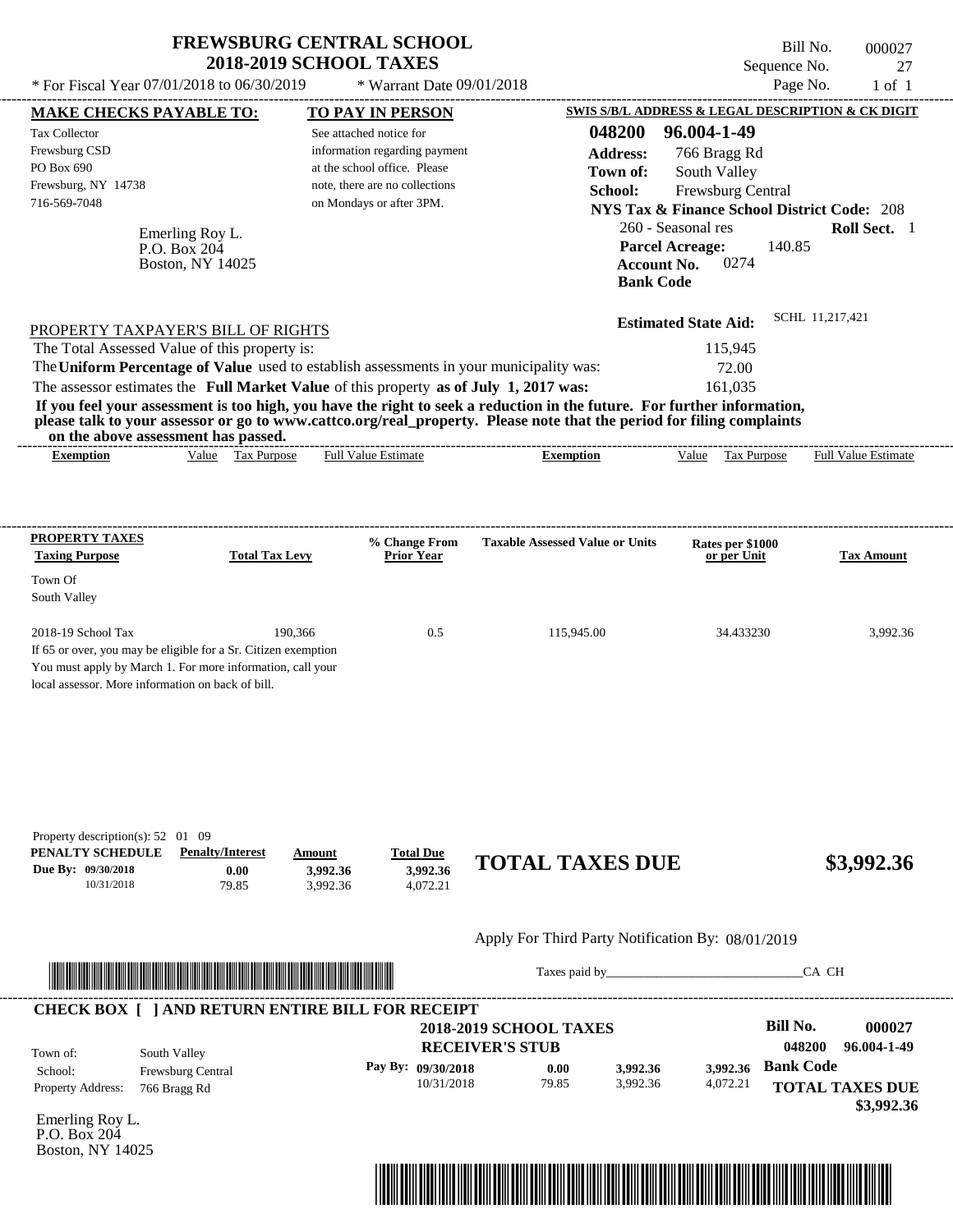|       |                                                                                                                                                                                                |                                                                                                                                                                                                                                                                                                                                  |                                                                                                                                                                                                                                                                                                                            |                                                                                                                                                          | <b>Full Value Estimate</b>                                                                                                                                                                                                                                                                                                                                                                                                                                                                                                   |
|-------|------------------------------------------------------------------------------------------------------------------------------------------------------------------------------------------------|----------------------------------------------------------------------------------------------------------------------------------------------------------------------------------------------------------------------------------------------------------------------------------------------------------------------------------|----------------------------------------------------------------------------------------------------------------------------------------------------------------------------------------------------------------------------------------------------------------------------------------------------------------------------|----------------------------------------------------------------------------------------------------------------------------------------------------------|------------------------------------------------------------------------------------------------------------------------------------------------------------------------------------------------------------------------------------------------------------------------------------------------------------------------------------------------------------------------------------------------------------------------------------------------------------------------------------------------------------------------------|
|       |                                                                                                                                                                                                |                                                                                                                                                                                                                                                                                                                                  |                                                                                                                                                                                                                                                                                                                            |                                                                                                                                                          |                                                                                                                                                                                                                                                                                                                                                                                                                                                                                                                              |
|       |                                                                                                                                                                                                |                                                                                                                                                                                                                                                                                                                                  |                                                                                                                                                                                                                                                                                                                            |                                                                                                                                                          |                                                                                                                                                                                                                                                                                                                                                                                                                                                                                                                              |
|       |                                                                                                                                                                                                |                                                                                                                                                                                                                                                                                                                                  |                                                                                                                                                                                                                                                                                                                            |                                                                                                                                                          |                                                                                                                                                                                                                                                                                                                                                                                                                                                                                                                              |
|       |                                                                                                                                                                                                |                                                                                                                                                                                                                                                                                                                                  |                                                                                                                                                                                                                                                                                                                            |                                                                                                                                                          |                                                                                                                                                                                                                                                                                                                                                                                                                                                                                                                              |
|       |                                                                                                                                                                                                |                                                                                                                                                                                                                                                                                                                                  |                                                                                                                                                                                                                                                                                                                            |                                                                                                                                                          |                                                                                                                                                                                                                                                                                                                                                                                                                                                                                                                              |
|       |                                                                                                                                                                                                |                                                                                                                                                                                                                                                                                                                                  |                                                                                                                                                                                                                                                                                                                            |                                                                                                                                                          |                                                                                                                                                                                                                                                                                                                                                                                                                                                                                                                              |
|       |                                                                                                                                                                                                |                                                                                                                                                                                                                                                                                                                                  | 0001                                                                                                                                                                                                                                                                                                                       |                                                                                                                                                          |                                                                                                                                                                                                                                                                                                                                                                                                                                                                                                                              |
|       |                                                                                                                                                                                                |                                                                                                                                                                                                                                                                                                                                  |                                                                                                                                                                                                                                                                                                                            |                                                                                                                                                          | Roll Sect. 1                                                                                                                                                                                                                                                                                                                                                                                                                                                                                                                 |
|       |                                                                                                                                                                                                |                                                                                                                                                                                                                                                                                                                                  |                                                                                                                                                                                                                                                                                                                            |                                                                                                                                                          |                                                                                                                                                                                                                                                                                                                                                                                                                                                                                                                              |
|       |                                                                                                                                                                                                |                                                                                                                                                                                                                                                                                                                                  |                                                                                                                                                                                                                                                                                                                            |                                                                                                                                                          |                                                                                                                                                                                                                                                                                                                                                                                                                                                                                                                              |
|       |                                                                                                                                                                                                |                                                                                                                                                                                                                                                                                                                                  |                                                                                                                                                                                                                                                                                                                            |                                                                                                                                                          |                                                                                                                                                                                                                                                                                                                                                                                                                                                                                                                              |
|       |                                                                                                                                                                                                |                                                                                                                                                                                                                                                                                                                                  |                                                                                                                                                                                                                                                                                                                            |                                                                                                                                                          |                                                                                                                                                                                                                                                                                                                                                                                                                                                                                                                              |
|       |                                                                                                                                                                                                |                                                                                                                                                                                                                                                                                                                                  |                                                                                                                                                                                                                                                                                                                            |                                                                                                                                                          |                                                                                                                                                                                                                                                                                                                                                                                                                                                                                                                              |
|       |                                                                                                                                                                                                |                                                                                                                                                                                                                                                                                                                                  |                                                                                                                                                                                                                                                                                                                            |                                                                                                                                                          |                                                                                                                                                                                                                                                                                                                                                                                                                                                                                                                              |
|       |                                                                                                                                                                                                |                                                                                                                                                                                                                                                                                                                                  |                                                                                                                                                                                                                                                                                                                            |                                                                                                                                                          | $1$ of $1$                                                                                                                                                                                                                                                                                                                                                                                                                                                                                                                   |
|       |                                                                                                                                                                                                |                                                                                                                                                                                                                                                                                                                                  |                                                                                                                                                                                                                                                                                                                            |                                                                                                                                                          | 28                                                                                                                                                                                                                                                                                                                                                                                                                                                                                                                           |
|       |                                                                                                                                                                                                |                                                                                                                                                                                                                                                                                                                                  |                                                                                                                                                                                                                                                                                                                            |                                                                                                                                                          | 000028                                                                                                                                                                                                                                                                                                                                                                                                                                                                                                                       |
| Value | * For Fiscal Year $07/01/2018$ to $06/30/2019$<br><b>MAKE CHECKS PAYABLE TO:</b><br>Farm West LLC<br>890 McLean Rd<br>Cortland, NY 13045<br>on the above assessment has passed.<br>Tax Purpose | <b>2018-2019 SCHOOL TAXES</b><br>TO PAY IN PERSON<br>See attached notice for<br>information regarding payment<br>at the school office. Please<br>note, there are no collections<br>on Mondays or after 3PM.<br>PROPERTY TAXPAYER'S BILL OF RIGHTS<br>The Total Assessed Value of this property is:<br><b>Full Value Estimate</b> | <b>FREWSBURG CENTRAL SCHOOL</b><br>* Warrant Date $09/01/2018$<br>048200<br><b>Address:</b><br>Town of:<br>School:<br>The Uniform Percentage of Value used to establish assessments in your municipality was:<br>The assessor estimates the Full Market Value of this property as of July 1, 2017 was:<br><b>Exemption</b> | 87.004-1-12<br>910 - Priv forest<br><b>Parcel Acreage:</b><br>Account No.<br><b>Bank Code</b><br><b>Estimated State Aid:</b><br>42,300<br>72.00<br>Value | Bill No.<br>Sequence No.<br>Page No.<br>SWIS S/B/L ADDRESS & LEGAL DESCRIPTION & CK DIGIT<br>Woodchuck Hill Rd (Off)<br>South Valley<br>Frewsburg Central<br><b>NYS Tax &amp; Finance School District Code: 208</b><br>69.88<br>SCHL 11,217,421<br>58.750<br>If you feel your assessment is too high, you have the right to seek a reduction in the future. For further information,<br>please talk to your assessor or go to www.cattco.org/real_property. Please note that the period for filing complaints<br>Tax Purpose |

| Property description(s): $56 \quad 01 \quad 09$ |                         |          |                  |                        |            |
|-------------------------------------------------|-------------------------|----------|------------------|------------------------|------------|
| PENALTY SCHEDULE                                | <b>Penalty/Interest</b> | Amount   | <b>Total Due</b> |                        |            |
| Due By: 09/30/2018                              | $0.00\,$                | 1.456.53 | 1.456.53         | <b>TOTAL TAXES DUE</b> | \$1,456.53 |
| 10/31/2018                                      | 29.13                   | .456.53  | .485.66          |                        |            |
|                                                 |                         |          |                  |                        |            |

2018-19 School Tax 190,366 0.5 42,300.00 34.433230 1,456.53

#### Apply For Third Party Notification By: 08/01/2019



If 65 or over, you may be eligible for a Sr. Citizen exemption You must apply by March 1. For more information, call your

local assessor. More information on back of bill.

Town Of South Valley

Taxes paid by\_\_\_\_\_\_\_\_\_\_\_\_\_\_\_\_\_\_\_\_\_\_\_\_\_\_\_\_\_\_\_CA CH

| 048200                 |          |          |       | <b>RECEIVER'S STUB</b> | South Valley             | Town of:                 |
|------------------------|----------|----------|-------|------------------------|--------------------------|--------------------------|
| <b>Bank Code</b>       | 1.456.53 | 1.456.53 | 0.00  | Pay By: $09/30/2018$   | <b>Frewsburg Central</b> | School:                  |
| <b>TOTAL TAXES DUE</b> | 1,485.66 | 1,456.53 | 29.13 | 10/31/2018             | Woodchuck Hill Rd (Off)  | <b>Property Address:</b> |
|                        |          |          |       |                        |                          |                          |

Farm West LLC 890 McLean Rd Cortland, NY 13045

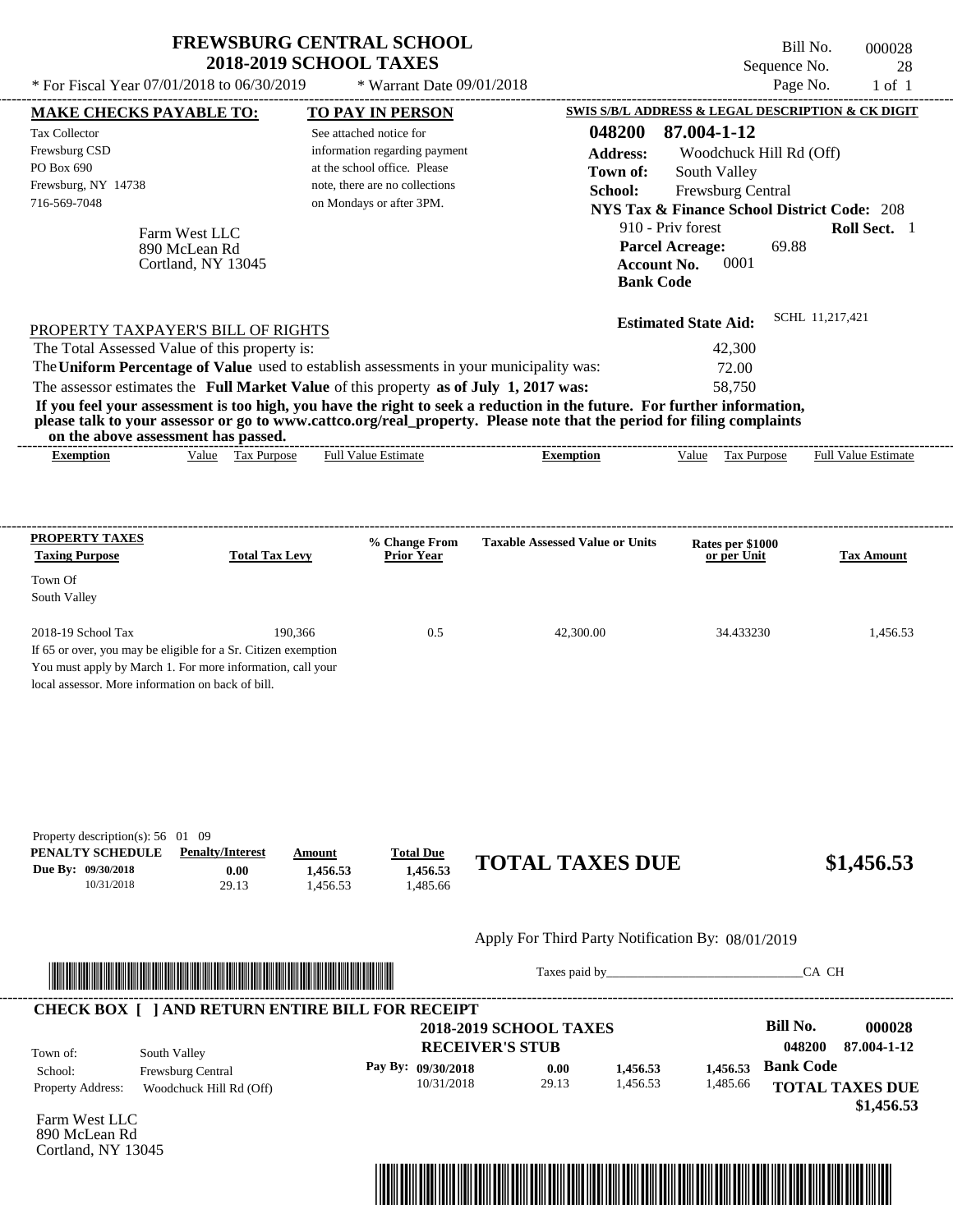|                                                                                                                                                                                                                                                                                                                                                                                                                                                                                       | <b>FREWSBURG CENTRAL SCHOOL</b><br><b>2018-2019 SCHOOL TAXES</b>                                                                                       |                                                  | Sequence No.                                                                                                                   | Bill No.<br>000029<br>29   |
|---------------------------------------------------------------------------------------------------------------------------------------------------------------------------------------------------------------------------------------------------------------------------------------------------------------------------------------------------------------------------------------------------------------------------------------------------------------------------------------|--------------------------------------------------------------------------------------------------------------------------------------------------------|--------------------------------------------------|--------------------------------------------------------------------------------------------------------------------------------|----------------------------|
| * For Fiscal Year 07/01/2018 to 06/30/2019                                                                                                                                                                                                                                                                                                                                                                                                                                            | * Warrant Date 09/01/2018                                                                                                                              |                                                  |                                                                                                                                | Page No.<br>$1$ of $1$     |
| <b>MAKE CHECKS PAYABLE TO:</b>                                                                                                                                                                                                                                                                                                                                                                                                                                                        | TO PAY IN PERSON                                                                                                                                       |                                                  | SWIS S/B/L ADDRESS & LEGAL DESCRIPTION & CK DIGIT                                                                              |                            |
| <b>Tax Collector</b><br>Frewsburg CSD<br>PO Box 690<br>Frewsburg, NY 14738<br>716-569-7048                                                                                                                                                                                                                                                                                                                                                                                            | See attached notice for<br>information regarding payment<br>at the school office. Please<br>note, there are no collections<br>on Mondays or after 3PM. | 048200<br><b>Address:</b><br>Town of:<br>School: | $96.002 - 2 - 2$<br>Oak Hill Rd<br>South Valley<br>Frewsburg Central<br><b>NYS Tax &amp; Finance School District Code: 208</b> |                            |
| Farm West LLC<br>890 McLean Rd<br>Cortland, NY 13045                                                                                                                                                                                                                                                                                                                                                                                                                                  |                                                                                                                                                        | <b>Bank Code</b>                                 | 910 - Priv forest<br><b>Parcel Acreage:</b><br>56.34<br>0006<br><b>Account No.</b>                                             | Roll Sect. 1               |
| PROPERTY TAXPAYER'S BILL OF RIGHTS                                                                                                                                                                                                                                                                                                                                                                                                                                                    |                                                                                                                                                        |                                                  | <b>Estimated State Aid:</b>                                                                                                    | SCHL 11,217,421            |
| The Total Assessed Value of this property is:<br>The Uniform Percentage of Value used to establish assessments in your municipality was:<br>The assessor estimates the Full Market Value of this property as of July 1, 2017 was:<br>If you feel your assessment is too high, you have the right to seek a reduction in the future. For further information,<br>please talk to your assessor or go to www.cattco.org/real_property. Please note that the period for filing complaints |                                                                                                                                                        |                                                  | 46,700<br>72.00<br>64,861                                                                                                      |                            |
|                                                                                                                                                                                                                                                                                                                                                                                                                                                                                       |                                                                                                                                                        |                                                  |                                                                                                                                |                            |
| on the above assessment has passed.<br>Value Tax Purpose<br><b>Exemption</b>                                                                                                                                                                                                                                                                                                                                                                                                          | Full Value Estimate                                                                                                                                    | <b>Exemption</b>                                 | Value Tax Purpose                                                                                                              | <b>Full Value Estimate</b> |
| PROPERTY TAXES<br><b>Taxing Purpose</b><br><b>Total Tax Levy</b><br>Town Of<br>South Valley                                                                                                                                                                                                                                                                                                                                                                                           | % Change From<br><b>Prior Year</b>                                                                                                                     | <b>Taxable Assessed Value or Units</b>           | Rates per \$1000<br>or per Unit                                                                                                | <b>Tax Amount</b>          |
| 2018-19 School Tax<br>If 65 or over, you may be eligible for a Sr. Citizen exemption<br>You must apply by March 1. For more information, call your<br>local assessor. More information on back of bill.                                                                                                                                                                                                                                                                               | 190,366<br>0.5                                                                                                                                         | 46,700.00                                        | 34.433230                                                                                                                      | 1,608.03                   |

#### Apply For Third Party Notification By: 08/01/2019



Taxes paid by\_\_\_\_\_\_\_\_\_\_\_\_\_\_\_\_\_\_\_\_\_\_\_\_\_\_\_\_\_\_\_CA CH



Farm West LLC 890 McLean Rd Cortland, NY 13045

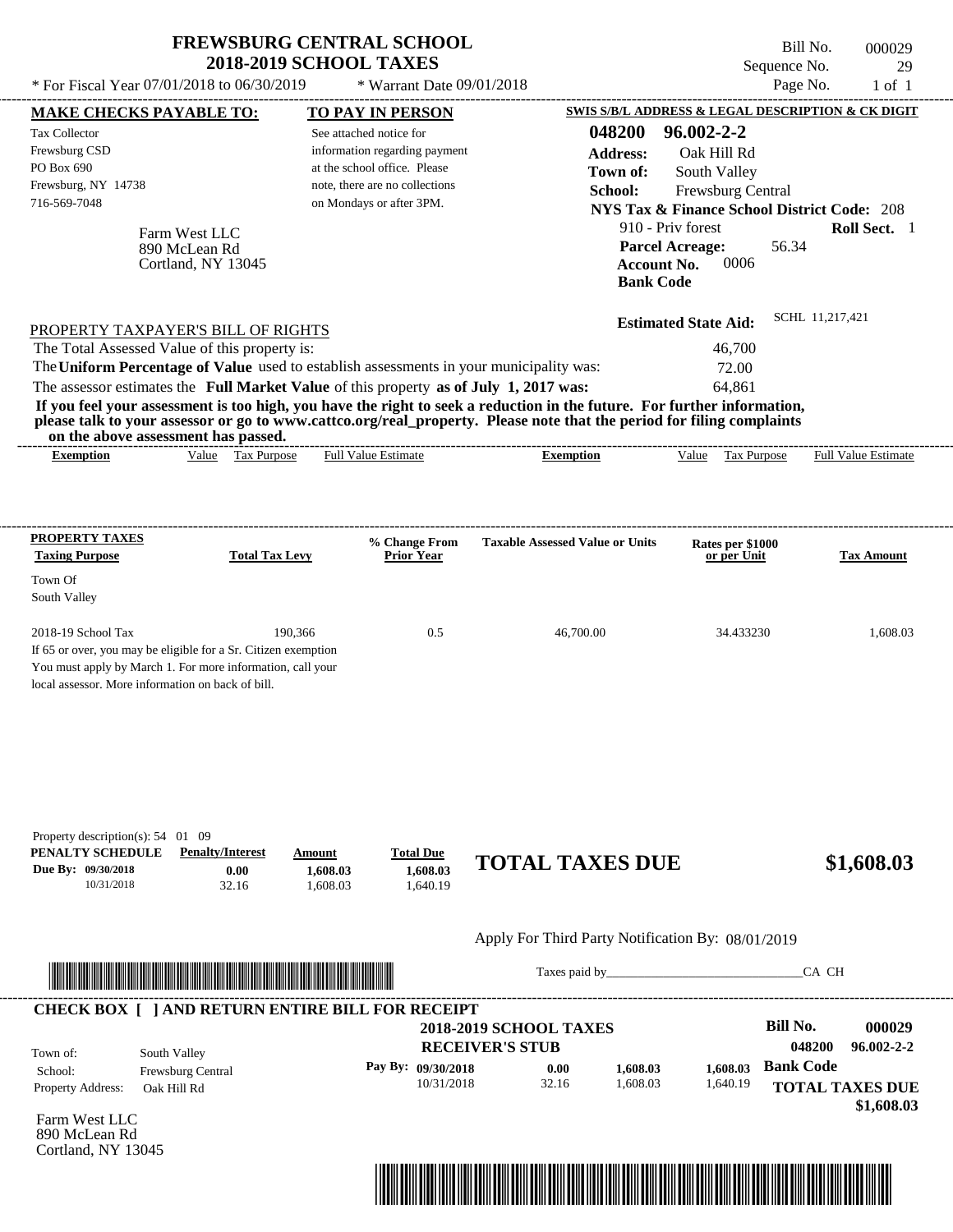| * For Fiscal Year $07/01/2018$ to $06/30/2019$ | <b>FREWSBURG CENTRAL SCHOOL</b><br><b>2018-2019 SCHOOL TAXES</b><br>$*$ Warrant Date 09/01/2018 |        | Bill No.<br>Sequence No.<br>Page No.              | 000030<br>30<br>1 of 1 |
|------------------------------------------------|-------------------------------------------------------------------------------------------------|--------|---------------------------------------------------|------------------------|
| <b>MAKE CHECKS PAYABLE TO:</b>                 | <b>TO PAY IN PERSON</b>                                                                         |        | SWIS S/B/L ADDRESS & LEGAL DESCRIPTION & CK DIGIT |                        |
| Tax Collector                                  | See attached notice for                                                                         | 048200 | 96.004-1-8                                        |                        |

information regarding payment at the school office. Please note, there are no collections

| Frewsburg, NY 14738<br>716-569-7048                                                                                                                                                                     |                                                                                         | note, there are no collections<br>on Mondays or after 3PM. | <b>School:</b>                                                                                                                            | <b>Frewsburg Central</b><br>NYS Tax & Finance School District Code: 208<br>$314$ - Rural vac $<$ 10 | Roll Sect. 1               |
|---------------------------------------------------------------------------------------------------------------------------------------------------------------------------------------------------------|-----------------------------------------------------------------------------------------|------------------------------------------------------------|-------------------------------------------------------------------------------------------------------------------------------------------|-----------------------------------------------------------------------------------------------------|----------------------------|
|                                                                                                                                                                                                         | Farm West LLC<br>890 McLean Rd<br>Cortland, NY 13045                                    |                                                            | <b>Bank Code</b>                                                                                                                          | <b>Parcel Acreage:</b><br>0005<br>Account No.                                                       | 1.50                       |
| PROPERTY TAXPAYER'S BILL OF RIGHTS                                                                                                                                                                      |                                                                                         |                                                            |                                                                                                                                           | <b>Estimated State Aid:</b>                                                                         | SCHL 11,217,421            |
| The Total Assessed Value of this property is:                                                                                                                                                           |                                                                                         |                                                            |                                                                                                                                           | 4,400                                                                                               |                            |
|                                                                                                                                                                                                         | The Uniform Percentage of Value used to establish assessments in your municipality was: |                                                            |                                                                                                                                           | 72.00                                                                                               |                            |
|                                                                                                                                                                                                         | The assessor estimates the Full Market Value of this property as of July 1, 2017 was:   |                                                            |                                                                                                                                           | 6.111                                                                                               |                            |
| on the above assessment has passed.<br><b>Exemption</b>                                                                                                                                                 | Tax Purpose<br>Value                                                                    | <b>Full Value Estimate</b>                                 | please talk to your assessor or go to www.cattco.org/real_property. Please note that the period for filing complaints<br><b>Exemption</b> | Value<br>Tax Purpose                                                                                | <b>Full Value Estimate</b> |
| PROPERTY TAXES<br><b>Taxing Purpose</b>                                                                                                                                                                 | <b>Total Tax Levy</b>                                                                   | % Change From<br><b>Prior Year</b>                         | <b>Taxable Assessed Value or Units</b>                                                                                                    | Rates per \$1000<br>or per Unit                                                                     | <b>Tax Amount</b>          |
| Town Of<br>South Valley                                                                                                                                                                                 |                                                                                         |                                                            |                                                                                                                                           |                                                                                                     |                            |
| 2018-19 School Tax<br>If 65 or over, you may be eligible for a Sr. Citizen exemption<br>You must apply by March 1. For more information, call your<br>local assessor. More information on back of bill. | 190.366                                                                                 | 0.5                                                        | 4.400.00                                                                                                                                  | 34.433230                                                                                           | 151.51                     |

| Property description(s): $53 \quad 01 \quad 09$ |                         |        |                  |                        |          |
|-------------------------------------------------|-------------------------|--------|------------------|------------------------|----------|
| PENALTY SCHEDULE                                | <b>Penalty/Interest</b> | Amount | <b>Total Due</b> |                        |          |
| Due By: 09/30/2018                              | $0.00\,$                | 151.51 | 151.51           | <b>TOTAL TAXES DUE</b> | \$151.51 |
| 10/31/2018                                      | 3.03                    | 151.51 | 154.54           |                        |          |

#### Apply For Third Party Notification By: 08/01/2019



Taxes paid by\_\_\_\_\_\_\_\_\_\_\_\_\_\_\_\_\_\_\_\_\_\_\_\_\_\_\_\_\_\_\_CA CH

**Address:** Sawmill Run Rd

**Town of:**

South Valley

|                          |                          | <b>2018-2019 SCHOOL TAXES</b> |      |        |        | <b>Bill No.</b>        | 000030     |
|--------------------------|--------------------------|-------------------------------|------|--------|--------|------------------------|------------|
| Town of:                 | South Valley             | <b>RECEIVER'S STUB</b>        |      |        |        | 048200                 | 96.004-1-8 |
| School:                  | <b>Frewsburg Central</b> | Pay By: $09/30/2018$          | 0.00 | 151.51 | 151.51 | <b>Bank Code</b>       |            |
| <b>Property Address:</b> | Sawmill Run Rd           | 10/31/2018                    | 3.03 | 151.51 | 154.54 | <b>TOTAL TAXES DUE</b> |            |

Farm West LLC 890 McLean Rd Cortland, NY 13045

Frewsburg CSD PO Box 690

Frewsburg, NY 14738

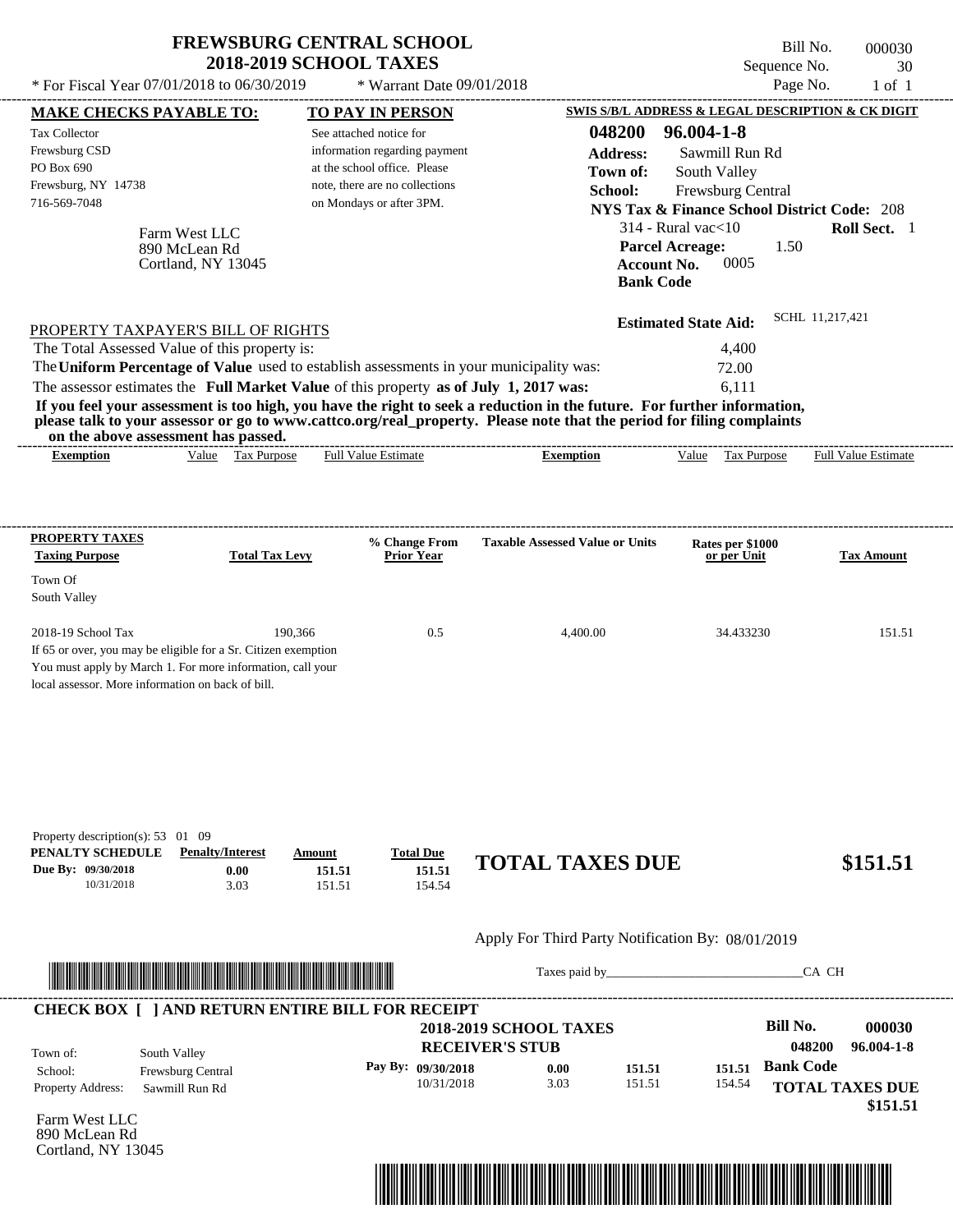\* For Fiscal Year 07/01/2018 to 06/30/2019  $*$  Warrant Date 09/01/2018 Page No. 1 of 1

 $*$  Warrant Date 09/01/2018

Bill No. 000031 Sequence No. 31<br>Page No. 31<br>of 1

| <b>MAKE CHECKS PAYABLE TO:</b>                                                                                        |                                                                                       |               | <b>TO PAY IN PERSON</b>              |                                                                                                                                                                                               | SWIS S/B/L ADDRESS & LEGAL DESCRIPTION & CK DIGIT      |                                                        |
|-----------------------------------------------------------------------------------------------------------------------|---------------------------------------------------------------------------------------|---------------|--------------------------------------|-----------------------------------------------------------------------------------------------------------------------------------------------------------------------------------------------|--------------------------------------------------------|--------------------------------------------------------|
| <b>Tax Collector</b>                                                                                                  |                                                                                       |               | See attached notice for              | 048200                                                                                                                                                                                        | 105.002-1-27.3                                         |                                                        |
| Frewsburg CSD                                                                                                         |                                                                                       |               | information regarding payment        | <b>Address:</b>                                                                                                                                                                               | 12708 Brown Run Rd                                     |                                                        |
| PO Box 690                                                                                                            |                                                                                       |               | at the school office. Please         | Town of:                                                                                                                                                                                      | South Valley                                           |                                                        |
| Frewsburg, NY 14738                                                                                                   |                                                                                       |               | note, there are no collections       | School:                                                                                                                                                                                       | Frewsburg Central                                      |                                                        |
| 716-569-7048                                                                                                          |                                                                                       |               | on Mondays or after 3PM.             |                                                                                                                                                                                               | <b>NYS Tax &amp; Finance School District Code: 208</b> |                                                        |
|                                                                                                                       | Fellows John E                                                                        |               |                                      | 240 - Rural res                                                                                                                                                                               |                                                        | Roll Sect. 1                                           |
|                                                                                                                       | Fellows Sandra L                                                                      |               |                                      | <b>Parcel Acreage:</b>                                                                                                                                                                        | 14.50                                                  |                                                        |
|                                                                                                                       | 12708 Brown Run Rd                                                                    |               |                                      | <b>Account No.</b>                                                                                                                                                                            | 0539                                                   |                                                        |
|                                                                                                                       | Frewsburg, NY 14738                                                                   |               |                                      | <b>Bank Code</b>                                                                                                                                                                              |                                                        |                                                        |
|                                                                                                                       |                                                                                       |               |                                      |                                                                                                                                                                                               |                                                        |                                                        |
|                                                                                                                       | PROPERTY TAXPAYER'S BILL OF RIGHTS                                                    |               |                                      |                                                                                                                                                                                               | <b>Estimated State Aid:</b>                            | SCHL 11,217,421                                        |
|                                                                                                                       | The Total Assessed Value of this property is:                                         |               |                                      |                                                                                                                                                                                               | 94,600                                                 |                                                        |
|                                                                                                                       |                                                                                       |               |                                      | The Uniform Percentage of Value used to establish assessments in your municipality was:                                                                                                       | 72.00                                                  |                                                        |
|                                                                                                                       | The assessor estimates the Full Market Value of this property as of July 1, 2017 was: |               |                                      |                                                                                                                                                                                               | 131,389                                                |                                                        |
|                                                                                                                       |                                                                                       |               |                                      | If you feel your assessment is too high, you have the right to seek a reduction in the future. For further information,                                                                       |                                                        |                                                        |
|                                                                                                                       |                                                                                       |               |                                      | please talk to your assessor or go to www.cattco.org/real_property. Please note that the period for filing complaints                                                                         |                                                        |                                                        |
|                                                                                                                       | on the above assessment has passed.<br>Value Tax Purpose                              |               |                                      |                                                                                                                                                                                               |                                                        |                                                        |
| <b>Exemption</b><br>Enh Star                                                                                          | (See Note) 47,430 SCHOOL                                                              |               | <b>Full Value Estimate</b><br>65,875 | <b>Exemption</b>                                                                                                                                                                              | Value Tax Purpose                                      | <b>Full Value Estimate</b>                             |
|                                                                                                                       |                                                                                       |               |                                      |                                                                                                                                                                                               |                                                        |                                                        |
|                                                                                                                       |                                                                                       |               |                                      |                                                                                                                                                                                               |                                                        |                                                        |
|                                                                                                                       |                                                                                       |               |                                      |                                                                                                                                                                                               |                                                        |                                                        |
| <b>PROPERTY TAXES</b><br><b>Taxing Purpose</b>                                                                        | <b>Total Tax Levy</b>                                                                 |               | % Change From<br><b>Prior Year</b>   | <b>Taxable Assessed Value or Units</b><br>(before accounting for STAR)                                                                                                                        | Rates per \$1000<br>or per Unit                        | <b>Tax Amount</b>                                      |
|                                                                                                                       |                                                                                       |               |                                      |                                                                                                                                                                                               |                                                        |                                                        |
| Town Of                                                                                                               |                                                                                       |               |                                      |                                                                                                                                                                                               |                                                        |                                                        |
| South Valley                                                                                                          |                                                                                       |               |                                      |                                                                                                                                                                                               |                                                        |                                                        |
| 2018-19 School Tax                                                                                                    |                                                                                       | 190,366       | 0.5                                  | 94,600.00                                                                                                                                                                                     | 34.433230                                              | 3,257.38                                               |
|                                                                                                                       | If 65 or over, you may be eligible for a Sr. Citizen exemption                        |               |                                      |                                                                                                                                                                                               |                                                        |                                                        |
|                                                                                                                       | You must apply by March 1. For more information, call your                            |               |                                      |                                                                                                                                                                                               |                                                        |                                                        |
| local assessor. More information on back of bill.                                                                     |                                                                                       |               |                                      |                                                                                                                                                                                               |                                                        |                                                        |
|                                                                                                                       |                                                                                       |               |                                      |                                                                                                                                                                                               |                                                        |                                                        |
|                                                                                                                       |                                                                                       |               |                                      |                                                                                                                                                                                               |                                                        |                                                        |
|                                                                                                                       |                                                                                       |               |                                      |                                                                                                                                                                                               |                                                        |                                                        |
|                                                                                                                       |                                                                                       |               |                                      |                                                                                                                                                                                               |                                                        |                                                        |
|                                                                                                                       |                                                                                       |               |                                      |                                                                                                                                                                                               |                                                        |                                                        |
|                                                                                                                       |                                                                                       |               |                                      | Your tax savings this year resulting from the New York State School Tax Relief (STAR) program is:<br>Note: This year's STAR tax savings generally may not exceed last year's by more than 2%. |                                                        | \$1,574.00                                             |
| Property description(s): $42 \quad 01 \quad 09$                                                                       |                                                                                       |               |                                      |                                                                                                                                                                                               |                                                        |                                                        |
| PENALTY SCHEDULE                                                                                                      | <b>Penalty/Interest</b>                                                               | <b>Amount</b> | <b>Total Due</b>                     | <b>TOTAL TAXES DUE</b>                                                                                                                                                                        |                                                        |                                                        |
| Due By: 09/30/2018                                                                                                    | 0.00                                                                                  | 1,683.38      | 1,683.38                             |                                                                                                                                                                                               |                                                        | \$1,683.38                                             |
| 10/31/2018                                                                                                            | 33.67                                                                                 | 1,683.38      | 1,717.05                             |                                                                                                                                                                                               |                                                        |                                                        |
|                                                                                                                       |                                                                                       |               |                                      |                                                                                                                                                                                               |                                                        |                                                        |
|                                                                                                                       |                                                                                       |               |                                      | Apply For Third Party Notification By: 08/01/2019                                                                                                                                             |                                                        |                                                        |
|                                                                                                                       |                                                                                       |               |                                      |                                                                                                                                                                                               |                                                        |                                                        |
|                                                                                                                       |                                                                                       |               |                                      |                                                                                                                                                                                               |                                                        | CA CH                                                  |
|                                                                                                                       |                                                                                       |               |                                      |                                                                                                                                                                                               |                                                        |                                                        |
| <u> HAN DEN DER HAN DER HAN DER HAN DER HAN DER HAN DER HAN DER HAN DER HAN DER HAN DER HAN DER HAN DER HAN DER H</u> |                                                                                       |               |                                      |                                                                                                                                                                                               |                                                        |                                                        |
|                                                                                                                       | <b>CHECK BOX [ ] AND RETURN ENTIRE BILL FOR RECEIPT</b>                               |               |                                      |                                                                                                                                                                                               |                                                        |                                                        |
|                                                                                                                       |                                                                                       |               |                                      | <b>2018-2019 SCHOOL TAXES</b>                                                                                                                                                                 | <b>Bill No.</b>                                        |                                                        |
|                                                                                                                       |                                                                                       |               |                                      | <b>RECEIVER'S STUB</b>                                                                                                                                                                        | 048200                                                 |                                                        |
| Town of:<br>School:                                                                                                   | South Valley<br>Frewsburg Central                                                     |               | Pay By: 09/30/2018                   | 0.00<br>1,683.38                                                                                                                                                                              | 1,683.38                                               | 000031<br><b>Bank Code</b>                             |
| <b>Property Address:</b>                                                                                              | 12708 Brown Run Rd                                                                    |               | 10/31/2018                           | 33.67<br>1,683.38                                                                                                                                                                             | 1,717.05                                               |                                                        |
|                                                                                                                       |                                                                                       |               |                                      |                                                                                                                                                                                               |                                                        |                                                        |
|                                                                                                                       |                                                                                       |               |                                      |                                                                                                                                                                                               |                                                        |                                                        |
|                                                                                                                       |                                                                                       |               |                                      |                                                                                                                                                                                               |                                                        |                                                        |
|                                                                                                                       |                                                                                       |               |                                      |                                                                                                                                                                                               |                                                        | 105.002-1-27.3<br><b>TOTAL TAXES DUE</b><br>\$1,683.38 |
| Fellows John E<br>Fellows Sandra L<br>12708 Brown Run Rd<br>Frewsburg, NY 14738                                       |                                                                                       |               |                                      | <u> 1989 - Johann Stoff, Amerikaansk politiker († 1958)</u>                                                                                                                                   |                                                        |                                                        |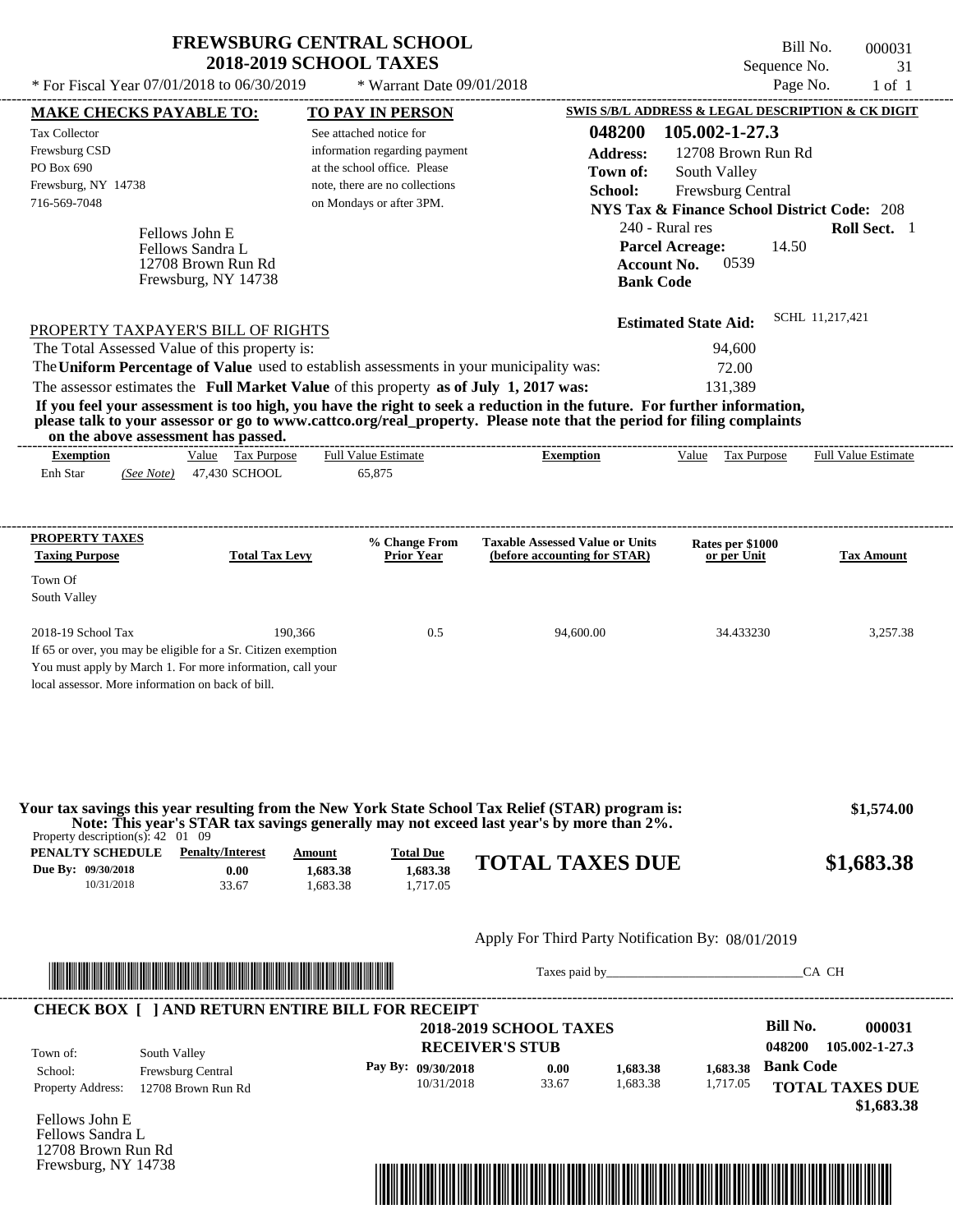| <b>FREWSBURG CENTRAL SCHOOL</b> |
|---------------------------------|
| <b>2018-2019 SCHOOL TAXES</b>   |

\* Warrant Date 09/01/2018

 $*$  For Fiscal Year 07/01/2018 to 06/30/2019

Bill No. 000032 Sequence No. 32<br>Page No. 1 of 1

----------------------------------------------------------------------------------------------------------------------------------------------------------------------------------------------------

| <b>MAKE CHECKS PAYABLE TO:</b>                                                                                                                                                                                                       |                         |         | <b>TO PAY IN PERSON</b>                                    |                                                                                                                         |                                                | SWIS S/B/L ADDRESS & LEGAL DESCRIPTION & CK DIGIT      |
|--------------------------------------------------------------------------------------------------------------------------------------------------------------------------------------------------------------------------------------|-------------------------|---------|------------------------------------------------------------|-------------------------------------------------------------------------------------------------------------------------|------------------------------------------------|--------------------------------------------------------|
| <b>Tax Collector</b>                                                                                                                                                                                                                 |                         |         | See attached notice for                                    | 048200                                                                                                                  | 96.004-1-47.2                                  |                                                        |
| Frewsburg CSD                                                                                                                                                                                                                        |                         |         | information regarding payment                              | <b>Address:</b>                                                                                                         | Bragg Rd                                       |                                                        |
| PO Box 690                                                                                                                                                                                                                           |                         |         | at the school office. Please                               | Town of:                                                                                                                | South Valley                                   |                                                        |
| Frewsburg, NY 14738<br>716-569-7048                                                                                                                                                                                                  |                         |         | note, there are no collections<br>on Mondays or after 3PM. | School:                                                                                                                 | Frewsburg Central                              |                                                        |
|                                                                                                                                                                                                                                      |                         |         |                                                            |                                                                                                                         |                                                | <b>NYS Tax &amp; Finance School District Code: 208</b> |
|                                                                                                                                                                                                                                      | Fletcher Sandra L       |         |                                                            |                                                                                                                         | 311 - Res vac land                             | Roll Sect. 1                                           |
|                                                                                                                                                                                                                                      | 21 Whitney Ave          |         |                                                            |                                                                                                                         | <b>Parcel Acreage:</b>                         | 2.55                                                   |
|                                                                                                                                                                                                                                      | Frewsburg, NY 14738     |         |                                                            |                                                                                                                         | 0642<br><b>Account No.</b><br><b>Bank Code</b> |                                                        |
|                                                                                                                                                                                                                                      |                         |         |                                                            |                                                                                                                         |                                                |                                                        |
|                                                                                                                                                                                                                                      |                         |         |                                                            |                                                                                                                         | <b>Estimated State Aid:</b>                    | SCHL 11,217,421                                        |
| PROPERTY TAXPAYER'S BILL OF RIGHTS                                                                                                                                                                                                   |                         |         |                                                            |                                                                                                                         |                                                |                                                        |
| The Total Assessed Value of this property is:                                                                                                                                                                                        |                         |         |                                                            | The Uniform Percentage of Value used to establish assessments in your municipality was:                                 | 5,200<br>72.00                                 |                                                        |
| The assessor estimates the Full Market Value of this property as of July 1, 2017 was:                                                                                                                                                |                         |         |                                                            |                                                                                                                         | 7,222                                          |                                                        |
|                                                                                                                                                                                                                                      |                         |         |                                                            | If you feel your assessment is too high, you have the right to seek a reduction in the future. For further information, |                                                |                                                        |
| on the above assessment has passed.                                                                                                                                                                                                  |                         |         |                                                            | please talk to your assessor or go to www.cattco.org/real_property. Please note that the period for filing complaints   |                                                |                                                        |
| <b>Exemption</b>                                                                                                                                                                                                                     | Value Tax Purpose       |         | Full Value Estimate                                        | <b>Exemption</b>                                                                                                        | Value Tax Purpose                              | <b>Full Value Estimate</b>                             |
|                                                                                                                                                                                                                                      |                         |         |                                                            |                                                                                                                         |                                                |                                                        |
|                                                                                                                                                                                                                                      |                         |         |                                                            |                                                                                                                         |                                                |                                                        |
| <b>PROPERTY TAXES</b>                                                                                                                                                                                                                |                         |         | % Change From                                              | <b>Taxable Assessed Value or Units</b>                                                                                  | Rates per \$1000                               |                                                        |
| <b>Taxing Purpose</b>                                                                                                                                                                                                                | <b>Total Tax Levy</b>   |         | <b>Prior Year</b>                                          |                                                                                                                         | or per Unit                                    | <b>Tax Amount</b>                                      |
| Town Of                                                                                                                                                                                                                              |                         |         |                                                            |                                                                                                                         |                                                |                                                        |
| South Valley                                                                                                                                                                                                                         |                         |         |                                                            |                                                                                                                         |                                                |                                                        |
| 2018-19 School Tax                                                                                                                                                                                                                   |                         | 190,366 | 0.5                                                        | 5,200.00                                                                                                                | 34.433230                                      | 179.05                                                 |
| If 65 or over, you may be eligible for a Sr. Citizen exemption                                                                                                                                                                       |                         |         |                                                            |                                                                                                                         |                                                |                                                        |
| You must apply by March 1. For more information, call your                                                                                                                                                                           |                         |         |                                                            |                                                                                                                         |                                                |                                                        |
| local assessor. More information on back of bill.                                                                                                                                                                                    |                         |         |                                                            |                                                                                                                         |                                                |                                                        |
|                                                                                                                                                                                                                                      |                         |         |                                                            |                                                                                                                         |                                                |                                                        |
|                                                                                                                                                                                                                                      |                         |         |                                                            |                                                                                                                         |                                                |                                                        |
|                                                                                                                                                                                                                                      |                         |         |                                                            |                                                                                                                         |                                                |                                                        |
|                                                                                                                                                                                                                                      |                         |         |                                                            |                                                                                                                         |                                                |                                                        |
|                                                                                                                                                                                                                                      |                         |         |                                                            |                                                                                                                         |                                                |                                                        |
|                                                                                                                                                                                                                                      |                         |         |                                                            |                                                                                                                         |                                                |                                                        |
| Property description(s): 52 01 09<br>PENALTY SCHEDULE                                                                                                                                                                                | <b>Penalty/Interest</b> | Amount  | <b>Total Due</b>                                           |                                                                                                                         |                                                |                                                        |
| Due By: 09/30/2018                                                                                                                                                                                                                   | 0.00                    | 179.05  | 179.05                                                     | <b>TOTAL TAXES DUE</b>                                                                                                  |                                                | \$179.05                                               |
| 10/31/2018                                                                                                                                                                                                                           | 3.58                    | 179.05  | 182.63                                                     |                                                                                                                         |                                                |                                                        |
|                                                                                                                                                                                                                                      |                         |         |                                                            |                                                                                                                         |                                                |                                                        |
|                                                                                                                                                                                                                                      |                         |         |                                                            | Apply For Third Party Notification By: 08/01/2019                                                                       |                                                |                                                        |
|                                                                                                                                                                                                                                      |                         |         |                                                            |                                                                                                                         |                                                | CA CH                                                  |
| <u> In the second contract of the second contract of the second contract of the second contract of the second contract of the second contract of the second contract of the second contract of the second contract of the second</u> |                         |         |                                                            |                                                                                                                         |                                                |                                                        |
| <b>CHECK BOX [ ] AND RETURN ENTIRE BILL FOR RECEIPT</b>                                                                                                                                                                              |                         |         |                                                            |                                                                                                                         |                                                |                                                        |
|                                                                                                                                                                                                                                      |                         |         |                                                            | <b>2018-2019 SCHOOL TAXES</b>                                                                                           |                                                | <b>Bill No.</b><br>000032                              |
| Town of:                                                                                                                                                                                                                             | South Valley            |         |                                                            | <b>RECEIVER'S STUB</b>                                                                                                  |                                                | 048200<br>96.004-1-47.2                                |
| School:                                                                                                                                                                                                                              | Frewsburg Central       |         | Pay By: 09/30/2018                                         | 0.00<br>179.05                                                                                                          | 179.05                                         | <b>Bank Code</b>                                       |
| Property Address:                                                                                                                                                                                                                    | Bragg Rd                |         | 10/31/2018                                                 | 3.58<br>179.05                                                                                                          | 182.63                                         | <b>TOTAL TAXES DUE</b>                                 |
|                                                                                                                                                                                                                                      |                         |         |                                                            |                                                                                                                         |                                                | \$179.05                                               |
| Fletcher Sandra L<br>21 Whitney Ave                                                                                                                                                                                                  |                         |         |                                                            |                                                                                                                         |                                                |                                                        |
| Frewsburg, NY 14738                                                                                                                                                                                                                  |                         |         |                                                            |                                                                                                                         |                                                |                                                        |
|                                                                                                                                                                                                                                      |                         |         |                                                            |                                                                                                                         |                                                |                                                        |
|                                                                                                                                                                                                                                      |                         |         |                                                            |                                                                                                                         |                                                |                                                        |
|                                                                                                                                                                                                                                      |                         |         |                                                            |                                                                                                                         |                                                |                                                        |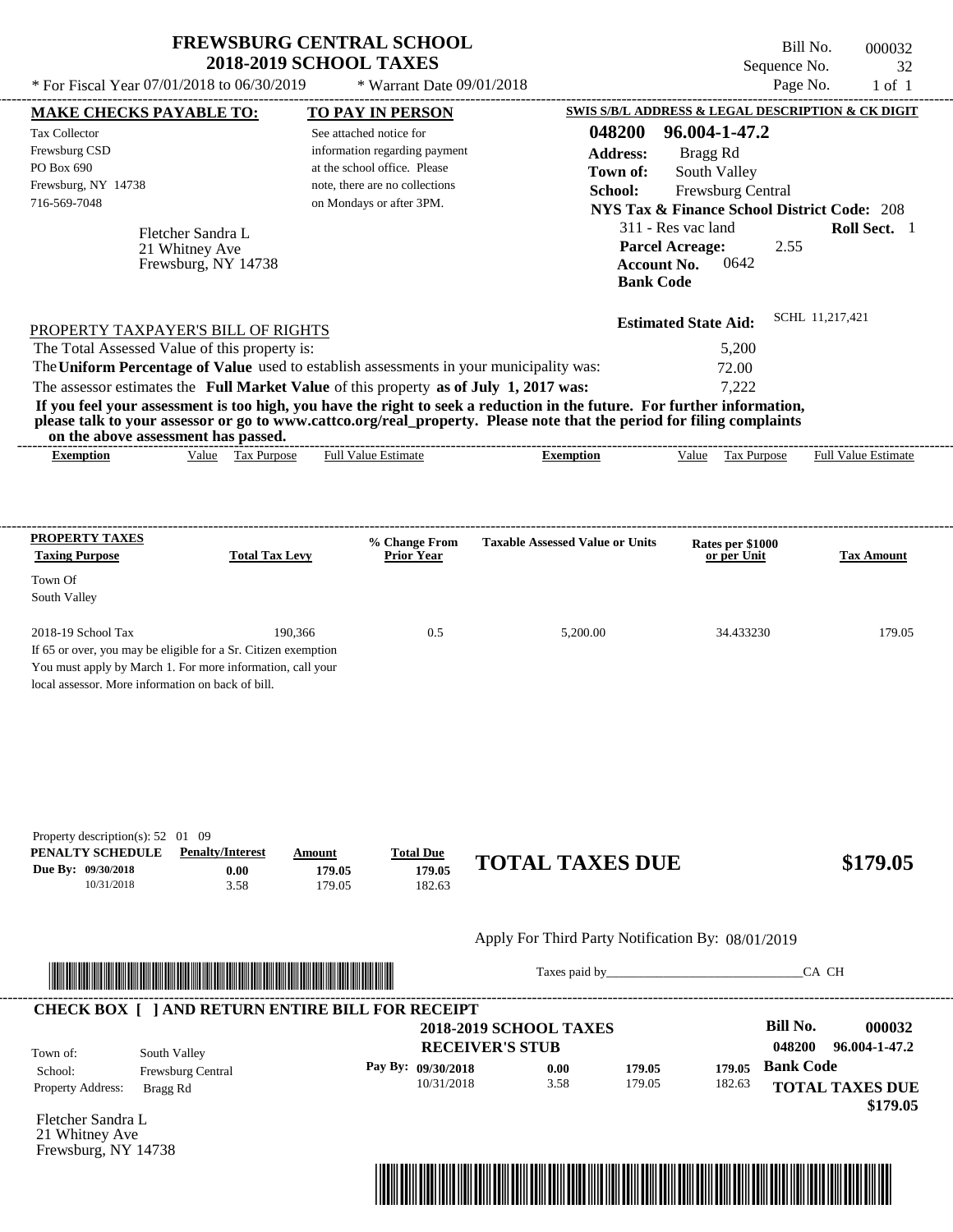| <b>FREWSBURG CENTRAL SCHOOL</b> |
|---------------------------------|
| <b>2018-2019 SCHOOL TAXES</b>   |

PO Box 690

Town Of

Fletcher Sandra L

Frewsburg, NY 14738

21 Whitney Ave

Town of:

Property Address: Wheeler Hill Rd (Off)

School: Frewsburg Central

---------------------------------------------------------------------------------------------------------------------------------------------------------------------------------------------------- Fletcher Sandra L If 65 or over, you may be eligible for a Sr. Citizen exemption You must apply by March 1. For more information, call your local assessor. More information on back of bill. Sequence No. 33  $*$  For Fiscal Year 07/01/2018 to 06/30/2019  $*$  Warrant Date 09/01/2018 Page No. 1 of 1 **MAKE CHECKS PAYABLE TO: TO PAY IN PERSON SWIS S/B/L ADDRESS & LEGAL DESCRIPTION & CK DIGIT 048200 96.004-1-54.4 Address:** Wheeler Hill Rd (Off) South Valley **School:** Frewsburg Central **NYS Tax & Finance School District Code:** 208 322 - Rural vac>10 **Roll Sect.** 1 19.80 **Account No.** 0639 **Bank Code Estimated State Aid:** SCHL 11,217,421 PROPERTY TAXPAYER'S BILL OF RIGHTS The assessor estimates the **Full Market Value** of this property **as of July 1, 2017 was:** 15,417 The Total Assessed Value of this property is: 11,100 The **Uniform Percentage of Value** used to establish assessments in your municipality was: 72.00 **If you feel your assessment is too high, you have the right to seek a reduction in the future. For further information, please talk to your assessor or go to www.cattco.org/real\_property. Please note that the period for filing complaints on the above assessment has passed. Exemption** Value Tax Purpose **PROPERTY TAXES Taxing Purpose Total Tax Levy Prior Year % Change From Taxable Assessed Value or Units or per Unit Rates per \$1000 Tax Amount PENALTY SCHEDULE Penalty/Interest Amount Total Due Due By: 09/30/2018** 10/31/2018 7.64 **0.00** 382.21 **382.21** 389.85 **382.21 TOTAL TAXES DUE \$382.21** Apply For Third Party Notification By: 08/01/2019 **RECEIVER'S STUB Bill No. 000033** South Valley See attached notice for information regarding payment at the school office. Please note, there are no collections Tax Collector Frewsburg CSD Frewsburg, NY 14738  **2018-2019 SCHOOL TAXES** 716-569-7048 on Mondays or after 3PM. **Parcel Acreage:** South Valley 2018-19 School Tax 190,366 0.5 11,100.00 34.433230 382.21 **048200 96.004-1-54.4** 21 Whitney Ave Full Value Estimate Taxes paid by\_\_\_\_\_\_\_\_\_\_\_\_\_\_\_\_\_\_\_\_\_\_\_\_\_\_\_\_\_\_\_CA CH ---------------------------------------------------------------------------------------------------------------------------------------------------------------------------------------------------- ---------------------------------------------------------------------------------------------------------------------------------------------------------------------------------------------------- Property description(s): 53 01 09 **Town of:** Frewsburg, NY 14738 **Exemption** Value Tax Purpose Full Value Estimate ---------------------------------------------------------------------------------------------------------------------------------------------------------------------------------------------------- **CHECK BOX [ ] AND RETURN ENTIRE BILL FOR RECEIPT** \*04820000003300000000038221\*

**Pay By: 09/30/2018**

10/31/2018 7.64

**0.00**

382.21 **382.21**

\*04820000003300000000038221\*

Bill No. 000033

**Bank Code**

389.85 **382.21**

**TOTAL TAXES DUE**

 **\$382.21**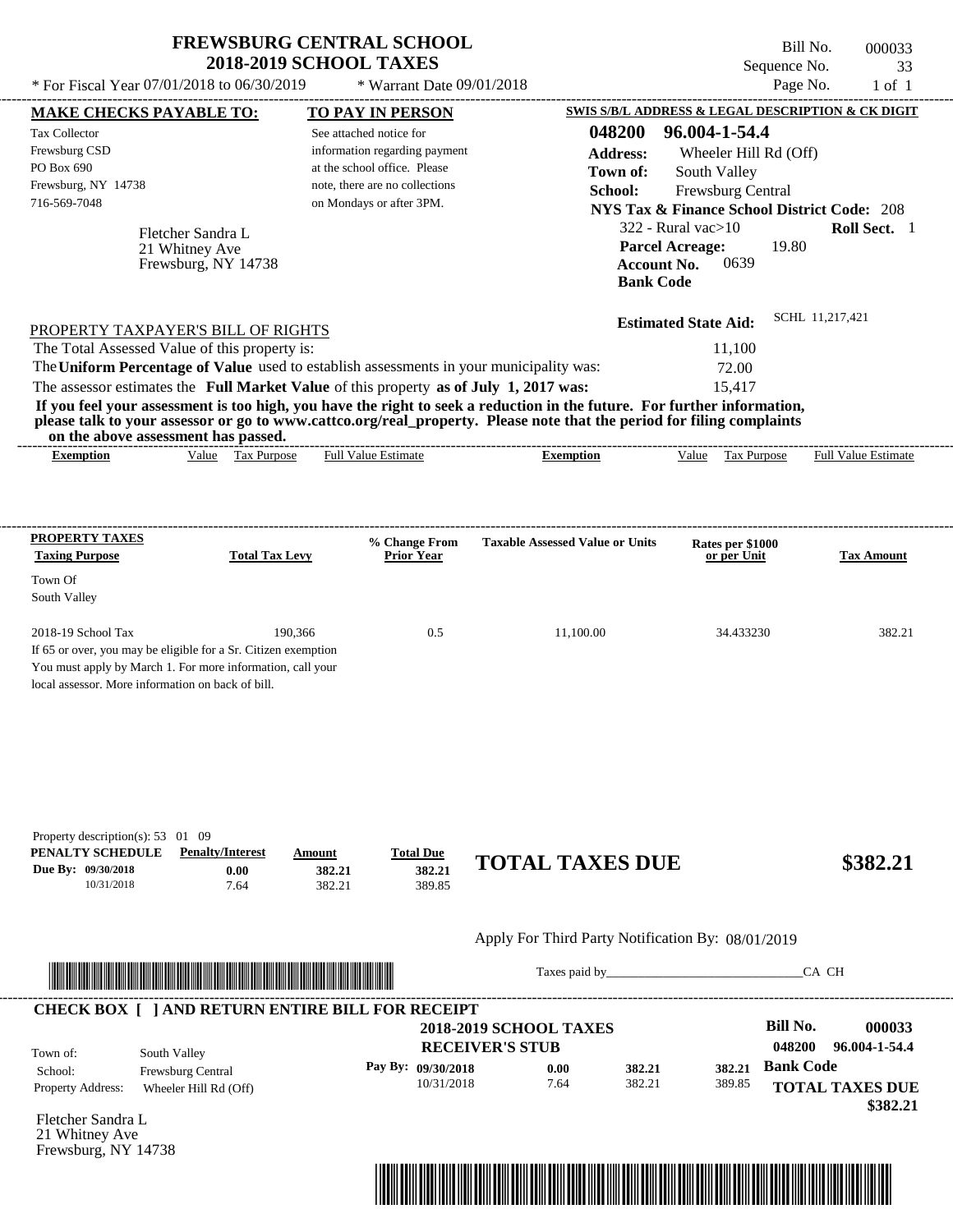Bill No. 000034 Sequence No. 34 \* For Fiscal Year  $07/01/2018$  to  $06/30/2019$  \* Warrant Date  $09/01/2018$  Page No. 1 of 1

| PO Box 690<br>Frewsburg, NY 14738<br>716-569-7048                                         | Gimbel Douglas A.<br>120 Quail Run Rd<br>Lower Burrell, PA 15068                                                                                                                                                                     | See attached notice for<br>information regarding payment<br>at the school office. Please<br>note, there are no collections<br>on Mondays or after 3PM.                           | 048200<br><b>Address:</b><br>Town of:<br>School:<br><b>Parcel Acreage:</b><br><b>Account No.</b><br><b>Bank Code</b>                                                                                                                             | 105.002-1-1.25<br>7 Gurnsey Hollow Rd<br>South Valley<br>Frewsburg Central<br><b>NYS Tax &amp; Finance School District Code: 208</b><br>260 - Seasonal res<br>5.23<br>0654 | Roll Sect. 1                         |
|-------------------------------------------------------------------------------------------|--------------------------------------------------------------------------------------------------------------------------------------------------------------------------------------------------------------------------------------|----------------------------------------------------------------------------------------------------------------------------------------------------------------------------------|--------------------------------------------------------------------------------------------------------------------------------------------------------------------------------------------------------------------------------------------------|----------------------------------------------------------------------------------------------------------------------------------------------------------------------------|--------------------------------------|
| on the above assessment has passed.                                                       | PROPERTY TAXPAYER'S BILL OF RIGHTS<br>The Total Assessed Value of this property is:                                                                                                                                                  | The Uniform Percentage of Value used to establish assessments in your municipality was:<br>The assessor estimates the Full Market Value of this property as of July 1, 2017 was: | If you feel your assessment is too high, you have the right to seek a reduction in the future. For further information,<br>please talk to your assessor or go to www.cattco.org/real_property. Please note that the period for filing complaints | <b>Estimated State Aid:</b><br>32,400<br>72.00<br>45,000                                                                                                                   | SCHL 11,217,421                      |
| <b>Exemption</b>                                                                          | Value Tax Purpose                                                                                                                                                                                                                    | <b>Full Value Estimate</b>                                                                                                                                                       | <b>Exemption</b>                                                                                                                                                                                                                                 | Value Tax Purpose                                                                                                                                                          | <b>Full Value Estimate</b>           |
| <b>PROPERTY TAXES</b><br><b>Taxing Purpose</b>                                            | <b>Total Tax Levy</b>                                                                                                                                                                                                                | % Change From<br><b>Prior Year</b>                                                                                                                                               | <b>Taxable Assessed Value or Units</b>                                                                                                                                                                                                           | Rates per \$1000<br>or per Unit                                                                                                                                            | <b>Tax Amount</b>                    |
| Town Of<br>South Valley                                                                   |                                                                                                                                                                                                                                      |                                                                                                                                                                                  |                                                                                                                                                                                                                                                  |                                                                                                                                                                            |                                      |
| 2018-19 School Tax<br>local assessor. More information on back of bill.                   | 190,366<br>If 65 or over, you may be eligible for a Sr. Citizen exemption<br>You must apply by March 1. For more information, call your                                                                                              | 0.5                                                                                                                                                                              | 32,400.00                                                                                                                                                                                                                                        | 34.433230                                                                                                                                                                  | 1,115.64                             |
|                                                                                           | Sawmill Run Sub Div                                                                                                                                                                                                                  | Phase Ii                                                                                                                                                                         |                                                                                                                                                                                                                                                  |                                                                                                                                                                            |                                      |
| 10/31/2018                                                                                | <b>Penalty/Interest</b><br>Amount<br>0.00<br>22.31                                                                                                                                                                                   | <b>Total Due</b><br>1,115.64<br>1,115.64<br>1,115.64<br>1,137.95                                                                                                                 | <b>TOTAL TAXES DUE</b>                                                                                                                                                                                                                           |                                                                                                                                                                            | \$1,115.64                           |
|                                                                                           |                                                                                                                                                                                                                                      |                                                                                                                                                                                  | Apply For Third Party Notification By: 08/01/2019                                                                                                                                                                                                |                                                                                                                                                                            |                                      |
| Property description(s): $51 \quad 01 \quad 09$<br>PENALTY SCHEDULE<br>Due By: 09/30/2018 |                                                                                                                                                                                                                                      |                                                                                                                                                                                  |                                                                                                                                                                                                                                                  |                                                                                                                                                                            | CA CH                                |
|                                                                                           | <u> In the second contract of the second contract of the second contract of the second contract of the second contract of the second contract of the second contract of the second contract of the second contract of the second</u> | <b>CHECK BOX [ ] AND RETURN ENTIRE BILL FOR RECEIPT</b>                                                                                                                          | 2018-2019 SCHOOL TAXES                                                                                                                                                                                                                           | <b>Bill No.</b>                                                                                                                                                            | 000034                               |
| South Valley<br>Town of:<br>School:<br>Property Address:                                  | Frewsburg Central<br>7 Gurnsey Hollow Rd                                                                                                                                                                                             | Pay By: 09/30/2018<br>10/31/2018                                                                                                                                                 | <b>RECEIVER'S STUB</b><br>0.00<br>1,115.64<br>22.31<br>1,115.64                                                                                                                                                                                  | 048200<br><b>Bank Code</b><br>1,115.64<br>1,137.95                                                                                                                         | 105.002-1-1.25                       |
| Gimbel Douglas A.<br>120 Quail Run Rd<br>Lower Burrell, PA 15068                          |                                                                                                                                                                                                                                      |                                                                                                                                                                                  |                                                                                                                                                                                                                                                  |                                                                                                                                                                            | <b>TOTAL TAXES DUE</b><br>\$1,115.64 |

----------------------------------------------------------------------------------------------------------------------------------------------------------------------------------------------------

**MAKE CHECKS PAYABLE TO: TO PAY IN PERSON SWIS S/B/L ADDRESS & LEGAL DESCRIPTION & CK DIGIT**

 $*$  Warrant Date 09/01/2018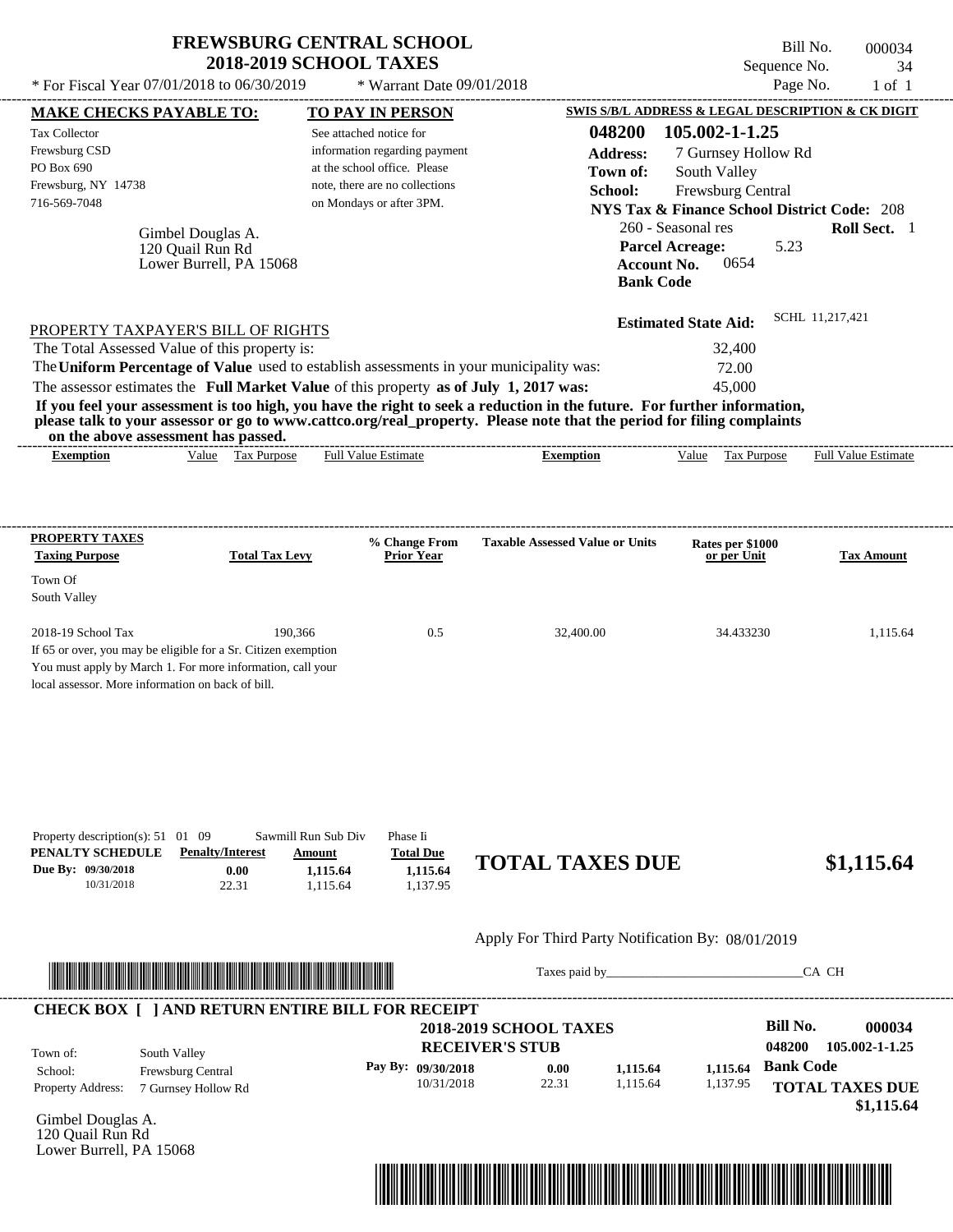| <b>FREWSBURG CENTRAL SCHOOL</b> |
|---------------------------------|
| <b>2018-2019 SCHOOL TAXES</b>   |

Bill No. 000035 Sequence No. 35

| * For Fiscal Year 07/01/2018 to 06/30/2019                                                                                                                                                                                                                                                                     |                                                                                               | * Warrant Date 09/01/2018                                                                                                                              |                                                                                                                                                                                                                                                  |                                                                                                                                                                               | Page No.<br>$1$ of $1$                                                                                          |
|----------------------------------------------------------------------------------------------------------------------------------------------------------------------------------------------------------------------------------------------------------------------------------------------------------------|-----------------------------------------------------------------------------------------------|--------------------------------------------------------------------------------------------------------------------------------------------------------|--------------------------------------------------------------------------------------------------------------------------------------------------------------------------------------------------------------------------------------------------|-------------------------------------------------------------------------------------------------------------------------------------------------------------------------------|-----------------------------------------------------------------------------------------------------------------|
| <b>MAKE CHECKS PAYABLE TO:</b>                                                                                                                                                                                                                                                                                 |                                                                                               | <b>TO PAY IN PERSON</b>                                                                                                                                |                                                                                                                                                                                                                                                  |                                                                                                                                                                               | SWIS S/B/L ADDRESS & LEGAL DESCRIPTION & CK DIGIT                                                               |
| Tax Collector<br>Frewsburg CSD<br>PO Box 690<br>Frewsburg, NY 14738<br>716-569-7048<br>Glazier Kenneth H<br>341 E 5th St                                                                                                                                                                                       | Jamestown, NY 14701                                                                           | See attached notice for<br>information regarding payment<br>at the school office. Please<br>note, there are no collections<br>on Mondays or after 3PM. | 048200<br><b>Address:</b><br>Town of:<br>School:                                                                                                                                                                                                 | 105.002-1-1.17<br>260 Sylvan Glen South<br>South Valley<br>Frewsburg Central<br>312 - Vac w/imprv<br><b>Parcel Acreage:</b><br><b>Account No.</b><br>0646<br><b>Bank Code</b> | <b>NYS Tax &amp; Finance School District Code: 208</b><br>Roll Sect. 1<br>12.19                                 |
| PROPERTY TAXPAYER'S BILL OF RIGHTS<br>The Total Assessed Value of this property is:<br>The Uniform Percentage of Value used to establish assessments in your municipality was:<br>The assessor estimates the Full Market Value of this property as of July 1, 2017 was:<br>on the above assessment has passed. |                                                                                               |                                                                                                                                                        | If you feel your assessment is too high, you have the right to seek a reduction in the future. For further information,<br>please talk to your assessor or go to www.cattco.org/real_property. Please note that the period for filing complaints | <b>Estimated State Aid:</b><br>15,100<br>72.00<br>20,972                                                                                                                      | SCHL 11,217,421                                                                                                 |
| <b>Exemption</b>                                                                                                                                                                                                                                                                                               | Value Tax Purpose                                                                             | <b>Full Value Estimate</b>                                                                                                                             | <b>Exemption</b>                                                                                                                                                                                                                                 | Value Tax Purpose                                                                                                                                                             | <b>Full Value Estimate</b>                                                                                      |
| <b>PROPERTY TAXES</b><br><b>Taxing Purpose</b><br>Town Of                                                                                                                                                                                                                                                      | <b>Total Tax Levy</b>                                                                         | % Change From<br><b>Prior Year</b>                                                                                                                     | <b>Taxable Assessed Value or Units</b>                                                                                                                                                                                                           | Rates per \$1000<br>or per Unit                                                                                                                                               | <b>Tax Amount</b>                                                                                               |
| South Valley<br>2018-19 School Tax<br>If 65 or over, you may be eligible for a Sr. Citizen exemption<br>You must apply by March 1. For more information, call your<br>local assessor. More information on back of bill.                                                                                        | 190,366                                                                                       | 0.5                                                                                                                                                    | 15,100.00                                                                                                                                                                                                                                        | 34.433230                                                                                                                                                                     | 519.94                                                                                                          |
| Property description(s): $51 \quad 01 \quad 09$<br>PENALTY SCHEDULE<br>Due By: 09/30/2018<br>10/31/2018                                                                                                                                                                                                        | Sawmill Run Sub Div<br><b>Penalty/Interest</b><br>Amount<br>0.00<br>519.94<br>10.40<br>519.94 | Lot $#18$<br><b>Total Due</b><br>519.94<br>530.34                                                                                                      | <b>TOTAL TAXES DUE</b>                                                                                                                                                                                                                           |                                                                                                                                                                               | \$519.94                                                                                                        |
|                                                                                                                                                                                                                                                                                                                |                                                                                               |                                                                                                                                                        | Apply For Third Party Notification By: 08/01/2019                                                                                                                                                                                                |                                                                                                                                                                               |                                                                                                                 |
| <u> Indian American American Indian American Indian American Indian American Indian American Indian American Indian</u>                                                                                                                                                                                        |                                                                                               |                                                                                                                                                        |                                                                                                                                                                                                                                                  |                                                                                                                                                                               | CA CH                                                                                                           |
| <b>CHECK BOX [ ] AND RETURN ENTIRE BILL FOR RECEIPT</b><br>South Valley<br>Town of:<br>School:<br>Frewsburg Central<br>Property Address:<br>260 Sylvan Glen South<br>Glazier Kenneth H<br>341 E 5th St<br>Jamestown, NY 14701                                                                                  |                                                                                               | Pay By: 09/30/2018<br>10/31/2018                                                                                                                       | <b>2018-2019 SCHOOL TAXES</b><br><b>RECEIVER'S STUB</b><br>0.00<br>519.94<br>10.40<br>519.94                                                                                                                                                     | 530.34                                                                                                                                                                        | <b>Bill No.</b><br>000035<br>048200<br>105.002-1-1.17<br>519.94 Bank Code<br><b>TOTAL TAXES DUE</b><br>\$519.94 |

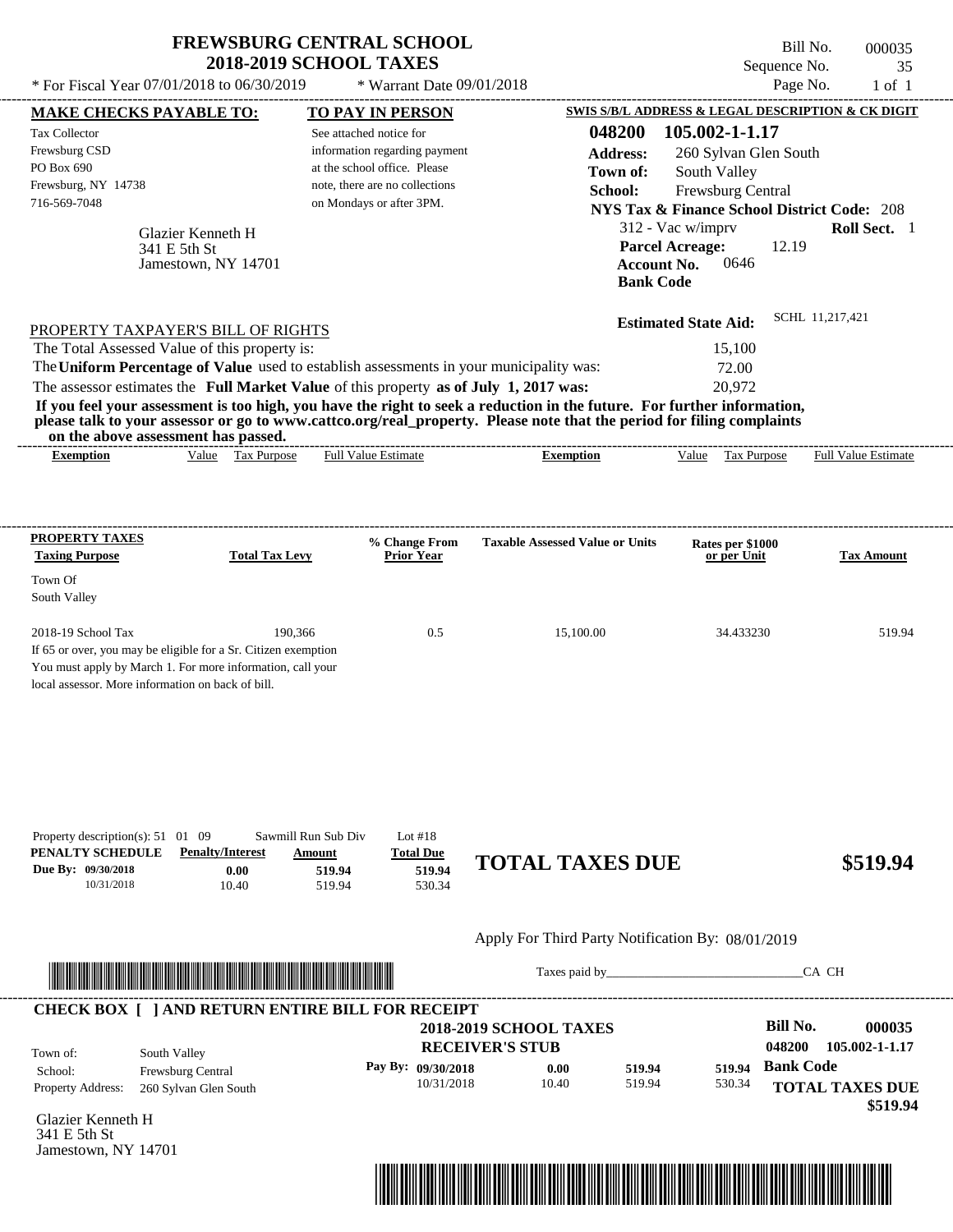|                                                                                                                                                                                                                                                                                                                                                                                                                                                                                                                                                                    | <b>2018-2019 SCHOOL TAXES</b>                                                                                                                                              |                                    |                                                                      |                                                                                                                                                                                                                   | Bill No.<br>000036<br>Sequence No.<br>36 |
|--------------------------------------------------------------------------------------------------------------------------------------------------------------------------------------------------------------------------------------------------------------------------------------------------------------------------------------------------------------------------------------------------------------------------------------------------------------------------------------------------------------------------------------------------------------------|----------------------------------------------------------------------------------------------------------------------------------------------------------------------------|------------------------------------|----------------------------------------------------------------------|-------------------------------------------------------------------------------------------------------------------------------------------------------------------------------------------------------------------|------------------------------------------|
| * For Fiscal Year 07/01/2018 to 06/30/2019                                                                                                                                                                                                                                                                                                                                                                                                                                                                                                                         |                                                                                                                                                                            | * Warrant Date 09/01/2018          |                                                                      | SWIS S/B/L ADDRESS & LEGAL DESCRIPTION & CK DIGIT                                                                                                                                                                 | Page No.<br>$1$ of $1$                   |
| <b>MAKE CHECKS PAYABLE TO:</b><br><b>Tax Collector</b><br>Frewsburg CSD<br>PO Box 690<br>Frewsburg, NY 14738<br>716-569-7048<br>Gray Robert E<br>PO Box 707<br>Frewsburg, NY 14738                                                                                                                                                                                                                                                                                                                                                                                 | TO PAY IN PERSON<br>See attached notice for<br>information regarding payment<br>at the school office. Please<br>note, there are no collections<br>on Mondays or after 3PM. |                                    | 048200<br><b>Address:</b><br>Town of:<br>School:<br><b>Bank Code</b> | 87.004-1-1<br>Woodchuck Hill Rd (Off)<br>South Valley<br>Frewsburg Central<br><b>NYS Tax &amp; Finance School District Code: 208</b><br>910 - Priv forest<br><b>Parcel Acreage:</b><br><b>Account No.</b><br>0049 | Roll Sect. 1<br>45.15                    |
| PROPERTY TAXPAYER'S BILL OF RIGHTS<br>The Total Assessed Value of this property is:<br>The Uniform Percentage of Value used to establish assessments in your municipality was:<br>The assessor estimates the Full Market Value of this property as of July 1, 2017 was:<br>If you feel your assessment is too high, you have the right to seek a reduction in the future. For further information,<br>please talk to your assessor or go to www.cattco.org/real_property. Please note that the period for filing complaints<br>on the above assessment has passed. |                                                                                                                                                                            |                                    |                                                                      | 18,000<br>72.00<br>25,000                                                                                                                                                                                         |                                          |
| Value Tax Purpose<br><b>Exemption</b>                                                                                                                                                                                                                                                                                                                                                                                                                                                                                                                              | <b>Full Value Estimate</b>                                                                                                                                                 | ________________________           | <b>Exemption</b>                                                     | Value Tax Purpose                                                                                                                                                                                                 | Full Value Estimate                      |
| PROPERTY TAXES<br><b>Taxing Purpose</b><br>Town Of<br>South Valley                                                                                                                                                                                                                                                                                                                                                                                                                                                                                                 | <b>Total Tax Levy</b>                                                                                                                                                      | % Change From<br><b>Prior Year</b> | <b>Taxable Assessed Value or Units</b>                               | Rates per \$1000<br>or per Unit                                                                                                                                                                                   | <b>Tax Amount</b>                        |
| 2018-19 School Tax                                                                                                                                                                                                                                                                                                                                                                                                                                                                                                                                                 | 190.366                                                                                                                                                                    | 0.5                                | 18,000.00                                                            | 34.433230                                                                                                                                                                                                         | 619.80                                   |

| Property description(s): $57 \quad 01 \quad 09$ |                         |        |                  |                        |          |
|-------------------------------------------------|-------------------------|--------|------------------|------------------------|----------|
| PENALTY SCHEDULE                                | <b>Penalty/Interest</b> | Amount | <b>Total Due</b> |                        |          |
| Due By: 09/30/2018                              | $0.00\,$                | 619.80 | 619.80           | <b>TOTAL TAXES DUE</b> | \$619.80 |
| 10/31/2018                                      | 12.40                   | 619.80 | 632.20           |                        |          |

# Apply For Third Party Notification By: 08/01/2019



Taxes paid by\_\_\_\_\_\_\_\_\_\_\_\_\_\_\_\_\_\_\_\_\_\_\_\_\_\_\_\_\_\_\_CA CH

| Town of:                            | South Valley                                        | <b>2018-2019 SCHOOL TAXES</b><br><b>RECEIVER'S STUB</b> |               | Bill No.<br>048200 | 000036<br>87.004-1-1 |                  |                        |
|-------------------------------------|-----------------------------------------------------|---------------------------------------------------------|---------------|--------------------|----------------------|------------------|------------------------|
| School:<br><b>Property Address:</b> | <b>Frewsburg Central</b><br>Woodchuck Hill Rd (Off) | Pay By: $09/30/2018$<br>10/31/2018                      | 0.00<br>12.40 | 619.80<br>619.80   | 619.80<br>632.20     | <b>Bank Code</b> | <b>TOTAL TAXES DUE</b> |

Gray Robert E PO Box 707 Frewsburg, NY 14738

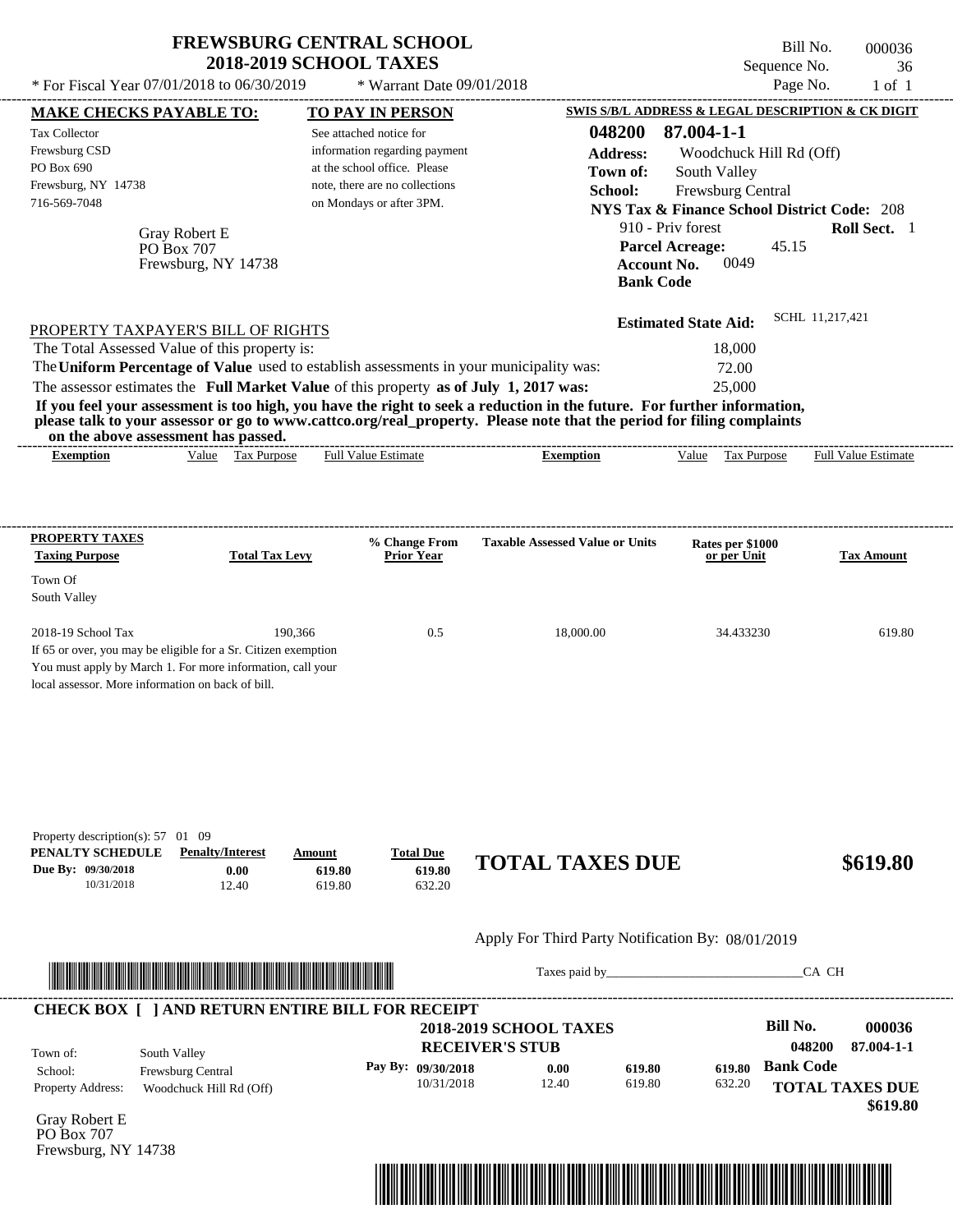| <b>FREWSBURG CENTRAL SCHOOL</b> |  |
|---------------------------------|--|
| <b>2018-2019 SCHOOL TAXES</b>   |  |

 $*$  For Fiscal Year 07/01/2018 to 06/30/2019  $*$  Warrant Date 09/01/2018 Page No. 1 of 1

Bill No. 000037 Sequence No. 37

 **\$767.86**

---------------------------------------------------------------------------------------------------------------------------------------------------------------------------------------------------- Gray Robert E If 65 or over, you may be eligible for a Sr. Citizen exemption You must apply by March 1. For more information, call your local assessor. More information on back of bill. **MAKE CHECKS PAYABLE TO: TO PAY IN PERSON SWIS S/B/L ADDRESS & LEGAL DESCRIPTION & CK DIGIT 048200 87.004-1-16 Address:** Woodchuck Hill Rd South Valley **School:** Frewsburg Central **NYS Tax & Finance School District Code:** 208 910 - Priv forest **Roll Sect.** 1 49.58 **Account No.** 0111 **Bank Code Estimated State Aid:** SCHL 11,217,421 PROPERTY TAXPAYER'S BILL OF RIGHTS The assessor estimates the **Full Market Value** of this property **as of July 1, 2017 was:** 30,972 The Total Assessed Value of this property is: 22,300 The **Uniform Percentage of Value** used to establish assessments in your municipality was: 72.00 **If you feel your assessment is too high, you have the right to seek a reduction in the future. For further information, please talk to your assessor or go to www.cattco.org/real\_property. Please note that the period for filing complaints on the above assessment has passed. Exemption** Value Tax Purpose **PROPERTY TAXES Taxing Purpose Total Tax Levy Prior Year % Change From Taxable Assessed Value or Units or per Unit Rates per \$1000 Tax Amount PENALTY SCHEDULE Penalty/Interest Amount Total Due Due By: 09/30/2018** 10/31/2018 15.36 **0.00** 767.86 **767.86** 783.22 **767.86 TOTAL TAXES DUE \$767.86** Apply For Third Party Notification By: 08/01/2019 **RECEIVER'S STUB Bill No. 000037 Bank Code** Property Address: Woodchuck Hill Rd South Valley School: Frewsburg Central **TOTAL TAXES DUE** See attached notice for information regarding payment at the school office. Please note, there are no collections Tax Collector Frewsburg CSD PO Box 690 Frewsburg, NY 14738  **2018-2019 SCHOOL TAXES** 716-569-7048 on Mondays or after 3PM. **Parcel Acreage:** Town Of South Valley 2018-19 School Tax 190,366 190,366 0.5 22,300.00 34.433230 767.86 **048200 87.004-1-16 Pay By: 09/30/2018** 10/31/2018 15.36 **0.00** 767.86 **767.86** 783.22 **767.86** PO Box 707 Full Value Estimate Taxes paid by\_\_\_\_\_\_\_\_\_\_\_\_\_\_\_\_\_\_\_\_\_\_\_\_\_\_\_\_\_\_\_CA CH ---------------------------------------------------------------------------------------------------------------------------------------------------------------------------------------------------- ---------------------------------------------------------------------------------------------------------------------------------------------------------------------------------------------------- Property description(s): 56 01 09 Town of: **Town of:** Frewsburg, NY 14738 **Exemption** Value Tax Purpose Full Value Estimate ---------------------------------------------------------------------------------------------------------------------------------------------------------------------------------------------------- **CHECK BOX [ ] AND RETURN ENTIRE BILL FOR RECEIPT** \*04820000003700000000076786\*

Gray Robert E PO Box 707 Frewsburg, NY 14738

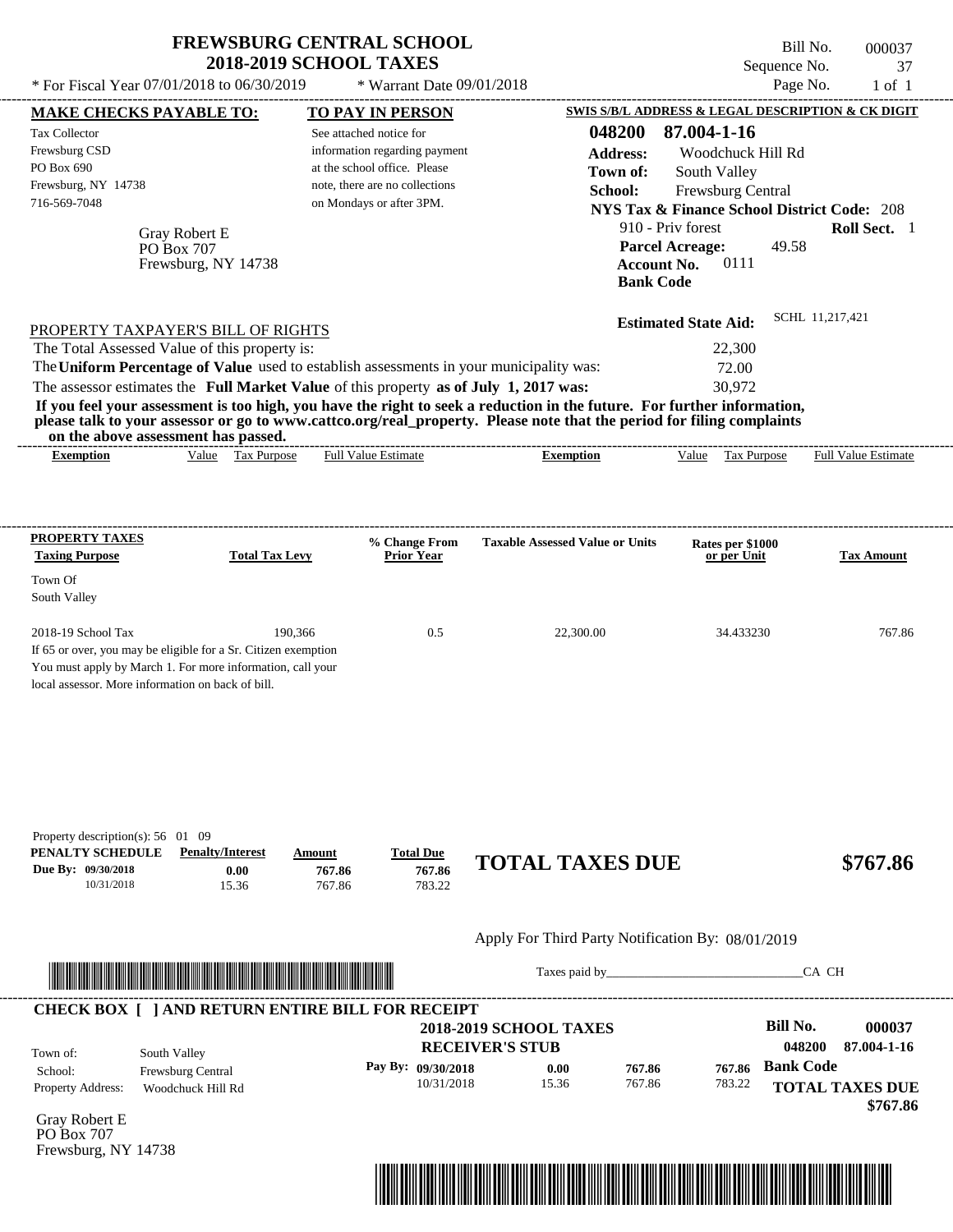| * For Fiscal Year 07/01/2018 to 06/30/2019                                                                                                                                                | <b>FREWSBURG CENTRAL SCHOOL</b><br><b>2018-2019 SCHOOL TAXES</b><br>* Warrant Date 09/01/2018                                                                                     | Bill No.<br>000038<br>Sequence No.<br>38<br>Page No.<br>$1$ of $1$                                                                                                                                                                                                                                                                                                                     |
|-------------------------------------------------------------------------------------------------------------------------------------------------------------------------------------------|-----------------------------------------------------------------------------------------------------------------------------------------------------------------------------------|----------------------------------------------------------------------------------------------------------------------------------------------------------------------------------------------------------------------------------------------------------------------------------------------------------------------------------------------------------------------------------------|
| <b>MAKE CHECKS PAYABLE TO:</b><br><b>Tax Collector</b><br>Frewsburg CSD<br>PO Box 690<br>Frewsburg, NY 14738<br>716-569-7048<br>Gray Robert E<br><b>PO Box 707</b><br>Frewsburg, NY 14738 | <b>TO PAY IN PERSON</b><br>See attached notice for<br>information regarding payment<br>at the school office. Please<br>note, there are no collections<br>on Mondays or after 3PM. | SWIS S/B/L ADDRESS & LEGAL DESCRIPTION & CK DIGIT<br>048200<br>87.004-1-19<br><b>Address:</b><br>Woodchuck Hill Rd (Off)<br>South Valley<br>Town of:<br>School:<br><b>Frewsburg Central</b><br><b>NYS Tax &amp; Finance School District Code: 208</b><br>910 - Priv forest<br><b>Roll Sect.</b> 1<br><b>Parcel Acreage:</b><br>54.28<br>0003<br><b>Account No.</b><br><b>Bank Code</b> |
| PROPERTY TAXPAYER'S BILL OF RIGHTS<br>The Total Assessed Value of this property is:<br>The Uniform Percentage of Value used to establish assessments in your municipality was:            |                                                                                                                                                                                   | SCHL 11,217,421<br><b>Estimated State Aid:</b><br>27,100<br>72.00                                                                                                                                                                                                                                                                                                                      |

The assessor estimates the **Full Market Value** of this property **as of July 1, 2017 was:** 37,639

**If you feel your assessment is too high, you have the right to seek a reduction in the future. For further information, please talk to your assessor or go to www.cattco.org/real\_property. Please note that the period for filing complaints on the above assessment has passed.** ----------------------------------------------------------------------------------------------------------------------------------------------------------------------------------------------------

| xemption | Value | Purpose<br>1 ax | alue<br>.stimate<br>⊦u⊔ | - xemption | ∕alue | mose<br>__ | ________<br>Full<br>/alue<br>stimate |
|----------|-------|-----------------|-------------------------|------------|-------|------------|--------------------------------------|
|          |       |                 |                         |            |       |            |                                      |

| <b>PROPERTY TAXES</b><br><b>Taxing Purpose</b>    | <b>Total Tax Levy</b>                                          | % Change From<br><b>Prior Year</b> | <b>Taxable Assessed Value or Units</b> | Rates per \$1000<br>or per Unit | <b>Tax Amount</b> |
|---------------------------------------------------|----------------------------------------------------------------|------------------------------------|----------------------------------------|---------------------------------|-------------------|
| Town Of<br>South Valley                           |                                                                |                                    |                                        |                                 |                   |
| $2018-19$ School Tax                              | 190.366                                                        | 0.5                                | 27,100.00                              | 34.433230                       | 933.14            |
|                                                   | If 65 or over, you may be eligible for a Sr. Citizen exemption |                                    |                                        |                                 |                   |
|                                                   | You must apply by March 1. For more information, call your     |                                    |                                        |                                 |                   |
| local assessor. More information on back of bill. |                                                                |                                    |                                        |                                 |                   |

| Property description(s): $57 \quad 01 \quad 09$ |                         |        |                  |                        |          |
|-------------------------------------------------|-------------------------|--------|------------------|------------------------|----------|
| <b>PENALTY SCHEDULE</b>                         | <b>Penalty/Interest</b> | Amount | <b>Total Due</b> |                        |          |
| Due By: 09/30/2018                              | 0.00                    | 933.14 | 933.14           | <b>TOTAL TAXES DUE</b> | \$933.14 |
| 10/31/2018                                      | 18.66                   | 933.14 | 951.80           |                        |          |

#### Apply For Third Party Notification By: 08/01/2019



Taxes paid by\_\_\_\_\_\_\_\_\_\_\_\_\_\_\_\_\_\_\_\_\_\_\_\_\_\_\_\_\_\_\_CA CH

| Town of:                 | South Valley             | <b>RECEIVER'S STUB</b> | <b>2018-2019 SCHOOL TAXES</b> |        |        | Bill No.<br>048200 | 000038<br>87.004-1-19              |
|--------------------------|--------------------------|------------------------|-------------------------------|--------|--------|--------------------|------------------------------------|
| School:                  | <b>Frewsburg Central</b> | Pay By: 09/30/2018     | 0.00                          | 933.14 | 933.14 | <b>Bank Code</b>   |                                    |
| <b>Property Address:</b> | Woodchuck Hill Rd (Off)  | 10/31/2018             | 18.66                         | 933.14 | 951.80 |                    | <b>TOTAL TAXES DUE</b><br>\$933.14 |

Gray Robert E PO Box 707 Frewsburg, NY 14738

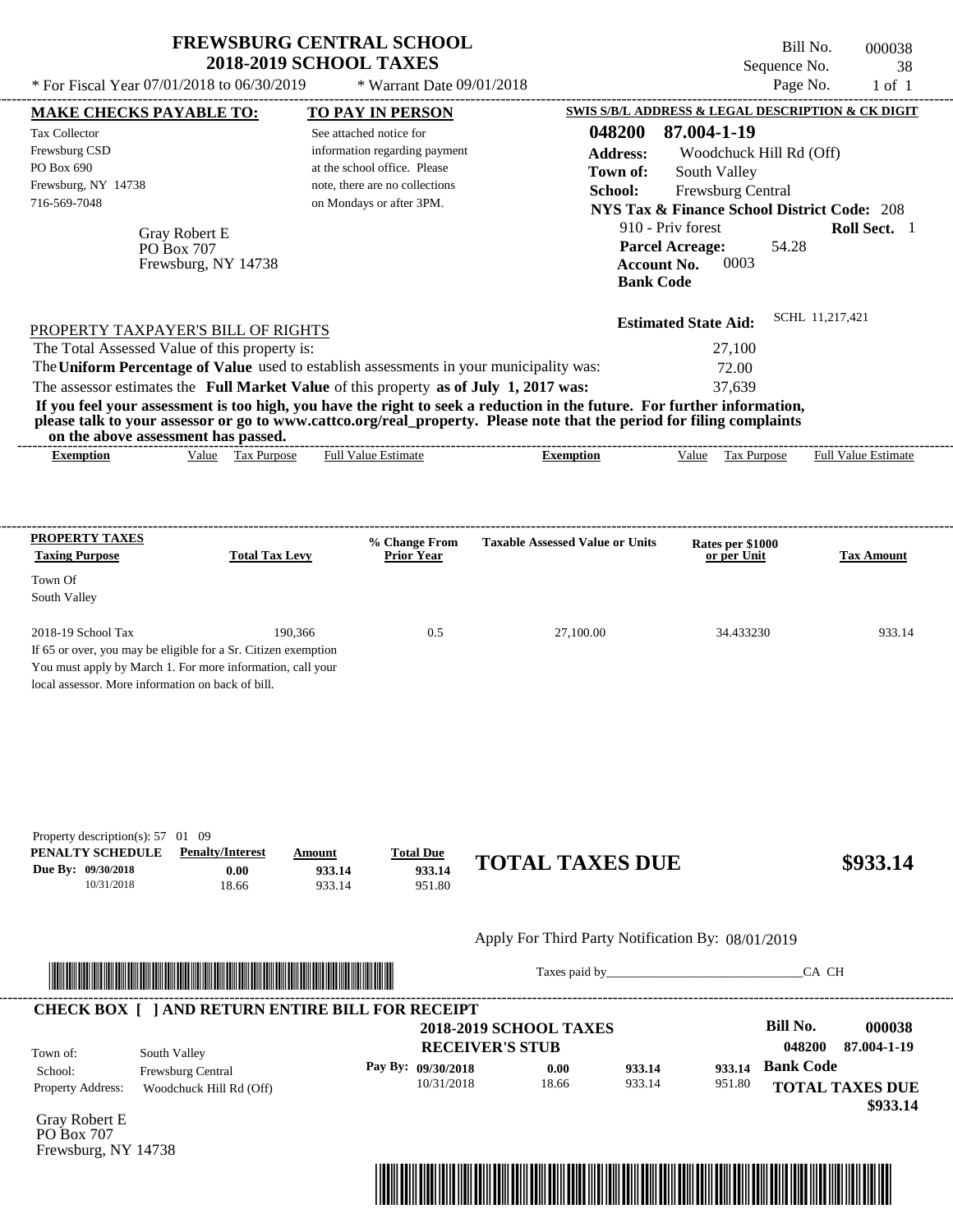$*$  Warrant Date 09/01/2018

---------------------------------------------------------------------------------------------------------------------------------------------------------------------------------------------------- Bill No. 000039 Sequence No. 39 \* For Fiscal Year  $07/01/2018$  to  $06/30/2019$  \* Warrant Date  $09/01/2018$  Page No. 1 of 1

| <b>MAKE CHECKS PAYABLE TO:</b>                    |                                                                                                                                                              |                            | <b>TO PAY IN PERSON</b>            |                                        |                 | SWIS S/B/L ADDRESS & LEGAL DESCRIPTION & CK DIGIT      |                      |                            |
|---------------------------------------------------|--------------------------------------------------------------------------------------------------------------------------------------------------------------|----------------------------|------------------------------------|----------------------------------------|-----------------|--------------------------------------------------------|----------------------|----------------------------|
| <b>Tax Collector</b>                              |                                                                                                                                                              | See attached notice for    |                                    |                                        | 048200          | 96.004-1-9                                             |                      |                            |
| Frewsburg CSD                                     |                                                                                                                                                              |                            | information regarding payment      |                                        | <b>Address:</b> | 12846 Sawmill Run Rd                                   |                      |                            |
| PO Box 690                                        |                                                                                                                                                              |                            | at the school office. Please       |                                        | Town of:        | South Valley                                           |                      |                            |
| Frewsburg, NY 14738                               |                                                                                                                                                              |                            | note, there are no collections     |                                        | School:         | Frewsburg Central                                      |                      |                            |
| 716-569-7048                                      |                                                                                                                                                              |                            | on Mondays or after 3PM.           |                                        |                 | <b>NYS Tax &amp; Finance School District Code: 208</b> |                      |                            |
|                                                   | Gremer Nicole M.                                                                                                                                             |                            |                                    |                                        |                 | 210 - 1 Family Res                                     |                      | Roll Sect. 1               |
|                                                   | 12846 Sawmill Run Rd                                                                                                                                         |                            |                                    |                                        |                 | <b>Parcel Acreage:</b>                                 | 4.75                 |                            |
|                                                   | Frewsburg, NY 14738                                                                                                                                          |                            |                                    |                                        |                 | 0121<br><b>Account No.</b>                             |                      |                            |
|                                                   |                                                                                                                                                              |                            |                                    |                                        |                 | 024<br><b>Bank Code</b>                                |                      |                            |
|                                                   |                                                                                                                                                              |                            |                                    |                                        |                 | <b>Estimated State Aid:</b>                            | SCHL 11,217,421      |                            |
|                                                   | PROPERTY TAXPAYER'S BILL OF RIGHTS                                                                                                                           |                            |                                    |                                        |                 |                                                        |                      |                            |
|                                                   | The Total Assessed Value of this property is:<br>The Uniform Percentage of Value used to establish assessments in your municipality was:                     |                            |                                    |                                        |                 | 43,000<br>72.00                                        |                      |                            |
|                                                   | The assessor estimates the Full Market Value of this property as of July 1, 2017 was:                                                                        |                            |                                    |                                        |                 | 59,722                                                 |                      |                            |
|                                                   | If you feel your assessment is too high, you have the right to seek a reduction in the future. For further information,                                      |                            |                                    |                                        |                 |                                                        |                      |                            |
|                                                   | please talk to your assessor or go to www.cattco.org/real_property. Please note that the period for filing complaints<br>on the above assessment has passed. |                            |                                    |                                        |                 |                                                        |                      |                            |
| <b>Exemption</b>                                  | Value Tax Purpose                                                                                                                                            | <b>Full Value Estimate</b> |                                    | <b>Exemption</b>                       |                 | Value Tax Purpose                                      |                      | <b>Full Value Estimate</b> |
| <b>Star Check</b><br>(See Note)                   | 21,300                                                                                                                                                       | 29,583                     |                                    |                                        |                 |                                                        |                      |                            |
|                                                   |                                                                                                                                                              |                            |                                    |                                        |                 |                                                        |                      |                            |
| <b>PROPERTY TAXES</b>                             |                                                                                                                                                              |                            |                                    |                                        |                 |                                                        |                      |                            |
| <b>Taxing Purpose</b>                             | <b>Total Tax Levy</b>                                                                                                                                        |                            | % Change From<br><b>Prior Year</b> | <b>Taxable Assessed Value or Units</b> |                 | Rates per \$1000<br>or per Unit                        |                      | <b>Tax Amount</b>          |
| Town Of                                           |                                                                                                                                                              |                            |                                    |                                        |                 |                                                        |                      |                            |
| South Valley                                      |                                                                                                                                                              |                            |                                    |                                        |                 |                                                        |                      |                            |
|                                                   |                                                                                                                                                              |                            |                                    |                                        |                 |                                                        |                      |                            |
| 2018-19 School Tax                                | 190,366                                                                                                                                                      |                            | 0.5                                |                                        | 43,000.00       | 34.433230                                              |                      | 1,480.63                   |
|                                                   | If 65 or over, you may be eligible for a Sr. Citizen exemption                                                                                               |                            |                                    |                                        |                 |                                                        |                      |                            |
| local assessor. More information on back of bill. | You must apply by March 1. For more information, call your                                                                                                   |                            |                                    |                                        |                 |                                                        |                      |                            |
|                                                   |                                                                                                                                                              |                            |                                    |                                        |                 |                                                        |                      |                            |
|                                                   |                                                                                                                                                              |                            |                                    |                                        |                 |                                                        |                      |                            |
|                                                   |                                                                                                                                                              |                            |                                    |                                        |                 |                                                        |                      |                            |
|                                                   | An estimated STAR check will be mailed to you upon issuance by the NYS Tax Department. Any overpayment                                                       |                            |                                    |                                        |                 |                                                        |                      |                            |
| Property description(s): $53 \quad 01 \quad 09$   | or underpayment can be reconciled on your next tax return or STAR Credit Check.<br>$54\quad 01$                                                              | -09                        |                                    |                                        |                 |                                                        |                      |                            |
| PENALTY SCHEDULE                                  | <b>Penalty/Interest</b>                                                                                                                                      | Amount                     | <b>Total Due</b>                   | <b>TOTAL TAXES DUE</b>                 |                 |                                                        |                      |                            |
| Due By: 09/30/2018                                | 0.00                                                                                                                                                         | 1.480.63                   | 1.480.63                           |                                        |                 |                                                        |                      | \$1,480.63                 |
| 10/31/2018                                        | 29.61                                                                                                                                                        | 1,480.63                   | 1,510.24                           |                                        |                 |                                                        |                      |                            |
|                                                   |                                                                                                                                                              |                            |                                    |                                        |                 |                                                        |                      |                            |
|                                                   |                                                                                                                                                              |                            |                                    |                                        |                 | Apply For Third Party Notification By: 08/01/2019      |                      |                            |
|                                                   | <u> Indian American State (Indian American State Indian American Sta</u>                                                                                     |                            |                                    |                                        |                 | Taxes paid by                                          | CA CH                |                            |
|                                                   | <b>CHECK BOX [ ] AND RETURN ENTIRE BILL FOR RECEIPT</b>                                                                                                      |                            |                                    |                                        |                 |                                                        |                      |                            |
|                                                   |                                                                                                                                                              |                            |                                    | 2018-2019 SCHOOL TAXES                 |                 |                                                        | <b>Bill No.</b>      | 000039                     |
| Town of:                                          | South Valley                                                                                                                                                 |                            |                                    | <b>RECEIVER'S STUB</b>                 |                 |                                                        | 048200               | 96.004-1-9                 |
| School:                                           | Frewsburg Central                                                                                                                                            |                            | Pay By: 09/30/2018                 | 0.00                                   | 1,480.63        | 1,480.63                                               | <b>Bank Code</b> 024 |                            |
| Property Address:                                 | 12846 Sawmill Run Rd                                                                                                                                         |                            | 10/31/2018                         | 29.61                                  | 1,480.63        | 1,510.24                                               |                      | <b>TOTAL TAXES DUE</b>     |
|                                                   |                                                                                                                                                              |                            |                                    |                                        |                 |                                                        |                      | \$1,480.63                 |
| Gremer Nicole M.                                  |                                                                                                                                                              |                            |                                    |                                        |                 |                                                        |                      |                            |
| 12846 Sawmill Run Rd                              |                                                                                                                                                              |                            |                                    |                                        |                 |                                                        |                      |                            |
| Frewsburg, NY 14738                               |                                                                                                                                                              |                            |                                    |                                        |                 |                                                        |                      |                            |
|                                                   |                                                                                                                                                              |                            |                                    |                                        |                 |                                                        |                      |                            |
|                                                   |                                                                                                                                                              |                            |                                    |                                        |                 |                                                        |                      |                            |
|                                                   |                                                                                                                                                              |                            |                                    |                                        |                 |                                                        |                      |                            |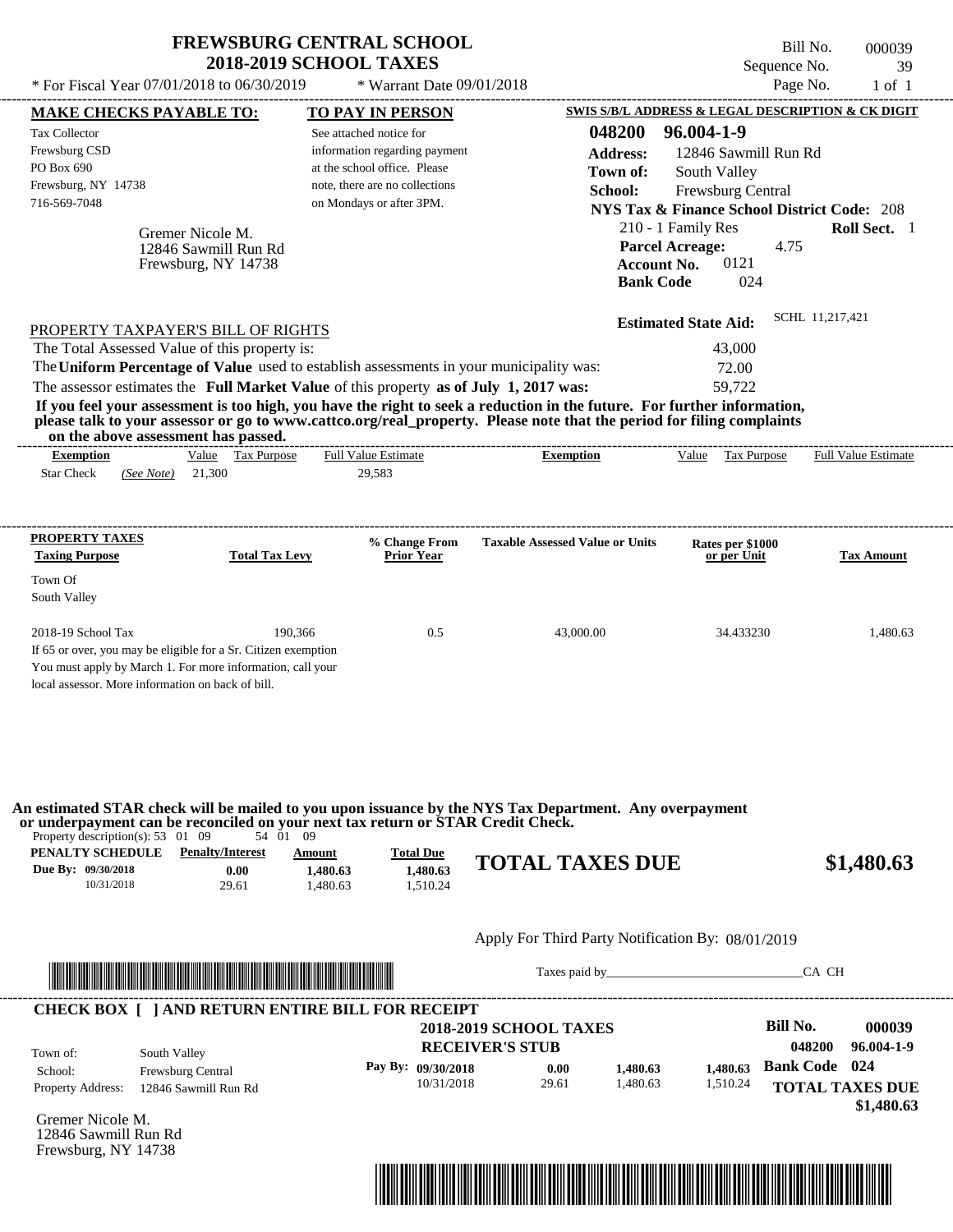\* For Fiscal Year  $07/01/2018$  to  $06/30/2019$  \* Warrant Date  $09/01/2018$  Page No. 1 of 1

 $*$  Warrant Date 09/01/2018

Bill No. 000040 Sequence No. 40

| <b>MAKE CHECKS PAYABLE TO:</b>                    |                                                                                                                                                                                                                                      | <b>TO PAY IN PERSON</b>                                                                 |                                                                                                                                                                                                                                      | <b>SWIS S/B/L ADDRESS &amp; LEGAL DESCRIPTION &amp; CK DIGIT</b> |                        |
|---------------------------------------------------|--------------------------------------------------------------------------------------------------------------------------------------------------------------------------------------------------------------------------------------|-----------------------------------------------------------------------------------------|--------------------------------------------------------------------------------------------------------------------------------------------------------------------------------------------------------------------------------------|------------------------------------------------------------------|------------------------|
| <b>Tax Collector</b>                              |                                                                                                                                                                                                                                      | See attached notice for                                                                 | 048200                                                                                                                                                                                                                               | 105.002-1-6                                                      |                        |
| Frewsburg CSD                                     |                                                                                                                                                                                                                                      | information regarding payment                                                           | <b>Address:</b>                                                                                                                                                                                                                      | Gurnsey Hollow Rd                                                |                        |
| PO Box 690                                        |                                                                                                                                                                                                                                      | at the school office. Please                                                            | Town of:                                                                                                                                                                                                                             | South Valley                                                     |                        |
| Frewsburg, NY 14738<br>716-569-7048               |                                                                                                                                                                                                                                      | note, there are no collections<br>on Mondays or after 3PM.                              | School:                                                                                                                                                                                                                              | Frewsburg Central                                                |                        |
|                                                   |                                                                                                                                                                                                                                      |                                                                                         |                                                                                                                                                                                                                                      | <b>NYS Tax &amp; Finance School District Code: 208</b>           |                        |
|                                                   | Hall Herbert E                                                                                                                                                                                                                       |                                                                                         |                                                                                                                                                                                                                                      | 312 - Vac w/imprv                                                | Roll Sect. 1           |
|                                                   | Hall Linda A                                                                                                                                                                                                                         |                                                                                         |                                                                                                                                                                                                                                      | <b>Parcel Acreage:</b><br>113.69<br>0244                         |                        |
|                                                   | 1139 Sheree Dr<br>Grand Island, NY 14072                                                                                                                                                                                             |                                                                                         | <b>Account No.</b><br><b>Bank Code</b>                                                                                                                                                                                               |                                                                  |                        |
|                                                   |                                                                                                                                                                                                                                      |                                                                                         |                                                                                                                                                                                                                                      |                                                                  |                        |
|                                                   |                                                                                                                                                                                                                                      |                                                                                         |                                                                                                                                                                                                                                      | <b>Estimated State Aid:</b>                                      | SCHL 11,217,421        |
|                                                   | PROPERTY TAXPAYER'S BILL OF RIGHTS<br>The Total Assessed Value of this property is:                                                                                                                                                  |                                                                                         |                                                                                                                                                                                                                                      | 79,800                                                           |                        |
|                                                   |                                                                                                                                                                                                                                      | The Uniform Percentage of Value used to establish assessments in your municipality was: |                                                                                                                                                                                                                                      | 72.00                                                            |                        |
|                                                   |                                                                                                                                                                                                                                      | The assessor estimates the Full Market Value of this property as of July 1, 2017 was:   |                                                                                                                                                                                                                                      | 110,833                                                          |                        |
|                                                   |                                                                                                                                                                                                                                      |                                                                                         | If you feel your assessment is too high, you have the right to seek a reduction in the future. For further information,                                                                                                              |                                                                  |                        |
|                                                   |                                                                                                                                                                                                                                      |                                                                                         | please talk to your assessor or go to www.cattco.org/real_property. Please note that the period for filing complaints                                                                                                                |                                                                  |                        |
| <b>Exemption</b>                                  | on the above assessment has passed.<br>Value Tax Purpose                                                                                                                                                                             | <b>Full Value Estimate</b>                                                              | <b>Exemption</b>                                                                                                                                                                                                                     | Value Tax Purpose Full Value Estimate                            |                        |
|                                                   |                                                                                                                                                                                                                                      |                                                                                         |                                                                                                                                                                                                                                      |                                                                  |                        |
|                                                   |                                                                                                                                                                                                                                      |                                                                                         |                                                                                                                                                                                                                                      |                                                                  |                        |
|                                                   |                                                                                                                                                                                                                                      |                                                                                         |                                                                                                                                                                                                                                      |                                                                  |                        |
| <b>PROPERTY TAXES</b>                             |                                                                                                                                                                                                                                      | % Change From                                                                           | <b>Taxable Assessed Value or Units</b>                                                                                                                                                                                               | Rates per \$1000                                                 |                        |
| <b>Taxing Purpose</b>                             | <b>Total Tax Levy</b>                                                                                                                                                                                                                | <b>Prior Year</b>                                                                       |                                                                                                                                                                                                                                      | or per Unit                                                      | <b>Tax Amount</b>      |
| Town Of                                           |                                                                                                                                                                                                                                      |                                                                                         |                                                                                                                                                                                                                                      |                                                                  |                        |
| South Valley                                      |                                                                                                                                                                                                                                      |                                                                                         |                                                                                                                                                                                                                                      |                                                                  |                        |
| 2018-19 School Tax                                | 190,366                                                                                                                                                                                                                              | 0.5                                                                                     | 79,800.00                                                                                                                                                                                                                            | 34.433230                                                        | 2,747.77               |
|                                                   | If 65 or over, you may be eligible for a Sr. Citizen exemption                                                                                                                                                                       |                                                                                         |                                                                                                                                                                                                                                      |                                                                  |                        |
|                                                   | You must apply by March 1. For more information, call your                                                                                                                                                                           |                                                                                         |                                                                                                                                                                                                                                      |                                                                  |                        |
| local assessor. More information on back of bill. |                                                                                                                                                                                                                                      |                                                                                         |                                                                                                                                                                                                                                      |                                                                  |                        |
|                                                   |                                                                                                                                                                                                                                      |                                                                                         |                                                                                                                                                                                                                                      |                                                                  |                        |
|                                                   |                                                                                                                                                                                                                                      |                                                                                         |                                                                                                                                                                                                                                      |                                                                  |                        |
|                                                   |                                                                                                                                                                                                                                      |                                                                                         |                                                                                                                                                                                                                                      |                                                                  |                        |
|                                                   |                                                                                                                                                                                                                                      |                                                                                         |                                                                                                                                                                                                                                      |                                                                  |                        |
|                                                   |                                                                                                                                                                                                                                      |                                                                                         |                                                                                                                                                                                                                                      |                                                                  |                        |
|                                                   |                                                                                                                                                                                                                                      |                                                                                         |                                                                                                                                                                                                                                      |                                                                  |                        |
| Property description(s): 43 01 09                 |                                                                                                                                                                                                                                      |                                                                                         |                                                                                                                                                                                                                                      |                                                                  |                        |
| PENALTY SCHEDULE                                  | <b>Penalty/Interest</b>                                                                                                                                                                                                              | <b>Total Due</b><br>Amount                                                              | <b>TOTAL TAXES DUE</b>                                                                                                                                                                                                               |                                                                  | \$2,747.77             |
| Due By: 09/30/2018<br>10/31/2018                  | 0.00<br>54.96                                                                                                                                                                                                                        | 2,747.77<br>2,747.77<br>2,802.73<br>2,747.77                                            |                                                                                                                                                                                                                                      |                                                                  |                        |
|                                                   |                                                                                                                                                                                                                                      |                                                                                         |                                                                                                                                                                                                                                      |                                                                  |                        |
|                                                   |                                                                                                                                                                                                                                      |                                                                                         |                                                                                                                                                                                                                                      |                                                                  |                        |
|                                                   |                                                                                                                                                                                                                                      |                                                                                         | Apply For Third Party Notification By: 08/01/2019                                                                                                                                                                                    |                                                                  |                        |
|                                                   | <u> Indian American State and The Communication of the Communication of the Communication of the Communication of the Communication of the Communication of the Communication of the Communication of the Communication of the C</u> |                                                                                         | Taxes paid by                                                                                                                                                                                                                        |                                                                  | CA CH                  |
|                                                   |                                                                                                                                                                                                                                      |                                                                                         |                                                                                                                                                                                                                                      |                                                                  |                        |
|                                                   |                                                                                                                                                                                                                                      | <b>CHECK BOX [ ] AND RETURN ENTIRE BILL FOR RECEIPT</b>                                 |                                                                                                                                                                                                                                      |                                                                  |                        |
|                                                   |                                                                                                                                                                                                                                      |                                                                                         | <b>2018-2019 SCHOOL TAXES</b>                                                                                                                                                                                                        | <b>Bill No.</b>                                                  | 000040                 |
| Town of:                                          | South Valley                                                                                                                                                                                                                         |                                                                                         | <b>RECEIVER'S STUB</b>                                                                                                                                                                                                               | 048200                                                           | 105.002-1-6            |
| School:                                           | Frewsburg Central                                                                                                                                                                                                                    | Pay By: 09/30/2018                                                                      | 0.00<br>2,747.77                                                                                                                                                                                                                     | <b>Bank Code</b><br>2,747.77                                     |                        |
| Property Address:                                 | Gurnsey Hollow Rd                                                                                                                                                                                                                    | 10/31/2018                                                                              | 54.96<br>2,747.77                                                                                                                                                                                                                    | 2,802.73                                                         | <b>TOTAL TAXES DUE</b> |
| Hall Herbert E                                    |                                                                                                                                                                                                                                      |                                                                                         |                                                                                                                                                                                                                                      |                                                                  | \$2,747.77             |
| Hall Linda A                                      |                                                                                                                                                                                                                                      |                                                                                         |                                                                                                                                                                                                                                      |                                                                  |                        |
| 1139 Sheree Dr                                    |                                                                                                                                                                                                                                      |                                                                                         |                                                                                                                                                                                                                                      |                                                                  |                        |
| Grand Island, NY 14072                            |                                                                                                                                                                                                                                      |                                                                                         |                                                                                                                                                                                                                                      |                                                                  |                        |
|                                                   |                                                                                                                                                                                                                                      |                                                                                         | <u> 1989 - Andrea Stadt British Stadt British Stadt British Stadt British Stadt British Stadt British Stadt British Stadt British Stadt British Stadt British Stadt British Stadt British Stadt British Stadt British Stadt Brit</u> |                                                                  |                        |
|                                                   |                                                                                                                                                                                                                                      |                                                                                         |                                                                                                                                                                                                                                      |                                                                  |                        |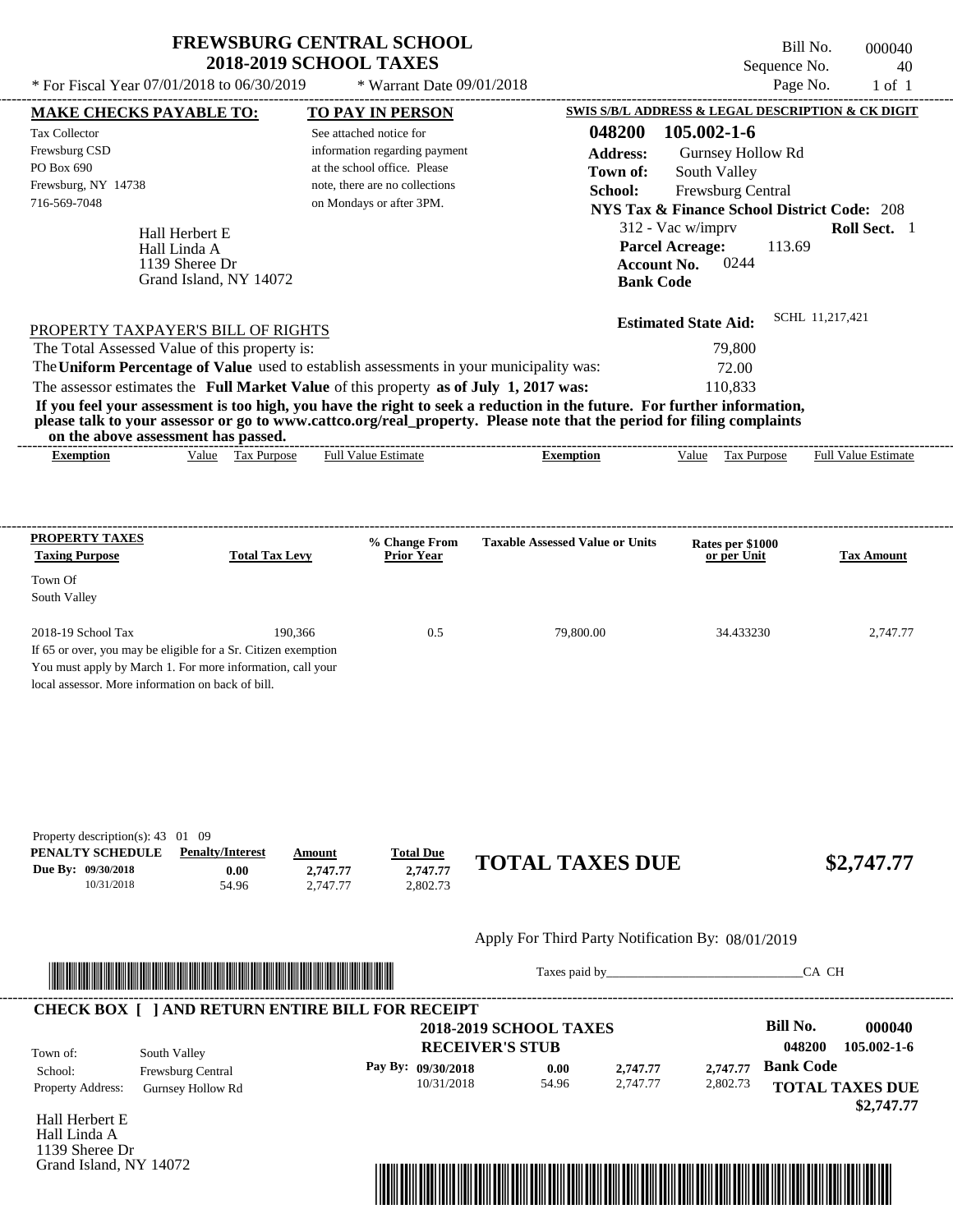---------------------------------------------------------------------------------------------------------------------------------------------------------------------------------------------------- Hall William H If 65 or over, you may be eligible for a Sr. Citizen exemption You must apply by March 1. For more information, call your local assessor. More information on back of bill. Sequence No. 41 \* For Fiscal Year  $07/01/2018$  to  $06/30/2019$  \* Warrant Date  $09/01/2018$  Page No. 1 of 1 **MAKE CHECKS PAYABLE TO: TO PAY IN PERSON SWIS S/B/L ADDRESS & LEGAL DESCRIPTION & CK DIGIT 048200 96.004-1-53.3 Address:** 12830 Wheeler Hill Rd South Valley **School:** Frewsburg Central **NYS Tax & Finance School District Code:** 208 270 - Mfg housing **Roll Sect.** 1 2.10 **Account No.** 0504 **Bank Code Estimated State Aid:** SCHL 11,217,421 PROPERTY TAXPAYER'S BILL OF RIGHTS The assessor estimates the **Full Market Value** of this property **as of July 1, 2017 was:** 22,222 The Total Assessed Value of this property is: 16,000 The **Uniform Percentage of Value** used to establish assessments in your municipality was: 72.00 **If you feel your assessment is too high, you have the right to seek a reduction in the future. For further information, please talk to your assessor or go to www.cattco.org/real\_property. Please note that the period for filing complaints on the above assessment has passed. Exemption** Value Tax Purpose **PROPERTY TAXES Taxing Purpose Total Tax Levy Prior Year % Change From Taxable Assessed Value or Units or per Unit Rates per \$1000 Tax Amount PENALTY SCHEDULE Penalty/Interest Amount Total Due Due By: 09/30/2018** 10/31/2018 11.02 **0.00** 550.93 **550.93** 561.95 **550.93 TOTAL TAXES DUE \$550.93** Apply For Third Party Notification By: 08/01/2019 **RECEIVER'S STUB Bill No. 000041 Bank Code** Property Address: 12830 Wheeler Hill Rd South Valley School: Frewsburg Central **TOTAL TAXES DUE** See attached notice for information regarding payment at the school office. Please note, there are no collections Tax Collector Frewsburg CSD PO Box 690 Frewsburg, NY 14738 \* Warrant Date 09/01/2018  **2018-2019 SCHOOL TAXES** 716-569-7048 on Mondays or after 3PM. **Parcel Acreage:** Town Of South Valley 2018-19 School Tax 190,366 190,366 0.5 16,000.00 34.433230 550.93 **048200 96.004-1-53.3 Pay By: 09/30/2018** 10/31/2018 11.02 **0.00** 550.93 **550.93** 561.95 **550.93** Hall Lucille A Full Value Estimate Taxes paid by Taxes and by Taxes paid by  $\overline{C}$  CA CH ---------------------------------------------------------------------------------------------------------------------------------------------------------------------------------------------------- ---------------------------------------------------------------------------------------------------------------------------------------------------------------------------------------------------- Property description(s): 52 01 09 Town of: **Town of:** 67 Magnolia Ave We Jamestown, NY 14701 **Exemption** Value Tax Purpose Full Value Estimate ---------------------------------------------------------------------------------------------------------------------------------------------------------------------------------------------------- **CHECK BOX [ ] AND RETURN ENTIRE BILL FOR RECEIPT** \*04820000004100000000055093\*

Hall William H Hall Lucille A 67 Magnolia Ave We Jamestown, NY 14701



Bill No. 000041

 **\$550.93**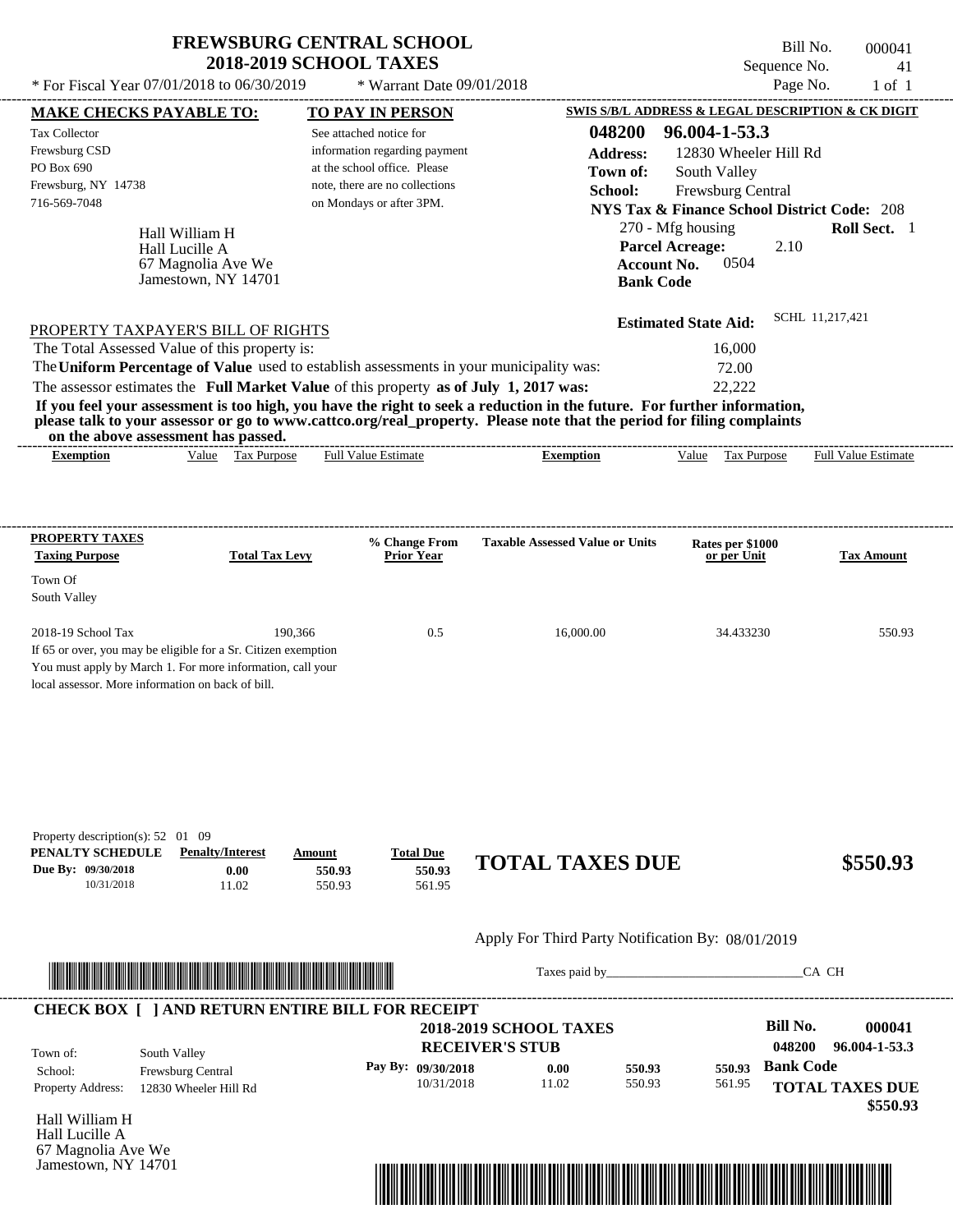\* For Fiscal Year  $07/01/2018$  to  $06/30/2019$  \* Warrant Date  $09/01/2018$  Page No. 1 of 1

\* Warrant Date 09/01/2018

Bill No. 000042 Sequence No. 42

| 048200<br>96.004-1-54.5<br>See attached notice for<br>information regarding payment<br><b>Address:</b><br>Wheeler Rd (Off)<br>PO Box 690<br>at the school office. Please<br>South Valley<br>Town of:<br>note, there are no collections<br>School:<br>Frewsburg Central<br>on Mondays or after 3PM.<br><b>NYS Tax &amp; Finance School District Code: 208</b><br>$314$ - Rural vac $<$ 10<br>Hall William H<br><b>Parcel Acreage:</b><br>7.35<br>Hall Lucille A<br>0675<br>67 Magnolia Ave We<br><b>Account No.</b><br>Jamestown, NY 14701<br><b>Bank Code</b><br>SCHL 11,217,421<br><b>Estimated State Aid:</b><br>PROPERTY TAXPAYER'S BILL OF RIGHTS<br>The Total Assessed Value of this property is:<br>4,900<br>The Uniform Percentage of Value used to establish assessments in your municipality was:<br>72.00<br>The assessor estimates the Full Market Value of this property as of July 1, 2017 was:<br>6,806<br>If you feel your assessment is too high, you have the right to seek a reduction in the future. For further information,<br>please talk to your assessor or go to www.cattco.org/real_property. Please note that the period for filing complaints<br>on the above assessment has passed.<br>Value Tax Purpose<br><b>Full Value Estimate</b><br><b>Exemption</b><br>Value Tax Purpose<br><b>Full Value Estimate</b><br><b>Exemption</b><br><b>PROPERTY TAXES</b><br><b>Taxable Assessed Value or Units</b><br>% Change From<br>Rates per \$1000<br><b>Total Tax Levy</b><br><b>Taxing Purpose</b><br><b>Prior Year</b><br>or per Unit<br>Town Of<br>South Valley<br>2018-19 School Tax<br>190,366<br>0.5<br>4,900.00<br>34.433230<br>If 65 or over, you may be eligible for a Sr. Citizen exemption<br>You must apply by March 1. For more information, call your<br>local assessor. More information on back of bill.<br>Property description(s): $53 \quad 01 \quad 09$<br>PENALTY SCHEDULE<br><b>Penalty/Interest</b><br><b>Total Due</b><br>Amount<br><b>TOTAL TAXES DUE</b><br>\$168.72<br>Due By: 09/30/2018<br>168.72<br>0.00<br>168.72<br>10/31/2018<br>3.37<br>168.72<br>172.09<br>Apply For Third Party Notification By: 08/01/2019<br>CA CH<br>Taxes paid by<br><b>CHECK BOX [ ] AND RETURN ENTIRE BILL FOR RECEIPT</b><br><b>Bill No.</b><br>000042<br><b>2018-2019 SCHOOL TAXES</b><br>048200<br>96.004-1-54.5<br><b>RECEIVER'S STUB</b><br>South Valley<br>Town of:<br><b>Bank Code</b><br>Pay By: 09/30/2018<br>0.00<br>168.72<br>168.72<br>School:<br>Frewsburg Central<br>168.72<br>10/31/2018<br>3.37<br>172.09<br><b>TOTAL TAXES DUE</b><br>Property Address:<br>Wheeler Rd (Off)<br>Hall William H | <b>MAKE CHECKS PAYABLE TO:</b> |  | <b>TO PAY IN PERSON</b> |  |  | <b>SWIS S/B/L ADDRESS &amp; LEGAL DESCRIPTION &amp; CK DIGIT</b> |
|-----------------------------------------------------------------------------------------------------------------------------------------------------------------------------------------------------------------------------------------------------------------------------------------------------------------------------------------------------------------------------------------------------------------------------------------------------------------------------------------------------------------------------------------------------------------------------------------------------------------------------------------------------------------------------------------------------------------------------------------------------------------------------------------------------------------------------------------------------------------------------------------------------------------------------------------------------------------------------------------------------------------------------------------------------------------------------------------------------------------------------------------------------------------------------------------------------------------------------------------------------------------------------------------------------------------------------------------------------------------------------------------------------------------------------------------------------------------------------------------------------------------------------------------------------------------------------------------------------------------------------------------------------------------------------------------------------------------------------------------------------------------------------------------------------------------------------------------------------------------------------------------------------------------------------------------------------------------------------------------------------------------------------------------------------------------------------------------------------------------------------------------------------------------------------------------------------------------------------------------------------------------------------------------------------------------------------------------------------------------------------------------------------------------------------------------------------------------------------------------------------------------------------------------------------------------------------------------------------------------------------------------------|--------------------------------|--|-------------------------|--|--|------------------------------------------------------------------|
|                                                                                                                                                                                                                                                                                                                                                                                                                                                                                                                                                                                                                                                                                                                                                                                                                                                                                                                                                                                                                                                                                                                                                                                                                                                                                                                                                                                                                                                                                                                                                                                                                                                                                                                                                                                                                                                                                                                                                                                                                                                                                                                                                                                                                                                                                                                                                                                                                                                                                                                                                                                                                                               | <b>Tax Collector</b>           |  |                         |  |  |                                                                  |
|                                                                                                                                                                                                                                                                                                                                                                                                                                                                                                                                                                                                                                                                                                                                                                                                                                                                                                                                                                                                                                                                                                                                                                                                                                                                                                                                                                                                                                                                                                                                                                                                                                                                                                                                                                                                                                                                                                                                                                                                                                                                                                                                                                                                                                                                                                                                                                                                                                                                                                                                                                                                                                               | Frewsburg CSD                  |  |                         |  |  |                                                                  |
|                                                                                                                                                                                                                                                                                                                                                                                                                                                                                                                                                                                                                                                                                                                                                                                                                                                                                                                                                                                                                                                                                                                                                                                                                                                                                                                                                                                                                                                                                                                                                                                                                                                                                                                                                                                                                                                                                                                                                                                                                                                                                                                                                                                                                                                                                                                                                                                                                                                                                                                                                                                                                                               |                                |  |                         |  |  |                                                                  |
|                                                                                                                                                                                                                                                                                                                                                                                                                                                                                                                                                                                                                                                                                                                                                                                                                                                                                                                                                                                                                                                                                                                                                                                                                                                                                                                                                                                                                                                                                                                                                                                                                                                                                                                                                                                                                                                                                                                                                                                                                                                                                                                                                                                                                                                                                                                                                                                                                                                                                                                                                                                                                                               | Frewsburg, NY 14738            |  |                         |  |  |                                                                  |
|                                                                                                                                                                                                                                                                                                                                                                                                                                                                                                                                                                                                                                                                                                                                                                                                                                                                                                                                                                                                                                                                                                                                                                                                                                                                                                                                                                                                                                                                                                                                                                                                                                                                                                                                                                                                                                                                                                                                                                                                                                                                                                                                                                                                                                                                                                                                                                                                                                                                                                                                                                                                                                               | 716-569-7048                   |  |                         |  |  |                                                                  |
|                                                                                                                                                                                                                                                                                                                                                                                                                                                                                                                                                                                                                                                                                                                                                                                                                                                                                                                                                                                                                                                                                                                                                                                                                                                                                                                                                                                                                                                                                                                                                                                                                                                                                                                                                                                                                                                                                                                                                                                                                                                                                                                                                                                                                                                                                                                                                                                                                                                                                                                                                                                                                                               |                                |  |                         |  |  | Roll Sect. 1                                                     |
|                                                                                                                                                                                                                                                                                                                                                                                                                                                                                                                                                                                                                                                                                                                                                                                                                                                                                                                                                                                                                                                                                                                                                                                                                                                                                                                                                                                                                                                                                                                                                                                                                                                                                                                                                                                                                                                                                                                                                                                                                                                                                                                                                                                                                                                                                                                                                                                                                                                                                                                                                                                                                                               |                                |  |                         |  |  |                                                                  |
|                                                                                                                                                                                                                                                                                                                                                                                                                                                                                                                                                                                                                                                                                                                                                                                                                                                                                                                                                                                                                                                                                                                                                                                                                                                                                                                                                                                                                                                                                                                                                                                                                                                                                                                                                                                                                                                                                                                                                                                                                                                                                                                                                                                                                                                                                                                                                                                                                                                                                                                                                                                                                                               |                                |  |                         |  |  |                                                                  |
|                                                                                                                                                                                                                                                                                                                                                                                                                                                                                                                                                                                                                                                                                                                                                                                                                                                                                                                                                                                                                                                                                                                                                                                                                                                                                                                                                                                                                                                                                                                                                                                                                                                                                                                                                                                                                                                                                                                                                                                                                                                                                                                                                                                                                                                                                                                                                                                                                                                                                                                                                                                                                                               |                                |  |                         |  |  |                                                                  |
|                                                                                                                                                                                                                                                                                                                                                                                                                                                                                                                                                                                                                                                                                                                                                                                                                                                                                                                                                                                                                                                                                                                                                                                                                                                                                                                                                                                                                                                                                                                                                                                                                                                                                                                                                                                                                                                                                                                                                                                                                                                                                                                                                                                                                                                                                                                                                                                                                                                                                                                                                                                                                                               |                                |  |                         |  |  |                                                                  |
|                                                                                                                                                                                                                                                                                                                                                                                                                                                                                                                                                                                                                                                                                                                                                                                                                                                                                                                                                                                                                                                                                                                                                                                                                                                                                                                                                                                                                                                                                                                                                                                                                                                                                                                                                                                                                                                                                                                                                                                                                                                                                                                                                                                                                                                                                                                                                                                                                                                                                                                                                                                                                                               |                                |  |                         |  |  |                                                                  |
|                                                                                                                                                                                                                                                                                                                                                                                                                                                                                                                                                                                                                                                                                                                                                                                                                                                                                                                                                                                                                                                                                                                                                                                                                                                                                                                                                                                                                                                                                                                                                                                                                                                                                                                                                                                                                                                                                                                                                                                                                                                                                                                                                                                                                                                                                                                                                                                                                                                                                                                                                                                                                                               |                                |  |                         |  |  |                                                                  |
|                                                                                                                                                                                                                                                                                                                                                                                                                                                                                                                                                                                                                                                                                                                                                                                                                                                                                                                                                                                                                                                                                                                                                                                                                                                                                                                                                                                                                                                                                                                                                                                                                                                                                                                                                                                                                                                                                                                                                                                                                                                                                                                                                                                                                                                                                                                                                                                                                                                                                                                                                                                                                                               |                                |  |                         |  |  |                                                                  |
|                                                                                                                                                                                                                                                                                                                                                                                                                                                                                                                                                                                                                                                                                                                                                                                                                                                                                                                                                                                                                                                                                                                                                                                                                                                                                                                                                                                                                                                                                                                                                                                                                                                                                                                                                                                                                                                                                                                                                                                                                                                                                                                                                                                                                                                                                                                                                                                                                                                                                                                                                                                                                                               |                                |  |                         |  |  |                                                                  |
|                                                                                                                                                                                                                                                                                                                                                                                                                                                                                                                                                                                                                                                                                                                                                                                                                                                                                                                                                                                                                                                                                                                                                                                                                                                                                                                                                                                                                                                                                                                                                                                                                                                                                                                                                                                                                                                                                                                                                                                                                                                                                                                                                                                                                                                                                                                                                                                                                                                                                                                                                                                                                                               |                                |  |                         |  |  |                                                                  |
|                                                                                                                                                                                                                                                                                                                                                                                                                                                                                                                                                                                                                                                                                                                                                                                                                                                                                                                                                                                                                                                                                                                                                                                                                                                                                                                                                                                                                                                                                                                                                                                                                                                                                                                                                                                                                                                                                                                                                                                                                                                                                                                                                                                                                                                                                                                                                                                                                                                                                                                                                                                                                                               |                                |  |                         |  |  |                                                                  |
|                                                                                                                                                                                                                                                                                                                                                                                                                                                                                                                                                                                                                                                                                                                                                                                                                                                                                                                                                                                                                                                                                                                                                                                                                                                                                                                                                                                                                                                                                                                                                                                                                                                                                                                                                                                                                                                                                                                                                                                                                                                                                                                                                                                                                                                                                                                                                                                                                                                                                                                                                                                                                                               |                                |  |                         |  |  |                                                                  |
|                                                                                                                                                                                                                                                                                                                                                                                                                                                                                                                                                                                                                                                                                                                                                                                                                                                                                                                                                                                                                                                                                                                                                                                                                                                                                                                                                                                                                                                                                                                                                                                                                                                                                                                                                                                                                                                                                                                                                                                                                                                                                                                                                                                                                                                                                                                                                                                                                                                                                                                                                                                                                                               |                                |  |                         |  |  |                                                                  |
|                                                                                                                                                                                                                                                                                                                                                                                                                                                                                                                                                                                                                                                                                                                                                                                                                                                                                                                                                                                                                                                                                                                                                                                                                                                                                                                                                                                                                                                                                                                                                                                                                                                                                                                                                                                                                                                                                                                                                                                                                                                                                                                                                                                                                                                                                                                                                                                                                                                                                                                                                                                                                                               |                                |  |                         |  |  |                                                                  |
|                                                                                                                                                                                                                                                                                                                                                                                                                                                                                                                                                                                                                                                                                                                                                                                                                                                                                                                                                                                                                                                                                                                                                                                                                                                                                                                                                                                                                                                                                                                                                                                                                                                                                                                                                                                                                                                                                                                                                                                                                                                                                                                                                                                                                                                                                                                                                                                                                                                                                                                                                                                                                                               |                                |  |                         |  |  | <b>Tax Amount</b>                                                |
|                                                                                                                                                                                                                                                                                                                                                                                                                                                                                                                                                                                                                                                                                                                                                                                                                                                                                                                                                                                                                                                                                                                                                                                                                                                                                                                                                                                                                                                                                                                                                                                                                                                                                                                                                                                                                                                                                                                                                                                                                                                                                                                                                                                                                                                                                                                                                                                                                                                                                                                                                                                                                                               |                                |  |                         |  |  |                                                                  |
|                                                                                                                                                                                                                                                                                                                                                                                                                                                                                                                                                                                                                                                                                                                                                                                                                                                                                                                                                                                                                                                                                                                                                                                                                                                                                                                                                                                                                                                                                                                                                                                                                                                                                                                                                                                                                                                                                                                                                                                                                                                                                                                                                                                                                                                                                                                                                                                                                                                                                                                                                                                                                                               |                                |  |                         |  |  |                                                                  |
|                                                                                                                                                                                                                                                                                                                                                                                                                                                                                                                                                                                                                                                                                                                                                                                                                                                                                                                                                                                                                                                                                                                                                                                                                                                                                                                                                                                                                                                                                                                                                                                                                                                                                                                                                                                                                                                                                                                                                                                                                                                                                                                                                                                                                                                                                                                                                                                                                                                                                                                                                                                                                                               |                                |  |                         |  |  |                                                                  |
|                                                                                                                                                                                                                                                                                                                                                                                                                                                                                                                                                                                                                                                                                                                                                                                                                                                                                                                                                                                                                                                                                                                                                                                                                                                                                                                                                                                                                                                                                                                                                                                                                                                                                                                                                                                                                                                                                                                                                                                                                                                                                                                                                                                                                                                                                                                                                                                                                                                                                                                                                                                                                                               |                                |  |                         |  |  | 168.72                                                           |
|                                                                                                                                                                                                                                                                                                                                                                                                                                                                                                                                                                                                                                                                                                                                                                                                                                                                                                                                                                                                                                                                                                                                                                                                                                                                                                                                                                                                                                                                                                                                                                                                                                                                                                                                                                                                                                                                                                                                                                                                                                                                                                                                                                                                                                                                                                                                                                                                                                                                                                                                                                                                                                               |                                |  |                         |  |  |                                                                  |
|                                                                                                                                                                                                                                                                                                                                                                                                                                                                                                                                                                                                                                                                                                                                                                                                                                                                                                                                                                                                                                                                                                                                                                                                                                                                                                                                                                                                                                                                                                                                                                                                                                                                                                                                                                                                                                                                                                                                                                                                                                                                                                                                                                                                                                                                                                                                                                                                                                                                                                                                                                                                                                               |                                |  |                         |  |  |                                                                  |
|                                                                                                                                                                                                                                                                                                                                                                                                                                                                                                                                                                                                                                                                                                                                                                                                                                                                                                                                                                                                                                                                                                                                                                                                                                                                                                                                                                                                                                                                                                                                                                                                                                                                                                                                                                                                                                                                                                                                                                                                                                                                                                                                                                                                                                                                                                                                                                                                                                                                                                                                                                                                                                               |                                |  |                         |  |  |                                                                  |
|                                                                                                                                                                                                                                                                                                                                                                                                                                                                                                                                                                                                                                                                                                                                                                                                                                                                                                                                                                                                                                                                                                                                                                                                                                                                                                                                                                                                                                                                                                                                                                                                                                                                                                                                                                                                                                                                                                                                                                                                                                                                                                                                                                                                                                                                                                                                                                                                                                                                                                                                                                                                                                               |                                |  |                         |  |  |                                                                  |
|                                                                                                                                                                                                                                                                                                                                                                                                                                                                                                                                                                                                                                                                                                                                                                                                                                                                                                                                                                                                                                                                                                                                                                                                                                                                                                                                                                                                                                                                                                                                                                                                                                                                                                                                                                                                                                                                                                                                                                                                                                                                                                                                                                                                                                                                                                                                                                                                                                                                                                                                                                                                                                               |                                |  |                         |  |  |                                                                  |
|                                                                                                                                                                                                                                                                                                                                                                                                                                                                                                                                                                                                                                                                                                                                                                                                                                                                                                                                                                                                                                                                                                                                                                                                                                                                                                                                                                                                                                                                                                                                                                                                                                                                                                                                                                                                                                                                                                                                                                                                                                                                                                                                                                                                                                                                                                                                                                                                                                                                                                                                                                                                                                               |                                |  |                         |  |  |                                                                  |
|                                                                                                                                                                                                                                                                                                                                                                                                                                                                                                                                                                                                                                                                                                                                                                                                                                                                                                                                                                                                                                                                                                                                                                                                                                                                                                                                                                                                                                                                                                                                                                                                                                                                                                                                                                                                                                                                                                                                                                                                                                                                                                                                                                                                                                                                                                                                                                                                                                                                                                                                                                                                                                               |                                |  |                         |  |  |                                                                  |
|                                                                                                                                                                                                                                                                                                                                                                                                                                                                                                                                                                                                                                                                                                                                                                                                                                                                                                                                                                                                                                                                                                                                                                                                                                                                                                                                                                                                                                                                                                                                                                                                                                                                                                                                                                                                                                                                                                                                                                                                                                                                                                                                                                                                                                                                                                                                                                                                                                                                                                                                                                                                                                               |                                |  |                         |  |  |                                                                  |
|                                                                                                                                                                                                                                                                                                                                                                                                                                                                                                                                                                                                                                                                                                                                                                                                                                                                                                                                                                                                                                                                                                                                                                                                                                                                                                                                                                                                                                                                                                                                                                                                                                                                                                                                                                                                                                                                                                                                                                                                                                                                                                                                                                                                                                                                                                                                                                                                                                                                                                                                                                                                                                               |                                |  |                         |  |  |                                                                  |
|                                                                                                                                                                                                                                                                                                                                                                                                                                                                                                                                                                                                                                                                                                                                                                                                                                                                                                                                                                                                                                                                                                                                                                                                                                                                                                                                                                                                                                                                                                                                                                                                                                                                                                                                                                                                                                                                                                                                                                                                                                                                                                                                                                                                                                                                                                                                                                                                                                                                                                                                                                                                                                               |                                |  |                         |  |  |                                                                  |
|                                                                                                                                                                                                                                                                                                                                                                                                                                                                                                                                                                                                                                                                                                                                                                                                                                                                                                                                                                                                                                                                                                                                                                                                                                                                                                                                                                                                                                                                                                                                                                                                                                                                                                                                                                                                                                                                                                                                                                                                                                                                                                                                                                                                                                                                                                                                                                                                                                                                                                                                                                                                                                               |                                |  |                         |  |  |                                                                  |
|                                                                                                                                                                                                                                                                                                                                                                                                                                                                                                                                                                                                                                                                                                                                                                                                                                                                                                                                                                                                                                                                                                                                                                                                                                                                                                                                                                                                                                                                                                                                                                                                                                                                                                                                                                                                                                                                                                                                                                                                                                                                                                                                                                                                                                                                                                                                                                                                                                                                                                                                                                                                                                               |                                |  |                         |  |  |                                                                  |
|                                                                                                                                                                                                                                                                                                                                                                                                                                                                                                                                                                                                                                                                                                                                                                                                                                                                                                                                                                                                                                                                                                                                                                                                                                                                                                                                                                                                                                                                                                                                                                                                                                                                                                                                                                                                                                                                                                                                                                                                                                                                                                                                                                                                                                                                                                                                                                                                                                                                                                                                                                                                                                               |                                |  |                         |  |  |                                                                  |
|                                                                                                                                                                                                                                                                                                                                                                                                                                                                                                                                                                                                                                                                                                                                                                                                                                                                                                                                                                                                                                                                                                                                                                                                                                                                                                                                                                                                                                                                                                                                                                                                                                                                                                                                                                                                                                                                                                                                                                                                                                                                                                                                                                                                                                                                                                                                                                                                                                                                                                                                                                                                                                               |                                |  |                         |  |  |                                                                  |
|                                                                                                                                                                                                                                                                                                                                                                                                                                                                                                                                                                                                                                                                                                                                                                                                                                                                                                                                                                                                                                                                                                                                                                                                                                                                                                                                                                                                                                                                                                                                                                                                                                                                                                                                                                                                                                                                                                                                                                                                                                                                                                                                                                                                                                                                                                                                                                                                                                                                                                                                                                                                                                               |                                |  |                         |  |  |                                                                  |
|                                                                                                                                                                                                                                                                                                                                                                                                                                                                                                                                                                                                                                                                                                                                                                                                                                                                                                                                                                                                                                                                                                                                                                                                                                                                                                                                                                                                                                                                                                                                                                                                                                                                                                                                                                                                                                                                                                                                                                                                                                                                                                                                                                                                                                                                                                                                                                                                                                                                                                                                                                                                                                               |                                |  |                         |  |  |                                                                  |
|                                                                                                                                                                                                                                                                                                                                                                                                                                                                                                                                                                                                                                                                                                                                                                                                                                                                                                                                                                                                                                                                                                                                                                                                                                                                                                                                                                                                                                                                                                                                                                                                                                                                                                                                                                                                                                                                                                                                                                                                                                                                                                                                                                                                                                                                                                                                                                                                                                                                                                                                                                                                                                               |                                |  |                         |  |  |                                                                  |
|                                                                                                                                                                                                                                                                                                                                                                                                                                                                                                                                                                                                                                                                                                                                                                                                                                                                                                                                                                                                                                                                                                                                                                                                                                                                                                                                                                                                                                                                                                                                                                                                                                                                                                                                                                                                                                                                                                                                                                                                                                                                                                                                                                                                                                                                                                                                                                                                                                                                                                                                                                                                                                               |                                |  |                         |  |  |                                                                  |
|                                                                                                                                                                                                                                                                                                                                                                                                                                                                                                                                                                                                                                                                                                                                                                                                                                                                                                                                                                                                                                                                                                                                                                                                                                                                                                                                                                                                                                                                                                                                                                                                                                                                                                                                                                                                                                                                                                                                                                                                                                                                                                                                                                                                                                                                                                                                                                                                                                                                                                                                                                                                                                               |                                |  |                         |  |  |                                                                  |
|                                                                                                                                                                                                                                                                                                                                                                                                                                                                                                                                                                                                                                                                                                                                                                                                                                                                                                                                                                                                                                                                                                                                                                                                                                                                                                                                                                                                                                                                                                                                                                                                                                                                                                                                                                                                                                                                                                                                                                                                                                                                                                                                                                                                                                                                                                                                                                                                                                                                                                                                                                                                                                               |                                |  |                         |  |  |                                                                  |
|                                                                                                                                                                                                                                                                                                                                                                                                                                                                                                                                                                                                                                                                                                                                                                                                                                                                                                                                                                                                                                                                                                                                                                                                                                                                                                                                                                                                                                                                                                                                                                                                                                                                                                                                                                                                                                                                                                                                                                                                                                                                                                                                                                                                                                                                                                                                                                                                                                                                                                                                                                                                                                               |                                |  |                         |  |  | \$168.72                                                         |
| Hall Lucille A                                                                                                                                                                                                                                                                                                                                                                                                                                                                                                                                                                                                                                                                                                                                                                                                                                                                                                                                                                                                                                                                                                                                                                                                                                                                                                                                                                                                                                                                                                                                                                                                                                                                                                                                                                                                                                                                                                                                                                                                                                                                                                                                                                                                                                                                                                                                                                                                                                                                                                                                                                                                                                |                                |  |                         |  |  |                                                                  |
| 67 Magnolia Ave We                                                                                                                                                                                                                                                                                                                                                                                                                                                                                                                                                                                                                                                                                                                                                                                                                                                                                                                                                                                                                                                                                                                                                                                                                                                                                                                                                                                                                                                                                                                                                                                                                                                                                                                                                                                                                                                                                                                                                                                                                                                                                                                                                                                                                                                                                                                                                                                                                                                                                                                                                                                                                            |                                |  |                         |  |  |                                                                  |
| Jamestown, NY 14701                                                                                                                                                                                                                                                                                                                                                                                                                                                                                                                                                                                                                                                                                                                                                                                                                                                                                                                                                                                                                                                                                                                                                                                                                                                                                                                                                                                                                                                                                                                                                                                                                                                                                                                                                                                                                                                                                                                                                                                                                                                                                                                                                                                                                                                                                                                                                                                                                                                                                                                                                                                                                           |                                |  |                         |  |  |                                                                  |

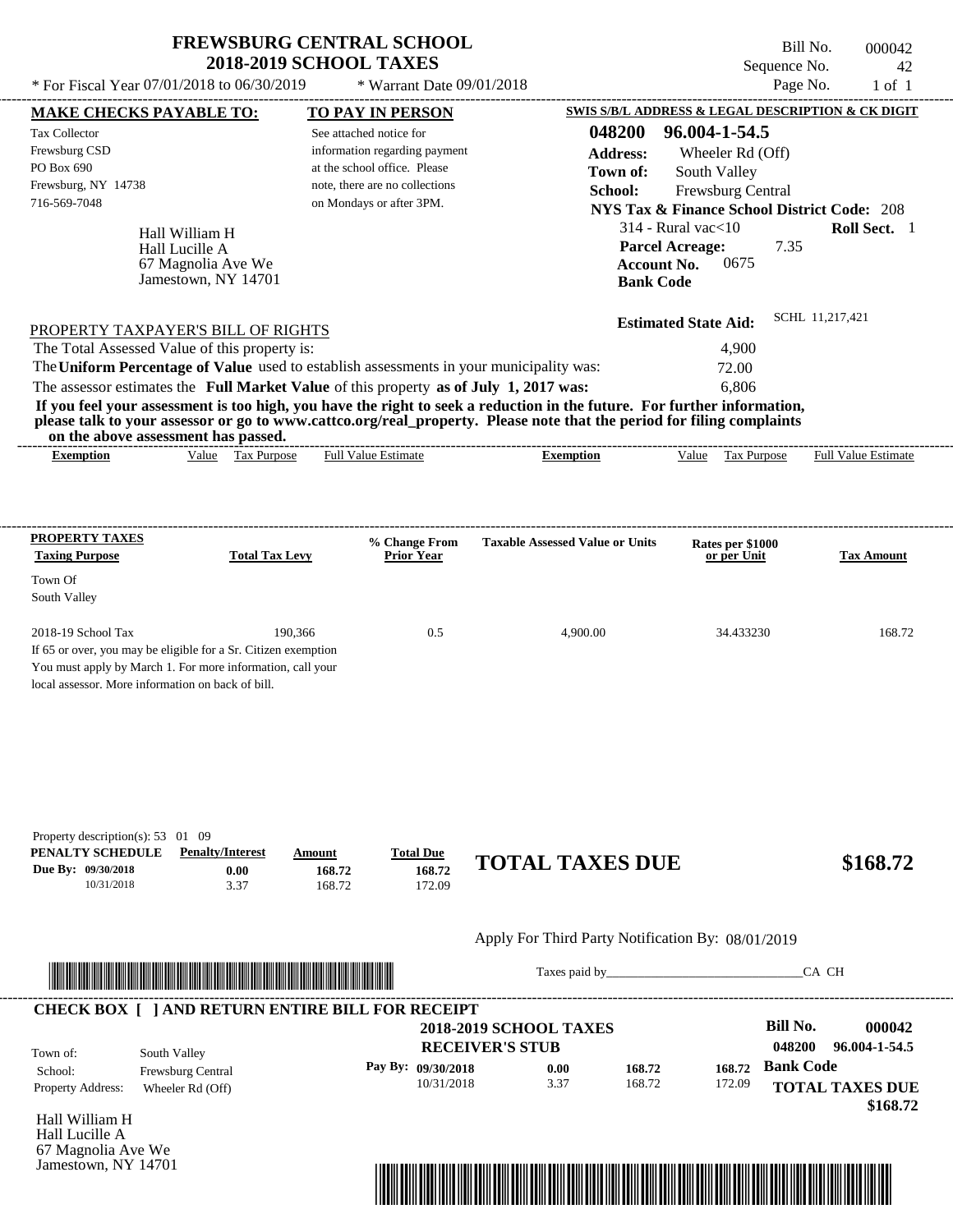| <b>FREWSBURG CENTRAL SCHOOL</b> |
|---------------------------------|
| <b>2018-2019 SCHOOL TAXES</b>   |

Bill No. 000043 Sequence No. 43

| * For Fiscal Year 07/01/2018 to 06/30/2019                                                                                                                                                                                                                                                                                              |                             | * Warrant Date 09/01/2018                                     |                               |                                        |                                                                            | Page No.               | $1$ of $1$          |
|-----------------------------------------------------------------------------------------------------------------------------------------------------------------------------------------------------------------------------------------------------------------------------------------------------------------------------------------|-----------------------------|---------------------------------------------------------------|-------------------------------|----------------------------------------|----------------------------------------------------------------------------|------------------------|---------------------|
| <b>MAKE CHECKS PAYABLE TO:</b>                                                                                                                                                                                                                                                                                                          |                             | <b>TO PAY IN PERSON</b>                                       |                               |                                        | SWIS S/B/L ADDRESS & LEGAL DESCRIPTION & CK DIGIT                          |                        |                     |
| Tax Collector                                                                                                                                                                                                                                                                                                                           |                             | See attached notice for                                       |                               | 048200                                 | 96.002-2-18                                                                |                        |                     |
| Frewsburg CSD<br>PO Box 690                                                                                                                                                                                                                                                                                                             |                             | information regarding payment<br>at the school office. Please |                               | <b>Address:</b>                        | Oak Hill Rd (Off)                                                          |                        |                     |
| Frewsburg, NY 14738                                                                                                                                                                                                                                                                                                                     |                             | note, there are no collections                                |                               | Town of:                               | South Valley                                                               |                        |                     |
| 716-569-7048                                                                                                                                                                                                                                                                                                                            |                             | on Mondays or after 3PM.                                      |                               | School:                                | Frewsburg Central                                                          |                        |                     |
|                                                                                                                                                                                                                                                                                                                                         |                             |                                                               |                               |                                        | <b>NYS Tax &amp; Finance School District Code: 208</b>                     |                        |                     |
| Hallenbeck Ellis J.<br>10 Dennison St.<br>Frewsburg, NY 14738                                                                                                                                                                                                                                                                           |                             |                                                               |                               | <b>Bank Code</b>                       | 260 - Seasonal res<br><b>Parcel Acreage:</b><br><b>Account No.</b><br>0074 | 6.45                   | Roll Sect. 1        |
|                                                                                                                                                                                                                                                                                                                                         |                             |                                                               |                               |                                        | <b>Estimated State Aid:</b>                                                | SCHL 11,217,421        |                     |
| PROPERTY TAXPAYER'S BILL OF RIGHTS                                                                                                                                                                                                                                                                                                      |                             |                                                               |                               |                                        |                                                                            |                        |                     |
| The Total Assessed Value of this property is:                                                                                                                                                                                                                                                                                           |                             |                                                               |                               |                                        | 21,000                                                                     |                        |                     |
| The Uniform Percentage of Value used to establish assessments in your municipality was:                                                                                                                                                                                                                                                 |                             |                                                               |                               |                                        | 72.00                                                                      |                        |                     |
| The assessor estimates the Full Market Value of this property as of July 1, 2017 was:                                                                                                                                                                                                                                                   |                             |                                                               |                               |                                        | 29,167                                                                     |                        |                     |
| If you feel your assessment is too high, you have the right to seek a reduction in the future. For further information,<br>please talk to your assessor or go to www.cattco.org/real_property. Please note that the period for filing complaints<br>on the above assessment has passed.<br>Value Tax Purpose<br><b>Exemption</b>        |                             | <b>Full Value Estimate</b>                                    |                               | <b>Exemption</b>                       | Tax Purpose<br>Value                                                       |                        | Full Value Estimate |
| <b>PROPERTY TAXES</b><br><b>Taxing Purpose</b><br>Town Of                                                                                                                                                                                                                                                                               | <b>Total Tax Levy</b>       | % Change From<br><b>Prior Year</b>                            |                               | <b>Taxable Assessed Value or Units</b> | Rates per \$1000<br>or per Unit                                            |                        | <b>Tax Amount</b>   |
| South Valley                                                                                                                                                                                                                                                                                                                            |                             |                                                               |                               |                                        |                                                                            |                        |                     |
| 2018-19 School Tax<br>If 65 or over, you may be eligible for a Sr. Citizen exemption<br>You must apply by March 1. For more information, call your<br>local assessor. More information on back of bill.<br>Property description(s): $54 \quad 01 \quad 09$<br>PENALTY SCHEDULE<br><b>Penalty/Interest</b><br>Due By: 09/30/2018<br>0.00 | 190.366<br>Amount<br>723.10 | 0.5<br><b>Total Due</b><br>723.10                             | <b>TOTAL TAXES DUE</b>        | 21,000.00                              | 34.433230                                                                  |                        | 723.10<br>\$723.10  |
| 10/31/2018<br>14.46                                                                                                                                                                                                                                                                                                                     | 723.10                      | 737.56                                                        |                               |                                        | Apply For Third Party Notification By: 08/01/2019                          |                        |                     |
|                                                                                                                                                                                                                                                                                                                                         |                             |                                                               |                               |                                        |                                                                            | CA CH                  |                     |
| <b>CHECK BOX [ ] AND RETURN ENTIRE BILL FOR RECEIPT</b>                                                                                                                                                                                                                                                                                 |                             |                                                               |                               |                                        |                                                                            |                        |                     |
|                                                                                                                                                                                                                                                                                                                                         |                             |                                                               | <b>2018-2019 SCHOOL TAXES</b> |                                        |                                                                            | <b>Bill No.</b>        | 000043              |
|                                                                                                                                                                                                                                                                                                                                         |                             |                                                               | <b>RECEIVER'S STUB</b>        |                                        |                                                                            | 048200                 | 96.002-2-18         |
| South Valley<br>Town of:                                                                                                                                                                                                                                                                                                                |                             |                                                               |                               |                                        |                                                                            |                        |                     |
| School:<br>Frewsburg Central                                                                                                                                                                                                                                                                                                            |                             | Pay By: 09/30/2018                                            | 0.00                          | 723.10                                 | 723.10                                                                     | <b>Bank Code</b>       |                     |
| Property Address:<br>Oak Hill Rd (Off)                                                                                                                                                                                                                                                                                                  |                             | 10/31/2018                                                    | 14.46                         | 723.10                                 | 737.56                                                                     | <b>TOTAL TAXES DUE</b> | \$723.10            |
| Hallenbeck Ellis J.<br>10 Dennison St.<br>Frewsburg, NY 14738                                                                                                                                                                                                                                                                           |                             |                                                               |                               |                                        |                                                                            |                        |                     |

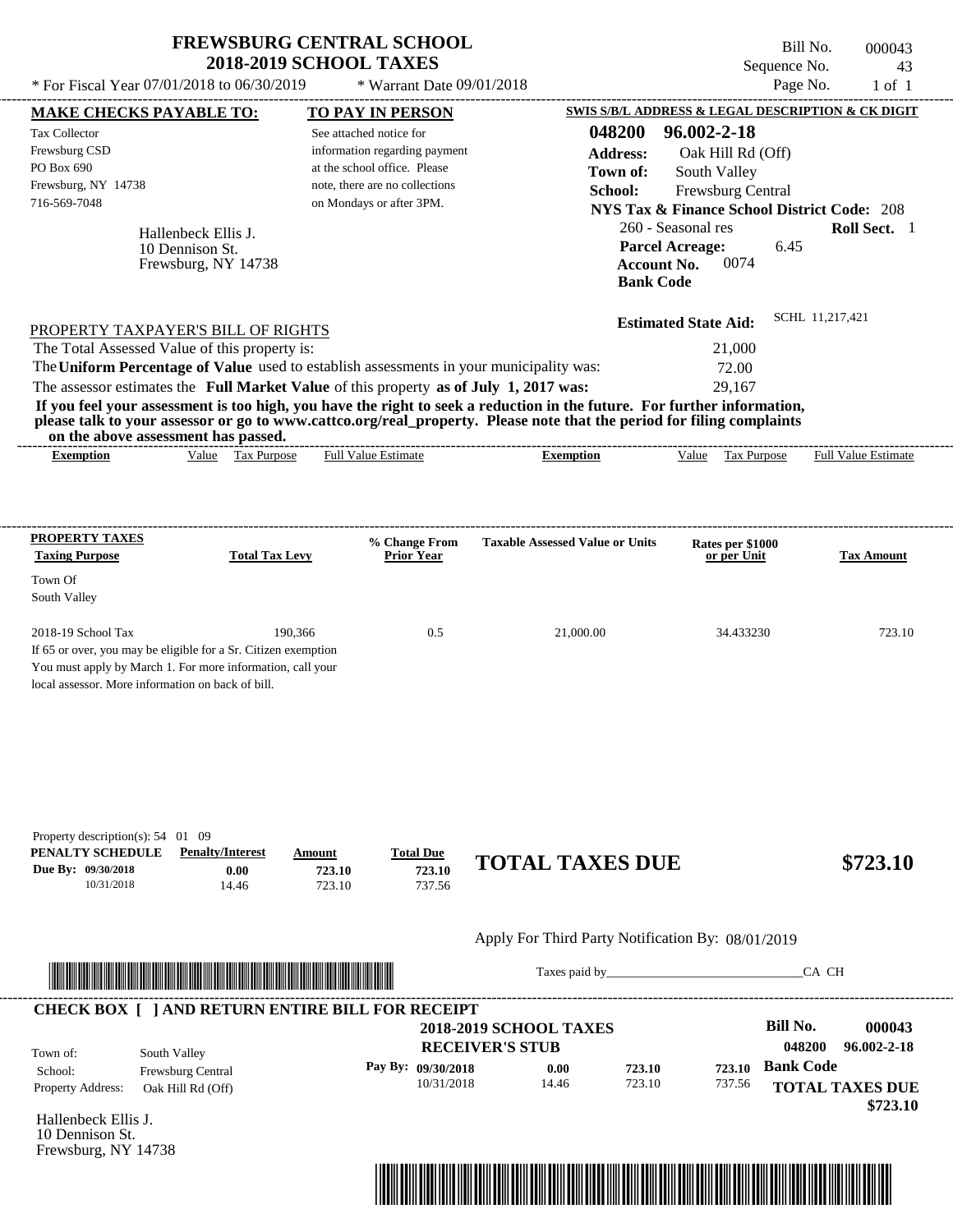| <b>FREWSBURG CENTRAL SCHOOL</b> |
|---------------------------------|
| <b>2018-2019 SCHOOL TAXES</b>   |

\* Warrant Date 09/01/2018

 $*$  For Fiscal Year 07/01/2018 to 06/30/2019

Frewsburg, NY 14738

Bill No. 000044 Sequence No. 44<br>Page No. 1 of 1

|                                                                                                                    | <b>MAKE CHECKS PAYABLE TO:</b>                                        | <b>TO PAY IN PERSON</b>              |                                                                                                                         | SWIS S/B/L ADDRESS & LEGAL DESCRIPTION & CK DIGIT      |                                                               |
|--------------------------------------------------------------------------------------------------------------------|-----------------------------------------------------------------------|--------------------------------------|-------------------------------------------------------------------------------------------------------------------------|--------------------------------------------------------|---------------------------------------------------------------|
| <b>Tax Collector</b>                                                                                               |                                                                       | See attached notice for              | 048200                                                                                                                  | 96.002-2-19.2                                          |                                                               |
| Frewsburg CSD                                                                                                      |                                                                       | information regarding payment        | <b>Address:</b>                                                                                                         | Oak Hill Rd                                            |                                                               |
| PO Box 690                                                                                                         |                                                                       | at the school office. Please         | Town of:                                                                                                                | South Valley                                           |                                                               |
| Frewsburg, NY 14738                                                                                                |                                                                       | note, there are no collections       | School:                                                                                                                 | Frewsburg Central                                      |                                                               |
| 716-569-7048                                                                                                       |                                                                       | on Mondays or after 3PM.             |                                                                                                                         | <b>NYS Tax &amp; Finance School District Code: 208</b> |                                                               |
|                                                                                                                    |                                                                       |                                      |                                                                                                                         | $314$ - Rural vac $<$ 10                               | Roll Sect. 1                                                  |
| 10 Dennison Rd                                                                                                     | Hallenbeck Ellis J.                                                   |                                      |                                                                                                                         | <b>Parcel Acreage:</b><br>4.85                         |                                                               |
|                                                                                                                    | Frewsburg, NY 14738                                                   |                                      | <b>Account No.</b>                                                                                                      | 0589                                                   |                                                               |
|                                                                                                                    |                                                                       |                                      | <b>Bank Code</b>                                                                                                        |                                                        |                                                               |
|                                                                                                                    |                                                                       |                                      |                                                                                                                         |                                                        |                                                               |
| PROPERTY TAXPAYER'S BILL OF RIGHTS                                                                                 |                                                                       |                                      |                                                                                                                         | <b>Estimated State Aid:</b>                            | SCHL 11,217,421                                               |
| The Total Assessed Value of this property is:                                                                      |                                                                       |                                      |                                                                                                                         | 7,100                                                  |                                                               |
| The Uniform Percentage of Value used to establish assessments in your municipality was:                            |                                                                       |                                      |                                                                                                                         | 72.00                                                  |                                                               |
| The assessor estimates the Full Market Value of this property as of July 1, 2017 was:                              |                                                                       |                                      |                                                                                                                         | 9,861                                                  |                                                               |
|                                                                                                                    |                                                                       |                                      | If you feel your assessment is too high, you have the right to seek a reduction in the future. For further information, |                                                        |                                                               |
|                                                                                                                    |                                                                       |                                      | please talk to your assessor or go to www.cattco.org/real_property. Please note that the period for filing complaints   |                                                        |                                                               |
| on the above assessment has passed.                                                                                |                                                                       |                                      |                                                                                                                         |                                                        |                                                               |
| <b>Exemption</b>                                                                                                   | Value Tax Purpose                                                     | <b>Full Value Estimate</b>           | <b>Exemption</b>                                                                                                        | Value Tax Purpose Full Value Estimate                  |                                                               |
|                                                                                                                    |                                                                       |                                      |                                                                                                                         |                                                        |                                                               |
| <b>PROPERTY TAXES</b>                                                                                              |                                                                       | % Change From                        | <b>Taxable Assessed Value or Units</b>                                                                                  | Rates per \$1000                                       |                                                               |
| <b>Taxing Purpose</b>                                                                                              | <b>Total Tax Levy</b>                                                 | <b>Prior Year</b>                    |                                                                                                                         | or per Unit                                            | <b>Tax Amount</b>                                             |
| Town Of                                                                                                            |                                                                       |                                      |                                                                                                                         |                                                        |                                                               |
| South Valley                                                                                                       |                                                                       |                                      |                                                                                                                         |                                                        |                                                               |
| 2018-19 School Tax                                                                                                 | 190,366                                                               | 0.5                                  | 7,100.00                                                                                                                | 34.433230                                              | 244.48                                                        |
| If 65 or over, you may be eligible for a Sr. Citizen exemption                                                     |                                                                       |                                      |                                                                                                                         |                                                        |                                                               |
| You must apply by March 1. For more information, call your                                                         |                                                                       |                                      |                                                                                                                         |                                                        |                                                               |
| local assessor. More information on back of bill.                                                                  |                                                                       |                                      |                                                                                                                         |                                                        |                                                               |
|                                                                                                                    |                                                                       |                                      |                                                                                                                         |                                                        |                                                               |
| 10/31/2018                                                                                                         | <b>Penalty/Interest</b><br>Amount<br>0.00<br>244.48<br>4.89<br>244.48 | <b>Total Due</b><br>244.48<br>249.37 | <b>TOTAL TAXES DUE</b>                                                                                                  |                                                        | \$244.48                                                      |
| Property description(s): $54$ 01 09<br>PENALTY SCHEDULE<br>Due By: 09/30/2018                                      |                                                                       |                                      | Apply For Third Party Notification By: 08/01/2019                                                                       |                                                        |                                                               |
|                                                                                                                    |                                                                       |                                      | Taxes paid by                                                                                                           |                                                        | CA CH                                                         |
|                                                                                                                    |                                                                       |                                      |                                                                                                                         |                                                        |                                                               |
|                                                                                                                    |                                                                       |                                      | <b>2018-2019 SCHOOL TAXES</b>                                                                                           | <b>Bill No.</b>                                        |                                                               |
| South Valley                                                                                                       |                                                                       |                                      | <b>RECEIVER'S STUB</b>                                                                                                  | 048200                                                 |                                                               |
| Frewsburg Central                                                                                                  |                                                                       | Pay By: 09/30/2018                   | 244.48<br>0.00                                                                                                          | <b>Bank Code</b><br>244.48                             |                                                               |
| <b>CHECK BOX [ ] AND RETURN ENTIRE BILL FOR RECEIPT</b><br>Town of:<br>School:<br>Property Address:<br>Oak Hill Rd |                                                                       | 10/31/2018                           | 4.89<br>244.48                                                                                                          | 249.37                                                 | 000044<br>96.002-2-19.2<br><b>TOTAL TAXES DUE</b><br>\$244.48 |

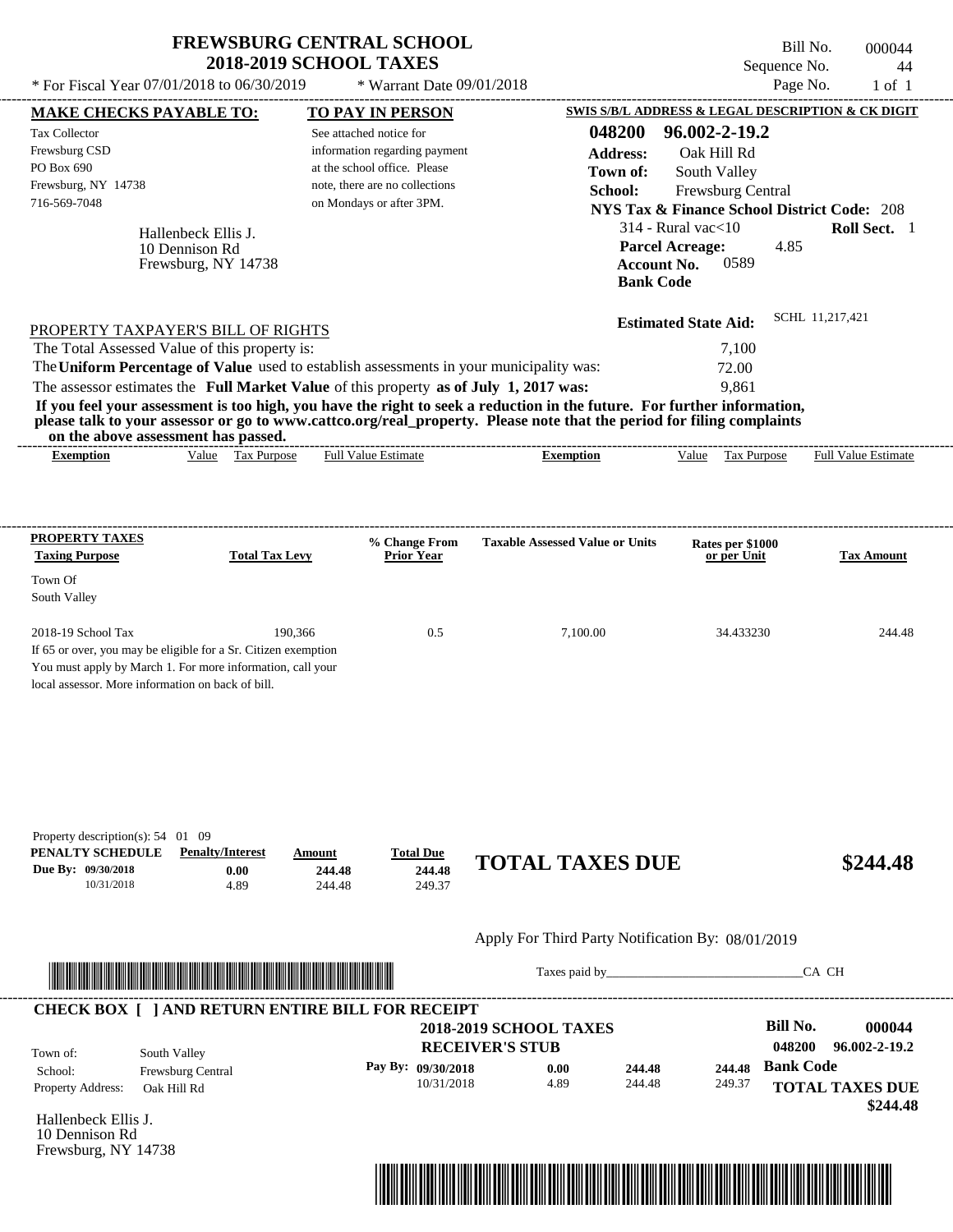| <b>FREWSBURG CENTRAL SCHOOL</b> |
|---------------------------------|
| <b>2018-2019 SCHOOL TAXES</b>   |

Bill No. 000045 Sequence No. 45<br>Page No. 1 of 1  $*$  For Fiscal Year 07/01/2018 to 06/30/2019  $*$  Warrant Date 09/01/2018 Page No. 1 of 1

| <b>MAKE CHECKS PAYABLE TO:</b>                    |                                                                                       |                  | <b>TO PAY IN PERSON</b>                                    |                                                                                                                         |                                        | SWIS S/B/L ADDRESS & LEGAL DESCRIPTION & CK DIGIT      |
|---------------------------------------------------|---------------------------------------------------------------------------------------|------------------|------------------------------------------------------------|-------------------------------------------------------------------------------------------------------------------------|----------------------------------------|--------------------------------------------------------|
| <b>Tax Collector</b>                              |                                                                                       |                  | See attached notice for                                    | 048200                                                                                                                  | 96.004-1-2                             |                                                        |
| Frewsburg CSD                                     |                                                                                       |                  | information regarding payment                              | <b>Address:</b>                                                                                                         | Sawmill Run Rd                         |                                                        |
| PO Box 690                                        |                                                                                       |                  | at the school office. Please                               | Town of:                                                                                                                | South Valley                           |                                                        |
| Frewsburg, NY 14738<br>716-569-7048               |                                                                                       |                  | note, there are no collections<br>on Mondays or after 3PM. | School:                                                                                                                 | Frewsburg Central                      |                                                        |
|                                                   |                                                                                       |                  |                                                            |                                                                                                                         |                                        | <b>NYS Tax &amp; Finance School District Code: 208</b> |
|                                                   | Hallenbeck Ellis J.                                                                   |                  |                                                            |                                                                                                                         | $322$ - Rural vac $>10$                | Roll Sect. 1                                           |
|                                                   | 10 Dennison St.                                                                       |                  |                                                            |                                                                                                                         | <b>Parcel Acreage:</b><br>0075         | 21.68                                                  |
|                                                   | Frewsburg, NY 14738                                                                   |                  |                                                            |                                                                                                                         | <b>Account No.</b><br><b>Bank Code</b> |                                                        |
|                                                   |                                                                                       |                  |                                                            |                                                                                                                         |                                        |                                                        |
|                                                   |                                                                                       |                  |                                                            |                                                                                                                         | <b>Estimated State Aid:</b>            | SCHL 11,217,421                                        |
|                                                   | PROPERTY TAXPAYER'S BILL OF RIGHTS<br>The Total Assessed Value of this property is:   |                  |                                                            |                                                                                                                         | 12,600                                 |                                                        |
|                                                   |                                                                                       |                  |                                                            | The Uniform Percentage of Value used to establish assessments in your municipality was:                                 | 72.00                                  |                                                        |
|                                                   | The assessor estimates the Full Market Value of this property as of July 1, 2017 was: |                  |                                                            |                                                                                                                         | 17,500                                 |                                                        |
|                                                   |                                                                                       |                  |                                                            | If you feel your assessment is too high, you have the right to seek a reduction in the future. For further information, |                                        |                                                        |
|                                                   | on the above assessment has passed.                                                   |                  |                                                            | please talk to your assessor or go to www.cattco.org/real_property. Please note that the period for filing complaints   |                                        |                                                        |
| <b>Exemption</b>                                  | Value Tax Purpose                                                                     |                  | <b>Full Value Estimate</b>                                 | <b>Exemption</b>                                                                                                        | Value Tax Purpose                      | <b>Full Value Estimate</b>                             |
|                                                   |                                                                                       |                  |                                                            |                                                                                                                         |                                        |                                                        |
|                                                   |                                                                                       |                  |                                                            |                                                                                                                         |                                        |                                                        |
| <b>PROPERTY TAXES</b>                             |                                                                                       |                  | % Change From                                              | <b>Taxable Assessed Value or Units</b>                                                                                  | Rates per \$1000                       |                                                        |
| <b>Taxing Purpose</b>                             | <b>Total Tax Levy</b>                                                                 |                  | <b>Prior Year</b>                                          |                                                                                                                         | or per Unit                            | <b>Tax Amount</b>                                      |
| Town Of                                           |                                                                                       |                  |                                                            |                                                                                                                         |                                        |                                                        |
| South Valley                                      |                                                                                       |                  |                                                            |                                                                                                                         |                                        |                                                        |
| 2018-19 School Tax                                |                                                                                       | 190,366          | 0.5                                                        | 12,600.00                                                                                                               | 34.433230                              | 433.86                                                 |
|                                                   | If 65 or over, you may be eligible for a Sr. Citizen exemption                        |                  |                                                            |                                                                                                                         |                                        |                                                        |
|                                                   | You must apply by March 1. For more information, call your                            |                  |                                                            |                                                                                                                         |                                        |                                                        |
| local assessor. More information on back of bill. |                                                                                       |                  |                                                            |                                                                                                                         |                                        |                                                        |
|                                                   |                                                                                       |                  |                                                            |                                                                                                                         |                                        |                                                        |
|                                                   |                                                                                       |                  |                                                            |                                                                                                                         |                                        |                                                        |
|                                                   |                                                                                       |                  |                                                            |                                                                                                                         |                                        |                                                        |
|                                                   |                                                                                       |                  |                                                            |                                                                                                                         |                                        |                                                        |
|                                                   |                                                                                       |                  |                                                            |                                                                                                                         |                                        |                                                        |
| Property description(s): 53 01 09                 |                                                                                       |                  |                                                            |                                                                                                                         |                                        |                                                        |
| PENALTY SCHEDULE                                  | <b>Penalty/Interest</b>                                                               | Amount           | <b>Total Due</b>                                           | <b>TOTAL TAXES DUE</b>                                                                                                  |                                        | \$433.86                                               |
| Due By: 09/30/2018<br>10/31/2018                  | 0.00<br>8.68                                                                          | 433.86<br>433.86 | 433.86<br>442.54                                           |                                                                                                                         |                                        |                                                        |
|                                                   |                                                                                       |                  |                                                            |                                                                                                                         |                                        |                                                        |
|                                                   |                                                                                       |                  |                                                            | Apply For Third Party Notification By: 08/01/2019                                                                       |                                        |                                                        |
|                                                   |                                                                                       |                  |                                                            |                                                                                                                         |                                        |                                                        |
|                                                   |                                                                                       |                  |                                                            |                                                                                                                         | Taxes paid by                          | CA CH                                                  |
|                                                   |                                                                                       |                  |                                                            |                                                                                                                         |                                        |                                                        |
|                                                   | <b>CHECK BOX [ ] AND RETURN ENTIRE BILL FOR RECEIPT</b>                               |                  |                                                            | <b>2018-2019 SCHOOL TAXES</b>                                                                                           |                                        | <b>Bill No.</b><br>000045                              |
|                                                   |                                                                                       |                  |                                                            | <b>RECEIVER'S STUB</b>                                                                                                  |                                        | 96.004-1-2<br>048200                                   |
| Town of:<br>School:                               | South Valley<br>Frewsburg Central                                                     |                  | Pay By: 09/30/2018                                         | 0.00<br>433.86                                                                                                          | 433.86                                 | <b>Bank Code</b>                                       |
| Property Address:                                 | Sawmill Run Rd                                                                        |                  | 10/31/2018                                                 | 8.68<br>433.86                                                                                                          | 442.54                                 | <b>TOTAL TAXES DUE</b>                                 |
|                                                   |                                                                                       |                  |                                                            |                                                                                                                         |                                        | \$433.86                                               |
| Hallenbeck Ellis J.                               |                                                                                       |                  |                                                            |                                                                                                                         |                                        |                                                        |
| 10 Dennison St.<br>Frewsburg, NY 14738            |                                                                                       |                  |                                                            |                                                                                                                         |                                        |                                                        |
|                                                   |                                                                                       |                  |                                                            |                                                                                                                         |                                        |                                                        |
|                                                   |                                                                                       |                  |                                                            |                                                                                                                         |                                        |                                                        |
|                                                   |                                                                                       |                  |                                                            |                                                                                                                         |                                        |                                                        |

----------------------------------------------------------------------------------------------------------------------------------------------------------------------------------------------------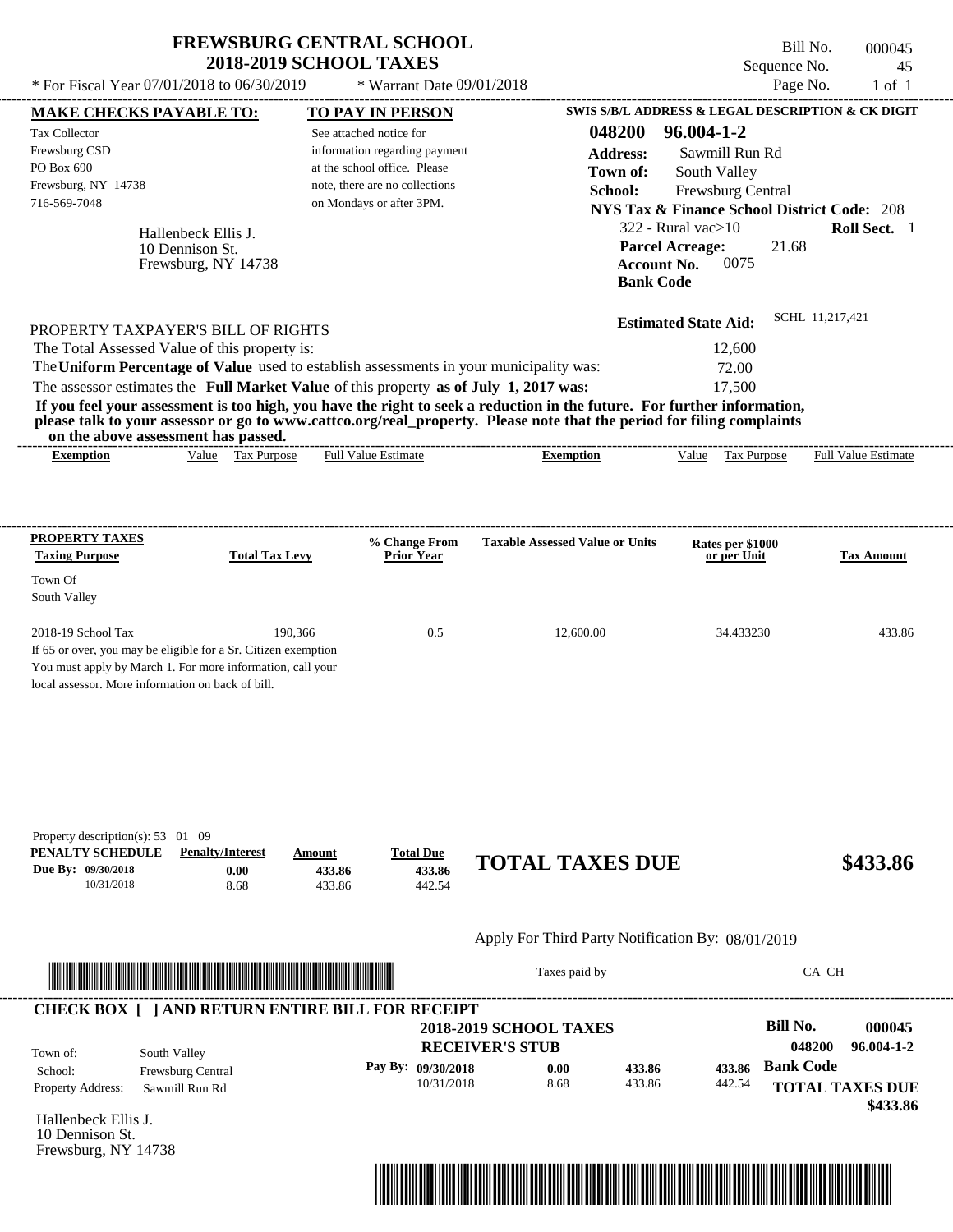\* Warrant Date 09/01/2018

 $*$  For Fiscal Year 07/01/2018 to 06/30/2019

Bill No. 000046 Sequence No. 46<br>Page No. 1 of 1

|                                                                                                                                                                                                                                      | <b>MAKE CHECKS PAYABLE TO:</b> |                       | <b>TO PAY IN PERSON</b>                                                                 |                                                                                                                         |                                 | <b>SWIS S/B/L ADDRESS &amp; LEGAL DESCRIPTION &amp; CK DIGIT</b> |
|--------------------------------------------------------------------------------------------------------------------------------------------------------------------------------------------------------------------------------------|--------------------------------|-----------------------|-----------------------------------------------------------------------------------------|-------------------------------------------------------------------------------------------------------------------------|---------------------------------|------------------------------------------------------------------|
| <b>Tax Collector</b>                                                                                                                                                                                                                 |                                |                       | See attached notice for                                                                 | 048200                                                                                                                  | 96.002-2-21                     |                                                                  |
| Frewsburg CSD                                                                                                                                                                                                                        |                                |                       | information regarding payment                                                           | <b>Address:</b>                                                                                                         | Oak Hill Rd (Off)               |                                                                  |
| PO Box 690                                                                                                                                                                                                                           |                                |                       | at the school office. Please                                                            | Town of:                                                                                                                | South Valley                    |                                                                  |
| Frewsburg, NY 14738                                                                                                                                                                                                                  |                                |                       | note, there are no collections                                                          | School:                                                                                                                 | Frewsburg Central               |                                                                  |
| 716-569-7048                                                                                                                                                                                                                         |                                |                       | on Mondays or after 3PM.                                                                |                                                                                                                         |                                 | <b>NYS Tax &amp; Finance School District Code: 208</b>           |
|                                                                                                                                                                                                                                      | Hallenbeck `Ellis J            |                       |                                                                                         |                                                                                                                         | $314$ - Rural vac $<$ 10        | Roll Sect. 1                                                     |
|                                                                                                                                                                                                                                      | 10 Dennison Rd                 |                       |                                                                                         |                                                                                                                         | <b>Parcel Acreage:</b>          | 4.26                                                             |
|                                                                                                                                                                                                                                      | Frewsburg, NY 14738            |                       |                                                                                         |                                                                                                                         | 0590<br><b>Account No.</b>      |                                                                  |
|                                                                                                                                                                                                                                      |                                |                       |                                                                                         | <b>Bank Code</b>                                                                                                        |                                 |                                                                  |
| PROPERTY TAXPAYER'S BILL OF RIGHTS                                                                                                                                                                                                   |                                |                       |                                                                                         |                                                                                                                         | <b>Estimated State Aid:</b>     | SCHL 11.217.421                                                  |
| The Total Assessed Value of this property is:                                                                                                                                                                                        |                                |                       |                                                                                         |                                                                                                                         | 3,300                           |                                                                  |
|                                                                                                                                                                                                                                      |                                |                       | The Uniform Percentage of Value used to establish assessments in your municipality was: |                                                                                                                         | 72.00                           |                                                                  |
|                                                                                                                                                                                                                                      |                                |                       | The assessor estimates the Full Market Value of this property as of July 1, 2017 was:   |                                                                                                                         | 4,583                           |                                                                  |
|                                                                                                                                                                                                                                      |                                |                       |                                                                                         | If you feel your assessment is too high, you have the right to seek a reduction in the future. For further information, |                                 |                                                                  |
| on the above assessment has passed.                                                                                                                                                                                                  |                                |                       |                                                                                         | please talk to your assessor or go to www.cattco.org/real_property. Please note that the period for filing complaints   |                                 |                                                                  |
| <b>Exemption</b>                                                                                                                                                                                                                     |                                | Value Tax Purpose     | <b>Full Value Estimate</b>                                                              | <b>Exemption</b>                                                                                                        | Value Tax Purpose               | <b>Full Value Estimate</b>                                       |
|                                                                                                                                                                                                                                      |                                |                       |                                                                                         |                                                                                                                         |                                 |                                                                  |
|                                                                                                                                                                                                                                      |                                |                       |                                                                                         |                                                                                                                         |                                 |                                                                  |
| <b>PROPERTY TAXES</b><br><b>Taxing Purpose</b>                                                                                                                                                                                       |                                | <b>Total Tax Levy</b> | % Change From<br><b>Prior Year</b>                                                      | <b>Taxable Assessed Value or Units</b>                                                                                  | Rates per \$1000<br>or per Unit | <b>Tax Amount</b>                                                |
|                                                                                                                                                                                                                                      |                                |                       |                                                                                         |                                                                                                                         |                                 |                                                                  |
| Town Of                                                                                                                                                                                                                              |                                |                       |                                                                                         |                                                                                                                         |                                 |                                                                  |
| South Valley                                                                                                                                                                                                                         |                                |                       |                                                                                         |                                                                                                                         |                                 |                                                                  |
| 2018-19 School Tax                                                                                                                                                                                                                   |                                | 190,366               | 0.5                                                                                     | 3,300.00                                                                                                                | 34.433230                       | 113.63                                                           |
| If 65 or over, you may be eligible for a Sr. Citizen exemption                                                                                                                                                                       |                                |                       |                                                                                         |                                                                                                                         |                                 |                                                                  |
| You must apply by March 1. For more information, call your                                                                                                                                                                           |                                |                       |                                                                                         |                                                                                                                         |                                 |                                                                  |
| local assessor. More information on back of bill.                                                                                                                                                                                    |                                |                       |                                                                                         |                                                                                                                         |                                 |                                                                  |
|                                                                                                                                                                                                                                      |                                |                       |                                                                                         |                                                                                                                         |                                 |                                                                  |
|                                                                                                                                                                                                                                      |                                |                       |                                                                                         |                                                                                                                         |                                 |                                                                  |
|                                                                                                                                                                                                                                      |                                |                       |                                                                                         |                                                                                                                         |                                 |                                                                  |
|                                                                                                                                                                                                                                      |                                |                       |                                                                                         |                                                                                                                         |                                 |                                                                  |
|                                                                                                                                                                                                                                      |                                |                       |                                                                                         |                                                                                                                         |                                 |                                                                  |
| Property description(s): $54$ 01 09                                                                                                                                                                                                  |                                |                       |                                                                                         |                                                                                                                         |                                 |                                                                  |
| PENALTY SCHEDULE                                                                                                                                                                                                                     | <b>Penalty/Interest</b>        | Amount                | <b>Total Due</b>                                                                        | <b>TOTAL TAXES DUE</b>                                                                                                  |                                 |                                                                  |
| 10/31/2018                                                                                                                                                                                                                           | 0.00<br>2.27                   |                       | 113.63<br>113.63<br>113.63<br>115.90                                                    |                                                                                                                         |                                 | \$113.63                                                         |
| Due By: 09/30/2018                                                                                                                                                                                                                   |                                |                       |                                                                                         |                                                                                                                         |                                 |                                                                  |
|                                                                                                                                                                                                                                      |                                |                       |                                                                                         | Apply For Third Party Notification By: 08/01/2019                                                                       |                                 |                                                                  |
| <u> Indian American State and The Communication of the Communication of the Communication of the Communication of the Communication of the Communication of the Communication of the Communication of the Communication of the C</u> |                                |                       |                                                                                         | Taxes paid by                                                                                                           |                                 | CA CH                                                            |
|                                                                                                                                                                                                                                      |                                |                       | <b>CHECK BOX [ ] AND RETURN ENTIRE BILL FOR RECEIPT</b>                                 |                                                                                                                         |                                 |                                                                  |
|                                                                                                                                                                                                                                      |                                |                       |                                                                                         | <b>2018-2019 SCHOOL TAXES</b>                                                                                           |                                 | <b>Bill No.</b>                                                  |
| Town of:                                                                                                                                                                                                                             | South Valley                   |                       |                                                                                         | <b>RECEIVER'S STUB</b>                                                                                                  |                                 | 000046<br>048200<br>96.002-2-21                                  |
| School:                                                                                                                                                                                                                              | Frewsburg Central              |                       | Pay By: 09/30/2018                                                                      | 0.00<br>113.63                                                                                                          | 113.63                          | <b>Bank Code</b>                                                 |
| Property Address:                                                                                                                                                                                                                    | Oak Hill Rd (Off)              |                       | 10/31/2018                                                                              | 2.27<br>113.63                                                                                                          | 115.90                          | <b>TOTAL TAXES DUE</b>                                           |
| Hallenbeck `Ellis J                                                                                                                                                                                                                  |                                |                       |                                                                                         |                                                                                                                         |                                 | \$113.63                                                         |
| 10 Dennison Rd<br>Frewsburg, NY 14738                                                                                                                                                                                                |                                |                       |                                                                                         |                                                                                                                         |                                 |                                                                  |

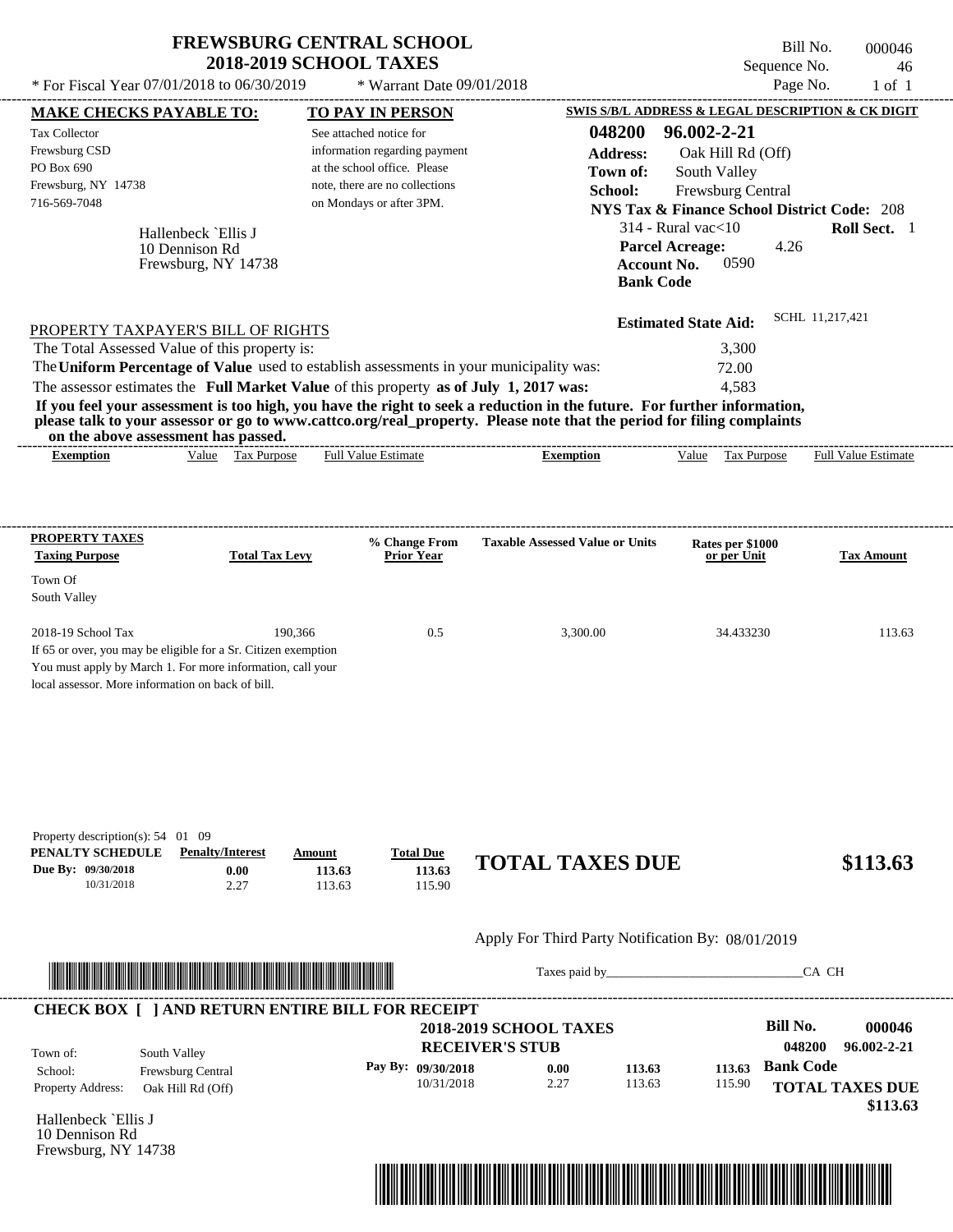$*$  For Fiscal Year 07/01/2018 to 06/30/2019

 $*$  Warrant Date 09/01/2018

Bill No. 000047 Sequence No. 47<br>Page No. 1 of 1

| <b>MAKE CHECKS PAYABLE TO:</b>                                                            |                                                                                                                                                                                   |                       | <b>TO PAY IN PERSON</b>                                                                                                                                                                                                                          |                  |                                                   |                  |                                                        |                  | <b>SWIS S/B/L ADDRESS &amp; LEGAL DESCRIPTION &amp; CK DIGIT</b> |
|-------------------------------------------------------------------------------------------|-----------------------------------------------------------------------------------------------------------------------------------------------------------------------------------|-----------------------|--------------------------------------------------------------------------------------------------------------------------------------------------------------------------------------------------------------------------------------------------|------------------|---------------------------------------------------|------------------|--------------------------------------------------------|------------------|------------------------------------------------------------------|
| <b>Tax Collector</b>                                                                      |                                                                                                                                                                                   |                       | See attached notice for                                                                                                                                                                                                                          |                  |                                                   | 048200           | 96.002-1-37.2                                          |                  |                                                                  |
| Frewsburg CSD                                                                             |                                                                                                                                                                                   |                       | information regarding payment                                                                                                                                                                                                                    |                  |                                                   | <b>Address:</b>  | Bone Run Rd                                            |                  |                                                                  |
| PO Box 690                                                                                |                                                                                                                                                                                   |                       | at the school office. Please                                                                                                                                                                                                                     |                  |                                                   | Town of:         | South Valley                                           |                  |                                                                  |
| Frewsburg, NY 14738                                                                       |                                                                                                                                                                                   |                       | note, there are no collections                                                                                                                                                                                                                   |                  |                                                   | School:          | Frewsburg Central                                      |                  |                                                                  |
| 716-569-7048                                                                              |                                                                                                                                                                                   |                       | on Mondays or after 3PM.                                                                                                                                                                                                                         |                  |                                                   |                  | <b>NYS Tax &amp; Finance School District Code: 208</b> |                  |                                                                  |
|                                                                                           | <b>Hammersley Timothy</b>                                                                                                                                                         |                       |                                                                                                                                                                                                                                                  |                  |                                                   |                  | $322$ - Rural vac $>10$                                |                  | Roll Sect. 1                                                     |
|                                                                                           | Hammersley Faye                                                                                                                                                                   |                       |                                                                                                                                                                                                                                                  |                  |                                                   |                  | <b>Parcel Acreage:</b>                                 | 34.55            |                                                                  |
|                                                                                           | 3477 Follett Run Road                                                                                                                                                             |                       |                                                                                                                                                                                                                                                  |                  |                                                   |                  | 0631<br><b>Account No.</b>                             |                  |                                                                  |
|                                                                                           | Warren, PA 16365                                                                                                                                                                  |                       |                                                                                                                                                                                                                                                  |                  |                                                   | <b>Bank Code</b> |                                                        |                  |                                                                  |
|                                                                                           |                                                                                                                                                                                   |                       |                                                                                                                                                                                                                                                  |                  |                                                   |                  |                                                        |                  | SCHL 11,217,421                                                  |
| PROPERTY TAXPAYER'S BILL OF RIGHTS                                                        |                                                                                                                                                                                   |                       |                                                                                                                                                                                                                                                  |                  |                                                   |                  | <b>Estimated State Aid:</b>                            |                  |                                                                  |
| The Total Assessed Value of this property is:                                             |                                                                                                                                                                                   |                       |                                                                                                                                                                                                                                                  |                  |                                                   |                  | 21,500                                                 |                  |                                                                  |
|                                                                                           |                                                                                                                                                                                   |                       | The Uniform Percentage of Value used to establish assessments in your municipality was:                                                                                                                                                          |                  |                                                   |                  | 72.00                                                  |                  |                                                                  |
|                                                                                           |                                                                                                                                                                                   |                       | The assessor estimates the Full Market Value of this property as of July 1, 2017 was:                                                                                                                                                            |                  |                                                   |                  | 29,861                                                 |                  |                                                                  |
|                                                                                           | on the above assessment has passed.                                                                                                                                               |                       | If you feel your assessment is too high, you have the right to seek a reduction in the future. For further information,<br>please talk to your assessor or go to www.cattco.org/real_property. Please note that the period for filing complaints |                  |                                                   |                  |                                                        |                  |                                                                  |
| <b>Exemption</b>                                                                          |                                                                                                                                                                                   | Value Tax Purpose     | <b>Full Value Estimate</b>                                                                                                                                                                                                                       |                  | <b>Exemption</b>                                  |                  |                                                        |                  | Value Tax Purpose Full Value Estimate                            |
|                                                                                           |                                                                                                                                                                                   |                       |                                                                                                                                                                                                                                                  |                  |                                                   |                  |                                                        |                  |                                                                  |
|                                                                                           |                                                                                                                                                                                   |                       |                                                                                                                                                                                                                                                  |                  |                                                   |                  |                                                        |                  |                                                                  |
| PROPERTY TAXES<br><b>Taxing Purpose</b>                                                   |                                                                                                                                                                                   | <b>Total Tax Levy</b> | % Change From<br><b>Prior Year</b>                                                                                                                                                                                                               |                  | <b>Taxable Assessed Value or Units</b>            |                  | Rates per \$1000<br>or per Unit                        |                  | <b>Tax Amount</b>                                                |
|                                                                                           |                                                                                                                                                                                   |                       |                                                                                                                                                                                                                                                  |                  |                                                   |                  |                                                        |                  |                                                                  |
| Town Of<br>South Valley                                                                   |                                                                                                                                                                                   |                       |                                                                                                                                                                                                                                                  |                  |                                                   |                  |                                                        |                  |                                                                  |
| 2018-19 School Tax                                                                        |                                                                                                                                                                                   | 190,366               |                                                                                                                                                                                                                                                  | 0.5              | 21,500.00                                         |                  | 34.433230                                              |                  | 740.31                                                           |
|                                                                                           | If 65 or over, you may be eligible for a Sr. Citizen exemption<br>You must apply by March 1. For more information, call your<br>local assessor. More information on back of bill. |                       |                                                                                                                                                                                                                                                  |                  |                                                   |                  |                                                        |                  |                                                                  |
| Property description(s): 55 01 09<br>PENALTY SCHEDULE<br>Due By: 09/30/2018<br>10/31/2018 | <b>Penalty/Interest</b>                                                                                                                                                           | 0.00<br>14.81         | <b>Total Due</b><br>Amount<br>740.31<br>740.31                                                                                                                                                                                                   | 740.31<br>755.12 | <b>TOTAL TAXES DUE</b>                            |                  |                                                        |                  | \$740.31                                                         |
|                                                                                           |                                                                                                                                                                                   |                       |                                                                                                                                                                                                                                                  |                  | Apply For Third Party Notification By: 08/01/2019 |                  |                                                        |                  |                                                                  |
|                                                                                           | <u> 1999 - Paris Andrews, Amerikaansk filosof (f. 1989)</u>                                                                                                                       |                       |                                                                                                                                                                                                                                                  |                  |                                                   |                  | Taxes paid by                                          |                  | CA CH                                                            |
|                                                                                           |                                                                                                                                                                                   |                       | <b>CHECK BOX [ ] AND RETURN ENTIRE BILL FOR RECEIPT</b>                                                                                                                                                                                          |                  |                                                   |                  |                                                        |                  |                                                                  |
|                                                                                           |                                                                                                                                                                                   |                       |                                                                                                                                                                                                                                                  |                  | <b>2018-2019 SCHOOL TAXES</b>                     |                  |                                                        | <b>Bill No.</b>  | 000047                                                           |
| Town of:                                                                                  | South Valley                                                                                                                                                                      |                       |                                                                                                                                                                                                                                                  |                  | <b>RECEIVER'S STUB</b>                            |                  |                                                        | 048200           | 96.002-1-37.2                                                    |
| School:                                                                                   | Frewsburg Central                                                                                                                                                                 |                       | Pay By: 09/30/2018                                                                                                                                                                                                                               |                  | 0.00                                              | 740.31           | 740.31                                                 | <b>Bank Code</b> |                                                                  |
| Property Address:                                                                         | Bone Run Rd                                                                                                                                                                       |                       |                                                                                                                                                                                                                                                  | 10/31/2018       | 14.81                                             | 740.31           | 755.12                                                 |                  | <b>TOTAL TAXES DUE</b><br>\$740.31                               |
| <b>Hammersley Timothy</b><br>Hammersley Faye                                              |                                                                                                                                                                                   |                       |                                                                                                                                                                                                                                                  |                  |                                                   |                  |                                                        |                  |                                                                  |
| 3477 Follett Run Road                                                                     |                                                                                                                                                                                   |                       |                                                                                                                                                                                                                                                  |                  |                                                   |                  |                                                        |                  |                                                                  |
| Warren, PA 16365                                                                          |                                                                                                                                                                                   |                       |                                                                                                                                                                                                                                                  |                  |                                                   |                  |                                                        |                  |                                                                  |
|                                                                                           |                                                                                                                                                                                   |                       |                                                                                                                                                                                                                                                  |                  | <u> 1989 - André Maria Barat, manala</u>          |                  |                                                        |                  |                                                                  |
|                                                                                           |                                                                                                                                                                                   |                       |                                                                                                                                                                                                                                                  |                  |                                                   |                  |                                                        |                  |                                                                  |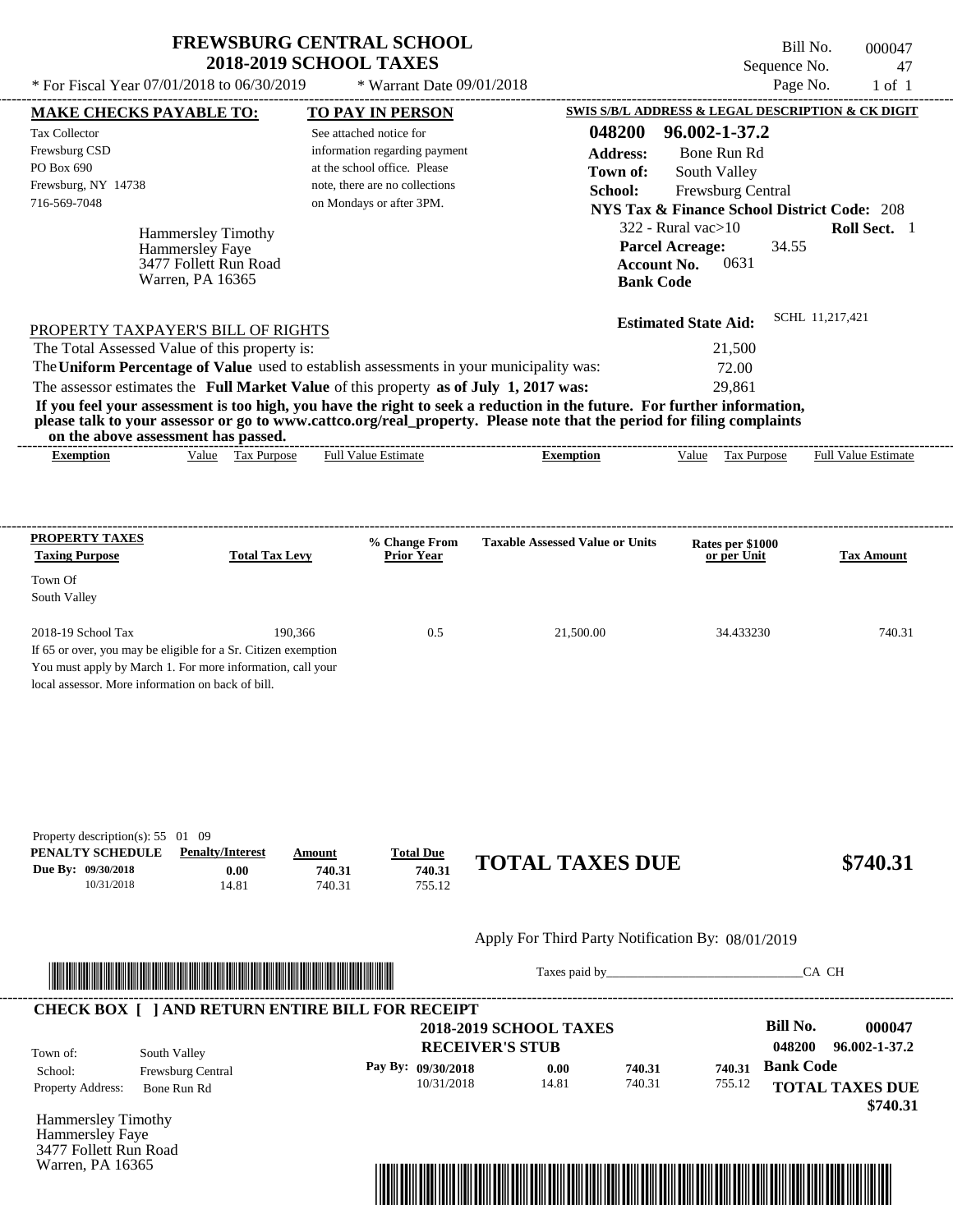\* For Fiscal Year  $07/01/2018$  to  $06/30/2019$  \* Warrant Date  $09/01/2018$  Page No. 1 of 1

Frewsburg, NY 14738

 $*$  Warrant Date 09/01/2018

Bill No. 000048 Sequence No. 48<br>Page No. 1 of 1

| <b>MAKE CHECKS PAYABLE TO:</b>                                                                                          |                         | <b>TO PAY IN PERSON</b>      |                                |                                                   |                    |                                                        |                  | SWIS S/B/L ADDRESS & LEGAL DESCRIPTION & CK DIGIT |
|-------------------------------------------------------------------------------------------------------------------------|-------------------------|------------------------------|--------------------------------|---------------------------------------------------|--------------------|--------------------------------------------------------|------------------|---------------------------------------------------|
| <b>Tax Collector</b>                                                                                                    |                         | See attached notice for      |                                |                                                   | 048200             | 105.002-1-1.9                                          |                  |                                                   |
| Frewsburg CSD                                                                                                           |                         |                              | information regarding payment  |                                                   | <b>Address:</b>    | 4 S Sylvann Glenn                                      |                  |                                                   |
| PO Box 690                                                                                                              |                         | at the school office. Please |                                |                                                   | Town of:           | South Valley                                           |                  |                                                   |
| Frewsburg, NY 14738                                                                                                     |                         |                              | note, there are no collections |                                                   | School:            | Frewsburg Central                                      |                  |                                                   |
| 716-569-7048                                                                                                            |                         | on Mondays or after 3PM.     |                                |                                                   |                    | <b>NYS Tax &amp; Finance School District Code: 208</b> |                  |                                                   |
|                                                                                                                         | Hartson Randall L       |                              |                                |                                                   |                    | 260 - Seasonal res                                     |                  | Roll Sect. 1                                      |
|                                                                                                                         | Hartson Diane M         |                              |                                |                                                   |                    | <b>Parcel Acreage:</b>                                 | 6.05             |                                                   |
|                                                                                                                         | 4 S Sylvan Glenn        |                              |                                |                                                   | <b>Account No.</b> | 0617                                                   |                  |                                                   |
|                                                                                                                         | Frewsburg, NY 14738     |                              |                                |                                                   | <b>Bank Code</b>   |                                                        |                  |                                                   |
| PROPERTY TAXPAYER'S BILL OF RIGHTS                                                                                      |                         |                              |                                |                                                   |                    | <b>Estimated State Aid:</b>                            |                  | SCHL 11.217.421                                   |
| The Total Assessed Value of this property is:                                                                           |                         |                              |                                |                                                   |                    | 87,000                                                 |                  |                                                   |
| The Uniform Percentage of Value used to establish assessments in your municipality was:                                 |                         |                              |                                |                                                   |                    | 72.00                                                  |                  |                                                   |
| The assessor estimates the Full Market Value of this property as of July 1, 2017 was:                                   |                         |                              |                                |                                                   |                    | 120,833                                                |                  |                                                   |
| If you feel your assessment is too high, you have the right to seek a reduction in the future. For further information, |                         |                              |                                |                                                   |                    |                                                        |                  |                                                   |
| please talk to your assessor or go to www.cattco.org/real_property. Please note that the period for filing complaints   |                         |                              |                                |                                                   |                    |                                                        |                  |                                                   |
| on the above assessment has passed.<br><b>Exemption</b>                                                                 | Value Tax Purpose       | <b>Full Value Estimate</b>   |                                | <b>Exemption</b>                                  |                    | Value Tax Purpose                                      |                  | <b>Full Value Estimate</b>                        |
|                                                                                                                         |                         |                              |                                |                                                   |                    |                                                        |                  |                                                   |
|                                                                                                                         |                         |                              |                                |                                                   |                    |                                                        |                  |                                                   |
| <b>PROPERTY TAXES</b>                                                                                                   |                         |                              | % Change From                  | <b>Taxable Assessed Value or Units</b>            |                    | Rates per \$1000                                       |                  |                                                   |
| <b>Taxing Purpose</b>                                                                                                   | <b>Total Tax Levy</b>   |                              | <b>Prior Year</b>              |                                                   |                    | or per Unit                                            |                  | Tax Amount                                        |
| Town Of                                                                                                                 |                         |                              |                                |                                                   |                    |                                                        |                  |                                                   |
| South Valley                                                                                                            |                         |                              |                                |                                                   |                    |                                                        |                  |                                                   |
| 2018-19 School Tax                                                                                                      |                         | 190,366                      | 0.5                            | 87,000.00                                         |                    | 34.433230                                              |                  | 2,995.69                                          |
| If 65 or over, you may be eligible for a Sr. Citizen exemption                                                          |                         |                              |                                |                                                   |                    |                                                        |                  |                                                   |
| You must apply by March 1. For more information, call your                                                              |                         |                              |                                |                                                   |                    |                                                        |                  |                                                   |
| local assessor. More information on back of bill.                                                                       |                         |                              |                                |                                                   |                    |                                                        |                  |                                                   |
|                                                                                                                         |                         |                              |                                |                                                   |                    |                                                        |                  |                                                   |
|                                                                                                                         |                         |                              |                                |                                                   |                    |                                                        |                  |                                                   |
| Property description(s): $51 \quad 01 \quad 09$<br>PENALTY SCHEDULE                                                     | <b>Penalty/Interest</b> | (land Contract)<br>Amount    | <b>Total Due</b>               | <b>TOTAL TAXES DUE</b>                            |                    |                                                        |                  | \$2,995.69                                        |
| Due By: 09/30/2018<br>10/31/2018                                                                                        | 0.00<br>59.91           | 2,995.69<br>2,995.69         | 2,995.69<br>3,055.60           |                                                   |                    |                                                        |                  |                                                   |
|                                                                                                                         |                         |                              |                                | Apply For Third Party Notification By: 08/01/2019 |                    |                                                        |                  |                                                   |
|                                                                                                                         |                         |                              |                                |                                                   |                    | Taxes paid by                                          |                  | CA CH                                             |
| <b>CHECK BOX [ ] AND RETURN ENTIRE BILL FOR RECEIPT</b>                                                                 |                         |                              |                                |                                                   |                    |                                                        |                  |                                                   |
|                                                                                                                         |                         |                              |                                | <b>2018-2019 SCHOOL TAXES</b>                     |                    |                                                        | <b>Bill No.</b>  | 000048                                            |
| Town of:                                                                                                                | South Valley            |                              |                                | <b>RECEIVER'S STUB</b>                            |                    |                                                        | 048200           | 105.002-1-1.9                                     |
| School:                                                                                                                 | Frewsburg Central       |                              | Pay By: 09/30/2018             | 0.00                                              | 2,995.69           | 2.995.69                                               | <b>Bank Code</b> |                                                   |
| Property Address:                                                                                                       | 4 S Sylvann Glenn       |                              | 10/31/2018                     | 59.91                                             | 2,995.69           | 3,055.60                                               |                  | <b>TOTAL TAXES DUE</b>                            |
|                                                                                                                         |                         |                              |                                |                                                   |                    |                                                        |                  | \$2,995.69                                        |
| Hartson Randall L<br>Hartson Diane M<br>4 S Sylvan Glenn                                                                |                         |                              |                                |                                                   |                    |                                                        |                  |                                                   |

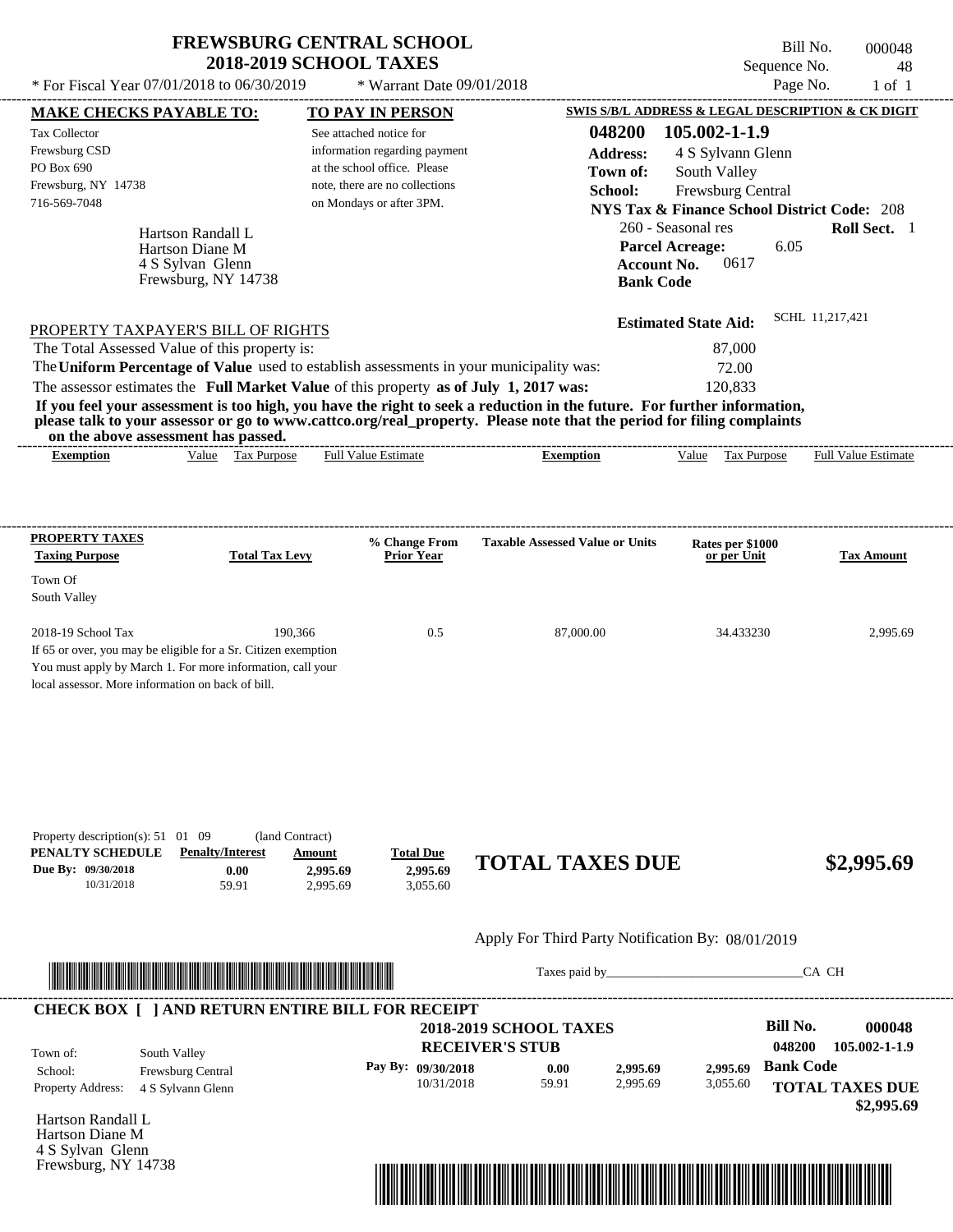| <b>FREWSBURG CENTRAL SCHOOL</b> |  |
|---------------------------------|--|
| <b>2018-2019 SCHOOL TAXES</b>   |  |

\* Warrant Date 09/01/2018

 $*$  For Fiscal Year 07/01/2018 to 06/30/2019

Bill No. 000049 Sequence No. 49

| <b>MAKE CHECKS PAYABLE TO:</b>                                                            |                                                                                                                                                                                                                                      |                                | <b>TO PAY IN PERSON</b>                                                                  |                                                                                                                                                                                                                                                  | <b>SWIS S/B/L ADDRESS &amp; LEGAL DESCRIPTION &amp; CK DIGIT</b>                                                                            |                                      |
|-------------------------------------------------------------------------------------------|--------------------------------------------------------------------------------------------------------------------------------------------------------------------------------------------------------------------------------------|--------------------------------|------------------------------------------------------------------------------------------|--------------------------------------------------------------------------------------------------------------------------------------------------------------------------------------------------------------------------------------------------|---------------------------------------------------------------------------------------------------------------------------------------------|--------------------------------------|
| <b>Tax Collector</b><br>Frewsburg CSD<br>PO Box 690                                       |                                                                                                                                                                                                                                      |                                | See attached notice for<br>information regarding payment<br>at the school office. Please | 048200<br><b>Address:</b><br>Town of:                                                                                                                                                                                                            | 96.002-2-19.1<br>1059 Dennison Rd<br>South Valley                                                                                           |                                      |
| Frewsburg, NY 14738<br>716-569-7048                                                       | Hellenbeck Ellis J<br>10 Dennison Road<br>Frewsburg, NY 14738                                                                                                                                                                        |                                | note, there are no collections<br>on Mondays or after 3PM.                               | School:<br><b>Account No.</b>                                                                                                                                                                                                                    | Frewsburg Central<br><b>NYS Tax &amp; Finance School District Code: 208</b><br>210 - 1 Family Res<br><b>Parcel Acreage:</b><br>5.00<br>0088 | Roll Sect. 1                         |
|                                                                                           |                                                                                                                                                                                                                                      |                                |                                                                                          | <b>Bank Code</b>                                                                                                                                                                                                                                 |                                                                                                                                             |                                      |
|                                                                                           | PROPERTY TAXPAYER'S BILL OF RIGHTS                                                                                                                                                                                                   |                                |                                                                                          |                                                                                                                                                                                                                                                  | <b>Estimated State Aid:</b>                                                                                                                 | SCHL 11.217.421                      |
|                                                                                           | The Total Assessed Value of this property is:                                                                                                                                                                                        |                                |                                                                                          | The Uniform Percentage of Value used to establish assessments in your municipality was:                                                                                                                                                          | 32,300<br>72.00                                                                                                                             |                                      |
|                                                                                           | The assessor estimates the Full Market Value of this property as of July 1, 2017 was:<br>on the above assessment has passed.                                                                                                         |                                |                                                                                          | If you feel your assessment is too high, you have the right to seek a reduction in the future. For further information,<br>please talk to your assessor or go to www.cattco.org/real_property. Please note that the period for filing complaints | 44,861                                                                                                                                      |                                      |
| <b>Exemption</b>                                                                          | Value Tax Purpose                                                                                                                                                                                                                    |                                | <b>Full Value Estimate</b>                                                               | <b>Exemption</b>                                                                                                                                                                                                                                 | Value Tax Purpose Full Value Estimate                                                                                                       |                                      |
|                                                                                           |                                                                                                                                                                                                                                      |                                |                                                                                          |                                                                                                                                                                                                                                                  |                                                                                                                                             |                                      |
| <b>PROPERTY TAXES</b><br><b>Taxing Purpose</b>                                            | <b>Total Tax Levy</b>                                                                                                                                                                                                                |                                | % Change From<br><b>Prior Year</b>                                                       | <b>Taxable Assessed Value or Units</b>                                                                                                                                                                                                           | Rates per \$1000<br>or per Unit                                                                                                             | <b>Tax Amount</b>                    |
| Town Of<br>South Valley                                                                   |                                                                                                                                                                                                                                      |                                |                                                                                          |                                                                                                                                                                                                                                                  |                                                                                                                                             |                                      |
| 2018-19 School Tax                                                                        | If 65 or over, you may be eligible for a Sr. Citizen exemption<br>You must apply by March 1. For more information, call your<br>local assessor. More information on back of bill.                                                    | 190,366                        | 0.5                                                                                      | 32,300.00                                                                                                                                                                                                                                        | 34.433230                                                                                                                                   | 1,112.19                             |
| Property description(s): 54 01 09<br>PENALTY SCHEDULE<br>Due By: 09/30/2018<br>10/31/2018 | <b>Penalty/Interest</b><br>0.00<br>22.24                                                                                                                                                                                             | Amount<br>1,112.19<br>1,112.19 | <b>Total Due</b><br>1,112.19<br>1,134.43                                                 | <b>TOTAL TAXES DUE</b>                                                                                                                                                                                                                           |                                                                                                                                             | \$1,112.19                           |
|                                                                                           |                                                                                                                                                                                                                                      |                                |                                                                                          | Apply For Third Party Notification By: 08/01/2019                                                                                                                                                                                                |                                                                                                                                             |                                      |
|                                                                                           | <u> Indian American State and The Communication of the Communication of the Communication of the Communication of the Communication of the Communication of the Communication of the Communication of the Communication of the C</u> |                                |                                                                                          | Taxes paid by Taxes and the Taxes paid by Taxes and the Taxes and the Taxes and the Taxes and the Taxes and the Taxes and the Taxes and the Taxes and the Taxes and the Taxes and the Taxes and the Taxes and the Taxes and th                   |                                                                                                                                             | CA CH                                |
|                                                                                           | <b>CHECK BOX [ ] AND RETURN ENTIRE BILL FOR RECEIPT</b>                                                                                                                                                                              |                                |                                                                                          | <b>2018-2019 SCHOOL TAXES</b>                                                                                                                                                                                                                    | <b>Bill No.</b>                                                                                                                             | 000049                               |
| Town of:                                                                                  | South Valley                                                                                                                                                                                                                         |                                |                                                                                          | <b>RECEIVER'S STUB</b>                                                                                                                                                                                                                           | 048200<br><b>Bank Code</b>                                                                                                                  | 96.002-2-19.1                        |
| School:<br>Property Address:                                                              | Frewsburg Central<br>1059 Dennison Rd                                                                                                                                                                                                |                                | Pay By: 09/30/2018<br>10/31/2018                                                         | 0.00<br>1,112.19<br>22.24<br>1,112.19                                                                                                                                                                                                            | 1,112.19<br>1,134.43                                                                                                                        | <b>TOTAL TAXES DUE</b><br>\$1,112.19 |
| Hellenbeck Ellis J<br>10 Dennison Road<br>Frewsburg, NY 14738                             |                                                                                                                                                                                                                                      |                                |                                                                                          |                                                                                                                                                                                                                                                  |                                                                                                                                             |                                      |
|                                                                                           |                                                                                                                                                                                                                                      |                                |                                                                                          |                                                                                                                                                                                                                                                  |                                                                                                                                             |                                      |
|                                                                                           |                                                                                                                                                                                                                                      |                                |                                                                                          | <u> 1989 - Andrea Stadt British Stadt British Stadt British Stadt British Stadt British Stadt British Stadt British Stadt British Stadt British Stadt British Stadt British Stadt British Stadt British Stadt British Stadt Brit</u>             |                                                                                                                                             |                                      |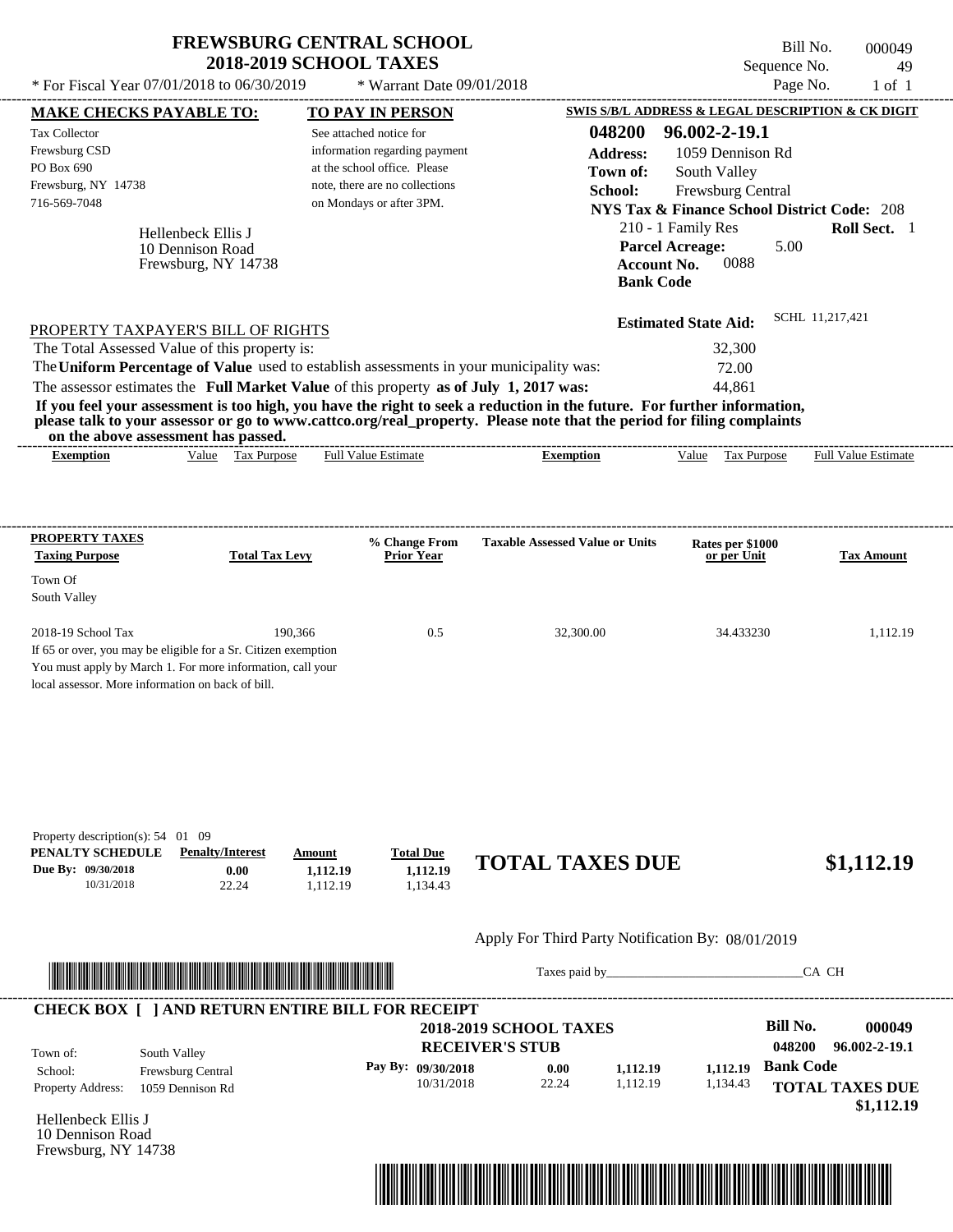\* For Fiscal Year 07/01/2018 to 06/30/2019  $*$  Warrant Date 09/01/2018 Page No. 1 of 1

 $*$  Warrant Date 09/01/2018

Bill No. 000050 Sequence No. 50<br>Page No. 1 of 1

|                                                 | <b>MAKE CHECKS PAYABLE TO:</b>                                                                                          |                       | <b>TO PAY IN PERSON</b>                                       |                                                                                                                                                                                                                                                  | <b>SWIS S/B/L ADDRESS &amp; LEGAL DESCRIPTION &amp; CK DIGIT</b>            |                        |
|-------------------------------------------------|-------------------------------------------------------------------------------------------------------------------------|-----------------------|---------------------------------------------------------------|--------------------------------------------------------------------------------------------------------------------------------------------------------------------------------------------------------------------------------------------------|-----------------------------------------------------------------------------|------------------------|
| <b>Tax Collector</b><br>Frewsburg CSD           |                                                                                                                         |                       | See attached notice for                                       | 048200                                                                                                                                                                                                                                           | 96.002-1-37.3                                                               |                        |
| PO Box 690                                      |                                                                                                                         |                       | information regarding payment<br>at the school office. Please | <b>Address:</b>                                                                                                                                                                                                                                  | 12933 Bone Run Rd                                                           |                        |
| Frewsburg, NY 14738                             |                                                                                                                         |                       | note, there are no collections                                | Town of:                                                                                                                                                                                                                                         | South Valley                                                                |                        |
| 716-569-7048                                    |                                                                                                                         |                       | on Mondays or after 3PM.                                      | School:                                                                                                                                                                                                                                          | Frewsburg Central<br><b>NYS Tax &amp; Finance School District Code: 208</b> |                        |
|                                                 |                                                                                                                         |                       |                                                               |                                                                                                                                                                                                                                                  | 210 - 1 Family Res                                                          | Roll Sect. 1           |
|                                                 | <b>Inkley Martyn</b>                                                                                                    |                       |                                                               |                                                                                                                                                                                                                                                  | <b>Parcel Acreage:</b><br>16.30                                             |                        |
|                                                 | Inkley Kirstin<br>12933 Bone Run Rd                                                                                     |                       |                                                               | <b>Account No.</b>                                                                                                                                                                                                                               | 0632                                                                        |                        |
|                                                 | Frewsburg, NY 14738                                                                                                     |                       |                                                               | <b>Bank Code</b>                                                                                                                                                                                                                                 |                                                                             |                        |
|                                                 |                                                                                                                         |                       |                                                               |                                                                                                                                                                                                                                                  |                                                                             |                        |
|                                                 | PROPERTY TAXPAYER'S BILL OF RIGHTS                                                                                      |                       |                                                               |                                                                                                                                                                                                                                                  | <b>Estimated State Aid:</b>                                                 | SCHL 11,217,421        |
|                                                 | The Total Assessed Value of this property is:                                                                           |                       |                                                               |                                                                                                                                                                                                                                                  | 106,400                                                                     |                        |
|                                                 |                                                                                                                         |                       |                                                               | The Uniform Percentage of Value used to establish assessments in your municipality was:                                                                                                                                                          | 72.00                                                                       |                        |
|                                                 | The assessor estimates the Full Market Value of this property as of July 1, 2017 was:                                   |                       |                                                               |                                                                                                                                                                                                                                                  | 147,778                                                                     |                        |
|                                                 | on the above assessment has passed.                                                                                     |                       |                                                               | If you feel your assessment is too high, you have the right to seek a reduction in the future. For further information,<br>please talk to your assessor or go to www.cattco.org/real_property. Please note that the period for filing complaints |                                                                             |                        |
| <b>Exemption</b>                                | Value Tax Purpose                                                                                                       |                       | <b>Full Value Estimate</b>                                    | <b>Exemption</b>                                                                                                                                                                                                                                 | Value Tax Purpose Full Value Estimate                                       |                        |
| <b>Bas Star</b>                                 | (See Note) 21,300 SCHOOL                                                                                                |                       | 29,583                                                        |                                                                                                                                                                                                                                                  |                                                                             |                        |
|                                                 |                                                                                                                         |                       |                                                               |                                                                                                                                                                                                                                                  |                                                                             |                        |
| <b>PROPERTY TAXES</b>                           |                                                                                                                         |                       | % Change From                                                 | <b>Taxable Assessed Value or Units</b>                                                                                                                                                                                                           | Rates per \$1000                                                            |                        |
| <b>Taxing Purpose</b>                           |                                                                                                                         | <b>Total Tax Levy</b> | <b>Prior Year</b>                                             | (before accounting for STAR)                                                                                                                                                                                                                     | or per Unit                                                                 | <b>Tax Amount</b>      |
| Town Of                                         |                                                                                                                         |                       |                                                               |                                                                                                                                                                                                                                                  |                                                                             |                        |
| South Valley                                    |                                                                                                                         |                       |                                                               |                                                                                                                                                                                                                                                  |                                                                             |                        |
| 2018-19 School Tax                              |                                                                                                                         | 190,366               | 0.5                                                           | 106,400.00                                                                                                                                                                                                                                       | 34.433230                                                                   | 3,663.70               |
|                                                 | If 65 or over, you may be eligible for a Sr. Citizen exemption                                                          |                       |                                                               |                                                                                                                                                                                                                                                  |                                                                             |                        |
|                                                 | You must apply by March 1. For more information, call your                                                              |                       |                                                               |                                                                                                                                                                                                                                                  |                                                                             |                        |
|                                                 | local assessor. More information on back of bill.                                                                       |                       |                                                               |                                                                                                                                                                                                                                                  |                                                                             |                        |
|                                                 |                                                                                                                         |                       |                                                               |                                                                                                                                                                                                                                                  |                                                                             |                        |
|                                                 |                                                                                                                         |                       |                                                               |                                                                                                                                                                                                                                                  |                                                                             |                        |
|                                                 |                                                                                                                         |                       |                                                               | Your tax savings this year resulting from the New York State School Tax Relief (STAR) program is:                                                                                                                                                |                                                                             | \$733.43               |
| Property description(s): $55 \quad 01 \quad 09$ |                                                                                                                         |                       |                                                               | Note: This year's STAR tax savings generally may not exceed last year's by more than 2%.                                                                                                                                                         |                                                                             |                        |
| PENALTY SCHEDULE<br>Due By: 09/30/2018          | <b>Penalty/Interest</b><br>0.00                                                                                         | Amount<br>2,930.27    | <b>Total Due</b><br>2,930.27                                  | <b>TOTAL TAXES DUE</b>                                                                                                                                                                                                                           |                                                                             | \$2,930.27             |
| 10/31/2018                                      | 58.61                                                                                                                   | 2,930.27              | 2.988.88                                                      |                                                                                                                                                                                                                                                  |                                                                             |                        |
|                                                 |                                                                                                                         |                       |                                                               |                                                                                                                                                                                                                                                  |                                                                             |                        |
|                                                 |                                                                                                                         |                       |                                                               | Apply For Third Party Notification By: 08/01/2019                                                                                                                                                                                                |                                                                             |                        |
|                                                 |                                                                                                                         |                       |                                                               |                                                                                                                                                                                                                                                  |                                                                             | CA CH                  |
|                                                 | <u> Indian American American Indian American Indian American Indian American Indian American Indian American Indian</u> |                       |                                                               |                                                                                                                                                                                                                                                  |                                                                             |                        |
|                                                 | <b>CHECK BOX [ ] AND RETURN ENTIRE BILL FOR RECEIPT</b>                                                                 |                       |                                                               |                                                                                                                                                                                                                                                  |                                                                             |                        |
|                                                 |                                                                                                                         |                       |                                                               | <b>2018-2019 SCHOOL TAXES</b>                                                                                                                                                                                                                    | <b>Bill No.</b>                                                             | 000050                 |
| Town of:                                        | South Valley                                                                                                            |                       |                                                               | <b>RECEIVER'S STUB</b>                                                                                                                                                                                                                           | 048200                                                                      | 96.002-1-37.3          |
| School:                                         | Frewsburg Central                                                                                                       |                       | Pay By: 09/30/2018                                            | 0.00<br>2,930.27                                                                                                                                                                                                                                 | <b>Bank Code</b><br>2,930.27                                                |                        |
| <b>Property Address:</b>                        | 12933 Bone Run Rd                                                                                                       |                       | 10/31/2018                                                    | 58.61<br>2,930.27                                                                                                                                                                                                                                | 2,988.88                                                                    | <b>TOTAL TAXES DUE</b> |
| <b>Inkley Martyn</b>                            |                                                                                                                         |                       |                                                               |                                                                                                                                                                                                                                                  |                                                                             | \$2,930.27             |
| Inkley Kirstin                                  |                                                                                                                         |                       |                                                               |                                                                                                                                                                                                                                                  |                                                                             |                        |
| 12933 Bone Run Rd                               |                                                                                                                         |                       |                                                               |                                                                                                                                                                                                                                                  |                                                                             |                        |
| Frewsburg, NY 14738                             |                                                                                                                         |                       |                                                               |                                                                                                                                                                                                                                                  |                                                                             |                        |
|                                                 |                                                                                                                         |                       |                                                               |                                                                                                                                                                                                                                                  |                                                                             |                        |
|                                                 |                                                                                                                         |                       |                                                               | <u> 1989 - Andrea Stadt British Stadt British Stadt British Stadt British Stadt British Stadt British Stadt Britis</u>                                                                                                                           |                                                                             |                        |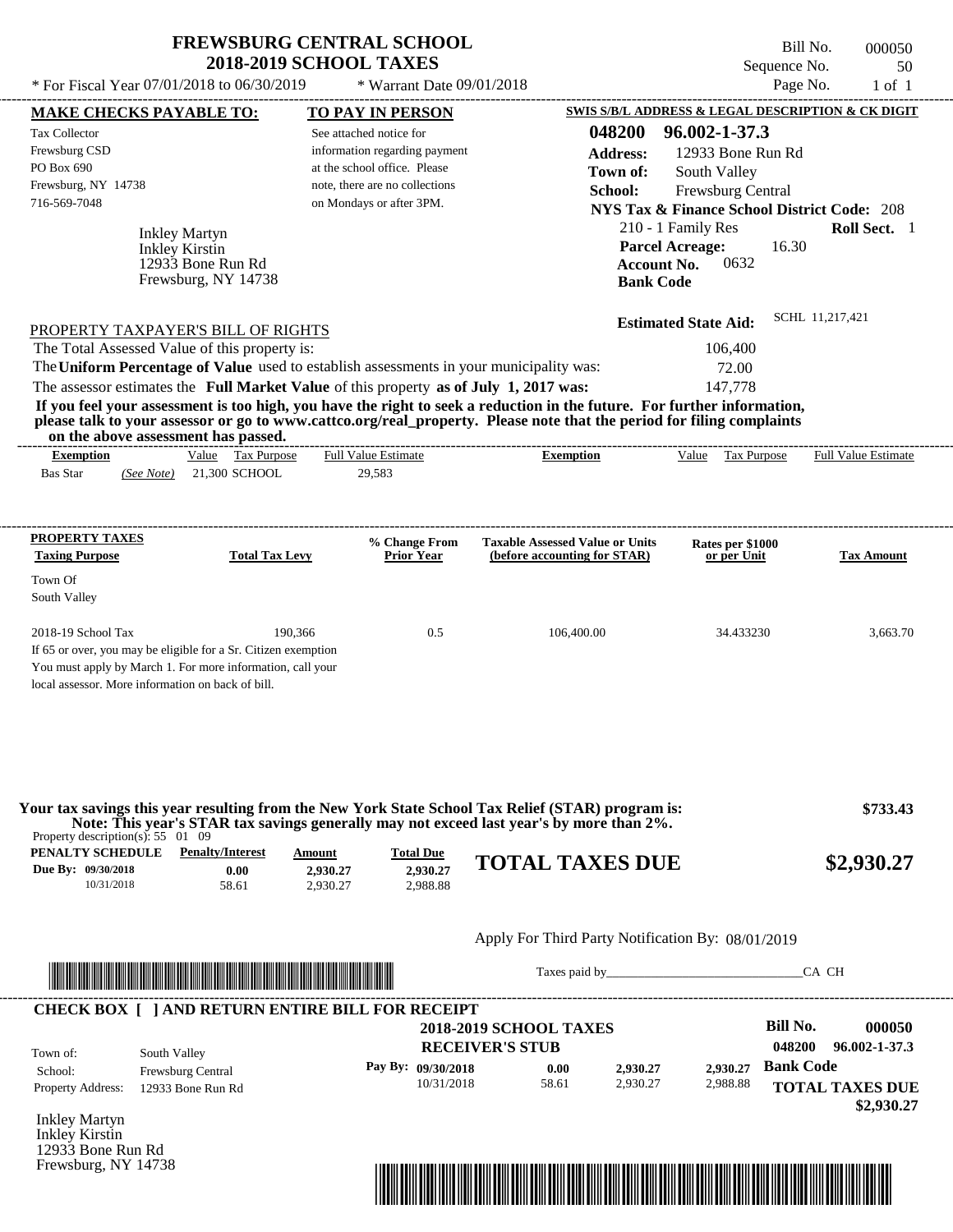\* For Fiscal Year  $07/01/2018$  to  $06/30/2019$  \* Warrant Date  $09/01/2018$  Page No. 1 of 1

 $*$  Warrant Date 09/01/2018

| <b>MAKE CHECKS PAYABLE TO:</b>                                                                                                                                                                                                       |                         |                       |         | <b>TO PAY IN PERSON</b>          |                                                                                                                         |                        |                                                        |                  | <b>SWIS S/B/L ADDRESS &amp; LEGAL DESCRIPTION &amp; CK DIGIT</b> |
|--------------------------------------------------------------------------------------------------------------------------------------------------------------------------------------------------------------------------------------|-------------------------|-----------------------|---------|----------------------------------|-------------------------------------------------------------------------------------------------------------------------|------------------------|--------------------------------------------------------|------------------|------------------------------------------------------------------|
| <b>Tax Collector</b>                                                                                                                                                                                                                 |                         |                       |         | See attached notice for          |                                                                                                                         | 048200                 | 96.002-1-37.5                                          |                  |                                                                  |
| Frewsburg CSD                                                                                                                                                                                                                        |                         |                       |         | information regarding payment    |                                                                                                                         | <b>Address:</b>        | Bone Run Rd (Co Rd 33)                                 |                  |                                                                  |
| PO Box 690                                                                                                                                                                                                                           |                         |                       |         | at the school office. Please     |                                                                                                                         | Town of:               | South Valley                                           |                  |                                                                  |
| Frewsburg, NY 14738                                                                                                                                                                                                                  |                         |                       |         | note, there are no collections   |                                                                                                                         | School:                | Frewsburg Central                                      |                  |                                                                  |
| 716-569-7048                                                                                                                                                                                                                         |                         |                       |         | on Mondays or after 3PM.         |                                                                                                                         |                        | <b>NYS Tax &amp; Finance School District Code: 208</b> |                  |                                                                  |
|                                                                                                                                                                                                                                      | <b>Inkley Martyn</b>    |                       |         |                                  |                                                                                                                         |                        | $314$ - Rural vac $<$ 10                               |                  | Roll Sect. 1                                                     |
|                                                                                                                                                                                                                                      | Inkley Kirstin          |                       |         |                                  |                                                                                                                         | <b>Parcel Acreage:</b> |                                                        | 1.00             |                                                                  |
|                                                                                                                                                                                                                                      | 12933 Bone Run Rd       |                       |         |                                  |                                                                                                                         | <b>Account No.</b>     | 0685                                                   |                  |                                                                  |
|                                                                                                                                                                                                                                      | Frewsburg, NY 14738     |                       |         |                                  |                                                                                                                         | <b>Bank Code</b>       |                                                        |                  |                                                                  |
|                                                                                                                                                                                                                                      |                         |                       |         |                                  |                                                                                                                         |                        | <b>Estimated State Aid:</b>                            |                  | SCHL 11.217.421                                                  |
| PROPERTY TAXPAYER'S BILL OF RIGHTS<br>The Total Assessed Value of this property is:                                                                                                                                                  |                         |                       |         |                                  |                                                                                                                         |                        | 4,000                                                  |                  |                                                                  |
|                                                                                                                                                                                                                                      |                         |                       |         |                                  | The Uniform Percentage of Value used to establish assessments in your municipality was:                                 |                        | 72.00                                                  |                  |                                                                  |
|                                                                                                                                                                                                                                      |                         |                       |         |                                  | The assessor estimates the Full Market Value of this property as of July 1, 2017 was:                                   |                        | 5,556                                                  |                  |                                                                  |
|                                                                                                                                                                                                                                      |                         |                       |         |                                  | If you feel your assessment is too high, you have the right to seek a reduction in the future. For further information, |                        |                                                        |                  |                                                                  |
|                                                                                                                                                                                                                                      |                         |                       |         |                                  | please talk to your assessor or go to www.cattco.org/real_property. Please note that the period for filing complaints   |                        |                                                        |                  |                                                                  |
| on the above assessment has passed.<br><b>Exemption</b>                                                                                                                                                                              |                         | Value Tax Purpose     |         | <b>Full Value Estimate</b>       | <b>Exemption</b>                                                                                                        |                        |                                                        |                  | Value Tax Purpose Full Value Estimate                            |
|                                                                                                                                                                                                                                      |                         |                       |         |                                  |                                                                                                                         |                        |                                                        |                  |                                                                  |
|                                                                                                                                                                                                                                      |                         |                       |         |                                  |                                                                                                                         |                        |                                                        |                  |                                                                  |
| <b>PROPERTY TAXES</b>                                                                                                                                                                                                                |                         |                       |         | % Change From                    | <b>Taxable Assessed Value or Units</b>                                                                                  |                        | Rates per \$1000                                       |                  |                                                                  |
| <b>Taxing Purpose</b>                                                                                                                                                                                                                |                         | <b>Total Tax Levy</b> |         | <b>Prior Year</b>                |                                                                                                                         |                        | or per Unit                                            |                  | <b>Tax Amount</b>                                                |
| Town Of                                                                                                                                                                                                                              |                         |                       |         |                                  |                                                                                                                         |                        |                                                        |                  |                                                                  |
| South Valley                                                                                                                                                                                                                         |                         |                       |         |                                  |                                                                                                                         |                        |                                                        |                  |                                                                  |
|                                                                                                                                                                                                                                      |                         |                       |         |                                  |                                                                                                                         |                        |                                                        |                  |                                                                  |
| 2018-19 School Tax                                                                                                                                                                                                                   |                         |                       | 190,366 | 0.5                              | 4,000.00                                                                                                                |                        | 34.433230                                              |                  | 137.73                                                           |
| If 65 or over, you may be eligible for a Sr. Citizen exemption<br>You must apply by March 1. For more information, call your                                                                                                         |                         |                       |         |                                  |                                                                                                                         |                        |                                                        |                  |                                                                  |
| local assessor. More information on back of bill.                                                                                                                                                                                    |                         |                       |         |                                  |                                                                                                                         |                        |                                                        |                  |                                                                  |
|                                                                                                                                                                                                                                      |                         |                       |         |                                  |                                                                                                                         |                        |                                                        |                  |                                                                  |
|                                                                                                                                                                                                                                      |                         |                       |         |                                  |                                                                                                                         |                        |                                                        |                  |                                                                  |
|                                                                                                                                                                                                                                      |                         |                       |         |                                  |                                                                                                                         |                        |                                                        |                  |                                                                  |
|                                                                                                                                                                                                                                      |                         |                       |         |                                  |                                                                                                                         |                        |                                                        |                  |                                                                  |
|                                                                                                                                                                                                                                      |                         |                       |         |                                  |                                                                                                                         |                        |                                                        |                  |                                                                  |
|                                                                                                                                                                                                                                      |                         |                       |         |                                  |                                                                                                                         |                        |                                                        |                  |                                                                  |
| Property description(s): $55 \quad 01 \quad 09$<br>PENALTY SCHEDULE                                                                                                                                                                  | <b>Penalty/Interest</b> |                       | Amount  | <b>Total Due</b>                 |                                                                                                                         |                        |                                                        |                  |                                                                  |
| Due By: 09/30/2018                                                                                                                                                                                                                   |                         | 0.00                  | 137.73  | 137.73                           | <b>TOTAL TAXES DUE</b>                                                                                                  |                        |                                                        |                  | \$137.73                                                         |
| 10/31/2018                                                                                                                                                                                                                           |                         | 2.75                  | 137.73  | 140.48                           |                                                                                                                         |                        |                                                        |                  |                                                                  |
|                                                                                                                                                                                                                                      |                         |                       |         |                                  |                                                                                                                         |                        |                                                        |                  |                                                                  |
|                                                                                                                                                                                                                                      |                         |                       |         |                                  | Apply For Third Party Notification By: 08/01/2019                                                                       |                        |                                                        |                  |                                                                  |
| <u> In the second contract of the second contract of the second contract of the second contract of the second contract of the second contract of the second contract of the second contract of the second contract of the second</u> |                         |                       |         |                                  |                                                                                                                         |                        | Taxes paid by                                          |                  | CA CH                                                            |
|                                                                                                                                                                                                                                      |                         |                       |         |                                  |                                                                                                                         |                        |                                                        |                  |                                                                  |
|                                                                                                                                                                                                                                      |                         |                       |         |                                  | <b>2018-2019 SCHOOL TAXES</b>                                                                                           |                        |                                                        | <b>Bill No.</b>  | 000051                                                           |
|                                                                                                                                                                                                                                      |                         |                       |         |                                  |                                                                                                                         |                        |                                                        | 048200           | 96.002-1-37.5                                                    |
|                                                                                                                                                                                                                                      |                         |                       |         |                                  |                                                                                                                         |                        |                                                        |                  |                                                                  |
|                                                                                                                                                                                                                                      | South Valley            |                       |         |                                  | <b>RECEIVER'S STUB</b>                                                                                                  |                        |                                                        |                  |                                                                  |
| <b>CHECK BOX [ ] AND RETURN ENTIRE BILL FOR RECEIPT</b><br>Town of:<br>School:                                                                                                                                                       | Frewsburg Central       |                       |         | Pay By: 09/30/2018<br>10/31/2018 | 0.00<br>2.75                                                                                                            | 137.73<br>137.73       | 137.73                                                 | <b>Bank Code</b> |                                                                  |
|                                                                                                                                                                                                                                      | Bone Run Rd (Co Rd 33)  |                       |         |                                  |                                                                                                                         |                        | 140.48                                                 |                  |                                                                  |
|                                                                                                                                                                                                                                      |                         |                       |         |                                  |                                                                                                                         |                        |                                                        |                  |                                                                  |
|                                                                                                                                                                                                                                      |                         |                       |         |                                  |                                                                                                                         |                        |                                                        |                  | <b>TOTAL TAXES DUE</b><br>\$137.73                               |
| Property Address:<br><b>Inkley Martyn</b><br>Inkley Kirstin<br>12933 Bone Run Rd<br>Frewsburg, NY 14738                                                                                                                              |                         |                       |         |                                  |                                                                                                                         |                        |                                                        |                  |                                                                  |

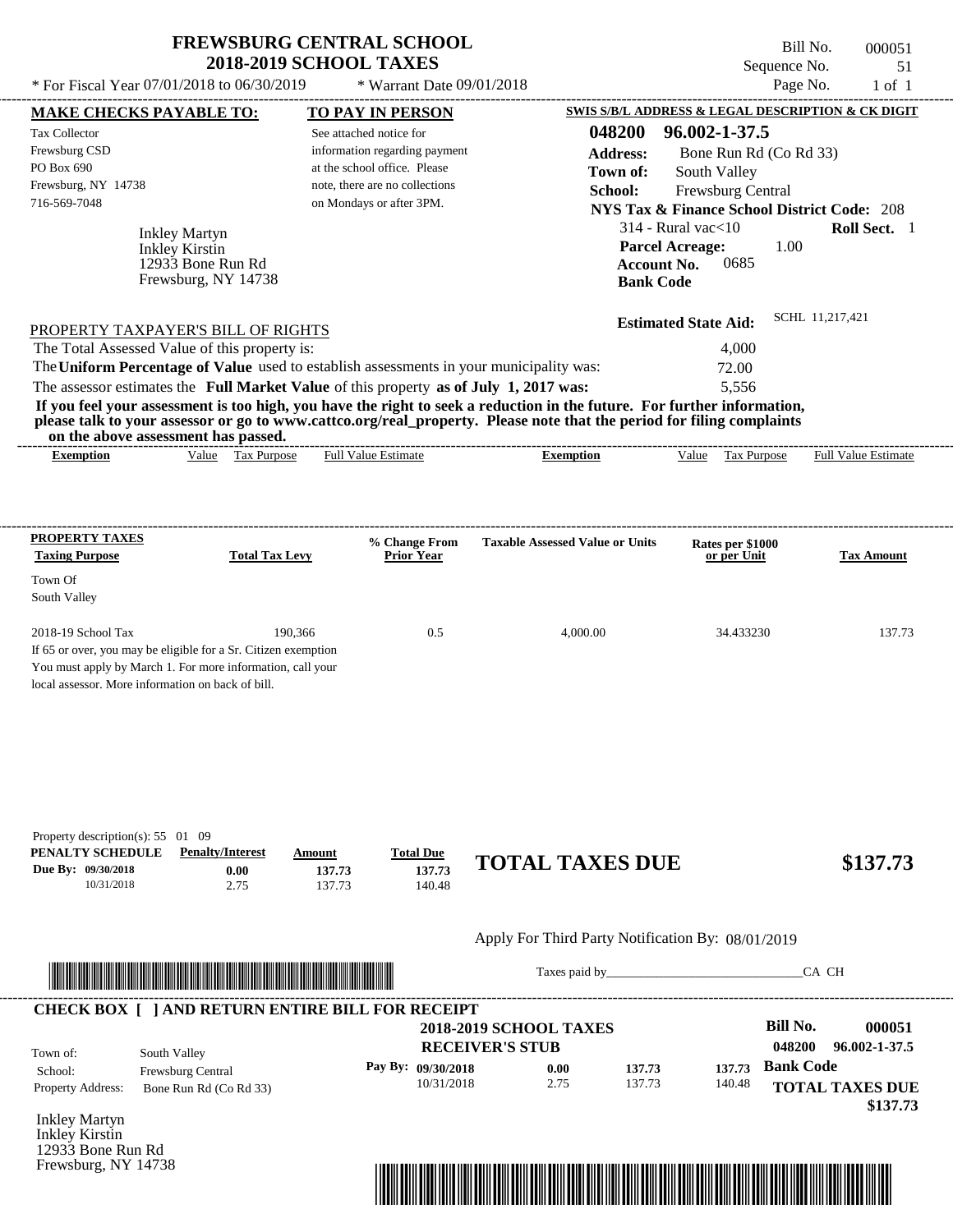| <b>FREWSBURG CENTRAL SCHOOL</b> |
|---------------------------------|
| <b>2018-2019 SCHOOL TAXES</b>   |

Bill No. 000052 Sequence No. 53  $*$  For Fiscal Year 07/01/2018 to 06/30/2019  $*$  Warrant Date 09/01/2018 Page No. 1 of 1

| <b>MAKE CHECKS PAYABLE TO:</b>                                                                                                                               |                           |                       | <b>TO PAY IN PERSON</b>        |                    |                                                   |                  | <b>SWIS S/B/L ADDRESS &amp; LEGAL DESCRIPTION &amp; CK DIGIT</b> |                           |                                    |
|--------------------------------------------------------------------------------------------------------------------------------------------------------------|---------------------------|-----------------------|--------------------------------|--------------------|---------------------------------------------------|------------------|------------------------------------------------------------------|---------------------------|------------------------------------|
| <b>Tax Collector</b>                                                                                                                                         |                           |                       | See attached notice for        |                    |                                                   | 048200           | $96.004 - 1 - 3$                                                 |                           |                                    |
| Frewsburg CSD                                                                                                                                                |                           |                       | information regarding payment  |                    |                                                   | <b>Address:</b>  | Sawmill Run Rd                                                   |                           |                                    |
| PO Box 690                                                                                                                                                   |                           |                       | at the school office. Please   |                    |                                                   | Town of:         | South Valley                                                     |                           |                                    |
| Frewsburg, NY 14738                                                                                                                                          |                           |                       | note, there are no collections |                    |                                                   | School:          | Frewsburg Central                                                |                           |                                    |
| 716-569-7048                                                                                                                                                 |                           |                       | on Mondays or after 3PM.       |                    |                                                   |                  | <b>NYS Tax &amp; Finance School District Code: 208</b>           |                           |                                    |
|                                                                                                                                                              | <b>Bloomquist Rebecca</b> |                       |                                |                    |                                                   |                  | 312 - Vac w/imprv                                                |                           | Roll Sect. 1                       |
|                                                                                                                                                              | 36 Scioto St              |                       |                                |                    |                                                   |                  | <b>Parcel Dimensions:</b>                                        | 210.00 X 264.00           |                                    |
|                                                                                                                                                              | Jamestown, NY 14701       |                       |                                |                    |                                                   |                  | <b>Account No.</b><br>0194                                       |                           |                                    |
|                                                                                                                                                              |                           |                       |                                |                    |                                                   | <b>Bank Code</b> |                                                                  |                           |                                    |
| PROPERTY TAXPAYER'S BILL OF RIGHTS                                                                                                                           |                           |                       |                                |                    |                                                   |                  | <b>Estimated State Aid:</b>                                      | SCHL 11.217.421           |                                    |
| The Total Assessed Value of this property is:                                                                                                                |                           |                       |                                |                    |                                                   |                  | 6,300                                                            |                           |                                    |
| The Uniform Percentage of Value used to establish assessments in your municipality was:                                                                      |                           |                       |                                |                    |                                                   |                  | 72.00                                                            |                           |                                    |
| The assessor estimates the Full Market Value of this property as of July 1, 2017 was:                                                                        |                           |                       |                                |                    |                                                   |                  | 8,750                                                            |                           |                                    |
| If you feel your assessment is too high, you have the right to seek a reduction in the future. For further information,                                      |                           |                       |                                |                    |                                                   |                  |                                                                  |                           |                                    |
| please talk to your assessor or go to www.cattco.org/real_property. Please note that the period for filing complaints<br>on the above assessment has passed. |                           |                       |                                |                    |                                                   |                  |                                                                  |                           |                                    |
| <b>Exemption</b>                                                                                                                                             |                           | Value Tax Purpose     | <b>Full Value Estimate</b>     |                    | <b>Exemption</b>                                  |                  | Value Tax Purpose Full Value Estimate                            |                           |                                    |
|                                                                                                                                                              |                           |                       |                                |                    |                                                   |                  |                                                                  |                           |                                    |
| <b>PROPERTY TAXES</b>                                                                                                                                        |                           |                       |                                | % Change From      | <b>Taxable Assessed Value or Units</b>            |                  | Rates per \$1000                                                 |                           |                                    |
| <b>Taxing Purpose</b>                                                                                                                                        |                           | <b>Total Tax Levy</b> |                                | <b>Prior Year</b>  |                                                   |                  | or per Unit                                                      |                           | <b>Tax Amount</b>                  |
| Town Of                                                                                                                                                      |                           |                       |                                |                    |                                                   |                  |                                                                  |                           |                                    |
| South Valley                                                                                                                                                 |                           |                       |                                |                    |                                                   |                  |                                                                  |                           |                                    |
| 2018-19 School Tax                                                                                                                                           |                           | 190,366               |                                | 0.5                | 6,300.00                                          |                  | 34.433230                                                        |                           | 216.93                             |
| If 65 or over, you may be eligible for a Sr. Citizen exemption                                                                                               |                           |                       |                                |                    |                                                   |                  |                                                                  |                           |                                    |
| You must apply by March 1. For more information, call your                                                                                                   |                           |                       |                                |                    |                                                   |                  |                                                                  |                           |                                    |
| local assessor. More information on back of bill.                                                                                                            |                           |                       |                                |                    |                                                   |                  |                                                                  |                           |                                    |
|                                                                                                                                                              |                           |                       |                                |                    |                                                   |                  |                                                                  |                           |                                    |
|                                                                                                                                                              |                           |                       |                                |                    |                                                   |                  |                                                                  |                           |                                    |
|                                                                                                                                                              |                           |                       |                                |                    |                                                   |                  |                                                                  |                           |                                    |
| Property description(s): $53 \quad 01 \quad 09$<br>PENALTY SCHEDULE                                                                                          | <b>Penalty/Interest</b>   |                       | Amount                         | <b>Total Due</b>   |                                                   |                  |                                                                  |                           |                                    |
| Due By: 09/30/2018<br>10/31/2018                                                                                                                             |                           | 0.00<br>4.34          | 216.93<br>216.93               | 216.93<br>221.27   | <b>TOTAL TAXES DUE</b>                            |                  |                                                                  |                           | \$216.93                           |
|                                                                                                                                                              |                           |                       |                                |                    |                                                   |                  |                                                                  |                           |                                    |
|                                                                                                                                                              |                           |                       |                                |                    | Apply For Third Party Notification By: 08/01/2019 |                  |                                                                  |                           |                                    |
|                                                                                                                                                              |                           |                       |                                |                    |                                                   |                  |                                                                  | CA CH                     |                                    |
| <b>CHECK BOX [ ] AND RETURN ENTIRE BILL FOR RECEIPT</b>                                                                                                      |                           |                       |                                |                    |                                                   |                  |                                                                  |                           |                                    |
|                                                                                                                                                              |                           |                       |                                |                    | <b>2018-2019 SCHOOL TAXES</b>                     |                  |                                                                  | <b>Bill No.</b><br>048200 | 000052<br>$96.004 - 1 - 3$         |
| Town of:                                                                                                                                                     | South Valley              |                       |                                |                    | <b>RECEIVER'S STUB</b>                            |                  |                                                                  |                           |                                    |
| School:                                                                                                                                                      | Frewsburg Central         |                       |                                | Pay By: 09/30/2018 | 0.00                                              | 216.93           | 216.93                                                           | <b>Bank Code</b>          |                                    |
| Property Address:                                                                                                                                            | Sawmill Run Rd            |                       |                                | 10/31/2018         | 4.34                                              | 216.93           | 221.27                                                           |                           | <b>TOTAL TAXES DUE</b><br>\$216.93 |
| <b>Bloomquist Rebecca</b>                                                                                                                                    |                           |                       |                                |                    |                                                   |                  |                                                                  |                           |                                    |
| 36 Scioto St<br>Jamestown, NY 14701                                                                                                                          |                           |                       |                                |                    |                                                   |                  |                                                                  |                           |                                    |
|                                                                                                                                                              |                           |                       |                                |                    |                                                   |                  |                                                                  |                           |                                    |

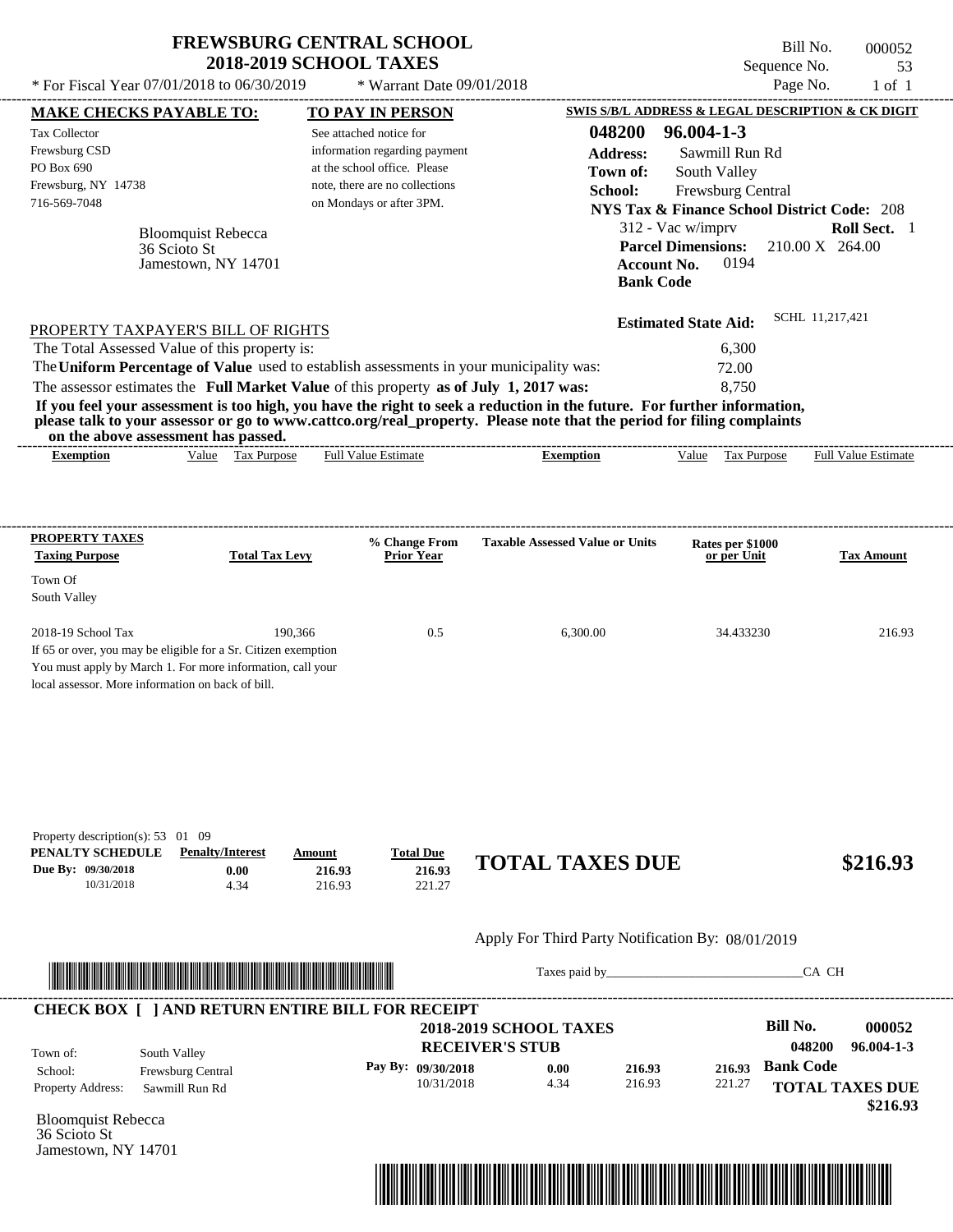| <b>FREWSBURG CENTRAL SCHOOL</b> |
|---------------------------------|
| <b>2018-2019 SCHOOL TAXES</b>   |

Bill No. 000053 Sequence No. 54<br>Page No. 1 of 1

| * For Fiscal Year 07/01/2018 to 06/30/2019                                                                              |                                       | * Warrant Date 09/01/2018                                     |                                                                                                                                                                                                                                      |                                 | Page No.<br>$1$ of $1$                                                 |
|-------------------------------------------------------------------------------------------------------------------------|---------------------------------------|---------------------------------------------------------------|--------------------------------------------------------------------------------------------------------------------------------------------------------------------------------------------------------------------------------------|---------------------------------|------------------------------------------------------------------------|
| <b>MAKE CHECKS PAYABLE TO:</b>                                                                                          |                                       | <b>TO PAY IN PERSON</b>                                       |                                                                                                                                                                                                                                      |                                 | <b>SWIS S/B/L ADDRESS &amp; LEGAL DESCRIPTION &amp; CK DIGIT</b>       |
| <b>Tax Collector</b>                                                                                                    |                                       | See attached notice for                                       | 048200                                                                                                                                                                                                                               | 96.002-2-20.2                   |                                                                        |
| Frewsburg CSD<br>PO Box 690                                                                                             |                                       | information regarding payment<br>at the school office. Please | <b>Address:</b>                                                                                                                                                                                                                      | 1078 Oak Hill Rd (Off)          |                                                                        |
| Frewsburg, NY 14738                                                                                                     |                                       | note, there are no collections                                | Town of:                                                                                                                                                                                                                             | South Valley                    |                                                                        |
| 716-569-7048                                                                                                            |                                       | on Mondays or after 3PM.                                      | School:                                                                                                                                                                                                                              | Frewsburg Central               |                                                                        |
|                                                                                                                         |                                       |                                                               |                                                                                                                                                                                                                                      | 210 - 1 Family Res              | <b>NYS Tax &amp; Finance School District Code: 208</b><br>Roll Sect. 1 |
| Johnstone Michael S<br>1078 Dennison Rd                                                                                 |                                       |                                                               |                                                                                                                                                                                                                                      | <b>Parcel Acreage:</b>          | 2.28                                                                   |
| Frewsburg, NY 14738                                                                                                     |                                       |                                                               | <b>Account No.</b>                                                                                                                                                                                                                   | 0536                            |                                                                        |
|                                                                                                                         |                                       |                                                               | <b>Bank Code</b>                                                                                                                                                                                                                     |                                 |                                                                        |
|                                                                                                                         |                                       |                                                               |                                                                                                                                                                                                                                      | <b>Estimated State Aid:</b>     | SCHL 11,217,421                                                        |
| PROPERTY TAXPAYER'S BILL OF RIGHTS<br>The Total Assessed Value of this property is:                                     |                                       |                                                               |                                                                                                                                                                                                                                      | 54,600                          |                                                                        |
| The Uniform Percentage of Value used to establish assessments in your municipality was:                                 |                                       |                                                               |                                                                                                                                                                                                                                      | 72.00                           |                                                                        |
| The assessor estimates the Full Market Value of this property as of July 1, 2017 was:                                   |                                       |                                                               |                                                                                                                                                                                                                                      | 75,833                          |                                                                        |
| If you feel your assessment is too high, you have the right to seek a reduction in the future. For further information, |                                       |                                                               |                                                                                                                                                                                                                                      |                                 |                                                                        |
| please talk to your assessor or go to www.cattco.org/real_property. Please note that the period for filing complaints   |                                       |                                                               |                                                                                                                                                                                                                                      |                                 |                                                                        |
| on the above assessment has passed.<br><b>Exemption</b>                                                                 | Value Tax Purpose                     | <b>Full Value Estimate</b>                                    | <b>Exemption</b>                                                                                                                                                                                                                     | Value Tax Purpose               | <b>Full Value Estimate</b>                                             |
| <b>Bas Star</b><br>(See Note)                                                                                           | 21,300 SCHOOL                         | 29,583                                                        |                                                                                                                                                                                                                                      |                                 |                                                                        |
|                                                                                                                         |                                       |                                                               |                                                                                                                                                                                                                                      |                                 |                                                                        |
| <b>PROPERTY TAXES</b>                                                                                                   |                                       |                                                               |                                                                                                                                                                                                                                      |                                 |                                                                        |
| <b>Taxing Purpose</b>                                                                                                   | <b>Total Tax Levy</b>                 | % Change From<br><b>Prior Year</b>                            | <b>Taxable Assessed Value or Units</b><br>(before accounting for STAR)                                                                                                                                                               | Rates per \$1000<br>or per Unit | <b>Tax Amount</b>                                                      |
| Town Of                                                                                                                 |                                       |                                                               |                                                                                                                                                                                                                                      |                                 |                                                                        |
| South Valley                                                                                                            |                                       |                                                               |                                                                                                                                                                                                                                      |                                 |                                                                        |
|                                                                                                                         |                                       |                                                               |                                                                                                                                                                                                                                      |                                 |                                                                        |
| 2018-19 School Tax<br>If 65 or over, you may be eligible for a Sr. Citizen exemption                                    | 190.366                               | 0.5                                                           | 54,600.00                                                                                                                                                                                                                            | 34.433230                       | 1,880.05                                                               |
| You must apply by March 1. For more information, call your                                                              |                                       |                                                               |                                                                                                                                                                                                                                      |                                 |                                                                        |
| local assessor. More information on back of bill.                                                                       |                                       |                                                               |                                                                                                                                                                                                                                      |                                 |                                                                        |
|                                                                                                                         |                                       |                                                               |                                                                                                                                                                                                                                      |                                 |                                                                        |
|                                                                                                                         |                                       |                                                               |                                                                                                                                                                                                                                      |                                 |                                                                        |
|                                                                                                                         |                                       |                                                               |                                                                                                                                                                                                                                      |                                 |                                                                        |
|                                                                                                                         |                                       |                                                               |                                                                                                                                                                                                                                      |                                 |                                                                        |
| Your tax savings this year resulting from the New York State School Tax Relief (STAR) program is:                       |                                       |                                                               |                                                                                                                                                                                                                                      |                                 | \$733.42                                                               |
| Property description(s): $54 \quad 01 \quad 09$                                                                         |                                       |                                                               | Note: This year's STAR tax savings generally may not exceed last year's by more than 2%.                                                                                                                                             |                                 |                                                                        |
| PENALTY SCHEDULE                                                                                                        | <b>Penalty/Interest</b><br>Amount     | <b>Total Due</b>                                              | <b>TOTAL TAXES DUE</b>                                                                                                                                                                                                               |                                 | \$1,146.63                                                             |
| Due By: 09/30/2018<br>10/31/2018                                                                                        | 0.00<br>1,146.63<br>22.93<br>1,146.63 | 1,146.63<br>1,169.56                                          |                                                                                                                                                                                                                                      |                                 |                                                                        |
|                                                                                                                         |                                       |                                                               |                                                                                                                                                                                                                                      |                                 |                                                                        |
|                                                                                                                         |                                       |                                                               | Apply For Third Party Notification By: 08/01/2019                                                                                                                                                                                    |                                 |                                                                        |
|                                                                                                                         |                                       |                                                               |                                                                                                                                                                                                                                      |                                 |                                                                        |
| <u> Indian American American Indian American Indian American Indian American Indian American Indian American Indian</u> |                                       |                                                               | Taxes paid by                                                                                                                                                                                                                        |                                 | CA CH                                                                  |
| <b>CHECK BOX [ ] AND RETURN ENTIRE BILL FOR RECEIPT</b>                                                                 |                                       |                                                               |                                                                                                                                                                                                                                      |                                 |                                                                        |
|                                                                                                                         |                                       |                                                               | <b>2018-2019 SCHOOL TAXES</b>                                                                                                                                                                                                        |                                 | <b>Bill No.</b><br>000053                                              |
| South Valley<br>Town of:                                                                                                |                                       |                                                               | <b>RECEIVER'S STUB</b>                                                                                                                                                                                                               |                                 | 048200<br>96.002-2-20.2                                                |
| Frewsburg Central<br>School:                                                                                            |                                       | Pay By: 09/30/2018<br>10/31/2018                              | 0.00<br>1,146.63<br>22.93<br>1,146.63                                                                                                                                                                                                | 1,146.63<br>1,169.56            | <b>Bank Code</b>                                                       |
| Property Address:<br>1078 Oak Hill Rd (Off)                                                                             |                                       |                                                               |                                                                                                                                                                                                                                      |                                 | <b>TOTAL TAXES DUE</b>                                                 |
| Johnstone Michael S                                                                                                     |                                       |                                                               |                                                                                                                                                                                                                                      |                                 | \$1,146.63                                                             |
| 1078 Dennison Rd                                                                                                        |                                       |                                                               |                                                                                                                                                                                                                                      |                                 |                                                                        |
| Frewsburg, NY 14738                                                                                                     |                                       |                                                               |                                                                                                                                                                                                                                      |                                 |                                                                        |
|                                                                                                                         |                                       |                                                               | <u> Indian American State (Indian American State Indian American State Indian American State Indian American State Indian American State Indian American State Indian American State Indian American State Indian American State</u> |                                 |                                                                        |
|                                                                                                                         |                                       |                                                               |                                                                                                                                                                                                                                      |                                 |                                                                        |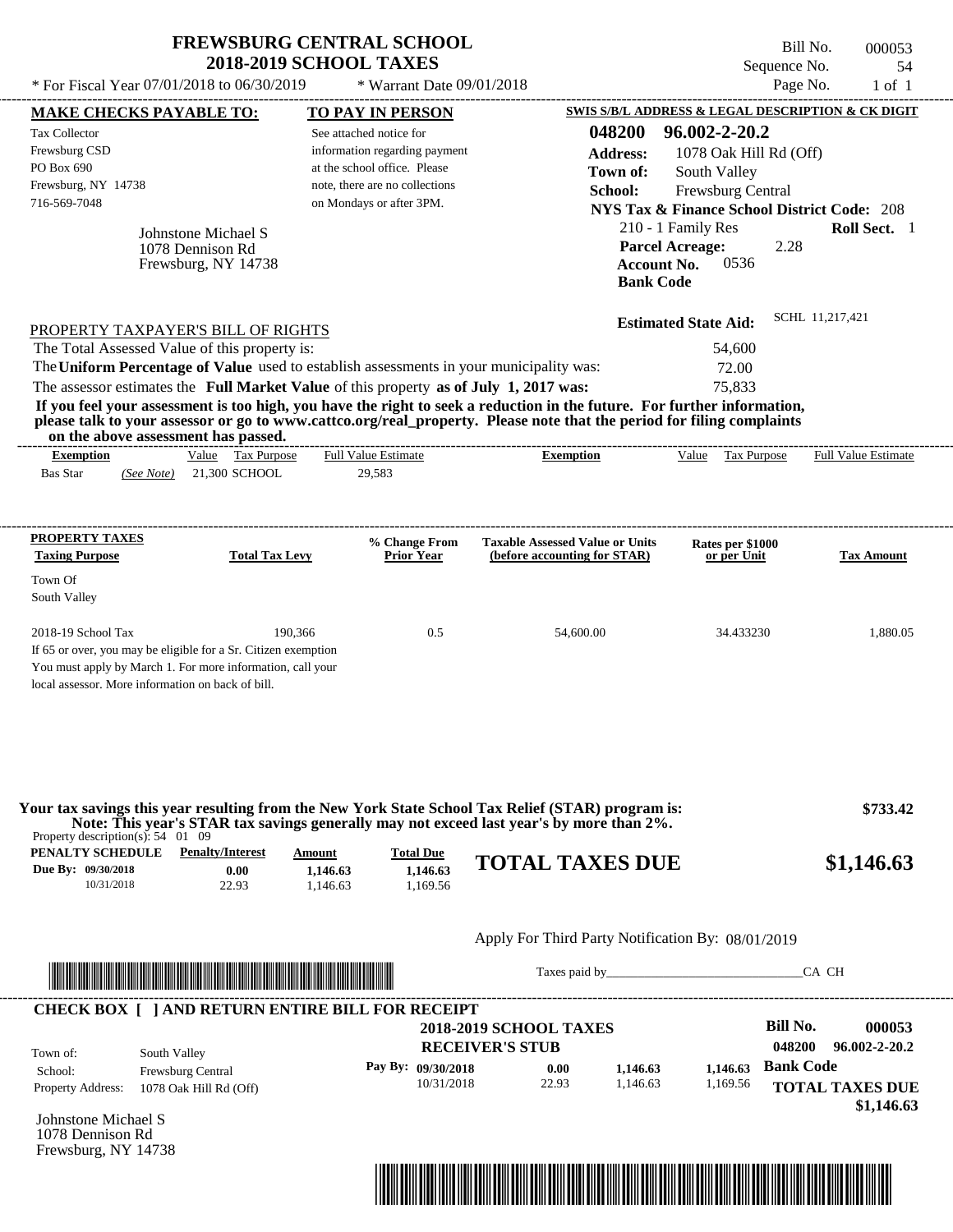\* For Fiscal Year  $07/01/2018$  to  $06/30/2019$  \* Warrant Date  $09/01/2018$  Page No. 1 of 1

 $*$  Warrant Date 09/01/2018

Bill No. 000054 Sequence No. 55

|                                                                                                                      | <b>MAKE CHECKS PAYABLE TO:</b>    |          | <b>TO PAY IN PERSON</b>            |                                                                                                                                                                                                                                                  |                                 | SWIS S/B/L ADDRESS & LEGAL DESCRIPTION & CK DIGIT      |
|----------------------------------------------------------------------------------------------------------------------|-----------------------------------|----------|------------------------------------|--------------------------------------------------------------------------------------------------------------------------------------------------------------------------------------------------------------------------------------------------|---------------------------------|--------------------------------------------------------|
| <b>Tax Collector</b>                                                                                                 |                                   |          | See attached notice for            | 048200                                                                                                                                                                                                                                           | 105.002-1-37.3                  |                                                        |
| Frewsburg CSD                                                                                                        |                                   |          | information regarding payment      | <b>Address:</b>                                                                                                                                                                                                                                  | Brown Run Rd                    |                                                        |
| PO Box 690                                                                                                           |                                   |          | at the school office. Please       | Town of:                                                                                                                                                                                                                                         | South Valley                    |                                                        |
| Frewsburg, NY 14738                                                                                                  |                                   |          | note, there are no collections     | School:                                                                                                                                                                                                                                          | Frewsburg Central               |                                                        |
| 716-569-7048                                                                                                         |                                   |          | on Mondays or after 3PM.           |                                                                                                                                                                                                                                                  |                                 | <b>NYS Tax &amp; Finance School District Code: 208</b> |
|                                                                                                                      | Jones Jack S Sr                   |          |                                    |                                                                                                                                                                                                                                                  | 312 - Vac w/imprv               | Roll Sect. 1                                           |
|                                                                                                                      | Jones Pauline M                   |          |                                    |                                                                                                                                                                                                                                                  | <b>Parcel Acreage:</b>          | 11.25                                                  |
|                                                                                                                      | 287 Robin Hill Rd                 |          |                                    |                                                                                                                                                                                                                                                  | 0741<br><b>Account No.</b>      |                                                        |
|                                                                                                                      | Frewsburg, NY 14738               |          |                                    |                                                                                                                                                                                                                                                  | <b>Bank Code</b>                |                                                        |
|                                                                                                                      |                                   |          |                                    |                                                                                                                                                                                                                                                  |                                 | SCHL 11.217.421                                        |
| PROPERTY TAXPAYER'S BILL OF RIGHTS                                                                                   |                                   |          |                                    |                                                                                                                                                                                                                                                  | <b>Estimated State Aid:</b>     |                                                        |
| The Total Assessed Value of this property is:                                                                        |                                   |          |                                    |                                                                                                                                                                                                                                                  | 35,000                          |                                                        |
|                                                                                                                      |                                   |          |                                    | The Uniform Percentage of Value used to establish assessments in your municipality was:                                                                                                                                                          | 72.00                           |                                                        |
| The assessor estimates the Full Market Value of this property as of July 1, 2017 was:                                |                                   |          |                                    |                                                                                                                                                                                                                                                  | 48,611                          |                                                        |
|                                                                                                                      |                                   |          |                                    | If you feel your assessment is too high, you have the right to seek a reduction in the future. For further information,<br>please talk to your assessor or go to www.cattco.org/real_property. Please note that the period for filing complaints |                                 |                                                        |
| on the above assessment has passed.<br><b>Exemption</b>                                                              | Value Tax Purpose                 |          | <b>Full Value Estimate</b>         | <b>Exemption</b>                                                                                                                                                                                                                                 |                                 | Value Tax Purpose Full Value Estimate                  |
|                                                                                                                      |                                   |          |                                    |                                                                                                                                                                                                                                                  |                                 |                                                        |
|                                                                                                                      |                                   |          |                                    |                                                                                                                                                                                                                                                  |                                 |                                                        |
| <b>PROPERTY TAXES</b>                                                                                                |                                   |          |                                    | <b>Taxable Assessed Value or Units</b>                                                                                                                                                                                                           |                                 |                                                        |
| <b>Taxing Purpose</b>                                                                                                | <b>Total Tax Levy</b>             |          | % Change From<br><b>Prior Year</b> |                                                                                                                                                                                                                                                  | Rates per \$1000<br>or per Unit | <b>Tax Amount</b>                                      |
| Town Of                                                                                                              |                                   |          |                                    |                                                                                                                                                                                                                                                  |                                 |                                                        |
| South Valley                                                                                                         |                                   |          |                                    |                                                                                                                                                                                                                                                  |                                 |                                                        |
| 2018-19 School Tax                                                                                                   |                                   | 190,366  | 0.5                                | 35,000.00                                                                                                                                                                                                                                        | 34.433230                       | 1,205.16                                               |
|                                                                                                                      |                                   |          |                                    |                                                                                                                                                                                                                                                  |                                 |                                                        |
|                                                                                                                      |                                   |          |                                    |                                                                                                                                                                                                                                                  |                                 |                                                        |
| If 65 or over, you may be eligible for a Sr. Citizen exemption                                                       |                                   |          |                                    |                                                                                                                                                                                                                                                  |                                 |                                                        |
| You must apply by March 1. For more information, call your<br>local assessor. More information on back of bill.      |                                   |          |                                    |                                                                                                                                                                                                                                                  |                                 |                                                        |
|                                                                                                                      |                                   |          |                                    |                                                                                                                                                                                                                                                  |                                 |                                                        |
|                                                                                                                      |                                   |          |                                    |                                                                                                                                                                                                                                                  |                                 |                                                        |
|                                                                                                                      |                                   |          |                                    |                                                                                                                                                                                                                                                  |                                 |                                                        |
|                                                                                                                      |                                   |          |                                    |                                                                                                                                                                                                                                                  |                                 |                                                        |
|                                                                                                                      |                                   |          |                                    |                                                                                                                                                                                                                                                  |                                 |                                                        |
|                                                                                                                      |                                   |          |                                    |                                                                                                                                                                                                                                                  |                                 |                                                        |
| PENALTY SCHEDULE                                                                                                     | <b>Penalty/Interest</b>           | Amount   | <b>Total Due</b>                   |                                                                                                                                                                                                                                                  |                                 |                                                        |
|                                                                                                                      | 0.00                              | 1,205.16 | 1,205.16                           | <b>TOTAL TAXES DUE</b>                                                                                                                                                                                                                           |                                 | \$1,205.16                                             |
| 10/31/2018                                                                                                           | 24.10                             | 1,205.16 | 1,229.26                           |                                                                                                                                                                                                                                                  |                                 |                                                        |
| Due By: 09/30/2018                                                                                                   |                                   |          |                                    |                                                                                                                                                                                                                                                  |                                 |                                                        |
|                                                                                                                      |                                   |          |                                    | Apply For Third Party Notification By: 08/01/2019                                                                                                                                                                                                |                                 |                                                        |
| <u> A BERTALDIAN DI BILINI DI BILINI DI BILINI DI BILINI DI BILINI DI BILINI DI BILINI DI BILINI DI BILINI DI BI</u> |                                   |          |                                    | Taxes paid by Taxes and the Taxes and the Taxes and the Taxes are the Taxes and the Taxes and Taxes and Taxes and Taxes and Taxes and Taxes and Taxes and Taxes and Taxes and Taxes and Taxes and Taxes and Taxes and Taxes an                   |                                 | CA CH                                                  |
| <b>CHECK BOX [ ] AND RETURN ENTIRE BILL FOR RECEIPT</b>                                                              |                                   |          |                                    |                                                                                                                                                                                                                                                  |                                 |                                                        |
|                                                                                                                      |                                   |          |                                    | <b>2018-2019 SCHOOL TAXES</b>                                                                                                                                                                                                                    |                                 | <b>Bill No.</b><br>000054                              |
|                                                                                                                      |                                   |          |                                    | <b>RECEIVER'S STUB</b>                                                                                                                                                                                                                           |                                 | 048200<br>105.002-1-37.3                               |
| Town of:<br>School:                                                                                                  | South Valley                      |          | Pay By: 09/30/2018                 | 0.00<br>1,205.16                                                                                                                                                                                                                                 | 1,205.16                        | <b>Bank Code</b>                                       |
| Property Address:                                                                                                    | Frewsburg Central<br>Brown Run Rd |          | 10/31/2018                         | 24.10<br>1,205.16                                                                                                                                                                                                                                | 1,229.26                        | <b>TOTAL TAXES DUE</b>                                 |
|                                                                                                                      |                                   |          |                                    |                                                                                                                                                                                                                                                  |                                 | \$1,205.16                                             |
| Jones Jack S Sr                                                                                                      |                                   |          |                                    |                                                                                                                                                                                                                                                  |                                 |                                                        |
| Jones Pauline M<br>287 Robin Hill Rd                                                                                 |                                   |          |                                    |                                                                                                                                                                                                                                                  |                                 |                                                        |

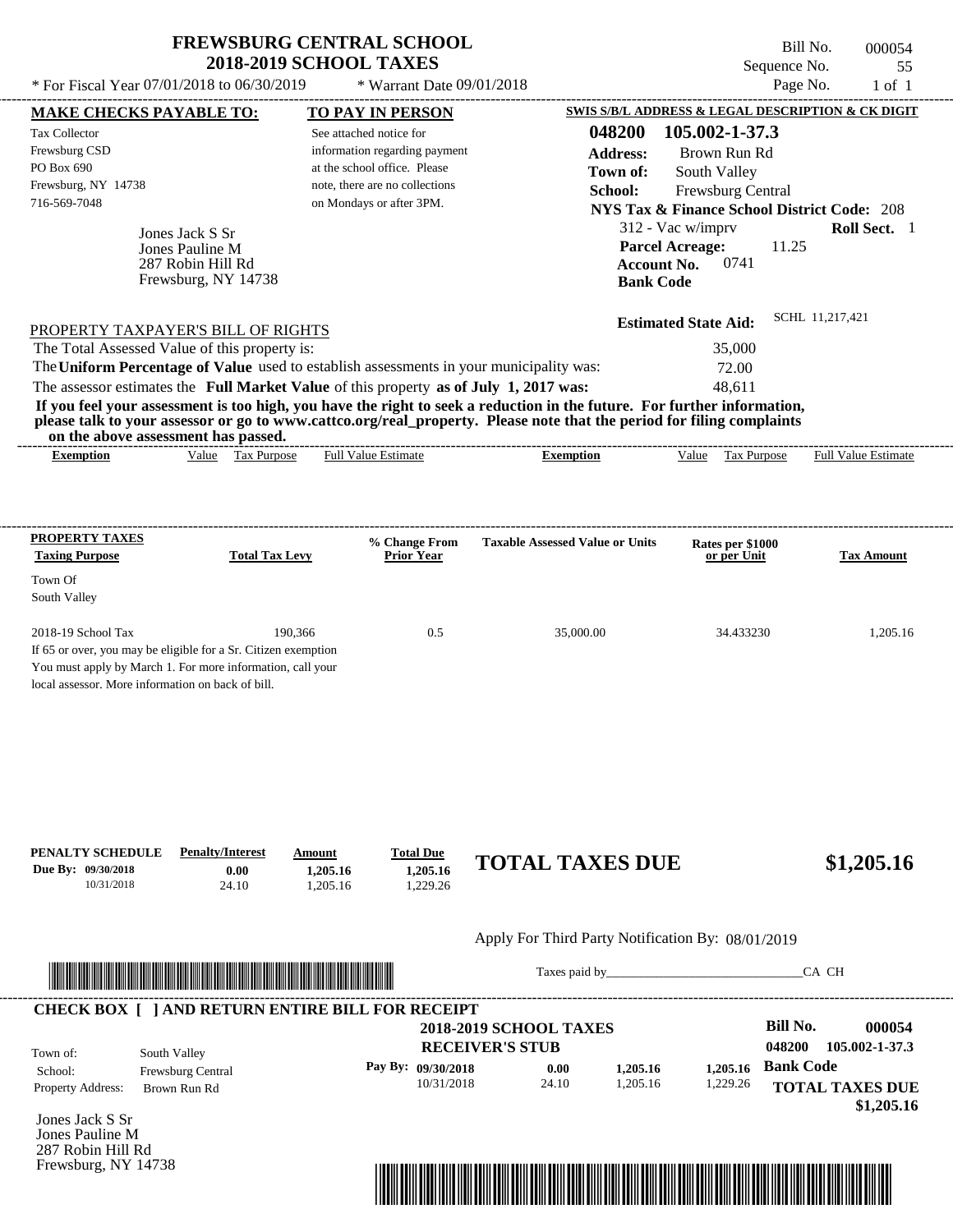| * For Fiscal Year 07/01/2018 to 06/30/2019                                                 |                                                            | <b>FREWSBURG CENTRAL SCHOOL</b><br><b>2018-2019 SCHOOL TAXES</b><br>* Warrant Date $09/01/2018$                                                                                                                                                                                                                                                                                                                                      |                                                                        | Sequence No.<br>Page No.                                                                                                                                                                                                                    | Bill No.<br>000055<br>56<br>$1$ of $1$ |
|--------------------------------------------------------------------------------------------|------------------------------------------------------------|--------------------------------------------------------------------------------------------------------------------------------------------------------------------------------------------------------------------------------------------------------------------------------------------------------------------------------------------------------------------------------------------------------------------------------------|------------------------------------------------------------------------|---------------------------------------------------------------------------------------------------------------------------------------------------------------------------------------------------------------------------------------------|----------------------------------------|
| <b>MAKE CHECKS PAYABLE TO:</b>                                                             |                                                            | TO PAY IN PERSON                                                                                                                                                                                                                                                                                                                                                                                                                     |                                                                        | SWIS S/B/L ADDRESS & LEGAL DESCRIPTION & CK DIGIT                                                                                                                                                                                           |                                        |
| <b>Tax Collector</b><br>Frewsburg CSD<br>PO Box 690<br>Frewsburg, NY 14738<br>716-569-7048 | Joslyn Kelley K<br>57 Robin Hill Rd<br>Frewsburg, NY 14738 | See attached notice for<br>information regarding payment<br>at the school office. Please<br>note, there are no collections<br>on Mondays or after 3PM.                                                                                                                                                                                                                                                                               | 048200<br>Address:<br>Town of:<br>School:                              | 105.002-1-35.2<br>57 Robin Hill Rd<br>South Valley<br>Frewsburg Central<br><b>NYS Tax &amp; Finance School District Code: 208</b><br>210 - 1 Family Res<br><b>Parcel Acreage:</b><br>7.65<br>0727<br><b>Account No.</b><br><b>Bank Code</b> | Roll Sect. 1                           |
| PROPERTY TAXPAYER'S BILL OF RIGHTS<br>The Total Assessed Value of this property is:        |                                                            |                                                                                                                                                                                                                                                                                                                                                                                                                                      |                                                                        | <b>Estimated State Aid:</b>                                                                                                                                                                                                                 | SCHL 11,217,421                        |
|                                                                                            |                                                            | The Uniform Percentage of Value used to establish assessments in your municipality was:<br>The assessor estimates the Full Market Value of this property as of July 1, 2017 was:<br>If you feel your assessment is too high, you have the right to seek a reduction in the future. For further information,<br>please talk to your assessor or go to www.cattco.org/real_property. Please note that the period for filing complaints |                                                                        | 85,200<br>72.00<br>118,333                                                                                                                                                                                                                  |                                        |
| on the above assessment has passed.<br><b>Exemption</b>                                    | Value Tax Purpose                                          | <b>Full Value Estimate</b>                                                                                                                                                                                                                                                                                                                                                                                                           | <b>Exemption</b>                                                       | <b>Tax Purpose</b><br>Value                                                                                                                                                                                                                 | <b>Full Value Estimate</b>             |
| <b>Bas Star</b><br>(See Note)<br>PROPERTY TAXES                                            | 21,300 SCHOOL                                              | 29,583                                                                                                                                                                                                                                                                                                                                                                                                                               |                                                                        |                                                                                                                                                                                                                                             |                                        |
| <b>Taxing Purpose</b>                                                                      | <b>Total Tax Levy</b>                                      | % Change From<br><b>Prior Year</b>                                                                                                                                                                                                                                                                                                                                                                                                   | <b>Taxable Assessed Value or Units</b><br>(before accounting for STAR) | Rates per \$1000<br>or per Unit                                                                                                                                                                                                             | <b>Tax Amount</b>                      |
| Town Of<br>South Valley                                                                    |                                                            |                                                                                                                                                                                                                                                                                                                                                                                                                                      |                                                                        |                                                                                                                                                                                                                                             |                                        |

| Property description(s): $50/1/9$                    |                                          |                                |                                          | Your tax savings this year resulting from the New York State School Tax Relief (STAR) program is:<br>Note: This year's STAR tax savings generally may not exceed last year's by more than 2%. | \$733.43   |
|------------------------------------------------------|------------------------------------------|--------------------------------|------------------------------------------|-----------------------------------------------------------------------------------------------------------------------------------------------------------------------------------------------|------------|
| PENALTY SCHEDULE<br>Due By: 09/30/2018<br>10/31/2018 | <b>Penalty/Interest</b><br>0.00<br>44.01 | Amount<br>2,200.28<br>2.200.28 | <b>Total Due</b><br>2.200.28<br>2.244.29 | <b>TOTAL TAXES DUE</b>                                                                                                                                                                        | \$2,200.28 |

## Apply For Third Party Notification By: 08/01/2019



Taxes paid by\_\_\_\_\_\_\_\_\_\_\_\_\_\_\_\_\_\_\_\_\_\_\_\_\_\_\_\_\_\_\_CA CH

| Town of:<br>South Valley                                                                    | 105.002-1-35.2<br>048200 |
|---------------------------------------------------------------------------------------------|--------------------------|
| Pay By: $09/30/2018$<br>2.200.28<br>2,200.28<br>0.00<br><b>Frewsburg Central</b><br>School: | <b>Bank Code</b>         |
| 2,200.28<br>10/31/2018<br>44.01<br>2,244.29<br><b>Property Address:</b><br>57 Robin Hill Rd | <b>TOTAL TAXES DUE</b>   |

Joslyn Kelley K 57 Robin Hill Rd Frewsburg, NY 14738

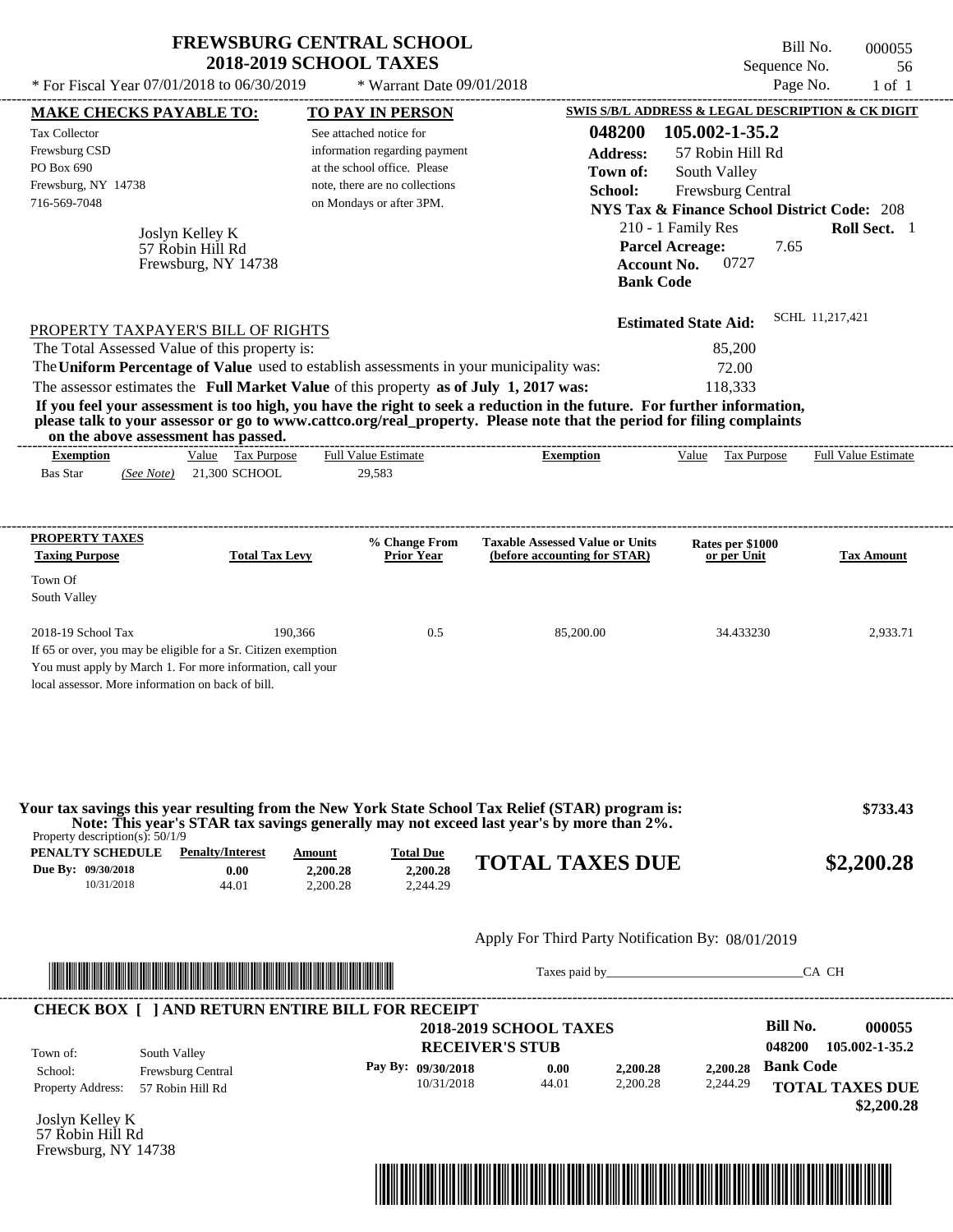$*$  For Fiscal Year 07/01/2018 to 06/30/2019

Frewsburg, NY 14738

 $*$  Warrant Date 09/01/2018

Bill No. 000056 Sequence No. 57<br>Page No. 1 of 1

|                                                 | <b>MAKE CHECKS PAYABLE TO:</b>                                 |                            | <b>TO PAY IN PERSON</b>        |                                                                                                                                                                                               |                  | SWIS S/B/L ADDRESS & LEGAL DESCRIPTION & CK DIGIT      |                      |                            |
|-------------------------------------------------|----------------------------------------------------------------|----------------------------|--------------------------------|-----------------------------------------------------------------------------------------------------------------------------------------------------------------------------------------------|------------------|--------------------------------------------------------|----------------------|----------------------------|
| Tax Collector                                   |                                                                | See attached notice for    |                                |                                                                                                                                                                                               | 048200           | 96.004-1-53.2                                          |                      |                            |
| Frewsburg CSD                                   |                                                                |                            | information regarding payment  |                                                                                                                                                                                               | <b>Address:</b>  | 782 Wheeler Hill Rd                                    |                      |                            |
| PO Box 690                                      |                                                                |                            | at the school office. Please   |                                                                                                                                                                                               | Town of:         | South Valley                                           |                      |                            |
| Frewsburg, NY 14738                             |                                                                |                            | note, there are no collections |                                                                                                                                                                                               | School:          |                                                        |                      |                            |
| 716-569-7048                                    |                                                                |                            | on Mondays or after 3PM.       |                                                                                                                                                                                               |                  | Frewsburg Central                                      |                      |                            |
|                                                 |                                                                |                            |                                |                                                                                                                                                                                               |                  | <b>NYS Tax &amp; Finance School District Code: 208</b> |                      |                            |
|                                                 | Kestler Mark                                                   |                            |                                |                                                                                                                                                                                               |                  | 210 - 1 Family Res                                     |                      | Roll Sect. 1               |
|                                                 | Abbey Vicki                                                    |                            |                                |                                                                                                                                                                                               |                  | <b>Parcel Acreage:</b>                                 | 3.90                 |                            |
|                                                 | Messmer Mary Lou                                               |                            |                                |                                                                                                                                                                                               |                  | 0488<br><b>Account No.</b>                             |                      |                            |
|                                                 | 782-784 Wheeler Hill Rd                                        |                            |                                |                                                                                                                                                                                               |                  | <b>Bank Code</b><br>017                                |                      |                            |
|                                                 | Frewsburg, NY 14738                                            |                            |                                |                                                                                                                                                                                               |                  |                                                        |                      |                            |
|                                                 | PROPERTY TAXPAYER'S BILL OF RIGHTS                             |                            |                                |                                                                                                                                                                                               |                  | <b>Estimated State Aid:</b>                            |                      | SCHL 11,217,421            |
|                                                 | The Total Assessed Value of this property is:                  |                            |                                |                                                                                                                                                                                               |                  | 29,300                                                 |                      |                            |
|                                                 |                                                                |                            |                                | The Uniform Percentage of Value used to establish assessments in your municipality was:                                                                                                       |                  | 72.00                                                  |                      |                            |
|                                                 |                                                                |                            |                                | The assessor estimates the Full Market Value of this property as of July 1, 2017 was:                                                                                                         |                  | 40.694                                                 |                      |                            |
|                                                 |                                                                |                            |                                | If you feel your assessment is too high, you have the right to seek a reduction in the future. For further information,                                                                       |                  |                                                        |                      |                            |
|                                                 |                                                                |                            |                                | please talk to your assessor or go to www.cattco.org/real_property. Please note that the period for filing complaints                                                                         |                  |                                                        |                      |                            |
|                                                 | on the above assessment has passed.                            |                            |                                |                                                                                                                                                                                               |                  |                                                        |                      |                            |
| <b>Exemption</b>                                | Value Tax Purpose                                              | <b>Full Value Estimate</b> |                                | <b>Exemption</b>                                                                                                                                                                              |                  | Value Tax Purpose                                      |                      | <b>Full Value Estimate</b> |
| <b>Bas Star</b>                                 | $(See Note)$ 21,300 SCHOOL                                     | 29,583                     |                                |                                                                                                                                                                                               |                  |                                                        |                      |                            |
|                                                 |                                                                |                            |                                |                                                                                                                                                                                               |                  |                                                        |                      |                            |
|                                                 |                                                                |                            |                                |                                                                                                                                                                                               |                  |                                                        |                      |                            |
| <b>PROPERTY TAXES</b>                           |                                                                |                            | % Change From                  | <b>Taxable Assessed Value or Units</b>                                                                                                                                                        |                  | Rates per \$1000                                       |                      |                            |
| <b>Taxing Purpose</b>                           |                                                                | <b>Total Tax Levy</b>      | <b>Prior Year</b>              | (before accounting for STAR)                                                                                                                                                                  |                  | or per Unit                                            |                      | <b>Tax Amount</b>          |
| Town Of                                         |                                                                |                            |                                |                                                                                                                                                                                               |                  |                                                        |                      |                            |
| South Valley                                    |                                                                |                            |                                |                                                                                                                                                                                               |                  |                                                        |                      |                            |
|                                                 |                                                                |                            |                                |                                                                                                                                                                                               |                  |                                                        |                      |                            |
| 2018-19 School Tax                              |                                                                | 190,366                    | 0.5                            | 29,300.00                                                                                                                                                                                     |                  | 34.433230                                              |                      | 1,008.89                   |
|                                                 | If 65 or over, you may be eligible for a Sr. Citizen exemption |                            |                                |                                                                                                                                                                                               |                  |                                                        |                      |                            |
|                                                 | You must apply by March 1. For more information, call your     |                            |                                |                                                                                                                                                                                               |                  |                                                        |                      |                            |
|                                                 | local assessor. More information on back of bill.              |                            |                                |                                                                                                                                                                                               |                  |                                                        |                      |                            |
|                                                 |                                                                |                            |                                |                                                                                                                                                                                               |                  |                                                        |                      |                            |
|                                                 |                                                                |                            |                                |                                                                                                                                                                                               |                  |                                                        |                      |                            |
|                                                 |                                                                |                            |                                |                                                                                                                                                                                               |                  |                                                        |                      |                            |
|                                                 |                                                                |                            |                                |                                                                                                                                                                                               |                  |                                                        |                      |                            |
|                                                 |                                                                |                            |                                |                                                                                                                                                                                               |                  |                                                        |                      |                            |
|                                                 |                                                                |                            |                                | Your tax savings this year resulting from the New York State School Tax Relief (STAR) program is:<br>Note: This year's STAR tax savings generally may not exceed last year's by more than 2%. |                  |                                                        |                      | \$733.42                   |
| Property description(s): $52 \quad 01 \quad 09$ |                                                                |                            |                                |                                                                                                                                                                                               |                  |                                                        |                      |                            |
|                                                 | <b>PENALTY SCHEDULE</b> Penalty/Interest                       | Amount                     | <b>Total Due</b>               | <b>TOTAL TAXES DUE</b>                                                                                                                                                                        |                  |                                                        |                      | \$275.47                   |
| Due By: 09/30/2018<br>10/31/2018                | 0.00                                                           | 275.47                     | 275.47                         |                                                                                                                                                                                               |                  |                                                        |                      |                            |
|                                                 | 5.51                                                           | 275.47                     | 280.98                         |                                                                                                                                                                                               |                  |                                                        |                      |                            |
|                                                 |                                                                |                            |                                |                                                                                                                                                                                               |                  |                                                        |                      |                            |
|                                                 |                                                                |                            |                                | Apply For Third Party Notification By: 08/01/2019                                                                                                                                             |                  |                                                        |                      |                            |
|                                                 |                                                                |                            |                                |                                                                                                                                                                                               |                  | Taxes paid by                                          |                      | CA CH                      |
|                                                 |                                                                |                            |                                |                                                                                                                                                                                               |                  |                                                        |                      |                            |
|                                                 | <b>CHECK BOX [ ] AND RETURN ENTIRE BILL FOR RECEIPT</b>        |                            |                                |                                                                                                                                                                                               |                  |                                                        |                      |                            |
|                                                 |                                                                |                            |                                | <b>2018-2019 SCHOOL TAXES</b>                                                                                                                                                                 |                  |                                                        | <b>Bill No.</b>      | 000056                     |
|                                                 |                                                                |                            |                                | <b>RECEIVER'S STUB</b>                                                                                                                                                                        |                  |                                                        | 048200               | 96.004-1-53.2              |
| Town of:                                        | South Valley                                                   |                            | Pay By: 09/30/2018             |                                                                                                                                                                                               |                  |                                                        | <b>Bank Code</b> 017 |                            |
| School:                                         | Frewsburg Central                                              |                            | 10/31/2018                     | 0.00<br>5.51                                                                                                                                                                                  | 275.47<br>275.47 | 275.47<br>280.98                                       |                      |                            |
| Property Address:                               | 782 Wheeler Hill Rd                                            |                            |                                |                                                                                                                                                                                               |                  |                                                        |                      | <b>TOTAL TAXES DUE</b>     |
|                                                 |                                                                |                            |                                |                                                                                                                                                                                               |                  |                                                        |                      | \$275.47                   |
| Kestler Mark                                    |                                                                |                            |                                |                                                                                                                                                                                               |                  |                                                        |                      |                            |
|                                                 |                                                                |                            |                                |                                                                                                                                                                                               |                  |                                                        |                      |                            |
| Abbey Vicki<br>Messmer Mary Lou                 |                                                                |                            |                                |                                                                                                                                                                                               |                  |                                                        |                      |                            |

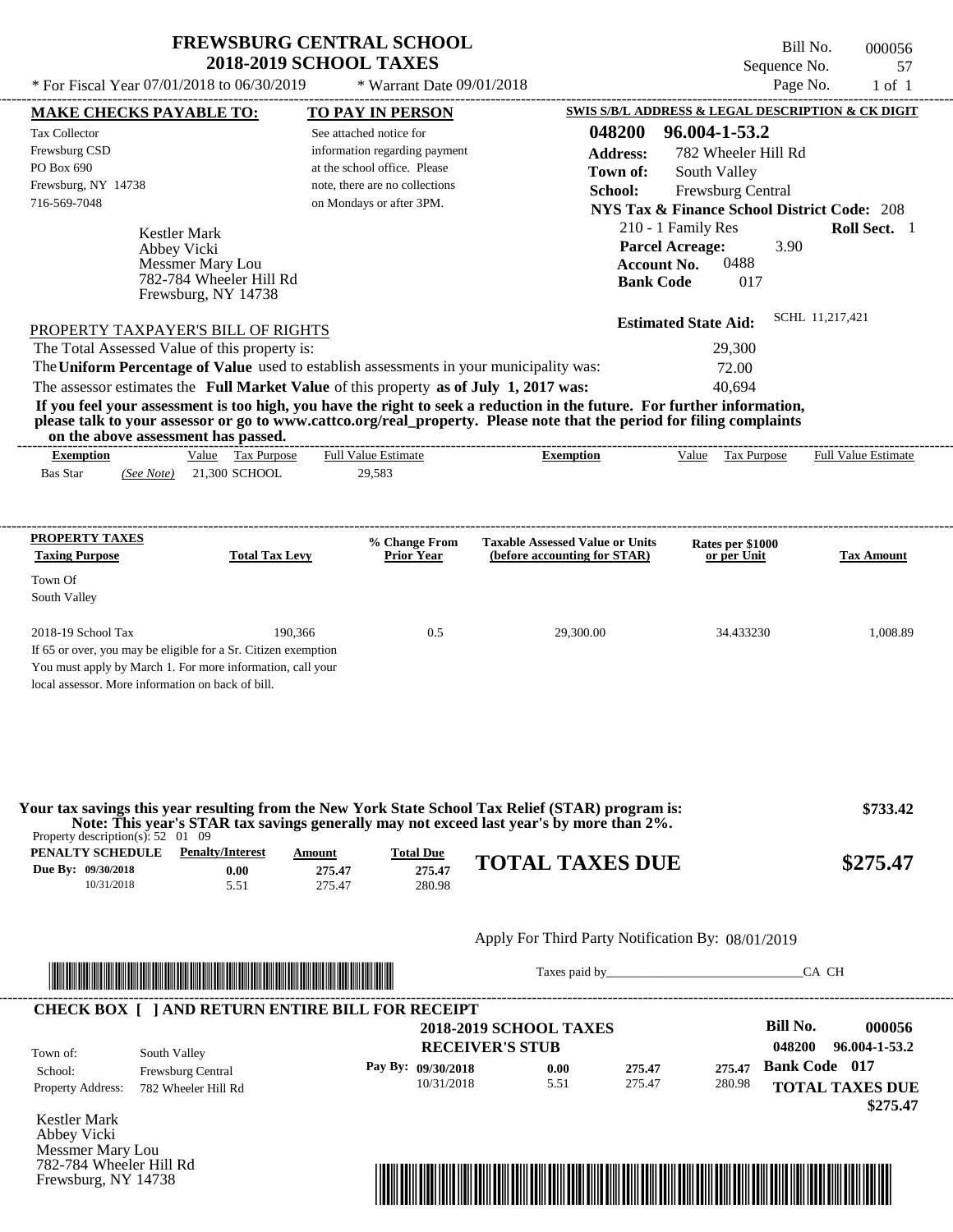$*$  For Fiscal Year 07/01/2018 to 06/30/2019

782-784 Wheeler Hill Rd Frewsburg, NY 14738

 $*$  Warrant Date 09/01/2018

Bill No. 000057 Sequence No. 58<br>Page No. 1 of 1

| <b>MAKE CHECKS PAYABLE TO:</b>                                                            |                                          |                            | <b>TO PAY IN PERSON</b>              |                                                                                                                                                                                                                                                  |                                 | SWIS S/B/L ADDRESS & LEGAL DESCRIPTION & CK DIGIT      |
|-------------------------------------------------------------------------------------------|------------------------------------------|----------------------------|--------------------------------------|--------------------------------------------------------------------------------------------------------------------------------------------------------------------------------------------------------------------------------------------------|---------------------------------|--------------------------------------------------------|
| <b>Tax Collector</b>                                                                      |                                          |                            | See attached notice for              | 048200                                                                                                                                                                                                                                           | 96.004-1-53.4                   |                                                        |
| Frewsburg CSD                                                                             |                                          |                            | information regarding payment        | <b>Address:</b>                                                                                                                                                                                                                                  | Wheeler Hill Rd                 |                                                        |
| PO Box 690                                                                                |                                          |                            | at the school office. Please         | Town of:                                                                                                                                                                                                                                         | South Valley                    |                                                        |
| Frewsburg, NY 14738                                                                       |                                          |                            | note, there are no collections       | School:                                                                                                                                                                                                                                          | Frewsburg Central               |                                                        |
| 716-569-7048                                                                              |                                          |                            | on Mondays or after 3PM.             |                                                                                                                                                                                                                                                  |                                 | <b>NYS Tax &amp; Finance School District Code: 208</b> |
|                                                                                           |                                          |                            |                                      |                                                                                                                                                                                                                                                  | 260 - Seasonal res              | Roll Sect. 1                                           |
|                                                                                           | Kestler Mark<br>Abbey Vicki              |                            |                                      |                                                                                                                                                                                                                                                  | <b>Parcel Acreage:</b>          | 1.90                                                   |
|                                                                                           | Messmer Mary Lou                         |                            |                                      | <b>Account No.</b>                                                                                                                                                                                                                               | 0593                            |                                                        |
|                                                                                           | 782-784 Wheeler Hill Rd                  |                            |                                      | <b>Bank Code</b>                                                                                                                                                                                                                                 | 017                             |                                                        |
|                                                                                           | Frewsburg, NY 14738                      |                            |                                      |                                                                                                                                                                                                                                                  |                                 |                                                        |
|                                                                                           |                                          |                            |                                      |                                                                                                                                                                                                                                                  | <b>Estimated State Aid:</b>     | SCHL 11,217,421                                        |
| PROPERTY TAXPAYER'S BILL OF RIGHTS                                                        |                                          |                            |                                      |                                                                                                                                                                                                                                                  |                                 |                                                        |
| The Total Assessed Value of this property is:                                             |                                          |                            |                                      |                                                                                                                                                                                                                                                  | 15,000                          |                                                        |
|                                                                                           |                                          |                            |                                      | The Uniform Percentage of Value used to establish assessments in your municipality was:                                                                                                                                                          | 72.00                           |                                                        |
| The assessor estimates the Full Market Value of this property as of July 1, 2017 was:     |                                          |                            |                                      |                                                                                                                                                                                                                                                  | 20,833                          |                                                        |
|                                                                                           |                                          |                            |                                      | If you feel your assessment is too high, you have the right to seek a reduction in the future. For further information,<br>please talk to your assessor or go to www.cattco.org/real_property. Please note that the period for filing complaints |                                 |                                                        |
|                                                                                           | on the above assessment has passed.      |                            |                                      |                                                                                                                                                                                                                                                  |                                 |                                                        |
| <b>Exemption</b>                                                                          | Value Tax Purpose                        |                            | Full Value Estimate                  | <b>Exemption</b>                                                                                                                                                                                                                                 | Value Tax Purpose               | <b>Full Value Estimate</b>                             |
|                                                                                           |                                          |                            |                                      |                                                                                                                                                                                                                                                  |                                 |                                                        |
| <b>PROPERTY TAXES</b>                                                                     |                                          |                            |                                      |                                                                                                                                                                                                                                                  |                                 |                                                        |
| <b>Taxing Purpose</b>                                                                     | <b>Total Tax Levy</b>                    |                            | % Change From<br><b>Prior Year</b>   | <b>Taxable Assessed Value or Units</b>                                                                                                                                                                                                           | Rates per \$1000<br>or per Unit | <b>Tax Amount</b>                                      |
| Town Of                                                                                   |                                          |                            |                                      |                                                                                                                                                                                                                                                  |                                 |                                                        |
| South Valley                                                                              |                                          |                            |                                      |                                                                                                                                                                                                                                                  |                                 |                                                        |
|                                                                                           |                                          |                            |                                      |                                                                                                                                                                                                                                                  |                                 |                                                        |
| 2018-19 School Tax                                                                        |                                          | 190,366                    | 0.5                                  | 15,000.00                                                                                                                                                                                                                                        | 34.433230                       | 516.50                                                 |
| If 65 or over, you may be eligible for a Sr. Citizen exemption                            |                                          |                            |                                      |                                                                                                                                                                                                                                                  |                                 |                                                        |
| You must apply by March 1. For more information, call your                                |                                          |                            |                                      |                                                                                                                                                                                                                                                  |                                 |                                                        |
| local assessor. More information on back of bill.                                         |                                          |                            |                                      |                                                                                                                                                                                                                                                  |                                 |                                                        |
| Property description(s): $52 \quad 01 \quad 09$<br>PENALTY SCHEDULE<br>Due By: 09/30/2018 | <b>Penalty/Interest</b><br>0.00<br>10.33 | Amount<br>516.50<br>516.50 | <b>Total Due</b><br>516.50<br>526.83 | <b>TOTAL TAXES DUE</b>                                                                                                                                                                                                                           |                                 | \$516.50                                               |
| 10/31/2018                                                                                |                                          |                            |                                      |                                                                                                                                                                                                                                                  |                                 |                                                        |
|                                                                                           |                                          |                            |                                      | Apply For Third Party Notification By: 08/01/2019                                                                                                                                                                                                |                                 |                                                        |
|                                                                                           |                                          |                            |                                      | Taxes paid by                                                                                                                                                                                                                                    |                                 | CA CH                                                  |
|                                                                                           |                                          |                            |                                      |                                                                                                                                                                                                                                                  |                                 |                                                        |
|                                                                                           |                                          |                            |                                      | <b>2018-2019 SCHOOL TAXES</b>                                                                                                                                                                                                                    |                                 | <b>Bill No.</b>                                        |
| <b>CHECK BOX [ ] AND RETURN ENTIRE BILL FOR RECEIPT</b>                                   |                                          |                            |                                      |                                                                                                                                                                                                                                                  |                                 | 048200                                                 |
| Town of:                                                                                  | South Valley                             |                            |                                      | <b>RECEIVER'S STUB</b>                                                                                                                                                                                                                           |                                 |                                                        |
|                                                                                           | Frewsburg Central                        |                            | Pay By: 09/30/2018<br>10/31/2018     | 516.50<br>0.00<br>516.50                                                                                                                                                                                                                         | 516.50                          | 000057<br>96.004-1-53.4<br><b>Bank Code</b> 017        |
| School:<br>Property Address:                                                              | Wheeler Hill Rd                          |                            |                                      | 10.33                                                                                                                                                                                                                                            | 526.83                          | <b>TOTAL TAXES DUE</b><br>\$516.50                     |

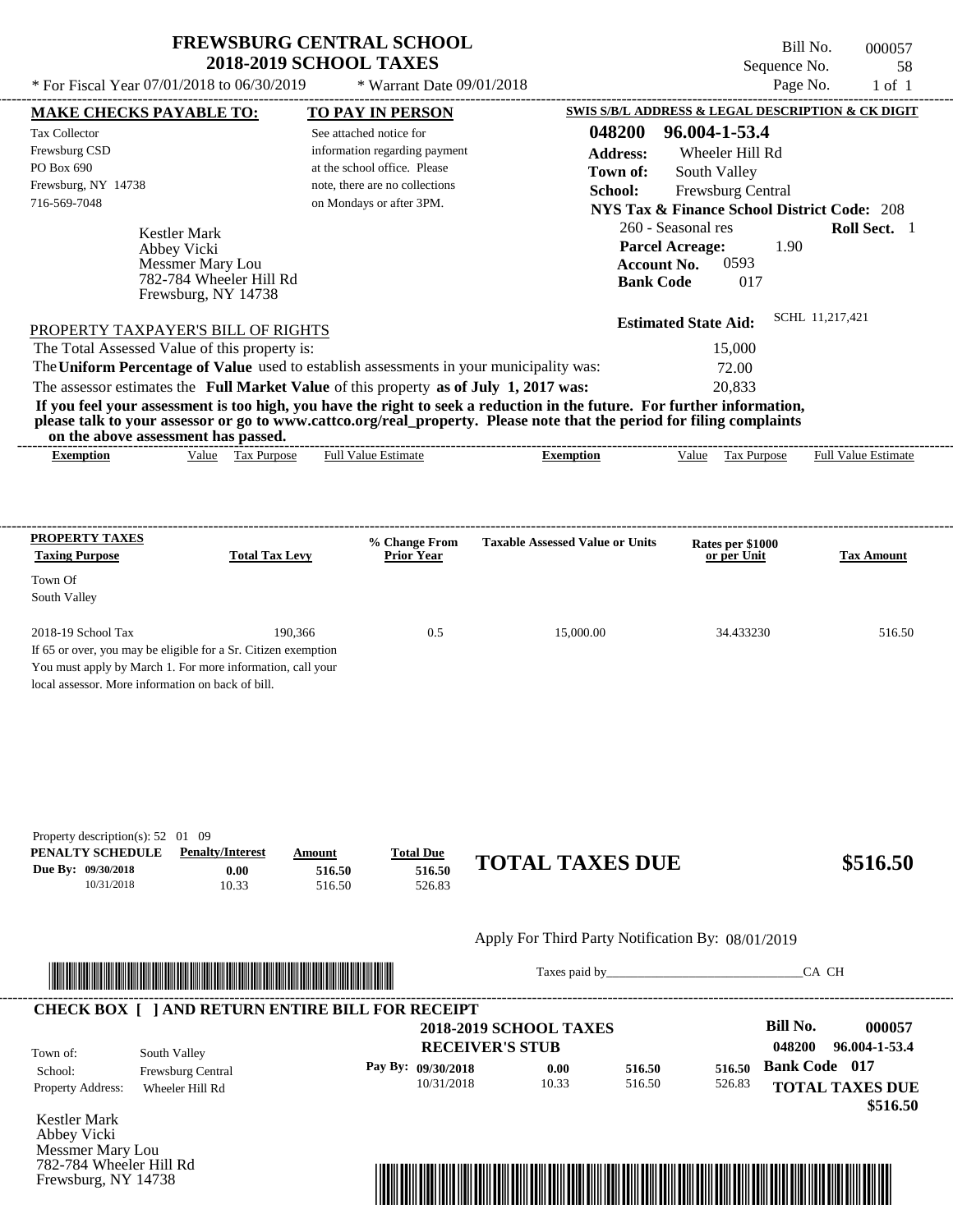| <b>FREWSBURG CENTRAL SCHOOL</b><br><b>2018-2019 SCHOOL TAXES</b> |                               | - Bill No.<br>Sequence No.                        | 000058<br>-59 |
|------------------------------------------------------------------|-------------------------------|---------------------------------------------------|---------------|
| * For Fiscal Year 07/01/2018 to 06/30/2019                       | $*$ Warrant Date $09/01/2018$ | Page No.                                          | $1$ of        |
| <b>MAKE CHECKS PAYABLE TO:</b>                                   | <b>TO PAY IN PERSON</b>       | SWIS S/B/L ADDRESS & LEGAL DESCRIPTION & CK DIGIT |               |

See attached notice for

| Frewsburg CSD<br>PO Box 690<br>Frewsburg, NY 14738<br>716-569-7048 |                                                                                         | information regarding payment<br>at the school office. Please<br>note, there are no collections<br>on Mondays or after 3PM. | <b>Address:</b><br>Town of:<br>School:                                                                                                                                                                                                           | 817 Wheeler Hill Rd<br>South Valley<br>Frewsburg Central<br><b>NYS Tax &amp; Finance School District Code: 208</b> |                            |
|--------------------------------------------------------------------|-----------------------------------------------------------------------------------------|-----------------------------------------------------------------------------------------------------------------------------|--------------------------------------------------------------------------------------------------------------------------------------------------------------------------------------------------------------------------------------------------|--------------------------------------------------------------------------------------------------------------------|----------------------------|
|                                                                    | King Dona J<br>560 LeBrun<br>Amherst, NY 14226                                          |                                                                                                                             | <b>Bank Code</b>                                                                                                                                                                                                                                 | 271 - Mfg housings<br><b>Parcel Acreage:</b><br>6.75<br>0492<br><b>Account No.</b>                                 | <b>Roll Sect.</b> 1        |
|                                                                    | PROPERTY TAXPAYER'S BILL OF RIGHTS                                                      |                                                                                                                             |                                                                                                                                                                                                                                                  | <b>Estimated State Aid:</b>                                                                                        | SCHL 11,217,421            |
|                                                                    | The Total Assessed Value of this property is:                                           |                                                                                                                             |                                                                                                                                                                                                                                                  | 37,200                                                                                                             |                            |
|                                                                    | The Uniform Percentage of Value used to establish assessments in your municipality was: |                                                                                                                             |                                                                                                                                                                                                                                                  | 72.00                                                                                                              |                            |
|                                                                    | The assessor estimates the Full Market Value of this property as of July 1, 2017 was:   |                                                                                                                             |                                                                                                                                                                                                                                                  | 51.667                                                                                                             |                            |
|                                                                    |                                                                                         |                                                                                                                             | If you feel your assessment is too high, you have the right to seek a reduction in the future. For further information,<br>please talk to your assessor or go to www.cattco.org/real_property. Please note that the period for filing complaints |                                                                                                                    |                            |
|                                                                    | on the above assessment has passed.                                                     |                                                                                                                             |                                                                                                                                                                                                                                                  |                                                                                                                    |                            |
| <b>Exemption</b>                                                   | Value Tax Purpose                                                                       | <b>Full Value Estimate</b>                                                                                                  | <b>Exemption</b>                                                                                                                                                                                                                                 | Value<br>Tax Purpose                                                                                               | <b>Full Value Estimate</b> |
| PROPERTY TAXES<br><b>Taxing Purpose</b>                            | <b>Total Tax Levy</b>                                                                   | % Change From<br><b>Prior Year</b>                                                                                          | <b>Taxable Assessed Value or Units</b>                                                                                                                                                                                                           | Rates per \$1000<br>or per Unit                                                                                    | <b>Tax Amount</b>          |
| Town Of<br>South Valley                                            |                                                                                         |                                                                                                                             |                                                                                                                                                                                                                                                  |                                                                                                                    |                            |

local assessor. More information on back of bill.

Tax Collector

| Property description(s): $53 \quad 01 \quad 09$ |                         |          |                  |                        |            |
|-------------------------------------------------|-------------------------|----------|------------------|------------------------|------------|
| PENALTY SCHEDULE                                | <b>Penalty/Interest</b> | Amount   | <b>Total Due</b> |                        |            |
| Due By: 09/30/2018                              | 0.00                    | 1.280.92 | 1.280.92         | <b>TOTAL TAXES DUE</b> | \$1,280.92 |
| 10/31/2018                                      | 25.62                   | .280.92  | .306.54          |                        |            |

## Apply For Third Party Notification By: 08/01/2019



Taxes paid by\_\_\_\_\_\_\_\_\_\_\_\_\_\_\_\_\_\_\_\_\_\_\_\_\_\_\_\_\_\_\_CA CH

**048200 96.004-1-57.2**

| <b>CHECK BOX [ ] AND RETURN ENTIRE BILL FOR RECEIPT</b><br>Town of:<br>South Valley | <b>2018-2019 SCHOOL TAXES</b><br><b>RECEIVER'S STUB</b> |                      |       |          | Bill No.<br>048200 | 000058<br>96.004-1-57.2 |                        |
|-------------------------------------------------------------------------------------|---------------------------------------------------------|----------------------|-------|----------|--------------------|-------------------------|------------------------|
| School:                                                                             | <b>Frewsburg Central</b>                                | Pay By: $09/30/2018$ | 0.00  | 1.280.92 | 1.280.92           | <b>Bank Code</b>        |                        |
| <b>Property Address:</b>                                                            | 817 Wheeler Hill Rd                                     | 10/31/2018           | 25.62 | 1,280.92 | 1,306.54           |                         | <b>TOTAL TAXES DUE</b> |
|                                                                                     |                                                         |                      |       |          |                    |                         | \$1,280.92             |

King Dona J 560 LeBrun Amherst, NY 14226

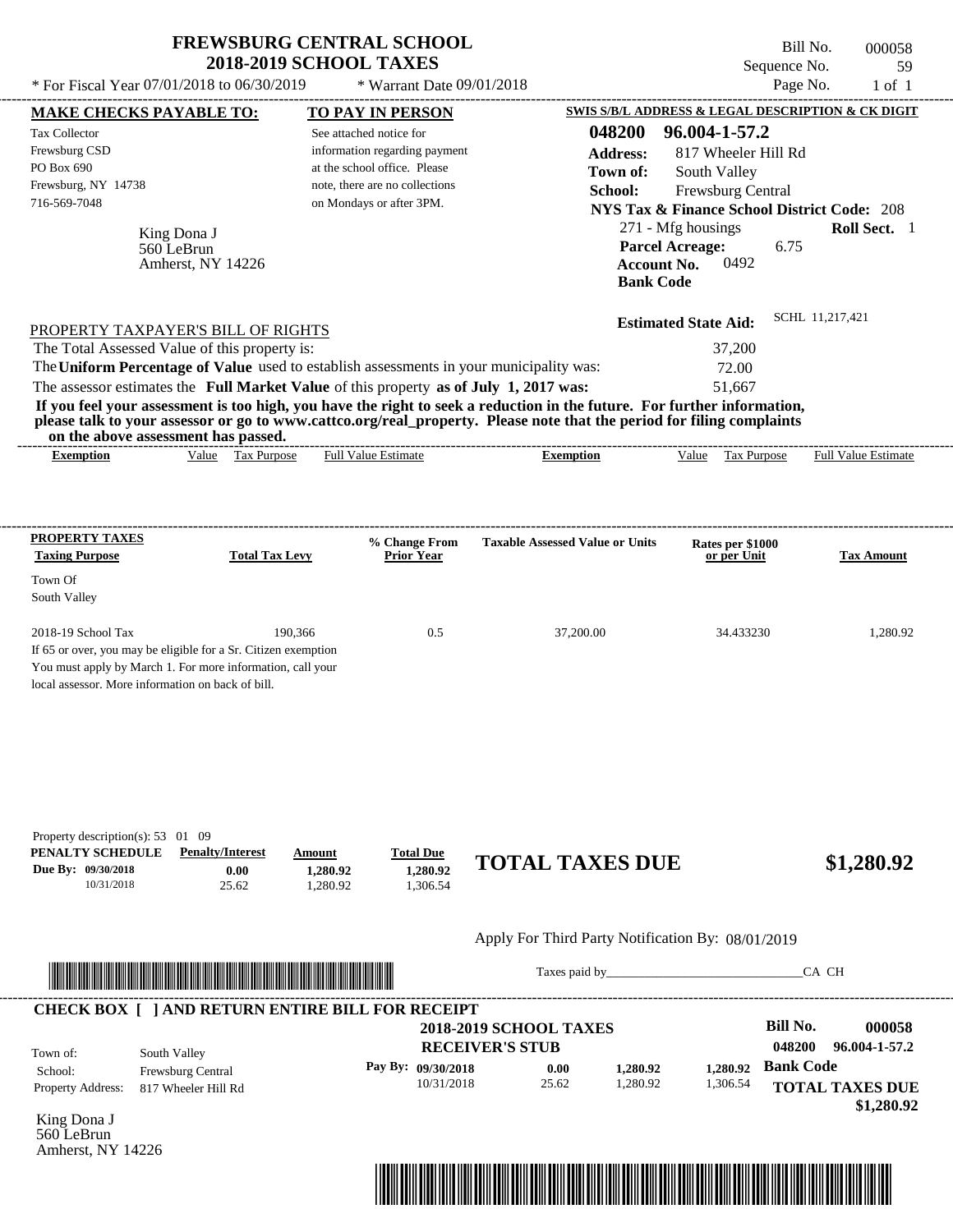# **FREWSBURG CENTRAL SCHOOL**

Tax Collector Frewsburg CSD PO Box 690

Town Of South Valley

---------------------------------------------------------------------------------------------------------------------------------------------------------------------------------------------------- Koch Darryl M If 65 or over, you may be eligible for a Sr. Citizen exemption You must apply by March 1. For more information, call your local assessor. More information on back of bill. Bill No. 000059 Sequence No. 60 \* For Fiscal Year  $07/01/2018$  to  $06/30/2019$  \* Warrant Date  $09/01/2018$  Page No. 1 of 1 **MAKE CHECKS PAYABLE TO: TO PAY IN PERSON SWIS S/B/L ADDRESS & LEGAL DESCRIPTION & CK DIGIT 048200 105.002-1-26 Address:** Brown Run Rd South Valley **School:** Frewsburg Central **NYS Tax & Finance School District Code:** 208 910 - Priv forest **Roll Sect.** 1 45.48 **Account No.** 0126 **Bank Code Estimated State Aid:** SCHL 11,217,421 PROPERTY TAXPAYER'S BILL OF RIGHTS The assessor estimates the **Full Market Value** of this property **as of July 1, 2017 was:** 51,250 The Total Assessed Value of this property is:  $36,900$ The **Uniform Percentage of Value** used to establish assessments in your municipality was: 72.00 **If you feel your assessment is too high, you have the right to seek a reduction in the future. For further information, please talk to your assessor or go to www.cattco.org/real\_property. Please note that the period for filing complaints on the above assessment has passed. Exemption** Value Tax Purpose **PROPERTY TAXES Taxing Purpose Total Tax Levy Prior Year % Change From Taxable Assessed Value or Units or per Unit Rates per \$1000 Tax Amount PENALTY SCHEDULE Penalty/Interest Amount Total Due Due By: 09/30/2018** 10/31/2018 25.41 **0.00** 1,270.59 **1,270.59** 1,296.00 **1,270.59 TOTAL TAXES DUE \$1,270.59** See attached notice for information regarding payment at the school office. Please note, there are no collections Frewsburg, NY 14738 \* Warrant Date 09/01/2018 **2018-2019 SCHOOL TAXES** 716-569-7048 on Mondays or after 3PM. **Parcel Acreage:** 2018-19 School Tax 190,366 190,366 0.5 36,900.00 34.433230 1,270.59 1,270.59 Noll Kim Full Value Estimate ---------------------------------------------------------------------------------------------------------------------------------------------------------------------------------------------------- ---------------------------------------------------------------------------------------------------------------------------------------------------------------------------------------------------- Property description(s): 42 01 09 **Town of:** 39 Majestic Ln Sinking Spring, PA 19608 **Exemption** Value Tax Purpose Full Value Estimate

Apply For Third Party Notification By: 08/01/2019



Taxes paid by\_\_\_\_\_\_\_\_\_\_\_\_\_\_\_\_\_\_\_\_\_\_\_\_\_\_\_\_\_\_\_CA CH

| Town of:                 | South Valley             | <b>2018-2019 SCHOOL TAXES</b><br><b>RECEIVER'S STUB</b> |       |          |          | Bill No.<br>048200 | 000059<br>105.002-1-26               |
|--------------------------|--------------------------|---------------------------------------------------------|-------|----------|----------|--------------------|--------------------------------------|
| School:                  | <b>Frewsburg Central</b> | Pay By: 09/30/2018                                      | 0.00  | 1.270.59 | 1.270.59 | <b>Bank Code</b>   |                                      |
| <b>Property Address:</b> | Brown Run Rd             | 10/31/2018                                              | 25.41 | 1,270.59 | 1,296.00 |                    | <b>TOTAL TAXES DUE</b><br>\$1,270.59 |

Koch Darryl M Noll Kim 39 Majestic Ln Sinking Spring, PA 19608

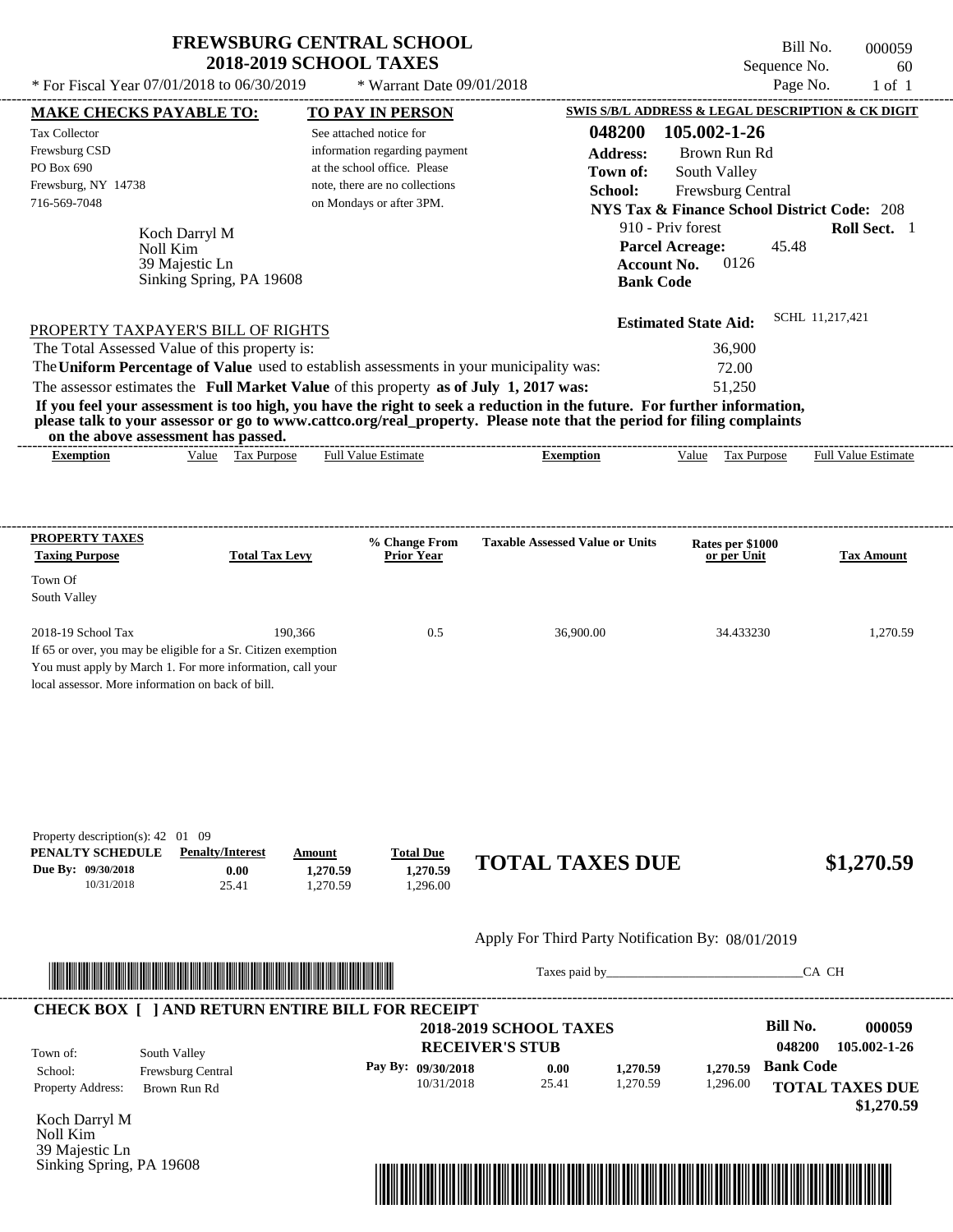---------------------------------------------------------------------------------------------------------------------------------------------------------------------------------------------------- Lahrs Andrew If 65 or over, you may be eligible for a Sr. Citizen exemption You must apply by March 1. For more information, call your local assessor. More information on back of bill. \* For Fiscal Year  $07/01/2018$  to  $06/30/2019$  \* Warrant Date  $09/01/2018$  Page No. 1 of 1 **MAKE CHECKS PAYABLE TO: TO PAY IN PERSON SWIS S/B/L ADDRESS & LEGAL DESCRIPTION & CK DIGIT 048200 105.002-1-1.35 Address:** 12810 Gurnsey Hollow Rd South Valley **School:** Frewsburg Central **NYS Tax & Finance School District Code:** 208 210 - 1 Family Res **Roll Sect.** 1 4.90 **Account No.** 0738 **Bank Code Estimated State Aid:** SCHL 11,217,421 PROPERTY TAXPAYER'S BILL OF RIGHTS The assessor estimates the **Full Market Value** of this property **as of July 1, 2017 was:** 32,222 The Total Assessed Value of this property is: 23,200 The **Uniform Percentage of Value** used to establish assessments in your municipality was: 72.00 **If you feel your assessment is too high, you have the right to seek a reduction in the future. For further information, please talk to your assessor or go to www.cattco.org/real\_property. Please note that the period for filing complaints on the above assessment has passed. Exemption** Value Tax Purpose **PROPERTY TAXES Taxing Purpose Total Tax Levy Prior Year % Change From Taxable Assessed Value or Units or per Unit Rates per \$1000 Tax Amount PENALTY SCHEDULE Penalty/Interest Amount Total Due Due By: 09/30/2018** 10/31/2018 15.98 **0.00** 798.85 **798.85** 814.83 **798.85 TOTAL TAXES DUE \$798.85** Apply For Third Party Notification By: 08/01/2019 **RECEIVER'S STUB Bill No. 000060 Bank Code** Property Address: 12810 Gurnsey Hollow Rd South Valley School: Frewsburg Central **TOTAL TAXES DUE \$798.85** See attached notice for information regarding payment at the school office. Please note, there are no collections Tax Collector Frewsburg CSD PO Box 690 Frewsburg, NY 14738 \* Warrant Date 09/01/2018  **2018-2019 SCHOOL TAXES** 716-569-7048 on Mondays or after 3PM. **Parcel Acreage:** Town Of South Valley 2018-19 School Tax 190,366 190,366 0.5 23,200.00 34.433230 798.85 **048200 105.002-1-1.35 Pay By: 09/30/2018** 10/31/2018 15.98 **0.00** 798.85 **798.85** 814.83 **798.85** Lahrs Ann Full Value Estimate Taxes paid by Taxes and by Taxes paid by  $\overline{C}$  CA CH ---------------------------------------------------------------------------------------------------------------------------------------------------------------------------------------------------- ---------------------------------------------------------------------------------------------------------------------------------------------------------------------------------------------------- Property description(s): 43 51/1/9 Town of: **Town of:** 3975 Yale ave Hamburg, NY 14075 **Exemption** Value Tax Purpose Full Value Estimate ---------------------------------------------------------------------------------------------------------------------------------------------------------------------------------------------------- **CHECK BOX [ ] AND RETURN ENTIRE BILL FOR RECEIPT** \*04820000006000000000079885\*

Lahrs Andrew Lahrs Ann 3975 Yale ave Hamburg, NY 14075



Bill No. 000060 Sequence No. 61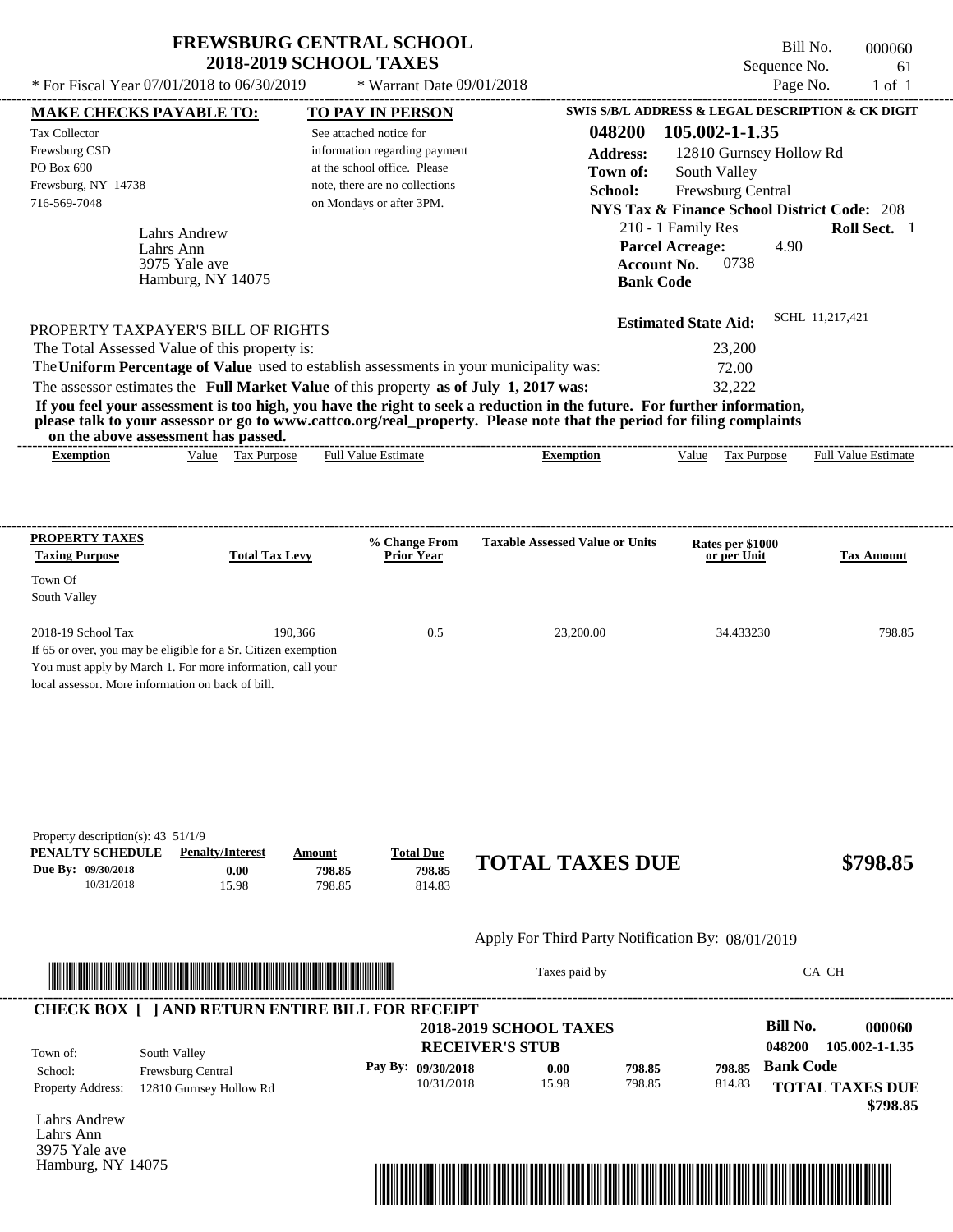\* Warrant Date 09/01/2018

Bill No. 000061 Sequence No. 62

---------------------------------------------------------------------------------------------------------------------------------------------------------------------------------------------------- Lahrs Andrew J. If 65 or over, you may be eligible for a Sr. Citizen exemption You must apply by March 1. For more information, call your local assessor. More information on back of bill. \* For Fiscal Year  $07/01/2018$  to  $06/30/2019$  \* Warrant Date  $09/01/2018$  Page No. 1 of 1 **MAKE CHECKS PAYABLE TO: TO PAY IN PERSON SWIS S/B/L ADDRESS & LEGAL DESCRIPTION & CK DIGIT 048200 105.002-1-1.4 Address:** 12802 Gurnsey Hollow Rd South Valley **School:** Frewsburg Central **NYS Tax & Finance School District Code:** 208 270 - Mfg housing **Roll Sect.** 1 4.90 **Account No. 0605 Bank Code Estimated State Aid:** SCHL 11,217,421 PROPERTY TAXPAYER'S BILL OF RIGHTS The assessor estimates the **Full Market Value** of this property **as of July 1, 2017 was:** 16,250 The Total Assessed Value of this property is: 11,700 The **Uniform Percentage of Value** used to establish assessments in your municipality was: 72.00 **If you feel your assessment is too high, you have the right to seek a reduction in the future. For further information, please talk to your assessor or go to www.cattco.org/real\_property. Please note that the period for filing complaints on the above assessment has passed. Exemption** Value Tax Purpose **PROPERTY TAXES Taxing Purpose Total Tax Levy Prior Year % Change From Taxable Assessed Value or Units or per Unit Rates per \$1000 Tax Amount PENALTY SCHEDULE Penalty/Interest Amount Total Due Due By: 09/30/2018** 10/31/2018 8.06 **0.00** 402.87 **402.87** 410.93 **402.87 TOTAL TAXES DUE \$402.87** Apply For Third Party Notification By: 08/01/2019 **RECEIVER'S STUB Bill No. 000061 Bank Code** Property Address: 12802 Gurnsey Hollow Rd South Valley School: Frewsburg Central **TOTAL TAXES DUE \$402.87** See attached notice for information regarding payment at the school office. Please note, there are no collections Tax Collector Frewsburg CSD PO Box 690 Frewsburg, NY 14738  **2018-2019 SCHOOL TAXES** 716-569-7048 on Mondays or after 3PM. **Parcel Acreage:** Town Of South Valley 2018-19 School Tax 190,366 190,366 0.5 11,700.00 34.433230 402.87 **048200 105.002-1-1.4 Pay By: 09/30/2018** 10/31/2018 8.06 **0.00** 402.87 **402.87** 410.93 **402.87** Lahrs Ann M. Full Value Estimate Taxes paid by Taxes and by Taxes paid by  $\overline{C}$  CA CH ---------------------------------------------------------------------------------------------------------------------------------------------------------------------------------------------------- ---------------------------------------------------------------------------------------------------------------------------------------------------------------------------------------------------- Property description(s):  $43/51$  01 09 Town of: **Town of:** 3975 Yale Avenue Hamburg, NY 14075 **Exemption** Value Tax Purpose Full Value Estimate ---------------------------------------------------------------------------------------------------------------------------------------------------------------------------------------------------- **CHECK BOX [ ] AND RETURN ENTIRE BILL FOR RECEIPT** \*04820000006100000000040287\*

Lahrs Andrew J. Lahrs Ann M. 3975 Yale Avenue Hamburg, NY 14075

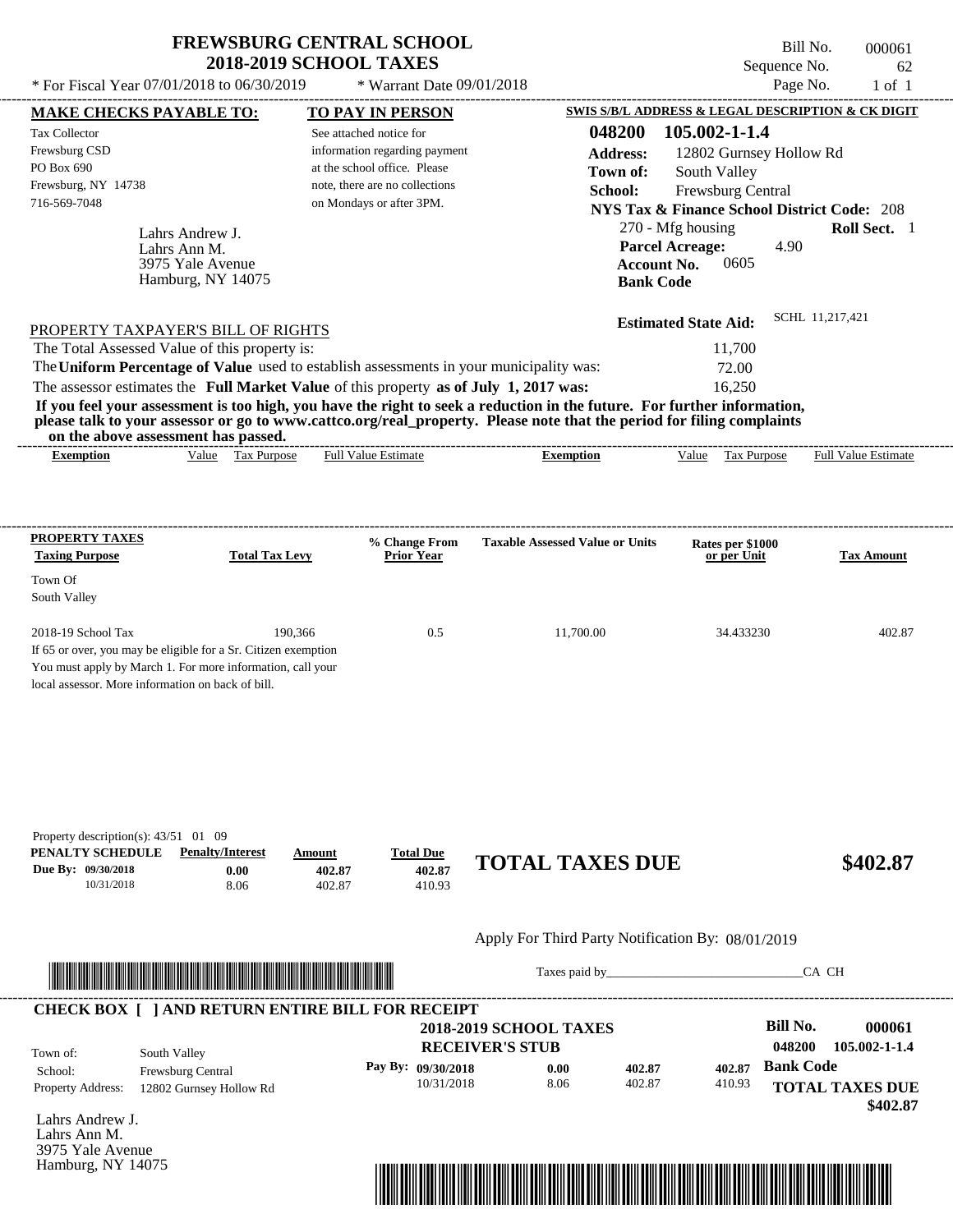$*$  For Fiscal Year 07/01/2018 to 06/30/2019

Frewsburg, NY 14738

\* Warrant Date 09/01/2018

Bill No. 000062 Sequence No. 63<br>Page No. 1 of 1

| <b>MAKE CHECKS PAYABLE TO:</b>                                                                      |                                                                                                                                                                                                                                      |                  | <b>TO PAY IN PERSON</b>        |                                                                                                                                                                                                                                                  |                                 | SWIS S/B/L ADDRESS & LEGAL DESCRIPTION & CK DIGIT      |
|-----------------------------------------------------------------------------------------------------|--------------------------------------------------------------------------------------------------------------------------------------------------------------------------------------------------------------------------------------|------------------|--------------------------------|--------------------------------------------------------------------------------------------------------------------------------------------------------------------------------------------------------------------------------------------------|---------------------------------|--------------------------------------------------------|
| Tax Collector                                                                                       |                                                                                                                                                                                                                                      |                  | See attached notice for        | 048200                                                                                                                                                                                                                                           | 96.004-1-55                     |                                                        |
| Frewsburg CSD                                                                                       |                                                                                                                                                                                                                                      |                  | information regarding payment  | <b>Address:</b>                                                                                                                                                                                                                                  | Wheeler Hill Rd                 |                                                        |
| PO Box 690                                                                                          |                                                                                                                                                                                                                                      |                  | at the school office. Please   | Town of:                                                                                                                                                                                                                                         |                                 |                                                        |
| Frewsburg, NY 14738                                                                                 |                                                                                                                                                                                                                                      |                  | note, there are no collections |                                                                                                                                                                                                                                                  | South Valley                    |                                                        |
| 716-569-7048                                                                                        |                                                                                                                                                                                                                                      |                  | on Mondays or after 3PM.       | School:                                                                                                                                                                                                                                          | Frewsburg Central               |                                                        |
|                                                                                                     |                                                                                                                                                                                                                                      |                  |                                |                                                                                                                                                                                                                                                  |                                 | <b>NYS Tax &amp; Finance School District Code: 208</b> |
|                                                                                                     | Lang George                                                                                                                                                                                                                          |                  |                                |                                                                                                                                                                                                                                                  | 270 - Mfg housing               | Roll Sect. 1                                           |
|                                                                                                     | Lang Joyca A                                                                                                                                                                                                                         |                  |                                |                                                                                                                                                                                                                                                  |                                 | Parcel Dimensions: 100.00 X 375.00                     |
|                                                                                                     | 812 Wheeler Hl                                                                                                                                                                                                                       |                  |                                |                                                                                                                                                                                                                                                  | <b>Account No.</b><br>0116      |                                                        |
|                                                                                                     | Frewsburg, NY 14738                                                                                                                                                                                                                  |                  |                                |                                                                                                                                                                                                                                                  | <b>Bank Code</b>                |                                                        |
|                                                                                                     |                                                                                                                                                                                                                                      |                  |                                |                                                                                                                                                                                                                                                  | <b>Estimated State Aid:</b>     | SCHL 11,217,421                                        |
| PROPERTY TAXPAYER'S BILL OF RIGHTS                                                                  |                                                                                                                                                                                                                                      |                  |                                |                                                                                                                                                                                                                                                  |                                 |                                                        |
| The Total Assessed Value of this property is:                                                       |                                                                                                                                                                                                                                      |                  |                                |                                                                                                                                                                                                                                                  | 9,600                           |                                                        |
|                                                                                                     |                                                                                                                                                                                                                                      |                  |                                | The Uniform Percentage of Value used to establish assessments in your municipality was:                                                                                                                                                          | 72.00                           |                                                        |
| The assessor estimates the Full Market Value of this property as of July 1, 2017 was:               |                                                                                                                                                                                                                                      |                  |                                |                                                                                                                                                                                                                                                  | 13,333                          |                                                        |
|                                                                                                     |                                                                                                                                                                                                                                      |                  |                                | If you feel your assessment is too high, you have the right to seek a reduction in the future. For further information,<br>please talk to your assessor or go to www.cattco.org/real_property. Please note that the period for filing complaints |                                 |                                                        |
|                                                                                                     | on the above assessment has passed.                                                                                                                                                                                                  |                  |                                |                                                                                                                                                                                                                                                  |                                 |                                                        |
| <b>Exemption</b>                                                                                    | Value Tax Purpose                                                                                                                                                                                                                    |                  | <b>Full Value Estimate</b>     | <b>Exemption</b>                                                                                                                                                                                                                                 | Value Tax Purpose               | <b>Full Value Estimate</b>                             |
|                                                                                                     |                                                                                                                                                                                                                                      |                  |                                |                                                                                                                                                                                                                                                  |                                 |                                                        |
|                                                                                                     |                                                                                                                                                                                                                                      |                  |                                |                                                                                                                                                                                                                                                  |                                 |                                                        |
| <b>PROPERTY TAXES</b>                                                                               |                                                                                                                                                                                                                                      |                  | % Change From                  | <b>Taxable Assessed Value or Units</b>                                                                                                                                                                                                           |                                 |                                                        |
| <b>Taxing Purpose</b>                                                                               | <b>Total Tax Levy</b>                                                                                                                                                                                                                |                  | Prior Year                     |                                                                                                                                                                                                                                                  | Rates per \$1000<br>or per Unit | <b>Tax Amount</b>                                      |
| Town Of                                                                                             |                                                                                                                                                                                                                                      |                  |                                |                                                                                                                                                                                                                                                  |                                 |                                                        |
| South Valley                                                                                        |                                                                                                                                                                                                                                      |                  |                                |                                                                                                                                                                                                                                                  |                                 |                                                        |
|                                                                                                     |                                                                                                                                                                                                                                      |                  |                                |                                                                                                                                                                                                                                                  |                                 |                                                        |
| 2018-19 School Tax                                                                                  |                                                                                                                                                                                                                                      | 190,366          | 0.5                            | 9,600.00                                                                                                                                                                                                                                         | 34.433230                       | 330.56                                                 |
| If 65 or over, you may be eligible for a Sr. Citizen exemption                                      |                                                                                                                                                                                                                                      |                  |                                |                                                                                                                                                                                                                                                  |                                 |                                                        |
| You must apply by March 1. For more information, call your                                          |                                                                                                                                                                                                                                      |                  |                                |                                                                                                                                                                                                                                                  |                                 |                                                        |
| local assessor. More information on back of bill.                                                   |                                                                                                                                                                                                                                      |                  |                                |                                                                                                                                                                                                                                                  |                                 |                                                        |
|                                                                                                     |                                                                                                                                                                                                                                      |                  |                                |                                                                                                                                                                                                                                                  |                                 |                                                        |
|                                                                                                     |                                                                                                                                                                                                                                      |                  |                                |                                                                                                                                                                                                                                                  |                                 |                                                        |
| Property description(s): $53 \quad 01 \quad 09$<br>PENALTY SCHEDULE                                 | <b>Penalty/Interest</b>                                                                                                                                                                                                              | Amount           | <b>Total Due</b>               |                                                                                                                                                                                                                                                  |                                 |                                                        |
| Due By: 09/30/2018<br>10/31/2018                                                                    | 0.00<br>6.61                                                                                                                                                                                                                         | 330.56<br>330.56 | 330.56<br>337.17               | <b>TOTAL TAXES DUE</b>                                                                                                                                                                                                                           |                                 | \$330.56                                               |
|                                                                                                     |                                                                                                                                                                                                                                      |                  |                                | Apply For Third Party Notification By: 08/01/2019                                                                                                                                                                                                |                                 |                                                        |
|                                                                                                     |                                                                                                                                                                                                                                      |                  |                                |                                                                                                                                                                                                                                                  |                                 | CA CH                                                  |
|                                                                                                     |                                                                                                                                                                                                                                      |                  |                                |                                                                                                                                                                                                                                                  |                                 |                                                        |
|                                                                                                     | <u> In the second contract of the second contract of the second contract of the second contract of the second contract of the second contract of the second contract of the second contract of the second contract of the second</u> |                  |                                |                                                                                                                                                                                                                                                  |                                 |                                                        |
|                                                                                                     |                                                                                                                                                                                                                                      |                  |                                |                                                                                                                                                                                                                                                  |                                 |                                                        |
|                                                                                                     |                                                                                                                                                                                                                                      |                  |                                | <b>2018-2019 SCHOOL TAXES</b>                                                                                                                                                                                                                    |                                 | <b>Bill No.</b>                                        |
|                                                                                                     |                                                                                                                                                                                                                                      |                  |                                | <b>RECEIVER'S STUB</b>                                                                                                                                                                                                                           |                                 | 048200                                                 |
|                                                                                                     | South Valley                                                                                                                                                                                                                         |                  | Pay By: 09/30/2018             | 0.00<br>330.56                                                                                                                                                                                                                                   | 330.56                          | 000062<br>96.004-1-55<br><b>Bank Code</b>              |
|                                                                                                     | Frewsburg Central                                                                                                                                                                                                                    |                  | 10/31/2018                     | 330.56<br>6.61                                                                                                                                                                                                                                   | 337.17                          |                                                        |
| <b>CHECK BOX [ ] AND RETURN ENTIRE BILL FOR RECEIPT</b><br>Town of:<br>School:<br>Property Address: | Wheeler Hill Rd                                                                                                                                                                                                                      |                  |                                |                                                                                                                                                                                                                                                  |                                 | <b>TOTAL TAXES DUE</b>                                 |
| Lang George                                                                                         |                                                                                                                                                                                                                                      |                  |                                |                                                                                                                                                                                                                                                  |                                 | \$330.56                                               |
| Lang Joyca A<br>812 Wheeler Hl                                                                      |                                                                                                                                                                                                                                      |                  |                                |                                                                                                                                                                                                                                                  |                                 |                                                        |

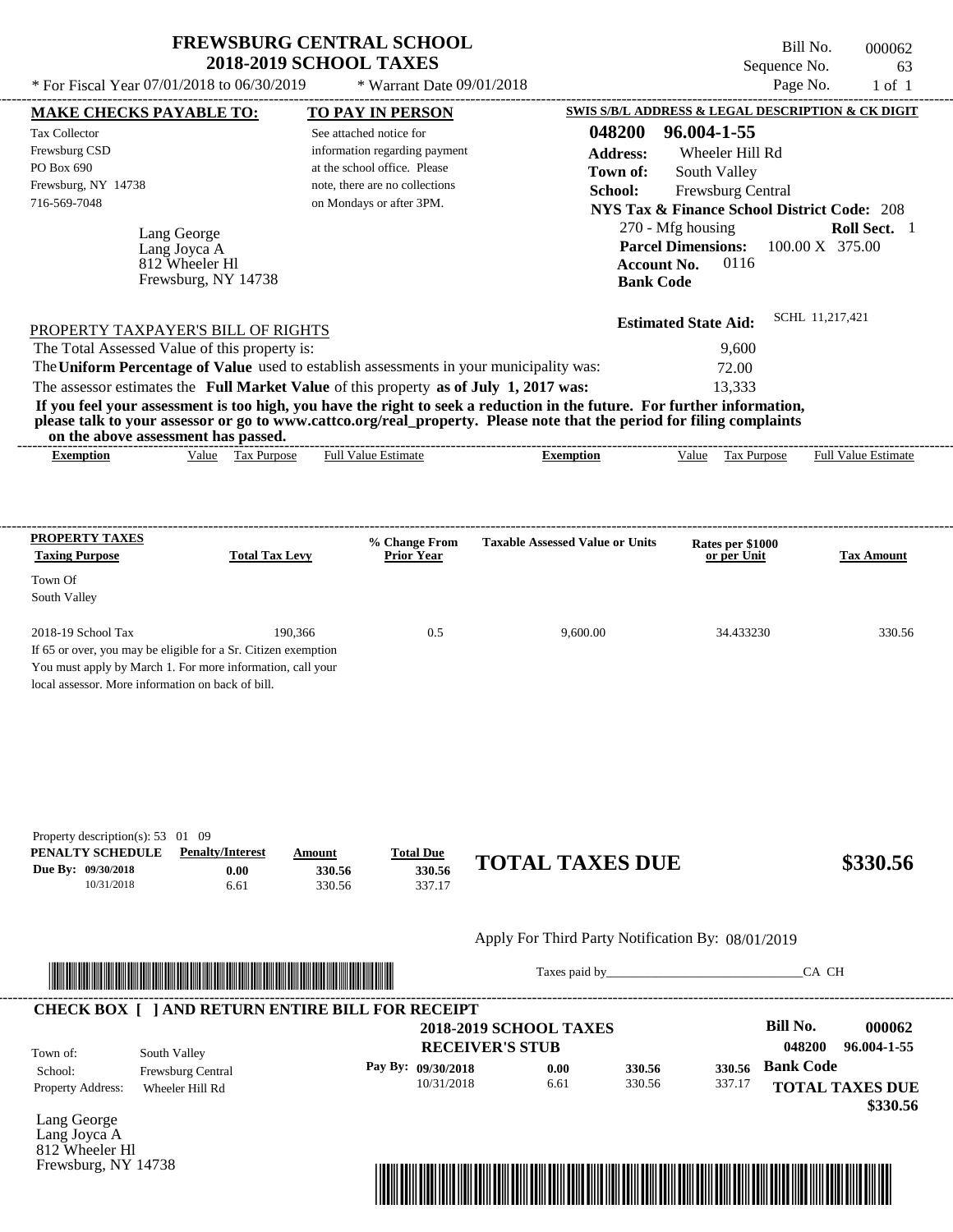Bill No. 000063 Sequence No. 64

**TOTAL TAXES DUE**

 **\$523.39**

|                                                                                                                                                                                                     |                                                                |                                                                                         |                                                                                                                                                                                                                                                  | Page No.                                               |                          |
|-----------------------------------------------------------------------------------------------------------------------------------------------------------------------------------------------------|----------------------------------------------------------------|-----------------------------------------------------------------------------------------|--------------------------------------------------------------------------------------------------------------------------------------------------------------------------------------------------------------------------------------------------|--------------------------------------------------------|--------------------------|
|                                                                                                                                                                                                     | <b>MAKE CHECKS PAYABLE TO:</b>                                 | <b>TO PAY IN PERSON</b>                                                                 |                                                                                                                                                                                                                                                  | SWIS S/B/L ADDRESS & LEGAL DESCRIPTION & CK DIGIT      |                          |
| Tax Collector                                                                                                                                                                                       |                                                                | See attached notice for                                                                 | 048200                                                                                                                                                                                                                                           | 105.002-1-27.4                                         |                          |
| Frewsburg CSD<br>PO Box 690                                                                                                                                                                         |                                                                | information regarding payment<br>at the school office. Please                           | <b>Address:</b>                                                                                                                                                                                                                                  | Brown Run Rd                                           |                          |
| Frewsburg, NY 14738                                                                                                                                                                                 |                                                                | note, there are no collections                                                          | Town of:                                                                                                                                                                                                                                         | South Valley                                           |                          |
| 716-569-7048                                                                                                                                                                                        |                                                                | on Mondays or after 3PM.                                                                | School:                                                                                                                                                                                                                                          | Frewsburg Central                                      |                          |
|                                                                                                                                                                                                     |                                                                |                                                                                         |                                                                                                                                                                                                                                                  | <b>NYS Tax &amp; Finance School District Code: 208</b> |                          |
|                                                                                                                                                                                                     | Lang George A Jr                                               |                                                                                         |                                                                                                                                                                                                                                                  | $322$ - Rural vac $>10$                                | Roll Sect. 1             |
|                                                                                                                                                                                                     | Lang Thomas G<br>Ainsworth Pet Nutrition                       |                                                                                         | <b>Parcel Acreage:</b><br><b>Account No.</b>                                                                                                                                                                                                     | 20.90<br>0551                                          |                          |
|                                                                                                                                                                                                     | Lang Richard-Richard Jr                                        |                                                                                         | <b>Bank Code</b>                                                                                                                                                                                                                                 |                                                        |                          |
|                                                                                                                                                                                                     | PO Box 451                                                     |                                                                                         |                                                                                                                                                                                                                                                  |                                                        |                          |
|                                                                                                                                                                                                     | Meadville, PA 16335                                            |                                                                                         |                                                                                                                                                                                                                                                  | <b>Estimated State Aid:</b>                            | SCHL 11,217,421          |
| PROPERTY TAXPAYER'S BILL OF RIGHTS                                                                                                                                                                  |                                                                |                                                                                         |                                                                                                                                                                                                                                                  |                                                        |                          |
| The Total Assessed Value of this property is:                                                                                                                                                       |                                                                |                                                                                         |                                                                                                                                                                                                                                                  | 15,200                                                 |                          |
|                                                                                                                                                                                                     |                                                                | The Uniform Percentage of Value used to establish assessments in your municipality was: |                                                                                                                                                                                                                                                  | 72.00                                                  |                          |
|                                                                                                                                                                                                     |                                                                | The assessor estimates the Full Market Value of this property as of July 1, 2017 was:   |                                                                                                                                                                                                                                                  | 21,111                                                 |                          |
|                                                                                                                                                                                                     |                                                                |                                                                                         | If you feel your assessment is too high, you have the right to seek a reduction in the future. For further information,<br>please talk to your assessor or go to www.cattco.org/real_property. Please note that the period for filing complaints |                                                        |                          |
| on the above assessment has passed.                                                                                                                                                                 |                                                                |                                                                                         |                                                                                                                                                                                                                                                  |                                                        |                          |
| <b>Exemption</b>                                                                                                                                                                                    | Value Tax Purpose                                              | <b>Full Value Estimate</b>                                                              | <b>Exemption</b>                                                                                                                                                                                                                                 | Value Tax Purpose                                      | Full Value Estimate      |
|                                                                                                                                                                                                     |                                                                |                                                                                         |                                                                                                                                                                                                                                                  |                                                        |                          |
|                                                                                                                                                                                                     |                                                                |                                                                                         |                                                                                                                                                                                                                                                  |                                                        |                          |
|                                                                                                                                                                                                     |                                                                |                                                                                         |                                                                                                                                                                                                                                                  |                                                        |                          |
| <b>PROPERTY TAXES</b>                                                                                                                                                                               |                                                                | % Change From                                                                           | <b>Taxable Assessed Value or Units</b>                                                                                                                                                                                                           | Rates per \$1000                                       |                          |
| <b>Taxing Purpose</b>                                                                                                                                                                               | <b>Total Tax Levy</b>                                          | <b>Prior Year</b>                                                                       |                                                                                                                                                                                                                                                  | or per Unit                                            | <b>Tax Amount</b>        |
| Town Of                                                                                                                                                                                             |                                                                |                                                                                         |                                                                                                                                                                                                                                                  |                                                        |                          |
| South Valley                                                                                                                                                                                        |                                                                |                                                                                         |                                                                                                                                                                                                                                                  |                                                        |                          |
| 2018-19 School Tax                                                                                                                                                                                  | 190,366                                                        | 0.5                                                                                     | 15,200.00                                                                                                                                                                                                                                        | 34.433230                                              | 523.39                   |
|                                                                                                                                                                                                     | If 65 or over, you may be eligible for a Sr. Citizen exemption |                                                                                         |                                                                                                                                                                                                                                                  |                                                        |                          |
|                                                                                                                                                                                                     |                                                                |                                                                                         |                                                                                                                                                                                                                                                  |                                                        |                          |
|                                                                                                                                                                                                     |                                                                |                                                                                         |                                                                                                                                                                                                                                                  |                                                        |                          |
|                                                                                                                                                                                                     |                                                                |                                                                                         |                                                                                                                                                                                                                                                  |                                                        |                          |
|                                                                                                                                                                                                     |                                                                |                                                                                         |                                                                                                                                                                                                                                                  |                                                        |                          |
|                                                                                                                                                                                                     |                                                                |                                                                                         |                                                                                                                                                                                                                                                  |                                                        |                          |
|                                                                                                                                                                                                     |                                                                |                                                                                         |                                                                                                                                                                                                                                                  |                                                        |                          |
|                                                                                                                                                                                                     |                                                                |                                                                                         |                                                                                                                                                                                                                                                  |                                                        |                          |
|                                                                                                                                                                                                     |                                                                |                                                                                         |                                                                                                                                                                                                                                                  |                                                        |                          |
|                                                                                                                                                                                                     |                                                                |                                                                                         |                                                                                                                                                                                                                                                  |                                                        |                          |
|                                                                                                                                                                                                     |                                                                |                                                                                         |                                                                                                                                                                                                                                                  |                                                        |                          |
|                                                                                                                                                                                                     |                                                                |                                                                                         |                                                                                                                                                                                                                                                  |                                                        |                          |
|                                                                                                                                                                                                     | <b>Penalty/Interest</b>                                        | <b>Total Due</b><br>Amount                                                              | <b>TOTAL TAXES DUE</b>                                                                                                                                                                                                                           |                                                        | \$523.39                 |
| 10/31/2018                                                                                                                                                                                          | 0.00<br>10.47                                                  | 523.39<br>523.39<br>523.39<br>533.86                                                    |                                                                                                                                                                                                                                                  |                                                        |                          |
|                                                                                                                                                                                                     |                                                                |                                                                                         |                                                                                                                                                                                                                                                  |                                                        |                          |
|                                                                                                                                                                                                     |                                                                |                                                                                         |                                                                                                                                                                                                                                                  |                                                        |                          |
| You must apply by March 1. For more information, call your<br>local assessor. More information on back of bill.<br>Property description(s): $42/50$ 01 09<br>PENALTY SCHEDULE<br>Due By: 09/30/2018 |                                                                |                                                                                         | Apply For Third Party Notification By: 08/01/2019                                                                                                                                                                                                |                                                        |                          |
|                                                                                                                                                                                                     |                                                                |                                                                                         |                                                                                                                                                                                                                                                  |                                                        | CA CH                    |
|                                                                                                                                                                                                     |                                                                |                                                                                         |                                                                                                                                                                                                                                                  |                                                        |                          |
|                                                                                                                                                                                                     |                                                                | <b>CHECK BOX [ ] AND RETURN ENTIRE BILL FOR RECEIPT</b>                                 | <b>2018-2019 SCHOOL TAXES</b>                                                                                                                                                                                                                    | <b>Bill No.</b>                                        |                          |
|                                                                                                                                                                                                     |                                                                |                                                                                         | <b>RECEIVER'S STUB</b>                                                                                                                                                                                                                           | 048200                                                 | 000063<br>105.002-1-27.4 |
| Town of:<br>School:                                                                                                                                                                                 | South Valley<br>Frewsburg Central                              | Pay By: 09/30/2018                                                                      | 0.00<br>523.39                                                                                                                                                                                                                                   | 523.39 Bank Code                                       |                          |

10/31/2018 10.47

Lang George A Jr Lang Thomas G Ainsworth Pet Nutrition Lang Richard-Richard Jr

Property Address: Brown Run Rd

PO Box 451 Meadville, PA 16335



523.39

533.86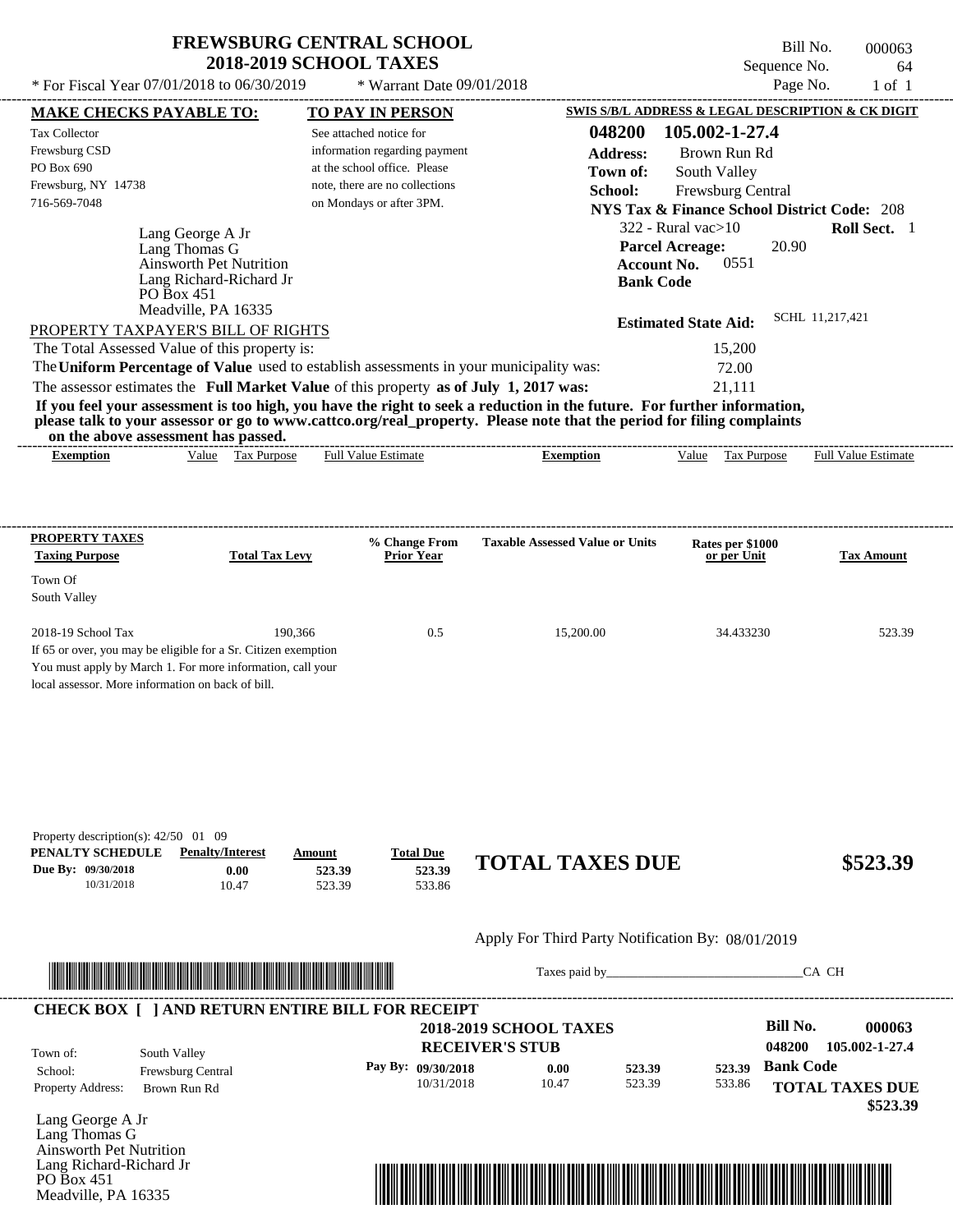---------------------------------------------------------------------------------------------------------------------------------------------------------------------------------------------------- \* For Fiscal Year  $07/01/2018$  to  $06/30/2019$  \* Warrant Date  $09/01/2018$  Page No. 1 of 1

\* Warrant Date 09/01/2018

Lang George Jr If 65 or over, you may be eligible for a Sr. Citizen exemption You must apply by March 1. For more information, call your local assessor. More information on back of bill. **MAKE CHECKS PAYABLE TO: TO PAY IN PERSON SWIS S/B/L ADDRESS & LEGAL DESCRIPTION & CK DIGIT 048200 96.004-1-54.2 Address:** Wheeler Hill Rd & Bragg South Valley **School:** Frewsburg Central **NYS Tax & Finance School District Code:** 208 270 - Mfg housing **Roll Sect.** 1 2.96 **Account No.** 0507 **Bank Code Estimated State Aid:** SCHL 11,217,421 PROPERTY TAXPAYER'S BILL OF RIGHTS The assessor estimates the **Full Market Value** of this property **as of July 1, 2017 was:** 28,889 The Total Assessed Value of this property is: 20,800 The **Uniform Percentage of Value** used to establish assessments in your municipality was: 72.00 **If you feel your assessment is too high, you have the right to seek a reduction in the future. For further information, please talk to your assessor or go to www.cattco.org/real\_property. Please note that the period for filing complaints on the above assessment has passed. Exemption** Value Tax Purpose **PROPERTY TAXES Taxing Purpose Total Tax Levy Prior Year % Change From (before accounting for STAR) Taxable Assessed Value or Units or per Unit Rates per \$1000 Tax Amount PENALTY SCHEDULE Penalty/Interest Amount Total Due Due By: SCREW BY: SCREW BY: SCREW BY: SO.00 SO.00 SO.00** Apply For Third Party Notification By: 08/01/2019 Lang George Jr **RECEIVER'S STUB Bill No. 000064 Bank Code** Property Address: Wheeler Hill Rd & Bragg South Valley School: Frewsburg Central **TOTAL TAXES DUE \$0.00** Bas Star 20,800 SCHOOL *(See Note)* 28,889 See attached notice for information regarding payment at the school office. Please note, there are no collections Tax Collector Frewsburg CSD PO Box 690 Frewsburg, NY 14738  **2018-2019 SCHOOL TAXES** 716-569-7048 on Mondays or after 3PM. **Parcel Acreage:** Town Of South Valley 2018-19 School Tax 190,366 190,366 0.5 20,800.00 34.433230 716.21  **\$716.21 048200 96.004-1-54.2 Pay By:** Day Joyce Day Joyce Full Value Estimate Taxes paid by Taxes and by Taxes paid by Taxes and by Taxes and by Taxes and the CA CH ---------------------------------------------------------------------------------------------------------------------------------------------------------------------------------------------------- ---------------------------------------------------------------------------------------------------------------------------------------------------------------------------------------------------- Property description(s): 53 01 09 Town of: **Town of:** 812 Wheeler Hill Rd Frewsburg, NY 14738 812 Wheeler Hill Rd Frewsburg, NY 14738 **Exemption** Value Tax Purpose Full Value Estimate **Your tax savings this year resulting from the New York State School Tax Relief (STAR) program is: Note: This year's STAR tax savings generally may not exceed last year's by more than 2%.** ---------------------------------------------------------------------------------------------------------------------------------------------------------------------------------------------------- **CHECK BOX [ ] AND RETURN ENTIRE BILL FOR RECEIPT** \*04820000006400000000000000\*



Bill No. 000064 Sequence No. 65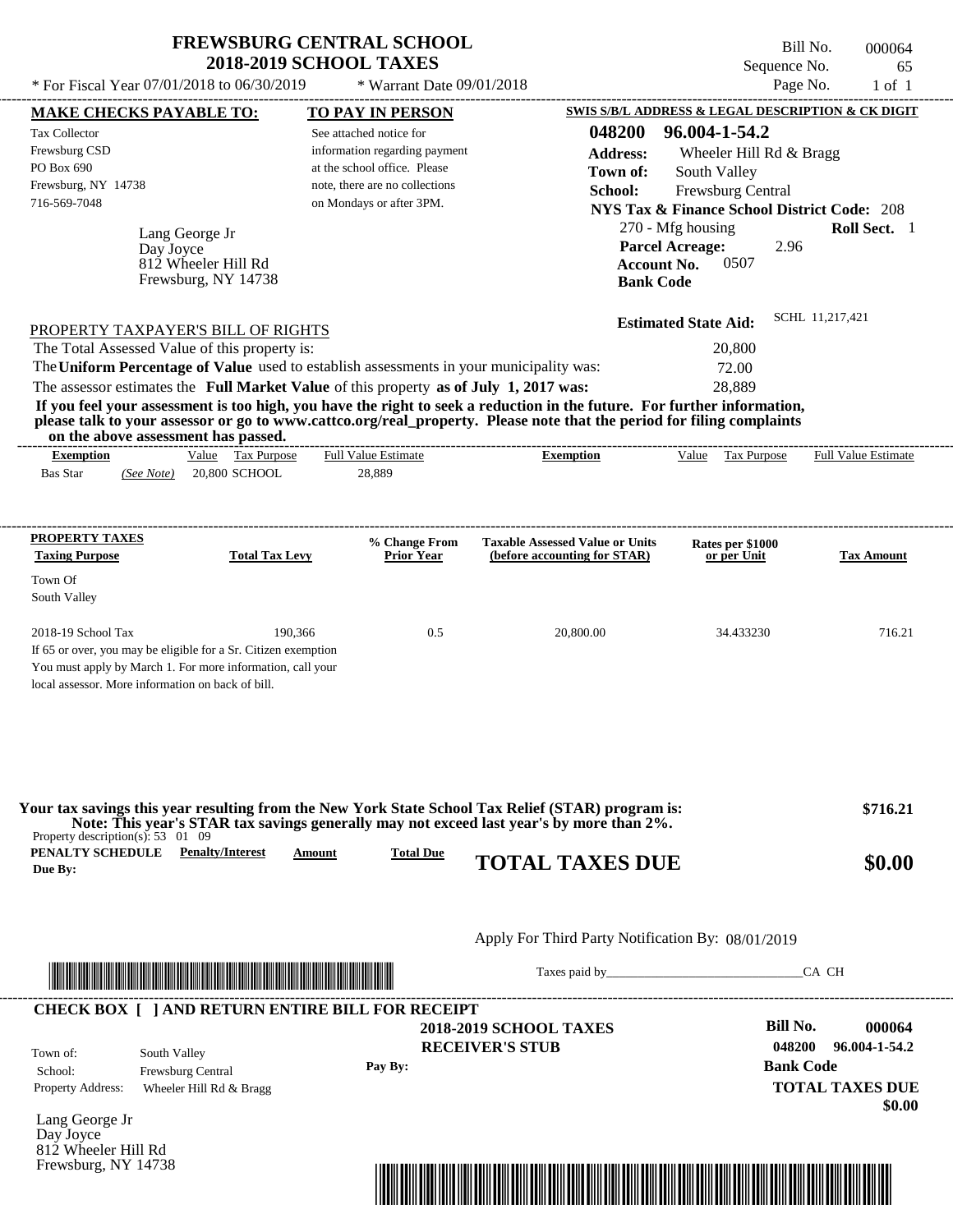| <b>FREWSBURG CENTRAL SCHOOL</b> |
|---------------------------------|
| <b>2018-2019 SCHOOL TAXES</b>   |

Bill No. 000065 Sequence No. 66 \* For Fiscal Year  $07/01/2018$  to  $06/30/2019$  \* Warrant Date  $09/01/2018$  Page No. 1 of 1

| Tax Collector<br>Frewsburg CSD<br>PO Box 690<br>Frewsburg, NY 14738<br>716-569-7048                                        | Lang George W Jr<br>812 Wheeler Hill Rd<br>Frewsburg, NY 14738                                                                                                                                                                       | See attached notice for<br>information regarding payment<br>at the school office. Please<br>note, there are no collections<br>on Mondays or after 3PM. | 048200<br><b>Address:</b><br>Town of:<br>School:<br><b>Account No.</b><br><b>Bank Code</b>                                                                                                                                                       | 96.004-1-54.1<br>794 Wheeler Hill Rd<br>South Valley<br>Frewsburg Central<br><b>NYS Tax &amp; Finance School District Code: 208</b><br>210 - 1 Family Res<br><b>Parcel Acreage:</b><br>9.20<br>0183<br>032 | Roll Sect. 1                                                                            |
|----------------------------------------------------------------------------------------------------------------------------|--------------------------------------------------------------------------------------------------------------------------------------------------------------------------------------------------------------------------------------|--------------------------------------------------------------------------------------------------------------------------------------------------------|--------------------------------------------------------------------------------------------------------------------------------------------------------------------------------------------------------------------------------------------------|------------------------------------------------------------------------------------------------------------------------------------------------------------------------------------------------------------|-----------------------------------------------------------------------------------------|
| PROPERTY TAXPAYER'S BILL OF RIGHTS<br>The Total Assessed Value of this property is:<br>on the above assessment has passed. | The Uniform Percentage of Value used to establish assessments in your municipality was:<br>The assessor estimates the Full Market Value of this property as of July 1, 2017 was:                                                     |                                                                                                                                                        | If you feel your assessment is too high, you have the right to seek a reduction in the future. For further information,<br>please talk to your assessor or go to www.cattco.org/real_property. Please note that the period for filing complaints | <b>Estimated State Aid:</b><br>47,300<br>72.00<br>65,694                                                                                                                                                   | SCHL 11,217,421                                                                         |
| <b>Exemption</b>                                                                                                           | Value Tax Purpose                                                                                                                                                                                                                    | <b>Full Value Estimate</b>                                                                                                                             | <b>Exemption</b>                                                                                                                                                                                                                                 | Value Tax Purpose                                                                                                                                                                                          | <b>Full Value Estimate</b>                                                              |
| <b>PROPERTY TAXES</b><br><b>Taxing Purpose</b>                                                                             | <b>Total Tax Levy</b>                                                                                                                                                                                                                | % Change From<br><b>Prior Year</b>                                                                                                                     | <b>Taxable Assessed Value or Units</b>                                                                                                                                                                                                           | Rates per \$1000<br>or per Unit                                                                                                                                                                            | <b>Tax Amount</b>                                                                       |
| Town Of<br>South Valley                                                                                                    |                                                                                                                                                                                                                                      |                                                                                                                                                        |                                                                                                                                                                                                                                                  |                                                                                                                                                                                                            |                                                                                         |
| 2018-19 School Tax<br>local assessor. More information on back of bill.                                                    | 190,366<br>If 65 or over, you may be eligible for a Sr. Citizen exemption<br>You must apply by March 1. For more information, call your                                                                                              | 0.5                                                                                                                                                    | 47,300.00                                                                                                                                                                                                                                        | 34.433230                                                                                                                                                                                                  | 1,628.69                                                                                |
| Property description(s): 53 01 09<br>PENALTY SCHEDULE<br>Due By: 09/30/2018<br>10/31/2018                                  | <b>Penalty/Interest</b><br>Amount<br>0.00<br>1,628.69<br>32.57<br>1,628.69                                                                                                                                                           | <b>Total Due</b><br>1,628.69<br>1,661.26                                                                                                               | <b>TOTAL TAXES DUE</b>                                                                                                                                                                                                                           |                                                                                                                                                                                                            | \$1,628.69                                                                              |
|                                                                                                                            |                                                                                                                                                                                                                                      |                                                                                                                                                        | Apply For Third Party Notification By: 08/01/2019                                                                                                                                                                                                |                                                                                                                                                                                                            |                                                                                         |
|                                                                                                                            | <u> In the second contract of the second contract of the second contract of the second contract of the second contract of the second contract of the second contract of the second contract of the second contract of the second</u> |                                                                                                                                                        |                                                                                                                                                                                                                                                  |                                                                                                                                                                                                            | CA CH                                                                                   |
| South Valley<br>Town of:<br>School:<br><b>Property Address:</b>                                                            | <b>CHECK BOX [ ] AND RETURN ENTIRE BILL FOR RECEIPT</b><br>Frewsburg Central<br>794 Wheeler Hill Rd                                                                                                                                  | Pay By: 09/30/2018<br>10/31/2018                                                                                                                       | <b>2018-2019 SCHOOL TAXES</b><br><b>RECEIVER'S STUB</b><br>0.00<br>1,628.69<br>32.57<br>1,628.69                                                                                                                                                 | <b>Bill No.</b><br>048200<br>1,628.69<br>1,661.26                                                                                                                                                          | 000065<br>96.004-1-54.1<br><b>Bank Code</b> 032<br><b>TOTAL TAXES DUE</b><br>\$1,628.69 |
| Lang George W Jr<br>812 Wheeler Hill Rd<br>Frewsburg, NY 14738                                                             |                                                                                                                                                                                                                                      |                                                                                                                                                        | <u> 1989 - Andrea Stadt British, mark ar yn y brenin y brenin y brenin y brenin y brenin y brenin y brenin y bre</u>                                                                                                                             |                                                                                                                                                                                                            |                                                                                         |

----------------------------------------------------------------------------------------------------------------------------------------------------------------------------------------------------

**MAKE CHECKS PAYABLE TO: TO PAY IN PERSON SWIS S/B/L ADDRESS & LEGAL DESCRIPTION & CK DIGIT**

\* Warrant Date 09/01/2018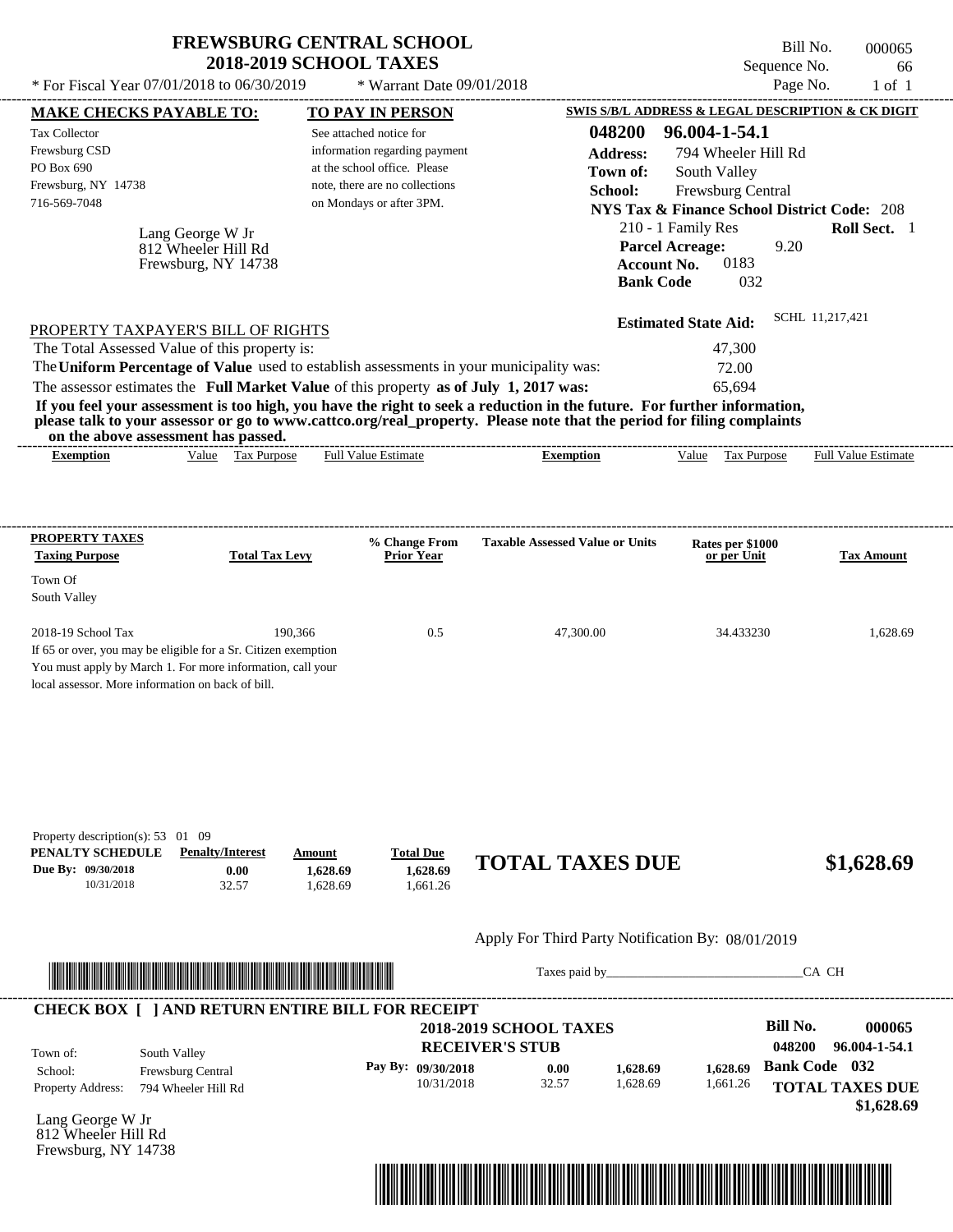| <b>FREWSBURG CENTRAL SCHOOL</b> |  |
|---------------------------------|--|
| <b>2018-2019 SCHOOL TAXES</b>   |  |

 $*$  For Fiscal Year 07/01/2018 to 06/30/2019  $*$  Warrant Date 09/01/2018 Page No. 1 of 1

---------------------------------------------------------------------------------------------------------------------------------------------------------------------------------------------------- Bill No. 000066 Sequence No. 67

| <b>MAKE CHECKS PAYABLE TO:</b>                                                                                                                                                                                                       |                         |                       | <b>TO PAY IN PERSON</b>                                    |            |                                                                                                                         | SWIS S/B/L ADDRESS & LEGAL DESCRIPTION & CK DIGIT      |                  |                            |
|--------------------------------------------------------------------------------------------------------------------------------------------------------------------------------------------------------------------------------------|-------------------------|-----------------------|------------------------------------------------------------|------------|-------------------------------------------------------------------------------------------------------------------------|--------------------------------------------------------|------------------|----------------------------|
| <b>Tax Collector</b>                                                                                                                                                                                                                 |                         |                       | See attached notice for                                    |            | 048200                                                                                                                  | 96.004-1-54.3                                          |                  |                            |
| Frewsburg CSD                                                                                                                                                                                                                        |                         |                       | information regarding payment                              |            | <b>Address:</b>                                                                                                         | Wheeler Hill Rd                                        |                  |                            |
| PO Box 690                                                                                                                                                                                                                           |                         |                       | at the school office. Please                               |            | Town of:                                                                                                                | South Valley                                           |                  |                            |
| Frewsburg, NY 14738<br>716-569-7048                                                                                                                                                                                                  |                         |                       | note, there are no collections<br>on Mondays or after 3PM. |            | School:                                                                                                                 | Frewsburg Central                                      |                  |                            |
|                                                                                                                                                                                                                                      |                         |                       |                                                            |            |                                                                                                                         | <b>NYS Tax &amp; Finance School District Code: 208</b> |                  |                            |
|                                                                                                                                                                                                                                      | Lang George W Jr        |                       |                                                            |            |                                                                                                                         | $314$ - Rural vac $<$ 10                               |                  | Roll Sect. 1               |
|                                                                                                                                                                                                                                      | 794 Wheeler Hill Rd     |                       |                                                            |            |                                                                                                                         | <b>Parcel Dimensions:</b>                              |                  | 250.00 X 75.00             |
|                                                                                                                                                                                                                                      | Frewsburg, NY 14738     |                       |                                                            |            |                                                                                                                         | <b>Account No.</b><br>0540<br><b>Bank Code</b>         |                  |                            |
|                                                                                                                                                                                                                                      |                         |                       |                                                            |            |                                                                                                                         |                                                        |                  |                            |
|                                                                                                                                                                                                                                      |                         |                       |                                                            |            |                                                                                                                         | <b>Estimated State Aid:</b>                            |                  | SCHL 11,217,421            |
| PROPERTY TAXPAYER'S BILL OF RIGHTS                                                                                                                                                                                                   |                         |                       |                                                            |            |                                                                                                                         |                                                        |                  |                            |
| The Total Assessed Value of this property is:                                                                                                                                                                                        |                         |                       |                                                            |            |                                                                                                                         | 3,200                                                  |                  |                            |
|                                                                                                                                                                                                                                      |                         |                       |                                                            |            | The Uniform Percentage of Value used to establish assessments in your municipality was:                                 | 72.00<br>4,444                                         |                  |                            |
| The assessor estimates the Full Market Value of this property as of July 1, 2017 was:                                                                                                                                                |                         |                       |                                                            |            | If you feel your assessment is too high, you have the right to seek a reduction in the future. For further information, |                                                        |                  |                            |
|                                                                                                                                                                                                                                      |                         |                       |                                                            |            | please talk to your assessor or go to www.cattco.org/real_property. Please note that the period for filing complaints   |                                                        |                  |                            |
| on the above assessment has passed.                                                                                                                                                                                                  |                         |                       |                                                            |            |                                                                                                                         |                                                        |                  |                            |
| <b>Exemption</b>                                                                                                                                                                                                                     | Value Tax Purpose       |                       | Full Value Estimate                                        |            | <b>Exemption</b>                                                                                                        | Value Tax Purpose                                      |                  | <b>Full Value Estimate</b> |
|                                                                                                                                                                                                                                      |                         |                       |                                                            |            |                                                                                                                         |                                                        |                  |                            |
|                                                                                                                                                                                                                                      |                         |                       |                                                            |            |                                                                                                                         |                                                        |                  |                            |
|                                                                                                                                                                                                                                      |                         |                       |                                                            |            |                                                                                                                         |                                                        |                  |                            |
| <b>PROPERTY TAXES</b>                                                                                                                                                                                                                |                         |                       | % Change From                                              |            | <b>Taxable Assessed Value or Units</b>                                                                                  | Rates per \$1000                                       |                  |                            |
| <b>Taxing Purpose</b>                                                                                                                                                                                                                |                         | <b>Total Tax Levy</b> | <b>Prior Year</b>                                          |            |                                                                                                                         | or per Unit                                            |                  | <b>Tax Amount</b>          |
| Town Of                                                                                                                                                                                                                              |                         |                       |                                                            |            |                                                                                                                         |                                                        |                  |                            |
| South Valley                                                                                                                                                                                                                         |                         |                       |                                                            |            |                                                                                                                         |                                                        |                  |                            |
| 2018-19 School Tax                                                                                                                                                                                                                   |                         | 190,366               |                                                            | 0.5        | 3,200.00                                                                                                                | 34.433230                                              |                  | 110.19                     |
| If 65 or over, you may be eligible for a Sr. Citizen exemption                                                                                                                                                                       |                         |                       |                                                            |            |                                                                                                                         |                                                        |                  |                            |
| You must apply by March 1. For more information, call your                                                                                                                                                                           |                         |                       |                                                            |            |                                                                                                                         |                                                        |                  |                            |
| local assessor. More information on back of bill.                                                                                                                                                                                    |                         |                       |                                                            |            |                                                                                                                         |                                                        |                  |                            |
|                                                                                                                                                                                                                                      |                         |                       |                                                            |            |                                                                                                                         |                                                        |                  |                            |
|                                                                                                                                                                                                                                      |                         |                       |                                                            |            |                                                                                                                         |                                                        |                  |                            |
|                                                                                                                                                                                                                                      |                         |                       |                                                            |            |                                                                                                                         |                                                        |                  |                            |
|                                                                                                                                                                                                                                      |                         |                       |                                                            |            |                                                                                                                         |                                                        |                  |                            |
|                                                                                                                                                                                                                                      |                         |                       |                                                            |            |                                                                                                                         |                                                        |                  |                            |
|                                                                                                                                                                                                                                      |                         |                       |                                                            |            |                                                                                                                         |                                                        |                  |                            |
| Property description(s): 53 01 09                                                                                                                                                                                                    |                         |                       |                                                            |            |                                                                                                                         |                                                        |                  |                            |
| PENALTY SCHEDULE                                                                                                                                                                                                                     | <b>Penalty/Interest</b> | Amount                | <b>Total Due</b>                                           |            |                                                                                                                         |                                                        |                  |                            |
| Due By: 09/30/2018                                                                                                                                                                                                                   | 0.00                    |                       | 110.19                                                     | 110.19     | <b>TOTAL TAXES DUE</b>                                                                                                  |                                                        |                  | \$110.19                   |
| 10/31/2018                                                                                                                                                                                                                           | 2.20                    |                       | 110.19                                                     | 112.39     |                                                                                                                         |                                                        |                  |                            |
|                                                                                                                                                                                                                                      |                         |                       |                                                            |            |                                                                                                                         |                                                        |                  |                            |
|                                                                                                                                                                                                                                      |                         |                       |                                                            |            | Apply For Third Party Notification By: 08/01/2019                                                                       |                                                        |                  |                            |
|                                                                                                                                                                                                                                      |                         |                       |                                                            |            |                                                                                                                         |                                                        |                  |                            |
| <u> Indian American State and The Communication of the Communication of the Communication of the Communication of the Communication of the Communication of the Communication of the Communication of the Communication of the C</u> |                         |                       |                                                            |            |                                                                                                                         |                                                        |                  | CA CH                      |
|                                                                                                                                                                                                                                      |                         |                       |                                                            |            |                                                                                                                         |                                                        |                  |                            |
| <b>CHECK BOX [ ] AND RETURN ENTIRE BILL FOR RECEIPT</b>                                                                                                                                                                              |                         |                       |                                                            |            |                                                                                                                         |                                                        |                  |                            |
|                                                                                                                                                                                                                                      |                         |                       |                                                            |            | <b>2018-2019 SCHOOL TAXES</b>                                                                                           |                                                        | <b>Bill No.</b>  | 000066                     |
| Town of:                                                                                                                                                                                                                             | South Valley            |                       |                                                            |            | <b>RECEIVER'S STUB</b>                                                                                                  |                                                        | 048200           | 96.004-1-54.3              |
| School:                                                                                                                                                                                                                              | Frewsburg Central       |                       | Pay By: 09/30/2018                                         |            | 0.00<br>110.19                                                                                                          | 110.19                                                 | <b>Bank Code</b> |                            |
| Property Address:                                                                                                                                                                                                                    | Wheeler Hill Rd         |                       |                                                            | 10/31/2018 | 2.20<br>110.19                                                                                                          | 112.39                                                 |                  | <b>TOTAL TAXES DUE</b>     |
|                                                                                                                                                                                                                                      |                         |                       |                                                            |            |                                                                                                                         |                                                        |                  | \$110.19                   |
| Lang George W Jr<br>794 Wheeler Hill Rd                                                                                                                                                                                              |                         |                       |                                                            |            |                                                                                                                         |                                                        |                  |                            |
| Frewsburg, NY 14738                                                                                                                                                                                                                  |                         |                       |                                                            |            |                                                                                                                         |                                                        |                  |                            |
|                                                                                                                                                                                                                                      |                         |                       |                                                            |            |                                                                                                                         |                                                        |                  |                            |
|                                                                                                                                                                                                                                      |                         |                       |                                                            |            |                                                                                                                         |                                                        |                  |                            |
|                                                                                                                                                                                                                                      |                         |                       |                                                            |            |                                                                                                                         |                                                        |                  |                            |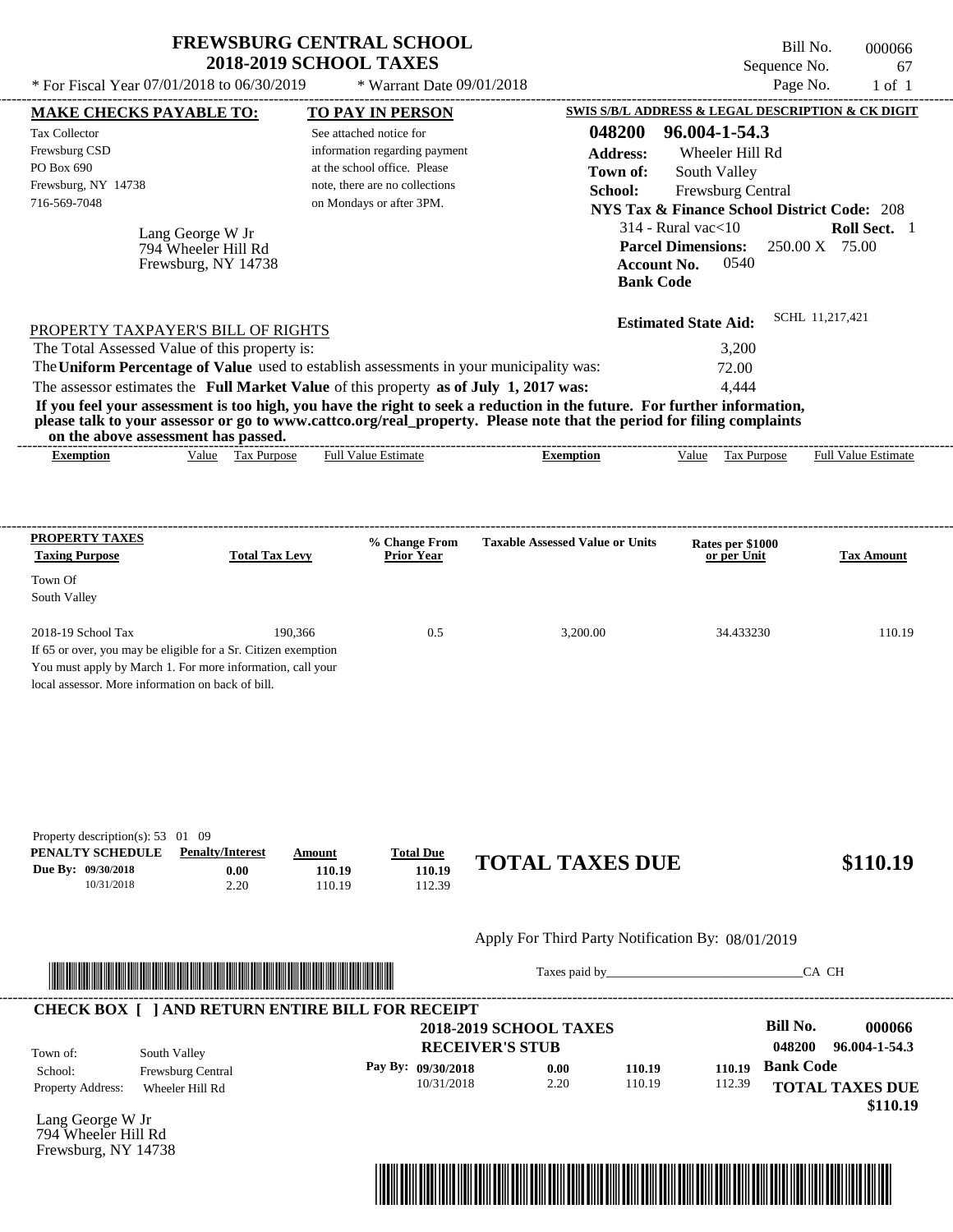\* Warrant Date 09/01/2018

 $*$  For Fiscal Year 07/01/2018 to 06/30/2019

---------------------------------------------------------------------------------------------------------------------------------------------------------------------------------------------------- Bill No. 000067 Sequence No. 68<br>Page No. 1 of 1

| <b>MAKE CHECKS PAYABLE TO:</b>                                                        |                                                                                                                       |         | <b>TO PAY IN PERSON</b>                                        |                                                                                                                         |                                                      | SWIS S/B/L ADDRESS & LEGAL DESCRIPTION & CK DIGIT      |
|---------------------------------------------------------------------------------------|-----------------------------------------------------------------------------------------------------------------------|---------|----------------------------------------------------------------|-------------------------------------------------------------------------------------------------------------------------|------------------------------------------------------|--------------------------------------------------------|
| <b>Tax Collector</b>                                                                  |                                                                                                                       |         | See attached notice for                                        | 048200                                                                                                                  | 105.002-1-31                                         |                                                        |
| Frewsburg CSD                                                                         |                                                                                                                       |         | information regarding payment                                  | <b>Address:</b>                                                                                                         | Brown Run Rd                                         |                                                        |
| PO Box 690<br>Frewsburg, NY 14738                                                     |                                                                                                                       |         | at the school office. Please<br>note, there are no collections | Town of:                                                                                                                | South Valley                                         |                                                        |
| 716-569-7048                                                                          |                                                                                                                       |         | on Mondays or after 3PM.                                       | School:                                                                                                                 | Frewsburg Central                                    |                                                        |
|                                                                                       |                                                                                                                       |         |                                                                |                                                                                                                         |                                                      | <b>NYS Tax &amp; Finance School District Code: 208</b> |
|                                                                                       | Lang Realty Company                                                                                                   |         |                                                                |                                                                                                                         | $322$ - Rural vac $>10$                              | Roll Sect. 1                                           |
|                                                                                       | PO Box 451<br>Meadville, PA 16335                                                                                     |         |                                                                |                                                                                                                         | <b>Parcel Acreage:</b><br>0267<br><b>Account No.</b> | 16.42                                                  |
|                                                                                       |                                                                                                                       |         |                                                                |                                                                                                                         | <b>Bank Code</b>                                     |                                                        |
|                                                                                       |                                                                                                                       |         |                                                                |                                                                                                                         |                                                      |                                                        |
|                                                                                       | PROPERTY TAXPAYER'S BILL OF RIGHTS                                                                                    |         |                                                                |                                                                                                                         | <b>Estimated State Aid:</b>                          | SCHL 11,217,421                                        |
| The Total Assessed Value of this property is:                                         |                                                                                                                       |         |                                                                |                                                                                                                         | 12,900                                               |                                                        |
|                                                                                       |                                                                                                                       |         |                                                                | The Uniform Percentage of Value used to establish assessments in your municipality was:                                 | 72.00                                                |                                                        |
| The assessor estimates the Full Market Value of this property as of July 1, 2017 was: |                                                                                                                       |         |                                                                |                                                                                                                         | 17,917                                               |                                                        |
|                                                                                       |                                                                                                                       |         |                                                                | If you feel your assessment is too high, you have the right to seek a reduction in the future. For further information, |                                                      |                                                        |
|                                                                                       | on the above assessment has passed.                                                                                   |         |                                                                | please talk to your assessor or go to www.cattco.org/real_property. Please note that the period for filing complaints   |                                                      |                                                        |
| <b>Exemption</b>                                                                      | Value Tax Purpose                                                                                                     |         | Full Value Estimate                                            | <b>Exemption</b>                                                                                                        | Value Tax Purpose                                    | <b>Full Value Estimate</b>                             |
|                                                                                       |                                                                                                                       |         |                                                                |                                                                                                                         |                                                      |                                                        |
|                                                                                       |                                                                                                                       |         |                                                                |                                                                                                                         |                                                      |                                                        |
|                                                                                       |                                                                                                                       |         |                                                                |                                                                                                                         |                                                      |                                                        |
| <b>PROPERTY TAXES</b><br><b>Taxing Purpose</b>                                        | <b>Total Tax Levy</b>                                                                                                 |         | % Change From<br><b>Prior Year</b>                             | <b>Taxable Assessed Value or Units</b>                                                                                  | Rates per \$1000<br>or per Unit                      | <b>Tax Amount</b>                                      |
| Town Of                                                                               |                                                                                                                       |         |                                                                |                                                                                                                         |                                                      |                                                        |
| South Valley                                                                          |                                                                                                                       |         |                                                                |                                                                                                                         |                                                      |                                                        |
|                                                                                       |                                                                                                                       |         |                                                                |                                                                                                                         |                                                      |                                                        |
| 2018-19 School Tax                                                                    |                                                                                                                       | 190,366 | 0.5                                                            | 12,900.00                                                                                                               | 34.433230                                            | 444.19                                                 |
| If 65 or over, you may be eligible for a Sr. Citizen exemption                        |                                                                                                                       |         |                                                                |                                                                                                                         |                                                      |                                                        |
| You must apply by March 1. For more information, call your                            |                                                                                                                       |         |                                                                |                                                                                                                         |                                                      |                                                        |
| local assessor. More information on back of bill.                                     |                                                                                                                       |         |                                                                |                                                                                                                         |                                                      |                                                        |
|                                                                                       |                                                                                                                       |         |                                                                |                                                                                                                         |                                                      |                                                        |
|                                                                                       |                                                                                                                       |         |                                                                |                                                                                                                         |                                                      |                                                        |
|                                                                                       |                                                                                                                       |         |                                                                |                                                                                                                         |                                                      |                                                        |
|                                                                                       |                                                                                                                       |         |                                                                |                                                                                                                         |                                                      |                                                        |
|                                                                                       |                                                                                                                       |         |                                                                |                                                                                                                         |                                                      |                                                        |
| Property description(s): 50 01 09                                                     |                                                                                                                       |         |                                                                |                                                                                                                         |                                                      |                                                        |
| PENALTY SCHEDULE                                                                      | <b>Penalty/Interest</b>                                                                                               | Amount  | <b>Total Due</b>                                               |                                                                                                                         |                                                      |                                                        |
| Due By: 09/30/2018                                                                    | 0.00                                                                                                                  | 444.19  | 444.19                                                         | <b>TOTAL TAXES DUE</b>                                                                                                  |                                                      | \$444.19                                               |
| 10/31/2018                                                                            | 8.88                                                                                                                  | 444.19  | 453.07                                                         |                                                                                                                         |                                                      |                                                        |
|                                                                                       |                                                                                                                       |         |                                                                |                                                                                                                         |                                                      |                                                        |
|                                                                                       |                                                                                                                       |         |                                                                | Apply For Third Party Notification By: 08/01/2019                                                                       |                                                      |                                                        |
|                                                                                       |                                                                                                                       |         |                                                                |                                                                                                                         |                                                      | CA CH                                                  |
|                                                                                       | <u> Literatura de la contrada de la contrada de la contrada de la contrada de la contrada de la contrada de la co</u> |         |                                                                |                                                                                                                         |                                                      |                                                        |
|                                                                                       | <b>CHECK BOX [ ] AND RETURN ENTIRE BILL FOR RECEIPT</b>                                                               |         |                                                                |                                                                                                                         |                                                      |                                                        |
|                                                                                       |                                                                                                                       |         |                                                                | <b>2018-2019 SCHOOL TAXES</b>                                                                                           |                                                      | <b>Bill No.</b><br>000067                              |
| Town of:                                                                              | South Valley                                                                                                          |         |                                                                | <b>RECEIVER'S STUB</b>                                                                                                  |                                                      | 048200<br>105.002-1-31                                 |
| School:                                                                               | Frewsburg Central                                                                                                     |         | Pay By: 09/30/2018                                             | 0.00<br>444.19                                                                                                          | 444.19                                               | <b>Bank Code</b>                                       |
| Property Address:                                                                     | Brown Run Rd                                                                                                          |         | 10/31/2018                                                     | 8.88<br>444.19                                                                                                          | 453.07                                               | <b>TOTAL TAXES DUE</b>                                 |
| Lang Realty Company                                                                   |                                                                                                                       |         |                                                                |                                                                                                                         |                                                      | \$444.19                                               |
| PO Box $451$                                                                          |                                                                                                                       |         |                                                                |                                                                                                                         |                                                      |                                                        |
| Meadville, PA 16335                                                                   |                                                                                                                       |         |                                                                |                                                                                                                         |                                                      |                                                        |
|                                                                                       |                                                                                                                       |         |                                                                |                                                                                                                         |                                                      |                                                        |
|                                                                                       |                                                                                                                       |         |                                                                |                                                                                                                         |                                                      |                                                        |
|                                                                                       |                                                                                                                       |         |                                                                |                                                                                                                         |                                                      |                                                        |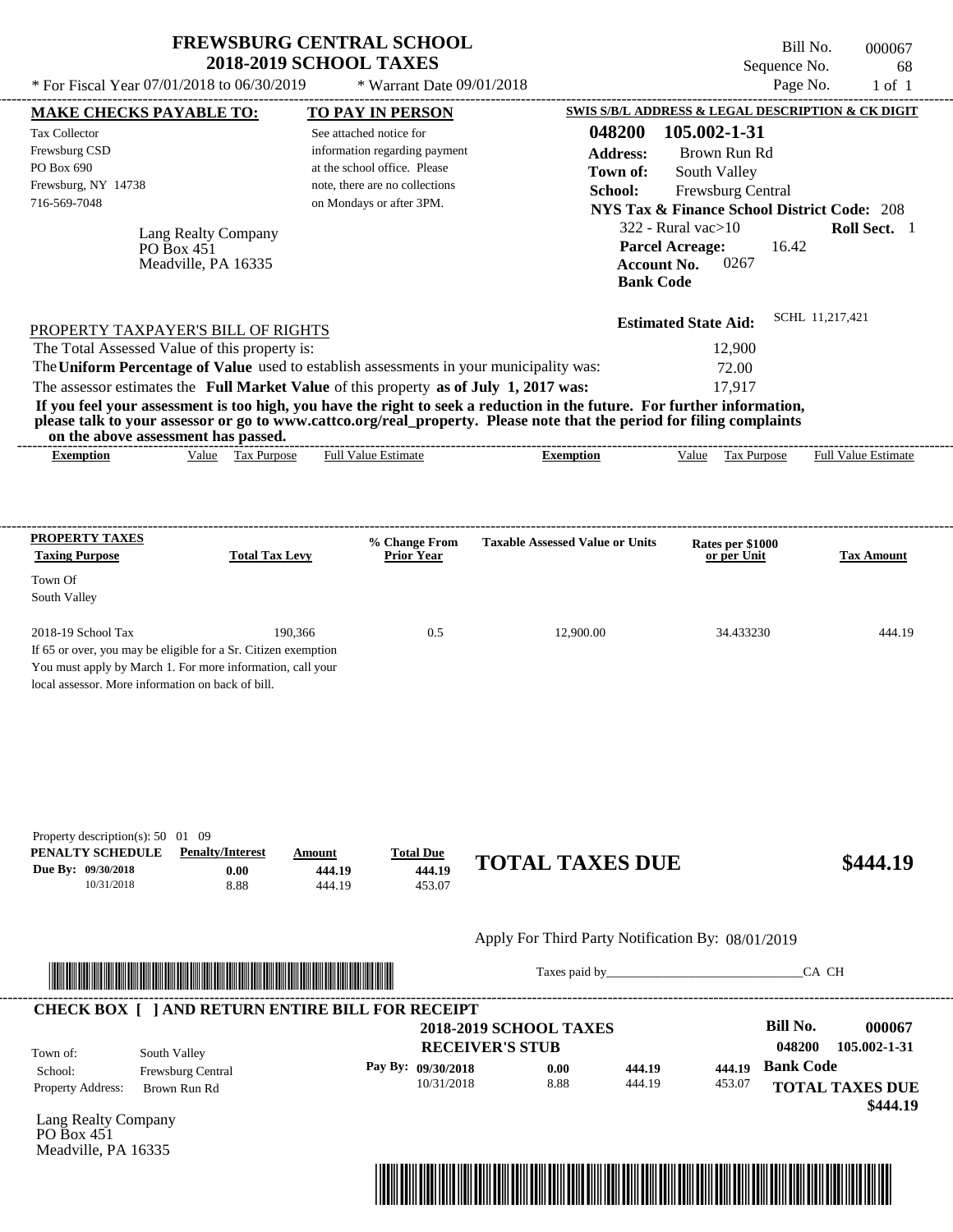\* For Fiscal Year  $07/01/2018$  to  $06/30/2019$  \* Warrant Date  $09/01/2018$  Page No. 1 of 1

 $*$  Warrant Date 09/01/2018

Bill No. 000068 Sequence No. 69

| <b>MAKE CHECKS PAYABLE TO:</b>                                                                                                                                                    |                                                                                                                                                                                                                                      |                       |                            | <b>TO PAY IN PERSON</b>                                 |                                                                                                                                                                                                                                                  |                  | SWIS S/B/L ADDRESS & LEGAL DESCRIPTION & CK DIGIT      |                  |                                       |
|-----------------------------------------------------------------------------------------------------------------------------------------------------------------------------------|--------------------------------------------------------------------------------------------------------------------------------------------------------------------------------------------------------------------------------------|-----------------------|----------------------------|---------------------------------------------------------|--------------------------------------------------------------------------------------------------------------------------------------------------------------------------------------------------------------------------------------------------|------------------|--------------------------------------------------------|------------------|---------------------------------------|
| <b>Tax Collector</b>                                                                                                                                                              |                                                                                                                                                                                                                                      |                       |                            | See attached notice for                                 |                                                                                                                                                                                                                                                  | 048200           | 105.002-1-30                                           |                  |                                       |
| Frewsburg CSD                                                                                                                                                                     |                                                                                                                                                                                                                                      |                       |                            | information regarding payment                           |                                                                                                                                                                                                                                                  | <b>Address:</b>  | Brown Run Rd                                           |                  |                                       |
| PO Box 690                                                                                                                                                                        |                                                                                                                                                                                                                                      |                       |                            | at the school office. Please                            |                                                                                                                                                                                                                                                  | Town of:         | South Valley                                           |                  |                                       |
| Frewsburg, NY 14738                                                                                                                                                               |                                                                                                                                                                                                                                      |                       |                            | note, there are no collections                          |                                                                                                                                                                                                                                                  | School:          | Frewsburg Central                                      |                  |                                       |
| 716-569-7048                                                                                                                                                                      |                                                                                                                                                                                                                                      |                       |                            | on Mondays or after 3PM.                                |                                                                                                                                                                                                                                                  |                  | <b>NYS Tax &amp; Finance School District Code: 208</b> |                  |                                       |
|                                                                                                                                                                                   | Lang Thomas G                                                                                                                                                                                                                        |                       |                            |                                                         |                                                                                                                                                                                                                                                  |                  | $314$ - Rural vac $<$ 10                               |                  | Roll Sect. 1                          |
|                                                                                                                                                                                   | Lang Richard Sr                                                                                                                                                                                                                      |                       |                            |                                                         |                                                                                                                                                                                                                                                  |                  | <b>Parcel Acreage:</b>                                 | 1.71             |                                       |
|                                                                                                                                                                                   | PO Box 451                                                                                                                                                                                                                           |                       |                            |                                                         |                                                                                                                                                                                                                                                  |                  | 0205<br><b>Account No.</b>                             |                  |                                       |
|                                                                                                                                                                                   | Meadville, PA 16335                                                                                                                                                                                                                  |                       |                            |                                                         |                                                                                                                                                                                                                                                  | <b>Bank Code</b> |                                                        |                  |                                       |
|                                                                                                                                                                                   |                                                                                                                                                                                                                                      |                       |                            |                                                         |                                                                                                                                                                                                                                                  |                  |                                                        |                  | SCHL 11.217.421                       |
| PROPERTY TAXPAYER'S BILL OF RIGHTS                                                                                                                                                |                                                                                                                                                                                                                                      |                       |                            |                                                         |                                                                                                                                                                                                                                                  |                  | <b>Estimated State Aid:</b>                            |                  |                                       |
| The Total Assessed Value of this property is:                                                                                                                                     |                                                                                                                                                                                                                                      |                       |                            |                                                         |                                                                                                                                                                                                                                                  |                  | 4,600                                                  |                  |                                       |
|                                                                                                                                                                                   |                                                                                                                                                                                                                                      |                       |                            |                                                         | The Uniform Percentage of Value used to establish assessments in your municipality was:                                                                                                                                                          |                  | 72.00                                                  |                  |                                       |
|                                                                                                                                                                                   |                                                                                                                                                                                                                                      |                       |                            |                                                         | The assessor estimates the Full Market Value of this property as of July 1, 2017 was:                                                                                                                                                            |                  | 6,389                                                  |                  |                                       |
|                                                                                                                                                                                   | on the above assessment has passed.                                                                                                                                                                                                  |                       |                            |                                                         | If you feel your assessment is too high, you have the right to seek a reduction in the future. For further information,<br>please talk to your assessor or go to www.cattco.org/real_property. Please note that the period for filing complaints |                  |                                                        |                  |                                       |
| <b>Exemption</b>                                                                                                                                                                  |                                                                                                                                                                                                                                      | Value Tax Purpose     |                            | <b>Full Value Estimate</b>                              | <b>Exemption</b>                                                                                                                                                                                                                                 |                  |                                                        |                  | Value Tax Purpose Full Value Estimate |
|                                                                                                                                                                                   |                                                                                                                                                                                                                                      |                       |                            |                                                         |                                                                                                                                                                                                                                                  |                  |                                                        |                  |                                       |
|                                                                                                                                                                                   |                                                                                                                                                                                                                                      |                       |                            |                                                         |                                                                                                                                                                                                                                                  |                  |                                                        |                  |                                       |
| <b>PROPERTY TAXES</b><br><b>Taxing Purpose</b>                                                                                                                                    |                                                                                                                                                                                                                                      | <b>Total Tax Levy</b> |                            | % Change From<br><b>Prior Year</b>                      | <b>Taxable Assessed Value or Units</b>                                                                                                                                                                                                           |                  | Rates per \$1000<br>or per Unit                        |                  | <b>Tax Amount</b>                     |
| Town Of                                                                                                                                                                           |                                                                                                                                                                                                                                      |                       |                            |                                                         |                                                                                                                                                                                                                                                  |                  |                                                        |                  |                                       |
| South Valley                                                                                                                                                                      |                                                                                                                                                                                                                                      |                       |                            |                                                         |                                                                                                                                                                                                                                                  |                  |                                                        |                  |                                       |
| 2018-19 School Tax                                                                                                                                                                |                                                                                                                                                                                                                                      | 190,366               |                            | 0.5                                                     |                                                                                                                                                                                                                                                  | 4,600.00         | 34.433230                                              |                  | 158.39                                |
| If 65 or over, you may be eligible for a Sr. Citizen exemption<br>You must apply by March 1. For more information, call your<br>local assessor. More information on back of bill. |                                                                                                                                                                                                                                      |                       |                            |                                                         |                                                                                                                                                                                                                                                  |                  |                                                        |                  |                                       |
| Property description(s): 50 01 09<br>PENALTY SCHEDULE<br>Due By: 09/30/2018<br>10/31/2018                                                                                         | <b>Penalty/Interest</b>                                                                                                                                                                                                              | 0.00<br>3.17          | Amount<br>158.39<br>158.39 | <b>Total Due</b><br>158.39<br>161.56                    | <b>TOTAL TAXES DUE</b>                                                                                                                                                                                                                           |                  |                                                        |                  | \$158.39                              |
|                                                                                                                                                                                   |                                                                                                                                                                                                                                      |                       |                            |                                                         | Apply For Third Party Notification By: 08/01/2019                                                                                                                                                                                                |                  |                                                        |                  |                                       |
|                                                                                                                                                                                   | <u> Indian American State and The Communication of the Communication of the Communication of the Communication of the Communication of the Communication of the Communication of the Communication of the Communication of the C</u> |                       |                            |                                                         |                                                                                                                                                                                                                                                  |                  | Taxes paid by                                          |                  | CA CH                                 |
|                                                                                                                                                                                   |                                                                                                                                                                                                                                      |                       |                            | <b>CHECK BOX [ ] AND RETURN ENTIRE BILL FOR RECEIPT</b> |                                                                                                                                                                                                                                                  |                  |                                                        |                  |                                       |
|                                                                                                                                                                                   |                                                                                                                                                                                                                                      |                       |                            |                                                         | <b>2018-2019 SCHOOL TAXES</b>                                                                                                                                                                                                                    |                  |                                                        | <b>Bill No.</b>  | 000068                                |
| Town of:                                                                                                                                                                          | South Valley                                                                                                                                                                                                                         |                       |                            |                                                         | <b>RECEIVER'S STUB</b>                                                                                                                                                                                                                           |                  |                                                        | 048200           | 105.002-1-30                          |
| School:                                                                                                                                                                           | Frewsburg Central                                                                                                                                                                                                                    |                       |                            | Pay By: 09/30/2018                                      | 0.00                                                                                                                                                                                                                                             | 158.39           | 158.39                                                 | <b>Bank Code</b> |                                       |
| Property Address:                                                                                                                                                                 | Brown Run Rd                                                                                                                                                                                                                         |                       |                            | 10/31/2018                                              | 3.17                                                                                                                                                                                                                                             | 158.39           | 161.56                                                 |                  | <b>TOTAL TAXES DUE</b>                |
| Lang Thomas G<br>Lang Richard Sr                                                                                                                                                  |                                                                                                                                                                                                                                      |                       |                            |                                                         |                                                                                                                                                                                                                                                  |                  |                                                        |                  | \$158.39                              |
| PO Box $451$                                                                                                                                                                      |                                                                                                                                                                                                                                      |                       |                            |                                                         |                                                                                                                                                                                                                                                  |                  |                                                        |                  |                                       |
| Meadville, PA 16335                                                                                                                                                               |                                                                                                                                                                                                                                      |                       |                            |                                                         |                                                                                                                                                                                                                                                  |                  |                                                        |                  |                                       |
|                                                                                                                                                                                   |                                                                                                                                                                                                                                      |                       |                            |                                                         | <u> 1989 - Johann Stoff, Amerikaansk politiker († 1958)</u>                                                                                                                                                                                      |                  |                                                        |                  |                                       |
|                                                                                                                                                                                   |                                                                                                                                                                                                                                      |                       |                            |                                                         |                                                                                                                                                                                                                                                  |                  |                                                        |                  |                                       |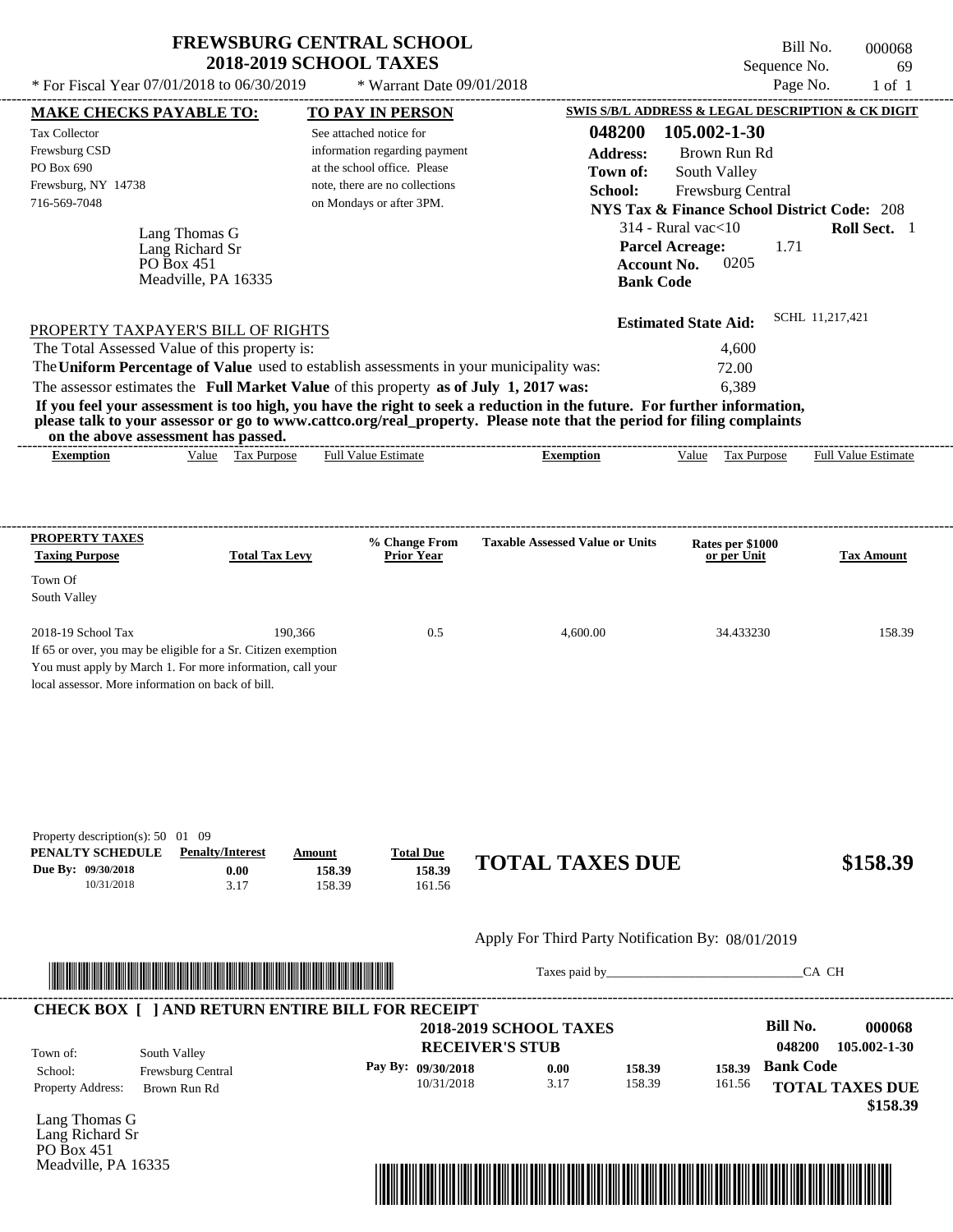Bill No. 000069 Sequence No. 70<br>Page No. 1 of 1

| * For Fiscal Year 07/01/2018 to 06/30/2019                                                                                                                                                                                                                                                                                                                                                                                                                                                                                                                         | * Warrant Date 09/01/2018                                                                                                                              |                                                                                             | Page No.                                                                                                                                                                                               | $1$ of $1$                                                  |
|--------------------------------------------------------------------------------------------------------------------------------------------------------------------------------------------------------------------------------------------------------------------------------------------------------------------------------------------------------------------------------------------------------------------------------------------------------------------------------------------------------------------------------------------------------------------|--------------------------------------------------------------------------------------------------------------------------------------------------------|---------------------------------------------------------------------------------------------|--------------------------------------------------------------------------------------------------------------------------------------------------------------------------------------------------------|-------------------------------------------------------------|
| <b>MAKE CHECKS PAYABLE TO:</b>                                                                                                                                                                                                                                                                                                                                                                                                                                                                                                                                     | <b>TO PAY IN PERSON</b>                                                                                                                                |                                                                                             | SWIS S/B/L ADDRESS & LEGAL DESCRIPTION & CK DIGIT                                                                                                                                                      |                                                             |
| Tax Collector<br>Frewsburg CSD<br>PO Box 690<br>Frewsburg, NY 14738<br>716-569-7048<br>Lasota Karen E<br>12759 Gurnsey Hollow Rd<br>Frewsburg, NY 14738                                                                                                                                                                                                                                                                                                                                                                                                            | See attached notice for<br>information regarding payment<br>at the school office. Please<br>note, there are no collections<br>on Mondays or after 3PM. | 048200<br><b>Address:</b><br>Town of:<br>School:<br><b>Account No.</b><br><b>Bank Code</b>  | 105.002-1-4<br>12759 Gurnsey Hollow Rd<br>South Valley<br>Frewsburg Central<br><b>NYS Tax &amp; Finance School District Code: 208</b><br>210 - 1 Family Res<br><b>Parcel Acreage:</b><br>24.10<br>0353 | Roll Sect. 1                                                |
| PROPERTY TAXPAYER'S BILL OF RIGHTS<br>The Total Assessed Value of this property is:<br>The Uniform Percentage of Value used to establish assessments in your municipality was:<br>The assessor estimates the Full Market Value of this property as of July 1, 2017 was:<br>If you feel your assessment is too high, you have the right to seek a reduction in the future. For further information,<br>please talk to your assessor or go to www.cattco.org/real_property. Please note that the period for filing complaints<br>on the above assessment has passed. |                                                                                                                                                        | ---------------------------------                                                           | <b>Estimated State Aid:</b><br>52,800<br>72.00<br>73,333                                                                                                                                               | SCHL 11,217,421                                             |
| Value Tax Purpose<br><b>Exemption</b><br>Enh Star<br>47,430 SCHOOL<br>(See Note)                                                                                                                                                                                                                                                                                                                                                                                                                                                                                   | <b>Full Value Estimate</b><br>65,875                                                                                                                   | <b>Exemption</b>                                                                            | Value Tax Purpose                                                                                                                                                                                      | <b>Full Value Estimate</b>                                  |
| <b>PROPERTY TAXES</b><br><b>Taxing Purpose</b><br><b>Total Tax Levy</b><br>Town Of<br>South Valley                                                                                                                                                                                                                                                                                                                                                                                                                                                                 | % Change From<br><b>Prior Year</b>                                                                                                                     | <b>Taxable Assessed Value or Units</b><br>(before accounting for STAR)                      | Rates per \$1000<br>or per Unit                                                                                                                                                                        | <b>Tax Amount</b>                                           |
| 2018-19 School Tax<br>If 65 or over, you may be eligible for a Sr. Citizen exemption<br>You must apply by March 1. For more information, call your<br>local assessor. More information on back of bill.                                                                                                                                                                                                                                                                                                                                                            | 190,366<br>0.5                                                                                                                                         | 52,800.00                                                                                   | 34.433230                                                                                                                                                                                              | 1,818.07                                                    |
| Your tax savings this year resulting from the New York State School Tax Relief (STAR) program is:<br>Note: This year's STAR tax savings generally may not exceed last year's by more than 2%.<br>Property description(s): $43 \quad 01 \quad 09$                                                                                                                                                                                                                                                                                                                   |                                                                                                                                                        |                                                                                             |                                                                                                                                                                                                        | \$1,574.00                                                  |
| <b>PENALTY SCHEDULE</b> Penalty/Interest<br>Due By: 09/30/2018<br>0.00<br>10/31/2018<br>4.88                                                                                                                                                                                                                                                                                                                                                                                                                                                                       | <b>Total Due</b><br>Amount<br>244.07<br>244.07<br>244.07<br>248.95                                                                                     | <b>TOTAL TAXES DUE</b>                                                                      |                                                                                                                                                                                                        | \$244.07                                                    |
|                                                                                                                                                                                                                                                                                                                                                                                                                                                                                                                                                                    |                                                                                                                                                        | Apply For Third Party Notification By: 08/01/2019                                           |                                                                                                                                                                                                        |                                                             |
| <u> In the second contract of the second contract of the second contract of the second contract of the second contract of the second contract of the second contract of the second contract of the second contract of the second</u>                                                                                                                                                                                                                                                                                                                               |                                                                                                                                                        |                                                                                             |                                                                                                                                                                                                        | CA CH                                                       |
| <b>CHECK BOX [ ] AND RETURN ENTIRE BILL FOR RECEIPT</b><br>South Valley<br>Town of:<br>Frewsburg Central<br>School:<br>Property Address:<br>12759 Gurnsey Hollow Rd                                                                                                                                                                                                                                                                                                                                                                                                | Pay By: 09/30/2018<br>10/31/2018                                                                                                                       | <b>2018-2019 SCHOOL TAXES</b><br><b>RECEIVER'S STUB</b><br>0.00<br>244.07<br>4.88<br>244.07 | <b>Bill No.</b><br>048200<br><b>Bank Code</b><br>244.07<br>248.95                                                                                                                                      | 000069<br>105.002-1-4<br><b>TOTAL TAXES DUE</b><br>\$244.07 |
| Lasota Karen E<br>12759 Gurnsey Hollow Rd<br>Frewsburg, NY 14738                                                                                                                                                                                                                                                                                                                                                                                                                                                                                                   |                                                                                                                                                        |                                                                                             |                                                                                                                                                                                                        |                                                             |

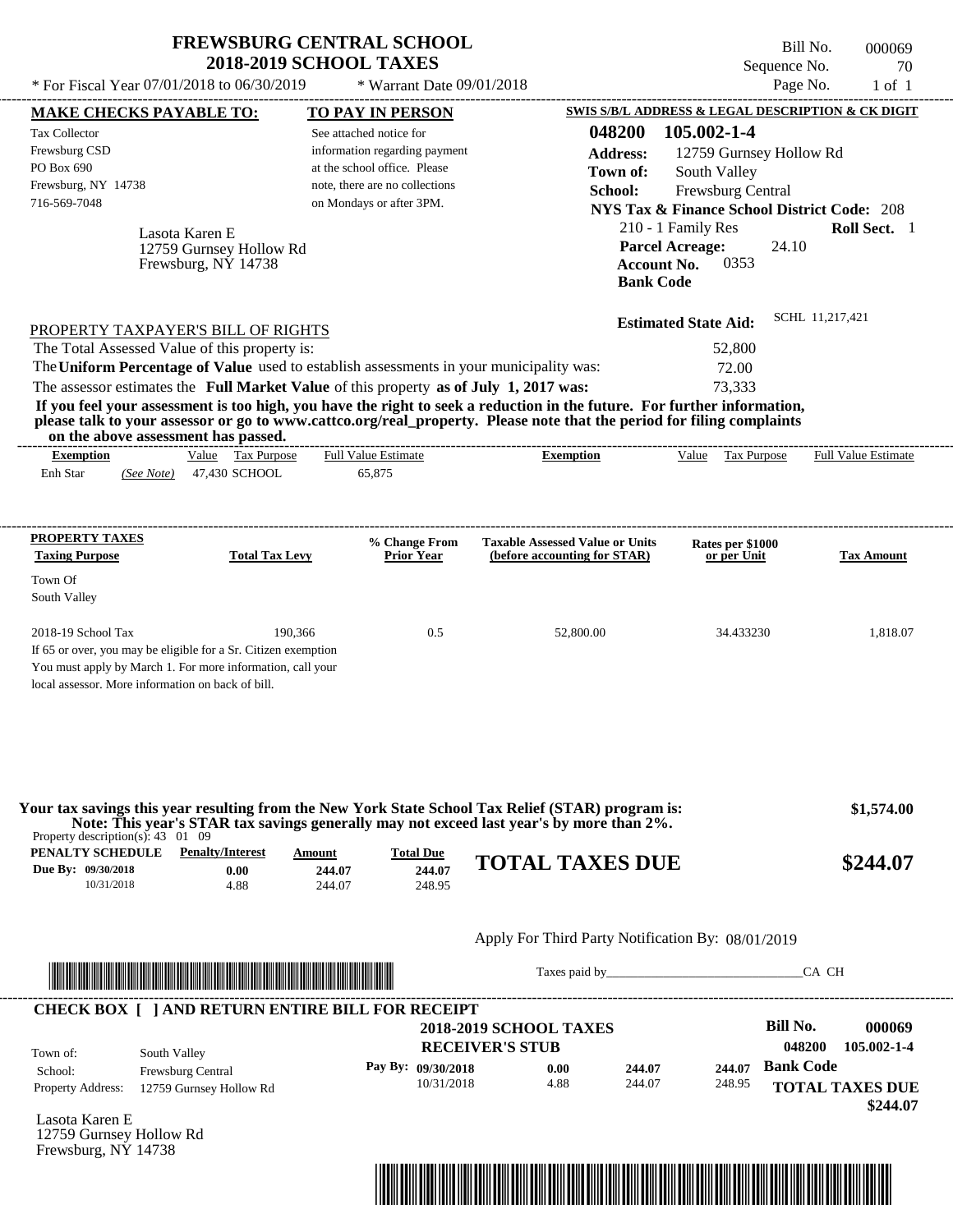\* Warrant Date 09/01/2018

---------------------------------------------------------------------------------------------------------------------------------------------------------------------------------------------------- Lawton David C. If 65 or over, you may be eligible for a Sr. Citizen exemption You must apply by March 1. For more information, call your local assessor. More information on back of bill. \* For Fiscal Year  $07/01/2018$  to  $06/30/2019$  \* Warrant Date  $09/01/2018$  Page No. 1 of 1 **MAKE CHECKS PAYABLE TO: TO PAY IN PERSON SWIS S/B/L ADDRESS & LEGAL DESCRIPTION & CK DIGIT 048200 105.002-1-1.26 Address:** 8 Gurnsey Hollow Rd South Valley **School:** Frewsburg Central **NYS Tax & Finance School District Code:** 208 260 - Seasonal res **Roll Sect.** 1 12.37 **Account No.** 0655 **Bank Code Estimated State Aid:** SCHL 11,217,421 PROPERTY TAXPAYER'S BILL OF RIGHTS The assessor estimates the **Full Market Value** of this property **as of July 1, 2017 was:** 54,306 The Total Assessed Value of this property is: 39,100 The **Uniform Percentage of Value** used to establish assessments in your municipality was: 72.00 **If you feel your assessment is too high, you have the right to seek a reduction in the future. For further information, please talk to your assessor or go to www.cattco.org/real\_property. Please note that the period for filing complaints on the above assessment has passed. Exemption** Value Tax Purpose **PROPERTY TAXES Taxing Purpose Total Tax Levy Prior Year % Change From Taxable Assessed Value or Units or per Unit Rates per \$1000 Tax Amount PENALTY SCHEDULE Penalty/Interest Amount Total Due Due By: 09/30/2018** 10/31/2018 26.93 **0.00** 1,346.34 **1,346.34** 1,373.27 **1,346.34 TOTAL TAXES DUE \$1,346.34** Apply For Third Party Notification By: 08/01/2019 **RECEIVER'S STUB Bill No. 000070 Bank Code** Property Address: 8 Gurnsey Hollow Rd South Valley School: Frewsburg Central **TOTAL TAXES DUE** See attached notice for information regarding payment at the school office. Please note, there are no collections Tax Collector Frewsburg CSD PO Box 690 Frewsburg, NY 14738  **2018-2019 SCHOOL TAXES** 716-569-7048 on Mondays or after 3PM. **Parcel Acreage:** Town Of South Valley 2018-19 School Tax 190,366 190,366 0.5 39,100.00 34.433230 1,346.34 **048200 105.002-1-1.26 Pay By: 09/30/2018** 10/31/2018 26.93 **0.00** 1,346.34 **1,346.34** 1,373.27 **1,346.34** Privitera Laurie J. Full Value Estimate Taxes paid by Taxes and by Taxes paid by Taxes and by Taxes and by Taxes and the CA CH ---------------------------------------------------------------------------------------------------------------------------------------------------------------------------------------------------- ---------------------------------------------------------------------------------------------------------------------------------------------------------------------------------------------------- Property description(s): 51 01 09 Sawmill Run Sub Div Phase Ii Town of: **Town of:** PO Box 483 Frewsburg, NY 14738 **Exemption** Value Tax Purpose Full Value Estimate ---------------------------------------------------------------------------------------------------------------------------------------------------------------------------------------------------- **CHECK BOX [ ] AND RETURN ENTIRE BILL FOR RECEIPT** \*04820000007000000000134634\*

Lawton David C. Privitera Laurie J. PO Box 483 Frewsburg, NY 14738



Sequence No. 21

Bill No. 000070

 **\$1,346.34**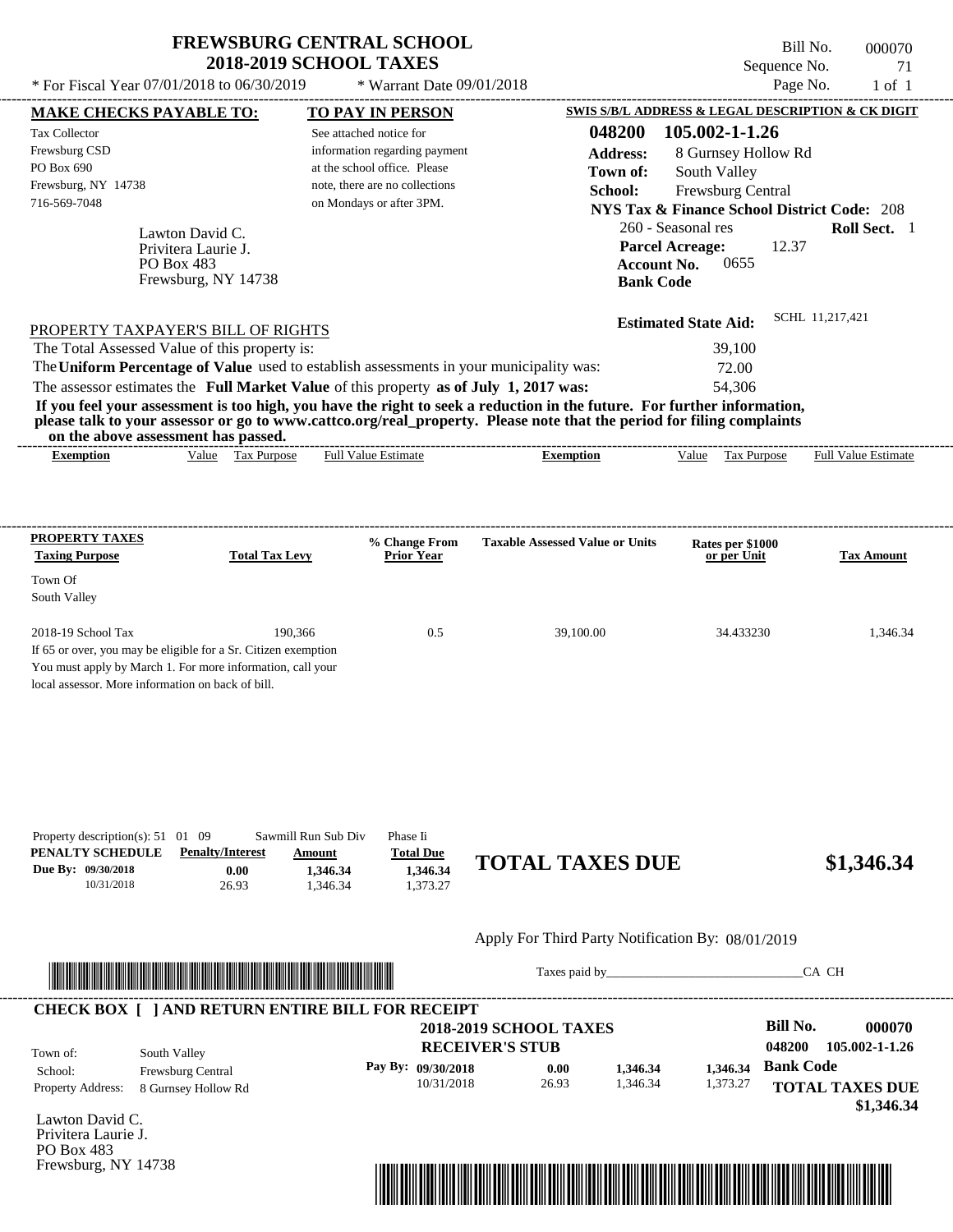| <b>FREWSBURG CENTRAL SCHOOL</b> |  |
|---------------------------------|--|
| <b>2018-2019 SCHOOL TAXES</b>   |  |

 $*$  For Fiscal Year 07/01/2018 to 06/30/2019

 $*$  Warrant Date 09/01/2018

Bill No. 000071 Sequence No. 72<br>Page No. 1 of 1

| <b>Tax Collector</b>                                                                      | <b>MAKE CHECKS PAYABLE TO:</b>                                                                                                                                                                                                       | <b>TO PAY IN PERSON</b>                                                                 |                                                                                                                         |                             | SWIS S/B/L ADDRESS & LEGAL DESCRIPTION & CK DIGIT      |
|-------------------------------------------------------------------------------------------|--------------------------------------------------------------------------------------------------------------------------------------------------------------------------------------------------------------------------------------|-----------------------------------------------------------------------------------------|-------------------------------------------------------------------------------------------------------------------------|-----------------------------|--------------------------------------------------------|
|                                                                                           |                                                                                                                                                                                                                                      | See attached notice for                                                                 |                                                                                                                         | 048200 105.002-1-1.27       |                                                        |
| Frewsburg CSD                                                                             |                                                                                                                                                                                                                                      | information regarding payment                                                           | <b>Address:</b>                                                                                                         | Gurnsey Hollow Rd           |                                                        |
| PO Box 690                                                                                |                                                                                                                                                                                                                                      | at the school office. Please                                                            | Town of:                                                                                                                | South Valley                |                                                        |
| Frewsburg, NY 14738                                                                       |                                                                                                                                                                                                                                      | note, there are no collections                                                          | School:                                                                                                                 | Frewsburg Central           |                                                        |
| 716-569-7048                                                                              |                                                                                                                                                                                                                                      | on Mondays or after 3PM.                                                                |                                                                                                                         |                             | <b>NYS Tax &amp; Finance School District Code: 208</b> |
|                                                                                           |                                                                                                                                                                                                                                      |                                                                                         |                                                                                                                         | 210 - 1 Family Res          | Roll Sect. 1                                           |
|                                                                                           | Lewis Duane R                                                                                                                                                                                                                        |                                                                                         |                                                                                                                         | <b>Parcel Acreage:</b>      | 5.32                                                   |
|                                                                                           | 182 Conneaut Lake Rd<br>Greenville, PA 16125                                                                                                                                                                                         |                                                                                         |                                                                                                                         | 0656<br><b>Account No.</b>  |                                                        |
|                                                                                           |                                                                                                                                                                                                                                      |                                                                                         |                                                                                                                         | <b>Bank Code</b>            |                                                        |
|                                                                                           |                                                                                                                                                                                                                                      |                                                                                         |                                                                                                                         |                             |                                                        |
| PROPERTY TAXPAYER'S BILL OF RIGHTS                                                        |                                                                                                                                                                                                                                      |                                                                                         |                                                                                                                         | <b>Estimated State Aid:</b> | SCHL 11,217,421                                        |
| The Total Assessed Value of this property is:                                             |                                                                                                                                                                                                                                      |                                                                                         |                                                                                                                         | 41,200                      |                                                        |
|                                                                                           |                                                                                                                                                                                                                                      | The Uniform Percentage of Value used to establish assessments in your municipality was: |                                                                                                                         | 72.00                       |                                                        |
|                                                                                           |                                                                                                                                                                                                                                      | The assessor estimates the Full Market Value of this property as of July 1, 2017 was:   |                                                                                                                         | 57,222                      |                                                        |
|                                                                                           |                                                                                                                                                                                                                                      |                                                                                         | If you feel your assessment is too high, you have the right to seek a reduction in the future. For further information, |                             |                                                        |
|                                                                                           |                                                                                                                                                                                                                                      |                                                                                         | please talk to your assessor or go to www.cattco.org/real_property. Please note that the period for filing complaints   |                             |                                                        |
| on the above assessment has passed.<br><b>Exemption</b>                                   | Value Tax Purpose                                                                                                                                                                                                                    | <b>Full Value Estimate</b>                                                              | <b>Exemption</b>                                                                                                        | Value Tax Purpose           | <b>Full Value Estimate</b>                             |
|                                                                                           |                                                                                                                                                                                                                                      |                                                                                         |                                                                                                                         |                             |                                                        |
|                                                                                           |                                                                                                                                                                                                                                      |                                                                                         |                                                                                                                         |                             |                                                        |
|                                                                                           |                                                                                                                                                                                                                                      |                                                                                         |                                                                                                                         |                             |                                                        |
| <b>PROPERTY TAXES</b>                                                                     |                                                                                                                                                                                                                                      | % Change From                                                                           | <b>Taxable Assessed Value or Units</b>                                                                                  | Rates per \$1000            |                                                        |
| <b>Taxing Purpose</b>                                                                     | <b>Total Tax Levy</b>                                                                                                                                                                                                                | Prior Year                                                                              |                                                                                                                         | or per Unit                 | <b>Tax Amount</b>                                      |
| Town Of                                                                                   |                                                                                                                                                                                                                                      |                                                                                         |                                                                                                                         |                             |                                                        |
| South Valley                                                                              |                                                                                                                                                                                                                                      |                                                                                         |                                                                                                                         |                             |                                                        |
| 2018-19 School Tax                                                                        | 190,366                                                                                                                                                                                                                              | 0.5                                                                                     | 41,200.00                                                                                                               | 34.433230                   | 1,418.65                                               |
| If 65 or over, you may be eligible for a Sr. Citizen exemption                            |                                                                                                                                                                                                                                      |                                                                                         |                                                                                                                         |                             |                                                        |
| You must apply by March 1. For more information, call your                                |                                                                                                                                                                                                                                      |                                                                                         |                                                                                                                         |                             |                                                        |
| local assessor. More information on back of bill.                                         |                                                                                                                                                                                                                                      |                                                                                         |                                                                                                                         |                             |                                                        |
|                                                                                           |                                                                                                                                                                                                                                      |                                                                                         |                                                                                                                         |                             |                                                        |
|                                                                                           |                                                                                                                                                                                                                                      |                                                                                         |                                                                                                                         |                             |                                                        |
|                                                                                           |                                                                                                                                                                                                                                      |                                                                                         |                                                                                                                         |                             |                                                        |
|                                                                                           |                                                                                                                                                                                                                                      |                                                                                         |                                                                                                                         |                             |                                                        |
|                                                                                           |                                                                                                                                                                                                                                      |                                                                                         |                                                                                                                         |                             |                                                        |
|                                                                                           |                                                                                                                                                                                                                                      |                                                                                         |                                                                                                                         |                             |                                                        |
|                                                                                           |                                                                                                                                                                                                                                      |                                                                                         |                                                                                                                         |                             |                                                        |
|                                                                                           | Sylvan glenn #9                                                                                                                                                                                                                      |                                                                                         |                                                                                                                         |                             |                                                        |
|                                                                                           | <b>Penalty/Interest</b><br>0.00                                                                                                                                                                                                      | <b>Amount</b><br><b>Total Due</b><br>1,418.65<br>1,418.65                               | <b>TOTAL TAXES DUE</b>                                                                                                  |                             | \$1,418.65                                             |
| 10/31/2018                                                                                | 28.37                                                                                                                                                                                                                                | 1,418.65<br>1,447.02                                                                    |                                                                                                                         |                             |                                                        |
| Property description(s): $51 \quad 01 \quad 09$<br>PENALTY SCHEDULE<br>Due By: 09/30/2018 |                                                                                                                                                                                                                                      |                                                                                         |                                                                                                                         |                             |                                                        |
|                                                                                           |                                                                                                                                                                                                                                      |                                                                                         | Apply For Third Party Notification By: 08/01/2019                                                                       |                             |                                                        |
|                                                                                           |                                                                                                                                                                                                                                      |                                                                                         |                                                                                                                         |                             | CA CH                                                  |
|                                                                                           | <u> Indian American State and The Communication of the Communication of the Communication of the Communication of the Communication of the Communication of the Communication of the Communication of the Communication of the C</u> |                                                                                         |                                                                                                                         |                             |                                                        |
|                                                                                           |                                                                                                                                                                                                                                      | <b>CHECK BOX [ ] AND RETURN ENTIRE BILL FOR RECEIPT</b>                                 |                                                                                                                         |                             |                                                        |
|                                                                                           |                                                                                                                                                                                                                                      |                                                                                         | <b>2018-2019 SCHOOL TAXES</b>                                                                                           |                             | <b>Bill No.</b>                                        |
| South Valley<br>Town of:                                                                  |                                                                                                                                                                                                                                      |                                                                                         | <b>RECEIVER'S STUB</b>                                                                                                  |                             | 048200                                                 |
|                                                                                           | Frewsburg Central                                                                                                                                                                                                                    | Pay By: 09/30/2018                                                                      | 0.00<br>1,418.65                                                                                                        | 1,418.65                    | 000071<br><b>Bank Code</b>                             |
|                                                                                           | <b>Gurnsey Hollow Rd</b>                                                                                                                                                                                                             | 10/31/2018                                                                              | 28.37<br>1,418.65                                                                                                       | 1,447.02                    |                                                        |
| School:<br>Property Address:                                                              |                                                                                                                                                                                                                                      |                                                                                         |                                                                                                                         |                             | 105.002-1-1.27<br><b>TOTAL TAXES DUE</b><br>\$1,418.65 |
| Lewis Duane R<br>182 Conneaut Lake Rd                                                     |                                                                                                                                                                                                                                      |                                                                                         |                                                                                                                         |                             |                                                        |

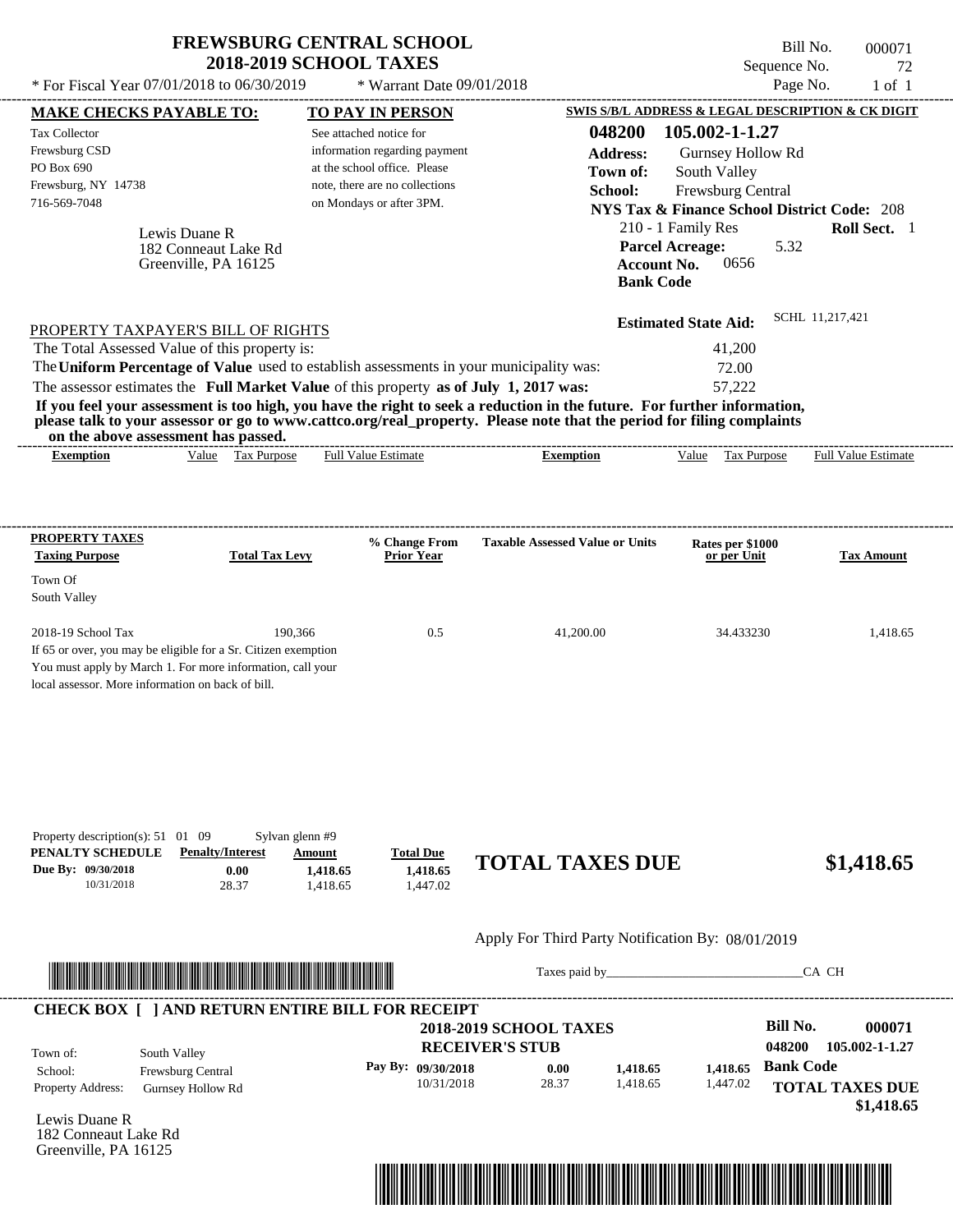| <b>FREWSBURG CENTRAL SCHOOL</b><br><b>2018-2019 SCHOOL TAXES</b> |                             |  |
|------------------------------------------------------------------|-----------------------------|--|
| For Fiscal Year 07/01/2018 to 06/30/2019                         | $*$ Warrant Date 09/01/2018 |  |
|                                                                  |                             |  |

|                                                                                |                                                              |                                                                                                                                                                                  |                                                                                                                                           | Sequence No.                                                                        |                            |
|--------------------------------------------------------------------------------|--------------------------------------------------------------|----------------------------------------------------------------------------------------------------------------------------------------------------------------------------------|-------------------------------------------------------------------------------------------------------------------------------------------|-------------------------------------------------------------------------------------|----------------------------|
| * For Fiscal Year 07/01/2018 to 06/30/2019                                     |                                                              | * Warrant Date 09/01/2018                                                                                                                                                        |                                                                                                                                           | Page No.<br><b>SWIS S/B/L ADDRESS &amp; LEGAL DESCRIPTION &amp; CK DIGIT</b>        | $1$ of $1$                 |
| <b>MAKE CHECKS PAYABLE TO:</b><br>Tax Collector<br>Frewsburg CSD<br>PO Box 690 |                                                              | <b>TO PAY IN PERSON</b><br>See attached notice for<br>information regarding payment<br>at the school office. Please                                                              | 048200<br><b>Address:</b><br>Town of:                                                                                                     | $96.002 - 2 - 1.1$<br>Oak Hill Rd<br>South Valley                                   |                            |
| Frewsburg, NY 14738<br>716-569-7048                                            |                                                              | note, there are no collections<br>on Mondays or after 3PM.                                                                                                                       | School:                                                                                                                                   | Frewsburg Central<br><b>NYS Tax &amp; Finance School District Code: 208</b>         |                            |
|                                                                                | Lodestro James J<br>996 Franquette Ave<br>San Jose, CA 95125 |                                                                                                                                                                                  | <b>Bank Code</b>                                                                                                                          | 312 - Vac w/imprv<br><b>Parcel Acreage:</b><br>100.85<br><b>Account No.</b><br>0231 | Roll Sect. 1               |
| PROPERTY TAXPAYER'S BILL OF RIGHTS                                             |                                                              |                                                                                                                                                                                  |                                                                                                                                           | <b>Estimated State Aid:</b>                                                         | SCHL 11,217,421            |
|                                                                                |                                                              |                                                                                                                                                                                  |                                                                                                                                           |                                                                                     |                            |
| The Total Assessed Value of this property is:                                  |                                                              |                                                                                                                                                                                  |                                                                                                                                           | 71,500                                                                              |                            |
|                                                                                |                                                              | The Uniform Percentage of Value used to establish assessments in your municipality was:<br>The assessor estimates the Full Market Value of this property as of July 1, 2017 was: | If you feel your assessment is too high, you have the right to seek a reduction in the future. For further information,                   | 72.00<br>99,306                                                                     |                            |
| on the above assessment has passed.<br><b>Exemption</b>                        | Value<br><b>Tax Purpose</b>                                  | <b>Full Value Estimate</b>                                                                                                                                                       | please talk to your assessor or go to www.cattco.org/real_property. Please note that the period for filing complaints<br><b>Exemption</b> | Value<br>Tax Purpose                                                                | <b>Full Value Estimate</b> |
| PROPERTY TAXES                                                                 |                                                              | % Change From                                                                                                                                                                    | <b>Taxable Assessed Value or Units</b>                                                                                                    | Rates per \$1000                                                                    |                            |
| <b>Taxing Purpose</b><br>Town Of<br>South Valley                               | <b>Total Tax Levy</b>                                        | <b>Prior Year</b>                                                                                                                                                                |                                                                                                                                           | or per Unit                                                                         | <b>Tax Amount</b>          |

| Property description(s): $54\,$ 01 09 |                         |          |                         |                        |            |
|---------------------------------------|-------------------------|----------|-------------------------|------------------------|------------|
| PENALTY SCHEDULE                      | <b>Penalty/Interest</b> | Amount   | <u><b>Total Due</b></u> |                        |            |
| Due By: 09/30/2018                    | $0.00\,$                | 2.461.98 | 2.461.98                | <b>TOTAL TAXES DUE</b> | \$2,461.98 |
| 10/31/2018                            | 49.24                   | 2.461.98 | 2.511.22                |                        |            |

## Apply For Third Party Notification By: 08/01/2019



Taxes paid by\_\_\_\_\_\_\_\_\_\_\_\_\_\_\_\_\_\_\_\_\_\_\_\_\_\_\_\_\_\_\_CA CH

Bill No. 000072

|  | <b>2018-2019 SCHOOL TAXES</b><br><b>RECEIVER'S STUB</b> |                      |                      |                      | Bill No.<br>048200 | 000072<br>$96.002 - 2 - 1.1$ |
|--|---------------------------------------------------------|----------------------|----------------------|----------------------|--------------------|------------------------------|
|  | 10/31/2018                                              | 0.00<br>49.24        | 2,461.98<br>2.461.98 | 2.461.98<br>2,511.22 | <b>Bank Code</b>   |                              |
|  |                                                         |                      |                      |                      |                    | <b>TOTAL TAXES DUE</b>       |
|  |                                                         | Pay By: $09/30/2018$ |                      |                      |                    |                              |

Lodestro James J 996 Franquette Ave San Jose, CA 95125

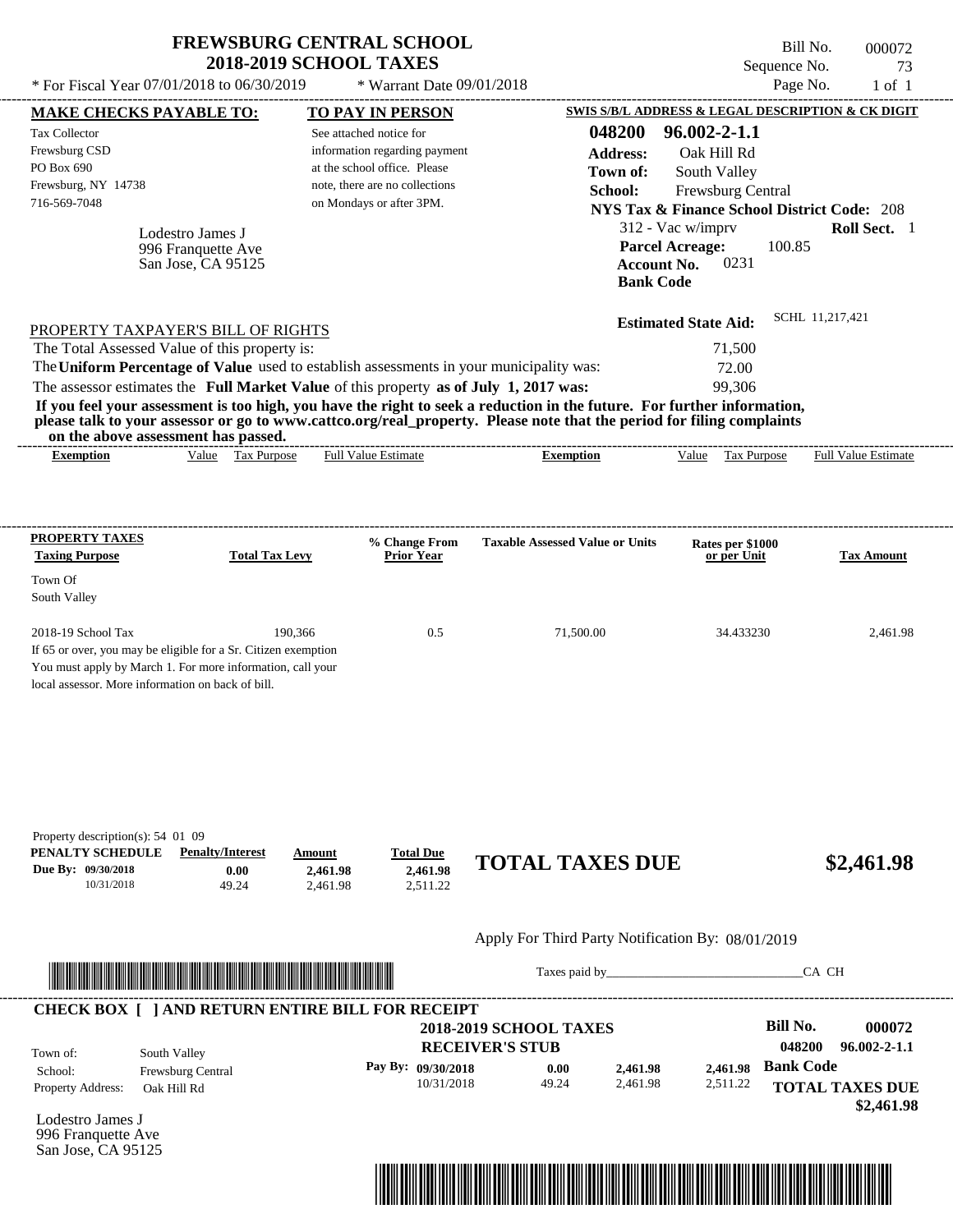\* For Fiscal Year  $07/01/2018$  to  $06/30/2019$  \* Warrant Date  $09/01/2018$  Page No. 1 of 1

\* Warrant Date 09/01/2018

Bill No. 000073 Sequence No. 74<br>Page No. 1 of 1

|                                                 | <b>MAKE CHECKS PAYABLE TO:</b>                                                                                                                                                                                                                                                          |          | <b>TO PAY IN PERSON</b>          |                                                               |                      |                             | SWIS S/B/L ADDRESS & LEGAL DESCRIPTION & CK DIGIT      |
|-------------------------------------------------|-----------------------------------------------------------------------------------------------------------------------------------------------------------------------------------------------------------------------------------------------------------------------------------------|----------|----------------------------------|---------------------------------------------------------------|----------------------|-----------------------------|--------------------------------------------------------|
| <b>Tax Collector</b>                            |                                                                                                                                                                                                                                                                                         |          | See attached notice for          |                                                               | 048200               | 105.002-1-27.5              |                                                        |
| Frewsburg CSD                                   |                                                                                                                                                                                                                                                                                         |          | information regarding payment    |                                                               | <b>Address:</b>      | 12815 Brown Run Rd          |                                                        |
| PO Box 690                                      |                                                                                                                                                                                                                                                                                         |          | at the school office. Please     |                                                               | Town of:             | South Valley                |                                                        |
| Frewsburg, NY 14738                             |                                                                                                                                                                                                                                                                                         |          | note, there are no collections   |                                                               | School:              | Frewsburg Central           |                                                        |
| 716-569-7048                                    |                                                                                                                                                                                                                                                                                         |          | on Mondays or after 3PM.         |                                                               |                      |                             | <b>NYS Tax &amp; Finance School District Code: 208</b> |
|                                                 | Lodestro Larry R                                                                                                                                                                                                                                                                        |          |                                  |                                                               | 240 - Rural res      |                             | Roll Sect. 1                                           |
|                                                 | Lodestro Cynthia L                                                                                                                                                                                                                                                                      |          |                                  |                                                               |                      | <b>Parcel Acreage:</b>      | 23.35                                                  |
|                                                 | 12815 Brown Run Rd                                                                                                                                                                                                                                                                      |          |                                  |                                                               | <b>Account No.</b>   | 0664                        |                                                        |
|                                                 | Frewsburg, NY 14738                                                                                                                                                                                                                                                                     |          |                                  |                                                               | <b>Bank Code</b>     |                             |                                                        |
|                                                 |                                                                                                                                                                                                                                                                                         |          |                                  |                                                               |                      |                             | SCHL 11,217,421                                        |
|                                                 | PROPERTY TAXPAYER'S BILL OF RIGHTS                                                                                                                                                                                                                                                      |          |                                  |                                                               |                      | <b>Estimated State Aid:</b> |                                                        |
|                                                 | The Total Assessed Value of this property is:                                                                                                                                                                                                                                           |          |                                  |                                                               |                      | 196,500                     |                                                        |
|                                                 | The Uniform Percentage of Value used to establish assessments in your municipality was:                                                                                                                                                                                                 |          |                                  |                                                               |                      | 72.00                       |                                                        |
|                                                 | The assessor estimates the Full Market Value of this property as of July 1, 2017 was:                                                                                                                                                                                                   |          |                                  |                                                               |                      | 272,917                     |                                                        |
|                                                 | If you feel your assessment is too high, you have the right to seek a reduction in the future. For further information,<br>please talk to your assessor or go to www.cattco.org/real_property. Please note that the period for filing complaints<br>on the above assessment has passed. |          |                                  |                                                               |                      |                             |                                                        |
| <b>Exemption</b>                                | Value Tax Purpose                                                                                                                                                                                                                                                                       |          | <b>Full Value Estimate</b>       | <b>Exemption</b>                                              |                      | Value Tax Purpose           | <b>Full Value Estimate</b>                             |
| Ag Dist                                         | 3,738 CO/TOWN/SCH                                                                                                                                                                                                                                                                       |          | 5,192                            | Bas Star                                                      |                      | $(See Note)$ 21,300 SCHOOL  | 29,583                                                 |
|                                                 |                                                                                                                                                                                                                                                                                         |          |                                  |                                                               |                      |                             |                                                        |
| <b>PROPERTY TAXES</b>                           |                                                                                                                                                                                                                                                                                         |          | % Change From                    | <b>Taxable Assessed Value or Units</b>                        |                      | Rates per \$1000            |                                                        |
| <b>Taxing Purpose</b>                           | <b>Total Tax Levy</b>                                                                                                                                                                                                                                                                   |          | <b>Prior Year</b>                | (before accounting for STAR)                                  |                      | or per Unit                 | <b>Tax Amount</b>                                      |
| Town Of<br>South Valley                         |                                                                                                                                                                                                                                                                                         |          |                                  |                                                               |                      |                             |                                                        |
| 2018-19 School Tax                              | 190,366                                                                                                                                                                                                                                                                                 |          | 0.5                              | 192,762.00                                                    |                      | 34.433230                   | 6,637.42                                               |
|                                                 | If 65 or over, you may be eligible for a Sr. Citizen exemption                                                                                                                                                                                                                          |          |                                  |                                                               |                      |                             |                                                        |
|                                                 | You must apply by March 1. For more information, call your                                                                                                                                                                                                                              |          |                                  |                                                               |                      |                             |                                                        |
|                                                 | local assessor. More information on back of bill.                                                                                                                                                                                                                                       |          |                                  |                                                               |                      |                             |                                                        |
|                                                 |                                                                                                                                                                                                                                                                                         |          |                                  |                                                               |                      |                             |                                                        |
|                                                 | MAY BE SUBJECT TO PAYMENT UNDER AG DIST LAW UNTIL 2022                                                                                                                                                                                                                                  |          |                                  |                                                               |                      |                             |                                                        |
| Property description(s): $50 \quad 01 \quad 09$ | Your tax savings this year resulting from the New York State School Tax Relief (STAR) program is:<br>Note: This year's STAR tax savings generally may not exceed last year's by more than 2%.                                                                                           |          |                                  |                                                               |                      |                             | \$733.43                                               |
| PENALTY SCHEDULE                                | <b>Penalty/Interest</b>                                                                                                                                                                                                                                                                 | Amount   | <b>Total Due</b>                 | <b>TOTAL TAXES DUE</b>                                        |                      |                             |                                                        |
| Due By: 09/30/2018                              | 0.00                                                                                                                                                                                                                                                                                    | 5,903.99 | 5,903.99                         |                                                               |                      |                             | \$5,903.99                                             |
| 10/31/2018                                      | 118.08                                                                                                                                                                                                                                                                                  | 5,903.99 | 6,022.07                         |                                                               |                      |                             |                                                        |
|                                                 |                                                                                                                                                                                                                                                                                         |          |                                  | Apply For Third Party Notification By: 08/01/2019             |                      |                             |                                                        |
|                                                 |                                                                                                                                                                                                                                                                                         |          |                                  |                                                               |                      |                             | CA CH                                                  |
|                                                 | <u> HAN DEN DER HAN DER HAN DER HAN DER HAN DER HAN DER HAN DER HAN DER HAN DER HAN DER HAN DER HAN DER HAN DER HA</u>                                                                                                                                                                  |          |                                  |                                                               |                      |                             |                                                        |
|                                                 | <b>CHECK BOX [ ] AND RETURN ENTIRE BILL FOR RECEIPT</b>                                                                                                                                                                                                                                 |          |                                  | <b>2018-2019 SCHOOL TAXES</b>                                 |                      |                             | <b>Bill No.</b><br>000073                              |
|                                                 |                                                                                                                                                                                                                                                                                         |          |                                  | <b>RECEIVER'S STUB</b>                                        |                      |                             | 048200<br>105.002-1-27.5                               |
| Town of:                                        | South Valley                                                                                                                                                                                                                                                                            |          |                                  |                                                               |                      |                             | <b>Bank Code</b>                                       |
| School:                                         | Frewsburg Central                                                                                                                                                                                                                                                                       |          | Pay By: 09/30/2018<br>10/31/2018 | 0.00<br>118.08                                                | 5,903.99<br>5,903.99 | 5,903.99<br>6,022.07        |                                                        |
| <b>Property Address:</b>                        | 12815 Brown Run Rd                                                                                                                                                                                                                                                                      |          |                                  |                                                               |                      |                             | <b>TOTAL TAXES DUE</b><br>\$5,903.99                   |
| Lodestro Larry R                                |                                                                                                                                                                                                                                                                                         |          |                                  |                                                               |                      |                             |                                                        |
| Lodestro Cynthia L                              |                                                                                                                                                                                                                                                                                         |          |                                  |                                                               |                      |                             |                                                        |
| 12815 Brown Run Rd                              |                                                                                                                                                                                                                                                                                         |          |                                  |                                                               |                      |                             |                                                        |
| Frewsburg, NY 14738                             |                                                                                                                                                                                                                                                                                         |          |                                  |                                                               |                      |                             |                                                        |
|                                                 |                                                                                                                                                                                                                                                                                         |          |                                  | <u> 1989 - Andrea Stadt British, fransk politik (d. 1989)</u> |                      |                             |                                                        |
|                                                 |                                                                                                                                                                                                                                                                                         |          |                                  |                                                               |                      |                             |                                                        |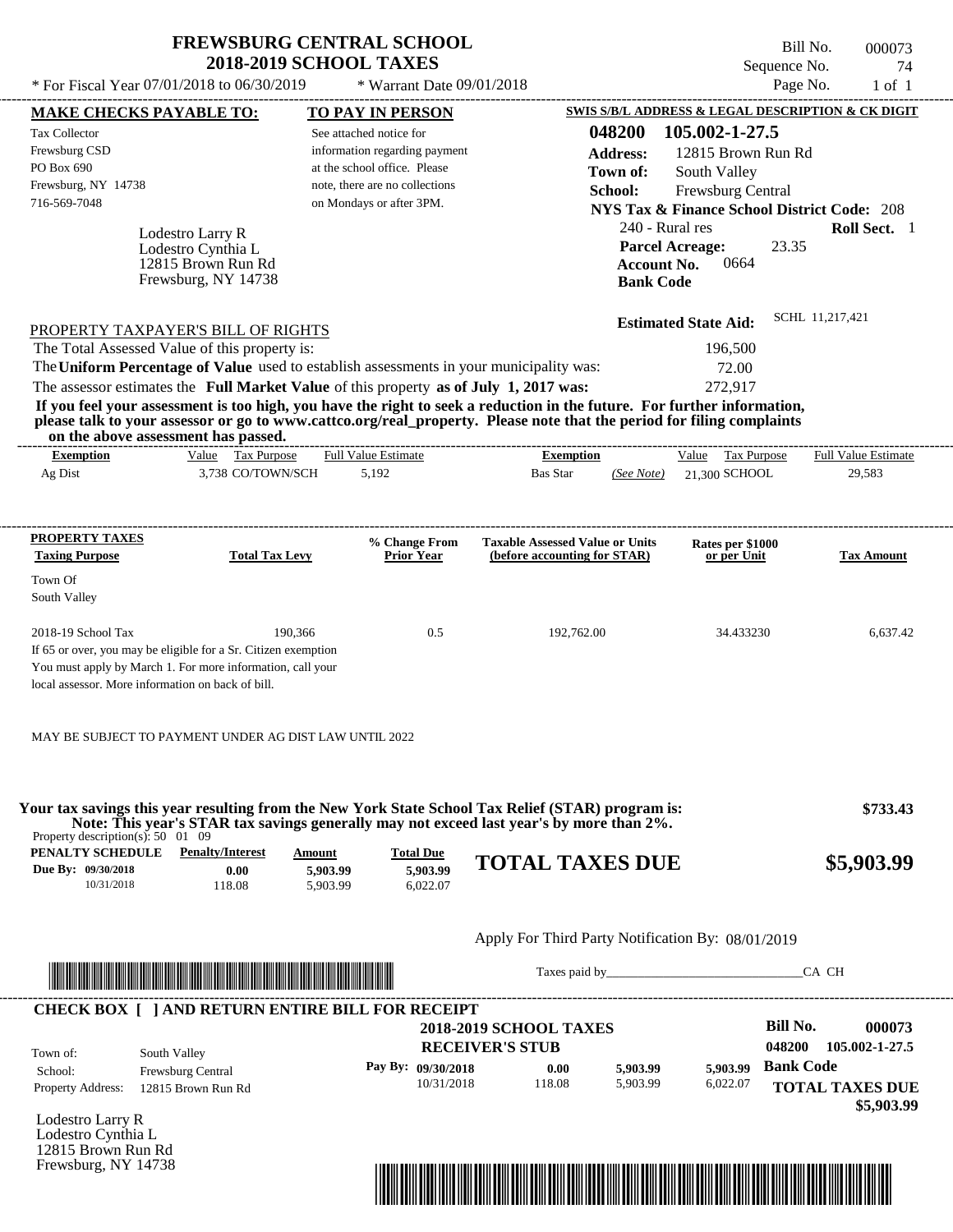Bill No. 000074 Sequence No. 75 \* For Fiscal Year  $07/01/2018$  to  $06/30/2019$  \* Warrant Date  $09/01/2018$  Page No. 1 of 1

| Tax Collector                                                                             |                                                                         | See attached notice for                                                                 | 048200                                                                                                                                                                                                                                           | 87.004-1-3                                                                                                                                                                        |                                                              |  |  |  |
|-------------------------------------------------------------------------------------------|-------------------------------------------------------------------------|-----------------------------------------------------------------------------------------|--------------------------------------------------------------------------------------------------------------------------------------------------------------------------------------------------------------------------------------------------|-----------------------------------------------------------------------------------------------------------------------------------------------------------------------------------|--------------------------------------------------------------|--|--|--|
| Frewsburg CSD                                                                             |                                                                         | information regarding payment                                                           | <b>Address:</b>                                                                                                                                                                                                                                  | Woodchuck Hill Rd (Off)                                                                                                                                                           |                                                              |  |  |  |
| PO Box 690<br>Frewsburg, NY 14738                                                         |                                                                         | at the school office. Please<br>note, there are no collections                          | Town of:<br>South Valley                                                                                                                                                                                                                         |                                                                                                                                                                                   |                                                              |  |  |  |
| 716-569-7048                                                                              |                                                                         | on Mondays or after 3PM.                                                                | School:                                                                                                                                                                                                                                          | Frewsburg Central                                                                                                                                                                 |                                                              |  |  |  |
|                                                                                           | Lyme New York Headwaters LLC<br>23 S Main Str<br>Hanover, NH 03755      |                                                                                         |                                                                                                                                                                                                                                                  | <b>NYS Tax &amp; Finance School District Code: 208</b><br>910 - Priv forest<br>Roll Sect. 1<br><b>Parcel Acreage:</b><br>156.84<br>0164<br><b>Account No.</b><br><b>Bank Code</b> |                                                              |  |  |  |
|                                                                                           | PROPERTY TAXPAYER'S BILL OF RIGHTS                                      |                                                                                         |                                                                                                                                                                                                                                                  | <b>Estimated State Aid:</b>                                                                                                                                                       | SCHL 11,217,421                                              |  |  |  |
|                                                                                           | The Total Assessed Value of this property is:                           |                                                                                         |                                                                                                                                                                                                                                                  | 94,900                                                                                                                                                                            |                                                              |  |  |  |
|                                                                                           |                                                                         | The Uniform Percentage of Value used to establish assessments in your municipality was: |                                                                                                                                                                                                                                                  | 72.00                                                                                                                                                                             |                                                              |  |  |  |
|                                                                                           |                                                                         | The assessor estimates the Full Market Value of this property as of July 1, 2017 was:   |                                                                                                                                                                                                                                                  | 131,806                                                                                                                                                                           |                                                              |  |  |  |
|                                                                                           |                                                                         |                                                                                         | If you feel your assessment is too high, you have the right to seek a reduction in the future. For further information,<br>please talk to your assessor or go to www.cattco.org/real_property. Please note that the period for filing complaints |                                                                                                                                                                                   |                                                              |  |  |  |
| on the above assessment has passed.<br><b>Exemption</b>                                   | Value Tax Purpose                                                       | <b>Full Value Estimate</b>                                                              | <b>Exemption</b>                                                                                                                                                                                                                                 | Value Tax Purpose                                                                                                                                                                 | <b>Full Value Estimate</b>                                   |  |  |  |
| <b>PROPERTY TAXES</b>                                                                     |                                                                         | % Change From                                                                           | <b>Taxable Assessed Value or Units</b>                                                                                                                                                                                                           | Rates per \$1000                                                                                                                                                                  |                                                              |  |  |  |
| <b>Taxing Purpose</b>                                                                     | <b>Total Tax Levy</b>                                                   | <b>Prior Year</b>                                                                       |                                                                                                                                                                                                                                                  | or per Unit                                                                                                                                                                       | <b>Tax Amount</b>                                            |  |  |  |
| Town Of<br>South Valley                                                                   |                                                                         |                                                                                         |                                                                                                                                                                                                                                                  |                                                                                                                                                                                   |                                                              |  |  |  |
| 2018-19 School Tax                                                                        | 190,366                                                                 | 0.5                                                                                     | 94,900.00                                                                                                                                                                                                                                        | 34.433230                                                                                                                                                                         | 3,267.71                                                     |  |  |  |
| local assessor. More information on back of bill.                                         | You must apply by March 1. For more information, call your              |                                                                                         |                                                                                                                                                                                                                                                  |                                                                                                                                                                                   |                                                              |  |  |  |
| Property description(s): 57 01 09<br>PENALTY SCHEDULE<br>Due By: 09/30/2018<br>10/31/2018 | <b>Penalty/Interest</b><br>Amount<br>0.00<br>65.35                      | <b>Total Due</b><br>3,267.71<br>3,267.71<br>3,267.71<br>3,333.06                        | <b>TOTAL TAXES DUE</b>                                                                                                                                                                                                                           |                                                                                                                                                                                   | \$3,267.71                                                   |  |  |  |
|                                                                                           |                                                                         |                                                                                         | Apply For Third Party Notification By: 08/01/2019                                                                                                                                                                                                |                                                                                                                                                                                   |                                                              |  |  |  |
|                                                                                           |                                                                         |                                                                                         |                                                                                                                                                                                                                                                  |                                                                                                                                                                                   |                                                              |  |  |  |
|                                                                                           | <u> Indian kanalisi kanalisi ya katika matu mwaka wa 1999 hadi wa m</u> |                                                                                         | Taxes paid by                                                                                                                                                                                                                                    |                                                                                                                                                                                   | CA CH                                                        |  |  |  |
|                                                                                           |                                                                         | <b>CHECK BOX [ ] AND RETURN ENTIRE BILL FOR RECEIPT</b>                                 |                                                                                                                                                                                                                                                  |                                                                                                                                                                                   |                                                              |  |  |  |
|                                                                                           |                                                                         |                                                                                         | <b>2018-2019 SCHOOL TAXES</b>                                                                                                                                                                                                                    | <b>Bill No.</b>                                                                                                                                                                   |                                                              |  |  |  |
| South Valley<br>Town of:                                                                  |                                                                         |                                                                                         | <b>RECEIVER'S STUB</b>                                                                                                                                                                                                                           |                                                                                                                                                                                   | 048200                                                       |  |  |  |
| School:<br>Property Address:                                                              | Frewsburg Central<br>Woodchuck Hill Rd (Off)                            | Pay By: 09/30/2018<br>10/31/2018                                                        | 3,267.71<br>0.00<br>65.35<br>3,267.71                                                                                                                                                                                                            | <b>Bank Code</b><br>3,267.71<br>3,333.06                                                                                                                                          | 000074<br>87.004-1-3<br><b>TOTAL TAXES DUE</b><br>\$3,267.71 |  |  |  |

----------------------------------------------------------------------------------------------------------------------------------------------------------------------------------------------------

**MAKE CHECKS PAYABLE TO: TO PAY IN PERSON SWIS S/B/L ADDRESS & LEGAL DESCRIPTION & CK DIGIT**

 $*$  Warrant Date 09/01/2018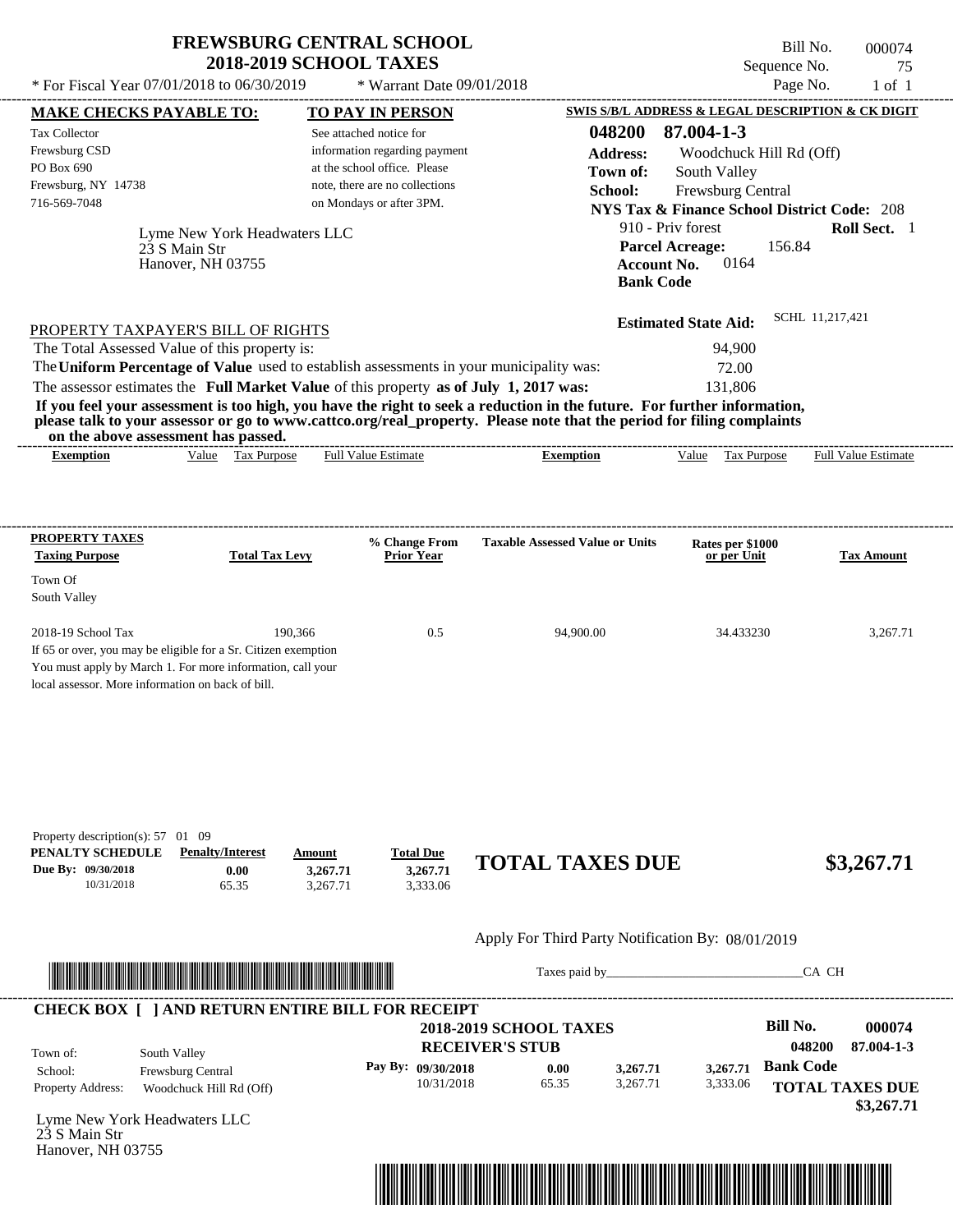| <b>FREWSBURG CENTRAL SCHOOL</b> |
|---------------------------------|
| <b>2018-2019 SCHOOL TAXES</b>   |

Bill No. 000075 Sequence No. 76 \* For Fiscal Year  $07/01/2018$  to  $06/30/2019$  \* Warrant Date  $09/01/2018$  Page No. 1 of 1

| <b>MAKE CHECKS PAYABLE TO:</b>                        |                                                                                                                                                                                                                                      | <b>TO PAY IN PERSON</b>                                                               |                                                                                                                         | SWIS S/B/L ADDRESS & LEGAL DESCRIPTION & CK DIGIT      |                            |
|-------------------------------------------------------|--------------------------------------------------------------------------------------------------------------------------------------------------------------------------------------------------------------------------------------|---------------------------------------------------------------------------------------|-------------------------------------------------------------------------------------------------------------------------|--------------------------------------------------------|----------------------------|
| <b>Tax Collector</b>                                  |                                                                                                                                                                                                                                      | See attached notice for                                                               | 048200                                                                                                                  | 87.004-1-11                                            |                            |
| Frewsburg CSD                                         |                                                                                                                                                                                                                                      | information regarding payment                                                         | <b>Address:</b>                                                                                                         | Bone Run Rd (Off)                                      |                            |
| PO Box 690                                            |                                                                                                                                                                                                                                      | at the school office. Please                                                          | Town of:                                                                                                                | South Valley                                           |                            |
| Frewsburg, NY 14738<br>716-569-7048                   |                                                                                                                                                                                                                                      | note, there are no collections<br>on Mondays or after 3PM.                            | School:                                                                                                                 | Frewsburg Central                                      |                            |
|                                                       |                                                                                                                                                                                                                                      |                                                                                       |                                                                                                                         | <b>NYS Tax &amp; Finance School District Code: 208</b> |                            |
|                                                       | Lyme New York Headwaters LLC                                                                                                                                                                                                         |                                                                                       |                                                                                                                         | 910 - Priv forest                                      | Roll Sect. 1               |
|                                                       | 23 S Main Str                                                                                                                                                                                                                        |                                                                                       |                                                                                                                         | <b>Parcel Acreage:</b><br>172.21                       |                            |
|                                                       | Hanover, NH 03755                                                                                                                                                                                                                    |                                                                                       |                                                                                                                         | 0162<br><b>Account No.</b><br><b>Bank Code</b>         |                            |
|                                                       |                                                                                                                                                                                                                                      |                                                                                       |                                                                                                                         |                                                        |                            |
|                                                       |                                                                                                                                                                                                                                      |                                                                                       |                                                                                                                         | <b>Estimated State Aid:</b>                            | SCHL 11,217,421            |
|                                                       | PROPERTY TAXPAYER'S BILL OF RIGHTS<br>The Total Assessed Value of this property is:                                                                                                                                                  |                                                                                       |                                                                                                                         | 106,300                                                |                            |
|                                                       |                                                                                                                                                                                                                                      |                                                                                       | The Uniform Percentage of Value used to establish assessments in your municipality was:                                 | 72.00                                                  |                            |
|                                                       |                                                                                                                                                                                                                                      | The assessor estimates the Full Market Value of this property as of July 1, 2017 was: |                                                                                                                         | 147,639                                                |                            |
|                                                       |                                                                                                                                                                                                                                      |                                                                                       | If you feel your assessment is too high, you have the right to seek a reduction in the future. For further information, |                                                        |                            |
|                                                       | on the above assessment has passed.                                                                                                                                                                                                  |                                                                                       | please talk to your assessor or go to www.cattco.org/real_property. Please note that the period for filing complaints   |                                                        |                            |
| <b>Exemption</b>                                      | Value Tax Purpose                                                                                                                                                                                                                    | Full Value Estimate                                                                   | <b>Exemption</b>                                                                                                        | Value Tax Purpose                                      | <b>Full Value Estimate</b> |
|                                                       |                                                                                                                                                                                                                                      |                                                                                       |                                                                                                                         |                                                        |                            |
|                                                       |                                                                                                                                                                                                                                      |                                                                                       |                                                                                                                         |                                                        |                            |
| <b>PROPERTY TAXES</b>                                 |                                                                                                                                                                                                                                      | % Change From                                                                         | <b>Taxable Assessed Value or Units</b>                                                                                  | Rates per \$1000                                       |                            |
| <b>Taxing Purpose</b>                                 | <b>Total Tax Levy</b>                                                                                                                                                                                                                | <b>Prior Year</b>                                                                     |                                                                                                                         | or per Unit                                            | <b>Tax Amount</b>          |
| Town Of<br>South Valley                               |                                                                                                                                                                                                                                      |                                                                                       |                                                                                                                         |                                                        |                            |
|                                                       |                                                                                                                                                                                                                                      |                                                                                       |                                                                                                                         |                                                        |                            |
| 2018-19 School Tax                                    | 190,366                                                                                                                                                                                                                              | 0.5                                                                                   | 106,300.00                                                                                                              | 34.433230                                              | 3,660.25                   |
|                                                       | If 65 or over, you may be eligible for a Sr. Citizen exemption                                                                                                                                                                       |                                                                                       |                                                                                                                         |                                                        |                            |
|                                                       | You must apply by March 1. For more information, call your                                                                                                                                                                           |                                                                                       |                                                                                                                         |                                                        |                            |
| local assessor. More information on back of bill.     |                                                                                                                                                                                                                                      |                                                                                       |                                                                                                                         |                                                        |                            |
|                                                       |                                                                                                                                                                                                                                      |                                                                                       |                                                                                                                         |                                                        |                            |
| Property description(s): 48 01 09<br>PENALTY SCHEDULE | <b>Penalty/Interest</b>                                                                                                                                                                                                              | <b>Total Due</b><br>Amount                                                            |                                                                                                                         |                                                        |                            |
| Due By: 09/30/2018<br>10/31/2018                      | 0.00<br>73.21                                                                                                                                                                                                                        | 3.660.25<br>3,660.25<br>3,733.46<br>3,660.25                                          | <b>TOTAL TAXES DUE</b>                                                                                                  |                                                        | \$3,660.25                 |
|                                                       |                                                                                                                                                                                                                                      |                                                                                       |                                                                                                                         |                                                        |                            |
|                                                       |                                                                                                                                                                                                                                      |                                                                                       | Apply For Third Party Notification By: 08/01/2019                                                                       |                                                        |                            |
|                                                       | <u> Indian American State and The Communication of the Communication of the Communication of the Communication of the Communication of the Communication of the Communication of the Communication of the Communication of the C</u> |                                                                                       |                                                                                                                         |                                                        | CA CH                      |
|                                                       |                                                                                                                                                                                                                                      | <b>CHECK BOX [ ] AND RETURN ENTIRE BILL FOR RECEIPT</b>                               |                                                                                                                         |                                                        |                            |
|                                                       |                                                                                                                                                                                                                                      |                                                                                       | <b>2018-2019 SCHOOL TAXES</b>                                                                                           | <b>Bill No.</b>                                        | 000075                     |
| Town of:                                              | South Valley                                                                                                                                                                                                                         |                                                                                       | <b>RECEIVER'S STUB</b>                                                                                                  |                                                        | 048200<br>87.004-1-11      |
| School:                                               | Frewsburg Central                                                                                                                                                                                                                    | Pay By: 09/30/2018                                                                    | 0.00<br>3,660.25                                                                                                        | <b>Bank Code</b><br>3,660.25                           |                            |
| Property Address:                                     | Bone Run Rd (Off)                                                                                                                                                                                                                    |                                                                                       | 73.21<br>10/31/2018<br>3,660.25                                                                                         | 3,733.46                                               | <b>TOTAL TAXES DUE</b>     |
| Lyme New York Headwaters LLC<br>23 S Main Str         |                                                                                                                                                                                                                                      |                                                                                       |                                                                                                                         |                                                        | \$3,660.25                 |
| Hanover, NH 03755                                     |                                                                                                                                                                                                                                      |                                                                                       |                                                                                                                         |                                                        |                            |
|                                                       |                                                                                                                                                                                                                                      |                                                                                       |                                                                                                                         |                                                        |                            |
|                                                       |                                                                                                                                                                                                                                      |                                                                                       |                                                                                                                         |                                                        |                            |
|                                                       |                                                                                                                                                                                                                                      |                                                                                       |                                                                                                                         |                                                        |                            |

----------------------------------------------------------------------------------------------------------------------------------------------------------------------------------------------------

\* Warrant Date 09/01/2018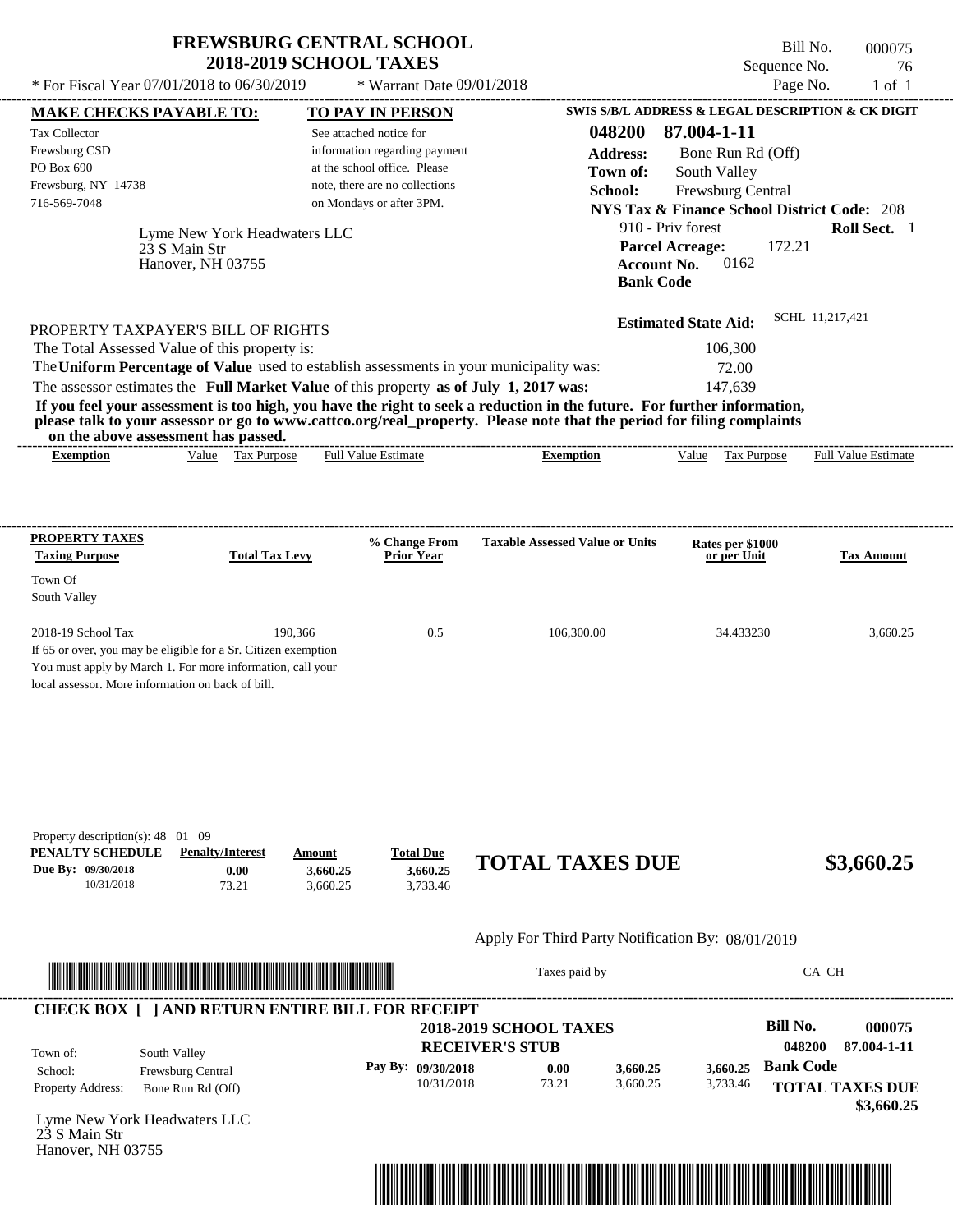\* Warrant Date 09/01/2018

 $*$  For Fiscal Year 07/01/2018 to 06/30/2019

---------------------------------------------------------------------------------------------------------------------------------------------------------------------------------------------------- Bill No. 000076 Sequence No. 77<br>Page No. 1 of 1

| <b>MAKE CHECKS PAYABLE TO:</b>                                                        |                                                                                                                                                                                                                                      |                      | <b>TO PAY IN PERSON</b>                                    |                                                                                                                         | SWIS S/B/L ADDRESS & LEGAL DESCRIPTION & CK DIGIT      |                        |                            |
|---------------------------------------------------------------------------------------|--------------------------------------------------------------------------------------------------------------------------------------------------------------------------------------------------------------------------------------|----------------------|------------------------------------------------------------|-------------------------------------------------------------------------------------------------------------------------|--------------------------------------------------------|------------------------|----------------------------|
| <b>Tax Collector</b>                                                                  |                                                                                                                                                                                                                                      |                      | See attached notice for                                    | 048200                                                                                                                  | 87.004-1-13                                            |                        |                            |
| Frewsburg CSD                                                                         |                                                                                                                                                                                                                                      |                      | information regarding payment                              | <b>Address:</b>                                                                                                         | Woodchuck Hill Rd                                      |                        |                            |
| PO Box 690                                                                            |                                                                                                                                                                                                                                      |                      | at the school office. Please                               | Town of:                                                                                                                | South Valley                                           |                        |                            |
| Frewsburg, NY 14738<br>716-569-7048                                                   |                                                                                                                                                                                                                                      |                      | note, there are no collections<br>on Mondays or after 3PM. | School:                                                                                                                 | Frewsburg Central                                      |                        |                            |
|                                                                                       |                                                                                                                                                                                                                                      |                      |                                                            |                                                                                                                         | <b>NYS Tax &amp; Finance School District Code: 208</b> |                        |                            |
|                                                                                       | Lyme New York Headwaters LLC                                                                                                                                                                                                         |                      |                                                            |                                                                                                                         | 910 - Priv forest                                      |                        | Roll Sect. 1               |
|                                                                                       | 23 S Main Str                                                                                                                                                                                                                        |                      |                                                            |                                                                                                                         | <b>Parcel Acreage:</b>                                 | 93.66                  |                            |
|                                                                                       | Hanover, NH 03755                                                                                                                                                                                                                    |                      |                                                            |                                                                                                                         | 0157<br><b>Account No.</b><br><b>Bank Code</b>         |                        |                            |
|                                                                                       |                                                                                                                                                                                                                                      |                      |                                                            |                                                                                                                         |                                                        |                        |                            |
|                                                                                       | PROPERTY TAXPAYER'S BILL OF RIGHTS                                                                                                                                                                                                   |                      |                                                            |                                                                                                                         | <b>Estimated State Aid:</b>                            | SCHL 11,217,421        |                            |
| The Total Assessed Value of this property is:                                         |                                                                                                                                                                                                                                      |                      |                                                            |                                                                                                                         | 56,700                                                 |                        |                            |
|                                                                                       |                                                                                                                                                                                                                                      |                      |                                                            | The Uniform Percentage of Value used to establish assessments in your municipality was:                                 | 72.00                                                  |                        |                            |
| The assessor estimates the Full Market Value of this property as of July 1, 2017 was: |                                                                                                                                                                                                                                      |                      |                                                            |                                                                                                                         | 78,750                                                 |                        |                            |
|                                                                                       |                                                                                                                                                                                                                                      |                      |                                                            | If you feel your assessment is too high, you have the right to seek a reduction in the future. For further information, |                                                        |                        |                            |
|                                                                                       | on the above assessment has passed.                                                                                                                                                                                                  |                      |                                                            | please talk to your assessor or go to www.cattco.org/real_property. Please note that the period for filing complaints   |                                                        |                        |                            |
| <b>Exemption</b>                                                                      | Value Tax Purpose                                                                                                                                                                                                                    |                      | <b>Full Value Estimate</b>                                 | <b>Exemption</b>                                                                                                        | Value Tax Purpose                                      |                        | <b>Full Value Estimate</b> |
|                                                                                       |                                                                                                                                                                                                                                      |                      |                                                            |                                                                                                                         |                                                        |                        |                            |
|                                                                                       |                                                                                                                                                                                                                                      |                      |                                                            |                                                                                                                         |                                                        |                        |                            |
| <b>PROPERTY TAXES</b>                                                                 |                                                                                                                                                                                                                                      |                      | % Change From                                              | <b>Taxable Assessed Value or Units</b>                                                                                  | Rates per \$1000                                       |                        |                            |
| <b>Taxing Purpose</b>                                                                 | <b>Total Tax Levy</b>                                                                                                                                                                                                                |                      | <b>Prior Year</b>                                          |                                                                                                                         | or per Unit                                            |                        | <b>Tax Amount</b>          |
| Town Of                                                                               |                                                                                                                                                                                                                                      |                      |                                                            |                                                                                                                         |                                                        |                        |                            |
| South Valley                                                                          |                                                                                                                                                                                                                                      |                      |                                                            |                                                                                                                         |                                                        |                        |                            |
| 2018-19 School Tax                                                                    | 190,366                                                                                                                                                                                                                              |                      | 0.5                                                        | 56,700.00                                                                                                               | 34.433230                                              |                        | 1,952.36                   |
|                                                                                       | If 65 or over, you may be eligible for a Sr. Citizen exemption                                                                                                                                                                       |                      |                                                            |                                                                                                                         |                                                        |                        |                            |
|                                                                                       | You must apply by March 1. For more information, call your                                                                                                                                                                           |                      |                                                            |                                                                                                                         |                                                        |                        |                            |
| local assessor. More information on back of bill.                                     |                                                                                                                                                                                                                                      |                      |                                                            |                                                                                                                         |                                                        |                        |                            |
|                                                                                       |                                                                                                                                                                                                                                      |                      |                                                            |                                                                                                                         |                                                        |                        |                            |
|                                                                                       |                                                                                                                                                                                                                                      |                      |                                                            |                                                                                                                         |                                                        |                        |                            |
| Property description(s): 56 01 09                                                     |                                                                                                                                                                                                                                      |                      |                                                            |                                                                                                                         |                                                        |                        |                            |
| PENALTY SCHEDULE                                                                      | <b>Penalty/Interest</b>                                                                                                                                                                                                              | Amount               | <b>Total Due</b>                                           | <b>TOTAL TAXES DUE</b>                                                                                                  |                                                        |                        | \$1,952.36                 |
| Due By: 09/30/2018<br>10/31/2018                                                      | 0.00<br>39.05                                                                                                                                                                                                                        | 1,952.36<br>1,952.36 | 1,952.36<br>1,991.41                                       |                                                                                                                         |                                                        |                        |                            |
|                                                                                       |                                                                                                                                                                                                                                      |                      |                                                            |                                                                                                                         |                                                        |                        |                            |
|                                                                                       |                                                                                                                                                                                                                                      |                      |                                                            | Apply For Third Party Notification By: 08/01/2019                                                                       |                                                        |                        |                            |
|                                                                                       |                                                                                                                                                                                                                                      |                      |                                                            |                                                                                                                         |                                                        | CA CH                  |                            |
|                                                                                       | <u> Indian American State and The Communication of the Communication of the Communication of the Communication of the Communication of the Communication of the Communication of the Communication of the Communication of the C</u> |                      |                                                            |                                                                                                                         |                                                        |                        |                            |
|                                                                                       | <b>CHECK BOX [ ] AND RETURN ENTIRE BILL FOR RECEIPT</b>                                                                                                                                                                              |                      |                                                            |                                                                                                                         |                                                        |                        |                            |
|                                                                                       |                                                                                                                                                                                                                                      |                      |                                                            | <b>2018-2019 SCHOOL TAXES</b>                                                                                           |                                                        | <b>Bill No.</b>        | 000076                     |
| Town of:                                                                              | South Valley                                                                                                                                                                                                                         |                      |                                                            | <b>RECEIVER'S STUB</b>                                                                                                  |                                                        | 048200                 | 87.004-1-13                |
| School:                                                                               | Frewsburg Central                                                                                                                                                                                                                    |                      | Pay By: 09/30/2018                                         | 0.00<br>1,952.36                                                                                                        | 1,952.36                                               | <b>Bank Code</b>       |                            |
| Property Address:                                                                     | Woodchuck Hill Rd                                                                                                                                                                                                                    |                      | 10/31/2018                                                 | 39.05<br>1,952.36                                                                                                       | 1,991.41                                               | <b>TOTAL TAXES DUE</b> |                            |
| Lyme New York Headwaters LLC<br>23 S Main Str                                         |                                                                                                                                                                                                                                      |                      |                                                            |                                                                                                                         |                                                        |                        | \$1,952.36                 |
| Hanover, NH 03755                                                                     |                                                                                                                                                                                                                                      |                      |                                                            |                                                                                                                         |                                                        |                        |                            |
|                                                                                       |                                                                                                                                                                                                                                      |                      |                                                            |                                                                                                                         |                                                        |                        |                            |
|                                                                                       |                                                                                                                                                                                                                                      |                      |                                                            |                                                                                                                         |                                                        |                        |                            |
|                                                                                       |                                                                                                                                                                                                                                      |                      |                                                            |                                                                                                                         |                                                        |                        |                            |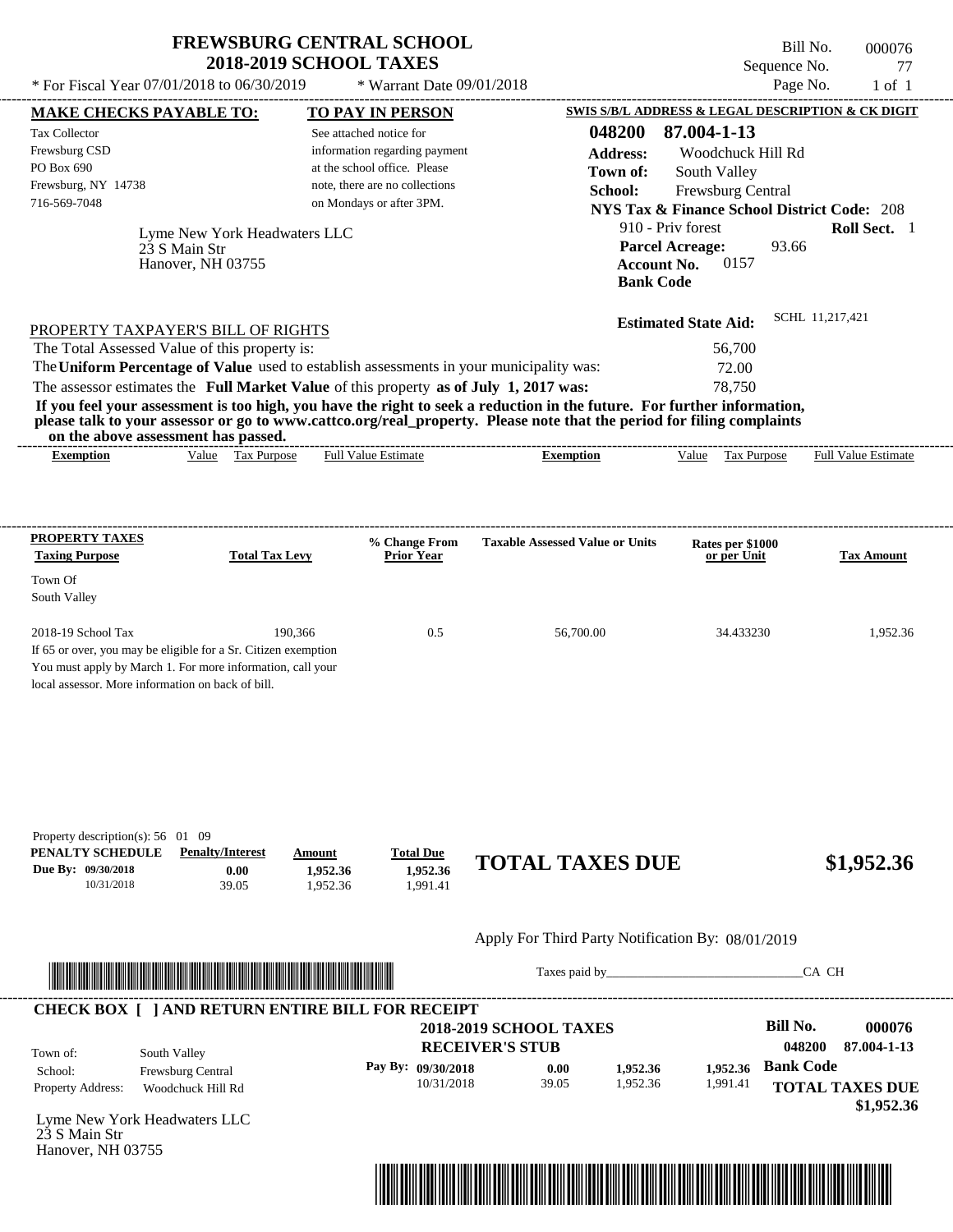$*$  Warrant Date 09/01/2018

 $*$  For Fiscal Year 07/01/2018 to 06/30/2019

Bill No. 000077 Sequence No. 78

| <b>MAKE CHECKS PAYABLE TO:</b>                                                                                                                                                                          |                              |                       |                                | <b>TO PAY IN PERSON</b>                                 |                                                                                                                                                                                                                                                  |                    |                                                                                                                                                                                                                                |                  | <b>SWIS S/B/L ADDRESS &amp; LEGAL DESCRIPTION &amp; CK DIGIT</b> |
|---------------------------------------------------------------------------------------------------------------------------------------------------------------------------------------------------------|------------------------------|-----------------------|--------------------------------|---------------------------------------------------------|--------------------------------------------------------------------------------------------------------------------------------------------------------------------------------------------------------------------------------------------------|--------------------|--------------------------------------------------------------------------------------------------------------------------------------------------------------------------------------------------------------------------------|------------------|------------------------------------------------------------------|
| <b>Tax Collector</b>                                                                                                                                                                                    |                              |                       |                                | See attached notice for                                 |                                                                                                                                                                                                                                                  | 048200             | 87.004-1-14                                                                                                                                                                                                                    |                  |                                                                  |
| Frewsburg CSD                                                                                                                                                                                           |                              |                       |                                | information regarding payment                           |                                                                                                                                                                                                                                                  | <b>Address:</b>    | Woodchuck Hill Rd                                                                                                                                                                                                              |                  |                                                                  |
| PO Box 690                                                                                                                                                                                              |                              |                       |                                | at the school office. Please                            |                                                                                                                                                                                                                                                  | Town of:           | South Valley                                                                                                                                                                                                                   |                  |                                                                  |
| Frewsburg, NY 14738                                                                                                                                                                                     |                              |                       |                                | note, there are no collections                          |                                                                                                                                                                                                                                                  | School:            | Frewsburg Central                                                                                                                                                                                                              |                  |                                                                  |
| 716-569-7048                                                                                                                                                                                            |                              |                       |                                | on Mondays or after 3PM.                                |                                                                                                                                                                                                                                                  |                    | <b>NYS Tax &amp; Finance School District Code: 208</b>                                                                                                                                                                         |                  |                                                                  |
|                                                                                                                                                                                                         | Lyme New York Headwaters LLC |                       |                                |                                                         |                                                                                                                                                                                                                                                  |                    | 910 - Priv forest                                                                                                                                                                                                              |                  | Roll Sect. 1                                                     |
|                                                                                                                                                                                                         | 23 S Main Str                |                       |                                |                                                         |                                                                                                                                                                                                                                                  |                    | <b>Parcel Acreage:</b>                                                                                                                                                                                                         | 49.71            |                                                                  |
|                                                                                                                                                                                                         | Hanover, NH 03755            |                       |                                |                                                         |                                                                                                                                                                                                                                                  | <b>Account No.</b> | 0156                                                                                                                                                                                                                           |                  |                                                                  |
|                                                                                                                                                                                                         |                              |                       |                                |                                                         |                                                                                                                                                                                                                                                  | <b>Bank Code</b>   |                                                                                                                                                                                                                                |                  |                                                                  |
|                                                                                                                                                                                                         |                              |                       |                                |                                                         |                                                                                                                                                                                                                                                  |                    |                                                                                                                                                                                                                                |                  |                                                                  |
| PROPERTY TAXPAYER'S BILL OF RIGHTS                                                                                                                                                                      |                              |                       |                                |                                                         |                                                                                                                                                                                                                                                  |                    | <b>Estimated State Aid:</b>                                                                                                                                                                                                    |                  | SCHL 11,217,421                                                  |
| The Total Assessed Value of this property is:                                                                                                                                                           |                              |                       |                                |                                                         |                                                                                                                                                                                                                                                  |                    | 31,900                                                                                                                                                                                                                         |                  |                                                                  |
|                                                                                                                                                                                                         |                              |                       |                                |                                                         | The Uniform Percentage of Value used to establish assessments in your municipality was:                                                                                                                                                          |                    | 72.00                                                                                                                                                                                                                          |                  |                                                                  |
|                                                                                                                                                                                                         |                              |                       |                                |                                                         | The assessor estimates the Full Market Value of this property as of July 1, 2017 was:                                                                                                                                                            |                    | 44,306                                                                                                                                                                                                                         |                  |                                                                  |
|                                                                                                                                                                                                         |                              |                       |                                |                                                         | If you feel your assessment is too high, you have the right to seek a reduction in the future. For further information,<br>please talk to your assessor or go to www.cattco.org/real_property. Please note that the period for filing complaints |                    |                                                                                                                                                                                                                                |                  |                                                                  |
| on the above assessment has passed.<br><b>Exemption</b>                                                                                                                                                 |                              | Value Tax Purpose     |                                | <b>Full Value Estimate</b>                              | <b>Exemption</b>                                                                                                                                                                                                                                 |                    |                                                                                                                                                                                                                                |                  | Value Tax Purpose Full Value Estimate                            |
|                                                                                                                                                                                                         |                              |                       |                                |                                                         |                                                                                                                                                                                                                                                  |                    |                                                                                                                                                                                                                                |                  |                                                                  |
|                                                                                                                                                                                                         |                              |                       |                                |                                                         |                                                                                                                                                                                                                                                  |                    |                                                                                                                                                                                                                                |                  |                                                                  |
| <b>PROPERTY TAXES</b>                                                                                                                                                                                   |                              |                       |                                | % Change From                                           | <b>Taxable Assessed Value or Units</b>                                                                                                                                                                                                           |                    |                                                                                                                                                                                                                                |                  |                                                                  |
| <b>Taxing Purpose</b>                                                                                                                                                                                   |                              | <b>Total Tax Levy</b> |                                | <b>Prior Year</b>                                       |                                                                                                                                                                                                                                                  |                    | Rates per \$1000<br>or per Unit                                                                                                                                                                                                |                  | <b>Tax Amount</b>                                                |
| Town Of<br>South Valley                                                                                                                                                                                 |                              |                       |                                |                                                         |                                                                                                                                                                                                                                                  |                    |                                                                                                                                                                                                                                |                  |                                                                  |
| 2018-19 School Tax<br>If 65 or over, you may be eligible for a Sr. Citizen exemption<br>You must apply by March 1. For more information, call your<br>local assessor. More information on back of bill. |                              | 190,366               |                                | 0.5                                                     | 31,900.00                                                                                                                                                                                                                                        |                    | 34.433230                                                                                                                                                                                                                      |                  | 1,098.42                                                         |
| Property description(s): $56 \quad 01 \quad 09$<br>PENALTY SCHEDULE<br>Due By: 09/30/2018<br>10/31/2018                                                                                                 | <b>Penalty/Interest</b>      | 0.00<br>21.97         | Amount<br>1,098.42<br>1,098.42 | <b>Total Due</b><br>1,098.42<br>1,120.39                | <b>TOTAL TAXES DUE</b>                                                                                                                                                                                                                           |                    |                                                                                                                                                                                                                                |                  | \$1,098.42                                                       |
|                                                                                                                                                                                                         |                              |                       |                                |                                                         | Apply For Third Party Notification By: 08/01/2019                                                                                                                                                                                                |                    |                                                                                                                                                                                                                                |                  |                                                                  |
| <u> Indian American State (Indian American State Indian American Sta</u>                                                                                                                                |                              |                       |                                |                                                         |                                                                                                                                                                                                                                                  |                    | Taxes paid by Taxes and the Taxes and the Taxes and the Taxes are the Taxes and the Taxes and the Taxes and the Taxes and the Taxes and the Taxes and the Taxes and the Taxes and the Taxes and the Taxes and the Taxes and th |                  | CA CH                                                            |
|                                                                                                                                                                                                         |                              |                       |                                | <b>CHECK BOX [ ] AND RETURN ENTIRE BILL FOR RECEIPT</b> |                                                                                                                                                                                                                                                  |                    |                                                                                                                                                                                                                                | <b>Bill No.</b>  |                                                                  |
|                                                                                                                                                                                                         |                              |                       |                                |                                                         | <b>2018-2019 SCHOOL TAXES</b><br><b>RECEIVER'S STUB</b>                                                                                                                                                                                          |                    |                                                                                                                                                                                                                                | 048200           | 000077<br>87.004-1-14                                            |
| Town of:                                                                                                                                                                                                | South Valley                 |                       |                                |                                                         |                                                                                                                                                                                                                                                  |                    |                                                                                                                                                                                                                                |                  |                                                                  |
| School:                                                                                                                                                                                                 | Frewsburg Central            |                       |                                | Pay By: 09/30/2018                                      | 0.00                                                                                                                                                                                                                                             | 1,098.42           | 1,098.42                                                                                                                                                                                                                       | <b>Bank Code</b> |                                                                  |
| Property Address:                                                                                                                                                                                       | Woodchuck Hill Rd            |                       |                                | 10/31/2018                                              | 21.97                                                                                                                                                                                                                                            | 1,098.42           | 1,120.39                                                                                                                                                                                                                       |                  | <b>TOTAL TAXES DUE</b><br>\$1,098.42                             |
| Lyme New York Headwaters LLC<br>23 S Main Str<br>Hanover, NH 03755                                                                                                                                      |                              |                       |                                |                                                         |                                                                                                                                                                                                                                                  |                    |                                                                                                                                                                                                                                |                  |                                                                  |
|                                                                                                                                                                                                         |                              |                       |                                |                                                         |                                                                                                                                                                                                                                                  |                    |                                                                                                                                                                                                                                |                  |                                                                  |
|                                                                                                                                                                                                         |                              |                       |                                |                                                         | <u> 1989 - Andrea Stadt British, fransk politik (d. 1989)</u>                                                                                                                                                                                    |                    |                                                                                                                                                                                                                                |                  |                                                                  |
|                                                                                                                                                                                                         |                              |                       |                                |                                                         |                                                                                                                                                                                                                                                  |                    |                                                                                                                                                                                                                                |                  |                                                                  |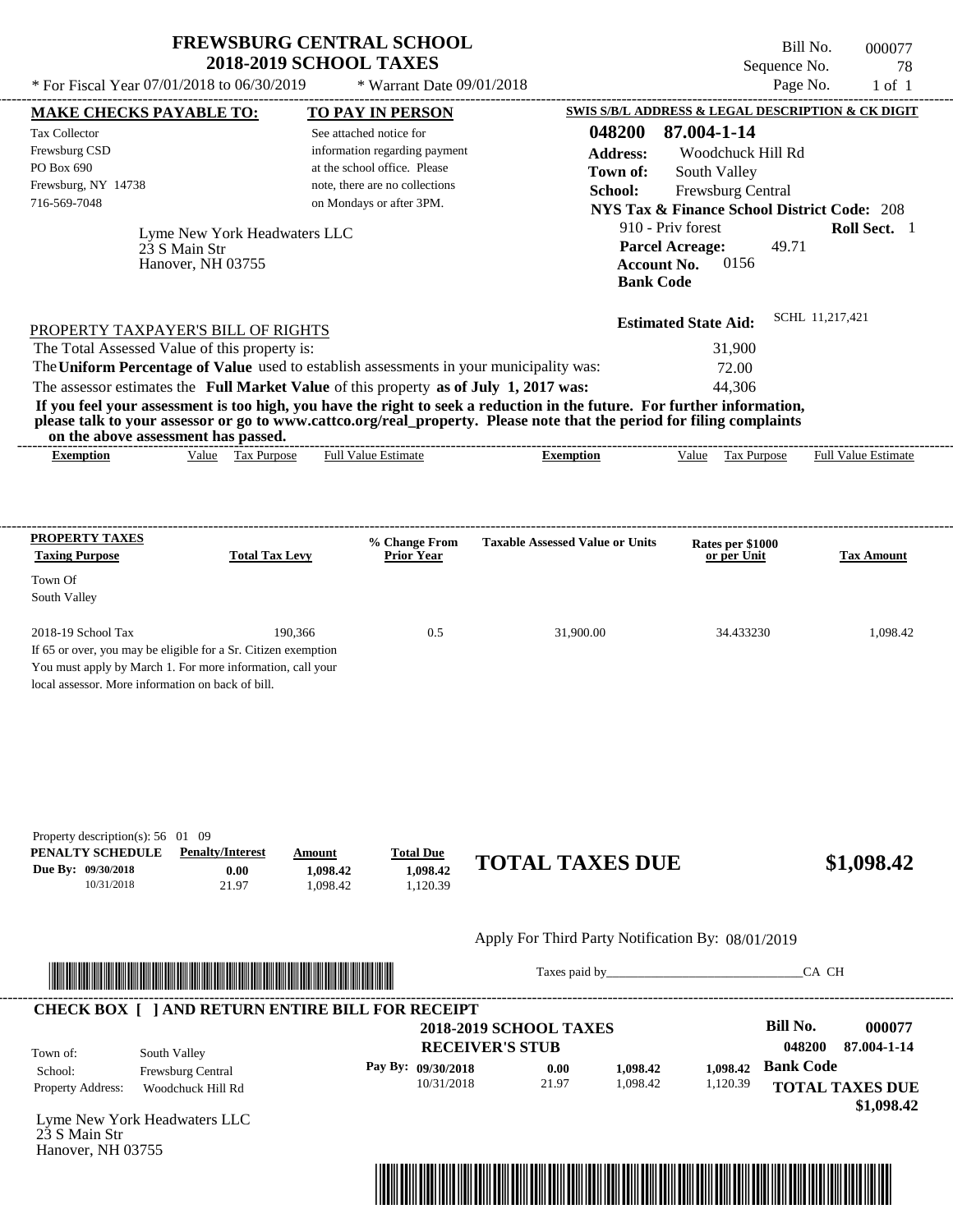\* Warrant Date 09/01/2018

 $*$  For Fiscal Year 07/01/2018 to 06/30/2019

Bill No. 000078 Sequence No. 79<br>Page No. 1 of 1

| <b>MAKE CHECKS PAYABLE TO:</b>                                                                                  |                                 |                       | <b>TO PAY IN PERSON</b>                                 |                                                                                                                                                                                                                                                  |                                        | <b>SWIS S/B/L ADDRESS &amp; LEGAL DESCRIPTION &amp; CK DIGIT</b> |                  |                        |
|-----------------------------------------------------------------------------------------------------------------|---------------------------------|-----------------------|---------------------------------------------------------|--------------------------------------------------------------------------------------------------------------------------------------------------------------------------------------------------------------------------------------------------|----------------------------------------|------------------------------------------------------------------|------------------|------------------------|
| <b>Tax Collector</b>                                                                                            |                                 |                       | See attached notice for                                 |                                                                                                                                                                                                                                                  | 048200                                 | 87.004-1-15                                                      |                  |                        |
| Frewsburg CSD                                                                                                   |                                 |                       | information regarding payment                           |                                                                                                                                                                                                                                                  | <b>Address:</b>                        | Woodchuck Hill Rd                                                |                  |                        |
| PO Box 690                                                                                                      |                                 |                       | at the school office. Please                            |                                                                                                                                                                                                                                                  | Town of:                               | South Valley                                                     |                  |                        |
| Frewsburg, NY 14738                                                                                             |                                 |                       | note, there are no collections                          |                                                                                                                                                                                                                                                  | School:                                | Frewsburg Central                                                |                  |                        |
| 716-569-7048                                                                                                    |                                 |                       | on Mondays or after 3PM.                                |                                                                                                                                                                                                                                                  |                                        | <b>NYS Tax &amp; Finance School District Code: 208</b>           |                  |                        |
|                                                                                                                 | Lyme New York Headwaters LLC    |                       |                                                         |                                                                                                                                                                                                                                                  |                                        | 910 - Priv forest                                                |                  | Roll Sect. 1           |
|                                                                                                                 | 23 S Main Str                   |                       |                                                         |                                                                                                                                                                                                                                                  |                                        | <b>Parcel Acreage:</b><br>0158                                   | 48.86            |                        |
|                                                                                                                 | Hanover, NH 03755               |                       |                                                         |                                                                                                                                                                                                                                                  | <b>Account No.</b><br><b>Bank Code</b> |                                                                  |                  |                        |
|                                                                                                                 |                                 |                       |                                                         |                                                                                                                                                                                                                                                  |                                        |                                                                  |                  |                        |
| PROPERTY TAXPAYER'S BILL OF RIGHTS                                                                              |                                 |                       |                                                         |                                                                                                                                                                                                                                                  |                                        | <b>Estimated State Aid:</b>                                      | SCHL 11,217,421  |                        |
| The Total Assessed Value of this property is:                                                                   |                                 |                       |                                                         |                                                                                                                                                                                                                                                  |                                        | 33,800                                                           |                  |                        |
|                                                                                                                 |                                 |                       |                                                         | The Uniform Percentage of Value used to establish assessments in your municipality was:                                                                                                                                                          |                                        | 72.00                                                            |                  |                        |
| The assessor estimates the Full Market Value of this property as of July 1, 2017 was:                           |                                 |                       |                                                         |                                                                                                                                                                                                                                                  |                                        | 46,944                                                           |                  |                        |
|                                                                                                                 |                                 |                       |                                                         | If you feel your assessment is too high, you have the right to seek a reduction in the future. For further information,<br>please talk to your assessor or go to www.cattco.org/real_property. Please note that the period for filing complaints |                                        |                                                                  |                  |                        |
| on the above assessment has passed.                                                                             |                                 |                       |                                                         |                                                                                                                                                                                                                                                  |                                        |                                                                  |                  |                        |
| <b>Exemption</b>                                                                                                | Value Tax Purpose               |                       | <b>Full Value Estimate</b>                              | <b>Exemption</b>                                                                                                                                                                                                                                 |                                        | Value Tax Purpose Full Value Estimate                            |                  |                        |
|                                                                                                                 |                                 |                       |                                                         |                                                                                                                                                                                                                                                  |                                        |                                                                  |                  |                        |
| <b>PROPERTY TAXES</b><br><b>Taxing Purpose</b>                                                                  |                                 | <b>Total Tax Levy</b> | % Change From<br><b>Prior Year</b>                      | <b>Taxable Assessed Value or Units</b>                                                                                                                                                                                                           |                                        | Rates per \$1000<br>or per Unit                                  |                  | <b>Tax Amount</b>      |
| Town Of                                                                                                         |                                 |                       |                                                         |                                                                                                                                                                                                                                                  |                                        |                                                                  |                  |                        |
| South Valley                                                                                                    |                                 |                       |                                                         |                                                                                                                                                                                                                                                  |                                        |                                                                  |                  |                        |
| 2018-19 School Tax                                                                                              |                                 | 190,366               | 0.5                                                     | 33,800.00                                                                                                                                                                                                                                        |                                        | 34.433230                                                        |                  | 1,163.84               |
| If 65 or over, you may be eligible for a Sr. Citizen exemption                                                  |                                 |                       |                                                         |                                                                                                                                                                                                                                                  |                                        |                                                                  |                  |                        |
| You must apply by March 1. For more information, call your<br>local assessor. More information on back of bill. |                                 |                       |                                                         |                                                                                                                                                                                                                                                  |                                        |                                                                  |                  |                        |
|                                                                                                                 |                                 |                       |                                                         |                                                                                                                                                                                                                                                  |                                        |                                                                  |                  |                        |
|                                                                                                                 |                                 |                       |                                                         |                                                                                                                                                                                                                                                  |                                        |                                                                  |                  |                        |
|                                                                                                                 |                                 |                       |                                                         |                                                                                                                                                                                                                                                  |                                        |                                                                  |                  |                        |
| Property description(s): $56 \quad 01 \quad 09$                                                                 |                                 |                       |                                                         |                                                                                                                                                                                                                                                  |                                        |                                                                  |                  |                        |
| PENALTY SCHEDULE<br>Due By: 09/30/2018                                                                          | <b>Penalty/Interest</b><br>0.00 | Amount<br>1,163.84    | <b>Total Due</b><br>1,163.84                            | <b>TOTAL TAXES DUE</b>                                                                                                                                                                                                                           |                                        |                                                                  |                  | \$1,163.84             |
| 10/31/2018                                                                                                      | 23.28                           | 1,163.84              | 1,187.12                                                |                                                                                                                                                                                                                                                  |                                        |                                                                  |                  |                        |
|                                                                                                                 |                                 |                       |                                                         | Apply For Third Party Notification By: 08/01/2019                                                                                                                                                                                                |                                        |                                                                  |                  |                        |
|                                                                                                                 |                                 |                       |                                                         |                                                                                                                                                                                                                                                  |                                        | Taxes paid by                                                    | CA CH            |                        |
|                                                                                                                 |                                 |                       |                                                         |                                                                                                                                                                                                                                                  |                                        |                                                                  |                  |                        |
|                                                                                                                 |                                 |                       | <b>CHECK BOX [ ] AND RETURN ENTIRE BILL FOR RECEIPT</b> | <b>2018-2019 SCHOOL TAXES</b>                                                                                                                                                                                                                    |                                        |                                                                  | <b>Bill No.</b>  | 000078                 |
|                                                                                                                 |                                 |                       |                                                         | <b>RECEIVER'S STUB</b>                                                                                                                                                                                                                           |                                        |                                                                  | 048200           | 87.004-1-15            |
| Town of:<br>School:                                                                                             | South Valley                    |                       | Pay By: 09/30/2018                                      | 0.00                                                                                                                                                                                                                                             | 1,163.84                               | 1,163.84                                                         | <b>Bank Code</b> |                        |
| Property Address:                                                                                               | Frewsburg Central               |                       | 10/31/2018                                              | 23.28                                                                                                                                                                                                                                            | 1,163.84                               | 1,187.12                                                         |                  | <b>TOTAL TAXES DUE</b> |
|                                                                                                                 | Woodchuck Hill Rd               |                       |                                                         |                                                                                                                                                                                                                                                  |                                        |                                                                  |                  | \$1,163.84             |
| Lyme New York Headwaters LLC                                                                                    |                                 |                       |                                                         |                                                                                                                                                                                                                                                  |                                        |                                                                  |                  |                        |
| 23 S Main Str                                                                                                   |                                 |                       |                                                         |                                                                                                                                                                                                                                                  |                                        |                                                                  |                  |                        |
| Hanover, NH 03755                                                                                               |                                 |                       |                                                         |                                                                                                                                                                                                                                                  |                                        |                                                                  |                  |                        |

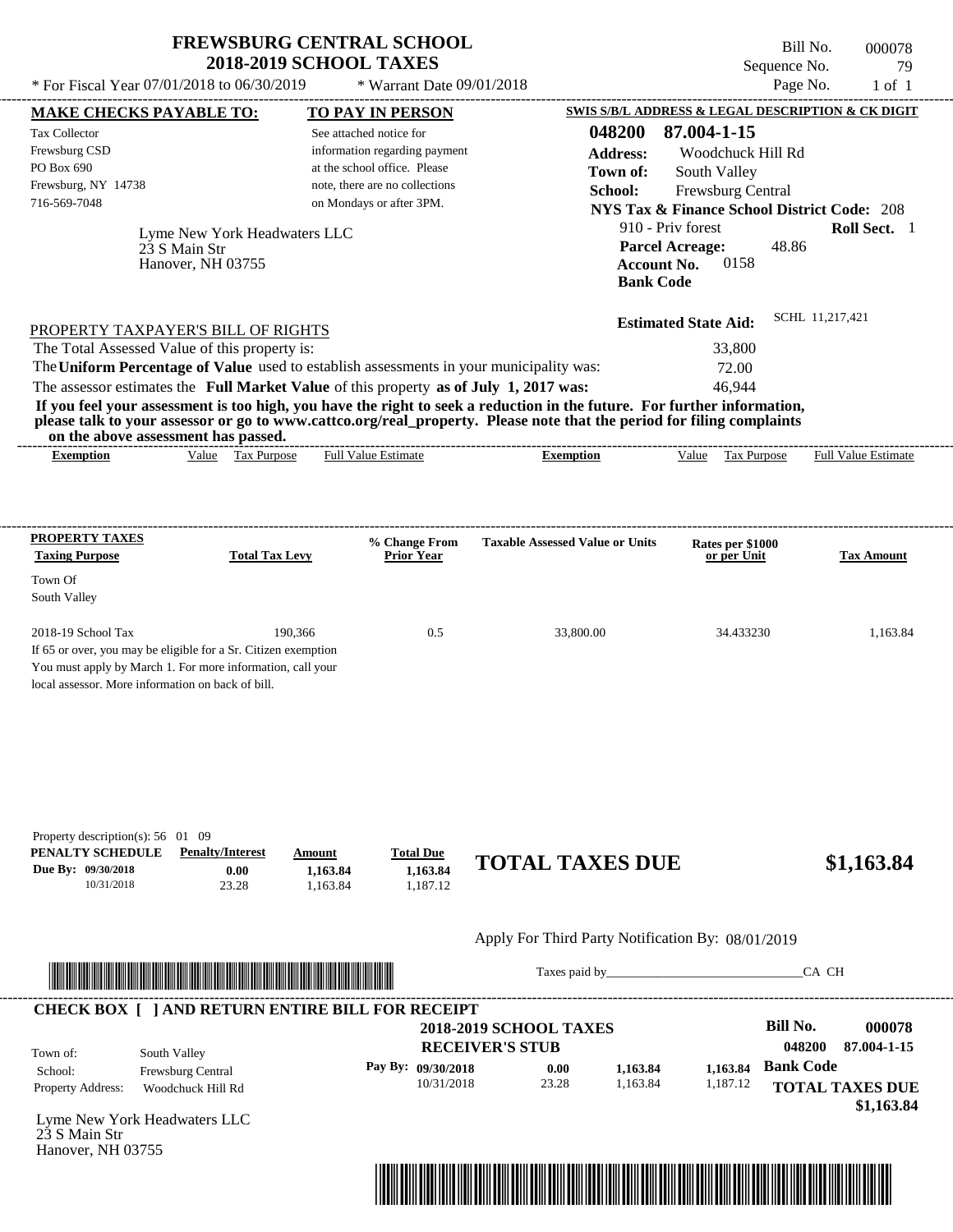$*$  Warrant Date 09/01/2018

 $*$  For Fiscal Year 07/01/2018 to 06/30/2019

---------------------------------------------------------------------------------------------------------------------------------------------------------------------------------------------------- Bill No. 000079 Sequence No. 80<br>Page No. 1 of 1

| <b>MAKE CHECKS PAYABLE TO:</b>                                                                                               |                                                                                                                                                                                                                                      | <b>TO PAY IN PERSON</b>                                    |                                    |                                                                                                                         |                                        |                                 |                  | SWIS S/B/L ADDRESS & LEGAL DESCRIPTION & CK DIGIT      |
|------------------------------------------------------------------------------------------------------------------------------|--------------------------------------------------------------------------------------------------------------------------------------------------------------------------------------------------------------------------------------|------------------------------------------------------------|------------------------------------|-------------------------------------------------------------------------------------------------------------------------|----------------------------------------|---------------------------------|------------------|--------------------------------------------------------|
| <b>Tax Collector</b>                                                                                                         |                                                                                                                                                                                                                                      | See attached notice for                                    |                                    | 048200                                                                                                                  |                                        | 87.004-1-17                     |                  |                                                        |
| Frewsburg CSD                                                                                                                |                                                                                                                                                                                                                                      |                                                            | information regarding payment      | <b>Address:</b>                                                                                                         |                                        | Woodchuck Hill Rd               |                  |                                                        |
| PO Box 690                                                                                                                   |                                                                                                                                                                                                                                      | at the school office. Please                               |                                    | Town of:                                                                                                                |                                        | South Valley                    |                  |                                                        |
| Frewsburg, NY 14738<br>716-569-7048                                                                                          |                                                                                                                                                                                                                                      | note, there are no collections<br>on Mondays or after 3PM. |                                    | School:                                                                                                                 |                                        | Frewsburg Central               |                  |                                                        |
|                                                                                                                              |                                                                                                                                                                                                                                      |                                                            |                                    |                                                                                                                         |                                        |                                 |                  | <b>NYS Tax &amp; Finance School District Code: 208</b> |
|                                                                                                                              | Lyme New York Headwaters LLC                                                                                                                                                                                                         |                                                            |                                    |                                                                                                                         |                                        | 910 - Priv forest               |                  | Roll Sect. 1                                           |
|                                                                                                                              | 23 S Main Str                                                                                                                                                                                                                        |                                                            |                                    |                                                                                                                         |                                        | <b>Parcel Acreage:</b>          | 50.15            |                                                        |
|                                                                                                                              | Hanover, NH 03755                                                                                                                                                                                                                    |                                                            |                                    |                                                                                                                         | <b>Account No.</b><br><b>Bank Code</b> | 0160                            |                  |                                                        |
|                                                                                                                              |                                                                                                                                                                                                                                      |                                                            |                                    |                                                                                                                         |                                        |                                 |                  |                                                        |
|                                                                                                                              |                                                                                                                                                                                                                                      |                                                            |                                    |                                                                                                                         |                                        | <b>Estimated State Aid:</b>     |                  | SCHL 11,217,421                                        |
| PROPERTY TAXPAYER'S BILL OF RIGHTS                                                                                           |                                                                                                                                                                                                                                      |                                                            |                                    |                                                                                                                         |                                        |                                 |                  |                                                        |
| The Total Assessed Value of this property is:                                                                                |                                                                                                                                                                                                                                      |                                                            |                                    | The Uniform Percentage of Value used to establish assessments in your municipality was:                                 |                                        | 35,300                          |                  |                                                        |
|                                                                                                                              |                                                                                                                                                                                                                                      |                                                            |                                    |                                                                                                                         |                                        | 72.00                           |                  |                                                        |
| The assessor estimates the Full Market Value of this property as of July 1, 2017 was:                                        |                                                                                                                                                                                                                                      |                                                            |                                    | If you feel your assessment is too high, you have the right to seek a reduction in the future. For further information, |                                        | 49,028                          |                  |                                                        |
| on the above assessment has passed.                                                                                          |                                                                                                                                                                                                                                      |                                                            |                                    | please talk to your assessor or go to www.cattco.org/real_property. Please note that the period for filing complaints   |                                        |                                 |                  |                                                        |
| <b>Exemption</b>                                                                                                             | Value Tax Purpose                                                                                                                                                                                                                    | Full Value Estimate                                        |                                    | <b>Exemption</b>                                                                                                        |                                        | Value Tax Purpose               |                  | <b>Full Value Estimate</b>                             |
|                                                                                                                              |                                                                                                                                                                                                                                      |                                                            |                                    |                                                                                                                         |                                        |                                 |                  |                                                        |
|                                                                                                                              |                                                                                                                                                                                                                                      |                                                            |                                    |                                                                                                                         |                                        |                                 |                  |                                                        |
| <b>PROPERTY TAXES</b>                                                                                                        |                                                                                                                                                                                                                                      |                                                            |                                    |                                                                                                                         |                                        |                                 |                  |                                                        |
| <b>Taxing Purpose</b>                                                                                                        | <b>Total Tax Levy</b>                                                                                                                                                                                                                |                                                            | % Change From<br><b>Prior Year</b> | <b>Taxable Assessed Value or Units</b>                                                                                  |                                        | Rates per \$1000<br>or per Unit |                  | <b>Tax Amount</b>                                      |
| Town Of                                                                                                                      |                                                                                                                                                                                                                                      |                                                            |                                    |                                                                                                                         |                                        |                                 |                  |                                                        |
| South Valley                                                                                                                 |                                                                                                                                                                                                                                      |                                                            |                                    |                                                                                                                         |                                        |                                 |                  |                                                        |
|                                                                                                                              |                                                                                                                                                                                                                                      |                                                            |                                    |                                                                                                                         |                                        |                                 |                  |                                                        |
| 2018-19 School Tax                                                                                                           |                                                                                                                                                                                                                                      | 190,366                                                    | 0.5                                | 35,300.00                                                                                                               |                                        | 34.433230                       |                  | 1,215.49                                               |
| If 65 or over, you may be eligible for a Sr. Citizen exemption<br>You must apply by March 1. For more information, call your |                                                                                                                                                                                                                                      |                                                            |                                    |                                                                                                                         |                                        |                                 |                  |                                                        |
| local assessor. More information on back of bill.                                                                            |                                                                                                                                                                                                                                      |                                                            |                                    |                                                                                                                         |                                        |                                 |                  |                                                        |
|                                                                                                                              |                                                                                                                                                                                                                                      |                                                            |                                    |                                                                                                                         |                                        |                                 |                  |                                                        |
|                                                                                                                              |                                                                                                                                                                                                                                      |                                                            |                                    |                                                                                                                         |                                        |                                 |                  |                                                        |
|                                                                                                                              |                                                                                                                                                                                                                                      |                                                            |                                    |                                                                                                                         |                                        |                                 |                  |                                                        |
|                                                                                                                              |                                                                                                                                                                                                                                      |                                                            |                                    |                                                                                                                         |                                        |                                 |                  |                                                        |
|                                                                                                                              |                                                                                                                                                                                                                                      |                                                            |                                    |                                                                                                                         |                                        |                                 |                  |                                                        |
|                                                                                                                              |                                                                                                                                                                                                                                      |                                                            |                                    |                                                                                                                         |                                        |                                 |                  |                                                        |
| Property description(s): 56 01 09                                                                                            |                                                                                                                                                                                                                                      |                                                            |                                    |                                                                                                                         |                                        |                                 |                  |                                                        |
| PENALTY SCHEDULE                                                                                                             | <b>Penalty/Interest</b>                                                                                                                                                                                                              | Amount                                                     | <b>Total Due</b>                   |                                                                                                                         |                                        |                                 |                  |                                                        |
| Due By: 09/30/2018                                                                                                           | 0.00                                                                                                                                                                                                                                 | 1,215.49                                                   | 1,215.49                           | <b>TOTAL TAXES DUE</b>                                                                                                  |                                        |                                 |                  | \$1,215.49                                             |
| 10/31/2018                                                                                                                   | 24.31                                                                                                                                                                                                                                | 1,215.49                                                   | 1,239.80                           |                                                                                                                         |                                        |                                 |                  |                                                        |
|                                                                                                                              |                                                                                                                                                                                                                                      |                                                            |                                    |                                                                                                                         |                                        |                                 |                  |                                                        |
|                                                                                                                              |                                                                                                                                                                                                                                      |                                                            |                                    | Apply For Third Party Notification By: 08/01/2019                                                                       |                                        |                                 |                  |                                                        |
|                                                                                                                              |                                                                                                                                                                                                                                      |                                                            |                                    |                                                                                                                         |                                        |                                 |                  | CA CH                                                  |
|                                                                                                                              | <u> Indian American State and The Communication of the Communication of the Communication of the Communication of the Communication of the Communication of the Communication of the Communication of the Communication of the C</u> |                                                            |                                    |                                                                                                                         |                                        |                                 |                  |                                                        |
|                                                                                                                              | <b>CHECK BOX [ ] AND RETURN ENTIRE BILL FOR RECEIPT</b>                                                                                                                                                                              |                                                            |                                    |                                                                                                                         |                                        |                                 |                  |                                                        |
|                                                                                                                              |                                                                                                                                                                                                                                      |                                                            |                                    | <b>2018-2019 SCHOOL TAXES</b>                                                                                           |                                        |                                 | <b>Bill No.</b>  | 000079                                                 |
| Town of:                                                                                                                     | South Valley                                                                                                                                                                                                                         |                                                            |                                    | <b>RECEIVER'S STUB</b>                                                                                                  |                                        |                                 | 048200           | 87.004-1-17                                            |
| School:                                                                                                                      | Frewsburg Central                                                                                                                                                                                                                    |                                                            | Pay By: 09/30/2018                 | 0.00                                                                                                                    | 1,215.49                               | 1,215.49                        | <b>Bank Code</b> |                                                        |
| Property Address:                                                                                                            | Woodchuck Hill Rd                                                                                                                                                                                                                    |                                                            | 10/31/2018                         | 24.31                                                                                                                   | 1,215.49                               | 1,239.80                        |                  | <b>TOTAL TAXES DUE</b>                                 |
|                                                                                                                              |                                                                                                                                                                                                                                      |                                                            |                                    |                                                                                                                         |                                        |                                 |                  | \$1,215.49                                             |
| Lyme New York Headwaters LLC<br>23 S Main Str                                                                                |                                                                                                                                                                                                                                      |                                                            |                                    |                                                                                                                         |                                        |                                 |                  |                                                        |
| Hanover, NH 03755                                                                                                            |                                                                                                                                                                                                                                      |                                                            |                                    |                                                                                                                         |                                        |                                 |                  |                                                        |
|                                                                                                                              |                                                                                                                                                                                                                                      |                                                            |                                    |                                                                                                                         |                                        |                                 |                  |                                                        |
|                                                                                                                              |                                                                                                                                                                                                                                      |                                                            |                                    |                                                                                                                         |                                        |                                 |                  |                                                        |
|                                                                                                                              |                                                                                                                                                                                                                                      |                                                            |                                    |                                                                                                                         |                                        |                                 |                  |                                                        |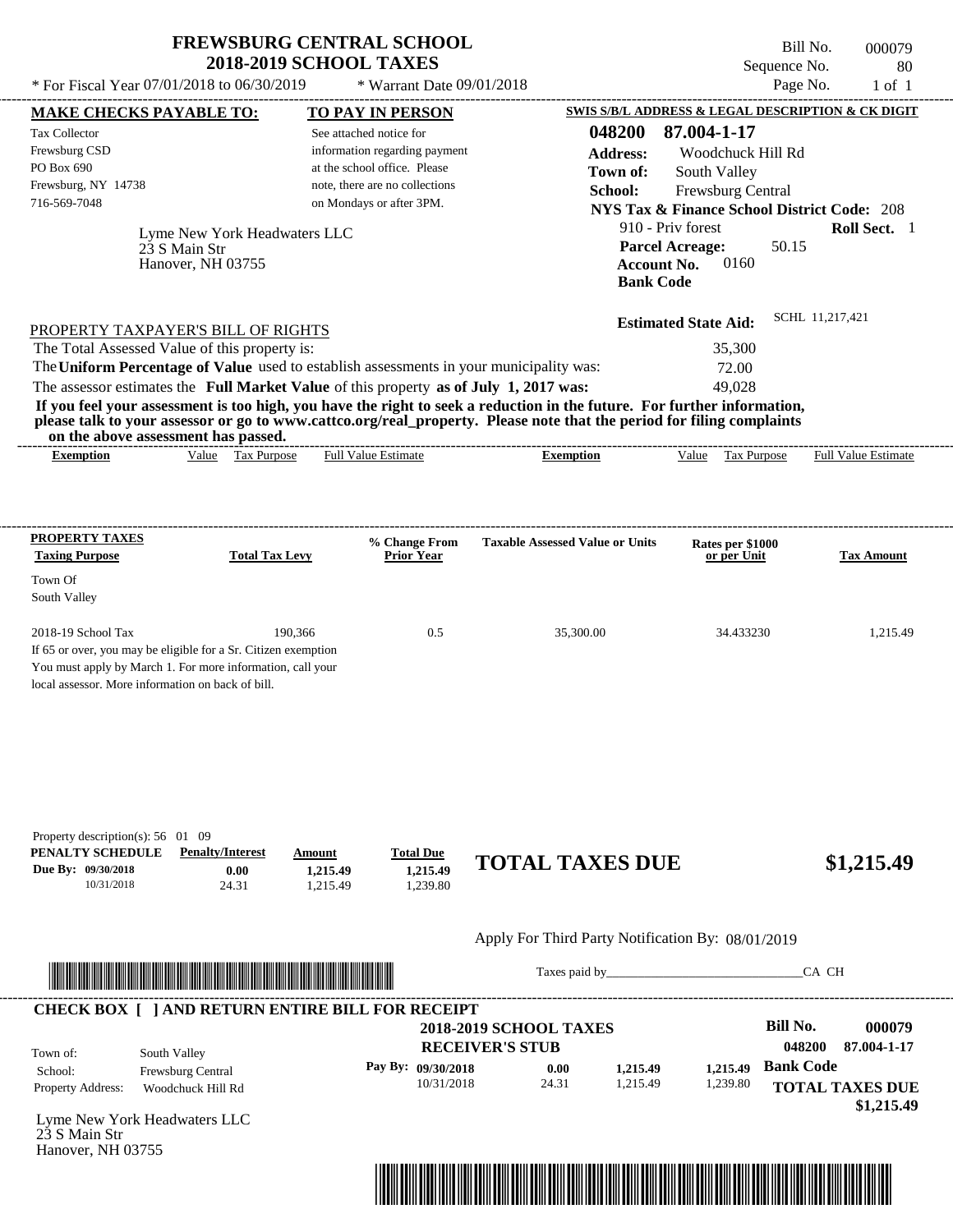---------------------------------------------------------------------------------------------------------------------------------------------------------------------------------------------------- Bill No. 000080 Sequence No. 81 \* For Fiscal Year  $07/01/2018$  to  $06/30/2019$  \* Warrant Date  $09/01/2018$  Page No. 1 of 1

| 23 S Main Str<br>Hanover, NH 03755                                                                                         | at the school office. Please<br>note, there are no collections<br>on Mondays or after 3PM. | Town of:<br>School:                                                                                                                                                                                                                                                                         | 048200<br>87.004-1-18<br><b>Address:</b><br>Woodchuck Hill Rd (Off)<br>South Valley<br>Frewsburg Central<br><b>NYS Tax &amp; Finance School District Code: 208</b><br>910 - Priv forest<br>Roll Sect. 1<br><b>Parcel Acreage:</b><br>51.41<br>0163<br><b>Account No.</b><br><b>Bank Code</b>           |                                                                                                                                                                                                                                                                                                                                                                |  |  |  |
|----------------------------------------------------------------------------------------------------------------------------|--------------------------------------------------------------------------------------------|---------------------------------------------------------------------------------------------------------------------------------------------------------------------------------------------------------------------------------------------------------------------------------------------|--------------------------------------------------------------------------------------------------------------------------------------------------------------------------------------------------------------------------------------------------------------------------------------------------------|----------------------------------------------------------------------------------------------------------------------------------------------------------------------------------------------------------------------------------------------------------------------------------------------------------------------------------------------------------------|--|--|--|
| PROPERTY TAXPAYER'S BILL OF RIGHTS<br>The Total Assessed Value of this property is:<br>on the above assessment has passed. |                                                                                            |                                                                                                                                                                                                                                                                                             | 39,500<br>72.00<br>54,861                                                                                                                                                                                                                                                                              | SCHL 11,217,421                                                                                                                                                                                                                                                                                                                                                |  |  |  |
| Value Tax Purpose                                                                                                          |                                                                                            | <b>Exemption</b>                                                                                                                                                                                                                                                                            | Value Tax Purpose                                                                                                                                                                                                                                                                                      | <b>Full Value Estimate</b>                                                                                                                                                                                                                                                                                                                                     |  |  |  |
| <b>Total Tax Levy</b>                                                                                                      | % Change From<br><b>Prior Year</b>                                                         | <b>Taxable Assessed Value or Units</b>                                                                                                                                                                                                                                                      | Rates per \$1000<br>or per Unit                                                                                                                                                                                                                                                                        | <b>Tax Amount</b>                                                                                                                                                                                                                                                                                                                                              |  |  |  |
| 190,366<br>local assessor. More information on back of bill.                                                               | 0.5                                                                                        | 39,500.00                                                                                                                                                                                                                                                                                   | 34.433230                                                                                                                                                                                                                                                                                              | 1,360.11                                                                                                                                                                                                                                                                                                                                                       |  |  |  |
| Property description(s): 57 01 09<br><b>Penalty/Interest</b><br>0.00<br>27.20                                              | <b>Total Due</b><br>1,360.11<br>1,387.31                                                   |                                                                                                                                                                                                                                                                                             |                                                                                                                                                                                                                                                                                                        | \$1,360.11                                                                                                                                                                                                                                                                                                                                                     |  |  |  |
|                                                                                                                            |                                                                                            |                                                                                                                                                                                                                                                                                             |                                                                                                                                                                                                                                                                                                        |                                                                                                                                                                                                                                                                                                                                                                |  |  |  |
|                                                                                                                            |                                                                                            |                                                                                                                                                                                                                                                                                             |                                                                                                                                                                                                                                                                                                        | CA CH                                                                                                                                                                                                                                                                                                                                                          |  |  |  |
| South Valley<br>Frewsburg Central<br>Woodchuck Hill Rd (Off)                                                               | Pay By: 09/30/2018<br>10/31/2018                                                           | 0.00<br>1,360.11<br>1,360.11<br>27.20                                                                                                                                                                                                                                                       | <b>Bill No.</b><br>048200<br><b>Bank Code</b><br>1,360.11<br>1,387.31                                                                                                                                                                                                                                  | 000080<br>87.004-1-18<br><b>TOTAL TAXES DUE</b>                                                                                                                                                                                                                                                                                                                |  |  |  |
|                                                                                                                            |                                                                                            | Lyme New York Headwaters LLC<br><b>Full Value Estimate</b><br>If 65 or over, you may be eligible for a Sr. Citizen exemption<br>You must apply by March 1. For more information, call your<br>Amount<br>1,360.11<br>1,360.11<br><u> 1989 - Johann Stoff, Amerikaansk politiker († 1908)</u> | The Uniform Percentage of Value used to establish assessments in your municipality was:<br>The assessor estimates the Full Market Value of this property as of July 1, 2017 was:<br><b>CHECK BOX [ ] AND RETURN ENTIRE BILL FOR RECEIPT</b><br><b>2018-2019 SCHOOL TAXES</b><br><b>RECEIVER'S STUB</b> | <b>Estimated State Aid:</b><br>If you feel your assessment is too high, you have the right to seek a reduction in the future. For further information,<br>please talk to your assessor or go to www.cattco.org/real_property. Please note that the period for filing complaints<br><b>TOTAL TAXES DUE</b><br>Apply For Third Party Notification By: 08/01/2019 |  |  |  |

**MAKE CHECKS PAYABLE TO: TO PAY IN PERSON SWIS S/B/L ADDRESS & LEGAL DESCRIPTION & CK DIGIT**

 $*$  Warrant Date 09/01/2018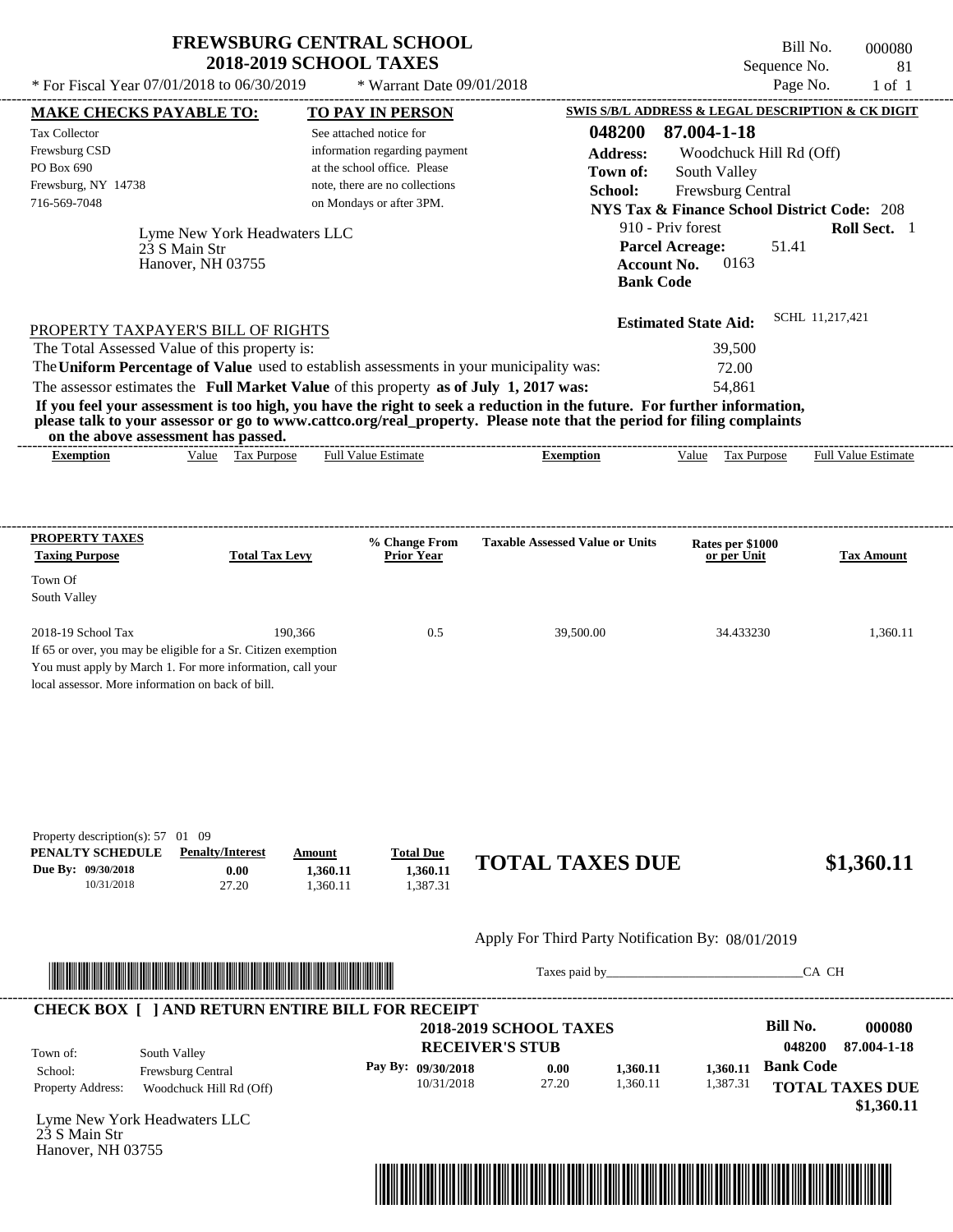$*$  Warrant Date 09/01/2018

 $*$  For Fiscal Year 07/01/2018 to 06/30/2019

Bill No. 000081 Sequence No. 82<br>Page No. 1 of 1

| <b>MAKE CHECKS PAYABLE TO:</b>                                 |                                                                                                                        |                         |          | <b>TO PAY IN PERSON</b>                                 |                                                                                                                         |                    | <b>SWIS S/B/L ADDRESS &amp; LEGAL DESCRIPTION &amp; CK DIGIT</b> |                  |                        |
|----------------------------------------------------------------|------------------------------------------------------------------------------------------------------------------------|-------------------------|----------|---------------------------------------------------------|-------------------------------------------------------------------------------------------------------------------------|--------------------|------------------------------------------------------------------|------------------|------------------------|
| <b>Tax Collector</b>                                           |                                                                                                                        |                         |          | See attached notice for                                 |                                                                                                                         | 048200             | $96.002 - 1 - 1$                                                 |                  |                        |
| Frewsburg CSD                                                  |                                                                                                                        |                         |          | information regarding payment                           |                                                                                                                         | <b>Address:</b>    | Bone Run Rd (Off)                                                |                  |                        |
| PO Box 690                                                     |                                                                                                                        |                         |          | at the school office. Please                            |                                                                                                                         | Town of:           | South Valley                                                     |                  |                        |
| Frewsburg, NY 14738                                            |                                                                                                                        |                         |          | note, there are no collections                          |                                                                                                                         | School:            | Frewsburg Central                                                |                  |                        |
| 716-569-7048                                                   |                                                                                                                        |                         |          | on Mondays or after 3PM.                                |                                                                                                                         |                    | <b>NYS Tax &amp; Finance School District Code: 208</b>           |                  |                        |
|                                                                | Lyme New York Headwaters LLC                                                                                           |                         |          |                                                         |                                                                                                                         |                    | 910 - Priv forest                                                |                  | Roll Sect. 1           |
|                                                                | 23 S Main Str                                                                                                          |                         |          |                                                         |                                                                                                                         |                    | <b>Parcel Acreage:</b>                                           | 50.00            |                        |
|                                                                | Hanover, NH 03755                                                                                                      |                         |          |                                                         |                                                                                                                         | <b>Account No.</b> | 0159                                                             |                  |                        |
|                                                                |                                                                                                                        |                         |          |                                                         |                                                                                                                         | <b>Bank Code</b>   |                                                                  |                  |                        |
|                                                                |                                                                                                                        |                         |          |                                                         |                                                                                                                         |                    |                                                                  |                  |                        |
| PROPERTY TAXPAYER'S BILL OF RIGHTS                             |                                                                                                                        |                         |          |                                                         |                                                                                                                         |                    | <b>Estimated State Aid:</b>                                      | SCHL 11,217,421  |                        |
| The Total Assessed Value of this property is:                  |                                                                                                                        |                         |          |                                                         |                                                                                                                         |                    | 31,100                                                           |                  |                        |
|                                                                |                                                                                                                        |                         |          |                                                         | The Uniform Percentage of Value used to establish assessments in your municipality was:                                 |                    | 72.00                                                            |                  |                        |
|                                                                |                                                                                                                        |                         |          |                                                         | The assessor estimates the Full Market Value of this property as of July 1, 2017 was:                                   |                    | 43,194                                                           |                  |                        |
|                                                                |                                                                                                                        |                         |          |                                                         | If you feel your assessment is too high, you have the right to seek a reduction in the future. For further information, |                    |                                                                  |                  |                        |
|                                                                | on the above assessment has passed.                                                                                    |                         |          |                                                         | please talk to your assessor or go to www.cattco.org/real_property. Please note that the period for filing complaints   |                    |                                                                  |                  |                        |
| <b>Exemption</b>                                               |                                                                                                                        | Value Tax Purpose       |          | <b>Full Value Estimate</b>                              | <b>Exemption</b>                                                                                                        |                    | Value Tax Purpose Full Value Estimate                            |                  |                        |
|                                                                |                                                                                                                        |                         |          |                                                         |                                                                                                                         |                    |                                                                  |                  |                        |
|                                                                |                                                                                                                        |                         |          |                                                         |                                                                                                                         |                    |                                                                  |                  |                        |
|                                                                |                                                                                                                        |                         |          |                                                         |                                                                                                                         |                    |                                                                  |                  |                        |
| <b>PROPERTY TAXES</b>                                          |                                                                                                                        |                         |          | % Change From                                           | <b>Taxable Assessed Value or Units</b>                                                                                  |                    | Rates per \$1000                                                 |                  |                        |
| <b>Taxing Purpose</b>                                          |                                                                                                                        | <b>Total Tax Levy</b>   |          | <b>Prior Year</b>                                       |                                                                                                                         |                    | or per Unit                                                      |                  | <b>Tax Amount</b>      |
| Town Of                                                        |                                                                                                                        |                         |          |                                                         |                                                                                                                         |                    |                                                                  |                  |                        |
| South Valley                                                   |                                                                                                                        |                         |          |                                                         |                                                                                                                         |                    |                                                                  |                  |                        |
| 2018-19 School Tax                                             |                                                                                                                        | 190,366                 |          | 0.5                                                     | 31,100.00                                                                                                               |                    | 34.433230                                                        |                  | 1,070.87               |
| If 65 or over, you may be eligible for a Sr. Citizen exemption |                                                                                                                        |                         |          |                                                         |                                                                                                                         |                    |                                                                  |                  |                        |
| You must apply by March 1. For more information, call your     |                                                                                                                        |                         |          |                                                         |                                                                                                                         |                    |                                                                  |                  |                        |
| local assessor. More information on back of bill.              |                                                                                                                        |                         |          |                                                         |                                                                                                                         |                    |                                                                  |                  |                        |
|                                                                |                                                                                                                        |                         |          |                                                         |                                                                                                                         |                    |                                                                  |                  |                        |
|                                                                |                                                                                                                        |                         |          |                                                         |                                                                                                                         |                    |                                                                  |                  |                        |
|                                                                |                                                                                                                        |                         |          |                                                         |                                                                                                                         |                    |                                                                  |                  |                        |
|                                                                |                                                                                                                        |                         |          |                                                         |                                                                                                                         |                    |                                                                  |                  |                        |
|                                                                |                                                                                                                        |                         |          |                                                         |                                                                                                                         |                    |                                                                  |                  |                        |
|                                                                |                                                                                                                        |                         |          |                                                         |                                                                                                                         |                    |                                                                  |                  |                        |
| Property description(s): 55 01 09                              |                                                                                                                        |                         |          |                                                         |                                                                                                                         |                    |                                                                  |                  |                        |
| PENALTY SCHEDULE                                               |                                                                                                                        | <b>Penalty/Interest</b> | Amount   | <b>Total Due</b>                                        |                                                                                                                         |                    |                                                                  |                  |                        |
| Due By: 09/30/2018                                             |                                                                                                                        | 0.00                    | 1,070.87 | 1,070.87                                                | <b>TOTAL TAXES DUE</b>                                                                                                  |                    |                                                                  |                  | \$1,070.87             |
| 10/31/2018                                                     |                                                                                                                        | 21.42                   | 1,070.87 | 1,092.29                                                |                                                                                                                         |                    |                                                                  |                  |                        |
|                                                                |                                                                                                                        |                         |          |                                                         |                                                                                                                         |                    |                                                                  |                  |                        |
|                                                                |                                                                                                                        |                         |          |                                                         | Apply For Third Party Notification By: 08/01/2019                                                                       |                    |                                                                  |                  |                        |
|                                                                |                                                                                                                        |                         |          |                                                         |                                                                                                                         |                    |                                                                  |                  |                        |
|                                                                | <u> 1999 - An Dùbhlachd ann an Dùbhaidh ann an Dùbhaidh an Dùbhaidh an Dùbhaidh an Dùbhaidh ann an Dùbhaidh an Dùb</u> |                         |          |                                                         |                                                                                                                         |                    | Taxes paid by                                                    | CA CH            |                        |
|                                                                |                                                                                                                        |                         |          |                                                         |                                                                                                                         |                    |                                                                  |                  |                        |
|                                                                |                                                                                                                        |                         |          | <b>CHECK BOX [ ] AND RETURN ENTIRE BILL FOR RECEIPT</b> | <b>2018-2019 SCHOOL TAXES</b>                                                                                           |                    |                                                                  | <b>Bill No.</b>  | 000081                 |
|                                                                |                                                                                                                        |                         |          |                                                         | <b>RECEIVER'S STUB</b>                                                                                                  |                    |                                                                  | 048200           | $96.002 - 1 - 1$       |
| Town of:                                                       | South Valley                                                                                                           |                         |          |                                                         |                                                                                                                         |                    |                                                                  |                  |                        |
| School:                                                        | Frewsburg Central                                                                                                      |                         |          | Pay By: 09/30/2018                                      | 0.00                                                                                                                    | 1,070.87           | 1,070.87                                                         | <b>Bank Code</b> |                        |
| Property Address:                                              | Bone Run Rd (Off)                                                                                                      |                         |          | 10/31/2018                                              | 21.42                                                                                                                   | 1,070.87           | 1,092.29                                                         |                  | <b>TOTAL TAXES DUE</b> |
| Lyme New York Headwaters LLC                                   |                                                                                                                        |                         |          |                                                         |                                                                                                                         |                    |                                                                  |                  | \$1,070.87             |
| 23 S Main Str                                                  |                                                                                                                        |                         |          |                                                         |                                                                                                                         |                    |                                                                  |                  |                        |
| Hanover, NH 03755                                              |                                                                                                                        |                         |          |                                                         |                                                                                                                         |                    |                                                                  |                  |                        |
|                                                                |                                                                                                                        |                         |          |                                                         |                                                                                                                         |                    |                                                                  |                  |                        |
|                                                                |                                                                                                                        |                         |          |                                                         | <u> 1989 - Andrea Stadt British, fransk politik (d. 1989)</u>                                                           |                    |                                                                  |                  |                        |
|                                                                |                                                                                                                        |                         |          |                                                         |                                                                                                                         |                    |                                                                  |                  |                        |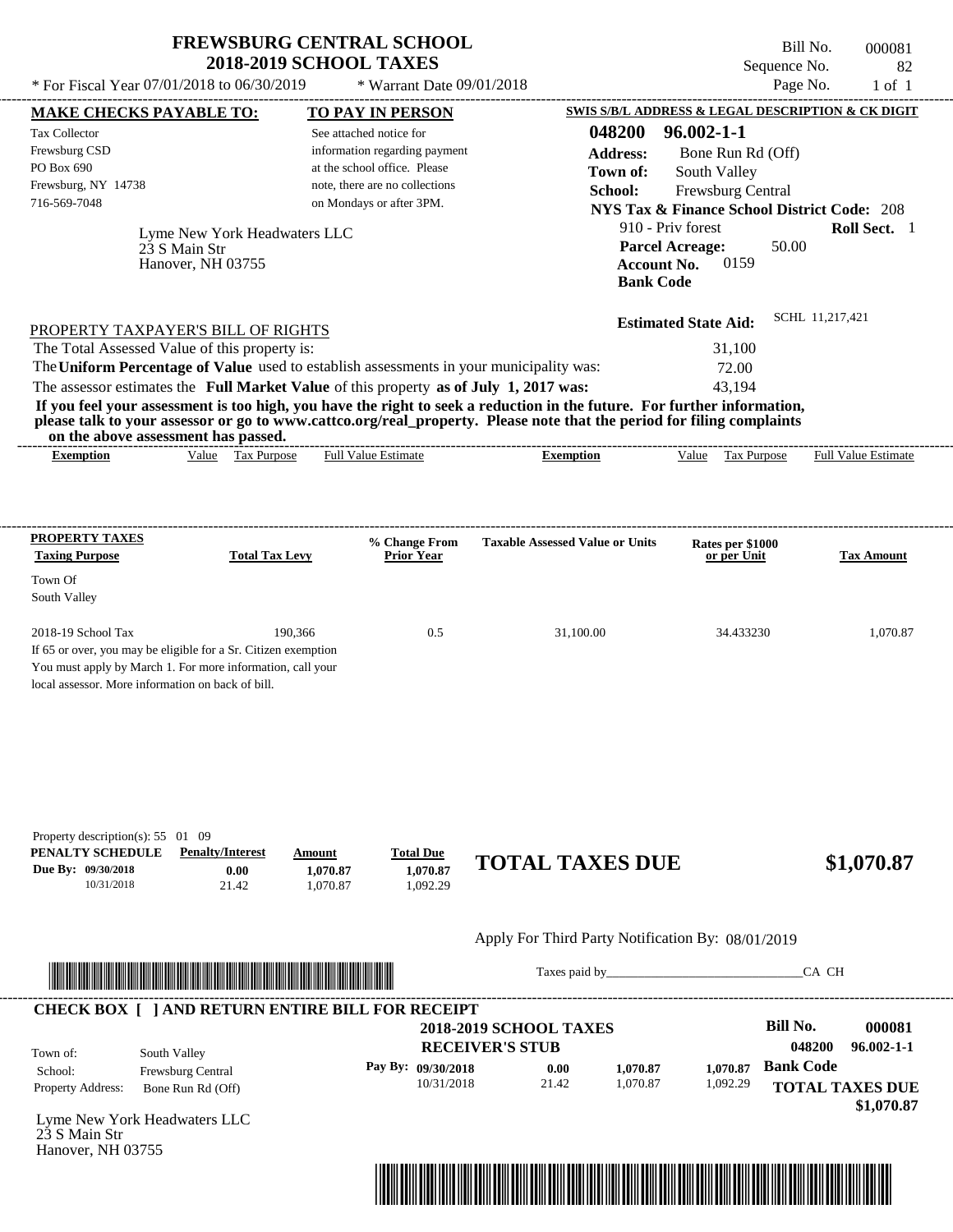$*$  For Fiscal Year 07/01/2018 to 06/30/2019

 $*$  Warrant Date 09/01/2018

Bill No. 000082 Sequence No. 83<br>Page No. 1 of 1

| <b>MAKE CHECKS PAYABLE TO:</b>                                                                                          |                                  |          | <b>TO PAY IN PERSON</b>            |                                                   |                    |                                                        |                  | SWIS S/B/L ADDRESS & LEGAL DESCRIPTION & CK DIGIT |
|-------------------------------------------------------------------------------------------------------------------------|----------------------------------|----------|------------------------------------|---------------------------------------------------|--------------------|--------------------------------------------------------|------------------|---------------------------------------------------|
| <b>Tax Collector</b>                                                                                                    |                                  |          | See attached notice for            |                                                   | 048200             | 105.002-1-27.2                                         |                  |                                                   |
| Frewsburg CSD                                                                                                           |                                  |          | information regarding payment      |                                                   | <b>Address:</b>    | 12778 Brown Run Rd                                     |                  |                                                   |
| PO Box 690                                                                                                              |                                  |          | at the school office. Please       |                                                   | Town of:           | South Valley                                           |                  |                                                   |
| Frewsburg, NY 14738                                                                                                     |                                  |          | note, there are no collections     |                                                   | School:            | Frewsburg Central                                      |                  |                                                   |
| 716-569-7048                                                                                                            |                                  |          | on Mondays or after 3PM.           |                                                   |                    | <b>NYS Tax &amp; Finance School District Code: 208</b> |                  |                                                   |
|                                                                                                                         |                                  |          |                                    |                                                   | 240 - Rural res    |                                                        |                  | Roll Sect. 1                                      |
|                                                                                                                         | Lynn Christopher<br>Lynn Heather |          |                                    |                                                   |                    | <b>Parcel Acreage:</b>                                 | 86.25            |                                                   |
|                                                                                                                         | 12778 Brown Run Rd               |          |                                    |                                                   | <b>Account No.</b> | 0484                                                   |                  |                                                   |
|                                                                                                                         | Frewsburg, NY 14738              |          |                                    |                                                   | <b>Bank Code</b>   |                                                        |                  |                                                   |
|                                                                                                                         |                                  |          |                                    |                                                   |                    |                                                        |                  |                                                   |
| PROPERTY TAXPAYER'S BILL OF RIGHTS                                                                                      |                                  |          |                                    |                                                   |                    | <b>Estimated State Aid:</b>                            | SCHL 11,217,421  |                                                   |
| The Total Assessed Value of this property is:                                                                           |                                  |          |                                    |                                                   |                    | 135,700                                                |                  |                                                   |
| The Uniform Percentage of Value used to establish assessments in your municipality was:                                 |                                  |          |                                    |                                                   |                    | 72.00                                                  |                  |                                                   |
| The assessor estimates the Full Market Value of this property as of July 1, 2017 was:                                   |                                  |          |                                    |                                                   |                    | 188,472                                                |                  |                                                   |
| If you feel your assessment is too high, you have the right to seek a reduction in the future. For further information, |                                  |          |                                    |                                                   |                    |                                                        |                  |                                                   |
| please talk to your assessor or go to www.cattco.org/real_property. Please note that the period for filing complaints   |                                  |          |                                    |                                                   |                    |                                                        |                  |                                                   |
| on the above assessment has passed.<br><b>Exemption</b>                                                                 | Value Tax Purpose                |          | <b>Full Value Estimate</b>         | <b>Exemption</b>                                  |                    |                                                        |                  | Value Tax Purpose Full Value Estimate             |
|                                                                                                                         |                                  |          |                                    |                                                   |                    |                                                        |                  |                                                   |
|                                                                                                                         |                                  |          |                                    |                                                   |                    |                                                        |                  |                                                   |
|                                                                                                                         |                                  |          |                                    |                                                   |                    |                                                        |                  |                                                   |
| <b>PROPERTY TAXES</b><br><b>Taxing Purpose</b>                                                                          | <b>Total Tax Levy</b>            |          | % Change From<br><b>Prior Year</b> | <b>Taxable Assessed Value or Units</b>            |                    | Rates per \$1000<br>or per Unit                        |                  | <b>Tax Amount</b>                                 |
| Town Of                                                                                                                 |                                  |          |                                    |                                                   |                    |                                                        |                  |                                                   |
| South Valley                                                                                                            |                                  |          |                                    |                                                   |                    |                                                        |                  |                                                   |
|                                                                                                                         |                                  |          |                                    |                                                   |                    |                                                        |                  |                                                   |
| 2018-19 School Tax                                                                                                      |                                  | 190,366  | 0.5                                | 135,700.00                                        |                    | 34.433230                                              |                  | 4,672.59                                          |
| If 65 or over, you may be eligible for a Sr. Citizen exemption                                                          |                                  |          |                                    |                                                   |                    |                                                        |                  |                                                   |
| You must apply by March 1. For more information, call your                                                              |                                  |          |                                    |                                                   |                    |                                                        |                  |                                                   |
| local assessor. More information on back of bill.                                                                       |                                  |          |                                    |                                                   |                    |                                                        |                  |                                                   |
|                                                                                                                         |                                  |          |                                    |                                                   |                    |                                                        |                  |                                                   |
|                                                                                                                         |                                  |          |                                    |                                                   |                    |                                                        |                  |                                                   |
|                                                                                                                         |                                  |          |                                    |                                                   |                    |                                                        |                  |                                                   |
|                                                                                                                         |                                  |          |                                    |                                                   |                    |                                                        |                  |                                                   |
|                                                                                                                         |                                  |          |                                    |                                                   |                    |                                                        |                  |                                                   |
| Property description(s): $42/50$ 01 09                                                                                  |                                  |          |                                    |                                                   |                    |                                                        |                  |                                                   |
| PENALTY SCHEDULE                                                                                                        | <b>Penalty/Interest</b>          | Amount   | <b>Total Due</b>                   | <b>TOTAL TAXES DUE</b>                            |                    |                                                        |                  |                                                   |
| Due By: 09/30/2018                                                                                                      | 0.00                             | 4,672.59 | 4,672.59                           |                                                   |                    |                                                        |                  | \$4,672.59                                        |
| 10/31/2018                                                                                                              | 93.45                            | 4,672.59 | 4,766.04                           |                                                   |                    |                                                        |                  |                                                   |
|                                                                                                                         |                                  |          |                                    |                                                   |                    |                                                        |                  |                                                   |
|                                                                                                                         |                                  |          |                                    | Apply For Third Party Notification By: 08/01/2019 |                    |                                                        |                  |                                                   |
| <u> HENDELD HENDELD HENDELD HENDELD IN DIE BEI DIE BEI DIE BEI DIE BEI DIE BEI DIE BEI DIE BEI DIE BEI DIE BEI DIE</u>  |                                  |          |                                    |                                                   |                    | Taxes paid by                                          |                  | CA CH                                             |
| <b>CHECK BOX [ ] AND RETURN ENTIRE BILL FOR RECEIPT</b>                                                                 |                                  |          |                                    |                                                   |                    |                                                        |                  |                                                   |
|                                                                                                                         |                                  |          |                                    | <b>2018-2019 SCHOOL TAXES</b>                     |                    |                                                        | <b>Bill No.</b>  | 000082                                            |
|                                                                                                                         |                                  |          |                                    | <b>RECEIVER'S STUB</b>                            |                    |                                                        | 048200           | 105.002-1-27.2                                    |
| South Valley<br>Town of:                                                                                                |                                  |          | Pay By: 09/30/2018                 | 0.00                                              | 4,672.59           | 4,672.59                                               | <b>Bank Code</b> |                                                   |
| School:                                                                                                                 | Frewsburg Central                |          | 10/31/2018                         | 93.45                                             | 4,672.59           | 4,766.04                                               |                  |                                                   |
| Property Address:                                                                                                       | 12778 Brown Run Rd               |          |                                    |                                                   |                    |                                                        |                  | <b>TOTAL TAXES DUE</b>                            |
| Lynn Christopher                                                                                                        |                                  |          |                                    |                                                   |                    |                                                        |                  | \$4,672.59                                        |
| Lynn Heather                                                                                                            |                                  |          |                                    |                                                   |                    |                                                        |                  |                                                   |
| 12778 Brown Run Rd                                                                                                      |                                  |          |                                    |                                                   |                    |                                                        |                  |                                                   |
| Frewsburg, NY 14738                                                                                                     |                                  |          |                                    |                                                   |                    |                                                        |                  |                                                   |

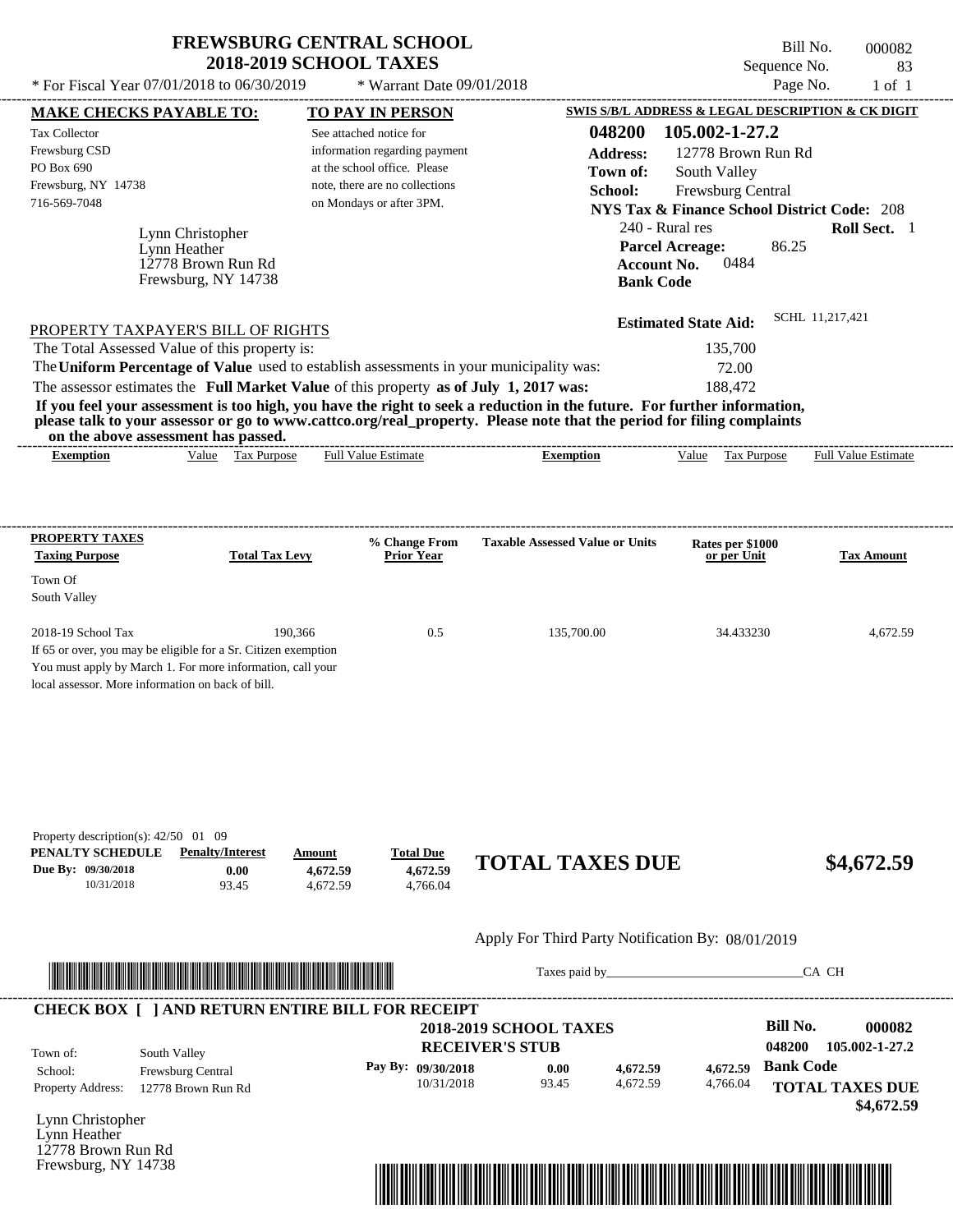| <b>FREWSBURG CENTRAL SCHOOL</b> |
|---------------------------------|
| <b>2018-2019 SCHOOL TAXES</b>   |

Bill No. 000083 Sequence No. 84<br>Page No. 1 of 1 \* For Fiscal Year  $07/01/2018$  to  $06/30/2019$  \* Warrant Date  $09/01/2018$  Page No. 1 of 1

| * For Fiscal Year 07/01/2018 to 06/30/2019                                                                                   |                                           | * Warrant Date 09/01/2018                                      |                                                                                                                                                                                                                                                  |                                                                              | Page No.<br>$1$ of $1$     |
|------------------------------------------------------------------------------------------------------------------------------|-------------------------------------------|----------------------------------------------------------------|--------------------------------------------------------------------------------------------------------------------------------------------------------------------------------------------------------------------------------------------------|------------------------------------------------------------------------------|----------------------------|
| <b>MAKE CHECKS PAYABLE TO:</b>                                                                                               |                                           | <b>TO PAY IN PERSON</b>                                        |                                                                                                                                                                                                                                                  | <b>SWIS S/B/L ADDRESS &amp; LEGAL DESCRIPTION &amp; CK DIGIT</b>             |                            |
| <b>Tax Collector</b>                                                                                                         |                                           | See attached notice for                                        | 048200                                                                                                                                                                                                                                           | 105.002-1-37.1                                                               |                            |
| Frewsburg CSD                                                                                                                |                                           | information regarding payment                                  | <b>Address:</b>                                                                                                                                                                                                                                  | Brown Run Rd                                                                 |                            |
| PO Box 690<br>Frewsburg, NY 14738                                                                                            |                                           | at the school office. Please<br>note, there are no collections | Town of:                                                                                                                                                                                                                                         | South Valley                                                                 |                            |
| 716-569-7048                                                                                                                 |                                           | on Mondays or after 3PM.                                       | School:                                                                                                                                                                                                                                          | Frewsburg Central                                                            |                            |
|                                                                                                                              |                                           |                                                                |                                                                                                                                                                                                                                                  | <b>NYS Tax &amp; Finance School District Code: 208</b><br>210 - 1 Family Res | Roll Sect. 1               |
|                                                                                                                              | Mechling Jonathan G<br>122 Robbin Hill Rd |                                                                |                                                                                                                                                                                                                                                  | <b>Parcel Acreage:</b><br>3.85                                               |                            |
|                                                                                                                              | Frewsburg, NY 14738                       |                                                                |                                                                                                                                                                                                                                                  | 0383<br><b>Account No.</b>                                                   |                            |
|                                                                                                                              |                                           |                                                                |                                                                                                                                                                                                                                                  | <b>Bank Code</b><br>092                                                      |                            |
|                                                                                                                              |                                           |                                                                |                                                                                                                                                                                                                                                  |                                                                              | SCHL 11,217,421            |
| PROPERTY TAXPAYER'S BILL OF RIGHTS                                                                                           |                                           |                                                                |                                                                                                                                                                                                                                                  | <b>Estimated State Aid:</b>                                                  |                            |
| The Total Assessed Value of this property is:                                                                                |                                           |                                                                |                                                                                                                                                                                                                                                  | 72,200                                                                       |                            |
| The Uniform Percentage of Value used to establish assessments in your municipality was:                                      |                                           |                                                                |                                                                                                                                                                                                                                                  | 72.00                                                                        |                            |
| The assessor estimates the Full Market Value of this property as of July 1, 2017 was:                                        |                                           |                                                                |                                                                                                                                                                                                                                                  | 100,278                                                                      |                            |
|                                                                                                                              |                                           |                                                                | If you feel your assessment is too high, you have the right to seek a reduction in the future. For further information,<br>please talk to your assessor or go to www.cattco.org/real_property. Please note that the period for filing complaints |                                                                              |                            |
| on the above assessment has passed.                                                                                          |                                           |                                                                |                                                                                                                                                                                                                                                  |                                                                              |                            |
| <b>Exemption</b>                                                                                                             | Value Tax Purpose                         | <b>Full Value Estimate</b>                                     | <b>Exemption</b>                                                                                                                                                                                                                                 | Value Tax Purpose                                                            | <b>Full Value Estimate</b> |
| <b>Bas Star</b><br>(See Note)                                                                                                | 21,300 SCHOOL                             | 29,583                                                         |                                                                                                                                                                                                                                                  |                                                                              |                            |
|                                                                                                                              |                                           |                                                                |                                                                                                                                                                                                                                                  |                                                                              |                            |
| <b>PROPERTY TAXES</b>                                                                                                        |                                           |                                                                |                                                                                                                                                                                                                                                  |                                                                              |                            |
| <b>Taxing Purpose</b>                                                                                                        | <b>Total Tax Levy</b>                     | % Change From<br><b>Prior Year</b>                             | <b>Taxable Assessed Value or Units</b><br>(before accounting for STAR)                                                                                                                                                                           | Rates per \$1000<br>or per Unit                                              | <b>Tax Amount</b>          |
| Town Of                                                                                                                      |                                           |                                                                |                                                                                                                                                                                                                                                  |                                                                              |                            |
| South Valley                                                                                                                 |                                           |                                                                |                                                                                                                                                                                                                                                  |                                                                              |                            |
|                                                                                                                              |                                           |                                                                |                                                                                                                                                                                                                                                  |                                                                              |                            |
| 2018-19 School Tax                                                                                                           | 190.366                                   | 0.5                                                            | 72,200.00                                                                                                                                                                                                                                        | 34.433230                                                                    | 2,486.08                   |
| If 65 or over, you may be eligible for a Sr. Citizen exemption<br>You must apply by March 1. For more information, call your |                                           |                                                                |                                                                                                                                                                                                                                                  |                                                                              |                            |
| local assessor. More information on back of bill.                                                                            |                                           |                                                                |                                                                                                                                                                                                                                                  |                                                                              |                            |
|                                                                                                                              |                                           |                                                                |                                                                                                                                                                                                                                                  |                                                                              |                            |
|                                                                                                                              |                                           |                                                                |                                                                                                                                                                                                                                                  |                                                                              |                            |
|                                                                                                                              |                                           |                                                                |                                                                                                                                                                                                                                                  |                                                                              |                            |
|                                                                                                                              |                                           |                                                                |                                                                                                                                                                                                                                                  |                                                                              |                            |
|                                                                                                                              |                                           |                                                                | Your tax savings this year resulting from the New York State School Tax Relief (STAR) program is:                                                                                                                                                |                                                                              | \$733.43                   |
|                                                                                                                              |                                           |                                                                | Note: This year's STAR tax savings generally may not exceed last year's by more than 2%.                                                                                                                                                         |                                                                              |                            |
| Property description(s): $50 \quad 01 \quad 09$<br>PENALTY SCHEDULE                                                          | <b>Penalty/Interest</b>                   |                                                                |                                                                                                                                                                                                                                                  |                                                                              |                            |
| Due By: 09/30/2018                                                                                                           | Amount<br>0.00                            | <b>Total Due</b><br>1,752.65<br>1,752.65                       | <b>TOTAL TAXES DUE</b>                                                                                                                                                                                                                           |                                                                              | \$1,752.65                 |
| 10/31/2018                                                                                                                   | 35.05                                     | 1,787.70<br>1,752.65                                           |                                                                                                                                                                                                                                                  |                                                                              |                            |
|                                                                                                                              |                                           |                                                                |                                                                                                                                                                                                                                                  |                                                                              |                            |
|                                                                                                                              |                                           |                                                                | Apply For Third Party Notification By: 08/01/2019                                                                                                                                                                                                |                                                                              |                            |
|                                                                                                                              |                                           |                                                                |                                                                                                                                                                                                                                                  |                                                                              |                            |
| <u> Indian American American Indian American Indian American Indian American Indian American Indian American Indian</u>      |                                           |                                                                |                                                                                                                                                                                                                                                  | Taxes paid by                                                                | CA CH                      |
|                                                                                                                              |                                           |                                                                |                                                                                                                                                                                                                                                  |                                                                              |                            |
| <b>CHECK BOX [ ] AND RETURN ENTIRE BILL FOR RECEIPT</b>                                                                      |                                           |                                                                | <b>2018-2019 SCHOOL TAXES</b>                                                                                                                                                                                                                    | <b>Bill No.</b>                                                              | 000083                     |
|                                                                                                                              |                                           |                                                                | <b>RECEIVER'S STUB</b>                                                                                                                                                                                                                           | 048200                                                                       | 105.002-1-37.1             |
| Town of:<br>South Valley                                                                                                     |                                           | Pay By: 09/30/2018                                             | 1,752.65<br>0.00                                                                                                                                                                                                                                 | 1,752.65                                                                     | <b>Bank Code</b> 092       |
| Frewsburg Central<br>School:<br>Property Address:<br>Brown Run Rd                                                            |                                           | 10/31/2018                                                     | 35.05<br>1,752.65                                                                                                                                                                                                                                | 1,787.70                                                                     | <b>TOTAL TAXES DUE</b>     |
|                                                                                                                              |                                           |                                                                |                                                                                                                                                                                                                                                  |                                                                              | \$1,752.65                 |
| Mechling Jonathan G                                                                                                          |                                           |                                                                |                                                                                                                                                                                                                                                  |                                                                              |                            |
| 122 Robbin Hill Rd<br>Frewsburg, NY 14738                                                                                    |                                           |                                                                |                                                                                                                                                                                                                                                  |                                                                              |                            |
|                                                                                                                              |                                           |                                                                |                                                                                                                                                                                                                                                  |                                                                              |                            |
|                                                                                                                              |                                           |                                                                | <u> 1989 - Johann Stoff, Amerikaansk politiker (</u>                                                                                                                                                                                             |                                                                              |                            |
|                                                                                                                              |                                           |                                                                |                                                                                                                                                                                                                                                  |                                                                              |                            |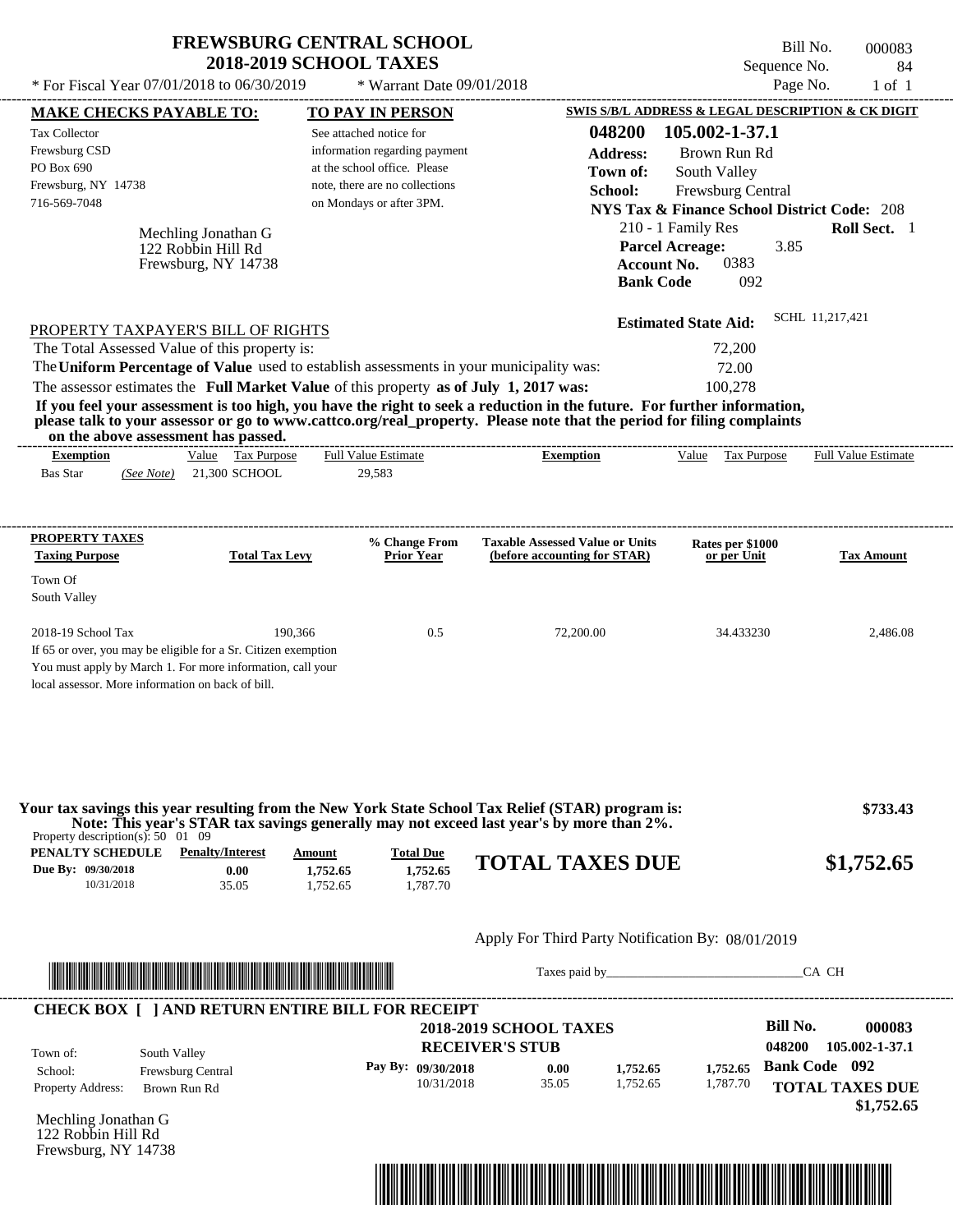\* For Fiscal Year  $07/01/2018$  to  $06/30/2019$  \* Warrant Date  $09/01/2018$  Page No. 1 of 1

 $*$  Warrant Date 09/01/2018

Bill No. 000084 Sequence No. 85<br>Page No. 1 of 1

| <b>MAKE CHECKS PAYABLE TO:</b>                            |                                                                          |                       | <b>TO PAY IN PERSON</b>                                                               |                                                                                                                                                                                                                                                  | SWIS S/B/L ADDRESS & LEGAL DESCRIPTION & CK DIGIT      |                            |
|-----------------------------------------------------------|--------------------------------------------------------------------------|-----------------------|---------------------------------------------------------------------------------------|--------------------------------------------------------------------------------------------------------------------------------------------------------------------------------------------------------------------------------------------------|--------------------------------------------------------|----------------------------|
| <b>Tax Collector</b>                                      |                                                                          |                       | See attached notice for                                                               | 048200                                                                                                                                                                                                                                           | 105.002-1-1.10                                         |                            |
| Frewsburg CSD                                             |                                                                          |                       | information regarding payment                                                         | <b>Address:</b>                                                                                                                                                                                                                                  | 12946 Gurnsey Hollow Rd                                |                            |
| PO Box 690                                                |                                                                          |                       | at the school office. Please                                                          | Town of:                                                                                                                                                                                                                                         | South Valley                                           |                            |
| Frewsburg, NY 14738                                       |                                                                          |                       | note, there are no collections                                                        | School:                                                                                                                                                                                                                                          | Frewsburg Central                                      |                            |
| 716-569-7048                                              |                                                                          |                       | on Mondays or after 3PM.                                                              |                                                                                                                                                                                                                                                  | <b>NYS Tax &amp; Finance School District Code: 208</b> |                            |
|                                                           | Miller David J                                                           |                       |                                                                                       |                                                                                                                                                                                                                                                  | 210 - 1 Family Res                                     | Roll Sect. 1               |
|                                                           | Miller Katherine                                                         |                       |                                                                                       |                                                                                                                                                                                                                                                  | <b>Parcel Acreage:</b><br>7.85                         |                            |
|                                                           | 12946 Gurnsey Hollow Rd                                                  |                       |                                                                                       | <b>Account No.</b>                                                                                                                                                                                                                               | 0618                                                   |                            |
|                                                           | Frewsburg, NY 14738                                                      |                       |                                                                                       | <b>Bank Code</b>                                                                                                                                                                                                                                 |                                                        |                            |
|                                                           |                                                                          |                       |                                                                                       |                                                                                                                                                                                                                                                  |                                                        |                            |
| PROPERTY TAXPAYER'S BILL OF RIGHTS                        |                                                                          |                       |                                                                                       |                                                                                                                                                                                                                                                  | <b>Estimated State Aid:</b>                            | SCHL 11,217,421            |
| The Total Assessed Value of this property is:             |                                                                          |                       |                                                                                       |                                                                                                                                                                                                                                                  | 72,600                                                 |                            |
|                                                           |                                                                          |                       |                                                                                       | The Uniform Percentage of Value used to establish assessments in your municipality was:                                                                                                                                                          | 72.00                                                  |                            |
|                                                           |                                                                          |                       | The assessor estimates the Full Market Value of this property as of July 1, 2017 was: |                                                                                                                                                                                                                                                  | 100,833                                                |                            |
|                                                           | on the above assessment has passed.                                      |                       |                                                                                       | If you feel your assessment is too high, you have the right to seek a reduction in the future. For further information,<br>please talk to your assessor or go to www.cattco.org/real_property. Please note that the period for filing complaints |                                                        |                            |
| <b>Exemption</b>                                          |                                                                          | Value Tax Purpose     | <b>Full Value Estimate</b>                                                            | <b>Exemption</b>                                                                                                                                                                                                                                 | Value Tax Purpose                                      | <b>Full Value Estimate</b> |
| Enh Star                                                  | (See Note) 47,430 SCHOOL                                                 |                       | 65,875                                                                                |                                                                                                                                                                                                                                                  |                                                        |                            |
|                                                           |                                                                          |                       |                                                                                       |                                                                                                                                                                                                                                                  |                                                        |                            |
| <b>PROPERTY TAXES</b>                                     |                                                                          |                       | % Change From                                                                         | <b>Taxable Assessed Value or Units</b>                                                                                                                                                                                                           | Rates per \$1000                                       |                            |
| <b>Taxing Purpose</b>                                     |                                                                          | <b>Total Tax Levy</b> | <b>Prior Year</b>                                                                     | (before accounting for STAR)                                                                                                                                                                                                                     | or per Unit                                            | <b>Tax Amount</b>          |
| Town Of                                                   |                                                                          |                       |                                                                                       |                                                                                                                                                                                                                                                  |                                                        |                            |
| South Valley                                              |                                                                          |                       |                                                                                       |                                                                                                                                                                                                                                                  |                                                        |                            |
| 2018-19 School Tax                                        |                                                                          | 190,366               | 0.5                                                                                   | 72,600.00                                                                                                                                                                                                                                        | 34.433230                                              | 2,499.85                   |
|                                                           | If 65 or over, you may be eligible for a Sr. Citizen exemption           |                       |                                                                                       |                                                                                                                                                                                                                                                  |                                                        |                            |
|                                                           | You must apply by March 1. For more information, call your               |                       |                                                                                       |                                                                                                                                                                                                                                                  |                                                        |                            |
| local assessor. More information on back of bill.         |                                                                          |                       |                                                                                       |                                                                                                                                                                                                                                                  |                                                        |                            |
|                                                           |                                                                          |                       |                                                                                       |                                                                                                                                                                                                                                                  |                                                        |                            |
|                                                           |                                                                          |                       |                                                                                       |                                                                                                                                                                                                                                                  |                                                        |                            |
|                                                           |                                                                          |                       |                                                                                       | Your tax savings this year resulting from the New York State School Tax Relief (STAR) program is:<br>Note: This year's STAR tax savings generally may not exceed last year's by more than 2%.                                                    |                                                        | \$1,574.00                 |
| Property description(s): $51\,01\,09$<br>PENALTY SCHEDULE | <b>Penalty/Interest</b>                                                  | Amount                | <b>Total Due</b>                                                                      |                                                                                                                                                                                                                                                  |                                                        |                            |
| Due By: 09/30/2018                                        | 0.00                                                                     | 925.85                | 925.85                                                                                | <b>TOTAL TAXES DUE</b>                                                                                                                                                                                                                           |                                                        | \$925.85                   |
| 10/31/2018                                                | 18.52                                                                    | 925.85                | 944.37                                                                                |                                                                                                                                                                                                                                                  |                                                        |                            |
|                                                           |                                                                          |                       |                                                                                       |                                                                                                                                                                                                                                                  |                                                        |                            |
|                                                           |                                                                          |                       |                                                                                       | Apply For Third Party Notification By: 08/01/2019                                                                                                                                                                                                |                                                        |                            |
|                                                           | <u> Indian American State (Indian American State Indian American Sta</u> |                       |                                                                                       |                                                                                                                                                                                                                                                  |                                                        | CA CH                      |
|                                                           |                                                                          |                       |                                                                                       |                                                                                                                                                                                                                                                  |                                                        |                            |
|                                                           |                                                                          |                       | <b>CHECK BOX [ ] AND RETURN ENTIRE BILL FOR RECEIPT</b>                               |                                                                                                                                                                                                                                                  | <b>Bill No.</b>                                        | 000084                     |
|                                                           |                                                                          |                       |                                                                                       | <b>2018-2019 SCHOOL TAXES</b>                                                                                                                                                                                                                    | 048200                                                 | 105.002-1-1.10             |
| Town of:                                                  | South Valley                                                             |                       |                                                                                       | <b>RECEIVER'S STUB</b>                                                                                                                                                                                                                           |                                                        |                            |
| School:                                                   | Frewsburg Central                                                        |                       | Pay By: 09/30/2018                                                                    | 925.85<br>0.00                                                                                                                                                                                                                                   | 925.85                                                 | <b>Bank Code</b>           |
| Property Address:                                         | 12946 Gurnsey Hollow Rd                                                  |                       | 10/31/2018                                                                            | 18.52<br>925.85                                                                                                                                                                                                                                  | 944.37                                                 | <b>TOTAL TAXES DUE</b>     |
| Miller David J                                            |                                                                          |                       |                                                                                       |                                                                                                                                                                                                                                                  |                                                        | \$925.85                   |
| Miller Katherine                                          |                                                                          |                       |                                                                                       |                                                                                                                                                                                                                                                  |                                                        |                            |
| 12946 Gurnsey Hollow Rd                                   |                                                                          |                       |                                                                                       |                                                                                                                                                                                                                                                  |                                                        |                            |
| Frewsburg, NY 14738                                       |                                                                          |                       |                                                                                       |                                                                                                                                                                                                                                                  |                                                        |                            |
|                                                           |                                                                          |                       |                                                                                       | <u> 1989 - Andrea Stadt British, mark ar british bashkar a shekara ta 1989 - Andrea Stadt British bashkar a shekar</u>                                                                                                                           |                                                        |                            |
|                                                           |                                                                          |                       |                                                                                       |                                                                                                                                                                                                                                                  |                                                        |                            |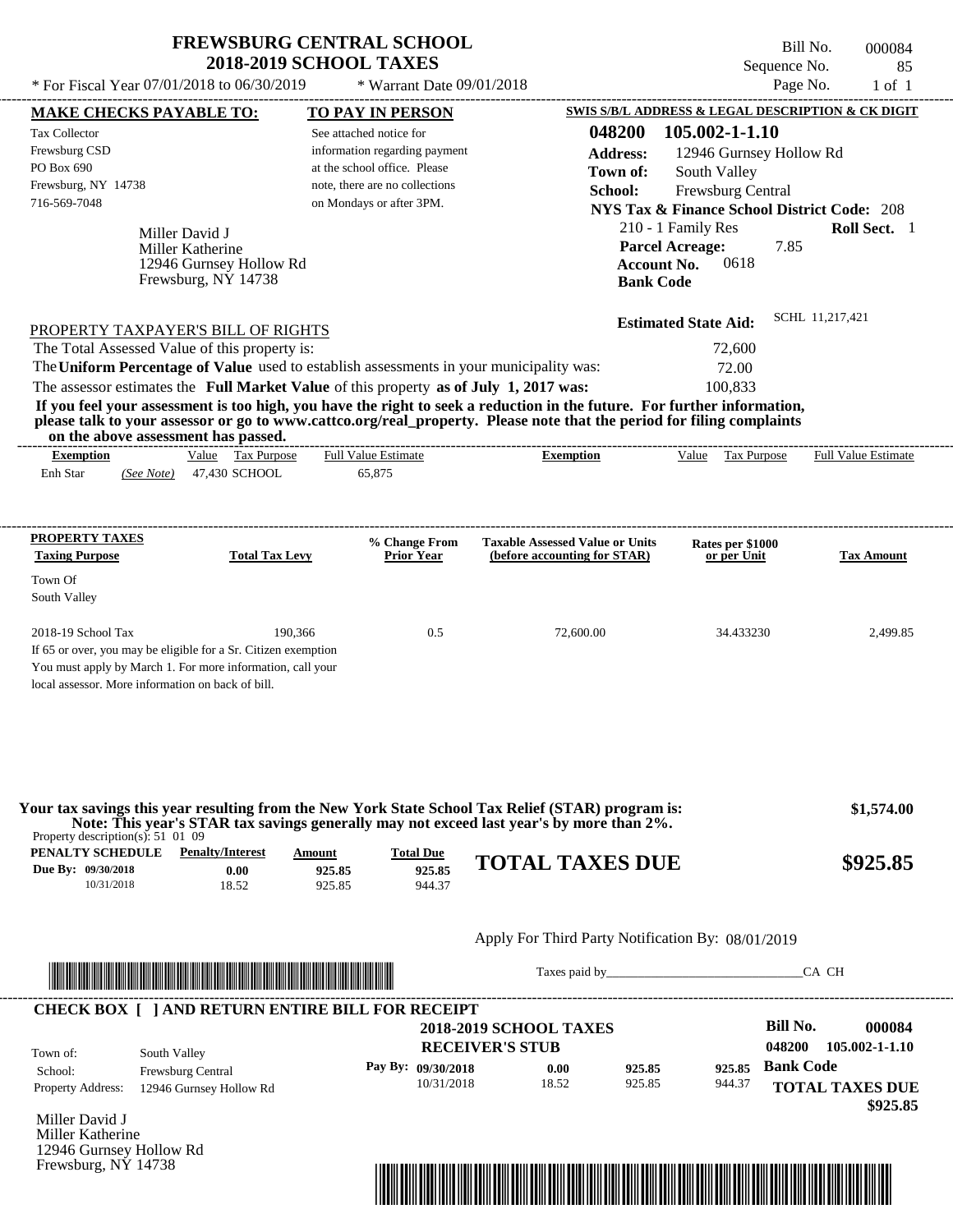| <b>FREWSBURG CENTRAL SCHOOL</b> |
|---------------------------------|
| <b>2018-2019 SCHOOL TAXES</b>   |

Bill No. 000085 Sequence No. 86<br>Page No. 1 of 1  $*$  For Fiscal Year 07/01/2018 to 06/30/2019  $*$  Warrant Date 09/01/2018 Page No. 1 of 1

| <b>MAKE CHECKS PAYABLE TO:</b>                                                                                                                               |                                           |                       | <b>TO PAY IN PERSON</b>        |                                                   |                    |                                                        |                      | <b>SWIS S/B/L ADDRESS &amp; LEGAL DESCRIPTION &amp; CK DIGIT</b> |
|--------------------------------------------------------------------------------------------------------------------------------------------------------------|-------------------------------------------|-----------------------|--------------------------------|---------------------------------------------------|--------------------|--------------------------------------------------------|----------------------|------------------------------------------------------------------|
| <b>Tax Collector</b>                                                                                                                                         |                                           |                       | See attached notice for        |                                                   | 048200             | 105.002-1-1.28                                         |                      |                                                                  |
| Frewsburg CSD                                                                                                                                                |                                           |                       | information regarding payment  |                                                   | <b>Address:</b>    | 10 Gurnsey Hollow Rd                                   |                      |                                                                  |
| PO Box 690                                                                                                                                                   |                                           |                       | at the school office. Please   |                                                   | Town of:           | South Valley                                           |                      |                                                                  |
| Frewsburg, NY 14738                                                                                                                                          |                                           |                       | note, there are no collections |                                                   | School:            | Frewsburg Central                                      |                      |                                                                  |
| 716-569-7048                                                                                                                                                 |                                           |                       | on Mondays or after 3PM.       |                                                   |                    | <b>NYS Tax &amp; Finance School District Code: 208</b> |                      |                                                                  |
|                                                                                                                                                              | Moses Charles W Jr                        |                       |                                |                                                   | 240 - Rural res    |                                                        |                      | Roll Sect. 1                                                     |
|                                                                                                                                                              | 10 Sylvan Glen South                      |                       |                                |                                                   |                    | <b>Parcel Acreage:</b>                                 | 5.45                 |                                                                  |
|                                                                                                                                                              | Frewsburg, NY 14738                       |                       |                                |                                                   | <b>Account No.</b> | 0657                                                   |                      |                                                                  |
|                                                                                                                                                              |                                           |                       |                                |                                                   | <b>Bank Code</b>   | 017                                                    |                      |                                                                  |
|                                                                                                                                                              |                                           |                       |                                |                                                   |                    |                                                        |                      |                                                                  |
| PROPERTY TAXPAYER'S BILL OF RIGHTS                                                                                                                           |                                           |                       |                                |                                                   |                    | <b>Estimated State Aid:</b>                            |                      | SCHL 11,217,421                                                  |
| The Total Assessed Value of this property is:                                                                                                                |                                           |                       |                                |                                                   |                    | 84,100                                                 |                      |                                                                  |
| The Uniform Percentage of Value used to establish assessments in your municipality was:                                                                      |                                           |                       |                                |                                                   |                    | 72.00                                                  |                      |                                                                  |
| The assessor estimates the Full Market Value of this property as of July 1, 2017 was:                                                                        |                                           |                       |                                |                                                   |                    | 116,806                                                |                      |                                                                  |
| If you feel your assessment is too high, you have the right to seek a reduction in the future. For further information,                                      |                                           |                       |                                |                                                   |                    |                                                        |                      |                                                                  |
| please talk to your assessor or go to www.cattco.org/real_property. Please note that the period for filing complaints<br>on the above assessment has passed. |                                           |                       |                                |                                                   |                    |                                                        |                      |                                                                  |
| <b>Exemption</b>                                                                                                                                             | Value Tax Purpose                         |                       | <b>Full Value Estimate</b>     | <b>Exemption</b>                                  |                    | Value Tax Purpose                                      |                      | <b>Full Value Estimate</b>                                       |
|                                                                                                                                                              |                                           |                       |                                |                                                   |                    |                                                        |                      |                                                                  |
|                                                                                                                                                              |                                           |                       |                                |                                                   |                    |                                                        |                      |                                                                  |
| <b>PROPERTY TAXES</b>                                                                                                                                        |                                           |                       | % Change From                  | <b>Taxable Assessed Value or Units</b>            |                    | Rates per \$1000                                       |                      |                                                                  |
| <b>Taxing Purpose</b>                                                                                                                                        |                                           | <b>Total Tax Levy</b> | <b>Prior Year</b>              |                                                   |                    | or per Unit                                            |                      | <b>Tax Amount</b>                                                |
| Town Of                                                                                                                                                      |                                           |                       |                                |                                                   |                    |                                                        |                      |                                                                  |
| South Valley                                                                                                                                                 |                                           |                       |                                |                                                   |                    |                                                        |                      |                                                                  |
|                                                                                                                                                              |                                           |                       |                                |                                                   |                    |                                                        |                      |                                                                  |
| 2018-19 School Tax                                                                                                                                           |                                           | 190,366               | 0.5                            | 84,100.00                                         |                    | 34.433230                                              |                      | 2,895.83                                                         |
| If 65 or over, you may be eligible for a Sr. Citizen exemption                                                                                               |                                           |                       |                                |                                                   |                    |                                                        |                      |                                                                  |
| You must apply by March 1. For more information, call your<br>local assessor. More information on back of bill.                                              |                                           |                       |                                |                                                   |                    |                                                        |                      |                                                                  |
|                                                                                                                                                              |                                           |                       |                                |                                                   |                    |                                                        |                      |                                                                  |
|                                                                                                                                                              |                                           |                       |                                |                                                   |                    |                                                        |                      |                                                                  |
|                                                                                                                                                              |                                           |                       |                                |                                                   |                    |                                                        |                      |                                                                  |
|                                                                                                                                                              |                                           |                       |                                |                                                   |                    |                                                        |                      |                                                                  |
|                                                                                                                                                              |                                           |                       |                                |                                                   |                    |                                                        |                      |                                                                  |
| Property description(s): $51 \quad 01 \quad 09$                                                                                                              |                                           | Gurnsey Sub Div.      | Sylvan Glen                    |                                                   |                    |                                                        |                      |                                                                  |
| PENALTY SCHEDULE                                                                                                                                             | <b>Penalty/Interest</b>                   | Amount                | <b>Total Due</b>               | <b>TOTAL TAXES DUE</b>                            |                    |                                                        |                      | \$2,895.83                                                       |
| Due By: 09/30/2018<br>10/31/2018                                                                                                                             | 0.00<br>57.92                             | 2,895.83<br>2,895.83  | 2,895.83<br>2,953.75           |                                                   |                    |                                                        |                      |                                                                  |
|                                                                                                                                                              |                                           |                       |                                |                                                   |                    |                                                        |                      |                                                                  |
|                                                                                                                                                              |                                           |                       |                                | Apply For Third Party Notification By: 08/01/2019 |                    |                                                        |                      |                                                                  |
|                                                                                                                                                              |                                           |                       |                                |                                                   |                    | Taxes paid by                                          |                      | CA CH                                                            |
| <u> HERE I AN DE HERE I AN DER HERE I AN DER HERE I AN DER HERE I AN DER HERE I AN DER HERE I AN DER HERE I AN DE</u>                                        |                                           |                       |                                |                                                   |                    |                                                        |                      |                                                                  |
| <b>CHECK BOX [ ] AND RETURN ENTIRE BILL FOR RECEIPT</b>                                                                                                      |                                           |                       |                                |                                                   |                    |                                                        |                      |                                                                  |
|                                                                                                                                                              |                                           |                       |                                | <b>2018-2019 SCHOOL TAXES</b>                     |                    |                                                        | <b>Bill No.</b>      | 000085                                                           |
|                                                                                                                                                              | South Valley                              |                       |                                | <b>RECEIVER'S STUB</b>                            |                    |                                                        | 048200               | 105.002-1-1.28                                                   |
| Town of:                                                                                                                                                     |                                           |                       | Pay By: 09/30/2018             | 0.00                                              | 2,895.83           | 2,895.83                                               | <b>Bank Code 017</b> |                                                                  |
|                                                                                                                                                              |                                           |                       |                                |                                                   |                    |                                                        |                      |                                                                  |
|                                                                                                                                                              | Frewsburg Central<br>10 Gurnsey Hollow Rd |                       | 10/31/2018                     | 57.92                                             | 2,895.83           | 2,953.75                                               |                      |                                                                  |
|                                                                                                                                                              |                                           |                       |                                |                                                   |                    |                                                        |                      |                                                                  |
|                                                                                                                                                              |                                           |                       |                                |                                                   |                    |                                                        |                      | <b>TOTAL TAXES DUE</b><br>\$2,895.83                             |
| School:<br><b>Property Address:</b><br>Moses Charles W Jr<br>10 Sylvan Glen South<br>Frewsburg, NY 14738                                                     |                                           |                       |                                |                                                   |                    |                                                        |                      |                                                                  |

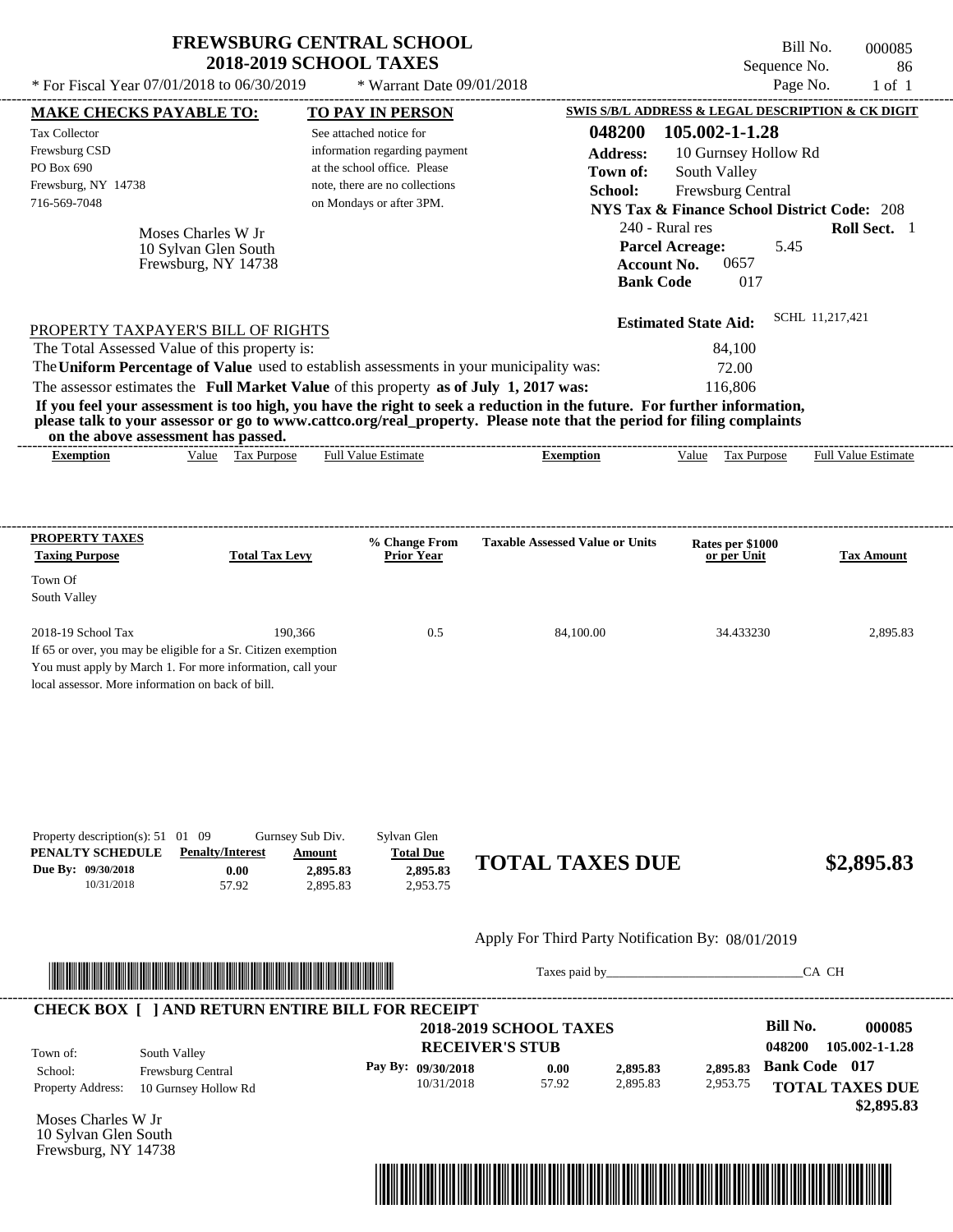\* For Fiscal Year  $07/01/2018$  to  $06/30/2019$  \* Warrant Date  $09/01/2018$  Page No. 1 of 1

 $*$  Warrant Date 09/01/2018

Bill No. 000086 Sequence No. 87<br>Page No. 1 of 1

| <b>MAKE CHECKS PAYABLE TO:</b>                                                                                                           |                                                                                                                                                                                                                                      |          | <b>TO PAY IN PERSON</b>            |                                                                                          |                    |                                 | <b>SWIS S/B/L ADDRESS &amp; LEGAL DESCRIPTION &amp; CK DIGIT</b> |
|------------------------------------------------------------------------------------------------------------------------------------------|--------------------------------------------------------------------------------------------------------------------------------------------------------------------------------------------------------------------------------------|----------|------------------------------------|------------------------------------------------------------------------------------------|--------------------|---------------------------------|------------------------------------------------------------------|
| <b>Tax Collector</b>                                                                                                                     |                                                                                                                                                                                                                                      |          | See attached notice for            |                                                                                          | 048200             | 105.002-1-1.12                  |                                                                  |
| Frewsburg CSD                                                                                                                            |                                                                                                                                                                                                                                      |          | information regarding payment      |                                                                                          | <b>Address:</b>    |                                 | 12904 Gurnsey Hollow Rd                                          |
| PO Box 690                                                                                                                               |                                                                                                                                                                                                                                      |          | at the school office. Please       |                                                                                          | Town of:           | South Valley                    |                                                                  |
| Frewsburg, NY 14738                                                                                                                      |                                                                                                                                                                                                                                      |          | note, there are no collections     |                                                                                          | School:            | Frewsburg Central               |                                                                  |
| 716-569-7048                                                                                                                             |                                                                                                                                                                                                                                      |          | on Mondays or after 3PM.           |                                                                                          |                    |                                 | <b>NYS Tax &amp; Finance School District Code: 208</b>           |
|                                                                                                                                          | Mucikowsky Michael                                                                                                                                                                                                                   |          |                                    |                                                                                          |                    | 210 - 1 Family Res              | Roll Sect. 1                                                     |
|                                                                                                                                          | Mucikowsky Marjorie                                                                                                                                                                                                                  |          |                                    |                                                                                          |                    | <b>Parcel Acreage:</b>          | 5.85                                                             |
|                                                                                                                                          | 12904 Gurnsey Hollow Rd                                                                                                                                                                                                              |          |                                    |                                                                                          | <b>Account No.</b> | 0620                            |                                                                  |
|                                                                                                                                          | Frewsburg, NY 14738                                                                                                                                                                                                                  |          |                                    |                                                                                          | <b>Bank Code</b>   |                                 |                                                                  |
|                                                                                                                                          |                                                                                                                                                                                                                                      |          |                                    |                                                                                          |                    | <b>Estimated State Aid:</b>     | SCHL 11,217,421                                                  |
| PROPERTY TAXPAYER'S BILL OF RIGHTS                                                                                                       |                                                                                                                                                                                                                                      |          |                                    |                                                                                          |                    |                                 |                                                                  |
| The Total Assessed Value of this property is:<br>The Uniform Percentage of Value used to establish assessments in your municipality was: |                                                                                                                                                                                                                                      |          |                                    |                                                                                          |                    | 77,700<br>72.00                 |                                                                  |
| The assessor estimates the Full Market Value of this property as of July 1, 2017 was:                                                    |                                                                                                                                                                                                                                      |          |                                    |                                                                                          |                    | 107,917                         |                                                                  |
| If you feel your assessment is too high, you have the right to seek a reduction in the future. For further information,                  |                                                                                                                                                                                                                                      |          |                                    |                                                                                          |                    |                                 |                                                                  |
| please talk to your assessor or go to www.cattco.org/real_property. Please note that the period for filing complaints                    |                                                                                                                                                                                                                                      |          |                                    |                                                                                          |                    |                                 |                                                                  |
| <b>Exemption</b>                                                                                                                         | on the above assessment has passed.<br>Value Tax Purpose                                                                                                                                                                             |          | <b>Full Value Estimate</b>         | <b>Exemption</b>                                                                         |                    |                                 | Value Tax Purpose Full Value Estimate                            |
| Enh Star                                                                                                                                 | (See Note) 47,430 SCHOOL                                                                                                                                                                                                             |          | 65,875                             |                                                                                          |                    |                                 |                                                                  |
|                                                                                                                                          |                                                                                                                                                                                                                                      |          |                                    |                                                                                          |                    |                                 |                                                                  |
|                                                                                                                                          |                                                                                                                                                                                                                                      |          |                                    |                                                                                          |                    |                                 |                                                                  |
| <b>PROPERTY TAXES</b><br><b>Taxing Purpose</b>                                                                                           | <b>Total Tax Levy</b>                                                                                                                                                                                                                |          | % Change From<br><b>Prior Year</b> | <b>Taxable Assessed Value or Units</b><br>(before accounting for STAR)                   |                    | Rates per \$1000<br>or per Unit | <b>Tax Amount</b>                                                |
| Town Of                                                                                                                                  |                                                                                                                                                                                                                                      |          |                                    |                                                                                          |                    |                                 |                                                                  |
| South Valley                                                                                                                             |                                                                                                                                                                                                                                      |          |                                    |                                                                                          |                    |                                 |                                                                  |
| 2018-19 School Tax                                                                                                                       |                                                                                                                                                                                                                                      | 190,366  | 0.5                                | 77,700.00                                                                                |                    | 34.433230                       | 2,675.46                                                         |
| If 65 or over, you may be eligible for a Sr. Citizen exemption                                                                           |                                                                                                                                                                                                                                      |          |                                    |                                                                                          |                    |                                 |                                                                  |
| You must apply by March 1. For more information, call your                                                                               |                                                                                                                                                                                                                                      |          |                                    |                                                                                          |                    |                                 |                                                                  |
| local assessor. More information on back of bill.                                                                                        |                                                                                                                                                                                                                                      |          |                                    |                                                                                          |                    |                                 |                                                                  |
|                                                                                                                                          |                                                                                                                                                                                                                                      |          |                                    |                                                                                          |                    |                                 |                                                                  |
| Your tax savings this year resulting from the New York State School Tax Relief (STAR) program is:                                        |                                                                                                                                                                                                                                      |          |                                    |                                                                                          |                    |                                 | \$1,574.00                                                       |
| Property description(s): $51 \quad 01 \quad 09$                                                                                          |                                                                                                                                                                                                                                      |          |                                    | Note: This year's STAR tax savings generally may not exceed last year's by more than 2%. |                    |                                 |                                                                  |
| PENALTY SCHEDULE                                                                                                                         | <b>Penalty/Interest</b>                                                                                                                                                                                                              | Amount   | <b>Total Due</b>                   | <b>TOTAL TAXES DUE</b>                                                                   |                    |                                 | \$1,101.46                                                       |
| Due By: 09/30/2018<br>10/31/2018                                                                                                         | 0.00                                                                                                                                                                                                                                 | 1,101.46 | 1,101.46<br>1,123.49               |                                                                                          |                    |                                 |                                                                  |
|                                                                                                                                          | 22.03                                                                                                                                                                                                                                | 1,101.46 |                                    |                                                                                          |                    |                                 |                                                                  |
|                                                                                                                                          |                                                                                                                                                                                                                                      |          |                                    | Apply For Third Party Notification By: 08/01/2019                                        |                    |                                 |                                                                  |
|                                                                                                                                          |                                                                                                                                                                                                                                      |          |                                    |                                                                                          |                    |                                 | CA CH                                                            |
|                                                                                                                                          | <u> Indian American State and The Communication of the Communication of the Communication of the Communication of the Communication of the Communication of the Communication of the Communication of the Communication of the C</u> |          |                                    |                                                                                          |                    |                                 |                                                                  |
| <b>CHECK BOX [ ] AND RETURN ENTIRE BILL FOR RECEIPT</b>                                                                                  |                                                                                                                                                                                                                                      |          |                                    |                                                                                          |                    |                                 |                                                                  |
|                                                                                                                                          |                                                                                                                                                                                                                                      |          |                                    | <b>2018-2019 SCHOOL TAXES</b>                                                            |                    |                                 | <b>Bill No.</b><br>000086                                        |
| Town of:                                                                                                                                 | South Valley                                                                                                                                                                                                                         |          |                                    | <b>RECEIVER'S STUB</b>                                                                   |                    |                                 | 048200<br>105.002-1-1.12                                         |
| School:                                                                                                                                  | Frewsburg Central                                                                                                                                                                                                                    |          | Pay By: 09/30/2018                 | 0.00                                                                                     | 1,101.46           | 1,101.46                        | <b>Bank Code</b>                                                 |
| <b>Property Address:</b>                                                                                                                 | 12904 Gurnsey Hollow Rd                                                                                                                                                                                                              |          | 10/31/2018                         | 22.03                                                                                    | 1,101.46           | 1,123.49                        | <b>TOTAL TAXES DUE</b><br>\$1,101.46                             |
| Mucikowsky Michael                                                                                                                       |                                                                                                                                                                                                                                      |          |                                    |                                                                                          |                    |                                 |                                                                  |
| Mucikowsky Marjorie                                                                                                                      |                                                                                                                                                                                                                                      |          |                                    |                                                                                          |                    |                                 |                                                                  |
| 12904 Gurnsey Hollow Rd                                                                                                                  |                                                                                                                                                                                                                                      |          |                                    |                                                                                          |                    |                                 |                                                                  |
|                                                                                                                                          |                                                                                                                                                                                                                                      |          |                                    |                                                                                          |                    |                                 |                                                                  |
| Frewsburg, NY 14738                                                                                                                      |                                                                                                                                                                                                                                      |          |                                    | <u> 1989 - Johann Stoff, Amerikaansk politiker († 1958)</u>                              |                    |                                 |                                                                  |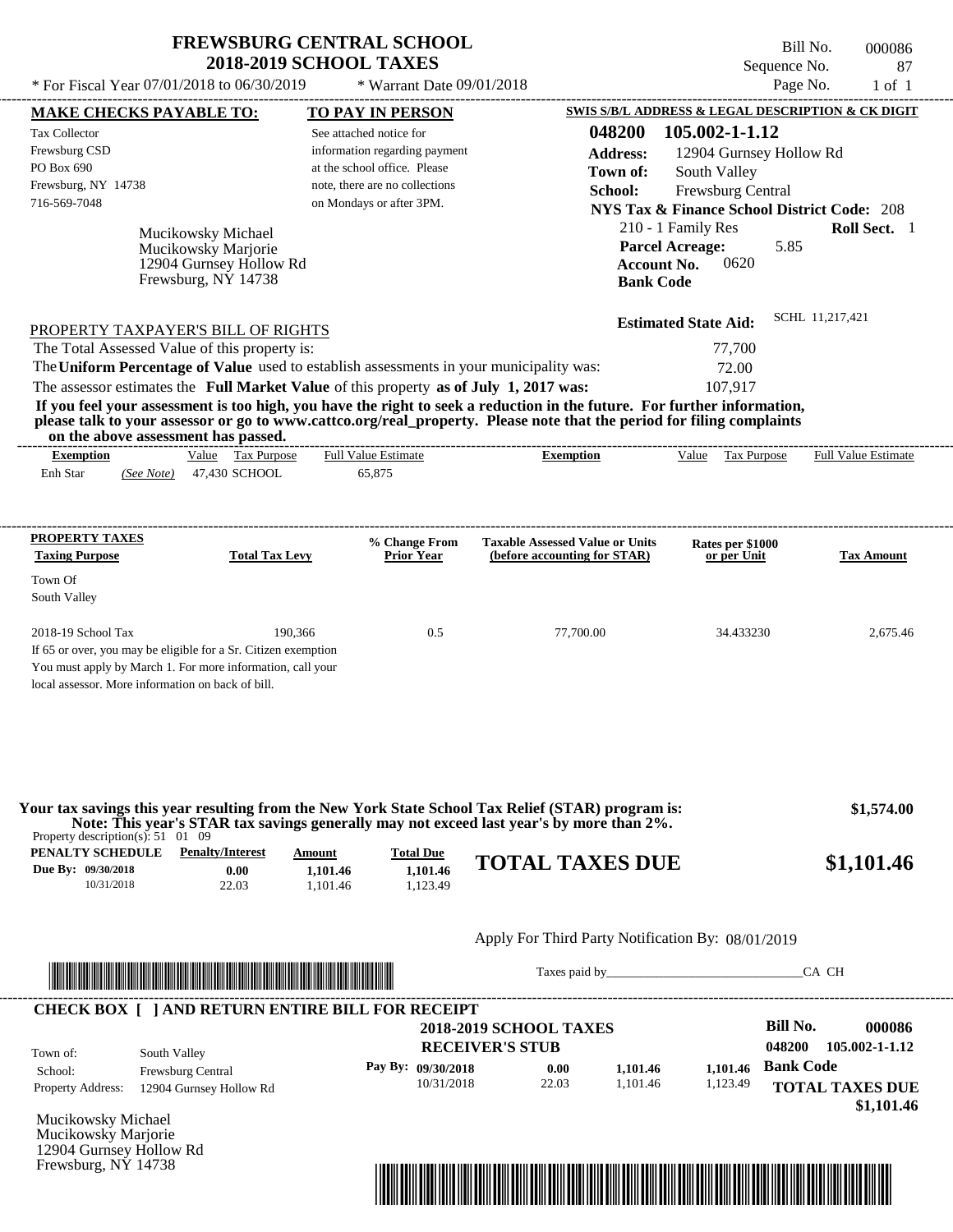| <b>FREWSBURG CENTRAL SCHOOL</b> |
|---------------------------------|
| <b>2018-2019 SCHOOL TAXES</b>   |

 $*$  For Fiscal Year 07/01/2018 to 06/30/2019  $*$  Warrant Date 09/01/2018 Page No. 1 of 1

---------------------------------------------------------------------------------------------------------------------------------------------------------------------------------------------------- Bill No. 000087 Sequence No. 88

| <b>MAKE CHECKS PAYABLE TO:</b>                                                        |                                                                                                                                                                                                                                      |          | <b>TO PAY IN PERSON</b>                                    |                                                                                                                         |                                                | SWIS S/B/L ADDRESS & LEGAL DESCRIPTION & CK DIGIT      |
|---------------------------------------------------------------------------------------|--------------------------------------------------------------------------------------------------------------------------------------------------------------------------------------------------------------------------------------|----------|------------------------------------------------------------|-------------------------------------------------------------------------------------------------------------------------|------------------------------------------------|--------------------------------------------------------|
| <b>Tax Collector</b>                                                                  |                                                                                                                                                                                                                                      |          | See attached notice for                                    | 048200                                                                                                                  | 96.004-1-44                                    |                                                        |
| Frewsburg CSD                                                                         |                                                                                                                                                                                                                                      |          | information regarding payment                              | <b>Address:</b>                                                                                                         | Bragg Rd                                       |                                                        |
| PO Box 690                                                                            |                                                                                                                                                                                                                                      |          | at the school office. Please                               | Town of:                                                                                                                | South Valley                                   |                                                        |
| Frewsburg, NY 14738<br>716-569-7048                                                   |                                                                                                                                                                                                                                      |          | note, there are no collections<br>on Mondays or after 3PM. | School:                                                                                                                 | Frewsburg Central                              |                                                        |
|                                                                                       |                                                                                                                                                                                                                                      |          |                                                            |                                                                                                                         |                                                | <b>NYS Tax &amp; Finance School District Code: 208</b> |
|                                                                                       | Murray Kevin                                                                                                                                                                                                                         |          |                                                            |                                                                                                                         | 270 - Mfg housing                              | Roll Sect. 1                                           |
|                                                                                       | 521 Willardshire                                                                                                                                                                                                                     |          |                                                            |                                                                                                                         | <b>Parcel Acreage:</b>                         | 41.27                                                  |
|                                                                                       | Orchard Park, NY 14127                                                                                                                                                                                                               |          |                                                            |                                                                                                                         | <b>Account No.</b><br>0371<br><b>Bank Code</b> |                                                        |
|                                                                                       |                                                                                                                                                                                                                                      |          |                                                            |                                                                                                                         |                                                |                                                        |
|                                                                                       |                                                                                                                                                                                                                                      |          |                                                            |                                                                                                                         | <b>Estimated State Aid:</b>                    | SCHL 11,217,421                                        |
| PROPERTY TAXPAYER'S BILL OF RIGHTS<br>The Total Assessed Value of this property is:   |                                                                                                                                                                                                                                      |          |                                                            |                                                                                                                         | 37,400                                         |                                                        |
|                                                                                       |                                                                                                                                                                                                                                      |          |                                                            | The Uniform Percentage of Value used to establish assessments in your municipality was:                                 | 72.00                                          |                                                        |
| The assessor estimates the Full Market Value of this property as of July 1, 2017 was: |                                                                                                                                                                                                                                      |          |                                                            |                                                                                                                         | 51,944                                         |                                                        |
|                                                                                       |                                                                                                                                                                                                                                      |          |                                                            | If you feel your assessment is too high, you have the right to seek a reduction in the future. For further information, |                                                |                                                        |
|                                                                                       | on the above assessment has passed.                                                                                                                                                                                                  |          |                                                            | please talk to your assessor or go to www.cattco.org/real_property. Please note that the period for filing complaints   |                                                |                                                        |
| <b>Exemption</b>                                                                      | Value Tax Purpose                                                                                                                                                                                                                    |          | Full Value Estimate                                        | <b>Exemption</b>                                                                                                        | Value Tax Purpose                              | <b>Full Value Estimate</b>                             |
|                                                                                       |                                                                                                                                                                                                                                      |          |                                                            |                                                                                                                         |                                                |                                                        |
|                                                                                       |                                                                                                                                                                                                                                      |          |                                                            |                                                                                                                         |                                                |                                                        |
| <b>PROPERTY TAXES</b>                                                                 |                                                                                                                                                                                                                                      |          | % Change From                                              | <b>Taxable Assessed Value or Units</b>                                                                                  | Rates per \$1000                               |                                                        |
| <b>Taxing Purpose</b>                                                                 | <b>Total Tax Levy</b>                                                                                                                                                                                                                |          | <b>Prior Year</b>                                          |                                                                                                                         | or per Unit                                    | <b>Tax Amount</b>                                      |
| Town Of                                                                               |                                                                                                                                                                                                                                      |          |                                                            |                                                                                                                         |                                                |                                                        |
| South Valley                                                                          |                                                                                                                                                                                                                                      |          |                                                            |                                                                                                                         |                                                |                                                        |
| 2018-19 School Tax                                                                    |                                                                                                                                                                                                                                      | 190,366  | 0.5                                                        | 37,400.00                                                                                                               | 34.433230                                      | 1,287.80                                               |
|                                                                                       | If 65 or over, you may be eligible for a Sr. Citizen exemption                                                                                                                                                                       |          |                                                            |                                                                                                                         |                                                |                                                        |
|                                                                                       | You must apply by March 1. For more information, call your                                                                                                                                                                           |          |                                                            |                                                                                                                         |                                                |                                                        |
| local assessor. More information on back of bill.                                     |                                                                                                                                                                                                                                      |          |                                                            |                                                                                                                         |                                                |                                                        |
|                                                                                       |                                                                                                                                                                                                                                      |          |                                                            |                                                                                                                         |                                                |                                                        |
|                                                                                       |                                                                                                                                                                                                                                      |          |                                                            |                                                                                                                         |                                                |                                                        |
|                                                                                       |                                                                                                                                                                                                                                      |          |                                                            |                                                                                                                         |                                                |                                                        |
|                                                                                       |                                                                                                                                                                                                                                      |          |                                                            |                                                                                                                         |                                                |                                                        |
|                                                                                       |                                                                                                                                                                                                                                      |          |                                                            |                                                                                                                         |                                                |                                                        |
| Property description(s): 52 01 09                                                     |                                                                                                                                                                                                                                      |          |                                                            |                                                                                                                         |                                                |                                                        |
| PENALTY SCHEDULE                                                                      | <b>Penalty/Interest</b>                                                                                                                                                                                                              | Amount   | <b>Total Due</b>                                           | <b>TOTAL TAXES DUE</b>                                                                                                  |                                                | \$1,287.80                                             |
| Due By: 09/30/2018                                                                    | 0.00                                                                                                                                                                                                                                 | 1,287.80 | 1,287.80                                                   |                                                                                                                         |                                                |                                                        |
| 10/31/2018                                                                            | 25.76                                                                                                                                                                                                                                | 1,287.80 | 1,313.56                                                   |                                                                                                                         |                                                |                                                        |
|                                                                                       |                                                                                                                                                                                                                                      |          |                                                            |                                                                                                                         |                                                |                                                        |
|                                                                                       |                                                                                                                                                                                                                                      |          |                                                            | Apply For Third Party Notification By: 08/01/2019                                                                       |                                                |                                                        |
|                                                                                       | <u> In the second control of the second control of the second control of the second control of the second control of the second control of the second control of the second control of the second control of the second control </u> |          |                                                            |                                                                                                                         |                                                | CA CH                                                  |
|                                                                                       |                                                                                                                                                                                                                                      |          |                                                            |                                                                                                                         |                                                |                                                        |
|                                                                                       | <b>CHECK BOX [ ] AND RETURN ENTIRE BILL FOR RECEIPT</b>                                                                                                                                                                              |          |                                                            | <b>2018-2019 SCHOOL TAXES</b>                                                                                           |                                                | <b>Bill No.</b><br>000087                              |
|                                                                                       |                                                                                                                                                                                                                                      |          |                                                            | <b>RECEIVER'S STUB</b>                                                                                                  |                                                | 048200<br>96.004-1-44                                  |
| Town of:                                                                              | South Valley                                                                                                                                                                                                                         |          | Pay By: 09/30/2018                                         |                                                                                                                         | 1,287.80                                       | <b>Bank Code</b>                                       |
| School:<br>Property Address:                                                          | Frewsburg Central                                                                                                                                                                                                                    |          | 10/31/2018                                                 | 0.00<br>1,287.80<br>25.76<br>1,287.80                                                                                   | 1,313.56                                       | <b>TOTAL TAXES DUE</b>                                 |
|                                                                                       | Bragg Rd                                                                                                                                                                                                                             |          |                                                            |                                                                                                                         |                                                | \$1,287.80                                             |
| Murray Kevin                                                                          |                                                                                                                                                                                                                                      |          |                                                            |                                                                                                                         |                                                |                                                        |
| 521 Willardshire<br>Orchard Park, NY 14127                                            |                                                                                                                                                                                                                                      |          |                                                            |                                                                                                                         |                                                |                                                        |
|                                                                                       |                                                                                                                                                                                                                                      |          |                                                            |                                                                                                                         |                                                |                                                        |
|                                                                                       |                                                                                                                                                                                                                                      |          |                                                            |                                                                                                                         |                                                |                                                        |
|                                                                                       |                                                                                                                                                                                                                                      |          |                                                            |                                                                                                                         |                                                |                                                        |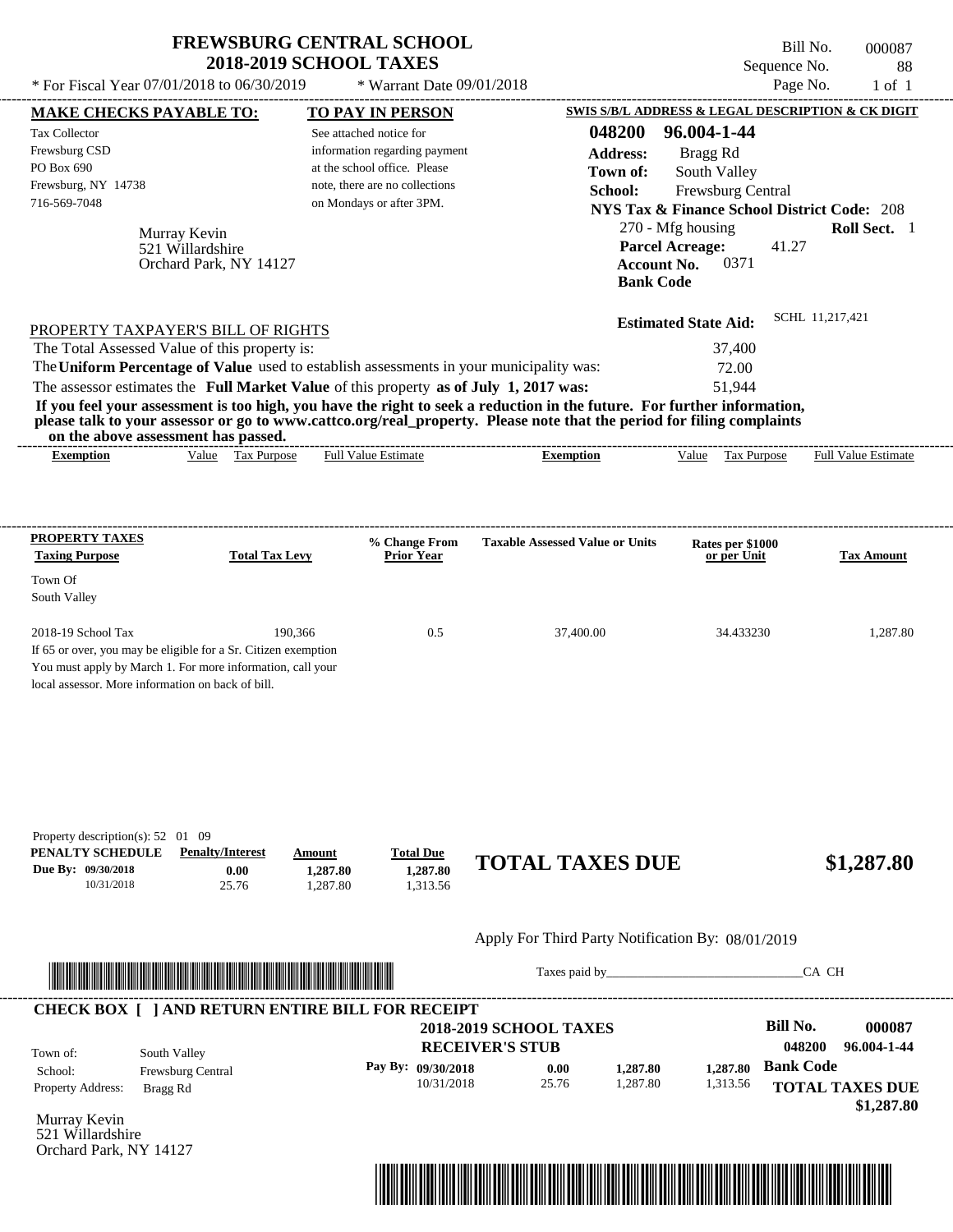| <b>FREWSBURG CENTRAL SCHOOL</b> |
|---------------------------------|
| <b>2018-2019 SCHOOL TAXES</b>   |

 $*$  For Fiscal Year 07/01/2018 to 06/30/2019  $*$  Warrant Date 09/01/2018 Page No. 1 of 1

Bill No. 000088 Sequence No. 89

|                                                                                           | <b>MAKE CHECKS PAYABLE TO:</b>                                                                                                                                                                                                                                                          |                            | <b>TO PAY IN PERSON</b>                                        |                                                                                                                      |                           | <b>SWIS S/B/L ADDRESS &amp; LEGAL DESCRIPTION &amp; CK DIGIT</b>            |                           |                        |
|-------------------------------------------------------------------------------------------|-----------------------------------------------------------------------------------------------------------------------------------------------------------------------------------------------------------------------------------------------------------------------------------------|----------------------------|----------------------------------------------------------------|----------------------------------------------------------------------------------------------------------------------|---------------------------|-----------------------------------------------------------------------------|---------------------------|------------------------|
| <b>Tax Collector</b><br>Frewsburg CSD<br>PO Box 690                                       |                                                                                                                                                                                                                                                                                         | See attached notice for    | information regarding payment                                  |                                                                                                                      | 048200<br><b>Address:</b> | 96.004-1-46<br>Bragg Rd                                                     |                           |                        |
| Frewsburg, NY 14738                                                                       |                                                                                                                                                                                                                                                                                         |                            | at the school office. Please<br>note, there are no collections |                                                                                                                      | Town of:                  | South Valley                                                                |                           |                        |
| 716-569-7048                                                                              |                                                                                                                                                                                                                                                                                         |                            | on Mondays or after 3PM.                                       |                                                                                                                      | School:                   | Frewsburg Central<br><b>NYS Tax &amp; Finance School District Code: 208</b> |                           |                        |
|                                                                                           |                                                                                                                                                                                                                                                                                         |                            |                                                                |                                                                                                                      |                           | $322$ - Rural vac $>10$                                                     |                           | Roll Sect. 1           |
|                                                                                           | Murray Kevin<br>521 Willardshire                                                                                                                                                                                                                                                        |                            |                                                                |                                                                                                                      |                           | <b>Parcel Acreage:</b>                                                      | 25.39                     |                        |
|                                                                                           | Orchard Park, NY 14127                                                                                                                                                                                                                                                                  |                            |                                                                |                                                                                                                      | <b>Account No.</b>        | 0373                                                                        |                           |                        |
|                                                                                           |                                                                                                                                                                                                                                                                                         |                            |                                                                |                                                                                                                      | <b>Bank Code</b>          |                                                                             |                           |                        |
|                                                                                           |                                                                                                                                                                                                                                                                                         |                            |                                                                |                                                                                                                      |                           | <b>Estimated State Aid:</b>                                                 | SCHL 11.217.421           |                        |
|                                                                                           | PROPERTY TAXPAYER'S BILL OF RIGHTS<br>The Total Assessed Value of this property is:                                                                                                                                                                                                     |                            |                                                                |                                                                                                                      |                           | 17,400                                                                      |                           |                        |
|                                                                                           | The Uniform Percentage of Value used to establish assessments in your municipality was:                                                                                                                                                                                                 |                            |                                                                |                                                                                                                      |                           | 72.00                                                                       |                           |                        |
|                                                                                           | The assessor estimates the Full Market Value of this property as of July 1, 2017 was:                                                                                                                                                                                                   |                            |                                                                |                                                                                                                      |                           | 24,167                                                                      |                           |                        |
|                                                                                           | If you feel your assessment is too high, you have the right to seek a reduction in the future. For further information,<br>please talk to your assessor or go to www.cattco.org/real_property. Please note that the period for filing complaints<br>on the above assessment has passed. |                            |                                                                |                                                                                                                      |                           |                                                                             |                           |                        |
| <b>Exemption</b>                                                                          | Value Tax Purpose                                                                                                                                                                                                                                                                       | <b>Full Value Estimate</b> |                                                                | <b>Exemption</b>                                                                                                     |                           | Value Tax Purpose Full Value Estimate                                       |                           |                        |
|                                                                                           |                                                                                                                                                                                                                                                                                         |                            |                                                                |                                                                                                                      |                           |                                                                             |                           |                        |
|                                                                                           |                                                                                                                                                                                                                                                                                         |                            |                                                                |                                                                                                                      |                           |                                                                             |                           |                        |
| <b>PROPERTY TAXES</b><br><b>Taxing Purpose</b>                                            | <b>Total Tax Levy</b>                                                                                                                                                                                                                                                                   |                            | % Change From<br><b>Prior Year</b>                             | <b>Taxable Assessed Value or Units</b>                                                                               |                           | Rates per \$1000<br>or per Unit                                             |                           | <b>Tax Amount</b>      |
| Town Of<br>South Valley                                                                   |                                                                                                                                                                                                                                                                                         |                            |                                                                |                                                                                                                      |                           |                                                                             |                           |                        |
| 2018-19 School Tax                                                                        | If 65 or over, you may be eligible for a Sr. Citizen exemption<br>You must apply by March 1. For more information, call your<br>local assessor. More information on back of bill.                                                                                                       | 190,366                    | 0.5                                                            | 17,400.00                                                                                                            |                           | 34.433230                                                                   |                           | 599.14                 |
| Property description(s): 52 01 09<br>PENALTY SCHEDULE<br>Due By: 09/30/2018<br>10/31/2018 | <b>Penalty/Interest</b><br>0.00<br>11.98                                                                                                                                                                                                                                                | Amount<br>599.14<br>599.14 | <b>Total Due</b><br>599.14<br>611.12                           | <b>TOTAL TAXES DUE</b>                                                                                               |                           |                                                                             |                           | \$599.14               |
|                                                                                           |                                                                                                                                                                                                                                                                                         |                            |                                                                | Apply For Third Party Notification By: 08/01/2019                                                                    |                           |                                                                             |                           |                        |
|                                                                                           |                                                                                                                                                                                                                                                                                         |                            |                                                                |                                                                                                                      |                           | Taxes paid by                                                               | CA CH                     |                        |
|                                                                                           | <b>CHECK BOX [ ] AND RETURN ENTIRE BILL FOR RECEIPT</b>                                                                                                                                                                                                                                 |                            |                                                                |                                                                                                                      |                           |                                                                             |                           |                        |
|                                                                                           |                                                                                                                                                                                                                                                                                         |                            |                                                                | <b>2018-2019 SCHOOL TAXES</b>                                                                                        |                           |                                                                             | <b>Bill No.</b><br>048200 | 000088<br>96.004-1-46  |
| Town of:                                                                                  | South Valley                                                                                                                                                                                                                                                                            |                            |                                                                | <b>RECEIVER'S STUB</b>                                                                                               |                           |                                                                             | <b>Bank Code</b>          |                        |
| School:<br>Property Address:                                                              | Frewsburg Central<br>Bragg Rd                                                                                                                                                                                                                                                           |                            | Pay By: 09/30/2018<br>10/31/2018                               | 0.00<br>11.98                                                                                                        | 599.14<br>599.14          | 599.14<br>611.12                                                            |                           | <b>TOTAL TAXES DUE</b> |
| Murray Kevin<br>521 Willardshire<br>Orchard Park, NY 14127                                |                                                                                                                                                                                                                                                                                         |                            |                                                                |                                                                                                                      |                           |                                                                             |                           | \$599.14               |
|                                                                                           |                                                                                                                                                                                                                                                                                         |                            |                                                                |                                                                                                                      |                           |                                                                             |                           |                        |
|                                                                                           |                                                                                                                                                                                                                                                                                         |                            |                                                                | <u> 1989 - Andrea Stadt British, mark ar yn y brenin y brenin y brenin y brenin y brenin y brenin y brenin y bre</u> |                           |                                                                             |                           |                        |
|                                                                                           |                                                                                                                                                                                                                                                                                         |                            |                                                                |                                                                                                                      |                           |                                                                             |                           |                        |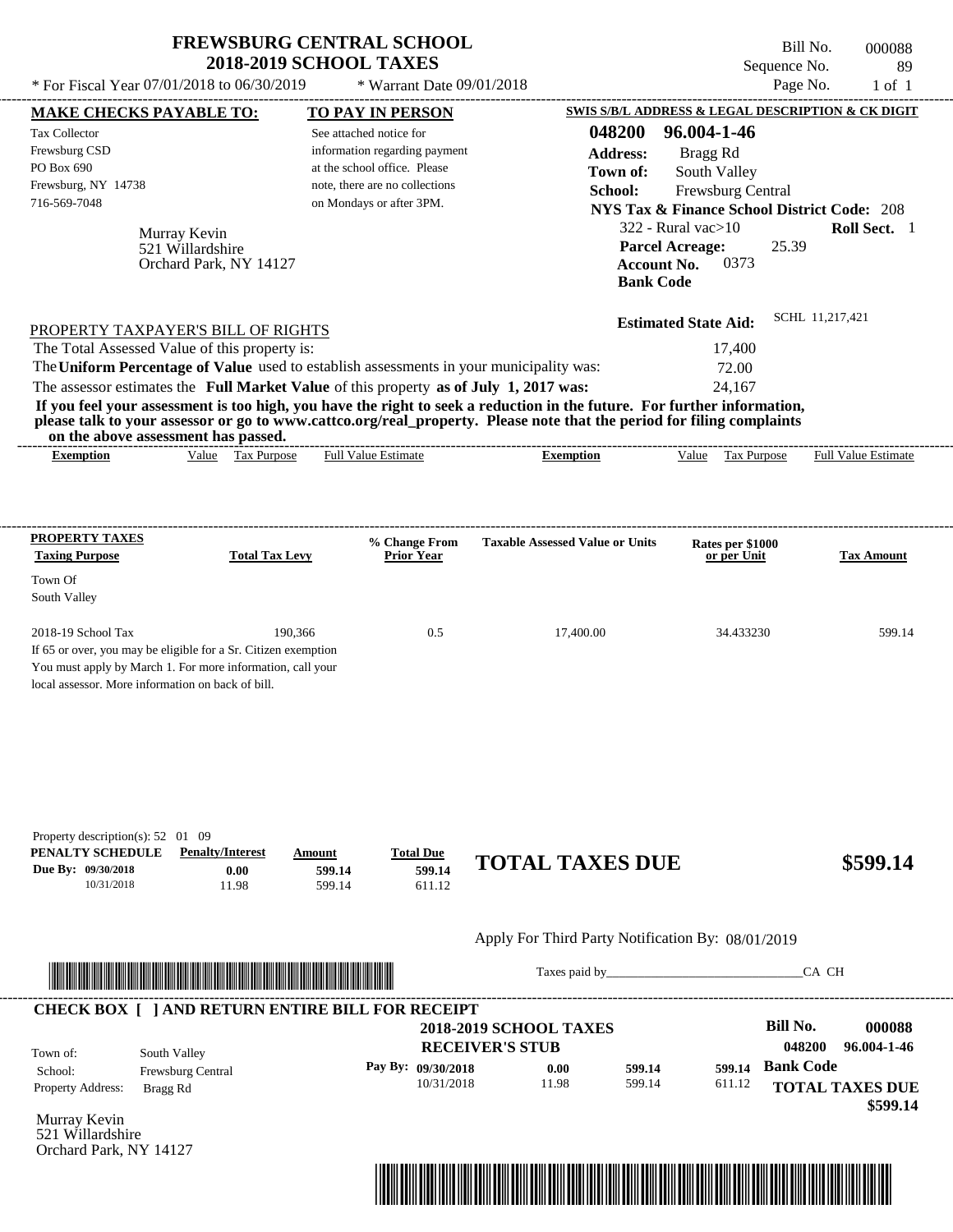$*$  Warrant Date 09/01/2018

Bill No. 000089 Sequence No. 91 \* For Fiscal Year  $07/01/2018$  to  $06/30/2019$  \* Warrant Date  $09/01/2018$  Page No. 1 of 1

| <b>MAKE CHECKS PAYABLE TO:</b>                                                                                                                                                                                                       |                     |                               |                  | <b>TO PAY IN PERSON</b>                                        |                                                                                                                         |                                        |                                                                                                                                                                                                                                |                  | SWIS S/B/L ADDRESS & LEGAL DESCRIPTION & CK DIGIT |
|--------------------------------------------------------------------------------------------------------------------------------------------------------------------------------------------------------------------------------------|---------------------|-------------------------------|------------------|----------------------------------------------------------------|-------------------------------------------------------------------------------------------------------------------------|----------------------------------------|--------------------------------------------------------------------------------------------------------------------------------------------------------------------------------------------------------------------------------|------------------|---------------------------------------------------|
| <b>Tax Collector</b>                                                                                                                                                                                                                 |                     |                               |                  | See attached notice for                                        |                                                                                                                         | 048200                                 | 96.004-1-58.2                                                                                                                                                                                                                  |                  |                                                   |
| Frewsburg CSD                                                                                                                                                                                                                        |                     |                               |                  | information regarding payment                                  |                                                                                                                         | <b>Address:</b>                        | Wheeler Hill Rd                                                                                                                                                                                                                |                  |                                                   |
| PO Box 690                                                                                                                                                                                                                           |                     |                               |                  | at the school office. Please<br>note, there are no collections |                                                                                                                         | Town of:                               | South Valley                                                                                                                                                                                                                   |                  |                                                   |
| Frewsburg, NY 14738<br>716-569-7048                                                                                                                                                                                                  |                     |                               |                  | on Mondays or after 3PM.                                       |                                                                                                                         | School:                                | Frewsburg Central                                                                                                                                                                                                              |                  |                                                   |
|                                                                                                                                                                                                                                      |                     |                               |                  |                                                                |                                                                                                                         |                                        | <b>NYS Tax &amp; Finance School District Code: 208</b>                                                                                                                                                                         |                  |                                                   |
|                                                                                                                                                                                                                                      |                     | Nordlund Duane R. & Luella L. |                  |                                                                |                                                                                                                         |                                        | 260 - Seasonal res                                                                                                                                                                                                             |                  | Roll Sect. 1                                      |
|                                                                                                                                                                                                                                      | 20 Marvin Street    |                               |                  |                                                                |                                                                                                                         |                                        | <b>Parcel Acreage:</b><br>0495                                                                                                                                                                                                 | 1.93             |                                                   |
|                                                                                                                                                                                                                                      | Frewsburg, NY 14738 |                               |                  |                                                                |                                                                                                                         | <b>Account No.</b><br><b>Bank Code</b> |                                                                                                                                                                                                                                |                  |                                                   |
|                                                                                                                                                                                                                                      |                     |                               |                  |                                                                |                                                                                                                         |                                        |                                                                                                                                                                                                                                |                  |                                                   |
|                                                                                                                                                                                                                                      |                     |                               |                  |                                                                |                                                                                                                         |                                        | <b>Estimated State Aid:</b>                                                                                                                                                                                                    |                  | SCHL 11,217,421                                   |
| PROPERTY TAXPAYER'S BILL OF RIGHTS<br>The Total Assessed Value of this property is:                                                                                                                                                  |                     |                               |                  |                                                                |                                                                                                                         |                                        | 26,100                                                                                                                                                                                                                         |                  |                                                   |
|                                                                                                                                                                                                                                      |                     |                               |                  |                                                                | The Uniform Percentage of Value used to establish assessments in your municipality was:                                 |                                        | 72.00                                                                                                                                                                                                                          |                  |                                                   |
|                                                                                                                                                                                                                                      |                     |                               |                  |                                                                | The assessor estimates the Full Market Value of this property as of July 1, 2017 was:                                   |                                        | 36,250                                                                                                                                                                                                                         |                  |                                                   |
|                                                                                                                                                                                                                                      |                     |                               |                  |                                                                | If you feel your assessment is too high, you have the right to seek a reduction in the future. For further information, |                                        |                                                                                                                                                                                                                                |                  |                                                   |
|                                                                                                                                                                                                                                      |                     |                               |                  |                                                                | please talk to your assessor or go to www.cattco.org/real_property. Please note that the period for filing complaints   |                                        |                                                                                                                                                                                                                                |                  |                                                   |
| on the above assessment has passed.<br><b>Exemption</b>                                                                                                                                                                              |                     | Value Tax Purpose             |                  | <b>Full Value Estimate</b>                                     |                                                                                                                         | <b>Exemption</b>                       | Value Tax Purpose Full Value Estimate                                                                                                                                                                                          |                  |                                                   |
|                                                                                                                                                                                                                                      |                     |                               |                  |                                                                |                                                                                                                         |                                        |                                                                                                                                                                                                                                |                  |                                                   |
|                                                                                                                                                                                                                                      |                     |                               |                  |                                                                |                                                                                                                         |                                        |                                                                                                                                                                                                                                |                  |                                                   |
|                                                                                                                                                                                                                                      |                     |                               |                  |                                                                |                                                                                                                         |                                        |                                                                                                                                                                                                                                |                  |                                                   |
| <b>PROPERTY TAXES</b>                                                                                                                                                                                                                |                     |                               |                  | % Change From                                                  | <b>Taxable Assessed Value or Units</b>                                                                                  |                                        | Rates per \$1000                                                                                                                                                                                                               |                  |                                                   |
| <b>Taxing Purpose</b>                                                                                                                                                                                                                |                     | <b>Total Tax Levy</b>         |                  | <b>Prior Year</b>                                              |                                                                                                                         |                                        | or per Unit                                                                                                                                                                                                                    |                  | <b>Tax Amount</b>                                 |
| Town Of                                                                                                                                                                                                                              |                     |                               |                  |                                                                |                                                                                                                         |                                        |                                                                                                                                                                                                                                |                  |                                                   |
| South Valley                                                                                                                                                                                                                         |                     |                               |                  |                                                                |                                                                                                                         |                                        |                                                                                                                                                                                                                                |                  |                                                   |
|                                                                                                                                                                                                                                      |                     |                               |                  |                                                                |                                                                                                                         |                                        |                                                                                                                                                                                                                                |                  |                                                   |
| 2018-19 School Tax<br>If 65 or over, you may be eligible for a Sr. Citizen exemption                                                                                                                                                 |                     | 190,366                       |                  | 0.5                                                            |                                                                                                                         | 26,100.00                              | 34.433230                                                                                                                                                                                                                      |                  | 898.71                                            |
| You must apply by March 1. For more information, call your                                                                                                                                                                           |                     |                               |                  |                                                                |                                                                                                                         |                                        |                                                                                                                                                                                                                                |                  |                                                   |
| local assessor. More information on back of bill.                                                                                                                                                                                    |                     |                               |                  |                                                                |                                                                                                                         |                                        |                                                                                                                                                                                                                                |                  |                                                   |
|                                                                                                                                                                                                                                      |                     |                               |                  |                                                                |                                                                                                                         |                                        |                                                                                                                                                                                                                                |                  |                                                   |
|                                                                                                                                                                                                                                      |                     |                               |                  |                                                                |                                                                                                                         |                                        |                                                                                                                                                                                                                                |                  |                                                   |
|                                                                                                                                                                                                                                      |                     |                               |                  |                                                                |                                                                                                                         |                                        |                                                                                                                                                                                                                                |                  |                                                   |
|                                                                                                                                                                                                                                      |                     |                               |                  |                                                                |                                                                                                                         |                                        |                                                                                                                                                                                                                                |                  |                                                   |
|                                                                                                                                                                                                                                      |                     |                               |                  |                                                                |                                                                                                                         |                                        |                                                                                                                                                                                                                                |                  |                                                   |
|                                                                                                                                                                                                                                      |                     |                               |                  |                                                                |                                                                                                                         |                                        |                                                                                                                                                                                                                                |                  |                                                   |
| Property description(s): 53 01 09                                                                                                                                                                                                    |                     |                               |                  |                                                                |                                                                                                                         |                                        |                                                                                                                                                                                                                                |                  |                                                   |
| PENALTY SCHEDULE                                                                                                                                                                                                                     |                     | <b>Penalty/Interest</b>       | Amount           | <b>Total Due</b>                                               | <b>TOTAL TAXES DUE</b>                                                                                                  |                                        |                                                                                                                                                                                                                                |                  | \$898.71                                          |
| Due By: 09/30/2018<br>10/31/2018                                                                                                                                                                                                     |                     | 0.00<br>17.97                 | 898.71<br>898.71 | 898.71<br>916.68                                               |                                                                                                                         |                                        |                                                                                                                                                                                                                                |                  |                                                   |
|                                                                                                                                                                                                                                      |                     |                               |                  |                                                                |                                                                                                                         |                                        |                                                                                                                                                                                                                                |                  |                                                   |
|                                                                                                                                                                                                                                      |                     |                               |                  |                                                                |                                                                                                                         |                                        |                                                                                                                                                                                                                                |                  |                                                   |
|                                                                                                                                                                                                                                      |                     |                               |                  |                                                                | Apply For Third Party Notification By: 08/01/2019                                                                       |                                        |                                                                                                                                                                                                                                |                  |                                                   |
|                                                                                                                                                                                                                                      |                     |                               |                  |                                                                |                                                                                                                         |                                        | Taxes paid by Taxes and the Taxes and the Taxes and the Taxes and the Taxes and the Taxes and the Taxes and the Taxes and the Taxes and the Taxes and the Taxes and the Taxes and the Taxes and the Taxes and the Taxes and th |                  | CA CH                                             |
| <u> Indian American State and The Communication of the Communication of the Communication of the Communication of the Communication of the Communication of the Communication of the Communication of the Communication of the C</u> |                     |                               |                  |                                                                |                                                                                                                         |                                        |                                                                                                                                                                                                                                |                  |                                                   |
|                                                                                                                                                                                                                                      |                     |                               |                  | <b>CHECK BOX [ ] AND RETURN ENTIRE BILL FOR RECEIPT</b>        |                                                                                                                         |                                        |                                                                                                                                                                                                                                |                  |                                                   |
|                                                                                                                                                                                                                                      |                     |                               |                  |                                                                | <b>2018-2019 SCHOOL TAXES</b>                                                                                           |                                        |                                                                                                                                                                                                                                | <b>Bill No.</b>  | 000089                                            |
| Town of:                                                                                                                                                                                                                             | South Valley        |                               |                  |                                                                | <b>RECEIVER'S STUB</b>                                                                                                  |                                        |                                                                                                                                                                                                                                | 048200           | 96.004-1-58.2                                     |
| School:                                                                                                                                                                                                                              | Frewsburg Central   |                               |                  | Pay By: 09/30/2018                                             | 0.00                                                                                                                    | 898.71                                 | 898.71                                                                                                                                                                                                                         | <b>Bank Code</b> |                                                   |
| Property Address:                                                                                                                                                                                                                    | Wheeler Hill Rd     |                               |                  | 10/31/2018                                                     | 17.97                                                                                                                   | 898.71                                 | 916.68                                                                                                                                                                                                                         |                  | <b>TOTAL TAXES DUE</b>                            |
|                                                                                                                                                                                                                                      |                     |                               |                  |                                                                |                                                                                                                         |                                        |                                                                                                                                                                                                                                |                  | \$898.71                                          |
| Nordlund Duane R. & Luella L<br>20 Marvin Street                                                                                                                                                                                     |                     |                               |                  |                                                                |                                                                                                                         |                                        |                                                                                                                                                                                                                                |                  |                                                   |
| Frewsburg, NY 14738                                                                                                                                                                                                                  |                     |                               |                  |                                                                |                                                                                                                         |                                        |                                                                                                                                                                                                                                |                  |                                                   |
|                                                                                                                                                                                                                                      |                     |                               |                  |                                                                |                                                                                                                         |                                        |                                                                                                                                                                                                                                |                  |                                                   |
|                                                                                                                                                                                                                                      |                     |                               |                  |                                                                | <u> 1989 - Johann Stoff, Amerikaansk politiker († 1958)</u>                                                             |                                        |                                                                                                                                                                                                                                |                  |                                                   |
|                                                                                                                                                                                                                                      |                     |                               |                  |                                                                |                                                                                                                         |                                        |                                                                                                                                                                                                                                |                  |                                                   |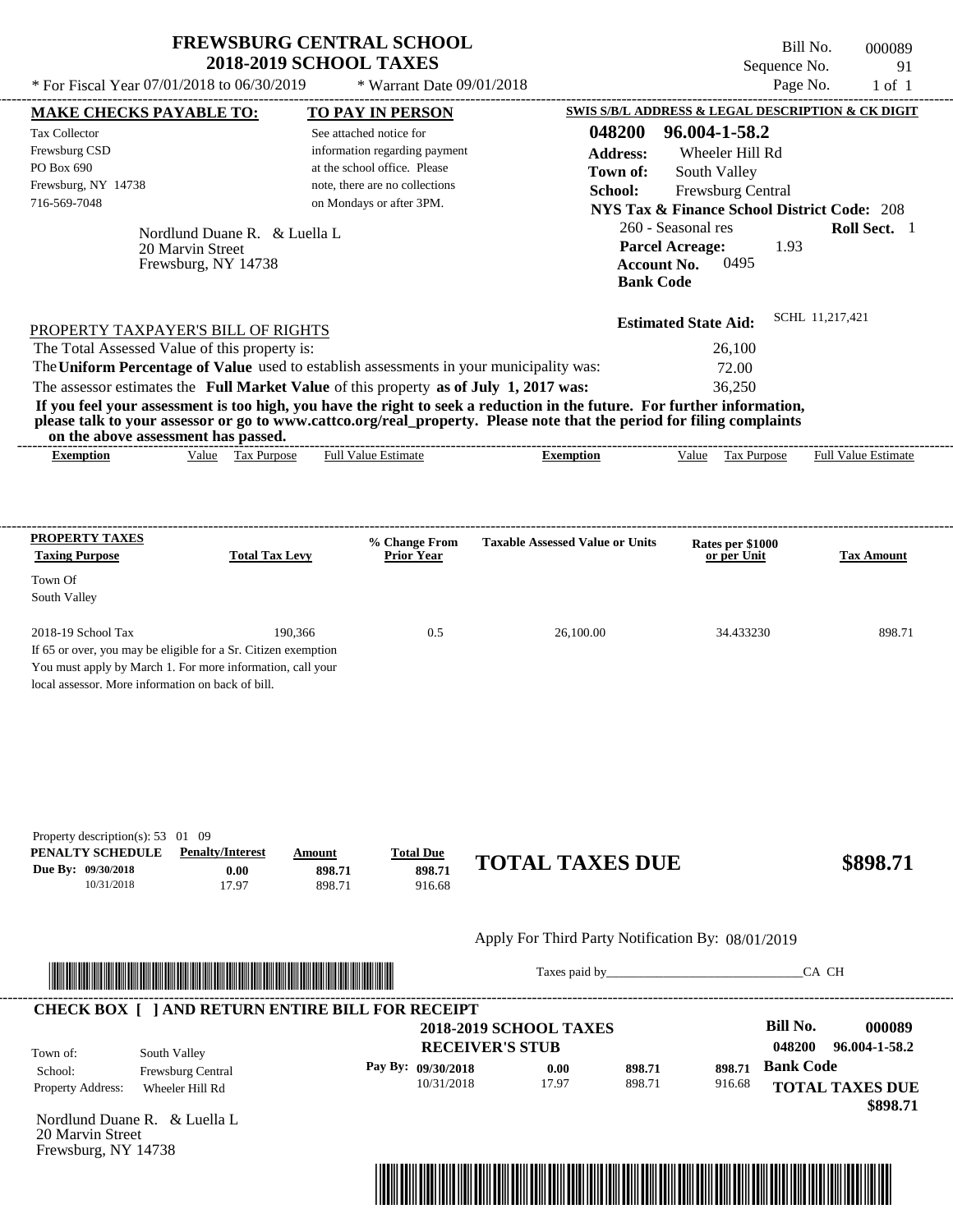---------------------------------------------------------------------------------------------------------------------------------------------------------------------------------------------------- Nowicki Marc If 65 or over, you may be eligible for a Sr. Citizen exemption You must apply by March 1. For more information, call your local assessor. More information on back of bill. \* For Fiscal Year  $07/01/2018$  to  $06/30/2019$  \* Warrant Date  $09/01/2018$  Page No. 1 of 1 **MAKE CHECKS PAYABLE TO: TO PAY IN PERSON SWIS S/B/L ADDRESS & LEGAL DESCRIPTION & CK DIGIT 048200 105.002-1-1.8 Address:** Gurnsey Hollow Rd (Off) South Valley **School:** Frewsburg Central **NYS Tax & Finance School District Code:** 208 260 - Seasonal res **Roll Sect.** 1 9.59 **Account No.** 0616 **Bank Code Estimated State Aid:** SCHL 11,217,421 PROPERTY TAXPAYER'S BILL OF RIGHTS The assessor estimates the **Full Market Value** of this property **as of July 1, 2017 was:** 49,306 The Total Assessed Value of this property is: 35,500 The **Uniform Percentage of Value** used to establish assessments in your municipality was: 72.00 **If you feel your assessment is too high, you have the right to seek a reduction in the future. For further information, please talk to your assessor or go to www.cattco.org/real\_property. Please note that the period for filing complaints on the above assessment has passed. Exemption** Value Tax Purpose **PROPERTY TAXES Taxing Purpose Total Tax Levy Prior Year % Change From Taxable Assessed Value or Units or per Unit Rates per \$1000 Tax Amount PENALTY SCHEDULE Penalty/Interest Amount Total Due Due By: 09/30/2018** 10/31/2018 24.45 **0.00** 1,222.38 **1,222.38** 1,246.83 **1,222.38 TOTAL TAXES DUE \$1,222.38** Apply For Third Party Notification By: 08/01/2019 **RECEIVER'S STUB Bill No. 000090 Bank Code** South Valley School: Frewsburg Central See attached notice for information regarding payment at the school office. Please note, there are no collections Tax Collector Frewsburg CSD PO Box 690 Frewsburg, NY 14738 \* Warrant Date 09/01/2018  **2018-2019 SCHOOL TAXES** 716-569-7048 on Mondays or after 3PM. **Parcel Acreage:** Town Of South Valley 2018-19 School Tax 190,366 190,366 0.5 35,500.00 34.433230 1,222.38 **048200 105.002-1-1.8 Pay By: 09/30/2018 0.00 1,222.38 1,222.38** Nowicki Maureen G Full Value Estimate Taxes paid by Taxes and by Taxes paid by Taxes and by Taxes and by Taxes and the CA CH ---------------------------------------------------------------------------------------------------------------------------------------------------------------------------------------------------- ---------------------------------------------------------------------------------------------------------------------------------------------------------------------------------------------------- Property description(s): 51 01 09 Town of: **Town of:** 430 Washington Hwy Amherst, NY 14226 **Exemption** Value Tax Purpose Full Value Estimate ---------------------------------------------------------------------------------------------------------------------------------------------------------------------------------------------------- **CHECK BOX [ ] AND RETURN ENTIRE BILL FOR RECEIPT** \*04820000009000000000122238\*

10/31/2018 24.45

Nowicki Marc Property Address: Gurnsey Hollow Rd (Off)

Nowicki Maureen G 430 Washington Hwy Amherst, NY 14226



1,222.38

1,246.83

Bill No. 000090 Sequence No. 92

**TOTAL TAXES DUE**

 **\$1,222.38**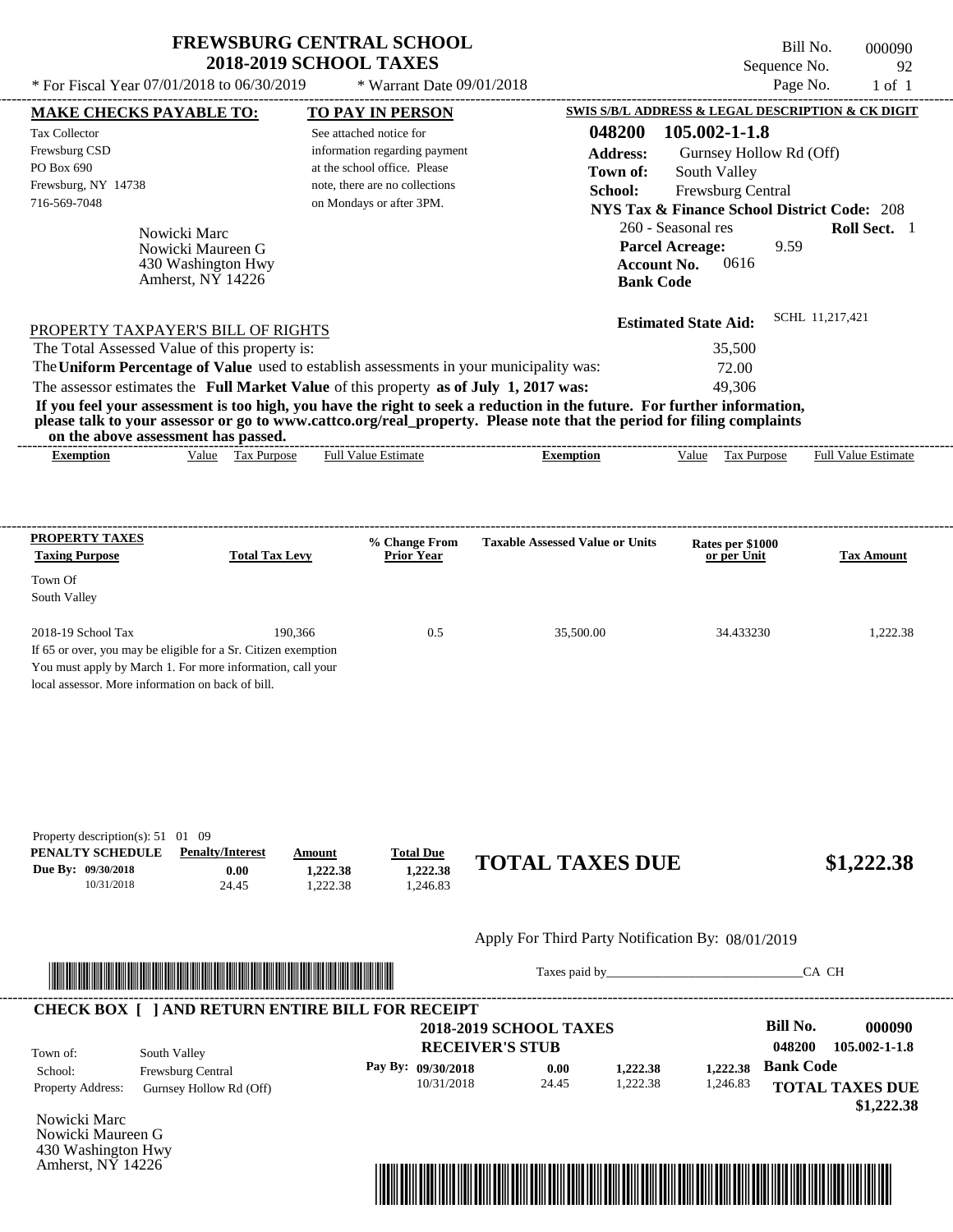\* For Fiscal Year  $07/01/2018$  to  $06/30/2019$  \* Warrant Date  $09/01/2018$  Page No. 1 of 1

\* Warrant Date 09/01/2018

---------------------------------------------------------------------------------------------------------------------------------------------------------------------------------------------------- Bill No. 000091 Sequence No. 93

| <b>MAKE CHECKS PAYABLE TO:</b>                                                                                                                                                                                                       |                                  | <b>TO PAY IN PERSON</b>                                                               |                                                                                                                         | SWIS S/B/L ADDRESS & LEGAL DESCRIPTION & CK DIGIT      |                                    |
|--------------------------------------------------------------------------------------------------------------------------------------------------------------------------------------------------------------------------------------|----------------------------------|---------------------------------------------------------------------------------------|-------------------------------------------------------------------------------------------------------------------------|--------------------------------------------------------|------------------------------------|
| <b>Tax Collector</b>                                                                                                                                                                                                                 |                                  | See attached notice for                                                               | 048200                                                                                                                  | 105.002-1-1.11                                         |                                    |
| Frewsburg CSD                                                                                                                                                                                                                        |                                  | information regarding payment                                                         | <b>Address:</b>                                                                                                         | Gurnsey Hollow Rd                                      |                                    |
| PO Box 690                                                                                                                                                                                                                           |                                  | at the school office. Please                                                          | Town of:                                                                                                                | South Valley                                           |                                    |
| Frewsburg, NY 14738                                                                                                                                                                                                                  |                                  | note, there are no collections                                                        | School:                                                                                                                 | Frewsburg Central                                      |                                    |
| 716-569-7048                                                                                                                                                                                                                         |                                  | on Mondays or after 3PM.                                                              |                                                                                                                         | <b>NYS Tax &amp; Finance School District Code: 208</b> |                                    |
|                                                                                                                                                                                                                                      | O Donnell (L/U) William P        |                                                                                       |                                                                                                                         | 260 - Seasonal res                                     | Roll Sect. 1                       |
|                                                                                                                                                                                                                                      | O Donnell (L/U) Nancy L          |                                                                                       |                                                                                                                         | <b>Parcel Acreage:</b>                                 | 4.90                               |
|                                                                                                                                                                                                                                      | 12254 Nice Rd<br>Akron, NY 14001 |                                                                                       |                                                                                                                         | 0619<br><b>Account No.</b>                             |                                    |
|                                                                                                                                                                                                                                      |                                  |                                                                                       |                                                                                                                         | <b>Bank Code</b>                                       |                                    |
|                                                                                                                                                                                                                                      |                                  |                                                                                       |                                                                                                                         | <b>Estimated State Aid:</b>                            | SCHL 11,217,421                    |
| PROPERTY TAXPAYER'S BILL OF RIGHTS                                                                                                                                                                                                   |                                  |                                                                                       |                                                                                                                         |                                                        |                                    |
| The Total Assessed Value of this property is:                                                                                                                                                                                        |                                  |                                                                                       |                                                                                                                         | 38,100                                                 |                                    |
|                                                                                                                                                                                                                                      |                                  |                                                                                       | The Uniform Percentage of Value used to establish assessments in your municipality was:                                 | 72.00                                                  |                                    |
|                                                                                                                                                                                                                                      |                                  | The assessor estimates the Full Market Value of this property as of July 1, 2017 was: | If you feel your assessment is too high, you have the right to seek a reduction in the future. For further information, | 52,917                                                 |                                    |
| on the above assessment has passed.                                                                                                                                                                                                  |                                  |                                                                                       | please talk to your assessor or go to www.cattco.org/real_property. Please note that the period for filing complaints   |                                                        |                                    |
| <b>Exemption</b>                                                                                                                                                                                                                     | Value Tax Purpose                | <b>Full Value Estimate</b>                                                            | <b>Exemption</b>                                                                                                        | Value Tax Purpose                                      | <b>Full Value Estimate</b>         |
|                                                                                                                                                                                                                                      |                                  |                                                                                       |                                                                                                                         |                                                        |                                    |
|                                                                                                                                                                                                                                      |                                  |                                                                                       |                                                                                                                         |                                                        |                                    |
| <b>PROPERTY TAXES</b>                                                                                                                                                                                                                |                                  | % Change From                                                                         | <b>Taxable Assessed Value or Units</b>                                                                                  | Rates per \$1000                                       |                                    |
| <b>Taxing Purpose</b>                                                                                                                                                                                                                | <b>Total Tax Levy</b>            | <b>Prior Year</b>                                                                     |                                                                                                                         | or per Unit                                            | <b>Tax Amount</b>                  |
| Town Of                                                                                                                                                                                                                              |                                  |                                                                                       |                                                                                                                         |                                                        |                                    |
| South Valley                                                                                                                                                                                                                         |                                  |                                                                                       |                                                                                                                         |                                                        |                                    |
|                                                                                                                                                                                                                                      | 190,366                          | 0.5                                                                                   |                                                                                                                         | 34.433230                                              |                                    |
| 2018-19 School Tax<br>If 65 or over, you may be eligible for a Sr. Citizen exemption                                                                                                                                                 |                                  |                                                                                       | 38,100.00                                                                                                               |                                                        | 1,311.91                           |
| You must apply by March 1. For more information, call your                                                                                                                                                                           |                                  |                                                                                       |                                                                                                                         |                                                        |                                    |
| local assessor. More information on back of bill.                                                                                                                                                                                    |                                  |                                                                                       |                                                                                                                         |                                                        |                                    |
|                                                                                                                                                                                                                                      |                                  |                                                                                       |                                                                                                                         |                                                        |                                    |
|                                                                                                                                                                                                                                      |                                  |                                                                                       |                                                                                                                         |                                                        |                                    |
|                                                                                                                                                                                                                                      |                                  |                                                                                       |                                                                                                                         |                                                        |                                    |
|                                                                                                                                                                                                                                      |                                  |                                                                                       |                                                                                                                         |                                                        |                                    |
|                                                                                                                                                                                                                                      |                                  |                                                                                       |                                                                                                                         |                                                        |                                    |
|                                                                                                                                                                                                                                      |                                  |                                                                                       |                                                                                                                         |                                                        |                                    |
| Property description(s): 51 01 09                                                                                                                                                                                                    |                                  |                                                                                       |                                                                                                                         |                                                        |                                    |
| PENALTY SCHEDULE                                                                                                                                                                                                                     | <b>Penalty/Interest</b>          | <b>Total Due</b><br>Amount                                                            | <b>TOTAL TAXES DUE</b>                                                                                                  |                                                        |                                    |
| Due By: 09/30/2018                                                                                                                                                                                                                   | 0.00                             | 1,311.91<br>1,311.91                                                                  |                                                                                                                         |                                                        | \$1,311.91                         |
| 10/31/2018                                                                                                                                                                                                                           | 26.24                            | 1,338.15<br>1,311.91                                                                  |                                                                                                                         |                                                        |                                    |
|                                                                                                                                                                                                                                      |                                  |                                                                                       |                                                                                                                         |                                                        |                                    |
|                                                                                                                                                                                                                                      |                                  |                                                                                       | Apply For Third Party Notification By: 08/01/2019                                                                       |                                                        |                                    |
| <u> In the second contract of the second contract of the second contract of the second contract of the second contract of the second contract of the second contract of the second contract of the second contract of the second</u> |                                  |                                                                                       |                                                                                                                         |                                                        | CA CH                              |
|                                                                                                                                                                                                                                      |                                  |                                                                                       |                                                                                                                         |                                                        |                                    |
|                                                                                                                                                                                                                                      |                                  | <b>CHECK BOX [ ] AND RETURN ENTIRE BILL FOR RECEIPT</b>                               |                                                                                                                         |                                                        | <b>Bill No.</b>                    |
|                                                                                                                                                                                                                                      |                                  |                                                                                       | <b>2018-2019 SCHOOL TAXES</b>                                                                                           |                                                        | 000091<br>048200<br>105.002-1-1.11 |
| South Valley<br>Town of:                                                                                                                                                                                                             |                                  |                                                                                       | <b>RECEIVER'S STUB</b>                                                                                                  |                                                        |                                    |
| School:                                                                                                                                                                                                                              | Frewsburg Central                | Pay By: 09/30/2018<br>10/31/2018                                                      | 0.00<br>1,311.91<br>26.24<br>1,311.91                                                                                   | 1,311.91<br>1,338.15                                   | <b>Bank Code</b>                   |
| Property Address:                                                                                                                                                                                                                    | <b>Gurnsey Hollow Rd</b>         |                                                                                       |                                                                                                                         |                                                        | <b>TOTAL TAXES DUE</b>             |
| O Donnell (L/U) William P                                                                                                                                                                                                            |                                  |                                                                                       |                                                                                                                         |                                                        | \$1,311.91                         |
| O Donnell (L/U) Nancy L                                                                                                                                                                                                              |                                  |                                                                                       |                                                                                                                         |                                                        |                                    |
| 12254 Nice Rd                                                                                                                                                                                                                        |                                  |                                                                                       |                                                                                                                         |                                                        |                                    |
| Akron, NY 14001                                                                                                                                                                                                                      |                                  |                                                                                       |                                                                                                                         |                                                        |                                    |
|                                                                                                                                                                                                                                      |                                  |                                                                                       |                                                                                                                         |                                                        |                                    |
|                                                                                                                                                                                                                                      |                                  |                                                                                       |                                                                                                                         |                                                        |                                    |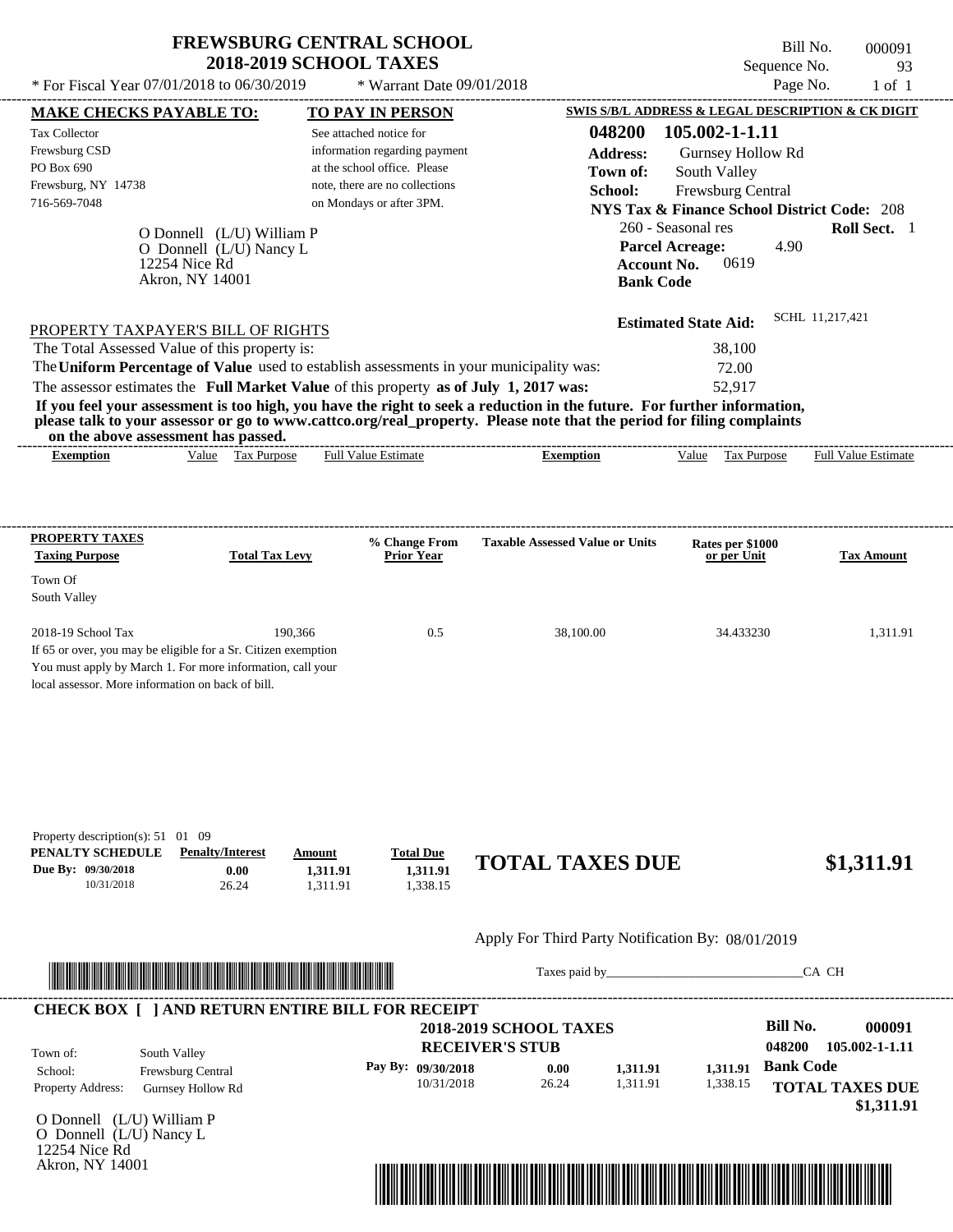Jamestown, NY 14701

Bill No. 000092 Sequence No. 94<br>Page No. 1 of 1

| * For Fiscal Year 07/01/2018 to 06/30/2019                                                                                                                                                                                                                                                                                                                                                                                                                                                                                                                                                                                                                                                                                                 |                                | * Warrant Date 09/01/2018                                                                                                   |                                                   |                                                                                                                                                                                                                                                                                           | Page No.                | $1$ of $1$                 |
|--------------------------------------------------------------------------------------------------------------------------------------------------------------------------------------------------------------------------------------------------------------------------------------------------------------------------------------------------------------------------------------------------------------------------------------------------------------------------------------------------------------------------------------------------------------------------------------------------------------------------------------------------------------------------------------------------------------------------------------------|--------------------------------|-----------------------------------------------------------------------------------------------------------------------------|---------------------------------------------------|-------------------------------------------------------------------------------------------------------------------------------------------------------------------------------------------------------------------------------------------------------------------------------------------|-------------------------|----------------------------|
| <b>MAKE CHECKS PAYABLE TO:</b>                                                                                                                                                                                                                                                                                                                                                                                                                                                                                                                                                                                                                                                                                                             |                                | <b>TO PAY IN PERSON</b>                                                                                                     |                                                   | SWIS S/B/L ADDRESS & LEGAL DESCRIPTION & CK DIGIT                                                                                                                                                                                                                                         |                         |                            |
| Tax Collector<br>Frewsburg CSD<br>PO Box 690<br>Frewsburg, NY 14738<br>716-569-7048<br>Oberg Ronald D<br>Oberg Christopher<br>1762 W & J Blvd<br>Jamestown, NY 14701<br>PROPERTY TAXPAYER'S BILL OF RIGHTS<br>The Total Assessed Value of this property is:<br>The Uniform Percentage of Value used to establish assessments in your municipality was:<br>The assessor estimates the Full Market Value of this property as of July 1, 2017 was:<br>If you feel your assessment is too high, you have the right to seek a reduction in the future. For further information,<br>please talk to your assessor or go to www.cattco.org/real_property. Please note that the period for filing complaints<br>on the above assessment has passed. | See attached notice for        | information regarding payment<br>at the school office. Please<br>note, there are no collections<br>on Mondays or after 3PM. | 048200<br><b>Address:</b><br>Town of:<br>School:  | 96.004-1-4<br>Sawmill Run Rd<br>South Valley<br>Frewsburg Central<br><b>NYS Tax &amp; Finance School District Code: 208</b><br>100 - Agricultural<br><b>Parcel Acreage:</b><br>0290<br><b>Account No.</b><br><b>Bank Code</b><br><b>Estimated State Aid:</b><br>32,700<br>72.00<br>45,417 | 6.00<br>SCHL 11,217,421 | Roll Sect. 1               |
| Value Tax Purpose<br><b>Exemption</b>                                                                                                                                                                                                                                                                                                                                                                                                                                                                                                                                                                                                                                                                                                      |                                | <b>Full Value Estimate</b>                                                                                                  | <b>Exemption</b>                                  | Value Tax Purpose                                                                                                                                                                                                                                                                         |                         | <b>Full Value Estimate</b> |
|                                                                                                                                                                                                                                                                                                                                                                                                                                                                                                                                                                                                                                                                                                                                            |                                |                                                                                                                             |                                                   |                                                                                                                                                                                                                                                                                           |                         |                            |
| <b>PROPERTY TAXES</b><br><b>Taxing Purpose</b><br><b>Total Tax Levy</b>                                                                                                                                                                                                                                                                                                                                                                                                                                                                                                                                                                                                                                                                    |                                | % Change From<br><b>Prior Year</b>                                                                                          | <b>Taxable Assessed Value or Units</b>            | Rates per \$1000<br>or per Unit                                                                                                                                                                                                                                                           |                         | <b>Tax Amount</b>          |
| Town Of<br>South Valley                                                                                                                                                                                                                                                                                                                                                                                                                                                                                                                                                                                                                                                                                                                    |                                |                                                                                                                             |                                                   |                                                                                                                                                                                                                                                                                           |                         |                            |
| 2018-19 School Tax<br>If 65 or over, you may be eligible for a Sr. Citizen exemption<br>You must apply by March 1. For more information, call your<br>local assessor. More information on back of bill.                                                                                                                                                                                                                                                                                                                                                                                                                                                                                                                                    | 190,366                        | 0.5                                                                                                                         | 32,700.00                                         | 34.433230                                                                                                                                                                                                                                                                                 |                         | 1,125.97                   |
| Property description(s): 53 01 09<br>PENALTY SCHEDULE<br><b>Penalty/Interest</b><br>Due By: 09/30/2018<br>0.00<br>10/31/2018<br>22.52                                                                                                                                                                                                                                                                                                                                                                                                                                                                                                                                                                                                      | Amount<br>1,125.97<br>1,125.97 | <b>Total Due</b><br>1,125.97<br>1,148.49                                                                                    | <b>TOTAL TAXES DUE</b>                            |                                                                                                                                                                                                                                                                                           |                         | \$1,125.97                 |
|                                                                                                                                                                                                                                                                                                                                                                                                                                                                                                                                                                                                                                                                                                                                            |                                |                                                                                                                             | Apply For Third Party Notification By: 08/01/2019 |                                                                                                                                                                                                                                                                                           |                         |                            |
| <u> Indian American American Indian American Indian American Indian American Indian American Indian American Indian</u>                                                                                                                                                                                                                                                                                                                                                                                                                                                                                                                                                                                                                    |                                |                                                                                                                             |                                                   | Taxes paid by                                                                                                                                                                                                                                                                             | CA CH                   |                            |
| <b>CHECK BOX [ ] AND RETURN ENTIRE BILL FOR RECEIPT</b>                                                                                                                                                                                                                                                                                                                                                                                                                                                                                                                                                                                                                                                                                    |                                |                                                                                                                             | <b>2018-2019 SCHOOL TAXES</b>                     |                                                                                                                                                                                                                                                                                           | <b>Bill No.</b>         | 000092                     |

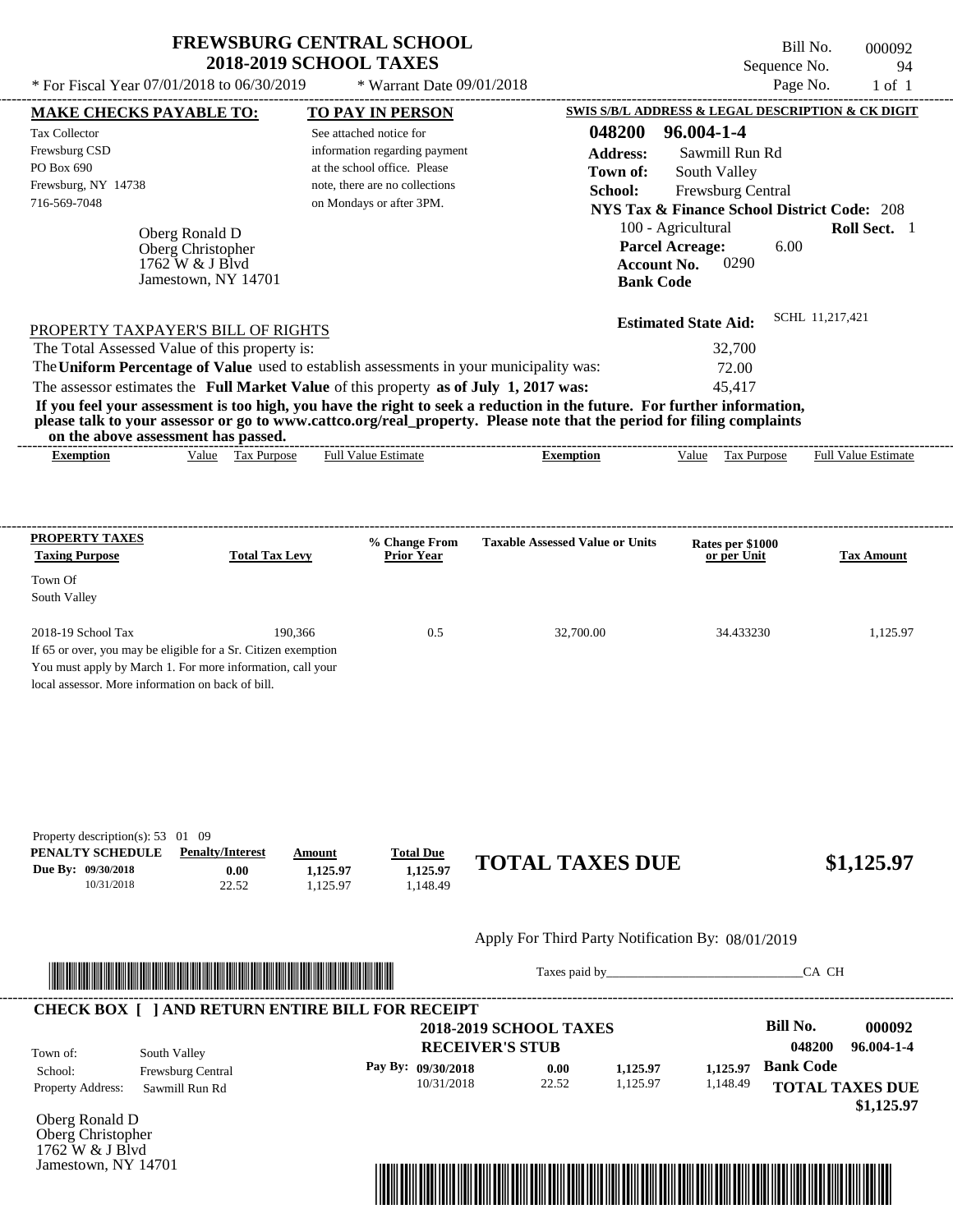\* For Fiscal Year  $07/01/2018$  to  $06/30/2019$  \* Warrant Date  $09/01/2018$  Page No. 1 of 1

 $*$  Warrant Date 09/01/2018

Bill No. 000093 Sequence No. 95

| <b>MAKE CHECKS PAYABLE TO:</b>                                 |                    |                         |        | <b>TO PAY IN PERSON</b>                                 |                                                                                                                                                                                                                                      |                  | <b>SWIS S/B/L ADDRESS &amp; LEGAL DESCRIPTION &amp; CK DIGIT</b> |                  |                        |
|----------------------------------------------------------------|--------------------|-------------------------|--------|---------------------------------------------------------|--------------------------------------------------------------------------------------------------------------------------------------------------------------------------------------------------------------------------------------|------------------|------------------------------------------------------------------|------------------|------------------------|
| <b>Tax Collector</b>                                           |                    |                         |        | See attached notice for                                 |                                                                                                                                                                                                                                      | 048200           | 96.004-1-58.1                                                    |                  |                        |
| Frewsburg CSD                                                  |                    |                         |        | information regarding payment                           |                                                                                                                                                                                                                                      | <b>Address:</b>  | Sawmill Run Rd                                                   |                  |                        |
| PO Box 690                                                     |                    |                         |        | at the school office. Please                            |                                                                                                                                                                                                                                      | Town of:         | South Valley                                                     |                  |                        |
| Frewsburg, NY 14738                                            |                    |                         |        | note, there are no collections                          |                                                                                                                                                                                                                                      | School:          | Frewsburg Central                                                |                  |                        |
| 716-569-7048                                                   |                    |                         |        | on Mondays or after 3PM.                                |                                                                                                                                                                                                                                      |                  | <b>NYS Tax &amp; Finance School District Code: 208</b>           |                  |                        |
|                                                                | Pache Richard R    |                         |        |                                                         |                                                                                                                                                                                                                                      |                  | 312 - Vac w/imprv                                                |                  | Roll Sect. 1           |
|                                                                | Pache Carole A     |                         |        |                                                         |                                                                                                                                                                                                                                      |                  | <b>Parcel Acreage:</b>                                           | 11.50            |                        |
|                                                                | 1267 Greenfield Dr |                         |        |                                                         |                                                                                                                                                                                                                                      |                  | 0286<br><b>Account No.</b>                                       |                  |                        |
|                                                                | Alden, NY 14004    |                         |        |                                                         |                                                                                                                                                                                                                                      | <b>Bank Code</b> |                                                                  |                  |                        |
|                                                                |                    |                         |        |                                                         |                                                                                                                                                                                                                                      |                  | <b>Estimated State Aid:</b>                                      |                  | SCHL 11,217,421        |
| PROPERTY TAXPAYER'S BILL OF RIGHTS                             |                    |                         |        |                                                         |                                                                                                                                                                                                                                      |                  |                                                                  |                  |                        |
| The Total Assessed Value of this property is:                  |                    |                         |        |                                                         | The Uniform Percentage of Value used to establish assessments in your municipality was:                                                                                                                                              |                  | 23,300                                                           |                  |                        |
|                                                                |                    |                         |        |                                                         |                                                                                                                                                                                                                                      |                  | 72.00<br>32,361                                                  |                  |                        |
|                                                                |                    |                         |        |                                                         | The assessor estimates the Full Market Value of this property as of July 1, 2017 was:<br>If you feel your assessment is too high, you have the right to seek a reduction in the future. For further information,                     |                  |                                                                  |                  |                        |
|                                                                |                    |                         |        |                                                         | please talk to your assessor or go to www.cattco.org/real_property. Please note that the period for filing complaints                                                                                                                |                  |                                                                  |                  |                        |
| on the above assessment has passed.<br><b>Exemption</b>        |                    | Value Tax Purpose       |        | <b>Full Value Estimate</b>                              | <b>Exemption</b>                                                                                                                                                                                                                     |                  | Value Tax Purpose Full Value Estimate                            |                  |                        |
|                                                                |                    |                         |        |                                                         |                                                                                                                                                                                                                                      |                  |                                                                  |                  |                        |
|                                                                |                    |                         |        |                                                         |                                                                                                                                                                                                                                      |                  |                                                                  |                  |                        |
| <b>PROPERTY TAXES</b>                                          |                    |                         |        |                                                         |                                                                                                                                                                                                                                      |                  |                                                                  |                  |                        |
| <b>Taxing Purpose</b>                                          |                    | <b>Total Tax Levy</b>   |        | % Change From<br><b>Prior Year</b>                      | <b>Taxable Assessed Value or Units</b>                                                                                                                                                                                               |                  | Rates per \$1000<br>or per Unit                                  |                  | <b>Tax Amount</b>      |
| Town Of                                                        |                    |                         |        |                                                         |                                                                                                                                                                                                                                      |                  |                                                                  |                  |                        |
| South Valley                                                   |                    |                         |        |                                                         |                                                                                                                                                                                                                                      |                  |                                                                  |                  |                        |
| 2018-19 School Tax                                             |                    | 190,366                 |        | 0.5                                                     | 23,300.00                                                                                                                                                                                                                            |                  | 34.433230                                                        |                  | 802.29                 |
| If 65 or over, you may be eligible for a Sr. Citizen exemption |                    |                         |        |                                                         |                                                                                                                                                                                                                                      |                  |                                                                  |                  |                        |
| You must apply by March 1. For more information, call your     |                    |                         |        |                                                         |                                                                                                                                                                                                                                      |                  |                                                                  |                  |                        |
| local assessor. More information on back of bill.              |                    |                         |        |                                                         |                                                                                                                                                                                                                                      |                  |                                                                  |                  |                        |
|                                                                |                    |                         |        |                                                         |                                                                                                                                                                                                                                      |                  |                                                                  |                  |                        |
|                                                                |                    |                         |        |                                                         |                                                                                                                                                                                                                                      |                  |                                                                  |                  |                        |
|                                                                |                    |                         |        |                                                         |                                                                                                                                                                                                                                      |                  |                                                                  |                  |                        |
|                                                                |                    |                         |        |                                                         |                                                                                                                                                                                                                                      |                  |                                                                  |                  |                        |
|                                                                |                    |                         |        |                                                         |                                                                                                                                                                                                                                      |                  |                                                                  |                  |                        |
|                                                                |                    |                         |        |                                                         |                                                                                                                                                                                                                                      |                  |                                                                  |                  |                        |
| Property description(s): 53 01 09<br>PENALTY SCHEDULE          |                    | <b>Penalty/Interest</b> | Amount | <b>Total Due</b>                                        |                                                                                                                                                                                                                                      |                  |                                                                  |                  |                        |
| Due By: 09/30/2018                                             |                    | 0.00                    | 802.29 | 802.29                                                  | <b>TOTAL TAXES DUE</b>                                                                                                                                                                                                               |                  |                                                                  |                  | \$802.29               |
| 10/31/2018                                                     |                    | 16.05                   | 802.29 | 818.34                                                  |                                                                                                                                                                                                                                      |                  |                                                                  |                  |                        |
|                                                                |                    |                         |        |                                                         |                                                                                                                                                                                                                                      |                  |                                                                  |                  |                        |
|                                                                |                    |                         |        |                                                         | Apply For Third Party Notification By: 08/01/2019                                                                                                                                                                                    |                  |                                                                  |                  |                        |
|                                                                |                    |                         |        |                                                         |                                                                                                                                                                                                                                      |                  | Taxes paid by                                                    |                  | CA CH                  |
|                                                                |                    |                         |        |                                                         |                                                                                                                                                                                                                                      |                  |                                                                  |                  |                        |
|                                                                |                    |                         |        | <b>CHECK BOX [ ] AND RETURN ENTIRE BILL FOR RECEIPT</b> | <b>2018-2019 SCHOOL TAXES</b>                                                                                                                                                                                                        |                  |                                                                  | <b>Bill No.</b>  | 000093                 |
|                                                                |                    |                         |        |                                                         | <b>RECEIVER'S STUB</b>                                                                                                                                                                                                               |                  |                                                                  | 048200           | 96.004-1-58.1          |
| Town of:                                                       | South Valley       |                         |        |                                                         |                                                                                                                                                                                                                                      |                  |                                                                  | <b>Bank Code</b> |                        |
| School:                                                        | Frewsburg Central  |                         |        | Pay By: 09/30/2018<br>10/31/2018                        | 0.00<br>16.05                                                                                                                                                                                                                        | 802.29<br>802.29 | 802.29<br>818.34                                                 |                  |                        |
| Property Address:                                              | Sawmill Run Rd     |                         |        |                                                         |                                                                                                                                                                                                                                      |                  |                                                                  |                  | <b>TOTAL TAXES DUE</b> |
| Pache Richard R                                                |                    |                         |        |                                                         |                                                                                                                                                                                                                                      |                  |                                                                  |                  | \$802.29               |
| Pache Carole A                                                 |                    |                         |        |                                                         |                                                                                                                                                                                                                                      |                  |                                                                  |                  |                        |
| 1267 Greenfield Dr                                             |                    |                         |        |                                                         |                                                                                                                                                                                                                                      |                  |                                                                  |                  |                        |
| Alden, NY 14004                                                |                    |                         |        |                                                         |                                                                                                                                                                                                                                      |                  |                                                                  |                  |                        |
|                                                                |                    |                         |        |                                                         | <u> 1989 - Andrea Stadt British Stadt British Stadt British Stadt British Stadt British Stadt British Stadt British Stadt British Stadt British Stadt British Stadt British Stadt British Stadt British Stadt British Stadt Brit</u> |                  |                                                                  |                  |                        |
|                                                                |                    |                         |        |                                                         |                                                                                                                                                                                                                                      |                  |                                                                  |                  |                        |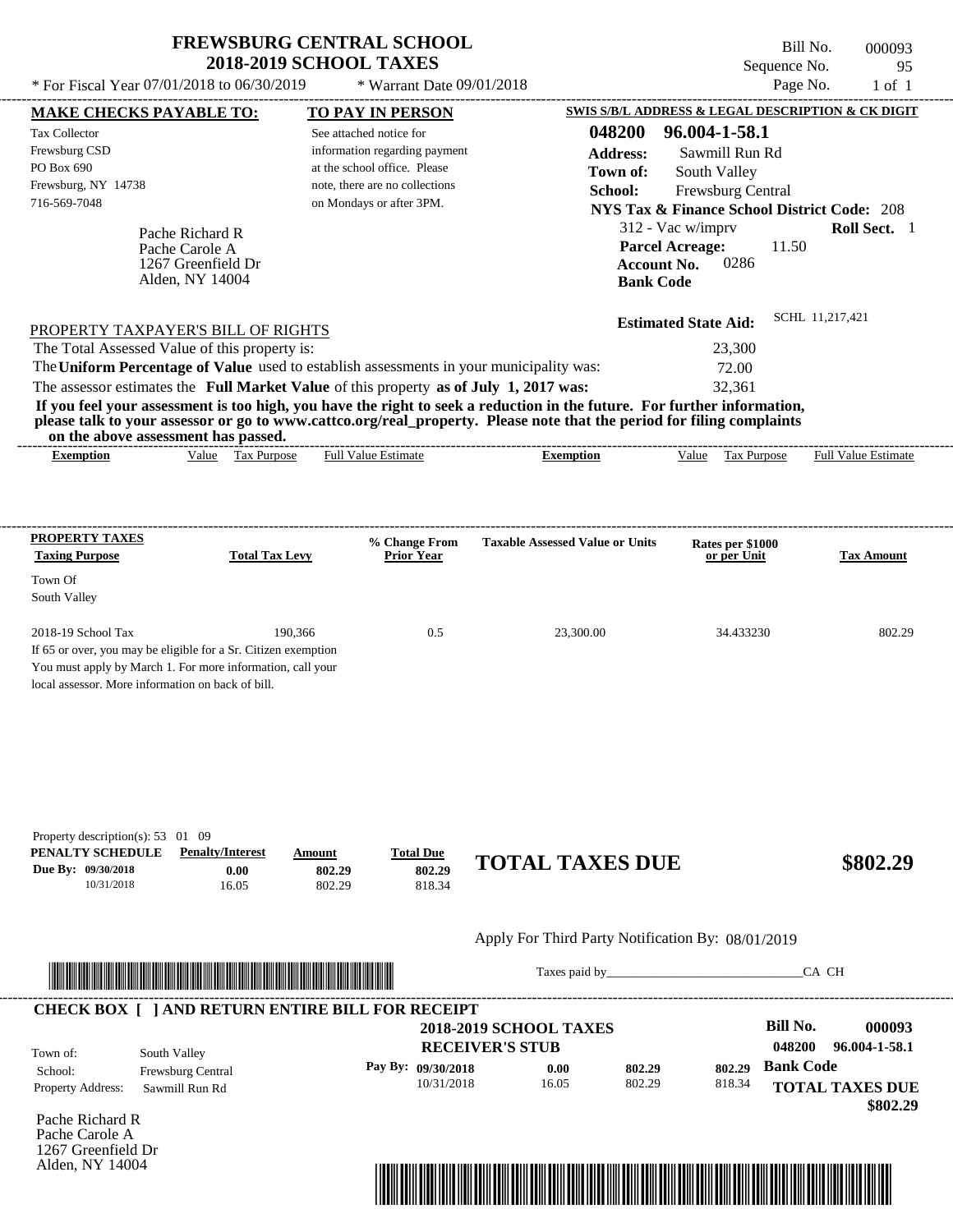$*$  For Fiscal Year 07/01/2018 to 06/30/2019

\* Warrant Date 09/01/2018

Bill No. 000094 Sequence No. 96<br>Page No. 1 of 1

| <b>MAKE CHECKS PAYABLE TO:</b>                                                                                         |                    |                         |          | <b>TO PAY IN PERSON</b>                                 |                                                                                                                         |                      |                                                                                                                                                                                                                                |                  | <b>SWIS S/B/L ADDRESS &amp; LEGAL DESCRIPTION &amp; CK DIGIT</b> |
|------------------------------------------------------------------------------------------------------------------------|--------------------|-------------------------|----------|---------------------------------------------------------|-------------------------------------------------------------------------------------------------------------------------|----------------------|--------------------------------------------------------------------------------------------------------------------------------------------------------------------------------------------------------------------------------|------------------|------------------------------------------------------------------|
| <b>Tax Collector</b>                                                                                                   |                    |                         |          | See attached notice for                                 |                                                                                                                         | 048200               | 96.004-1-58.3                                                                                                                                                                                                                  |                  |                                                                  |
| Frewsburg CSD                                                                                                          |                    |                         |          | information regarding payment                           |                                                                                                                         | <b>Address:</b>      | Sawmill Run Rd                                                                                                                                                                                                                 |                  |                                                                  |
| PO Box 690                                                                                                             |                    |                         |          | at the school office. Please                            |                                                                                                                         | Town of:             | South Valley                                                                                                                                                                                                                   |                  |                                                                  |
| Frewsburg, NY 14738                                                                                                    |                    |                         |          | note, there are no collections                          |                                                                                                                         | School:              | Frewsburg Central                                                                                                                                                                                                              |                  |                                                                  |
| 716-569-7048                                                                                                           |                    |                         |          | on Mondays or after 3PM.                                |                                                                                                                         |                      | <b>NYS Tax &amp; Finance School District Code: 208</b>                                                                                                                                                                         |                  |                                                                  |
|                                                                                                                        | Pache Richard R    |                         |          |                                                         |                                                                                                                         |                      | 270 - Mfg housing                                                                                                                                                                                                              |                  | Roll Sect. 1                                                     |
|                                                                                                                        | Pache Carole A     |                         |          |                                                         |                                                                                                                         |                      | <b>Parcel Acreage:</b>                                                                                                                                                                                                         | 3.00             |                                                                  |
|                                                                                                                        | 1267 Greenfield Dr |                         |          |                                                         |                                                                                                                         | <b>Account No.</b>   | 0537                                                                                                                                                                                                                           |                  |                                                                  |
|                                                                                                                        | Alden, NY 14004    |                         |          |                                                         |                                                                                                                         | <b>Bank Code</b>     |                                                                                                                                                                                                                                |                  |                                                                  |
|                                                                                                                        |                    |                         |          |                                                         |                                                                                                                         |                      | <b>Estimated State Aid:</b>                                                                                                                                                                                                    |                  | SCHL 11.217.421                                                  |
| PROPERTY TAXPAYER'S BILL OF RIGHTS                                                                                     |                    |                         |          |                                                         |                                                                                                                         |                      |                                                                                                                                                                                                                                |                  |                                                                  |
| The Total Assessed Value of this property is:                                                                          |                    |                         |          |                                                         | The Uniform Percentage of Value used to establish assessments in your municipality was:                                 |                      | 30,700<br>72.00                                                                                                                                                                                                                |                  |                                                                  |
|                                                                                                                        |                    |                         |          |                                                         | The assessor estimates the Full Market Value of this property as of July 1, 2017 was:                                   |                      | 42,639                                                                                                                                                                                                                         |                  |                                                                  |
|                                                                                                                        |                    |                         |          |                                                         | If you feel your assessment is too high, you have the right to seek a reduction in the future. For further information, |                      |                                                                                                                                                                                                                                |                  |                                                                  |
|                                                                                                                        |                    |                         |          |                                                         | please talk to your assessor or go to www.cattco.org/real_property. Please note that the period for filing complaints   |                      |                                                                                                                                                                                                                                |                  |                                                                  |
| on the above assessment has passed.<br><b>Exemption</b>                                                                |                    | Value Tax Purpose       |          | <b>Full Value Estimate</b>                              | <b>Exemption</b>                                                                                                        |                      |                                                                                                                                                                                                                                |                  | Value Tax Purpose Full Value Estimate                            |
|                                                                                                                        |                    |                         |          |                                                         |                                                                                                                         |                      |                                                                                                                                                                                                                                |                  |                                                                  |
|                                                                                                                        |                    |                         |          |                                                         |                                                                                                                         |                      |                                                                                                                                                                                                                                |                  |                                                                  |
|                                                                                                                        |                    |                         |          |                                                         |                                                                                                                         |                      |                                                                                                                                                                                                                                |                  |                                                                  |
| <b>PROPERTY TAXES</b><br><b>Taxing Purpose</b>                                                                         |                    | <b>Total Tax Levy</b>   |          | % Change From<br><b>Prior Year</b>                      | <b>Taxable Assessed Value or Units</b>                                                                                  |                      | Rates per \$1000<br>or per Unit                                                                                                                                                                                                |                  | <b>Tax Amount</b>                                                |
| Town Of                                                                                                                |                    |                         |          |                                                         |                                                                                                                         |                      |                                                                                                                                                                                                                                |                  |                                                                  |
| South Valley                                                                                                           |                    |                         |          |                                                         |                                                                                                                         |                      |                                                                                                                                                                                                                                |                  |                                                                  |
| 2018-19 School Tax                                                                                                     |                    | 190,366                 |          | 0.5                                                     | 30,700.00                                                                                                               |                      | 34.433230                                                                                                                                                                                                                      |                  | 1,057.10                                                         |
| If 65 or over, you may be eligible for a Sr. Citizen exemption                                                         |                    |                         |          |                                                         |                                                                                                                         |                      |                                                                                                                                                                                                                                |                  |                                                                  |
| You must apply by March 1. For more information, call your                                                             |                    |                         |          |                                                         |                                                                                                                         |                      |                                                                                                                                                                                                                                |                  |                                                                  |
| local assessor. More information on back of bill.                                                                      |                    |                         |          |                                                         |                                                                                                                         |                      |                                                                                                                                                                                                                                |                  |                                                                  |
|                                                                                                                        |                    |                         |          |                                                         |                                                                                                                         |                      |                                                                                                                                                                                                                                |                  |                                                                  |
|                                                                                                                        |                    |                         |          |                                                         |                                                                                                                         |                      |                                                                                                                                                                                                                                |                  |                                                                  |
|                                                                                                                        |                    |                         |          |                                                         |                                                                                                                         |                      |                                                                                                                                                                                                                                |                  |                                                                  |
|                                                                                                                        |                    |                         |          |                                                         |                                                                                                                         |                      |                                                                                                                                                                                                                                |                  |                                                                  |
|                                                                                                                        |                    |                         |          |                                                         |                                                                                                                         |                      |                                                                                                                                                                                                                                |                  |                                                                  |
|                                                                                                                        |                    |                         |          |                                                         |                                                                                                                         |                      |                                                                                                                                                                                                                                |                  |                                                                  |
| Property description(s): 53 01 09<br>PENALTY SCHEDULE                                                                  |                    | <b>Penalty/Interest</b> | Amount   | <b>Total Due</b>                                        |                                                                                                                         |                      |                                                                                                                                                                                                                                |                  |                                                                  |
| Due By: 09/30/2018                                                                                                     |                    | 0.00                    | 1,057.10 | 1,057.10                                                | <b>TOTAL TAXES DUE</b>                                                                                                  |                      |                                                                                                                                                                                                                                |                  | \$1,057.10                                                       |
| 10/31/2018                                                                                                             |                    | 21.14                   | 1,057.10 | 1,078.24                                                |                                                                                                                         |                      |                                                                                                                                                                                                                                |                  |                                                                  |
|                                                                                                                        |                    |                         |          |                                                         |                                                                                                                         |                      |                                                                                                                                                                                                                                |                  |                                                                  |
|                                                                                                                        |                    |                         |          |                                                         | Apply For Third Party Notification By: 08/01/2019                                                                       |                      |                                                                                                                                                                                                                                |                  |                                                                  |
| <u> HERE I AN DE HERE I AN DER EIN DER EIN DER EIN DER EIN DIE HER DER EIN DER EIN DER EIN DER EIN BEHEINEN BEREIC</u> |                    |                         |          |                                                         |                                                                                                                         |                      | Taxes paid by Taxes and the Taxes and the Taxes and the Taxes are the Taxes and the Taxes and the Taxes and the Taxes and the Taxes and the Taxes and the Taxes and the Taxes and the Taxes and the Taxes and the Taxes and th |                  | CA CH                                                            |
|                                                                                                                        |                    |                         |          |                                                         |                                                                                                                         |                      |                                                                                                                                                                                                                                |                  |                                                                  |
|                                                                                                                        |                    |                         |          | <b>CHECK BOX [ ] AND RETURN ENTIRE BILL FOR RECEIPT</b> | <b>2018-2019 SCHOOL TAXES</b>                                                                                           |                      |                                                                                                                                                                                                                                | <b>Bill No.</b>  | 000094                                                           |
|                                                                                                                        |                    |                         |          |                                                         |                                                                                                                         |                      |                                                                                                                                                                                                                                | 048200           | 96.004-1-58.3                                                    |
| Town of:                                                                                                               | South Valley       |                         |          |                                                         | <b>RECEIVER'S STUB</b>                                                                                                  |                      |                                                                                                                                                                                                                                |                  |                                                                  |
| School:                                                                                                                | Frewsburg Central  |                         |          | Pay By: 09/30/2018                                      | 0.00<br>21.14                                                                                                           | 1,057.10<br>1,057.10 | 1,057.10                                                                                                                                                                                                                       | <b>Bank Code</b> |                                                                  |
| Property Address:                                                                                                      | Sawmill Run Rd     |                         |          | 10/31/2018                                              |                                                                                                                         |                      | 1,078.24                                                                                                                                                                                                                       |                  | <b>TOTAL TAXES DUE</b>                                           |
| Pache Richard R                                                                                                        |                    |                         |          |                                                         |                                                                                                                         |                      |                                                                                                                                                                                                                                |                  | \$1,057.10                                                       |
| Pache Carole A                                                                                                         |                    |                         |          |                                                         |                                                                                                                         |                      |                                                                                                                                                                                                                                |                  |                                                                  |
| 1267 Greenfield Dr                                                                                                     |                    |                         |          |                                                         |                                                                                                                         |                      |                                                                                                                                                                                                                                |                  |                                                                  |
| Alden, NY 14004                                                                                                        |                    |                         |          |                                                         |                                                                                                                         |                      |                                                                                                                                                                                                                                |                  |                                                                  |
|                                                                                                                        |                    |                         |          |                                                         | <u> 1989 - Andrea Stadt British, mark ar yn y brenin y brenin y brenin y brenin y brenin y brenin y brenin y bre</u>    |                      |                                                                                                                                                                                                                                |                  |                                                                  |
|                                                                                                                        |                    |                         |          |                                                         |                                                                                                                         |                      |                                                                                                                                                                                                                                |                  |                                                                  |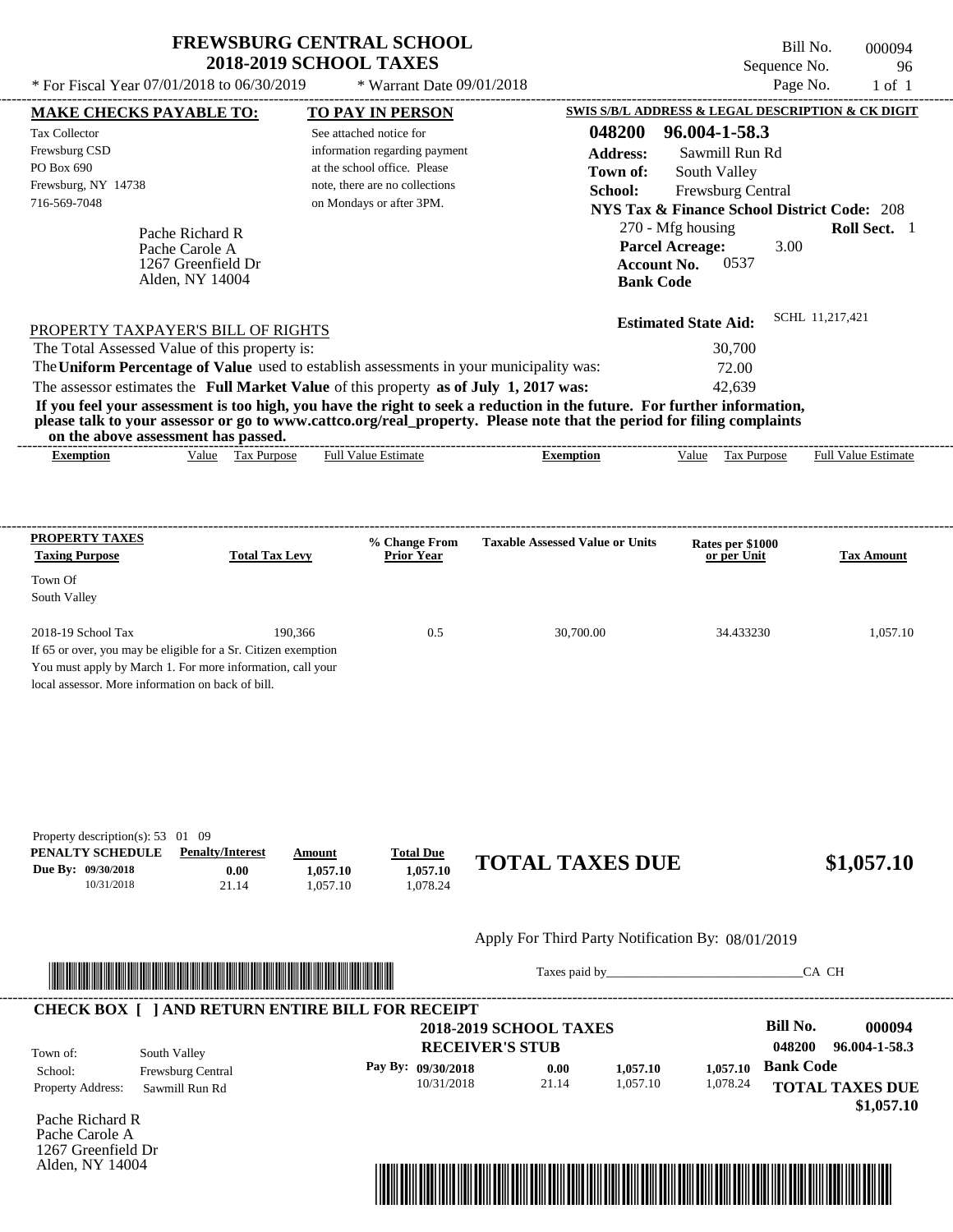| <b>FREWSBURG CENTRAL SCHOOL</b> |
|---------------------------------|
| <b>2018-2019 SCHOOL TAXES</b>   |

Bill No. 000095 Sequence No. 97  $*$  For Fiscal Year 07/01/2018 to 06/30/2019  $*$  Warrant Date 09/01/2018 Page No. 1 of 1

|                                                   | <b>MAKE CHECKS PAYABLE TO:</b>      |                                                                                                                       | <b>TO PAY IN PERSON</b>                                                               |                                                                                                                         | SWIS S/B/L ADDRESS & LEGAL DESCRIPTION & CK DIGIT      |                                                      |
|---------------------------------------------------|-------------------------------------|-----------------------------------------------------------------------------------------------------------------------|---------------------------------------------------------------------------------------|-------------------------------------------------------------------------------------------------------------------------|--------------------------------------------------------|------------------------------------------------------|
| <b>Tax Collector</b>                              |                                     |                                                                                                                       | See attached notice for                                                               | 048200                                                                                                                  | 105.002-1-29.2                                         |                                                      |
| Frewsburg CSD                                     |                                     |                                                                                                                       | information regarding payment                                                         | <b>Address:</b>                                                                                                         | Brown Run Rd                                           |                                                      |
| PO Box 690                                        |                                     |                                                                                                                       | at the school office. Please                                                          | Town of:                                                                                                                | South Valley                                           |                                                      |
| Frewsburg, NY 14738                               |                                     |                                                                                                                       | note, there are no collections                                                        | School:                                                                                                                 | Frewsburg Central                                      |                                                      |
| 716-569-7048                                      |                                     |                                                                                                                       | on Mondays or after 3PM.                                                              |                                                                                                                         | <b>NYS Tax &amp; Finance School District Code: 208</b> |                                                      |
|                                                   | Peterson Michael C                  |                                                                                                                       |                                                                                       |                                                                                                                         | $314$ - Rural vac $<$ 10                               | Roll Sect. 1                                         |
|                                                   | 2850 Mitchell Rd                    |                                                                                                                       |                                                                                       |                                                                                                                         | <b>Parcel Acreage:</b>                                 | 4.55                                                 |
|                                                   | Jamestown, NY 14701                 |                                                                                                                       |                                                                                       |                                                                                                                         | 0548<br><b>Account No.</b>                             |                                                      |
|                                                   |                                     |                                                                                                                       |                                                                                       |                                                                                                                         | <b>Bank Code</b>                                       |                                                      |
|                                                   |                                     |                                                                                                                       |                                                                                       |                                                                                                                         | <b>Estimated State Aid:</b>                            | SCHL 11,217,421                                      |
| The Total Assessed Value of this property is:     |                                     | PROPERTY TAXPAYER'S BILL OF RIGHTS                                                                                    |                                                                                       |                                                                                                                         | 6,800                                                  |                                                      |
|                                                   |                                     |                                                                                                                       |                                                                                       | The Uniform Percentage of Value used to establish assessments in your municipality was:                                 | 72.00                                                  |                                                      |
|                                                   |                                     |                                                                                                                       | The assessor estimates the Full Market Value of this property as of July 1, 2017 was: |                                                                                                                         | 9,444                                                  |                                                      |
|                                                   |                                     |                                                                                                                       |                                                                                       | If you feel your assessment is too high, you have the right to seek a reduction in the future. For further information, |                                                        |                                                      |
|                                                   |                                     |                                                                                                                       |                                                                                       | please talk to your assessor or go to www.cattco.org/real_property. Please note that the period for filing complaints   |                                                        |                                                      |
| <b>Exemption</b>                                  | on the above assessment has passed. | Value Tax Purpose                                                                                                     | <b>Full Value Estimate</b>                                                            | <b>Exemption</b>                                                                                                        |                                                        | Value Tax Purpose Full Value Estimate                |
|                                                   |                                     |                                                                                                                       |                                                                                       |                                                                                                                         |                                                        |                                                      |
|                                                   |                                     |                                                                                                                       |                                                                                       |                                                                                                                         |                                                        |                                                      |
| <b>PROPERTY TAXES</b>                             |                                     |                                                                                                                       |                                                                                       | <b>Taxable Assessed Value or Units</b>                                                                                  |                                                        |                                                      |
| <b>Taxing Purpose</b>                             |                                     | <b>Total Tax Levy</b>                                                                                                 | % Change From<br><b>Prior Year</b>                                                    |                                                                                                                         | Rates per \$1000<br>or per Unit                        | <b>Tax Amount</b>                                    |
| Town Of                                           |                                     |                                                                                                                       |                                                                                       |                                                                                                                         |                                                        |                                                      |
| South Valley                                      |                                     |                                                                                                                       |                                                                                       |                                                                                                                         |                                                        |                                                      |
| 2018-19 School Tax                                |                                     | 190,366                                                                                                               | 0.5                                                                                   | 6,800.00                                                                                                                | 34.433230                                              | 234.15                                               |
|                                                   |                                     | If 65 or over, you may be eligible for a Sr. Citizen exemption                                                        |                                                                                       |                                                                                                                         |                                                        |                                                      |
|                                                   |                                     | You must apply by March 1. For more information, call your                                                            |                                                                                       |                                                                                                                         |                                                        |                                                      |
|                                                   |                                     |                                                                                                                       |                                                                                       |                                                                                                                         |                                                        |                                                      |
| local assessor. More information on back of bill. |                                     |                                                                                                                       |                                                                                       |                                                                                                                         |                                                        |                                                      |
|                                                   |                                     |                                                                                                                       |                                                                                       |                                                                                                                         |                                                        |                                                      |
|                                                   |                                     |                                                                                                                       |                                                                                       |                                                                                                                         |                                                        |                                                      |
|                                                   |                                     |                                                                                                                       |                                                                                       |                                                                                                                         |                                                        |                                                      |
|                                                   |                                     |                                                                                                                       |                                                                                       |                                                                                                                         |                                                        |                                                      |
| Property description(s): $50 \quad 01 \quad 09$   |                                     |                                                                                                                       |                                                                                       |                                                                                                                         |                                                        |                                                      |
| PENALTY SCHEDULE                                  | <b>Penalty/Interest</b>             | Amount                                                                                                                | <b>Total Due</b>                                                                      |                                                                                                                         |                                                        |                                                      |
| Due By: 09/30/2018                                |                                     | 0.00                                                                                                                  | 234.15<br>234.15                                                                      | <b>TOTAL TAXES DUE</b>                                                                                                  |                                                        | \$234.15                                             |
| 10/31/2018                                        |                                     | 4.68<br>234.15                                                                                                        | 238.83                                                                                |                                                                                                                         |                                                        |                                                      |
|                                                   |                                     |                                                                                                                       |                                                                                       | Apply For Third Party Notification By: 08/01/2019                                                                       |                                                        |                                                      |
|                                                   |                                     |                                                                                                                       |                                                                                       |                                                                                                                         |                                                        |                                                      |
|                                                   |                                     | <u> HENDELD HENDELD HENDELD HENDELD HENDELD HENDELD HENDELD HENDELD HENDELD HENDELD HENDELD HENDELD HENDELD HENDE</u> |                                                                                       |                                                                                                                         | Taxes paid by                                          | CA CH                                                |
|                                                   |                                     |                                                                                                                       | <b>CHECK BOX [ ] AND RETURN ENTIRE BILL FOR RECEIPT</b>                               |                                                                                                                         |                                                        |                                                      |
|                                                   |                                     |                                                                                                                       |                                                                                       | <b>2018-2019 SCHOOL TAXES</b>                                                                                           |                                                        | <b>Bill No.</b><br>000095                            |
| Town of:                                          | South Valley                        |                                                                                                                       |                                                                                       | <b>RECEIVER'S STUB</b>                                                                                                  |                                                        | 048200                                               |
| School:                                           | Frewsburg Central                   |                                                                                                                       | Pay By: 09/30/2018                                                                    | 234.15<br>0.00                                                                                                          | 234.15                                                 | <b>Bank Code</b>                                     |
| Property Address:                                 | Brown Run Rd                        |                                                                                                                       | 10/31/2018                                                                            | 4.68<br>234.15                                                                                                          | 238.83                                                 |                                                      |
|                                                   |                                     |                                                                                                                       |                                                                                       |                                                                                                                         |                                                        | 105.002-1-29.2<br><b>TOTAL TAXES DUE</b><br>\$234.15 |
| Peterson Michael C<br>2850 Mitchell Rd            |                                     |                                                                                                                       |                                                                                       |                                                                                                                         |                                                        |                                                      |

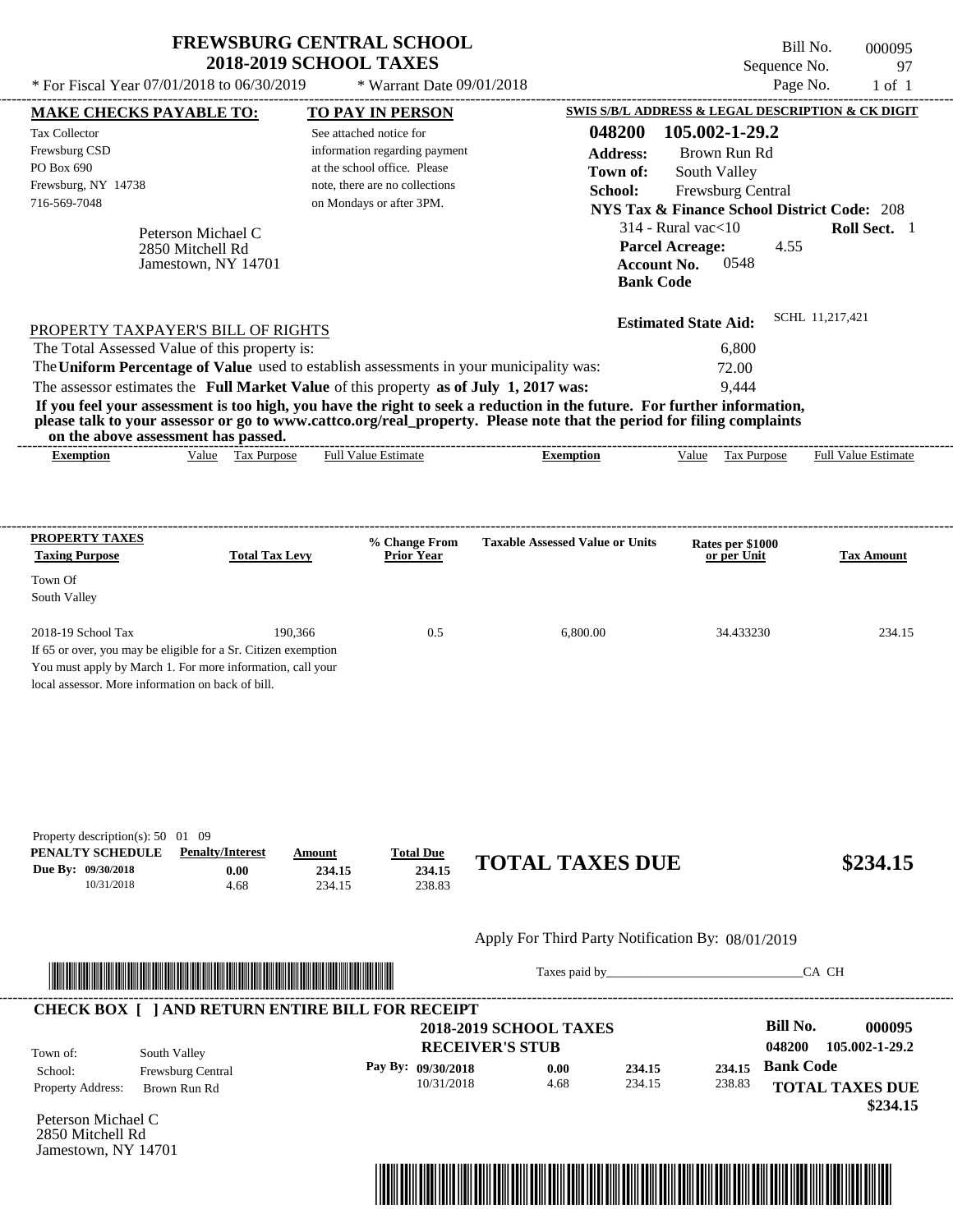| <b>FREWSBURG CENTRAL SCHOOL</b> |
|---------------------------------|
| <b>2018-2019 SCHOOL TAXES</b>   |

---------------------------------------------------------------------------------------------------------------------------------------------------------------------------------------------------- Bill No. 000096 Sequence No. 98  $*$  For Fiscal Year 07/01/2018 to 06/30/2019  $*$  Warrant Date 09/01/2018 Page No. 1 of 1

| <b>MAKE CHECKS PAYABLE TO:</b>                                                                                                                                                                                                       |                         |                       |        | <b>TO PAY IN PERSON</b>                                    |                                                                                                                         |                                        | SWIS S/B/L ADDRESS & LEGAL DESCRIPTION & CK DIGIT      |                  |                            |
|--------------------------------------------------------------------------------------------------------------------------------------------------------------------------------------------------------------------------------------|-------------------------|-----------------------|--------|------------------------------------------------------------|-------------------------------------------------------------------------------------------------------------------------|----------------------------------------|--------------------------------------------------------|------------------|----------------------------|
| <b>Tax Collector</b>                                                                                                                                                                                                                 |                         |                       |        | See attached notice for                                    |                                                                                                                         | 048200                                 | 105.002-1-29.3                                         |                  |                            |
| Frewsburg CSD                                                                                                                                                                                                                        |                         |                       |        | information regarding payment                              |                                                                                                                         | <b>Address:</b>                        | Brown Run Rd                                           |                  |                            |
| PO Box 690                                                                                                                                                                                                                           |                         |                       |        | at the school office. Please                               |                                                                                                                         | Town of:                               | South Valley                                           |                  |                            |
| Frewsburg, NY 14738<br>716-569-7048                                                                                                                                                                                                  |                         |                       |        | note, there are no collections<br>on Mondays or after 3PM. |                                                                                                                         | School:                                | Frewsburg Central                                      |                  |                            |
|                                                                                                                                                                                                                                      |                         |                       |        |                                                            |                                                                                                                         |                                        | <b>NYS Tax &amp; Finance School District Code: 208</b> |                  |                            |
|                                                                                                                                                                                                                                      | Peterson Michael C      |                       |        |                                                            |                                                                                                                         |                                        | 312 - Vac w/imprv                                      |                  | Roll Sect. 1               |
|                                                                                                                                                                                                                                      | 2850 Mitchell Rd        |                       |        |                                                            |                                                                                                                         |                                        | <b>Parcel Acreage:</b>                                 | 4.60             |                            |
|                                                                                                                                                                                                                                      | Jamestown, NY 14701     |                       |        |                                                            |                                                                                                                         | <b>Account No.</b><br><b>Bank Code</b> | 0629                                                   |                  |                            |
|                                                                                                                                                                                                                                      |                         |                       |        |                                                            |                                                                                                                         |                                        |                                                        |                  |                            |
|                                                                                                                                                                                                                                      |                         |                       |        |                                                            |                                                                                                                         |                                        | <b>Estimated State Aid:</b>                            |                  | SCHL 11,217,421            |
| PROPERTY TAXPAYER'S BILL OF RIGHTS                                                                                                                                                                                                   |                         |                       |        |                                                            |                                                                                                                         |                                        |                                                        |                  |                            |
| The Total Assessed Value of this property is:                                                                                                                                                                                        |                         |                       |        |                                                            | The Uniform Percentage of Value used to establish assessments in your municipality was:                                 |                                        | 10,200<br>72.00                                        |                  |                            |
|                                                                                                                                                                                                                                      |                         |                       |        |                                                            | The assessor estimates the Full Market Value of this property as of July 1, 2017 was:                                   |                                        | 14,167                                                 |                  |                            |
|                                                                                                                                                                                                                                      |                         |                       |        |                                                            | If you feel your assessment is too high, you have the right to seek a reduction in the future. For further information, |                                        |                                                        |                  |                            |
|                                                                                                                                                                                                                                      |                         |                       |        |                                                            | please talk to your assessor or go to www.cattco.org/real_property. Please note that the period for filing complaints   |                                        |                                                        |                  |                            |
| on the above assessment has passed.                                                                                                                                                                                                  |                         |                       |        |                                                            |                                                                                                                         |                                        |                                                        |                  |                            |
| <b>Exemption</b>                                                                                                                                                                                                                     |                         | Value Tax Purpose     |        | <b>Full Value Estimate</b>                                 | <b>Exemption</b>                                                                                                        |                                        | Value Tax Purpose                                      |                  | <b>Full Value Estimate</b> |
|                                                                                                                                                                                                                                      |                         |                       |        |                                                            |                                                                                                                         |                                        |                                                        |                  |                            |
|                                                                                                                                                                                                                                      |                         |                       |        |                                                            |                                                                                                                         |                                        |                                                        |                  |                            |
| <b>PROPERTY TAXES</b>                                                                                                                                                                                                                |                         |                       |        |                                                            |                                                                                                                         |                                        |                                                        |                  |                            |
| <b>Taxing Purpose</b>                                                                                                                                                                                                                |                         | <b>Total Tax Levy</b> |        | % Change From<br><b>Prior Year</b>                         | <b>Taxable Assessed Value or Units</b>                                                                                  |                                        | Rates per \$1000<br>or per Unit                        |                  | <b>Tax Amount</b>          |
| Town Of                                                                                                                                                                                                                              |                         |                       |        |                                                            |                                                                                                                         |                                        |                                                        |                  |                            |
| South Valley                                                                                                                                                                                                                         |                         |                       |        |                                                            |                                                                                                                         |                                        |                                                        |                  |                            |
|                                                                                                                                                                                                                                      |                         |                       |        |                                                            |                                                                                                                         |                                        |                                                        |                  |                            |
| 2018-19 School Tax                                                                                                                                                                                                                   |                         | 190,366               |        | 0.5                                                        | 10,200.00                                                                                                               |                                        | 34.433230                                              |                  | 351.22                     |
| If 65 or over, you may be eligible for a Sr. Citizen exemption                                                                                                                                                                       |                         |                       |        |                                                            |                                                                                                                         |                                        |                                                        |                  |                            |
| You must apply by March 1. For more information, call your<br>local assessor. More information on back of bill.                                                                                                                      |                         |                       |        |                                                            |                                                                                                                         |                                        |                                                        |                  |                            |
|                                                                                                                                                                                                                                      |                         |                       |        |                                                            |                                                                                                                         |                                        |                                                        |                  |                            |
|                                                                                                                                                                                                                                      |                         |                       |        |                                                            |                                                                                                                         |                                        |                                                        |                  |                            |
|                                                                                                                                                                                                                                      |                         |                       |        |                                                            |                                                                                                                         |                                        |                                                        |                  |                            |
|                                                                                                                                                                                                                                      |                         |                       |        |                                                            |                                                                                                                         |                                        |                                                        |                  |                            |
|                                                                                                                                                                                                                                      |                         |                       |        |                                                            |                                                                                                                         |                                        |                                                        |                  |                            |
|                                                                                                                                                                                                                                      |                         |                       |        |                                                            |                                                                                                                         |                                        |                                                        |                  |                            |
|                                                                                                                                                                                                                                      |                         |                       |        |                                                            |                                                                                                                         |                                        |                                                        |                  |                            |
| Property description(s): 50 01 09<br>PENALTY SCHEDULE                                                                                                                                                                                | <b>Penalty/Interest</b> |                       | Amount | <b>Total Due</b>                                           |                                                                                                                         |                                        |                                                        |                  |                            |
| Due By: 09/30/2018                                                                                                                                                                                                                   |                         | 0.00                  | 351.22 | 351.22                                                     | <b>TOTAL TAXES DUE</b>                                                                                                  |                                        |                                                        |                  | \$351.22                   |
| 10/31/2018                                                                                                                                                                                                                           |                         | 7.02                  | 351.22 | 358.24                                                     |                                                                                                                         |                                        |                                                        |                  |                            |
|                                                                                                                                                                                                                                      |                         |                       |        |                                                            |                                                                                                                         |                                        |                                                        |                  |                            |
|                                                                                                                                                                                                                                      |                         |                       |        |                                                            | Apply For Third Party Notification By: 08/01/2019                                                                       |                                        |                                                        |                  |                            |
|                                                                                                                                                                                                                                      |                         |                       |        |                                                            |                                                                                                                         |                                        |                                                        |                  |                            |
| <u> In the second contract of the second contract of the second contract of the second contract of the second contract of the second contract of the second contract of the second contract of the second contract of the second</u> |                         |                       |        |                                                            |                                                                                                                         |                                        |                                                        |                  | CA CH                      |
|                                                                                                                                                                                                                                      |                         |                       |        |                                                            |                                                                                                                         |                                        |                                                        |                  |                            |
|                                                                                                                                                                                                                                      |                         |                       |        | <b>CHECK BOX [ ] AND RETURN ENTIRE BILL FOR RECEIPT</b>    |                                                                                                                         |                                        |                                                        |                  |                            |
|                                                                                                                                                                                                                                      |                         |                       |        |                                                            | <b>2018-2019 SCHOOL TAXES</b>                                                                                           |                                        |                                                        | <b>Bill No.</b>  | 000096                     |
| Town of:                                                                                                                                                                                                                             | South Valley            |                       |        |                                                            | <b>RECEIVER'S STUB</b>                                                                                                  |                                        |                                                        | 048200           | 105.002-1-29.3             |
| School:                                                                                                                                                                                                                              | Frewsburg Central       |                       |        | Pay By: 09/30/2018                                         | 0.00                                                                                                                    | 351.22                                 |                                                        | 351.22 Bank Code |                            |
| Property Address:                                                                                                                                                                                                                    | Brown Run Rd            |                       |        | 10/31/2018                                                 | 7.02                                                                                                                    | 351.22                                 | 358.24                                                 |                  | <b>TOTAL TAXES DUE</b>     |
| Peterson Michael C                                                                                                                                                                                                                   |                         |                       |        |                                                            |                                                                                                                         |                                        |                                                        |                  | \$351.22                   |
| 2850 Mitchell Rd                                                                                                                                                                                                                     |                         |                       |        |                                                            |                                                                                                                         |                                        |                                                        |                  |                            |
| Jamestown, NY 14701                                                                                                                                                                                                                  |                         |                       |        |                                                            |                                                                                                                         |                                        |                                                        |                  |                            |
|                                                                                                                                                                                                                                      |                         |                       |        |                                                            |                                                                                                                         |                                        |                                                        |                  |                            |
|                                                                                                                                                                                                                                      |                         |                       |        |                                                            |                                                                                                                         |                                        |                                                        |                  |                            |
|                                                                                                                                                                                                                                      |                         |                       |        |                                                            |                                                                                                                         |                                        |                                                        |                  |                            |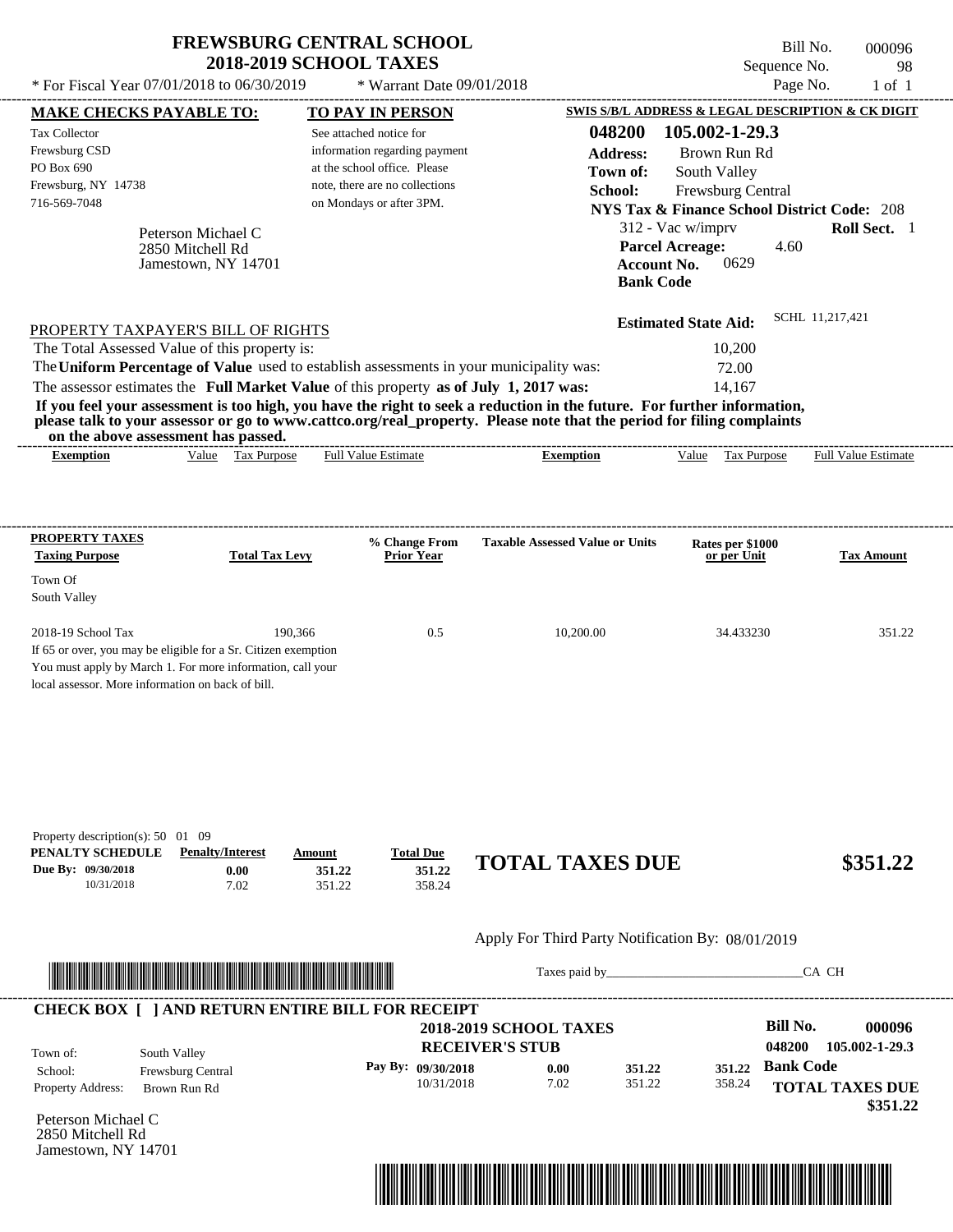Piazza Shelley

PO Box 476

---------------------------------------------------------------------------------------------------------------------------------------------------------------------------------------------------- Bill No. 000097 Sequence No. 99 \* For Fiscal Year  $07/01/2018$  to  $06/30/2019$  \* Warrant Date  $09/01/2018$  Page No. 1 of 1 **MAKE CHECKS PAYABLE TO: TO PAY IN PERSON SWIS S/B/L ADDRESS & LEGAL DESCRIPTION & CK DIGIT 048200 96.004-1-19.1 Address:** 12530 Bragg Rd South Valley **School:** Frewsburg Central **NYS Tax & Finance School District Code:** 208 322 - Rural vac>10 **Roll Sect.** 1 157.90 **Account No.** 0307 **Bank Code Estimated State Aid:** SCHL 11,217,421 PROPERTY TAXPAYER'S BILL OF RIGHTS The assessor estimates the **Full Market Value** of this property **as of July 1, 2017 was:** 97,083 The Total Assessed Value of this property is: 69,900 The **Uniform Percentage of Value** used to establish assessments in your municipality was: 72.00 **If you feel your assessment is too high, you have the right to seek a reduction in the future. For further information, please talk to your assessor or go to www.cattco.org/real\_property. Please note that the period for filing complaints on the above assessment has passed. Exemption** Value Tax Purpose **Taxing Purpose Total Tax Levy Prior Year % Change From Taxable Assessed Value or Units or per Unit Rates per \$1000 Tax Amount** See attached notice for information regarding payment at the school office. Please note, there are no collections \* Warrant Date 09/01/2018 716-569-7048 on Mondays or after 3PM. **Parcel Acreage:** 2018-19 School Tax 190,366 190,366 0.5 69,900.00 34.433230 2,406.88 Piazza Anthony M Full Value Estimate ---------------------------------------------------------------------------------------------------------------------------------------------------------------------------------------------------- ---------------------------------------------------------------------------------------------------------------------------------------------------------------------------------------------------- **Town of:** Frewsburg, NY 14738 **Exemption** Value Tax Purpose Full Value Estimate

If 65 or over, you may be eligible for a Sr. Citizen exemption You must apply by March 1. For more information, call your local assessor. More information on back of bill.

**PROPERTY TAXES**

Town Of South Valley

Tax Collector Frewsburg CSD PO Box 690

Frewsburg, NY 14738

**PENALTY SCHEDULE Penalty/Interest Amount Total Due Due By: 09/30/2018** 10/31/2018 48.14 **0.00** 2,406.88 **2,406.88** 2,455.02 **2,406.88 TOTAL TAXES DUE \$2,406.88** Property description(s): 44/45/53 01 09

Apply For Third Party Notification By: 08/01/2019



Taxes paid by\_\_\_\_\_\_\_\_\_\_\_\_\_\_\_\_\_\_\_\_\_\_\_\_\_\_\_\_\_\_\_CA CH

|            | <b>RECEIVER'S STUB</b> |          |          | 048200           | 96.004-1-19.1          |
|------------|------------------------|----------|----------|------------------|------------------------|
|            | 0.00                   | 2.406.88 | 2.406.88 | <b>Bank Code</b> |                        |
| 10/31/2018 | 48.14                  | 2,406.88 | 2,455.02 |                  | <b>TOTAL TAXES DUE</b> |
|            | Pay By: $09/30/2018$   |          |          |                  |                        |

Piazza Shelley Piazza Anthony M PO Box 476 Frewsburg, NY 14738

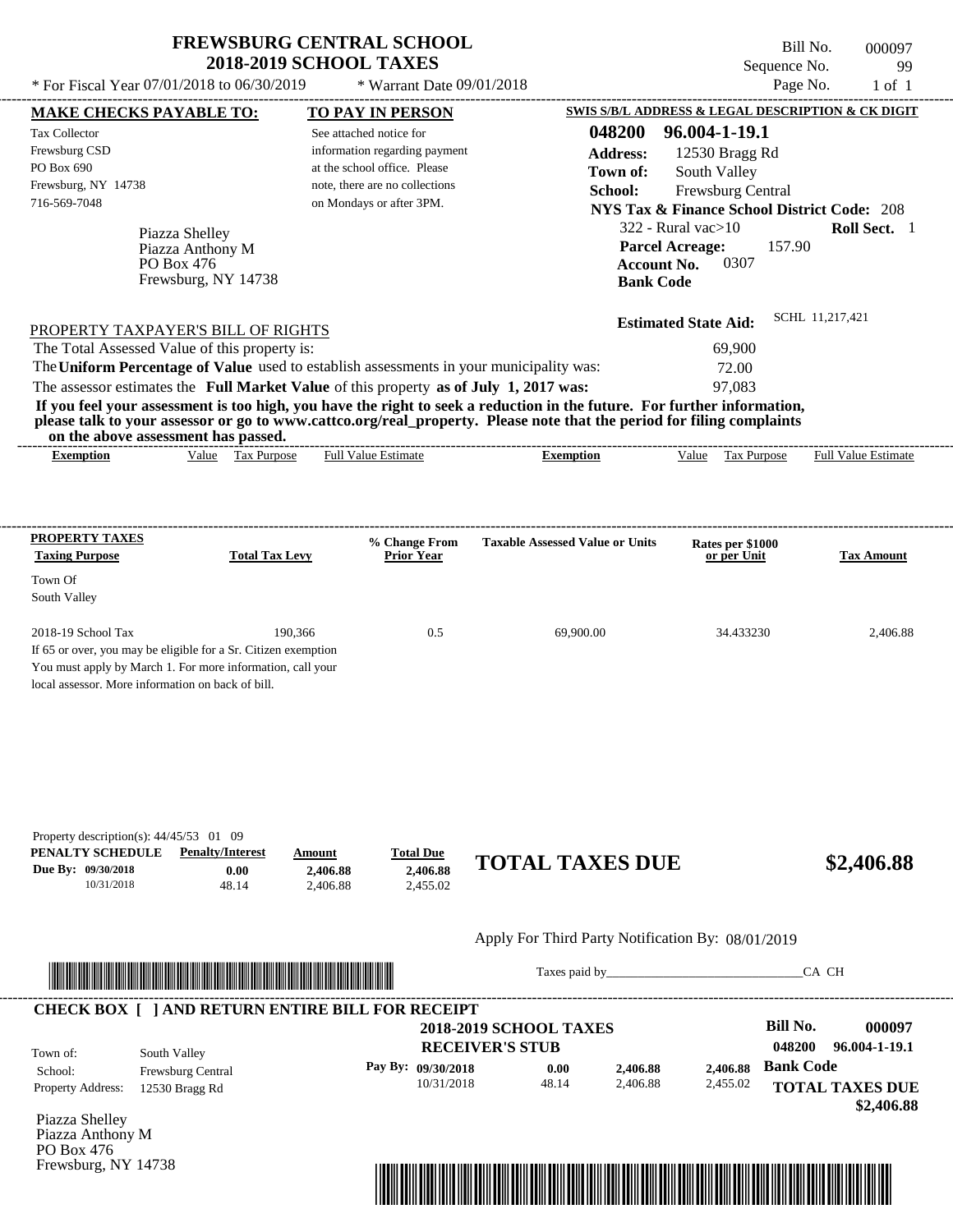\* Warrant Date 09/01/2018

Bill No. 000098 Sequence No. 100<br>Page No. 1 of 1 \* For Fiscal Year 07/01/2018 to 06/30/2019  $*$  Warrant Date 09/01/2018 Page No. 1 of 1

| <b>MAKE CHECKS PAYABLE TO:</b>                                                                                                                                                                                                       |                   |                                 |                    | <b>TO PAY IN PERSON</b>                                 |                                                                                                                                                                                                                  | SWIS S/B/L ADDRESS & LEGAL DESCRIPTION & CK DIGIT      |                                       |                  |                                      |
|--------------------------------------------------------------------------------------------------------------------------------------------------------------------------------------------------------------------------------------|-------------------|---------------------------------|--------------------|---------------------------------------------------------|------------------------------------------------------------------------------------------------------------------------------------------------------------------------------------------------------------------|--------------------------------------------------------|---------------------------------------|------------------|--------------------------------------|
| <b>Tax Collector</b>                                                                                                                                                                                                                 |                   |                                 |                    | See attached notice for                                 |                                                                                                                                                                                                                  | 048200                                                 | 96.004-1-41                           |                  |                                      |
| Frewsburg CSD                                                                                                                                                                                                                        |                   |                                 |                    | information regarding payment                           |                                                                                                                                                                                                                  | <b>Address:</b>                                        | 12530 Bragg Rd                        |                  |                                      |
| PO Box 690                                                                                                                                                                                                                           |                   |                                 |                    | at the school office. Please                            |                                                                                                                                                                                                                  | Town of:                                               | South Valley                          |                  |                                      |
| Frewsburg, NY 14738                                                                                                                                                                                                                  |                   |                                 |                    | note, there are no collections                          |                                                                                                                                                                                                                  | School:                                                | Frewsburg Central                     |                  |                                      |
| 716-569-7048                                                                                                                                                                                                                         |                   |                                 |                    | on Mondays or after 3PM.                                |                                                                                                                                                                                                                  | <b>NYS Tax &amp; Finance School District Code: 208</b> |                                       |                  |                                      |
|                                                                                                                                                                                                                                      | Piazza Shelley    |                                 |                    |                                                         |                                                                                                                                                                                                                  | 240 - Rural res                                        |                                       |                  | Roll Sect. 1                         |
|                                                                                                                                                                                                                                      | Piazza Anthony M  |                                 |                    |                                                         |                                                                                                                                                                                                                  | <b>Parcel Acreage:</b>                                 |                                       | 69.17            |                                      |
|                                                                                                                                                                                                                                      | PO Box 476        |                                 |                    |                                                         |                                                                                                                                                                                                                  | <b>Account No.</b>                                     | 0309                                  |                  |                                      |
|                                                                                                                                                                                                                                      |                   | Frewsburg, NY 14738             |                    |                                                         |                                                                                                                                                                                                                  | <b>Bank Code</b>                                       |                                       |                  |                                      |
|                                                                                                                                                                                                                                      |                   |                                 |                    |                                                         |                                                                                                                                                                                                                  |                                                        |                                       | SCHL 11,217,421  |                                      |
| PROPERTY TAXPAYER'S BILL OF RIGHTS                                                                                                                                                                                                   |                   |                                 |                    |                                                         |                                                                                                                                                                                                                  |                                                        | <b>Estimated State Aid:</b>           |                  |                                      |
| The Total Assessed Value of this property is:                                                                                                                                                                                        |                   |                                 |                    |                                                         | The Uniform Percentage of Value used to establish assessments in your municipality was:                                                                                                                          |                                                        | 104,100                               |                  |                                      |
|                                                                                                                                                                                                                                      |                   |                                 |                    |                                                         |                                                                                                                                                                                                                  |                                                        | 72.00<br>144,583                      |                  |                                      |
|                                                                                                                                                                                                                                      |                   |                                 |                    |                                                         | The assessor estimates the Full Market Value of this property as of July 1, 2017 was:<br>If you feel your assessment is too high, you have the right to seek a reduction in the future. For further information, |                                                        |                                       |                  |                                      |
| on the above assessment has passed.                                                                                                                                                                                                  |                   |                                 |                    |                                                         | please talk to your assessor or go to www.cattco.org/real_property. Please note that the period for filing complaints                                                                                            |                                                        |                                       |                  |                                      |
| <b>Exemption</b>                                                                                                                                                                                                                     |                   | Value Tax Purpose               |                    | <b>Full Value Estimate</b>                              | <b>Exemption</b>                                                                                                                                                                                                 |                                                        | Value Tax Purpose Full Value Estimate |                  |                                      |
| <b>Bas Star</b>                                                                                                                                                                                                                      |                   | (See Note) 21,300 SCHOOL        |                    | 29,583                                                  |                                                                                                                                                                                                                  |                                                        |                                       |                  |                                      |
|                                                                                                                                                                                                                                      |                   |                                 |                    |                                                         |                                                                                                                                                                                                                  |                                                        |                                       |                  |                                      |
| <b>PROPERTY TAXES</b>                                                                                                                                                                                                                |                   |                                 |                    | % Change From                                           | <b>Taxable Assessed Value or Units</b>                                                                                                                                                                           |                                                        | Rates per \$1000                      |                  |                                      |
| <b>Taxing Purpose</b>                                                                                                                                                                                                                |                   | <b>Total Tax Levy</b>           |                    | <b>Prior Year</b>                                       | (before accounting for STAR)                                                                                                                                                                                     |                                                        | or per Unit                           |                  | <b>Tax Amount</b>                    |
| Town Of                                                                                                                                                                                                                              |                   |                                 |                    |                                                         |                                                                                                                                                                                                                  |                                                        |                                       |                  |                                      |
| South Valley                                                                                                                                                                                                                         |                   |                                 |                    |                                                         |                                                                                                                                                                                                                  |                                                        |                                       |                  |                                      |
| 2018-19 School Tax                                                                                                                                                                                                                   |                   |                                 | 190,366            | 0.5                                                     | 104,100.00                                                                                                                                                                                                       |                                                        | 34.433230                             |                  | 3,584.50                             |
| If 65 or over, you may be eligible for a Sr. Citizen exemption                                                                                                                                                                       |                   |                                 |                    |                                                         |                                                                                                                                                                                                                  |                                                        |                                       |                  |                                      |
| You must apply by March 1. For more information, call your                                                                                                                                                                           |                   |                                 |                    |                                                         |                                                                                                                                                                                                                  |                                                        |                                       |                  |                                      |
| local assessor. More information on back of bill.                                                                                                                                                                                    |                   |                                 |                    |                                                         |                                                                                                                                                                                                                  |                                                        |                                       |                  |                                      |
|                                                                                                                                                                                                                                      |                   |                                 |                    |                                                         | Your tax savings this year resulting from the New York State School Tax Relief (STAR) program is:<br>Note: This year's STAR tax savings generally may not exceed last year's by more than 2%.                    |                                                        |                                       |                  | \$733.43                             |
| Property description(s): $44 \quad 01 \quad 09$                                                                                                                                                                                      |                   |                                 |                    |                                                         |                                                                                                                                                                                                                  |                                                        |                                       |                  |                                      |
| PENALTY SCHEDULE<br>Due By: 09/30/2018                                                                                                                                                                                               |                   | <b>Penalty/Interest</b><br>0.00 | Amount<br>2,851.07 | <b>Total Due</b><br>2,851.07                            | <b>TOTAL TAXES DUE</b>                                                                                                                                                                                           |                                                        |                                       |                  | \$2,851.07                           |
| 10/31/2018                                                                                                                                                                                                                           |                   | 57.02                           | 2,851.07           | 2,908.09                                                |                                                                                                                                                                                                                  |                                                        |                                       |                  |                                      |
|                                                                                                                                                                                                                                      |                   |                                 |                    |                                                         |                                                                                                                                                                                                                  |                                                        |                                       |                  |                                      |
|                                                                                                                                                                                                                                      |                   |                                 |                    |                                                         | Apply For Third Party Notification By: 08/01/2019                                                                                                                                                                |                                                        |                                       |                  |                                      |
| <u> Indian American State and The Communication of the Communication of the Communication of the Communication of the Communication of the Communication of the Communication of the Communication of the Communication of the C</u> |                   |                                 |                    |                                                         |                                                                                                                                                                                                                  |                                                        |                                       | CA CH            |                                      |
|                                                                                                                                                                                                                                      |                   |                                 |                    |                                                         |                                                                                                                                                                                                                  |                                                        |                                       |                  |                                      |
|                                                                                                                                                                                                                                      |                   |                                 |                    | <b>CHECK BOX [ ] AND RETURN ENTIRE BILL FOR RECEIPT</b> | <b>2018-2019 SCHOOL TAXES</b>                                                                                                                                                                                    |                                                        |                                       | <b>Bill No.</b>  | 000098                               |
|                                                                                                                                                                                                                                      |                   |                                 |                    |                                                         | <b>RECEIVER'S STUB</b>                                                                                                                                                                                           |                                                        |                                       | 048200           | 96.004-1-41                          |
| Town of:                                                                                                                                                                                                                             | South Valley      |                                 |                    | Pay By: 09/30/2018                                      |                                                                                                                                                                                                                  |                                                        |                                       | <b>Bank Code</b> |                                      |
| School:                                                                                                                                                                                                                              | Frewsburg Central |                                 |                    | 10/31/2018                                              | 0.00<br>57.02                                                                                                                                                                                                    | 2,851.07<br>2,851.07                                   | 2,851.07<br>2,908.09                  |                  |                                      |
| <b>Property Address:</b>                                                                                                                                                                                                             | 12530 Bragg Rd    |                                 |                    |                                                         |                                                                                                                                                                                                                  |                                                        |                                       |                  | <b>TOTAL TAXES DUE</b><br>\$2,851.07 |
| Piazza Shelley                                                                                                                                                                                                                       |                   |                                 |                    |                                                         |                                                                                                                                                                                                                  |                                                        |                                       |                  |                                      |
| Piazza Anthony M                                                                                                                                                                                                                     |                   |                                 |                    |                                                         |                                                                                                                                                                                                                  |                                                        |                                       |                  |                                      |
| PO Box 476                                                                                                                                                                                                                           |                   |                                 |                    |                                                         |                                                                                                                                                                                                                  |                                                        |                                       |                  |                                      |
| Frewsburg, NY 14738                                                                                                                                                                                                                  |                   |                                 |                    |                                                         |                                                                                                                                                                                                                  |                                                        |                                       |                  |                                      |
|                                                                                                                                                                                                                                      |                   |                                 |                    |                                                         |                                                                                                                                                                                                                  |                                                        |                                       |                  |                                      |
|                                                                                                                                                                                                                                      |                   |                                 |                    |                                                         | <u> 1989 - Johann Stoff, Amerikaansk politiker († 1958)</u>                                                                                                                                                      |                                                        |                                       |                  |                                      |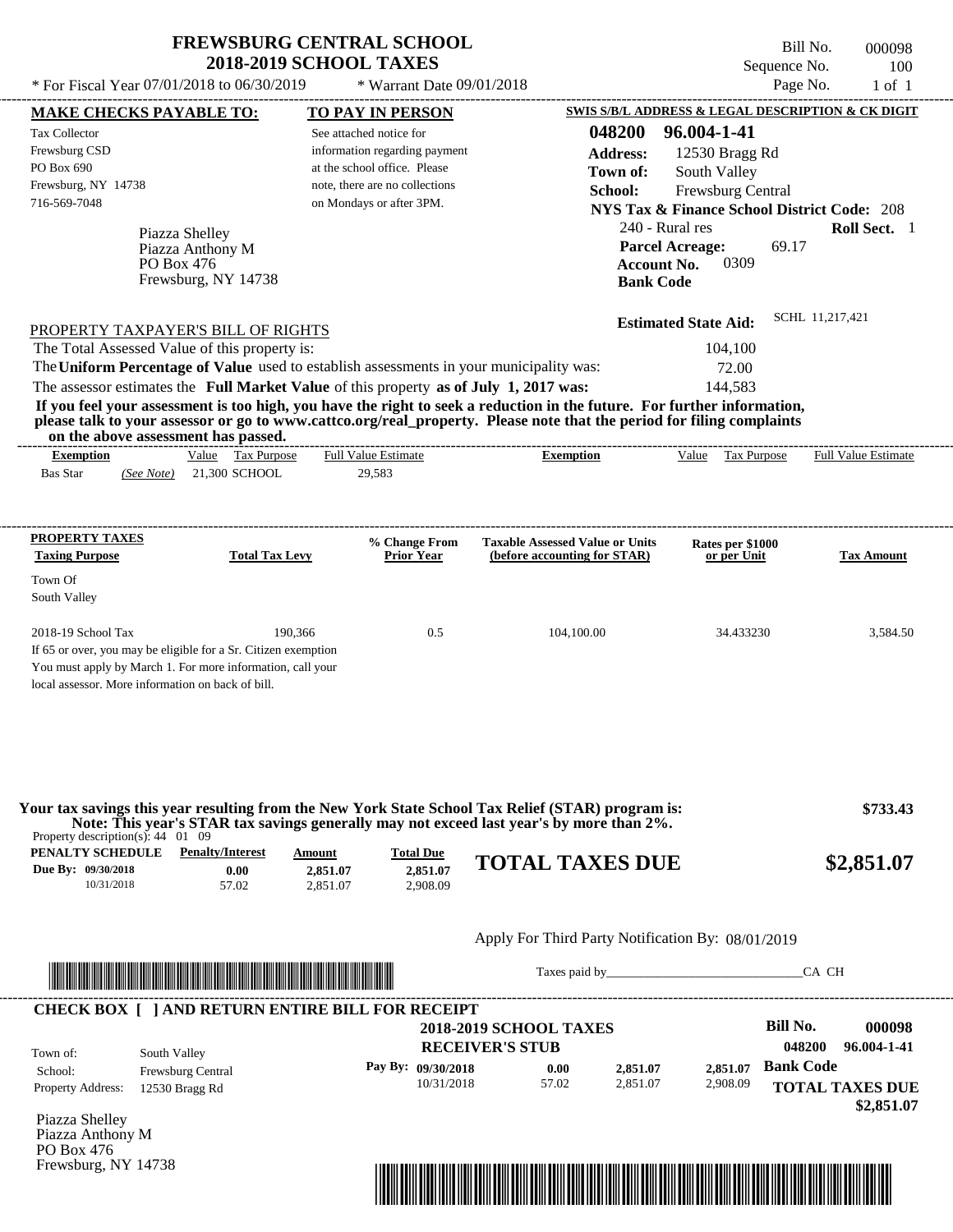\* For Fiscal Year  $07/01/2018$  to  $06/30/2019$  \* Warrant Date  $09/01/2018$  Page No. 1 of 1

 $*$  Warrant Date 09/01/2018

Bill No. 000099 Sequence No. 101

| <b>MAKE CHECKS PAYABLE TO:</b>                                                                          |                                                                                                                                                                                                                                      | <b>TO PAY IN PERSON</b>                                                                                                                                                                                                                                             |                                                                        |                             |                                 | <b>SWIS S/B/L ADDRESS &amp; LEGAL DESCRIPTION &amp; CK DIGIT</b> |
|---------------------------------------------------------------------------------------------------------|--------------------------------------------------------------------------------------------------------------------------------------------------------------------------------------------------------------------------------------|---------------------------------------------------------------------------------------------------------------------------------------------------------------------------------------------------------------------------------------------------------------------|------------------------------------------------------------------------|-----------------------------|---------------------------------|------------------------------------------------------------------|
| <b>Tax Collector</b>                                                                                    |                                                                                                                                                                                                                                      | See attached notice for                                                                                                                                                                                                                                             |                                                                        | 048200                      | 96.004-1-19.2                   |                                                                  |
| Frewsburg CSD                                                                                           |                                                                                                                                                                                                                                      | information regarding payment                                                                                                                                                                                                                                       |                                                                        | <b>Address:</b>             | Bragg Rd                        |                                                                  |
| PO Box 690                                                                                              |                                                                                                                                                                                                                                      | at the school office. Please                                                                                                                                                                                                                                        |                                                                        | Town of:                    | South Valley                    |                                                                  |
| Frewsburg, NY 14738                                                                                     |                                                                                                                                                                                                                                      | note, there are no collections                                                                                                                                                                                                                                      |                                                                        | School:                     | Frewsburg Central               |                                                                  |
| 716-569-7048                                                                                            |                                                                                                                                                                                                                                      | on Mondays or after 3PM.                                                                                                                                                                                                                                            |                                                                        |                             |                                 | <b>NYS Tax &amp; Finance School District Code: 208</b>           |
|                                                                                                         |                                                                                                                                                                                                                                      |                                                                                                                                                                                                                                                                     |                                                                        | 210 - 1 Family Res          |                                 | Roll Sect. 1                                                     |
|                                                                                                         | <b>Ramsey Jeffrey</b><br>Ramsey Marian                                                                                                                                                                                               |                                                                                                                                                                                                                                                                     |                                                                        | <b>Parcel Acreage:</b>      |                                 | 9.61                                                             |
|                                                                                                         | RD 2 Wheeler Hill Rd                                                                                                                                                                                                                 |                                                                                                                                                                                                                                                                     |                                                                        | <b>Account No.</b>          | 0506                            |                                                                  |
|                                                                                                         | Frewsburg, NY 14738                                                                                                                                                                                                                  |                                                                                                                                                                                                                                                                     |                                                                        | <b>Bank Code</b>            | 017                             |                                                                  |
|                                                                                                         |                                                                                                                                                                                                                                      |                                                                                                                                                                                                                                                                     |                                                                        |                             |                                 |                                                                  |
|                                                                                                         | PROPERTY TAXPAYER'S BILL OF RIGHTS                                                                                                                                                                                                   |                                                                                                                                                                                                                                                                     |                                                                        | <b>Estimated State Aid:</b> |                                 | SCHL 11,217,421                                                  |
|                                                                                                         | The Total Assessed Value of this property is:                                                                                                                                                                                        |                                                                                                                                                                                                                                                                     |                                                                        |                             | 36,500                          |                                                                  |
|                                                                                                         |                                                                                                                                                                                                                                      | The Uniform Percentage of Value used to establish assessments in your municipality was:                                                                                                                                                                             |                                                                        |                             | 72.00                           |                                                                  |
|                                                                                                         |                                                                                                                                                                                                                                      | The assessor estimates the Full Market Value of this property as of July 1, 2017 was:                                                                                                                                                                               |                                                                        |                             | 50,694                          |                                                                  |
|                                                                                                         | on the above assessment has passed.                                                                                                                                                                                                  | If you feel your assessment is too high, you have the right to seek a reduction in the future. For further information,<br>please talk to your assessor or go to www.cattco.org/real_property. Please note that the period for filing complaints                    |                                                                        |                             |                                 |                                                                  |
| <b>Exemption</b>                                                                                        | Value Tax Purpose                                                                                                                                                                                                                    | <b>Full Value Estimate</b>                                                                                                                                                                                                                                          | <b>Exemption</b>                                                       |                             |                                 | Value Tax Purpose Full Value Estimate                            |
| <b>Bas Star</b>                                                                                         | (See Note) 21,300 SCHOOL                                                                                                                                                                                                             | 29,583                                                                                                                                                                                                                                                              |                                                                        |                             |                                 |                                                                  |
|                                                                                                         |                                                                                                                                                                                                                                      |                                                                                                                                                                                                                                                                     |                                                                        |                             |                                 |                                                                  |
| <b>PROPERTY TAXES</b><br><b>Taxing Purpose</b>                                                          | <b>Total Tax Levy</b>                                                                                                                                                                                                                | % Change From<br><b>Prior Year</b>                                                                                                                                                                                                                                  | <b>Taxable Assessed Value or Units</b><br>(before accounting for STAR) |                             | Rates per \$1000<br>or per Unit | <b>Tax Amount</b>                                                |
|                                                                                                         |                                                                                                                                                                                                                                      |                                                                                                                                                                                                                                                                     |                                                                        |                             |                                 |                                                                  |
| Town Of<br>South Valley                                                                                 |                                                                                                                                                                                                                                      |                                                                                                                                                                                                                                                                     |                                                                        |                             |                                 |                                                                  |
|                                                                                                         |                                                                                                                                                                                                                                      |                                                                                                                                                                                                                                                                     |                                                                        |                             |                                 |                                                                  |
| 2018-19 School Tax                                                                                      |                                                                                                                                                                                                                                      | 190,366<br>0.5                                                                                                                                                                                                                                                      | 36,500.00                                                              |                             | 34.433230                       | 1,256.81                                                         |
|                                                                                                         | If 65 or over, you may be eligible for a Sr. Citizen exemption<br>You must apply by March 1. For more information, call your<br>local assessor. More information on back of bill.                                                    |                                                                                                                                                                                                                                                                     |                                                                        |                             |                                 |                                                                  |
| Property description(s): $44 \quad 01 \quad 09$<br>PENALTY SCHEDULE<br>Due By: 09/30/2018<br>10/31/2018 | <b>Penalty/Interest</b><br>0.00<br>10.47                                                                                                                                                                                             | Your tax savings this year resulting from the New York State School Tax Relief (STAR) program is:<br>Note: This year's STAR tax savings generally may not exceed last year's by more than 2%.<br><b>Total Due</b><br>Amount<br>523.39<br>523.39<br>523.39<br>533.86 | <b>TOTAL TAXES DUE</b>                                                 |                             |                                 | \$733.42<br>\$523.39                                             |
|                                                                                                         |                                                                                                                                                                                                                                      |                                                                                                                                                                                                                                                                     | Apply For Third Party Notification By: 08/01/2019                      |                             |                                 |                                                                  |
|                                                                                                         | <u> Indian American State and The Communication of the Communication of the Communication of the Communication of the Communication of the Communication of the Communication of the Communication of the Communication of the C</u> |                                                                                                                                                                                                                                                                     |                                                                        |                             |                                 | CA CH                                                            |
|                                                                                                         |                                                                                                                                                                                                                                      | <b>CHECK BOX [ ] AND RETURN ENTIRE BILL FOR RECEIPT</b>                                                                                                                                                                                                             |                                                                        |                             |                                 |                                                                  |
|                                                                                                         |                                                                                                                                                                                                                                      |                                                                                                                                                                                                                                                                     | <b>2018-2019 SCHOOL TAXES</b>                                          |                             |                                 | <b>Bill No.</b><br>000099                                        |
|                                                                                                         |                                                                                                                                                                                                                                      |                                                                                                                                                                                                                                                                     | <b>RECEIVER'S STUB</b>                                                 |                             |                                 | 048200<br>96.004-1-19.2                                          |
| Town of:                                                                                                | South Valley                                                                                                                                                                                                                         |                                                                                                                                                                                                                                                                     |                                                                        |                             |                                 |                                                                  |
| School:                                                                                                 | Frewsburg Central                                                                                                                                                                                                                    | Pay By: 09/30/2018                                                                                                                                                                                                                                                  | 0.00                                                                   | 523.39                      | 523.39                          | <b>Bank Code 017</b>                                             |
| Property Address:                                                                                       | Bragg Rd                                                                                                                                                                                                                             | 10/31/2018                                                                                                                                                                                                                                                          | 10.47                                                                  | 523.39                      | 533.86                          | <b>TOTAL TAXES DUE</b>                                           |
|                                                                                                         |                                                                                                                                                                                                                                      |                                                                                                                                                                                                                                                                     |                                                                        |                             |                                 | \$523.39                                                         |
| Ramsey Jeffrey<br>Ramsey Marian                                                                         |                                                                                                                                                                                                                                      |                                                                                                                                                                                                                                                                     |                                                                        |                             |                                 |                                                                  |
| RD 2 Wheeler Hill Rd                                                                                    |                                                                                                                                                                                                                                      |                                                                                                                                                                                                                                                                     |                                                                        |                             |                                 |                                                                  |
| Frewsburg, NY 14738                                                                                     |                                                                                                                                                                                                                                      |                                                                                                                                                                                                                                                                     |                                                                        |                             |                                 |                                                                  |
|                                                                                                         |                                                                                                                                                                                                                                      |                                                                                                                                                                                                                                                                     |                                                                        |                             |                                 |                                                                  |

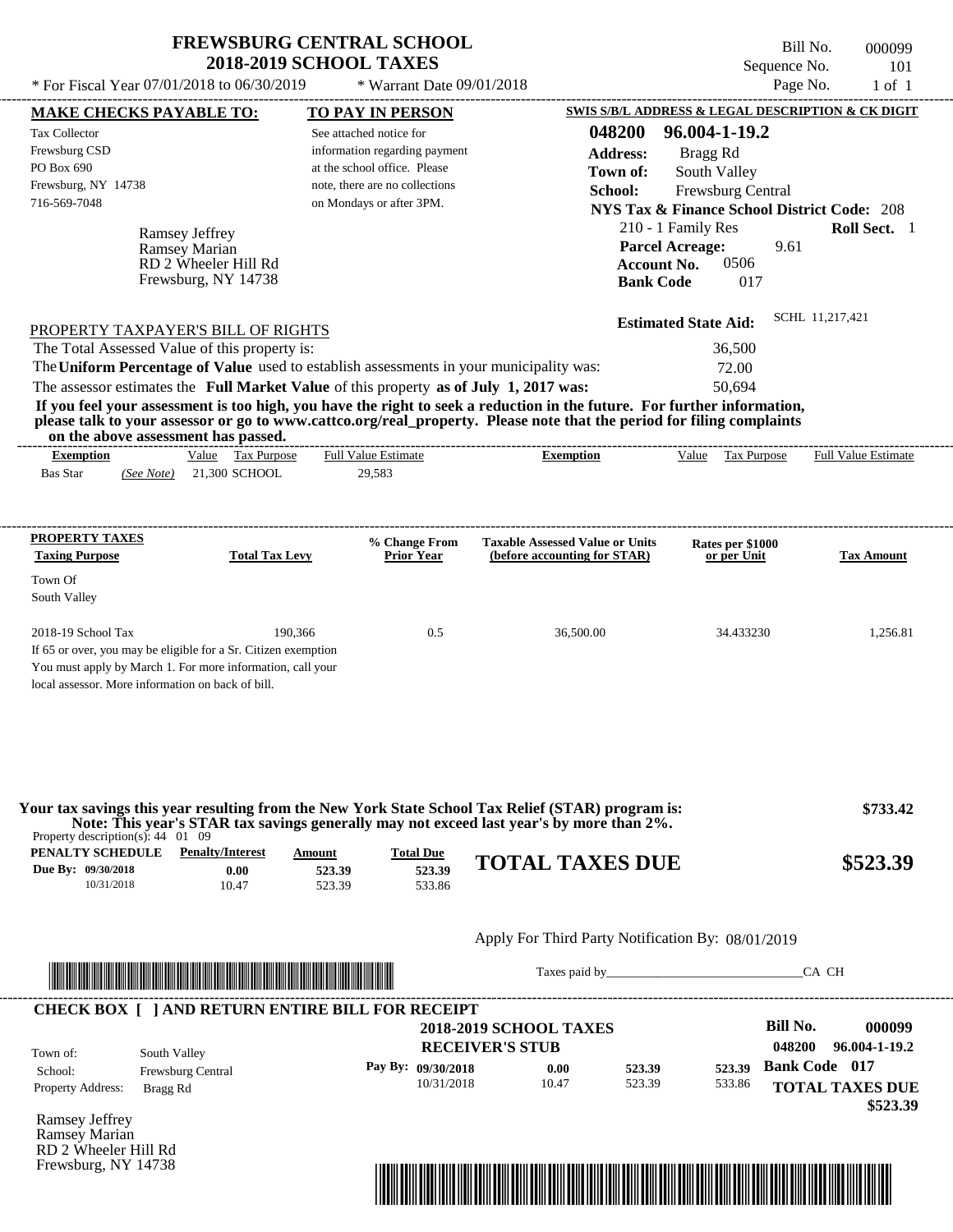\* For Fiscal Year  $07/01/2018$  to  $06/30/2019$  \* Warrant Date  $09/01/2018$  Page No. 1 of 1

 $*$  Warrant Date 09/01/2018

Bill No. 000100 Sequence No. 102

| <b>MAKE CHECKS PAYABLE TO:</b>                                 |                                                                                                                       |                       | <b>TO PAY IN PERSON</b>      |                                |                                                                                                                                                                                                                                                  |                  | <b>SWIS S/B/L ADDRESS &amp; LEGAL DESCRIPTION &amp; CK DIGIT</b> |                  |                                       |
|----------------------------------------------------------------|-----------------------------------------------------------------------------------------------------------------------|-----------------------|------------------------------|--------------------------------|--------------------------------------------------------------------------------------------------------------------------------------------------------------------------------------------------------------------------------------------------|------------------|------------------------------------------------------------------|------------------|---------------------------------------|
| <b>Tax Collector</b>                                           |                                                                                                                       |                       | See attached notice for      |                                |                                                                                                                                                                                                                                                  | 048200           | 105.002-1-29.1                                                   |                  |                                       |
| Frewsburg CSD                                                  |                                                                                                                       |                       |                              | information regarding payment  |                                                                                                                                                                                                                                                  | <b>Address:</b>  | Brown Run Rd                                                     |                  |                                       |
| PO Box 690                                                     |                                                                                                                       |                       | at the school office. Please |                                |                                                                                                                                                                                                                                                  | Town of:         | South Valley                                                     |                  |                                       |
| Frewsburg, NY 14738                                            |                                                                                                                       |                       |                              | note, there are no collections |                                                                                                                                                                                                                                                  | School:          | Frewsburg Central                                                |                  |                                       |
| 716-569-7048                                                   |                                                                                                                       |                       | on Mondays or after 3PM.     |                                |                                                                                                                                                                                                                                                  |                  | <b>NYS Tax &amp; Finance School District Code: 208</b>           |                  |                                       |
|                                                                | Remmy Robert A                                                                                                        |                       |                              |                                |                                                                                                                                                                                                                                                  |                  | $322$ - Rural vac $>10$                                          |                  | Roll Sect. 1                          |
|                                                                | Remmy Cindy S                                                                                                         |                       |                              |                                |                                                                                                                                                                                                                                                  |                  | <b>Parcel Acreage:</b>                                           | 16.60            |                                       |
|                                                                | 23 Lynette LN                                                                                                         |                       |                              |                                |                                                                                                                                                                                                                                                  |                  | 0203<br><b>Account No.</b>                                       |                  |                                       |
|                                                                | Amherst, NY 14228                                                                                                     |                       |                              |                                |                                                                                                                                                                                                                                                  | <b>Bank Code</b> |                                                                  |                  |                                       |
|                                                                |                                                                                                                       |                       |                              |                                |                                                                                                                                                                                                                                                  |                  |                                                                  |                  | SCHL 11.217.421                       |
| PROPERTY TAXPAYER'S BILL OF RIGHTS                             |                                                                                                                       |                       |                              |                                |                                                                                                                                                                                                                                                  |                  | <b>Estimated State Aid:</b>                                      |                  |                                       |
| The Total Assessed Value of this property is:                  |                                                                                                                       |                       |                              |                                |                                                                                                                                                                                                                                                  |                  | 13,000                                                           |                  |                                       |
|                                                                |                                                                                                                       |                       |                              |                                | The Uniform Percentage of Value used to establish assessments in your municipality was:                                                                                                                                                          |                  | 72.00                                                            |                  |                                       |
|                                                                |                                                                                                                       |                       |                              |                                | The assessor estimates the Full Market Value of this property as of July 1, 2017 was:                                                                                                                                                            |                  | 18,056                                                           |                  |                                       |
|                                                                | on the above assessment has passed.                                                                                   |                       |                              |                                | If you feel your assessment is too high, you have the right to seek a reduction in the future. For further information,<br>please talk to your assessor or go to www.cattco.org/real_property. Please note that the period for filing complaints |                  |                                                                  |                  |                                       |
| <b>Exemption</b>                                               |                                                                                                                       | Value Tax Purpose     | <b>Full Value Estimate</b>   |                                |                                                                                                                                                                                                                                                  | <b>Exemption</b> |                                                                  |                  | Value Tax Purpose Full Value Estimate |
|                                                                |                                                                                                                       |                       |                              |                                |                                                                                                                                                                                                                                                  |                  |                                                                  |                  |                                       |
|                                                                |                                                                                                                       |                       |                              |                                |                                                                                                                                                                                                                                                  |                  |                                                                  |                  |                                       |
| <b>PROPERTY TAXES</b>                                          |                                                                                                                       |                       |                              | % Change From                  | <b>Taxable Assessed Value or Units</b>                                                                                                                                                                                                           |                  | Rates per \$1000                                                 |                  |                                       |
| <b>Taxing Purpose</b>                                          |                                                                                                                       | <b>Total Tax Levy</b> |                              | <b>Prior Year</b>              |                                                                                                                                                                                                                                                  |                  | or per Unit                                                      |                  | <b>Tax Amount</b>                     |
| Town Of<br>South Valley                                        |                                                                                                                       |                       |                              |                                |                                                                                                                                                                                                                                                  |                  |                                                                  |                  |                                       |
| 2018-19 School Tax                                             |                                                                                                                       | 190,366               |                              | 0.5                            |                                                                                                                                                                                                                                                  | 13,000.00        | 34.433230                                                        |                  | 447.63                                |
| If 65 or over, you may be eligible for a Sr. Citizen exemption |                                                                                                                       |                       |                              |                                |                                                                                                                                                                                                                                                  |                  |                                                                  |                  |                                       |
| You must apply by March 1. For more information, call your     |                                                                                                                       |                       |                              |                                |                                                                                                                                                                                                                                                  |                  |                                                                  |                  |                                       |
| local assessor. More information on back of bill.              |                                                                                                                       |                       |                              |                                |                                                                                                                                                                                                                                                  |                  |                                                                  |                  |                                       |
|                                                                |                                                                                                                       |                       |                              |                                |                                                                                                                                                                                                                                                  |                  |                                                                  |                  |                                       |
|                                                                |                                                                                                                       |                       |                              |                                |                                                                                                                                                                                                                                                  |                  |                                                                  |                  |                                       |
|                                                                |                                                                                                                       |                       |                              |                                |                                                                                                                                                                                                                                                  |                  |                                                                  |                  |                                       |
|                                                                |                                                                                                                       |                       |                              |                                |                                                                                                                                                                                                                                                  |                  |                                                                  |                  |                                       |
|                                                                |                                                                                                                       |                       |                              |                                |                                                                                                                                                                                                                                                  |                  |                                                                  |                  |                                       |
| Property description(s): 50 01 09<br>PENALTY SCHEDULE          | <b>Penalty/Interest</b>                                                                                               |                       | Amount                       | <b>Total Due</b>               |                                                                                                                                                                                                                                                  |                  |                                                                  |                  |                                       |
| Due By: 09/30/2018                                             |                                                                                                                       | 0.00                  | 447.63                       | 447.63                         | <b>TOTAL TAXES DUE</b>                                                                                                                                                                                                                           |                  |                                                                  |                  | \$447.63                              |
| 10/31/2018                                                     |                                                                                                                       | 8.95                  | 447.63                       | 456.58                         |                                                                                                                                                                                                                                                  |                  |                                                                  |                  |                                       |
|                                                                |                                                                                                                       |                       |                              |                                |                                                                                                                                                                                                                                                  |                  |                                                                  |                  |                                       |
|                                                                |                                                                                                                       |                       |                              |                                | Apply For Third Party Notification By: 08/01/2019                                                                                                                                                                                                |                  |                                                                  |                  |                                       |
|                                                                | <u> HANDELIN DER BEI HAN DER BEREICH ERREICH ERREICH ERREICH ERREICH ERREICH ERREICH ERREICH ERREICH ERREICH ERRE</u> |                       |                              |                                |                                                                                                                                                                                                                                                  |                  | Taxes paid by                                                    |                  | CA CH                                 |
| <b>CHECK BOX [ ] AND RETURN ENTIRE BILL FOR RECEIPT</b>        |                                                                                                                       |                       |                              |                                |                                                                                                                                                                                                                                                  |                  |                                                                  |                  |                                       |
|                                                                |                                                                                                                       |                       |                              |                                | <b>2018-2019 SCHOOL TAXES</b>                                                                                                                                                                                                                    |                  |                                                                  | <b>Bill No.</b>  | 000100                                |
|                                                                |                                                                                                                       |                       |                              |                                | <b>RECEIVER'S STUB</b>                                                                                                                                                                                                                           |                  |                                                                  | 048200           | 105.002-1-29.1                        |
| Town of:<br>School:                                            | South Valley                                                                                                          |                       |                              | Pay By: 09/30/2018             | 0.00                                                                                                                                                                                                                                             | 447.63           | 447.63                                                           | <b>Bank Code</b> |                                       |
| Property Address:                                              | Frewsburg Central<br>Brown Run Rd                                                                                     |                       |                              | 10/31/2018                     | 8.95                                                                                                                                                                                                                                             | 447.63           | 456.58                                                           |                  | <b>TOTAL TAXES DUE</b>                |
|                                                                |                                                                                                                       |                       |                              |                                |                                                                                                                                                                                                                                                  |                  |                                                                  |                  | \$447.63                              |
| Remmy Robert A                                                 |                                                                                                                       |                       |                              |                                |                                                                                                                                                                                                                                                  |                  |                                                                  |                  |                                       |
| Remmy Cindy S                                                  |                                                                                                                       |                       |                              |                                |                                                                                                                                                                                                                                                  |                  |                                                                  |                  |                                       |
| 23 Lynette LN<br>Amherst, NY 14228                             |                                                                                                                       |                       |                              |                                |                                                                                                                                                                                                                                                  |                  |                                                                  |                  |                                       |
|                                                                |                                                                                                                       |                       |                              |                                |                                                                                                                                                                                                                                                  |                  |                                                                  |                  |                                       |
|                                                                |                                                                                                                       |                       |                              |                                | <u> 1989 - Andrea Stadt British, fransk politik (d. 1989)</u>                                                                                                                                                                                    |                  |                                                                  |                  |                                       |
|                                                                |                                                                                                                       |                       |                              |                                |                                                                                                                                                                                                                                                  |                  |                                                                  |                  |                                       |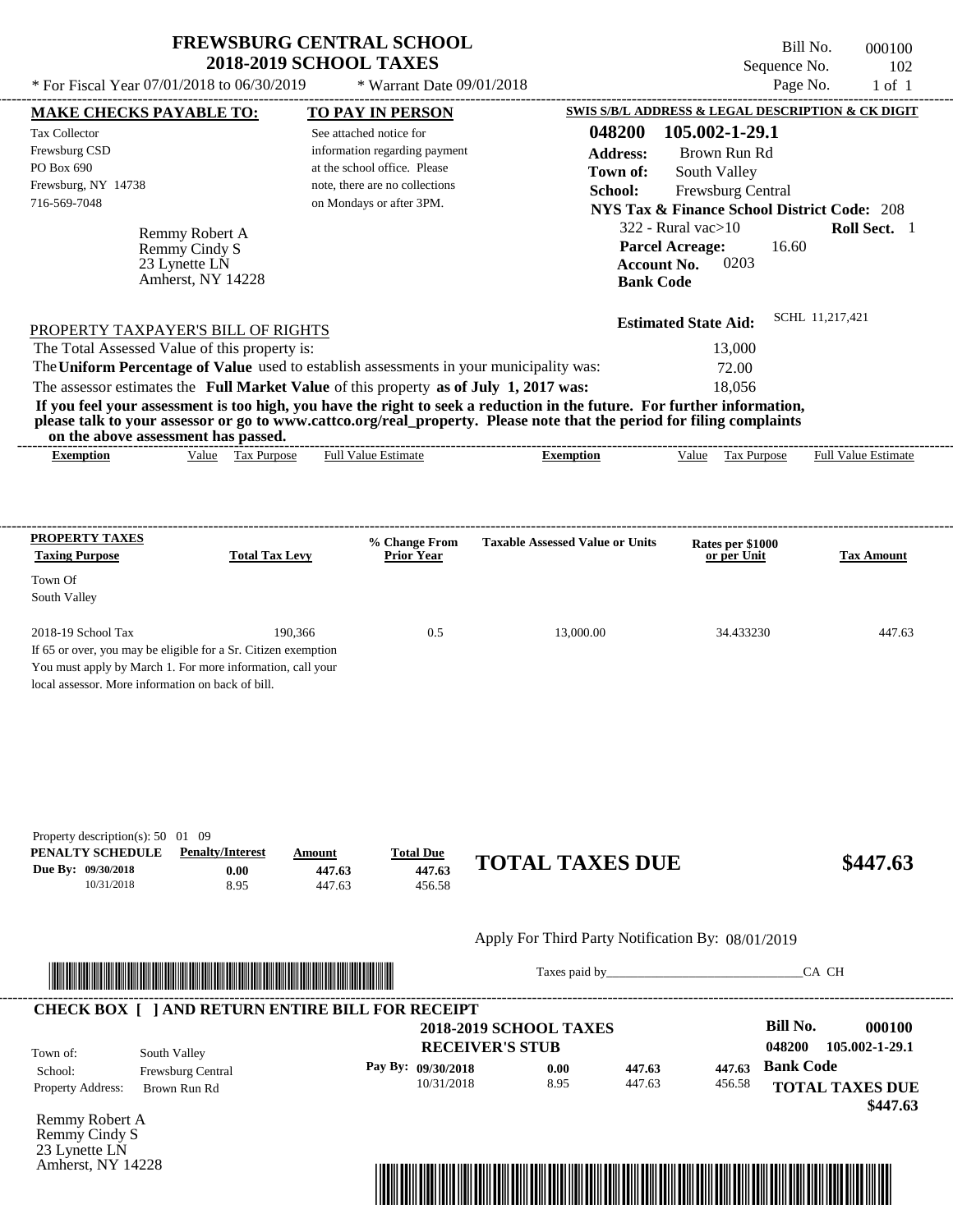\* For Fiscal Year  $07/01/2018$  to  $06/30/2019$  \* Warrant Date  $09/01/2018$  Page No. 1 of 1

 $*$  Warrant Date 09/01/2018

Bill No. 000101 Sequence No. 103

| <b>MAKE CHECKS PAYABLE TO:</b>                                                                                               |                                                                                                                                                                                                                                      |                       |                  | <b>TO PAY IN PERSON</b>                                 |                                                                                                                                                                                                                                                  |                    |                                                                                                                                                                                                                                |                  | <b>SWIS S/B/L ADDRESS &amp; LEGAL DESCRIPTION &amp; CK DIGIT</b> |
|------------------------------------------------------------------------------------------------------------------------------|--------------------------------------------------------------------------------------------------------------------------------------------------------------------------------------------------------------------------------------|-----------------------|------------------|---------------------------------------------------------|--------------------------------------------------------------------------------------------------------------------------------------------------------------------------------------------------------------------------------------------------|--------------------|--------------------------------------------------------------------------------------------------------------------------------------------------------------------------------------------------------------------------------|------------------|------------------------------------------------------------------|
| <b>Tax Collector</b>                                                                                                         |                                                                                                                                                                                                                                      |                       |                  | See attached notice for                                 |                                                                                                                                                                                                                                                  | 048200             | 105.002-1-29.4                                                                                                                                                                                                                 |                  |                                                                  |
| Frewsburg CSD                                                                                                                |                                                                                                                                                                                                                                      |                       |                  | information regarding payment                           |                                                                                                                                                                                                                                                  | <b>Address:</b>    | Brown Run Rd                                                                                                                                                                                                                   |                  |                                                                  |
| PO Box 690                                                                                                                   |                                                                                                                                                                                                                                      |                       |                  | at the school office. Please                            |                                                                                                                                                                                                                                                  | Town of:           | South Valley                                                                                                                                                                                                                   |                  |                                                                  |
| Frewsburg, NY 14738                                                                                                          |                                                                                                                                                                                                                                      |                       |                  | note, there are no collections                          |                                                                                                                                                                                                                                                  | School:            | Frewsburg Central                                                                                                                                                                                                              |                  |                                                                  |
| 716-569-7048                                                                                                                 |                                                                                                                                                                                                                                      |                       |                  | on Mondays or after 3PM.                                |                                                                                                                                                                                                                                                  |                    | <b>NYS Tax &amp; Finance School District Code: 208</b>                                                                                                                                                                         |                  |                                                                  |
|                                                                                                                              | Remmy Robert A                                                                                                                                                                                                                       |                       |                  |                                                         |                                                                                                                                                                                                                                                  |                    | 260 - Seasonal res                                                                                                                                                                                                             |                  | Roll Sect. 1                                                     |
|                                                                                                                              | Remmy Cindy S                                                                                                                                                                                                                        |                       |                  |                                                         |                                                                                                                                                                                                                                                  |                    | <b>Parcel Acreage:</b>                                                                                                                                                                                                         | 16.00            |                                                                  |
|                                                                                                                              | 23 Lynette LN                                                                                                                                                                                                                        |                       |                  |                                                         |                                                                                                                                                                                                                                                  | <b>Account No.</b> | 0678                                                                                                                                                                                                                           |                  |                                                                  |
|                                                                                                                              | Amherst, NY 14228                                                                                                                                                                                                                    |                       |                  |                                                         |                                                                                                                                                                                                                                                  | <b>Bank Code</b>   |                                                                                                                                                                                                                                |                  |                                                                  |
|                                                                                                                              |                                                                                                                                                                                                                                      |                       |                  |                                                         |                                                                                                                                                                                                                                                  |                    |                                                                                                                                                                                                                                |                  | SCHL 11.217.421                                                  |
| PROPERTY TAXPAYER'S BILL OF RIGHTS                                                                                           |                                                                                                                                                                                                                                      |                       |                  |                                                         |                                                                                                                                                                                                                                                  |                    | <b>Estimated State Aid:</b>                                                                                                                                                                                                    |                  |                                                                  |
| The Total Assessed Value of this property is:                                                                                |                                                                                                                                                                                                                                      |                       |                  |                                                         |                                                                                                                                                                                                                                                  |                    | 24,800                                                                                                                                                                                                                         |                  |                                                                  |
|                                                                                                                              |                                                                                                                                                                                                                                      |                       |                  |                                                         | The Uniform Percentage of Value used to establish assessments in your municipality was:                                                                                                                                                          |                    | 72.00                                                                                                                                                                                                                          |                  |                                                                  |
|                                                                                                                              |                                                                                                                                                                                                                                      |                       |                  |                                                         | The assessor estimates the Full Market Value of this property as of July 1, 2017 was:                                                                                                                                                            |                    | 34,444                                                                                                                                                                                                                         |                  |                                                                  |
|                                                                                                                              | on the above assessment has passed.                                                                                                                                                                                                  |                       |                  |                                                         | If you feel your assessment is too high, you have the right to seek a reduction in the future. For further information,<br>please talk to your assessor or go to www.cattco.org/real_property. Please note that the period for filing complaints |                    |                                                                                                                                                                                                                                |                  |                                                                  |
| <b>Exemption</b>                                                                                                             |                                                                                                                                                                                                                                      | Value Tax Purpose     |                  | <b>Full Value Estimate</b>                              | <b>Exemption</b>                                                                                                                                                                                                                                 |                    | Value Tax Purpose Full Value Estimate                                                                                                                                                                                          |                  |                                                                  |
|                                                                                                                              |                                                                                                                                                                                                                                      |                       |                  |                                                         |                                                                                                                                                                                                                                                  |                    |                                                                                                                                                                                                                                |                  |                                                                  |
|                                                                                                                              |                                                                                                                                                                                                                                      |                       |                  |                                                         |                                                                                                                                                                                                                                                  |                    |                                                                                                                                                                                                                                |                  |                                                                  |
| <b>PROPERTY TAXES</b>                                                                                                        |                                                                                                                                                                                                                                      |                       |                  | % Change From                                           | <b>Taxable Assessed Value or Units</b>                                                                                                                                                                                                           |                    | Rates per \$1000                                                                                                                                                                                                               |                  |                                                                  |
| <b>Taxing Purpose</b>                                                                                                        |                                                                                                                                                                                                                                      | <b>Total Tax Levy</b> |                  | <b>Prior Year</b>                                       |                                                                                                                                                                                                                                                  |                    | or per Unit                                                                                                                                                                                                                    |                  | <b>Tax Amount</b>                                                |
| Town Of<br>South Valley                                                                                                      |                                                                                                                                                                                                                                      |                       |                  |                                                         |                                                                                                                                                                                                                                                  |                    |                                                                                                                                                                                                                                |                  |                                                                  |
| 2018-19 School Tax                                                                                                           |                                                                                                                                                                                                                                      | 190,366               |                  | 0.5                                                     | 24,800.00                                                                                                                                                                                                                                        |                    | 34.433230                                                                                                                                                                                                                      |                  | 853.94                                                           |
| If 65 or over, you may be eligible for a Sr. Citizen exemption<br>You must apply by March 1. For more information, call your |                                                                                                                                                                                                                                      |                       |                  |                                                         |                                                                                                                                                                                                                                                  |                    |                                                                                                                                                                                                                                |                  |                                                                  |
| local assessor. More information on back of bill.                                                                            |                                                                                                                                                                                                                                      |                       |                  |                                                         |                                                                                                                                                                                                                                                  |                    |                                                                                                                                                                                                                                |                  |                                                                  |
|                                                                                                                              |                                                                                                                                                                                                                                      |                       |                  |                                                         |                                                                                                                                                                                                                                                  |                    |                                                                                                                                                                                                                                |                  |                                                                  |
|                                                                                                                              |                                                                                                                                                                                                                                      |                       |                  |                                                         |                                                                                                                                                                                                                                                  |                    |                                                                                                                                                                                                                                |                  |                                                                  |
| Property description(s): 50 01 09<br>PENALTY SCHEDULE                                                                        | <b>Penalty/Interest</b>                                                                                                                                                                                                              |                       |                  |                                                         |                                                                                                                                                                                                                                                  |                    |                                                                                                                                                                                                                                |                  |                                                                  |
| Due By: 09/30/2018                                                                                                           |                                                                                                                                                                                                                                      | 0.00                  | Amount<br>853.94 | <b>Total Due</b><br>853.94                              | <b>TOTAL TAXES DUE</b>                                                                                                                                                                                                                           |                    |                                                                                                                                                                                                                                |                  | \$853.94                                                         |
| 10/31/2018                                                                                                                   |                                                                                                                                                                                                                                      | 17.08                 | 853.94           | 871.02                                                  |                                                                                                                                                                                                                                                  |                    |                                                                                                                                                                                                                                |                  |                                                                  |
|                                                                                                                              |                                                                                                                                                                                                                                      |                       |                  |                                                         | Apply For Third Party Notification By: 08/01/2019                                                                                                                                                                                                |                    |                                                                                                                                                                                                                                |                  |                                                                  |
|                                                                                                                              |                                                                                                                                                                                                                                      |                       |                  |                                                         |                                                                                                                                                                                                                                                  |                    |                                                                                                                                                                                                                                |                  |                                                                  |
|                                                                                                                              | <u> In the second contract of the second contract of the second contract of the second contract of the second contract of the second contract of the second contract of the second contract of the second contract of the second</u> |                       |                  |                                                         |                                                                                                                                                                                                                                                  |                    | Taxes paid by Taxes and the Taxes and the Taxes and the Taxes and the Taxes and the Taxes and the Taxes and the Taxes and the Taxes and the Taxes and the Taxes and the Taxes and the Taxes and the Taxes and the Taxes and th |                  | CA CH                                                            |
|                                                                                                                              |                                                                                                                                                                                                                                      |                       |                  | <b>CHECK BOX [ ] AND RETURN ENTIRE BILL FOR RECEIPT</b> |                                                                                                                                                                                                                                                  |                    |                                                                                                                                                                                                                                |                  |                                                                  |
|                                                                                                                              |                                                                                                                                                                                                                                      |                       |                  |                                                         | <b>2018-2019 SCHOOL TAXES</b>                                                                                                                                                                                                                    |                    |                                                                                                                                                                                                                                | <b>Bill No.</b>  | 000101                                                           |
| Town of:                                                                                                                     | South Valley                                                                                                                                                                                                                         |                       |                  |                                                         | <b>RECEIVER'S STUB</b>                                                                                                                                                                                                                           |                    |                                                                                                                                                                                                                                | 048200           | 105.002-1-29.4                                                   |
| School:                                                                                                                      | Frewsburg Central                                                                                                                                                                                                                    |                       |                  | Pay By: 09/30/2018                                      | 0.00                                                                                                                                                                                                                                             | 853.94             | 853.94                                                                                                                                                                                                                         | <b>Bank Code</b> |                                                                  |
| Property Address:                                                                                                            | Brown Run Rd                                                                                                                                                                                                                         |                       |                  | 10/31/2018                                              | 17.08                                                                                                                                                                                                                                            | 853.94             | 871.02                                                                                                                                                                                                                         |                  | <b>TOTAL TAXES DUE</b>                                           |
|                                                                                                                              |                                                                                                                                                                                                                                      |                       |                  |                                                         |                                                                                                                                                                                                                                                  |                    |                                                                                                                                                                                                                                |                  | \$853.94                                                         |
| Remmy Robert A<br>Remmy Cindy S                                                                                              |                                                                                                                                                                                                                                      |                       |                  |                                                         |                                                                                                                                                                                                                                                  |                    |                                                                                                                                                                                                                                |                  |                                                                  |
| 23 Lynette LN                                                                                                                |                                                                                                                                                                                                                                      |                       |                  |                                                         |                                                                                                                                                                                                                                                  |                    |                                                                                                                                                                                                                                |                  |                                                                  |
| Amherst, NY 14228                                                                                                            |                                                                                                                                                                                                                                      |                       |                  |                                                         |                                                                                                                                                                                                                                                  |                    |                                                                                                                                                                                                                                |                  |                                                                  |
|                                                                                                                              |                                                                                                                                                                                                                                      |                       |                  |                                                         | <u> 1989 - Johann Stoff, Amerikaansk politiker († 1958)</u>                                                                                                                                                                                      |                    |                                                                                                                                                                                                                                |                  |                                                                  |
|                                                                                                                              |                                                                                                                                                                                                                                      |                       |                  |                                                         |                                                                                                                                                                                                                                                  |                    |                                                                                                                                                                                                                                |                  |                                                                  |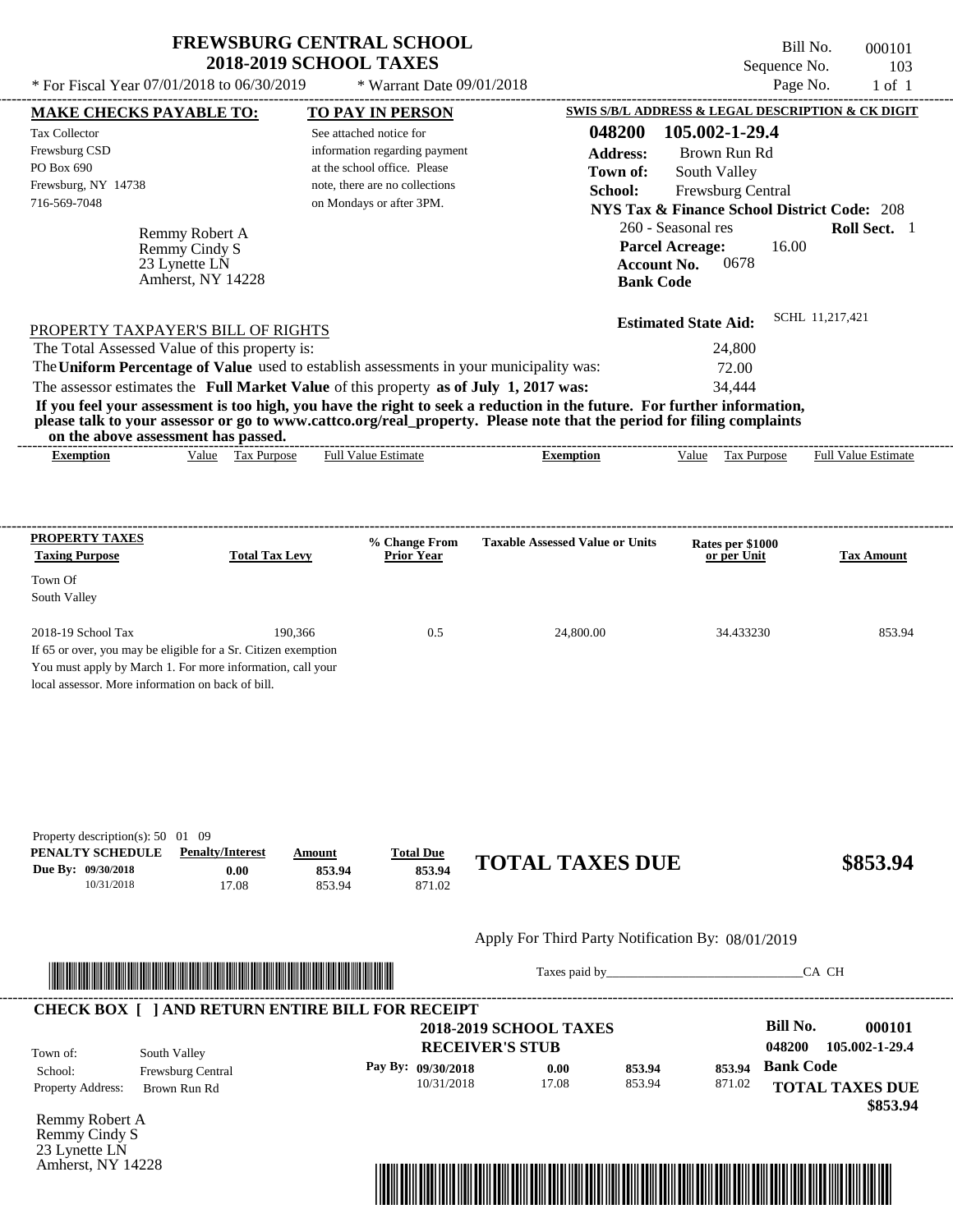\* For Fiscal Year  $07/01/2018$  to  $06/30/2019$  \* Warrant Date  $09/01/2018$  Page No. 1 of 1

 $*$  Warrant Date 09/01/2018

Bill No. 000102 Sequence No. 104

| <b>MAKE CHECKS PAYABLE TO:</b>                                                        |                                                                                                                        | <b>TO PAY IN PERSON</b>        |                                    |                                                                                                                                                                                                                                                  | <b>SWIS S/B/L ADDRESS &amp; LEGAL DESCRIPTION &amp; CK DIGIT</b>                                                                                                                                                               |                  |                        |
|---------------------------------------------------------------------------------------|------------------------------------------------------------------------------------------------------------------------|--------------------------------|------------------------------------|--------------------------------------------------------------------------------------------------------------------------------------------------------------------------------------------------------------------------------------------------|--------------------------------------------------------------------------------------------------------------------------------------------------------------------------------------------------------------------------------|------------------|------------------------|
| <b>Tax Collector</b>                                                                  |                                                                                                                        | See attached notice for        |                                    | 048200                                                                                                                                                                                                                                           | 96.004-1-59.1                                                                                                                                                                                                                  |                  |                        |
| Frewsburg CSD                                                                         |                                                                                                                        | information regarding payment  |                                    | <b>Address:</b>                                                                                                                                                                                                                                  | Sawmill Run Rd                                                                                                                                                                                                                 |                  |                        |
| PO Box 690                                                                            |                                                                                                                        | at the school office. Please   |                                    | Town of:                                                                                                                                                                                                                                         | South Valley                                                                                                                                                                                                                   |                  |                        |
| Frewsburg, NY 14738                                                                   |                                                                                                                        | note, there are no collections |                                    | School:                                                                                                                                                                                                                                          | Frewsburg Central                                                                                                                                                                                                              |                  |                        |
| 716-569-7048                                                                          |                                                                                                                        | on Mondays or after 3PM.       |                                    |                                                                                                                                                                                                                                                  | <b>NYS Tax &amp; Finance School District Code: 208</b>                                                                                                                                                                         |                  |                        |
|                                                                                       | Renda John B                                                                                                           |                                |                                    |                                                                                                                                                                                                                                                  | $322$ - Rural vac $>10$                                                                                                                                                                                                        |                  | Roll Sect. 1           |
|                                                                                       | Renda Mary Beth                                                                                                        |                                |                                    |                                                                                                                                                                                                                                                  | <b>Parcel Acreage:</b>                                                                                                                                                                                                         | 10.44            |                        |
|                                                                                       | 5263 Oakwood Dr                                                                                                        |                                |                                    |                                                                                                                                                                                                                                                  | 0263<br><b>Account No.</b>                                                                                                                                                                                                     |                  |                        |
|                                                                                       | N. Tonawanda, NY 14120                                                                                                 |                                |                                    |                                                                                                                                                                                                                                                  | <b>Bank Code</b>                                                                                                                                                                                                               |                  |                        |
|                                                                                       |                                                                                                                        |                                |                                    |                                                                                                                                                                                                                                                  |                                                                                                                                                                                                                                |                  |                        |
| PROPERTY TAXPAYER'S BILL OF RIGHTS                                                    |                                                                                                                        |                                |                                    |                                                                                                                                                                                                                                                  | <b>Estimated State Aid:</b>                                                                                                                                                                                                    | SCHL 11,217,421  |                        |
| The Total Assessed Value of this property is:                                         |                                                                                                                        |                                |                                    |                                                                                                                                                                                                                                                  | 9,900                                                                                                                                                                                                                          |                  |                        |
|                                                                                       |                                                                                                                        |                                |                                    | The Uniform Percentage of Value used to establish assessments in your municipality was:                                                                                                                                                          | 72.00                                                                                                                                                                                                                          |                  |                        |
| The assessor estimates the Full Market Value of this property as of July 1, 2017 was: |                                                                                                                        |                                |                                    |                                                                                                                                                                                                                                                  | 13,750                                                                                                                                                                                                                         |                  |                        |
|                                                                                       |                                                                                                                        |                                |                                    | If you feel your assessment is too high, you have the right to seek a reduction in the future. For further information,<br>please talk to your assessor or go to www.cattco.org/real_property. Please note that the period for filing complaints |                                                                                                                                                                                                                                |                  |                        |
|                                                                                       | on the above assessment has passed.<br>Value Tax Purpose                                                               | <b>Full Value Estimate</b>     |                                    |                                                                                                                                                                                                                                                  | Value Tax Purpose Full Value Estimate                                                                                                                                                                                          |                  |                        |
| <b>Exemption</b>                                                                      |                                                                                                                        |                                |                                    | <b>Exemption</b>                                                                                                                                                                                                                                 |                                                                                                                                                                                                                                |                  |                        |
|                                                                                       |                                                                                                                        |                                |                                    |                                                                                                                                                                                                                                                  |                                                                                                                                                                                                                                |                  |                        |
|                                                                                       |                                                                                                                        |                                |                                    |                                                                                                                                                                                                                                                  |                                                                                                                                                                                                                                |                  |                        |
| <b>PROPERTY TAXES</b><br><b>Taxing Purpose</b>                                        | <b>Total Tax Levy</b>                                                                                                  |                                | % Change From<br><b>Prior Year</b> | <b>Taxable Assessed Value or Units</b>                                                                                                                                                                                                           | Rates per \$1000<br>or per Unit                                                                                                                                                                                                |                  | <b>Tax Amount</b>      |
| Town Of                                                                               |                                                                                                                        |                                |                                    |                                                                                                                                                                                                                                                  |                                                                                                                                                                                                                                |                  |                        |
| South Valley                                                                          |                                                                                                                        |                                |                                    |                                                                                                                                                                                                                                                  |                                                                                                                                                                                                                                |                  |                        |
|                                                                                       |                                                                                                                        |                                |                                    |                                                                                                                                                                                                                                                  |                                                                                                                                                                                                                                |                  |                        |
| 2018-19 School Tax                                                                    | 190,366                                                                                                                |                                | 0.5                                | 9,900.00                                                                                                                                                                                                                                         | 34.433230                                                                                                                                                                                                                      |                  | 340.89                 |
| If 65 or over, you may be eligible for a Sr. Citizen exemption                        |                                                                                                                        |                                |                                    |                                                                                                                                                                                                                                                  |                                                                                                                                                                                                                                |                  |                        |
| You must apply by March 1. For more information, call your                            |                                                                                                                        |                                |                                    |                                                                                                                                                                                                                                                  |                                                                                                                                                                                                                                |                  |                        |
| local assessor. More information on back of bill.                                     |                                                                                                                        |                                |                                    |                                                                                                                                                                                                                                                  |                                                                                                                                                                                                                                |                  |                        |
|                                                                                       |                                                                                                                        |                                |                                    |                                                                                                                                                                                                                                                  |                                                                                                                                                                                                                                |                  |                        |
|                                                                                       |                                                                                                                        |                                |                                    |                                                                                                                                                                                                                                                  |                                                                                                                                                                                                                                |                  |                        |
|                                                                                       |                                                                                                                        |                                |                                    |                                                                                                                                                                                                                                                  |                                                                                                                                                                                                                                |                  |                        |
|                                                                                       |                                                                                                                        |                                |                                    |                                                                                                                                                                                                                                                  |                                                                                                                                                                                                                                |                  |                        |
|                                                                                       |                                                                                                                        |                                |                                    |                                                                                                                                                                                                                                                  |                                                                                                                                                                                                                                |                  |                        |
| Property description(s): $53 \quad 01 \quad 09$                                       |                                                                                                                        |                                |                                    |                                                                                                                                                                                                                                                  |                                                                                                                                                                                                                                |                  |                        |
| PENALTY SCHEDULE                                                                      | <b>Penalty/Interest</b>                                                                                                | Amount                         | <b>Total Due</b>                   | <b>TOTAL TAXES DUE</b>                                                                                                                                                                                                                           |                                                                                                                                                                                                                                |                  | \$340.89               |
| Due By: 09/30/2018<br>10/31/2018                                                      | 0.00<br>6.82                                                                                                           | 340.89<br>340.89               | 340.89<br>347.71                   |                                                                                                                                                                                                                                                  |                                                                                                                                                                                                                                |                  |                        |
|                                                                                       |                                                                                                                        |                                |                                    |                                                                                                                                                                                                                                                  |                                                                                                                                                                                                                                |                  |                        |
|                                                                                       |                                                                                                                        |                                |                                    | Apply For Third Party Notification By: 08/01/2019                                                                                                                                                                                                |                                                                                                                                                                                                                                |                  |                        |
|                                                                                       | <u> 1999 - An Dùbhlachd ann an Dùbhlachd ann an Dùbhlachd ann an Dùbhlachd ann an Dùbhlachd ann an Dùbhlachd an Dù</u> |                                |                                    |                                                                                                                                                                                                                                                  | Taxes paid by Taxes and the Taxes and the Taxes and the Taxes and the Taxes and the Taxes and the Taxes and the Taxes and the Taxes and the Taxes and the Taxes and the Taxes and the Taxes and the Taxes and the Taxes and th |                  | CA CH                  |
|                                                                                       |                                                                                                                        |                                |                                    |                                                                                                                                                                                                                                                  |                                                                                                                                                                                                                                |                  |                        |
| <b>CHECK BOX [ ] AND RETURN ENTIRE BILL FOR RECEIPT</b>                               |                                                                                                                        |                                |                                    | <b>2018-2019 SCHOOL TAXES</b>                                                                                                                                                                                                                    |                                                                                                                                                                                                                                | <b>Bill No.</b>  | 000102                 |
|                                                                                       |                                                                                                                        |                                |                                    |                                                                                                                                                                                                                                                  |                                                                                                                                                                                                                                |                  |                        |
| Town of:                                                                              | South Valley                                                                                                           |                                |                                    | <b>RECEIVER'S STUB</b>                                                                                                                                                                                                                           |                                                                                                                                                                                                                                | 048200           | 96.004-1-59.1          |
| School:                                                                               | Frewsburg Central                                                                                                      |                                | Pay By: 09/30/2018                 | 0.00                                                                                                                                                                                                                                             | 340.89<br>340.89                                                                                                                                                                                                               | <b>Bank Code</b> |                        |
| Property Address:                                                                     | Sawmill Run Rd                                                                                                         |                                | 10/31/2018                         | 6.82                                                                                                                                                                                                                                             | 340.89<br>347.71                                                                                                                                                                                                               |                  | <b>TOTAL TAXES DUE</b> |
|                                                                                       |                                                                                                                        |                                |                                    |                                                                                                                                                                                                                                                  |                                                                                                                                                                                                                                |                  | \$340.89               |
| Renda John B<br>Renda Mary Beth                                                       |                                                                                                                        |                                |                                    |                                                                                                                                                                                                                                                  |                                                                                                                                                                                                                                |                  |                        |
| 5263 Oakwood Dr                                                                       |                                                                                                                        |                                |                                    |                                                                                                                                                                                                                                                  |                                                                                                                                                                                                                                |                  |                        |
|                                                                                       |                                                                                                                        |                                |                                    |                                                                                                                                                                                                                                                  |                                                                                                                                                                                                                                |                  |                        |
| N. Tonawanda, NY 14120                                                                |                                                                                                                        |                                |                                    |                                                                                                                                                                                                                                                  |                                                                                                                                                                                                                                |                  |                        |

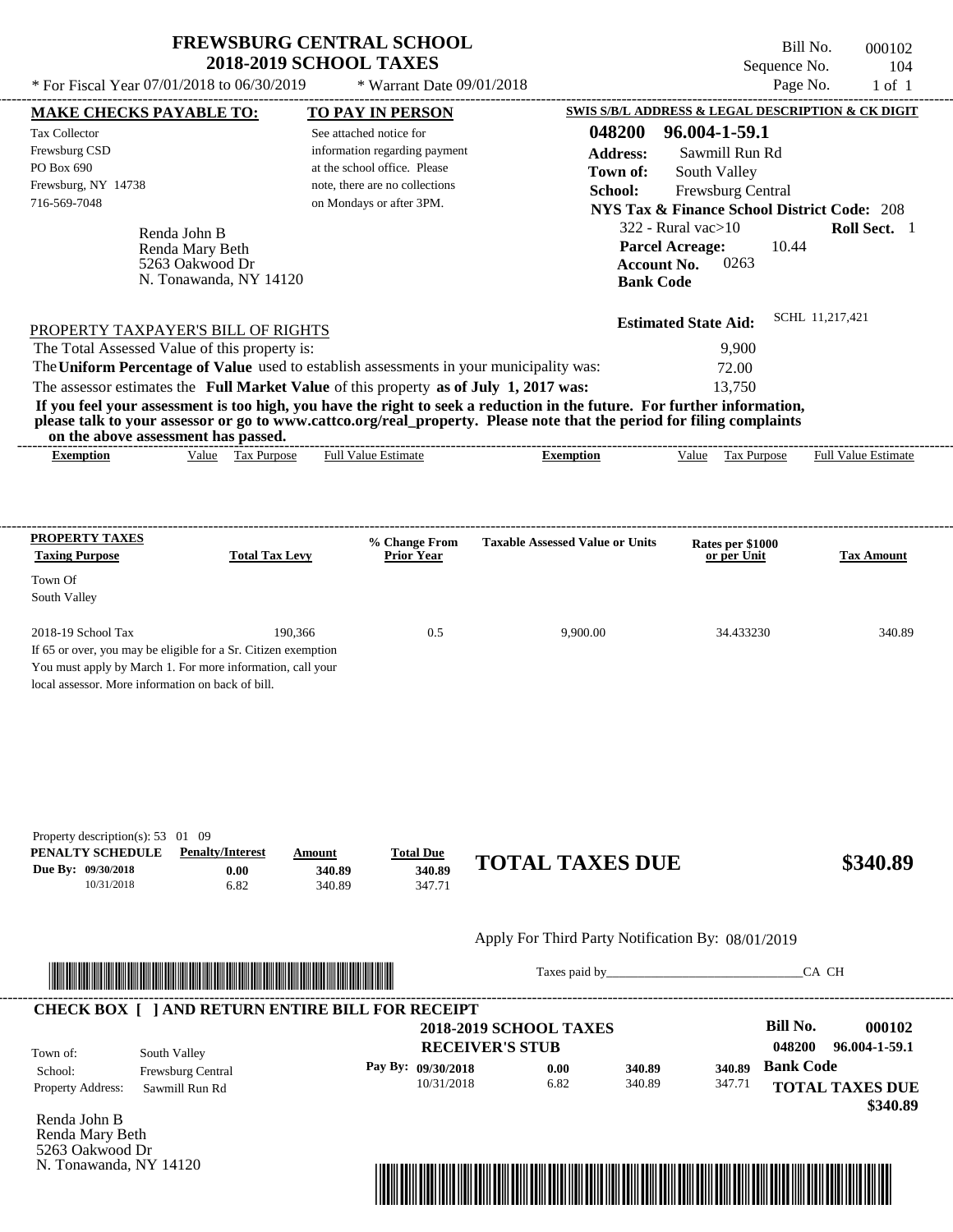\* For Fiscal Year  $07/01/2018$  to  $06/30/2019$  \* Warrant Date  $09/01/2018$  Page No. 1 of 1

 $*$  Warrant Date 09/01/2018

---------------------------------------------------------------------------------------------------------------------------------------------------------------------------------------------------- Bill No. 000103 Sequence No. 105

| <b>MAKE CHECKS PAYABLE TO:</b>                                                            |                                                                                                                                                                                                                                      | <b>TO PAY IN PERSON</b>                                  |                      |                                                                                                                                                                                                                                                  |                                   | SWIS S/B/L ADDRESS & LEGAL DESCRIPTION & CK DIGIT      |
|-------------------------------------------------------------------------------------------|--------------------------------------------------------------------------------------------------------------------------------------------------------------------------------------------------------------------------------------|----------------------------------------------------------|----------------------|--------------------------------------------------------------------------------------------------------------------------------------------------------------------------------------------------------------------------------------------------|-----------------------------------|--------------------------------------------------------|
| <b>Tax Collector</b><br>Frewsburg CSD                                                     |                                                                                                                                                                                                                                      | See attached notice for<br>information regarding payment |                      | 048200                                                                                                                                                                                                                                           | 96.004-1-59.2                     |                                                        |
| PO Box 690                                                                                |                                                                                                                                                                                                                                      | at the school office. Please                             |                      | <b>Address:</b>                                                                                                                                                                                                                                  | 817 Wheeler Hill Rd               |                                                        |
| Frewsburg, NY 14738                                                                       |                                                                                                                                                                                                                                      | note, there are no collections                           |                      | Town of:<br>School:                                                                                                                                                                                                                              | South Valley<br>Frewsburg Central |                                                        |
| 716-569-7048                                                                              |                                                                                                                                                                                                                                      | on Mondays or after 3PM.                                 |                      |                                                                                                                                                                                                                                                  |                                   | <b>NYS Tax &amp; Finance School District Code: 208</b> |
|                                                                                           |                                                                                                                                                                                                                                      |                                                          |                      |                                                                                                                                                                                                                                                  | 260 - Seasonal res                | Roll Sect. 1                                           |
|                                                                                           | Renda John B<br>Renda Mary Beth                                                                                                                                                                                                      |                                                          |                      |                                                                                                                                                                                                                                                  | <b>Parcel Acreage:</b>            | 6.75                                                   |
|                                                                                           | 5263 Oakwood Dr                                                                                                                                                                                                                      |                                                          |                      |                                                                                                                                                                                                                                                  | 0482<br><b>Account No.</b>        |                                                        |
|                                                                                           | N. Tonawanda, NY 14120                                                                                                                                                                                                               |                                                          |                      |                                                                                                                                                                                                                                                  | <b>Bank Code</b>                  |                                                        |
|                                                                                           |                                                                                                                                                                                                                                      |                                                          |                      |                                                                                                                                                                                                                                                  |                                   |                                                        |
|                                                                                           | PROPERTY TAXPAYER'S BILL OF RIGHTS                                                                                                                                                                                                   |                                                          |                      |                                                                                                                                                                                                                                                  | <b>Estimated State Aid:</b>       | SCHL 11,217,421                                        |
|                                                                                           | The Total Assessed Value of this property is:                                                                                                                                                                                        |                                                          |                      |                                                                                                                                                                                                                                                  | 87,700                            |                                                        |
|                                                                                           | The Uniform Percentage of Value used to establish assessments in your municipality was:                                                                                                                                              |                                                          |                      |                                                                                                                                                                                                                                                  | 72.00                             |                                                        |
|                                                                                           | The assessor estimates the Full Market Value of this property as of July 1, 2017 was:                                                                                                                                                |                                                          |                      |                                                                                                                                                                                                                                                  | 121,806                           |                                                        |
|                                                                                           | on the above assessment has passed.                                                                                                                                                                                                  |                                                          |                      | If you feel your assessment is too high, you have the right to seek a reduction in the future. For further information,<br>please talk to your assessor or go to www.cattco.org/real_property. Please note that the period for filing complaints |                                   |                                                        |
| <b>Exemption</b>                                                                          | Value Tax Purpose                                                                                                                                                                                                                    | <b>Full Value Estimate</b>                               |                      | <b>Exemption</b>                                                                                                                                                                                                                                 | Value Tax Purpose                 | <b>Full Value Estimate</b>                             |
| <b>PROPERTY TAXES</b><br><b>Taxing Purpose</b>                                            | <b>Total Tax Levy</b>                                                                                                                                                                                                                | % Change From<br><b>Prior Year</b>                       |                      | <b>Taxable Assessed Value or Units</b>                                                                                                                                                                                                           | Rates per \$1000<br>or per Unit   | <b>Tax Amount</b>                                      |
| Town Of<br>South Valley                                                                   |                                                                                                                                                                                                                                      |                                                          |                      |                                                                                                                                                                                                                                                  |                                   |                                                        |
| 2018-19 School Tax                                                                        | 190,366<br>If 65 or over, you may be eligible for a Sr. Citizen exemption                                                                                                                                                            |                                                          | 0.5                  | 87,700.00                                                                                                                                                                                                                                        | 34.433230                         | 3,019.79                                               |
| local assessor. More information on back of bill.                                         | You must apply by March 1. For more information, call your                                                                                                                                                                           |                                                          |                      |                                                                                                                                                                                                                                                  |                                   |                                                        |
| Property description(s): 53 01 09<br>PENALTY SCHEDULE<br>Due By: 09/30/2018<br>10/31/2018 | <b>Penalty/Interest</b><br>0.00<br>60.40                                                                                                                                                                                             | <b>Total Due</b><br>Amount<br>3,019.79<br>3,019.79       | 3.019.79<br>3,080.19 | <b>TOTAL TAXES DUE</b>                                                                                                                                                                                                                           |                                   | \$3,019.79                                             |
|                                                                                           |                                                                                                                                                                                                                                      |                                                          |                      | Apply For Third Party Notification By: 08/01/2019                                                                                                                                                                                                |                                   |                                                        |
|                                                                                           | <u> Indian American State and The Communication of the Communication of the Communication of the Communication of the Communication of the Communication of the Communication of the Communication of the Communication of the C</u> |                                                          |                      |                                                                                                                                                                                                                                                  |                                   | CA CH                                                  |
|                                                                                           | <b>CHECK BOX [ ] AND RETURN ENTIRE BILL FOR RECEIPT</b>                                                                                                                                                                              |                                                          |                      | <b>2018-2019 SCHOOL TAXES</b>                                                                                                                                                                                                                    |                                   | <b>Bill No.</b><br>000103                              |
|                                                                                           |                                                                                                                                                                                                                                      |                                                          |                      | <b>RECEIVER'S STUB</b>                                                                                                                                                                                                                           |                                   | 048200<br>96.004-1-59.2                                |
| Town of:                                                                                  | South Valley                                                                                                                                                                                                                         |                                                          | Pay By: 09/30/2018   | 0.00<br>3,019.79                                                                                                                                                                                                                                 | 3,019.79                          | <b>Bank Code</b>                                       |
| School:<br>Property Address:                                                              | Frewsburg Central<br>817 Wheeler Hill Rd                                                                                                                                                                                             |                                                          | 10/31/2018           | 60.40<br>3,019.79                                                                                                                                                                                                                                | 3,080.19                          | <b>TOTAL TAXES DUE</b><br>\$3,019.79                   |
| Renda John B<br>Renda Mary Beth<br>5263 Oakwood Dr                                        |                                                                                                                                                                                                                                      |                                                          |                      |                                                                                                                                                                                                                                                  |                                   |                                                        |
| N. Tonawanda, NY 14120                                                                    |                                                                                                                                                                                                                                      |                                                          |                      |                                                                                                                                                                                                                                                  |                                   |                                                        |
|                                                                                           |                                                                                                                                                                                                                                      |                                                          |                      |                                                                                                                                                                                                                                                  |                                   |                                                        |

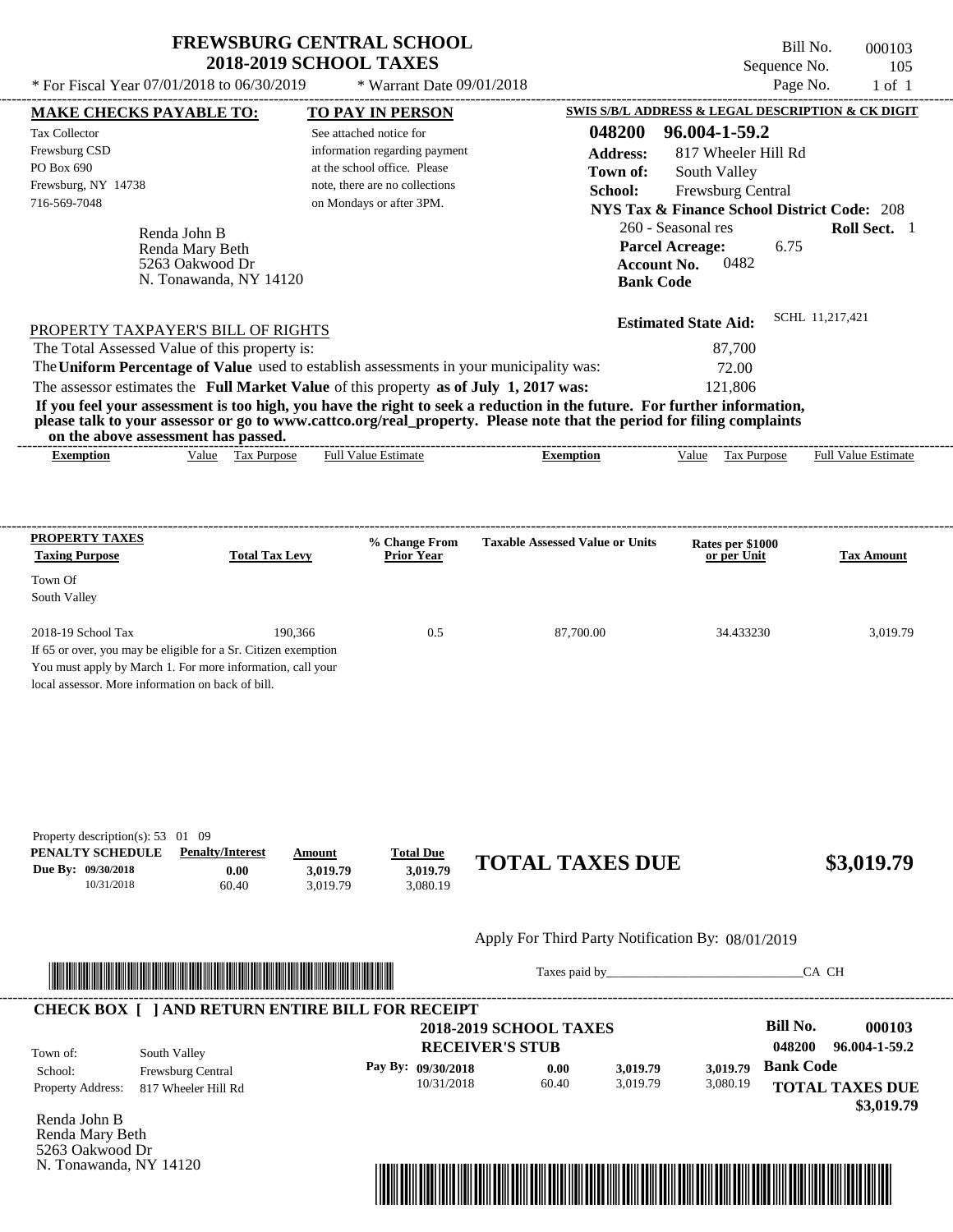---------------------------------------------------------------------------------------------------------------------------------------------------------------------------------------------------- Rogers Michael C If 65 or over, you may be eligible for a Sr. Citizen exemption You must apply by March 1. For more information, call your local assessor. More information on back of bill. Bill No. 000104 Sequence No. 106 \* For Fiscal Year  $07/01/2018$  to  $06/30/2019$  \* Warrant Date  $09/01/2018$  Page No. 1 of 1 **MAKE CHECKS PAYABLE TO: TO PAY IN PERSON SWIS S/B/L ADDRESS & LEGAL DESCRIPTION & CK DIGIT 048200 105.002-1-1.15 Address:** 17825 Gurnsey Hollow Rd South Valley **School:** Frewsburg Central **NYS Tax & Finance School District Code:** 208 260 - Seasonal res **Roll Sect.** 1 6.10 **Account No.** 0644 **Bank Code Estimated State Aid:** SCHL 11,217,421 PROPERTY TAXPAYER'S BILL OF RIGHTS The assessor estimates the **Full Market Value** of this property **as of July 1, 2017 was:** 75,556 The Total Assessed Value of this property is: 54,400 The **Uniform Percentage of Value** used to establish assessments in your municipality was: 72.00 **If you feel your assessment is too high, you have the right to seek a reduction in the future. For further information, please talk to your assessor or go to www.cattco.org/real\_property. Please note that the period for filing complaints on the above assessment has passed. Exemption** Value Tax Purpose **Taxing Purpose Total Tax Levy Prior Year % Change From Taxable Assessed Value or Units or per Unit Rates per \$1000 Tax Amount** See attached notice for information regarding payment at the school office. Please note, there are no collections \* Warrant Date 09/01/2018 **FREWSBURG CENTRAL SCHOOL 2018-2019 SCHOOL TAXES** 716-569-7048 on Mondays or after 3PM. **Parcel Acreage:** 2018-19 School Tax 190,366 190,366 0.5 54,400.00 34.433230 1,873.17 Rogers Sandra Full Value Estimate ---------------------------------------------------------------------------------------------------------------------------------------------------------------------------------------------------- ---------------------------------------------------------------------------------------------------------------------------------------------------------------------------------------------------- **Town of:** 6518 Creek Hollow Dr Lockport, NY 14094 **Exemption** Value Tax Purpose Full Value Estimate

| Property description(s): $51 \quad 01 \quad 09$ |                         | Sawmill Run Sub Div | Phase Ii         |                        |            |
|-------------------------------------------------|-------------------------|---------------------|------------------|------------------------|------------|
| PENALTY SCHEDULE                                | <b>Penalty/Interest</b> | Amount              | <b>Total Due</b> | <b>TOTAL TAXES DUE</b> |            |
| Due By: 09/30/2018                              | 0.00                    | 1.873.17            | 1,873.17         |                        | \$1,873.17 |
| 10/31/2018                                      | 37.46                   | .873.17             | .910.63          |                        |            |
|                                                 |                         |                     |                  |                        |            |

#### Apply For Third Party Notification By: 08/01/2019



Taxes paid by\_\_\_\_\_\_\_\_\_\_\_\_\_\_\_\_\_\_\_\_\_\_\_\_\_\_\_\_\_\_\_CA CH

|                          | <b>CHECK BOX [ ] AND RETURN ENTIRE BILL FOR RECEIPT</b> | <b>2018-2019 SCHOOL TAXES</b> |       |          |          | <b>Bill No.</b>  | 000104                 |
|--------------------------|---------------------------------------------------------|-------------------------------|-------|----------|----------|------------------|------------------------|
| Town of:                 | South Valley                                            | <b>RECEIVER'S STUB</b>        |       |          |          | 048200           | 105.002-1-1.15         |
| School:                  | <b>Frewsburg Central</b>                                | Pay By: $09/30/2018$          | 0.00  | 1,873.17 | 1.873.17 | <b>Bank Code</b> |                        |
| <b>Property Address:</b> | 17825 Gurnsey Hollow Rd                                 | 10/31/2018                    | 37.46 | 1.873.17 | 1,910.63 |                  | <b>TOTAL TAXES DUE</b> |
|                          |                                                         |                               |       |          |          |                  | \$1,873.17             |

Rogers Michael C Rogers Sandra 6518 Creek Hollow Dr Lockport, NY 14094

**PROPERTY TAXES**

Town Of South Valley

Tax Collector Frewsburg CSD PO Box 690

Frewsburg, NY 14738

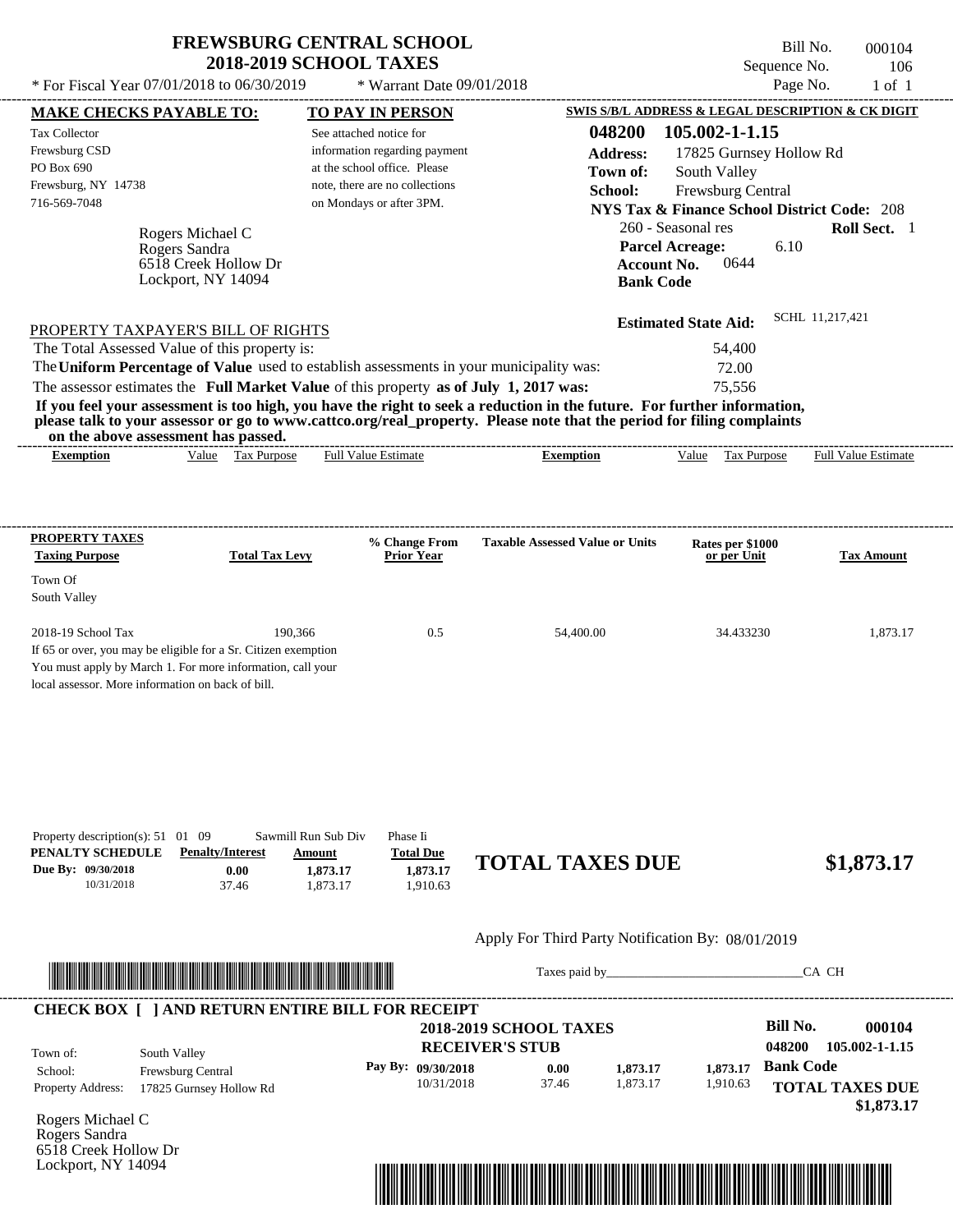$*$  For Fiscal Year 07/01/2018 to 06/30/2019

\* Warrant Date 09/01/2018

Bill No. 000105 Sequence No. 107<br>Page No. 1 of 1

| <b>MAKE CHECKS PAYABLE TO:</b>                                                                                          |                                     |                  | <b>TO PAY IN PERSON</b>            |                                                   |                    |                                                        |                  | <b>SWIS S/B/L ADDRESS &amp; LEGAL DESCRIPTION &amp; CK DIGIT</b> |
|-------------------------------------------------------------------------------------------------------------------------|-------------------------------------|------------------|------------------------------------|---------------------------------------------------|--------------------|--------------------------------------------------------|------------------|------------------------------------------------------------------|
| <b>Tax Collector</b>                                                                                                    |                                     |                  | See attached notice for            |                                                   | 048200             | 105.002-1-1.34                                         |                  |                                                                  |
| Frewsburg CSD                                                                                                           |                                     |                  | information regarding payment      |                                                   | <b>Address:</b>    | Gurnsey Hollow Rd                                      |                  |                                                                  |
| PO Box 690                                                                                                              |                                     |                  | at the school office. Please       |                                                   | Town of:           | South Valley                                           |                  |                                                                  |
| Frewsburg, NY 14738                                                                                                     |                                     |                  | note, there are no collections     |                                                   | School:            | Frewsburg Central                                      |                  |                                                                  |
| 716-569-7048                                                                                                            |                                     |                  | on Mondays or after 3PM.           |                                                   |                    | <b>NYS Tax &amp; Finance School District Code: 208</b> |                  |                                                                  |
|                                                                                                                         |                                     |                  |                                    |                                                   |                    | $314$ - Rural vac $<$ 10                               |                  | Roll Sect. 1                                                     |
|                                                                                                                         | Rogers Michael C<br>Rogers Sandra L |                  |                                    |                                                   |                    | <b>Parcel Acreage:</b>                                 | 4.35             |                                                                  |
|                                                                                                                         | 6518 Creek Hollow Dr                |                  |                                    |                                                   | <b>Account No.</b> | 0740                                                   |                  |                                                                  |
|                                                                                                                         | Lockport, NY 14094                  |                  |                                    |                                                   | <b>Bank Code</b>   |                                                        |                  |                                                                  |
|                                                                                                                         |                                     |                  |                                    |                                                   |                    |                                                        |                  |                                                                  |
| PROPERTY TAXPAYER'S BILL OF RIGHTS                                                                                      |                                     |                  |                                    |                                                   |                    | <b>Estimated State Aid:</b>                            |                  | SCHL 11.217.421                                                  |
| The Total Assessed Value of this property is:                                                                           |                                     |                  |                                    |                                                   |                    | 13,000                                                 |                  |                                                                  |
| The Uniform Percentage of Value used to establish assessments in your municipality was:                                 |                                     |                  |                                    |                                                   |                    | 72.00                                                  |                  |                                                                  |
| The assessor estimates the Full Market Value of this property as of July 1, 2017 was:                                   |                                     |                  |                                    |                                                   |                    | 18,056                                                 |                  |                                                                  |
| If you feel your assessment is too high, you have the right to seek a reduction in the future. For further information, |                                     |                  |                                    |                                                   |                    |                                                        |                  |                                                                  |
| please talk to your assessor or go to www.cattco.org/real_property. Please note that the period for filing complaints   |                                     |                  |                                    |                                                   |                    |                                                        |                  |                                                                  |
| on the above assessment has passed.<br><b>Exemption</b>                                                                 | Value Tax Purpose                   |                  | <b>Full Value Estimate</b>         | <b>Exemption</b>                                  |                    |                                                        |                  | Value Tax Purpose Full Value Estimate                            |
|                                                                                                                         |                                     |                  |                                    |                                                   |                    |                                                        |                  |                                                                  |
|                                                                                                                         |                                     |                  |                                    |                                                   |                    |                                                        |                  |                                                                  |
| <b>PROPERTY TAXES</b>                                                                                                   |                                     |                  |                                    |                                                   |                    |                                                        |                  |                                                                  |
| <b>Taxing Purpose</b>                                                                                                   | <b>Total Tax Levy</b>               |                  | % Change From<br><b>Prior Year</b> | <b>Taxable Assessed Value or Units</b>            |                    | Rates per \$1000<br>or per Unit                        |                  | <b>Tax Amount</b>                                                |
|                                                                                                                         |                                     |                  |                                    |                                                   |                    |                                                        |                  |                                                                  |
| Town Of                                                                                                                 |                                     |                  |                                    |                                                   |                    |                                                        |                  |                                                                  |
| South Valley                                                                                                            |                                     |                  |                                    |                                                   |                    |                                                        |                  |                                                                  |
| 2018-19 School Tax                                                                                                      |                                     | 190,366          | 0.5                                | 13,000.00                                         |                    | 34.433230                                              |                  | 447.63                                                           |
| If 65 or over, you may be eligible for a Sr. Citizen exemption                                                          |                                     |                  |                                    |                                                   |                    |                                                        |                  |                                                                  |
| You must apply by March 1. For more information, call your                                                              |                                     |                  |                                    |                                                   |                    |                                                        |                  |                                                                  |
| local assessor. More information on back of bill.                                                                       |                                     |                  |                                    |                                                   |                    |                                                        |                  |                                                                  |
|                                                                                                                         |                                     |                  |                                    |                                                   |                    |                                                        |                  |                                                                  |
|                                                                                                                         |                                     |                  |                                    |                                                   |                    |                                                        |                  |                                                                  |
|                                                                                                                         |                                     |                  |                                    |                                                   |                    |                                                        |                  |                                                                  |
|                                                                                                                         |                                     |                  |                                    |                                                   |                    |                                                        |                  |                                                                  |
|                                                                                                                         |                                     |                  |                                    |                                                   |                    |                                                        |                  |                                                                  |
|                                                                                                                         |                                     |                  |                                    |                                                   |                    |                                                        |                  |                                                                  |
| Property description(s): $51/1/9$                                                                                       |                                     |                  |                                    |                                                   |                    |                                                        |                  |                                                                  |
| PENALTY SCHEDULE<br>Due By: 09/30/2018                                                                                  | <b>Penalty/Interest</b>             | Amount           | <b>Total Due</b><br>447.63         | <b>TOTAL TAXES DUE</b>                            |                    |                                                        |                  | \$447.63                                                         |
| 10/31/2018                                                                                                              | 0.00<br>8.95                        | 447.63<br>447.63 | 456.58                             |                                                   |                    |                                                        |                  |                                                                  |
|                                                                                                                         |                                     |                  |                                    |                                                   |                    |                                                        |                  |                                                                  |
|                                                                                                                         |                                     |                  |                                    | Apply For Third Party Notification By: 08/01/2019 |                    |                                                        |                  |                                                                  |
|                                                                                                                         |                                     |                  |                                    |                                                   |                    | Taxes paid by                                          |                  | CA CH                                                            |
| <u> HERE IN DIE HERE IN DIE HERE IN DIE HERE IN DIE HERE IN DIE HERE IN DIE HERE IN DIE HERE IN DIE HERE IN DIE HE</u>  |                                     |                  |                                    |                                                   |                    |                                                        |                  |                                                                  |
| <b>CHECK BOX [ ] AND RETURN ENTIRE BILL FOR RECEIPT</b>                                                                 |                                     |                  |                                    |                                                   |                    |                                                        |                  |                                                                  |
|                                                                                                                         |                                     |                  |                                    | <b>2018-2019 SCHOOL TAXES</b>                     |                    |                                                        | <b>Bill No.</b>  | 000105                                                           |
| South Valley<br>Town of:                                                                                                |                                     |                  |                                    | <b>RECEIVER'S STUB</b>                            |                    |                                                        | 048200           | 105.002-1-1.34                                                   |
| School:                                                                                                                 | Frewsburg Central                   |                  | Pay By: 09/30/2018                 | 0.00                                              | 447.63             | 447.63                                                 | <b>Bank Code</b> |                                                                  |
| Property Address:                                                                                                       | <b>Gurnsey Hollow Rd</b>            |                  | 10/31/2018                         | 8.95                                              | 447.63             | 456.58                                                 |                  | <b>TOTAL TAXES DUE</b>                                           |
|                                                                                                                         |                                     |                  |                                    |                                                   |                    |                                                        |                  | \$447.63                                                         |
| Rogers Michael C                                                                                                        |                                     |                  |                                    |                                                   |                    |                                                        |                  |                                                                  |
| Rogers Sandra L                                                                                                         |                                     |                  |                                    |                                                   |                    |                                                        |                  |                                                                  |
| 6518 Creek Hollow Dr<br>Lockport, NY 14094                                                                              |                                     |                  |                                    |                                                   |                    |                                                        |                  |                                                                  |
|                                                                                                                         |                                     |                  |                                    |                                                   |                    |                                                        |                  |                                                                  |

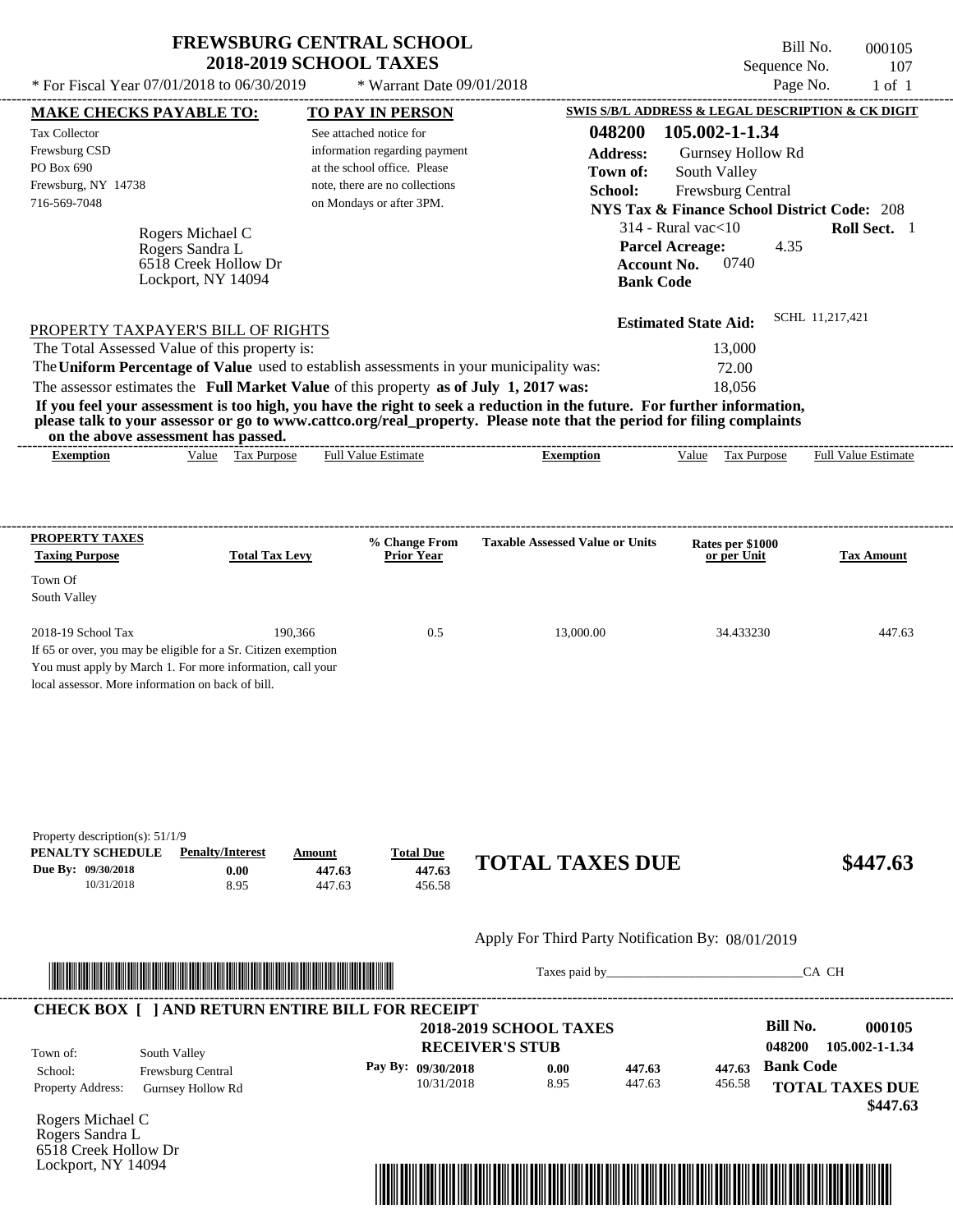| <b>FREWSBURG CENTRAL SCHOOL</b> |
|---------------------------------|
| <b>2018-2019 SCHOOL TAXES</b>   |

 $*$  Warrant Date 09/01/2018

---------------------------------------------------------------------------------------------------------------------------------------------------------------------------------------------------- Bill No. 000106 Sequence No. 108 \* For Fiscal Year  $07/01/2018$  to  $06/30/2019$  \* Warrant Date  $09/01/2018$  Page No. 1 of 1

| <b>MAKE CHECKS PAYABLE TO:</b>                        |                                                                                                                                                                                                                                      |                      | <b>TO PAY IN PERSON</b>                                        |                                                                                                                         |                    | SWIS S/B/L ADDRESS & LEGAL DESCRIPTION & CK DIGIT      |                  |                            |
|-------------------------------------------------------|--------------------------------------------------------------------------------------------------------------------------------------------------------------------------------------------------------------------------------------|----------------------|----------------------------------------------------------------|-------------------------------------------------------------------------------------------------------------------------|--------------------|--------------------------------------------------------|------------------|----------------------------|
| <b>Tax Collector</b>                                  |                                                                                                                                                                                                                                      |                      | See attached notice for                                        |                                                                                                                         | 048200             | 105.002-1-1.6                                          |                  |                            |
| Frewsburg CSD<br>PO Box 690                           |                                                                                                                                                                                                                                      |                      | information regarding payment                                  |                                                                                                                         | <b>Address:</b>    | Gurnsey Hollow Rd                                      |                  |                            |
| Frewsburg, NY 14738                                   |                                                                                                                                                                                                                                      |                      | at the school office. Please<br>note, there are no collections |                                                                                                                         | Town of:           | South Valley                                           |                  |                            |
| 716-569-7048                                          |                                                                                                                                                                                                                                      |                      | on Mondays or after 3PM.                                       |                                                                                                                         | School:            | Frewsburg Central                                      |                  |                            |
|                                                       |                                                                                                                                                                                                                                      |                      |                                                                |                                                                                                                         |                    | <b>NYS Tax &amp; Finance School District Code: 208</b> |                  |                            |
|                                                       | Rosbrook Mary D                                                                                                                                                                                                                      |                      |                                                                |                                                                                                                         |                    | 210 - 1 Family Res                                     |                  | Roll Sect. 1               |
|                                                       | 52 15th St<br>Buffalo, NY 14213                                                                                                                                                                                                      |                      |                                                                |                                                                                                                         | <b>Account No.</b> | <b>Parcel Acreage:</b><br>0614                         | 9.05             |                            |
|                                                       |                                                                                                                                                                                                                                      |                      |                                                                |                                                                                                                         | <b>Bank Code</b>   |                                                        |                  |                            |
|                                                       |                                                                                                                                                                                                                                      |                      |                                                                |                                                                                                                         |                    | <b>Estimated State Aid:</b>                            | SCHL 11,217,421  |                            |
|                                                       | PROPERTY TAXPAYER'S BILL OF RIGHTS                                                                                                                                                                                                   |                      |                                                                |                                                                                                                         |                    |                                                        |                  |                            |
|                                                       | The Total Assessed Value of this property is:                                                                                                                                                                                        |                      |                                                                |                                                                                                                         |                    | 48,200                                                 |                  |                            |
|                                                       |                                                                                                                                                                                                                                      |                      |                                                                | The Uniform Percentage of Value used to establish assessments in your municipality was:                                 |                    | 72.00                                                  |                  |                            |
|                                                       | The assessor estimates the Full Market Value of this property as of July 1, 2017 was:                                                                                                                                                |                      |                                                                | If you feel your assessment is too high, you have the right to seek a reduction in the future. For further information, |                    | 66,944                                                 |                  |                            |
|                                                       | on the above assessment has passed.                                                                                                                                                                                                  |                      |                                                                | please talk to your assessor or go to www.cattco.org/real_property. Please note that the period for filing complaints   |                    |                                                        |                  |                            |
| <b>Exemption</b>                                      | Value Tax Purpose                                                                                                                                                                                                                    |                      | Full Value Estimate                                            | <b>Exemption</b>                                                                                                        |                    | Value Tax Purpose                                      |                  | <b>Full Value Estimate</b> |
|                                                       |                                                                                                                                                                                                                                      |                      |                                                                |                                                                                                                         |                    |                                                        |                  |                            |
|                                                       |                                                                                                                                                                                                                                      |                      |                                                                |                                                                                                                         |                    |                                                        |                  |                            |
| <b>PROPERTY TAXES</b>                                 |                                                                                                                                                                                                                                      |                      | % Change From                                                  | <b>Taxable Assessed Value or Units</b>                                                                                  |                    | Rates per \$1000                                       |                  |                            |
| <b>Taxing Purpose</b>                                 | <b>Total Tax Levy</b>                                                                                                                                                                                                                |                      | <b>Prior Year</b>                                              |                                                                                                                         |                    | or per Unit                                            |                  | <b>Tax Amount</b>          |
| Town Of                                               |                                                                                                                                                                                                                                      |                      |                                                                |                                                                                                                         |                    |                                                        |                  |                            |
| South Valley                                          |                                                                                                                                                                                                                                      |                      |                                                                |                                                                                                                         |                    |                                                        |                  |                            |
| 2018-19 School Tax                                    | 190,366                                                                                                                                                                                                                              |                      | 0.5                                                            | 48,200.00                                                                                                               |                    | 34.433230                                              |                  | 1,659.68                   |
|                                                       | If 65 or over, you may be eligible for a Sr. Citizen exemption                                                                                                                                                                       |                      |                                                                |                                                                                                                         |                    |                                                        |                  |                            |
|                                                       | You must apply by March 1. For more information, call your                                                                                                                                                                           |                      |                                                                |                                                                                                                         |                    |                                                        |                  |                            |
| local assessor. More information on back of bill.     |                                                                                                                                                                                                                                      |                      |                                                                |                                                                                                                         |                    |                                                        |                  |                            |
|                                                       |                                                                                                                                                                                                                                      |                      |                                                                |                                                                                                                         |                    |                                                        |                  |                            |
|                                                       |                                                                                                                                                                                                                                      |                      |                                                                |                                                                                                                         |                    |                                                        |                  |                            |
| Property description(s): 51 01 09<br>PENALTY SCHEDULE | <b>Penalty/Interest</b>                                                                                                                                                                                                              | Amount               | <b>Total Due</b>                                               |                                                                                                                         |                    |                                                        |                  |                            |
| Due By: 09/30/2018<br>10/31/2018                      | 0.00<br>33.19                                                                                                                                                                                                                        | 1,659.68<br>1,659.68 | 1,659.68<br>1,692.87                                           | <b>TOTAL TAXES DUE</b>                                                                                                  |                    |                                                        |                  | \$1,659.68                 |
|                                                       |                                                                                                                                                                                                                                      |                      |                                                                |                                                                                                                         |                    |                                                        |                  |                            |
|                                                       |                                                                                                                                                                                                                                      |                      |                                                                | Apply For Third Party Notification By: 08/01/2019                                                                       |                    |                                                        |                  |                            |
|                                                       |                                                                                                                                                                                                                                      |                      |                                                                |                                                                                                                         |                    |                                                        |                  | CA CH                      |
|                                                       | <u> In the second contract of the second contract of the second contract of the second contract of the second contract of the second contract of the second contract of the second contract of the second contract of the second</u> |                      |                                                                |                                                                                                                         |                    |                                                        |                  |                            |
|                                                       | <b>CHECK BOX [ ] AND RETURN ENTIRE BILL FOR RECEIPT</b>                                                                                                                                                                              |                      |                                                                |                                                                                                                         |                    |                                                        |                  |                            |
|                                                       |                                                                                                                                                                                                                                      |                      |                                                                | <b>2018-2019 SCHOOL TAXES</b>                                                                                           |                    |                                                        | <b>Bill No.</b>  | 000106                     |
| Town of:                                              | South Valley                                                                                                                                                                                                                         |                      |                                                                | <b>RECEIVER'S STUB</b>                                                                                                  |                    |                                                        | 048200           | 105.002-1-1.6              |
| School:                                               | Frewsburg Central                                                                                                                                                                                                                    |                      | Pay By: 09/30/2018                                             | 0.00                                                                                                                    | 1,659.68           | 1,659.68                                               | <b>Bank Code</b> |                            |
| Property Address:                                     | Gurnsey Hollow Rd                                                                                                                                                                                                                    |                      | 10/31/2018                                                     | 33.19                                                                                                                   | 1,659.68           | 1,692.87                                               |                  | <b>TOTAL TAXES DUE</b>     |
| Rosbrook Mary D                                       |                                                                                                                                                                                                                                      |                      |                                                                |                                                                                                                         |                    |                                                        |                  | \$1,659.68                 |
| 52 15th St                                            |                                                                                                                                                                                                                                      |                      |                                                                |                                                                                                                         |                    |                                                        |                  |                            |
| Buffalo, NY 14213                                     |                                                                                                                                                                                                                                      |                      |                                                                |                                                                                                                         |                    |                                                        |                  |                            |
|                                                       |                                                                                                                                                                                                                                      |                      |                                                                |                                                                                                                         |                    |                                                        |                  |                            |
|                                                       |                                                                                                                                                                                                                                      |                      |                                                                |                                                                                                                         |                    |                                                        |                  |                            |
|                                                       |                                                                                                                                                                                                                                      |                      |                                                                |                                                                                                                         |                    |                                                        |                  |                            |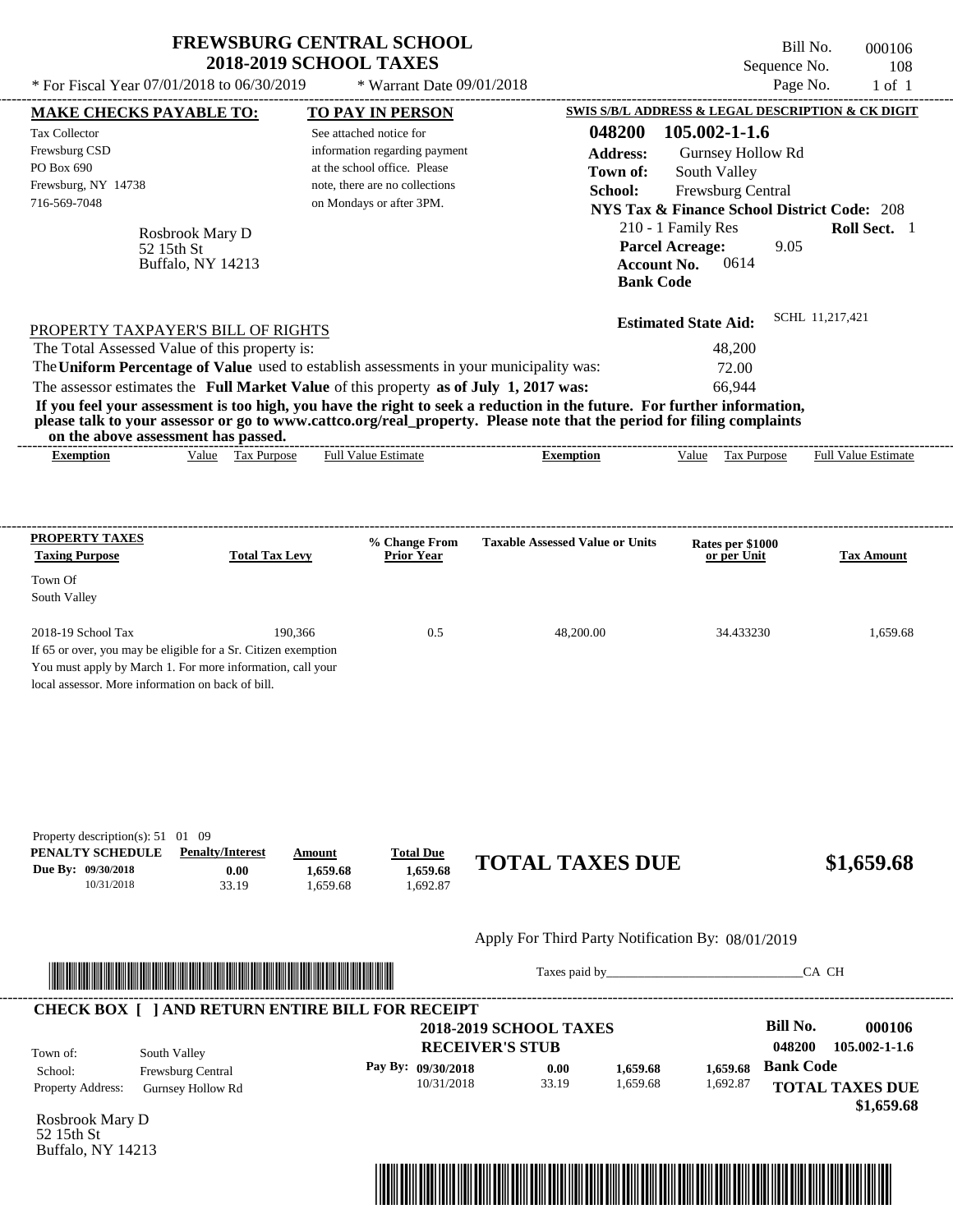\* For Fiscal Year  $07/01/2018$  to  $06/30/2019$  \* Warrant Date  $09/01/2018$  Page No. 1 of 1

 $*$  Warrant Date 09/01/2018

Bill No. 000107 Sequence No. 109

| SWIS S/B/L ADDRESS & LEGAL DESCRIPTION & CK DIGIT<br><b>TO PAY IN PERSON</b><br><b>MAKE CHECKS PAYABLE TO:</b><br>048200<br>$96.002 - 2 - 1.2$<br><b>Tax Collector</b><br>See attached notice for<br>Frewsburg CSD<br>information regarding payment<br><b>Address:</b><br>Oak Hill Rd<br>PO Box 690<br>at the school office. Please<br>South Valley<br>Town of:<br>Frewsburg, NY 14738<br>note, there are no collections<br>School:<br>Frewsburg Central<br>716-569-7048<br>on Mondays or after 3PM.<br><b>NYS Tax &amp; Finance School District Code: 208</b><br>$314$ - Rural vac $<$ 10<br>Rumbaugh Daniel C |                        |
|-----------------------------------------------------------------------------------------------------------------------------------------------------------------------------------------------------------------------------------------------------------------------------------------------------------------------------------------------------------------------------------------------------------------------------------------------------------------------------------------------------------------------------------------------------------------------------------------------------------------|------------------------|
|                                                                                                                                                                                                                                                                                                                                                                                                                                                                                                                                                                                                                 |                        |
|                                                                                                                                                                                                                                                                                                                                                                                                                                                                                                                                                                                                                 |                        |
|                                                                                                                                                                                                                                                                                                                                                                                                                                                                                                                                                                                                                 |                        |
|                                                                                                                                                                                                                                                                                                                                                                                                                                                                                                                                                                                                                 |                        |
|                                                                                                                                                                                                                                                                                                                                                                                                                                                                                                                                                                                                                 |                        |
|                                                                                                                                                                                                                                                                                                                                                                                                                                                                                                                                                                                                                 |                        |
|                                                                                                                                                                                                                                                                                                                                                                                                                                                                                                                                                                                                                 | Roll Sect. 1           |
| <b>Parcel Acreage:</b><br>4.25<br>Rumbaugh Linda S                                                                                                                                                                                                                                                                                                                                                                                                                                                                                                                                                              |                        |
| 0731<br>71 Dennison Rd<br><b>Account No.</b>                                                                                                                                                                                                                                                                                                                                                                                                                                                                                                                                                                    |                        |
| Frewsburg, NY 14738<br><b>Bank Code</b>                                                                                                                                                                                                                                                                                                                                                                                                                                                                                                                                                                         |                        |
| SCHL 11,217,421<br><b>Estimated State Aid:</b>                                                                                                                                                                                                                                                                                                                                                                                                                                                                                                                                                                  |                        |
| PROPERTY TAXPAYER'S BILL OF RIGHTS                                                                                                                                                                                                                                                                                                                                                                                                                                                                                                                                                                              |                        |
| The Total Assessed Value of this property is:<br>6,600                                                                                                                                                                                                                                                                                                                                                                                                                                                                                                                                                          |                        |
| The Uniform Percentage of Value used to establish assessments in your municipality was:<br>72.00                                                                                                                                                                                                                                                                                                                                                                                                                                                                                                                |                        |
| The assessor estimates the Full Market Value of this property as of July 1, 2017 was:<br>9,167                                                                                                                                                                                                                                                                                                                                                                                                                                                                                                                  |                        |
| If you feel your assessment is too high, you have the right to seek a reduction in the future. For further information,<br>please talk to your assessor or go to www.cattco.org/real_property. Please note that the period for filing complaints                                                                                                                                                                                                                                                                                                                                                                |                        |
| on the above assessment has passed.                                                                                                                                                                                                                                                                                                                                                                                                                                                                                                                                                                             |                        |
| Value Tax Purpose<br><b>Full Value Estimate</b><br><b>Exemption</b><br>Value Tax Purpose Full Value Estimate<br><b>Exemption</b>                                                                                                                                                                                                                                                                                                                                                                                                                                                                                |                        |
|                                                                                                                                                                                                                                                                                                                                                                                                                                                                                                                                                                                                                 |                        |
|                                                                                                                                                                                                                                                                                                                                                                                                                                                                                                                                                                                                                 |                        |
| <b>PROPERTY TAXES</b><br><b>Taxable Assessed Value or Units</b><br>% Change From<br>Rates per \$1000                                                                                                                                                                                                                                                                                                                                                                                                                                                                                                            |                        |
| <b>Total Tax Levy</b><br><b>Taxing Purpose</b><br><b>Prior Year</b><br>or per Unit                                                                                                                                                                                                                                                                                                                                                                                                                                                                                                                              | <b>Tax Amount</b>      |
| Town Of                                                                                                                                                                                                                                                                                                                                                                                                                                                                                                                                                                                                         |                        |
| South Valley                                                                                                                                                                                                                                                                                                                                                                                                                                                                                                                                                                                                    |                        |
|                                                                                                                                                                                                                                                                                                                                                                                                                                                                                                                                                                                                                 |                        |
| 2018-19 School Tax<br>190,366<br>0.5<br>6,600.00<br>34.433230                                                                                                                                                                                                                                                                                                                                                                                                                                                                                                                                                   |                        |
|                                                                                                                                                                                                                                                                                                                                                                                                                                                                                                                                                                                                                 | 227.26                 |
|                                                                                                                                                                                                                                                                                                                                                                                                                                                                                                                                                                                                                 |                        |
|                                                                                                                                                                                                                                                                                                                                                                                                                                                                                                                                                                                                                 |                        |
|                                                                                                                                                                                                                                                                                                                                                                                                                                                                                                                                                                                                                 |                        |
|                                                                                                                                                                                                                                                                                                                                                                                                                                                                                                                                                                                                                 |                        |
|                                                                                                                                                                                                                                                                                                                                                                                                                                                                                                                                                                                                                 |                        |
|                                                                                                                                                                                                                                                                                                                                                                                                                                                                                                                                                                                                                 |                        |
|                                                                                                                                                                                                                                                                                                                                                                                                                                                                                                                                                                                                                 |                        |
|                                                                                                                                                                                                                                                                                                                                                                                                                                                                                                                                                                                                                 |                        |
| <b>Penalty/Interest</b><br><b>Total Due</b><br>Amount                                                                                                                                                                                                                                                                                                                                                                                                                                                                                                                                                           |                        |
| <b>TOTAL TAXES DUE</b><br>227.26<br>0.00<br>227.26                                                                                                                                                                                                                                                                                                                                                                                                                                                                                                                                                              | \$227.26               |
| 227.26<br>231.81<br>10/31/2018<br>4.55                                                                                                                                                                                                                                                                                                                                                                                                                                                                                                                                                                          |                        |
|                                                                                                                                                                                                                                                                                                                                                                                                                                                                                                                                                                                                                 |                        |
| If 65 or over, you may be eligible for a Sr. Citizen exemption<br>You must apply by March 1. For more information, call your<br>local assessor. More information on back of bill.<br>PENALTY SCHEDULE<br>Due By: 09/30/2018<br>Apply For Third Party Notification By: 08/01/2019                                                                                                                                                                                                                                                                                                                                |                        |
| CA CH<br>Taxes paid by Taxes and the Taxes and the Taxes and the Taxes and the Taxes and the Taxes and the Taxes and the Taxes and the Taxes and the Taxes and the Taxes and the Taxes and the Taxes and the Taxes and the Taxes and th                                                                                                                                                                                                                                                                                                                                                                         |                        |
|                                                                                                                                                                                                                                                                                                                                                                                                                                                                                                                                                                                                                 |                        |
| <b>Bill No.</b>                                                                                                                                                                                                                                                                                                                                                                                                                                                                                                                                                                                                 |                        |
| <b>2018-2019 SCHOOL TAXES</b>                                                                                                                                                                                                                                                                                                                                                                                                                                                                                                                                                                                   | 000107                 |
| 048200<br><b>RECEIVER'S STUB</b><br>South Valley                                                                                                                                                                                                                                                                                                                                                                                                                                                                                                                                                                | $96.002 - 2 - 1.2$     |
| <b>Bank Code</b><br>Pay By: 09/30/2018<br>227.26<br>0.00<br>227.26<br>School:<br>Frewsburg Central                                                                                                                                                                                                                                                                                                                                                                                                                                                                                                              |                        |
| 4.55<br>227.26<br>10/31/2018<br>231.81<br>Oak Hill Rd                                                                                                                                                                                                                                                                                                                                                                                                                                                                                                                                                           | <b>TOTAL TAXES DUE</b> |
|                                                                                                                                                                                                                                                                                                                                                                                                                                                                                                                                                                                                                 | \$227.26               |
|                                                                                                                                                                                                                                                                                                                                                                                                                                                                                                                                                                                                                 |                        |
| <b>CHECK BOX [ ] AND RETURN ENTIRE BILL FOR RECEIPT</b><br>Town of:<br>Property Address:<br>Rumbaugh Daniel C<br>Rumbaugh Linda S<br>71 Dennison Rd<br>Frewsburg, NY 14738                                                                                                                                                                                                                                                                                                                                                                                                                                      |                        |

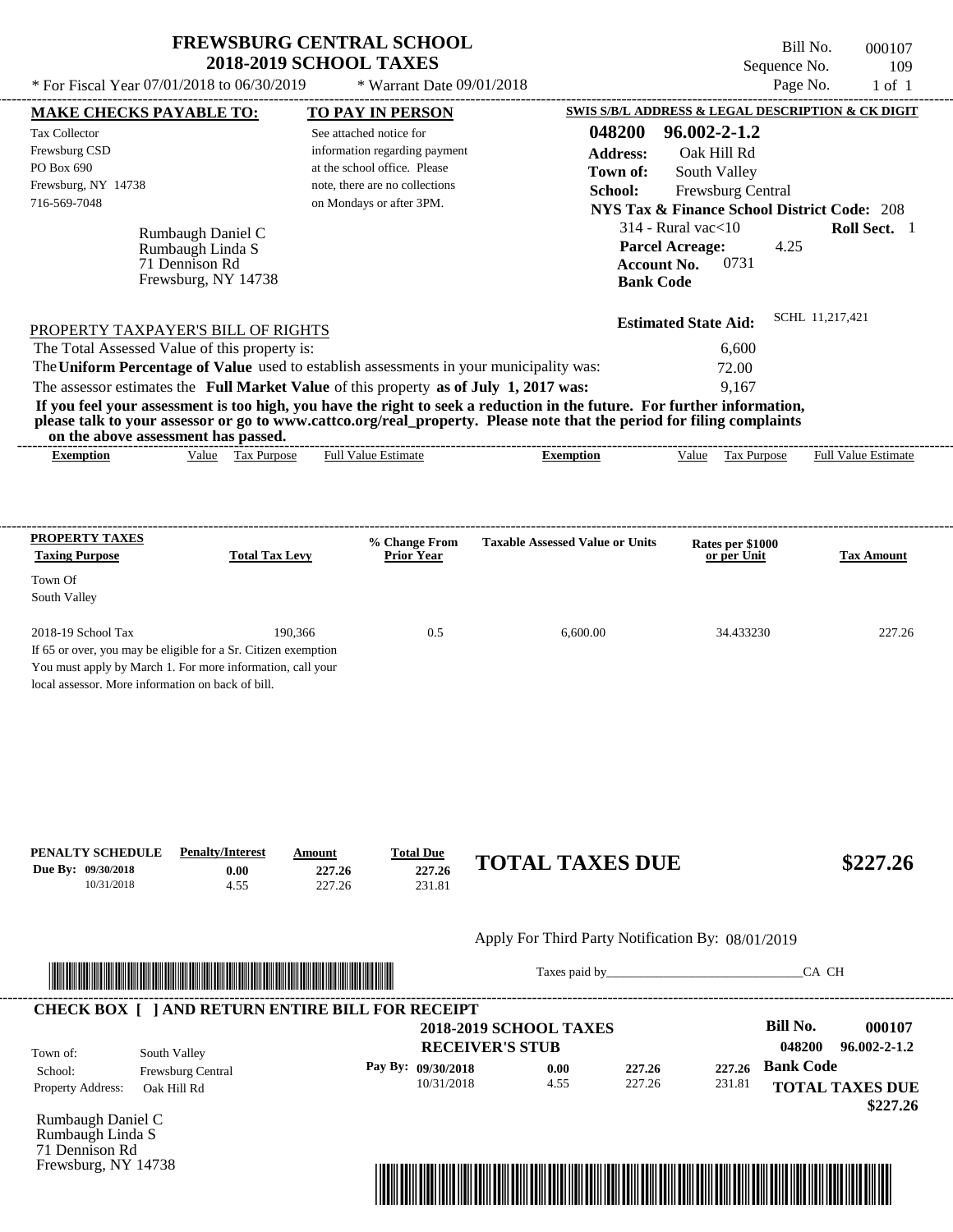$*$  For Fiscal Year 07/01/2018 to 06/30/2019

\* Warrant Date 09/01/2018

Bill No. 000108 Sequence No. 110<br>Page No. 1 of 1

| <b>MAKE CHECKS PAYABLE TO:</b>                                                                                                                                                                                                                                                          | <b>TO PAY IN PERSON</b>                                     |                                                                        | SWIS S/B/L ADDRESS & LEGAL DESCRIPTION & CK DIGIT      |                            |
|-----------------------------------------------------------------------------------------------------------------------------------------------------------------------------------------------------------------------------------------------------------------------------------------|-------------------------------------------------------------|------------------------------------------------------------------------|--------------------------------------------------------|----------------------------|
| Tax Collector                                                                                                                                                                                                                                                                           | See attached notice for                                     | 048200                                                                 | 96.002-2-20.1                                          |                            |
| Frewsburg CSD                                                                                                                                                                                                                                                                           | information regarding payment                               | <b>Address:</b>                                                        | 71 Dennison Rd                                         |                            |
| PO Box 690                                                                                                                                                                                                                                                                              | at the school office. Please                                | Town of:                                                               | South Valley                                           |                            |
| Frewsburg, NY 14738                                                                                                                                                                                                                                                                     | note, there are no collections                              | School:                                                                | Frewsburg Central                                      |                            |
| 716-569-7048                                                                                                                                                                                                                                                                            | on Mondays or after 3PM.                                    |                                                                        | <b>NYS Tax &amp; Finance School District Code: 208</b> |                            |
| Rumbaugh Daniel C                                                                                                                                                                                                                                                                       |                                                             |                                                                        | 210 - 1 Family Res                                     | Roll Sect. 1               |
| Rumbaugh Linda                                                                                                                                                                                                                                                                          |                                                             |                                                                        | <b>Parcel Acreage:</b><br>3.90                         |                            |
| 71 Dennison Rd                                                                                                                                                                                                                                                                          |                                                             | <b>Account No.</b>                                                     | 0082                                                   |                            |
| Frewsburg, NY 14738-9779                                                                                                                                                                                                                                                                |                                                             | <b>Bank Code</b>                                                       |                                                        |                            |
| PROPERTY TAXPAYER'S BILL OF RIGHTS                                                                                                                                                                                                                                                      |                                                             |                                                                        | <b>Estimated State Aid:</b>                            | SCHL 11,217,421            |
| The Total Assessed Value of this property is:                                                                                                                                                                                                                                           |                                                             |                                                                        | 87,300                                                 |                            |
| The Uniform Percentage of Value used to establish assessments in your municipality was:                                                                                                                                                                                                 |                                                             |                                                                        | 72.00                                                  |                            |
| The assessor estimates the Full Market Value of this property as of July 1, 2017 was:                                                                                                                                                                                                   |                                                             |                                                                        | 121,250                                                |                            |
|                                                                                                                                                                                                                                                                                         |                                                             |                                                                        |                                                        |                            |
| If you feel your assessment is too high, you have the right to seek a reduction in the future. For further information,<br>please talk to your assessor or go to www.cattco.org/real_property. Please note that the period for filing complaints<br>on the above assessment has passed. |                                                             |                                                                        |                                                        |                            |
| Value Tax Purpose<br><b>Exemption</b>                                                                                                                                                                                                                                                   | <b>Full Value Estimate</b>                                  | <b>Exemption</b>                                                       | Value Tax Purpose                                      | <b>Full Value Estimate</b> |
| <b>Bas Star</b><br>$(See Note)$ 21,300 SCHOOL                                                                                                                                                                                                                                           | 29,583                                                      |                                                                        |                                                        |                            |
|                                                                                                                                                                                                                                                                                         |                                                             |                                                                        |                                                        |                            |
| <b>PROPERTY TAXES</b><br><b>Taxing Purpose</b>                                                                                                                                                                                                                                          | % Change From<br><b>Prior Year</b><br><b>Total Tax Levy</b> | <b>Taxable Assessed Value or Units</b><br>(before accounting for STAR) | Rates per \$1000<br>or per Unit                        | <b>Tax Amount</b>          |
| Town Of                                                                                                                                                                                                                                                                                 |                                                             |                                                                        |                                                        |                            |
| South Valley                                                                                                                                                                                                                                                                            |                                                             |                                                                        |                                                        |                            |
| 2018-19 School Tax                                                                                                                                                                                                                                                                      | 190,366<br>0.5                                              | 87,300.00                                                              | 34.433230                                              | 3,006.02                   |
| If 65 or over, you may be eligible for a Sr. Citizen exemption                                                                                                                                                                                                                          |                                                             |                                                                        |                                                        |                            |
| You must apply by March 1. For more information, call your                                                                                                                                                                                                                              |                                                             |                                                                        |                                                        |                            |
| local assessor. More information on back of bill.                                                                                                                                                                                                                                       |                                                             |                                                                        |                                                        |                            |
|                                                                                                                                                                                                                                                                                         |                                                             |                                                                        |                                                        |                            |
|                                                                                                                                                                                                                                                                                         |                                                             |                                                                        |                                                        |                            |
|                                                                                                                                                                                                                                                                                         |                                                             |                                                                        |                                                        |                            |
| Your tax savings this year resulting from the New York State School Tax Relief (STAR) program is:                                                                                                                                                                                       |                                                             |                                                                        |                                                        | \$733.43                   |
| Note: This year's STAR tax savings generally may not exceed last year's by more than 2%.<br>Property description(s): $54 \quad 01 \quad 09$                                                                                                                                             |                                                             |                                                                        |                                                        |                            |
| <b>PENALTY SCHEDULE</b> Penalty/Interest                                                                                                                                                                                                                                                | <b>Total Due</b><br>Amount                                  | <b>TOTAL TAXES DUE</b>                                                 |                                                        | \$2,272.59                 |
| Due By: 09/30/2018<br>0.00<br>10/31/2018<br>45.45                                                                                                                                                                                                                                       | 2,272.59<br>2,272.59<br>2,318.04<br>2,272.59                |                                                                        |                                                        |                            |
|                                                                                                                                                                                                                                                                                         |                                                             |                                                                        |                                                        |                            |
|                                                                                                                                                                                                                                                                                         |                                                             | Apply For Third Party Notification By: 08/01/2019                      |                                                        |                            |
| <u> In the second contract of the second contract of the second contract of the second contract of the second contract of the second contract of the second contract of the second contract of the second contract of the second</u>                                                    |                                                             |                                                                        |                                                        | CA CH                      |
| <b>CHECK BOX [ ] AND RETURN ENTIRE BILL FOR RECEIPT</b>                                                                                                                                                                                                                                 |                                                             |                                                                        |                                                        |                            |
|                                                                                                                                                                                                                                                                                         |                                                             | <b>2018-2019 SCHOOL TAXES</b>                                          | <b>Bill No.</b>                                        | 000108                     |
|                                                                                                                                                                                                                                                                                         |                                                             | <b>RECEIVER'S STUB</b>                                                 | 048200                                                 | 96.002-2-20.1              |
| Town of:<br>South Valley                                                                                                                                                                                                                                                                | Pay By: 09/30/2018                                          | 2,272.59<br>0.00                                                       | <b>Bank Code</b><br>2,272.59                           |                            |
| Frewsburg Central<br>School:<br>Property Address:<br>71 Dennison Rd                                                                                                                                                                                                                     | 10/31/2018                                                  | 2,272.59<br>45.45                                                      | 2,318.04                                               | <b>TOTAL TAXES DUE</b>     |
|                                                                                                                                                                                                                                                                                         |                                                             |                                                                        |                                                        | \$2,272.59                 |
| Rumbaugh Daniel C                                                                                                                                                                                                                                                                       |                                                             |                                                                        |                                                        |                            |
| Rumbaugh Linda                                                                                                                                                                                                                                                                          |                                                             |                                                                        |                                                        |                            |
|                                                                                                                                                                                                                                                                                         |                                                             |                                                                        |                                                        |                            |
| 71 Dennison Rd<br>Frewsburg, NY 14738-9779                                                                                                                                                                                                                                              |                                                             |                                                                        |                                                        |                            |

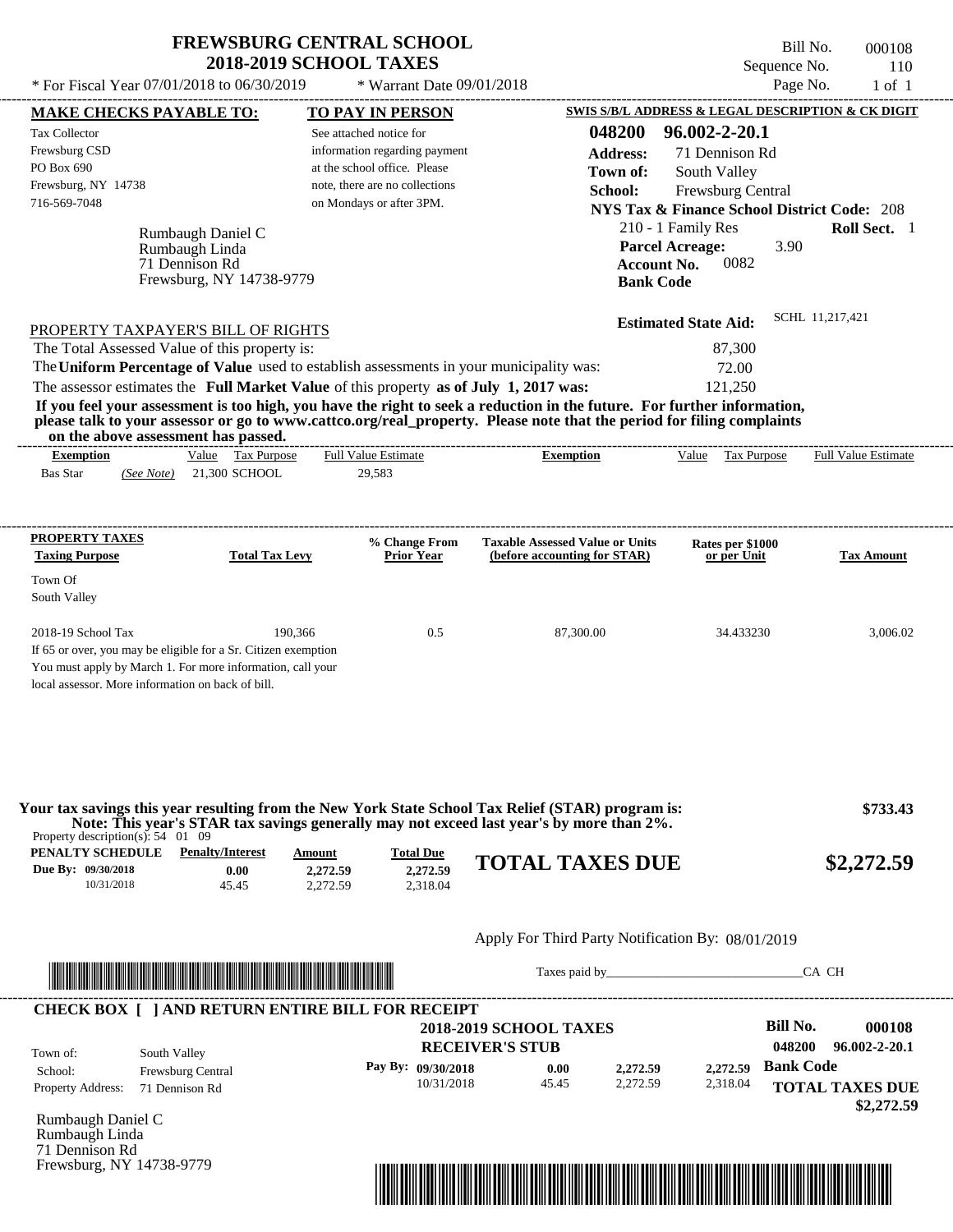| <b>FREWSBURG CENTRAL SCHOOL</b> |
|---------------------------------|
| <b>2018-2019 SCHOOL TAXES</b>   |

Bill No. 000109 Sequence No. 111  $*$  For Fiscal Year 07/01/2018 to 06/30/2019  $*$  Warrant Date 09/01/2018 Page No. 1 of 1

| <b>MAKE CHECKS PAYABLE TO:</b>                                                                                  |                                                          |                         | <b>TO PAY IN PERSON</b>            |                                                                                                                                                                                                                                |                             |                                 | <b>SWIS S/B/L ADDRESS &amp; LEGAL DESCRIPTION &amp; CK DIGIT</b> |
|-----------------------------------------------------------------------------------------------------------------|----------------------------------------------------------|-------------------------|------------------------------------|--------------------------------------------------------------------------------------------------------------------------------------------------------------------------------------------------------------------------------|-----------------------------|---------------------------------|------------------------------------------------------------------|
| <b>Tax Collector</b>                                                                                            |                                                          | See attached notice for |                                    | 048200                                                                                                                                                                                                                         | 96.002-2-17                 |                                 |                                                                  |
| Frewsburg CSD                                                                                                   |                                                          |                         | information regarding payment      | <b>Address:</b>                                                                                                                                                                                                                |                             | Oak Hill Rd (Off)               |                                                                  |
| PO Box 690                                                                                                      |                                                          |                         | at the school office. Please       | Town of:                                                                                                                                                                                                                       | South Valley                |                                 |                                                                  |
| Frewsburg, NY 14738                                                                                             |                                                          |                         | note, there are no collections     | School:                                                                                                                                                                                                                        |                             | Frewsburg Central               |                                                                  |
| 716-569-7048                                                                                                    |                                                          |                         | on Mondays or after 3PM.           |                                                                                                                                                                                                                                |                             |                                 | <b>NYS Tax &amp; Finance School District Code: 208</b>           |
|                                                                                                                 | Samuelson Steven R                                       |                         |                                    |                                                                                                                                                                                                                                | $314$ - Rural vac $<$ 10    |                                 | Roll Sect. 1                                                     |
|                                                                                                                 | 123 Lake Front Dr                                        |                         |                                    |                                                                                                                                                                                                                                | <b>Parcel Acreage:</b>      | 3.65                            |                                                                  |
|                                                                                                                 | Suffolk, VA 23434                                        |                         |                                    |                                                                                                                                                                                                                                | <b>Account No.</b>          | 0076                            |                                                                  |
|                                                                                                                 |                                                          |                         |                                    |                                                                                                                                                                                                                                | <b>Bank Code</b>            |                                 |                                                                  |
|                                                                                                                 |                                                          |                         |                                    |                                                                                                                                                                                                                                | <b>Estimated State Aid:</b> |                                 | SCHL 11,217,421                                                  |
| PROPERTY TAXPAYER'S BILL OF RIGHTS<br>The Total Assessed Value of this property is:                             |                                                          |                         |                                    |                                                                                                                                                                                                                                |                             | 2,900                           |                                                                  |
|                                                                                                                 |                                                          |                         |                                    | The Uniform Percentage of Value used to establish assessments in your municipality was:                                                                                                                                        |                             | 72.00                           |                                                                  |
| The assessor estimates the Full Market Value of this property as of July 1, 2017 was:                           |                                                          |                         |                                    |                                                                                                                                                                                                                                |                             | 4,028                           |                                                                  |
|                                                                                                                 |                                                          |                         |                                    | If you feel your assessment is too high, you have the right to seek a reduction in the future. For further information,                                                                                                        |                             |                                 |                                                                  |
|                                                                                                                 |                                                          |                         |                                    | please talk to your assessor or go to www.cattco.org/real_property. Please note that the period for filing complaints                                                                                                          |                             |                                 |                                                                  |
|                                                                                                                 | on the above assessment has passed.<br>Value Tax Purpose |                         | <b>Full Value Estimate</b>         | <b>Exemption</b>                                                                                                                                                                                                               |                             | Value Tax Purpose               | <b>Full Value Estimate</b>                                       |
| <b>Exemption</b>                                                                                                |                                                          |                         |                                    |                                                                                                                                                                                                                                |                             |                                 |                                                                  |
|                                                                                                                 |                                                          |                         |                                    |                                                                                                                                                                                                                                |                             |                                 |                                                                  |
| <b>PROPERTY TAXES</b><br><b>Taxing Purpose</b>                                                                  | <b>Total Tax Levy</b>                                    |                         | % Change From<br><b>Prior Year</b> | <b>Taxable Assessed Value or Units</b>                                                                                                                                                                                         |                             | Rates per \$1000<br>or per Unit | <b>Tax Amount</b>                                                |
| Town Of                                                                                                         |                                                          |                         |                                    |                                                                                                                                                                                                                                |                             |                                 |                                                                  |
| South Valley                                                                                                    |                                                          |                         |                                    |                                                                                                                                                                                                                                |                             |                                 |                                                                  |
|                                                                                                                 |                                                          |                         |                                    |                                                                                                                                                                                                                                |                             |                                 |                                                                  |
| 2018-19 School Tax                                                                                              |                                                          | 190,366                 | 0.5                                | 2,900.00                                                                                                                                                                                                                       |                             | 34.433230                       | 99.86                                                            |
| If 65 or over, you may be eligible for a Sr. Citizen exemption                                                  |                                                          |                         |                                    |                                                                                                                                                                                                                                |                             |                                 |                                                                  |
| You must apply by March 1. For more information, call your<br>local assessor. More information on back of bill. |                                                          |                         |                                    |                                                                                                                                                                                                                                |                             |                                 |                                                                  |
|                                                                                                                 |                                                          |                         |                                    |                                                                                                                                                                                                                                |                             |                                 |                                                                  |
|                                                                                                                 |                                                          |                         |                                    |                                                                                                                                                                                                                                |                             |                                 |                                                                  |
|                                                                                                                 |                                                          |                         |                                    |                                                                                                                                                                                                                                |                             |                                 |                                                                  |
| Property description(s): $54$ 01 09<br>PENALTY SCHEDULE                                                         | <b>Penalty/Interest</b>                                  | Amount                  | <b>Total Due</b>                   |                                                                                                                                                                                                                                |                             |                                 |                                                                  |
| Due By: 09/30/2018<br>10/31/2018                                                                                | 0.00<br>2.00                                             | 99.86<br>99.86          | 99.86<br>101.86                    | <b>TOTAL TAXES DUE</b>                                                                                                                                                                                                         |                             |                                 | \$99.86                                                          |
|                                                                                                                 |                                                          |                         |                                    |                                                                                                                                                                                                                                |                             |                                 |                                                                  |
|                                                                                                                 |                                                          |                         |                                    | Apply For Third Party Notification By: 08/01/2019                                                                                                                                                                              |                             |                                 |                                                                  |
|                                                                                                                 |                                                          |                         |                                    | Taxes paid by Taxes and the Taxes and the Taxes and the Taxes are the Taxes and the Taxes and the Taxes and the Taxes and the Taxes and the Taxes and the Taxes and the Taxes and the Taxes and the Taxes and the Taxes and th |                             |                                 | CA CH                                                            |
| <b>CHECK BOX [ ] AND RETURN ENTIRE BILL FOR RECEIPT</b>                                                         |                                                          |                         |                                    |                                                                                                                                                                                                                                |                             |                                 |                                                                  |
|                                                                                                                 |                                                          |                         |                                    | <b>2018-2019 SCHOOL TAXES</b>                                                                                                                                                                                                  |                             | <b>Bill No.</b>                 | 000109                                                           |
| Town of:                                                                                                        | South Valley                                             |                         |                                    | <b>RECEIVER'S STUB</b>                                                                                                                                                                                                         |                             | 048200                          | 96.002-2-17                                                      |
| School:                                                                                                         | Frewsburg Central                                        |                         | Pay By: 09/30/2018                 | 0.00                                                                                                                                                                                                                           | 99.86                       | <b>Bank Code</b><br>99.86       |                                                                  |
| Property Address:                                                                                               | Oak Hill Rd (Off)                                        |                         | 10/31/2018                         | 2.00                                                                                                                                                                                                                           | 99.86                       | 101.86                          | <b>TOTAL TAXES DUE</b><br>\$99.86                                |
| Samuelson Steven R                                                                                              |                                                          |                         |                                    |                                                                                                                                                                                                                                |                             |                                 |                                                                  |
| 123 Lake Front Dr                                                                                               |                                                          |                         |                                    |                                                                                                                                                                                                                                |                             |                                 |                                                                  |
| Suffolk, VA 23434                                                                                               |                                                          |                         |                                    |                                                                                                                                                                                                                                |                             |                                 |                                                                  |

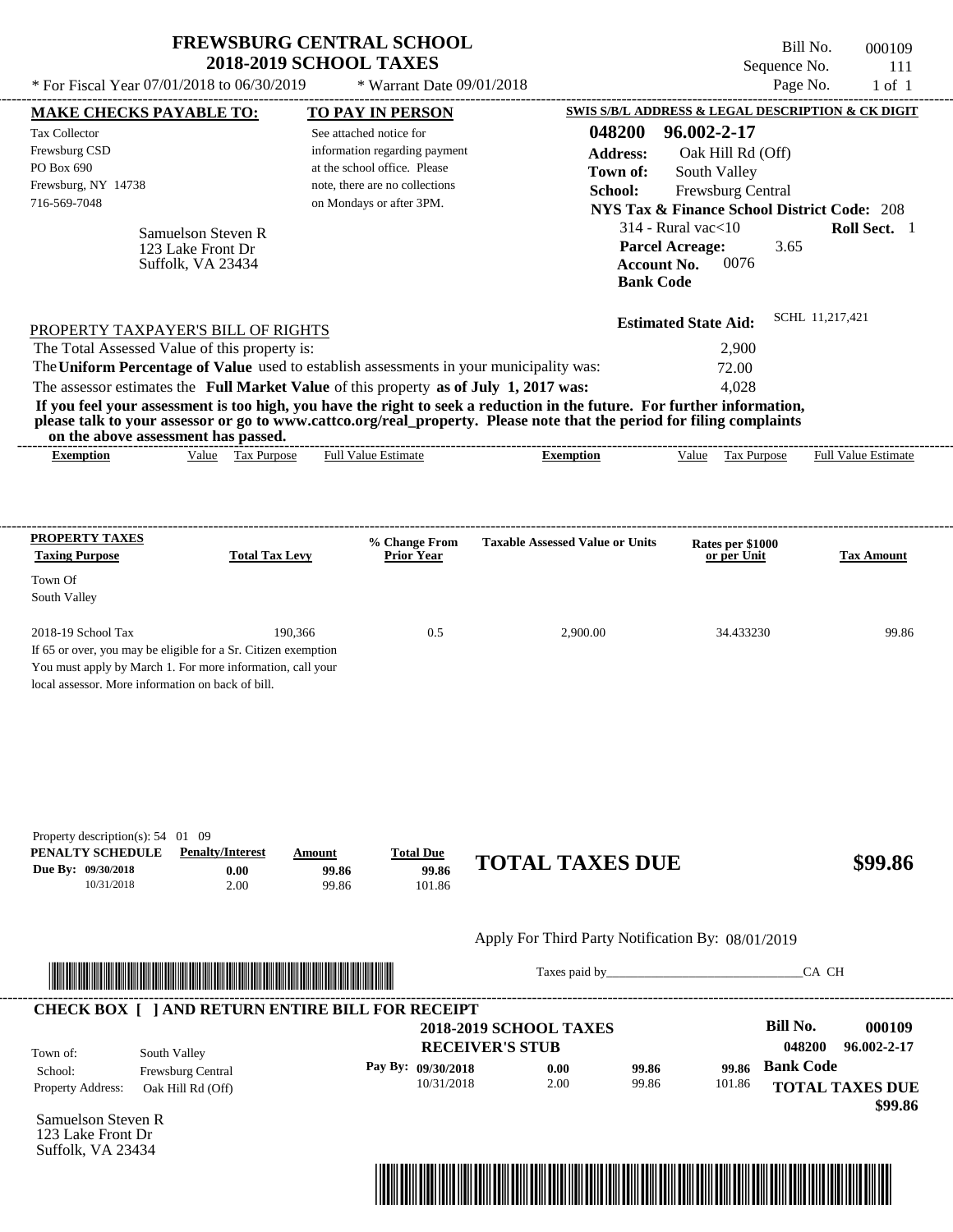| <b>FREWSBURG CENTRAL SCHOOL</b> |
|---------------------------------|
| <b>2018-2019 SCHOOL TAXES</b>   |

\* Warrant Date 09/01/2018

Bill No. 000110 Sequence No. 112<br>Page No. 1 of 1 \* For Fiscal Year 07/01/2018 to 06/30/2019  $\bullet$  Warrant Date 09/01/2018 Page No. 1 of 1

| <b>MAKE CHECKS PAYABLE TO:</b>                                                                                                                                                                          |                                                  |                                                                                                                         |                                | <b>TO PAY IN PERSON</b>                                                                  |                                                                                                                                                                                                                                                                                                                                           |                                        | <b>SWIS S/B/L ADDRESS &amp; LEGAL DESCRIPTION &amp; CK DIGIT</b>            |                            |                                              |
|---------------------------------------------------------------------------------------------------------------------------------------------------------------------------------------------------------|--------------------------------------------------|-------------------------------------------------------------------------------------------------------------------------|--------------------------------|------------------------------------------------------------------------------------------|-------------------------------------------------------------------------------------------------------------------------------------------------------------------------------------------------------------------------------------------------------------------------------------------------------------------------------------------|----------------------------------------|-----------------------------------------------------------------------------|----------------------------|----------------------------------------------|
| <b>Tax Collector</b><br>Frewsburg CSD<br>PO Box 690                                                                                                                                                     |                                                  |                                                                                                                         |                                | See attached notice for<br>information regarding payment<br>at the school office. Please |                                                                                                                                                                                                                                                                                                                                           | 048200<br><b>Address:</b><br>Town of:  | $96.002 - 2 - 1.3$<br>Oak Hill Rd<br>South Valley                           |                            |                                              |
| Frewsburg, NY 14738<br>716-569-7048                                                                                                                                                                     |                                                  |                                                                                                                         |                                | note, there are no collections<br>on Mondays or after 3PM.                               |                                                                                                                                                                                                                                                                                                                                           | School:                                | Frewsburg Central<br><b>NYS Tax &amp; Finance School District Code: 208</b> |                            |                                              |
|                                                                                                                                                                                                         | 1080 Dennison Rd                                 | Sandberg Douglas P<br>Frewsburg, NY 14738                                                                               |                                |                                                                                          |                                                                                                                                                                                                                                                                                                                                           | <b>Account No.</b><br><b>Bank Code</b> | 240 - Rural res<br><b>Parcel Acreage:</b><br>0732                           | 8.80                       | Roll Sect. 1                                 |
| PROPERTY TAXPAYER'S BILL OF RIGHTS                                                                                                                                                                      |                                                  |                                                                                                                         |                                |                                                                                          |                                                                                                                                                                                                                                                                                                                                           |                                        | <b>Estimated State Aid:</b>                                                 | SCHL 11,217,421            |                                              |
| The Total Assessed Value of this property is:                                                                                                                                                           |                                                  |                                                                                                                         |                                |                                                                                          | The Uniform Percentage of Value used to establish assessments in your municipality was:                                                                                                                                                                                                                                                   |                                        | 85,100<br>72.00                                                             |                            |                                              |
| on the above assessment has passed.                                                                                                                                                                     |                                                  |                                                                                                                         |                                |                                                                                          | The assessor estimates the Full Market Value of this property as of July 1, 2017 was:<br>If you feel your assessment is too high, you have the right to seek a reduction in the future. For further information,<br>please talk to your assessor or go to www.cattco.org/real_property. Please note that the period for filing complaints |                                        | 118.194                                                                     |                            |                                              |
| <b>Exemption</b><br><b>Bas Star</b>                                                                                                                                                                     |                                                  | Value Tax Purpose<br>(See Note) 21,300 SCHOOL                                                                           |                                | <b>Full Value Estimate</b><br>29,583                                                     | <b>Exemption</b>                                                                                                                                                                                                                                                                                                                          |                                        | Value Tax Purpose                                                           |                            | <b>Full Value Estimate</b>                   |
| <b>PROPERTY TAXES</b><br><b>Taxing Purpose</b>                                                                                                                                                          |                                                  | <b>Total Tax Levy</b>                                                                                                   |                                | % Change From<br><b>Prior Year</b>                                                       | <b>Taxable Assessed Value or Units</b><br>(before accounting for STAR)                                                                                                                                                                                                                                                                    |                                        | Rates per \$1000<br>or per Unit                                             |                            | <b>Tax Amount</b>                            |
| Town Of<br>South Valley                                                                                                                                                                                 |                                                  |                                                                                                                         |                                |                                                                                          |                                                                                                                                                                                                                                                                                                                                           |                                        |                                                                             |                            |                                              |
| 2018-19 School Tax<br>If 65 or over, you may be eligible for a Sr. Citizen exemption<br>You must apply by March 1. For more information, call your<br>local assessor. More information on back of bill. |                                                  |                                                                                                                         | 190,366                        | 0.5                                                                                      | 85,100.00                                                                                                                                                                                                                                                                                                                                 |                                        | 34.433230                                                                   |                            | 2,930.27                                     |
| Property description(s): $54$ 01 09<br>PENALTY SCHEDULE<br>Due By: 09/30/2018<br>10/31/2018                                                                                                             |                                                  | <b>Penalty/Interest</b><br>0.00<br>43.94                                                                                | Amount<br>2,196.84<br>2,196.84 | <b>Total Due</b><br>2,196.84<br>2,240.78                                                 | Your tax savings this year resulting from the New York State School Tax Relief (STAR) program is:<br>Note: This year's STAR tax savings generally may not exceed last year's by more than 2%.<br><b>TOTAL TAXES DUE</b>                                                                                                                   |                                        |                                                                             |                            | \$733.43<br>\$2,196.84                       |
|                                                                                                                                                                                                         |                                                  |                                                                                                                         |                                |                                                                                          | Apply For Third Party Notification By: 08/01/2019                                                                                                                                                                                                                                                                                         |                                        |                                                                             |                            |                                              |
|                                                                                                                                                                                                         |                                                  | <u> Indian American American Indian American Indian American Indian American Indian American Indian American Indian</u> |                                |                                                                                          |                                                                                                                                                                                                                                                                                                                                           |                                        |                                                                             | CA CH                      |                                              |
|                                                                                                                                                                                                         |                                                  |                                                                                                                         |                                | <b>CHECK BOX [ ] AND RETURN ENTIRE BILL FOR RECEIPT</b>                                  | <b>2018-2019 SCHOOL TAXES</b>                                                                                                                                                                                                                                                                                                             |                                        |                                                                             | <b>Bill No.</b>            | 000110                                       |
| Town of:<br>School:<br>Property Address:                                                                                                                                                                | South Valley<br>Frewsburg Central<br>Oak Hill Rd |                                                                                                                         |                                | Pay By: 09/30/2018<br>10/31/2018                                                         | <b>RECEIVER'S STUB</b><br>0.00<br>43.94                                                                                                                                                                                                                                                                                                   | 2,196.84<br>2,196.84                   | 2,196.84<br>2,240.78                                                        | 048200<br><b>Bank Code</b> | $96.002 - 2 - 1.3$<br><b>TOTAL TAXES DUE</b> |
| Sandberg Douglas P<br>1080 Dennison Rd<br>Frewsburg, NY 14738                                                                                                                                           |                                                  |                                                                                                                         |                                |                                                                                          |                                                                                                                                                                                                                                                                                                                                           |                                        |                                                                             |                            | \$2,196.84                                   |
|                                                                                                                                                                                                         |                                                  |                                                                                                                         |                                |                                                                                          | <u> 1989 - Andrea Stadt British, fransk politik (d. 1989)</u>                                                                                                                                                                                                                                                                             |                                        |                                                                             |                            |                                              |
|                                                                                                                                                                                                         |                                                  |                                                                                                                         |                                |                                                                                          |                                                                                                                                                                                                                                                                                                                                           |                                        |                                                                             |                            |                                              |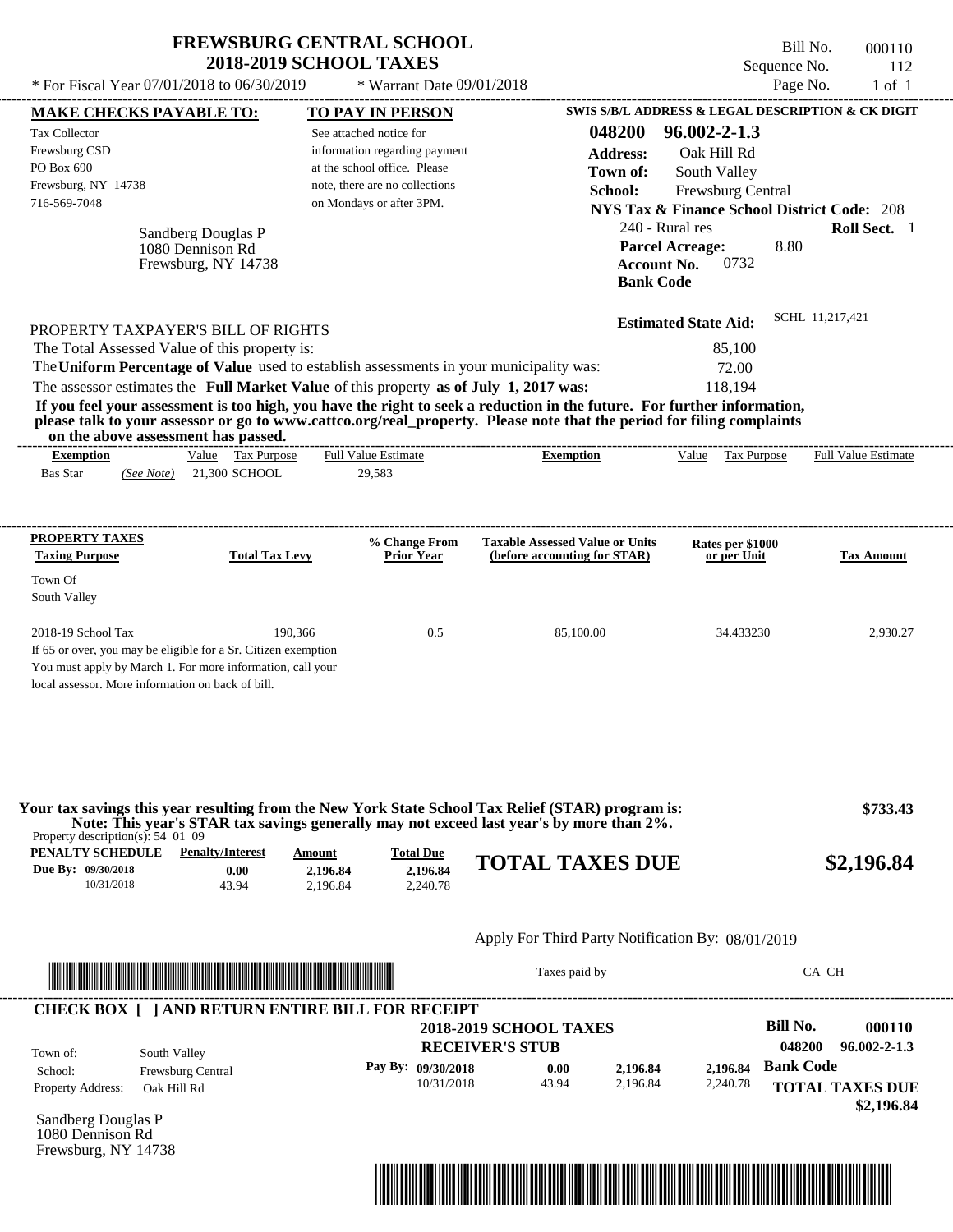\* Warrant Date 09/01/2018

 $*$  For Fiscal Year 07/01/2018 to 06/30/2019

Bill No. 000111 Sequence No. 113<br>Page No. 1 of 1

|                                                                                                                       | <b>MAKE CHECKS PAYABLE TO:</b>                  | <b>TO PAY IN PERSON</b>        |                    |                                                                                                                                                                                                                                                  | SWIS S/B/L ADDRESS & LEGAL DESCRIPTION & CK DIGIT |                                                        |                   |
|-----------------------------------------------------------------------------------------------------------------------|-------------------------------------------------|--------------------------------|--------------------|--------------------------------------------------------------------------------------------------------------------------------------------------------------------------------------------------------------------------------------------------|---------------------------------------------------|--------------------------------------------------------|-------------------|
| <b>Tax Collector</b>                                                                                                  |                                                 | See attached notice for        |                    | 048200                                                                                                                                                                                                                                           | 105.002-1-1.32                                    |                                                        |                   |
| Frewsburg CSD                                                                                                         |                                                 | information regarding payment  |                    | <b>Address:</b>                                                                                                                                                                                                                                  | Gurnsey Hollow Rd                                 |                                                        |                   |
| PO Box 690                                                                                                            |                                                 | at the school office. Please   |                    | Town of:                                                                                                                                                                                                                                         | South Valley                                      |                                                        |                   |
| Frewsburg, NY 14738                                                                                                   |                                                 | note, there are no collections |                    | School:                                                                                                                                                                                                                                          | Frewsburg Central                                 |                                                        |                   |
| 716-569-7048                                                                                                          |                                                 | on Mondays or after 3PM.       |                    |                                                                                                                                                                                                                                                  |                                                   | <b>NYS Tax &amp; Finance School District Code: 208</b> |                   |
|                                                                                                                       |                                                 |                                |                    |                                                                                                                                                                                                                                                  | $314$ - Rural vac $<$ 10                          |                                                        | Roll Sect. 1      |
|                                                                                                                       | Sawmill Run Prop Owners Assoc<br>7012 Taylor Rd |                                |                    |                                                                                                                                                                                                                                                  | <b>Parcel Acreage:</b>                            | 3.35                                                   |                   |
|                                                                                                                       | Hamburg, NY 14075-6834                          |                                |                    |                                                                                                                                                                                                                                                  | 0662<br><b>Account No.</b>                        |                                                        |                   |
|                                                                                                                       |                                                 |                                |                    | <b>Bank Code</b>                                                                                                                                                                                                                                 |                                                   |                                                        |                   |
|                                                                                                                       |                                                 |                                |                    |                                                                                                                                                                                                                                                  | <b>Estimated State Aid:</b>                       | SCHL 11,217,421                                        |                   |
| PROPERTY TAXPAYER'S BILL OF RIGHTS<br>The Total Assessed Value of this property is:                                   |                                                 |                                |                    |                                                                                                                                                                                                                                                  | 5,900                                             |                                                        |                   |
| The Uniform Percentage of Value used to establish assessments in your municipality was:                               |                                                 |                                |                    |                                                                                                                                                                                                                                                  | 72.00                                             |                                                        |                   |
|                                                                                                                       |                                                 |                                |                    |                                                                                                                                                                                                                                                  |                                                   |                                                        |                   |
| The assessor estimates the Full Market Value of this property as of July 1, 2017 was:                                 |                                                 |                                |                    |                                                                                                                                                                                                                                                  | 8,194                                             |                                                        |                   |
|                                                                                                                       |                                                 |                                |                    | If you feel your assessment is too high, you have the right to seek a reduction in the future. For further information,<br>please talk to your assessor or go to www.cattco.org/real_property. Please note that the period for filing complaints |                                                   |                                                        |                   |
| on the above assessment has passed.<br><b>Exemption</b>                                                               | Value Tax Purpose                               | <b>Full Value Estimate</b>     |                    | <b>Exemption</b>                                                                                                                                                                                                                                 |                                                   | Value Tax Purpose Full Value Estimate                  |                   |
|                                                                                                                       |                                                 |                                |                    |                                                                                                                                                                                                                                                  |                                                   |                                                        |                   |
|                                                                                                                       |                                                 |                                |                    |                                                                                                                                                                                                                                                  |                                                   |                                                        |                   |
| <b>PROPERTY TAXES</b>                                                                                                 |                                                 |                                | % Change From      | <b>Taxable Assessed Value or Units</b>                                                                                                                                                                                                           | Rates per \$1000                                  |                                                        |                   |
| <b>Taxing Purpose</b>                                                                                                 | <b>Total Tax Levy</b>                           |                                | <b>Prior Year</b>  |                                                                                                                                                                                                                                                  | or per Unit                                       |                                                        | <b>Tax Amount</b> |
| Town Of                                                                                                               |                                                 |                                |                    |                                                                                                                                                                                                                                                  |                                                   |                                                        |                   |
| South Valley                                                                                                          |                                                 |                                |                    |                                                                                                                                                                                                                                                  |                                                   |                                                        |                   |
| 2018-19 School Tax                                                                                                    |                                                 | 190,366                        | 0.5                | 5,900.00                                                                                                                                                                                                                                         | 34.433230                                         |                                                        | 203.16            |
| If 65 or over, you may be eligible for a Sr. Citizen exemption                                                        |                                                 |                                |                    |                                                                                                                                                                                                                                                  |                                                   |                                                        |                   |
| You must apply by March 1. For more information, call your                                                            |                                                 |                                |                    |                                                                                                                                                                                                                                                  |                                                   |                                                        |                   |
|                                                                                                                       |                                                 |                                |                    |                                                                                                                                                                                                                                                  |                                                   |                                                        |                   |
| local assessor. More information on back of bill.                                                                     |                                                 |                                |                    |                                                                                                                                                                                                                                                  |                                                   |                                                        |                   |
|                                                                                                                       |                                                 |                                |                    |                                                                                                                                                                                                                                                  |                                                   |                                                        |                   |
|                                                                                                                       |                                                 |                                |                    |                                                                                                                                                                                                                                                  |                                                   |                                                        |                   |
|                                                                                                                       |                                                 |                                |                    |                                                                                                                                                                                                                                                  |                                                   |                                                        |                   |
|                                                                                                                       |                                                 |                                |                    |                                                                                                                                                                                                                                                  |                                                   |                                                        |                   |
|                                                                                                                       |                                                 |                                |                    |                                                                                                                                                                                                                                                  |                                                   |                                                        |                   |
| Property description(s): $51 \quad 01 \quad 09$                                                                       |                                                 |                                |                    |                                                                                                                                                                                                                                                  |                                                   |                                                        |                   |
| PENALTY SCHEDULE                                                                                                      | <b>Penalty/Interest</b>                         | Amount                         | <b>Total Due</b>   |                                                                                                                                                                                                                                                  |                                                   |                                                        |                   |
| Due By: 09/30/2018<br>10/31/2018                                                                                      | 0.00<br>4.06                                    | 203.16<br>203.16               | 203.16<br>207.22   | <b>TOTAL TAXES DUE</b>                                                                                                                                                                                                                           |                                                   |                                                        |                   |
|                                                                                                                       |                                                 |                                |                    |                                                                                                                                                                                                                                                  |                                                   |                                                        |                   |
|                                                                                                                       |                                                 |                                |                    | Apply For Third Party Notification By: 08/01/2019                                                                                                                                                                                                |                                                   |                                                        | \$203.16          |
|                                                                                                                       |                                                 |                                |                    | Taxes paid by Taxes and by Taxes and by Taxes and by Taxes and by Taxes and the United States and the United States and the United States and States and States and States and States and States and States and States and Sta                   |                                                   | CA CH                                                  |                   |
| <u> 1999 - An Dùbhlachd ann an Dùbhaidh ann an Dùbhaidh an Dùbhaidh an Dùbhaidh an Dùbhaidh an Dùbhaidh an Dùbhai</u> |                                                 |                                |                    |                                                                                                                                                                                                                                                  |                                                   |                                                        |                   |
| <b>CHECK BOX [ ] AND RETURN ENTIRE BILL FOR RECEIPT</b>                                                               |                                                 |                                |                    |                                                                                                                                                                                                                                                  |                                                   |                                                        |                   |
|                                                                                                                       |                                                 |                                |                    | <b>2018-2019 SCHOOL TAXES</b>                                                                                                                                                                                                                    |                                                   | <b>Bill No.</b>                                        |                   |
| South Valley<br>Town of:                                                                                              |                                                 |                                |                    | <b>RECEIVER'S STUB</b>                                                                                                                                                                                                                           |                                                   | 048200<br>105.002-1-1.32                               |                   |
| School:                                                                                                               | Frewsburg Central                               |                                | Pay By: 09/30/2018 | 0.00<br>203.16                                                                                                                                                                                                                                   | 203.16                                            | <b>Bank Code</b>                                       | 000111            |
| Property Address:                                                                                                     | <b>Gurnsey Hollow Rd</b>                        |                                | 10/31/2018         | 203.16<br>4.06                                                                                                                                                                                                                                   | 207.22                                            | <b>TOTAL TAXES DUE</b>                                 |                   |
|                                                                                                                       |                                                 |                                |                    |                                                                                                                                                                                                                                                  |                                                   |                                                        |                   |
| Sawmill Run Prop Owners Assoc<br>7012 Taylor Rd                                                                       |                                                 |                                |                    |                                                                                                                                                                                                                                                  |                                                   |                                                        | \$203.16          |

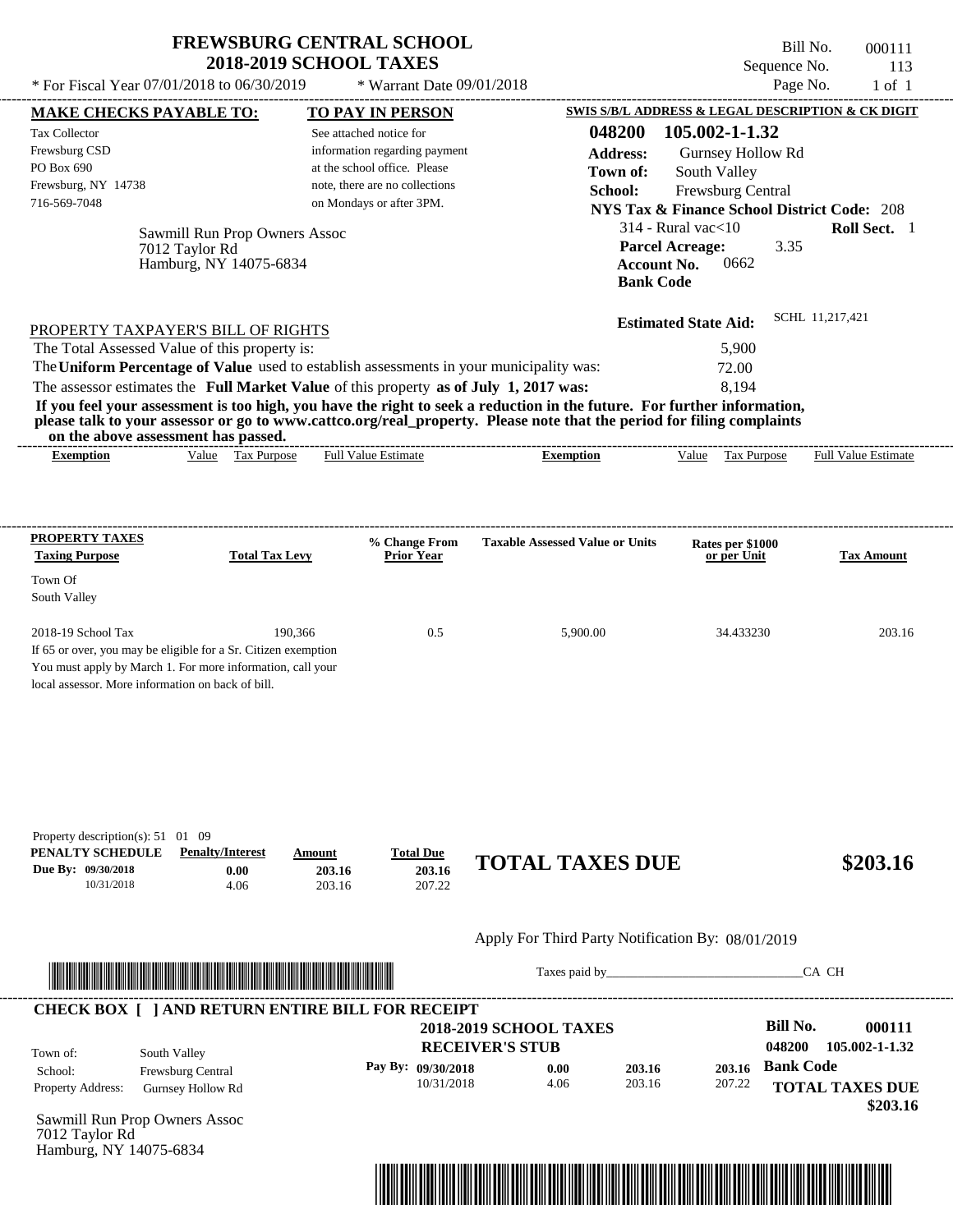7012 Taylor Rd Hamburg, NY 14075

Bill No. 000112 Sequence No.  $114$ <br>Page No.  $1 \text{ of } 1$ 

| * For Fiscal Year 07/01/2018 to 06/30/2019                                                                                                                                                                                                                                                                                                                                                                                                                                                                                                                         | * Warrant Date 09/01/2018                                                                                                                              |                                                                                             |                                                                                                                                                                                             | Page No.<br>$1$ of $1$                                                                                          |
|--------------------------------------------------------------------------------------------------------------------------------------------------------------------------------------------------------------------------------------------------------------------------------------------------------------------------------------------------------------------------------------------------------------------------------------------------------------------------------------------------------------------------------------------------------------------|--------------------------------------------------------------------------------------------------------------------------------------------------------|---------------------------------------------------------------------------------------------|---------------------------------------------------------------------------------------------------------------------------------------------------------------------------------------------|-----------------------------------------------------------------------------------------------------------------|
| <b>MAKE CHECKS PAYABLE TO:</b>                                                                                                                                                                                                                                                                                                                                                                                                                                                                                                                                     | <b>TO PAY IN PERSON</b>                                                                                                                                |                                                                                             |                                                                                                                                                                                             | SWIS S/B/L ADDRESS & LEGAL DESCRIPTION & CK DIGIT                                                               |
| <b>Tax Collector</b><br>Frewsburg CSD<br>PO Box 690<br>Frewsburg, NY 14738<br>716-569-7048<br>Schwanekamp Dale<br>Schwanekamp Kathleen<br>7012 Taylor Rd<br>Hamburg, NY 14075                                                                                                                                                                                                                                                                                                                                                                                      | See attached notice for<br>information regarding payment<br>at the school office. Please<br>note, there are no collections<br>on Mondays or after 3PM. | 048200<br><b>Address:</b><br>Town of:<br>School:<br><b>Account No.</b><br><b>Bank Code</b>  | 105.002-1-1.23<br>5 Gurnsey Hollow Rd<br>South Valley<br>Frewsburg Central<br><b>NYS Tax &amp; Finance School District Code: 208</b><br>312 - Vac w/imprv<br><b>Parcel Acreage:</b><br>0652 | Roll Sect. 1<br>5.21                                                                                            |
| PROPERTY TAXPAYER'S BILL OF RIGHTS<br>The Total Assessed Value of this property is:<br>The Uniform Percentage of Value used to establish assessments in your municipality was:<br>The assessor estimates the Full Market Value of this property as of July 1, 2017 was:<br>If you feel your assessment is too high, you have the right to seek a reduction in the future. For further information,<br>please talk to your assessor or go to www.cattco.org/real_property. Please note that the period for filing complaints<br>on the above assessment has passed. |                                                                                                                                                        |                                                                                             | <b>Estimated State Aid:</b><br>7,800<br>72.00<br>10,833                                                                                                                                     | SCHL 11,217,421                                                                                                 |
| Value Tax Purpose<br><b>Exemption</b>                                                                                                                                                                                                                                                                                                                                                                                                                                                                                                                              | <b>Full Value Estimate</b>                                                                                                                             | <b>Exemption</b>                                                                            | Tax Purpose<br>Value                                                                                                                                                                        | <b>Full Value Estimate</b>                                                                                      |
| <b>PROPERTY TAXES</b><br><b>Taxing Purpose</b><br><b>Total Tax Levy</b><br>Town Of<br>South Valley                                                                                                                                                                                                                                                                                                                                                                                                                                                                 | % Change From<br><b>Prior Year</b>                                                                                                                     | <b>Taxable Assessed Value or Units</b>                                                      | Rates per \$1000<br>or per Unit                                                                                                                                                             | Tax Amount                                                                                                      |
| 2018-19 School Tax<br>190,366<br>If 65 or over, you may be eligible for a Sr. Citizen exemption<br>You must apply by March 1. For more information, call your<br>local assessor. More information on back of bill.                                                                                                                                                                                                                                                                                                                                                 | 0.5                                                                                                                                                    | 7,800.00                                                                                    | 34.433230                                                                                                                                                                                   | 268.58                                                                                                          |
| Property description(s): $51 \quad 01 \quad 09$<br>Guirnsey Sub Div<br>PENALTY SCHEDULE<br><b>Penalty/Interest</b><br>Due By: 09/30/2018<br>0.00<br>10/31/2018<br>5.37                                                                                                                                                                                                                                                                                                                                                                                             | Phase Ii<br><b>Total Due</b><br><b>Amount</b><br>268.58<br>268.58<br>268.58<br>273.95                                                                  | <b>TOTAL TAXES DUE</b>                                                                      |                                                                                                                                                                                             | \$268.58                                                                                                        |
| <u> Indian American State and The Communication of the Communication of the Communication of the Communication of the Communication of the Communication of the Communication of the Communication of the Communication of the C</u>                                                                                                                                                                                                                                                                                                                               |                                                                                                                                                        | Apply For Third Party Notification By: 08/01/2019                                           |                                                                                                                                                                                             | CA CH                                                                                                           |
| <b>CHECK BOX [ ] AND RETURN ENTIRE BILL FOR RECEIPT</b>                                                                                                                                                                                                                                                                                                                                                                                                                                                                                                            |                                                                                                                                                        |                                                                                             |                                                                                                                                                                                             |                                                                                                                 |
| South Valley<br>Town of:<br>Frewsburg Central<br>School:<br>Property Address:<br>5 Gurnsey Hollow Rd<br>Schwanekamp Dale<br>Schwanekamp Kathleen                                                                                                                                                                                                                                                                                                                                                                                                                   | Pay By: 09/30/2018<br>10/31/2018                                                                                                                       | <b>2018-2019 SCHOOL TAXES</b><br><b>RECEIVER'S STUB</b><br>0.00<br>268.58<br>5.37<br>268.58 | 268.58<br>273.95                                                                                                                                                                            | <b>Bill No.</b><br>000112<br>048200<br>105.002-1-1.23<br><b>Bank Code</b><br><b>TOTAL TAXES DUE</b><br>\$268.58 |

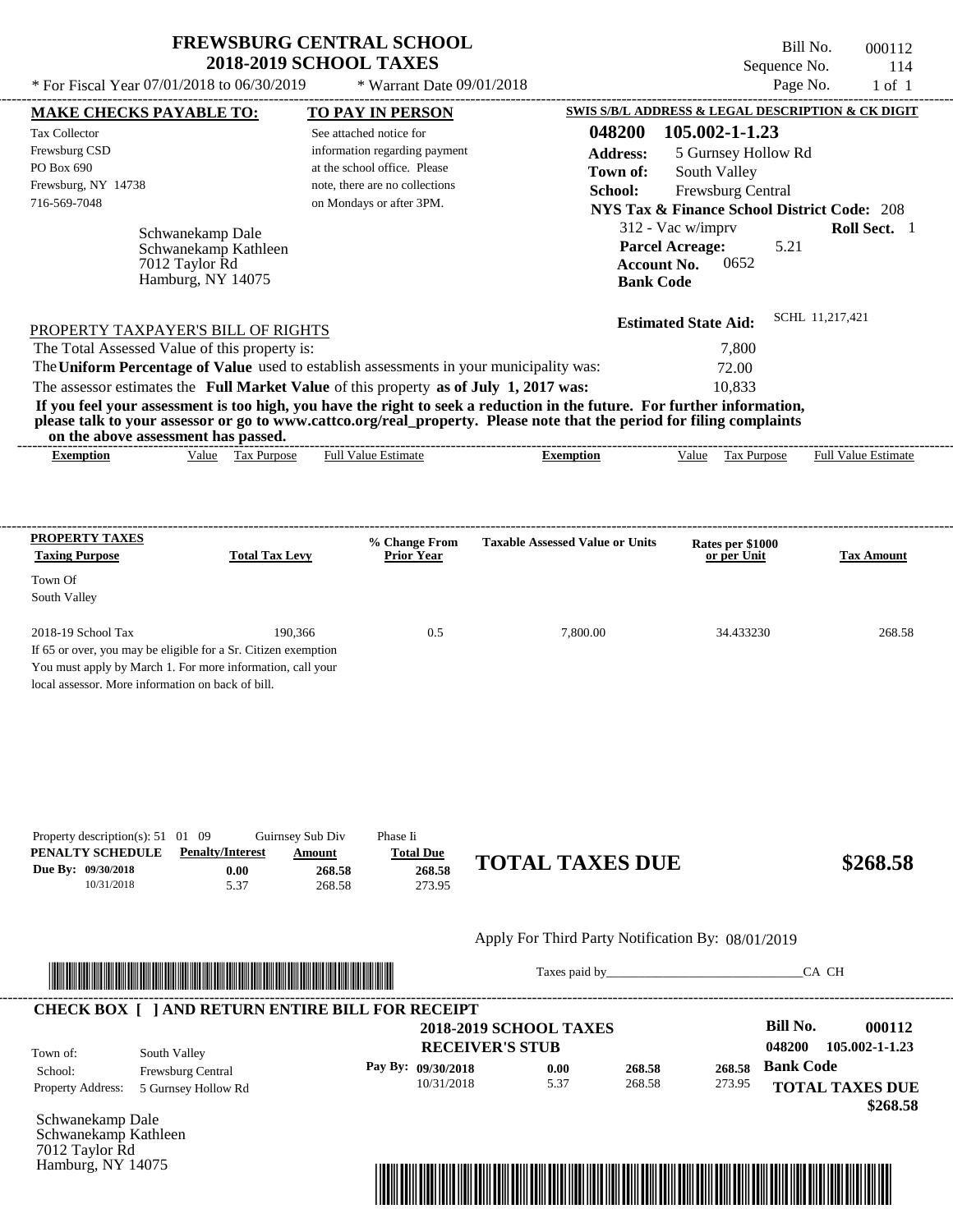$*$  For Fiscal Year 07/01/2018 to 06/30/2019

Hamburg, NY 14075

 $*$  Warrant Date 09/01/2018

Bill No. 000113 Sequence No. 115<br>Page No. 1 of 1

| <b>MAKE CHECKS PAYABLE TO:</b>                                                                      |                                                                                                                        | <b>TO PAY IN PERSON</b>       |                                  |                                                                                                                                                                                                                                                  |                             | SWIS S/B/L ADDRESS & LEGAL DESCRIPTION & CK DIGIT      |
|-----------------------------------------------------------------------------------------------------|------------------------------------------------------------------------------------------------------------------------|-------------------------------|----------------------------------|--------------------------------------------------------------------------------------------------------------------------------------------------------------------------------------------------------------------------------------------------|-----------------------------|--------------------------------------------------------|
| Tax Collector                                                                                       |                                                                                                                        | See attached notice for       |                                  | 048200                                                                                                                                                                                                                                           | 105.002-1-1.24              |                                                        |
| Frewsburg CSD                                                                                       |                                                                                                                        |                               | information regarding payment    | <b>Address:</b>                                                                                                                                                                                                                                  | 6 Gurnsey Hollow Rd         |                                                        |
| PO Box 690                                                                                          |                                                                                                                        | at the school office. Please  |                                  | Town of:                                                                                                                                                                                                                                         | South Valley                |                                                        |
| Frewsburg, NY 14738                                                                                 |                                                                                                                        |                               | note, there are no collections   | School:                                                                                                                                                                                                                                          | Frewsburg Central           |                                                        |
| 716-569-7048                                                                                        |                                                                                                                        | on Mondays or after 3PM.      |                                  |                                                                                                                                                                                                                                                  |                             | <b>NYS Tax &amp; Finance School District Code: 208</b> |
|                                                                                                     | Schwanekamp Dale                                                                                                       |                               |                                  |                                                                                                                                                                                                                                                  | 260 - Seasonal res          | Roll Sect. 1                                           |
|                                                                                                     | Schwanekamp Kathleen                                                                                                   |                               |                                  |                                                                                                                                                                                                                                                  | <b>Parcel Acreage:</b>      | 5.72                                                   |
|                                                                                                     | 7012 Taylor Rd                                                                                                         |                               |                                  |                                                                                                                                                                                                                                                  | Account No.<br>0653         |                                                        |
|                                                                                                     | Hamburg, NY 14075                                                                                                      |                               |                                  |                                                                                                                                                                                                                                                  | <b>Bank Code</b>            |                                                        |
|                                                                                                     |                                                                                                                        |                               |                                  |                                                                                                                                                                                                                                                  |                             | SCHL 11,217,421                                        |
| PROPERTY TAXPAYER'S BILL OF RIGHTS                                                                  |                                                                                                                        |                               |                                  |                                                                                                                                                                                                                                                  | <b>Estimated State Aid:</b> |                                                        |
| The Total Assessed Value of this property is:                                                       |                                                                                                                        |                               |                                  |                                                                                                                                                                                                                                                  | 37,600                      |                                                        |
|                                                                                                     |                                                                                                                        |                               |                                  | The Uniform Percentage of Value used to establish assessments in your municipality was:                                                                                                                                                          | 72.00                       |                                                        |
| The assessor estimates the Full Market Value of this property as of July 1, 2017 was:               |                                                                                                                        |                               |                                  |                                                                                                                                                                                                                                                  | 52,222                      |                                                        |
|                                                                                                     |                                                                                                                        |                               |                                  | If you feel your assessment is too high, you have the right to seek a reduction in the future. For further information,<br>please talk to your assessor or go to www.cattco.org/real_property. Please note that the period for filing complaints |                             |                                                        |
| on the above assessment has passed.                                                                 |                                                                                                                        |                               |                                  |                                                                                                                                                                                                                                                  |                             |                                                        |
| <b>Exemption</b>                                                                                    | Value Tax Purpose                                                                                                      | <b>Full Value Estimate</b>    |                                  | <b>Exemption</b>                                                                                                                                                                                                                                 | Value Tax Purpose           | <b>Full Value Estimate</b>                             |
|                                                                                                     |                                                                                                                        |                               |                                  |                                                                                                                                                                                                                                                  |                             |                                                        |
|                                                                                                     |                                                                                                                        |                               |                                  |                                                                                                                                                                                                                                                  |                             |                                                        |
|                                                                                                     |                                                                                                                        |                               |                                  |                                                                                                                                                                                                                                                  |                             |                                                        |
| <b>PROPERTY TAXES</b>                                                                               |                                                                                                                        |                               | % Change From                    | <b>Taxable Assessed Value or Units</b>                                                                                                                                                                                                           | Rates per \$1000            |                                                        |
| <b>Taxing Purpose</b>                                                                               | <b>Total Tax Levy</b>                                                                                                  |                               | <b>Prior Year</b>                |                                                                                                                                                                                                                                                  | or per Unit                 | <b>Tax Amount</b>                                      |
| Town Of                                                                                             |                                                                                                                        |                               |                                  |                                                                                                                                                                                                                                                  |                             |                                                        |
| South Valley                                                                                        |                                                                                                                        |                               |                                  |                                                                                                                                                                                                                                                  |                             |                                                        |
| 2018-19 School Tax                                                                                  | 190,366                                                                                                                |                               | 0.5                              | 37,600.00                                                                                                                                                                                                                                        | 34.433230                   | 1,294.69                                               |
| If 65 or over, you may be eligible for a Sr. Citizen exemption                                      |                                                                                                                        |                               |                                  |                                                                                                                                                                                                                                                  |                             |                                                        |
| You must apply by March 1. For more information, call your                                          |                                                                                                                        |                               |                                  |                                                                                                                                                                                                                                                  |                             |                                                        |
| local assessor. More information on back of bill.                                                   |                                                                                                                        |                               |                                  |                                                                                                                                                                                                                                                  |                             |                                                        |
|                                                                                                     |                                                                                                                        |                               |                                  |                                                                                                                                                                                                                                                  |                             |                                                        |
|                                                                                                     |                                                                                                                        |                               |                                  |                                                                                                                                                                                                                                                  |                             |                                                        |
|                                                                                                     |                                                                                                                        |                               |                                  |                                                                                                                                                                                                                                                  |                             |                                                        |
| Property description(s): $51 \quad 01 \quad 09$<br>PENALTY SCHEDULE                                 | <b>Penalty/Interest</b>                                                                                                | Sawmill Run Sub Div<br>Amount | Phase Ii<br><b>Total Due</b>     | <b>TOTAL TAXES DUE</b>                                                                                                                                                                                                                           |                             | \$1,294.69                                             |
| Due By: 09/30/2018<br>10/31/2018                                                                    | 0.00<br>25.89                                                                                                          | 1,294.69<br>1,294.69          | 1,294.69<br>1,320.58             |                                                                                                                                                                                                                                                  |                             |                                                        |
|                                                                                                     |                                                                                                                        |                               |                                  |                                                                                                                                                                                                                                                  |                             |                                                        |
|                                                                                                     |                                                                                                                        |                               |                                  |                                                                                                                                                                                                                                                  |                             |                                                        |
|                                                                                                     |                                                                                                                        |                               |                                  | Apply For Third Party Notification By: 08/01/2019                                                                                                                                                                                                |                             |                                                        |
|                                                                                                     |                                                                                                                        |                               |                                  | Taxes paid by                                                                                                                                                                                                                                    |                             | CA CH                                                  |
|                                                                                                     | <u> HERE IN DIE HERE IN DIE HERE IN DIE HERE IN DIE HERE IN DIE HERE IN DIE HERE IN DIE HERE IN DIE HERE IN DIE HE</u> |                               |                                  |                                                                                                                                                                                                                                                  |                             |                                                        |
|                                                                                                     |                                                                                                                        |                               |                                  |                                                                                                                                                                                                                                                  |                             | <b>Bill No.</b>                                        |
|                                                                                                     |                                                                                                                        |                               |                                  | <b>2018-2019 SCHOOL TAXES</b>                                                                                                                                                                                                                    |                             | 000113<br>048200<br>105.002-1-1.24                     |
|                                                                                                     | South Valley                                                                                                           |                               |                                  | <b>RECEIVER'S STUB</b>                                                                                                                                                                                                                           |                             |                                                        |
|                                                                                                     | Frewsburg Central                                                                                                      |                               | Pay By: 09/30/2018<br>10/31/2018 | 1,294.69<br>0.00                                                                                                                                                                                                                                 | 1,294.69                    | <b>Bank Code</b>                                       |
| <b>CHECK BOX [ ] AND RETURN ENTIRE BILL FOR RECEIPT</b><br>Town of:<br>School:<br>Property Address: | 6 Gurnsey Hollow Rd                                                                                                    |                               |                                  | 25.89<br>1,294.69                                                                                                                                                                                                                                | 1,320.58                    | <b>TOTAL TAXES DUE</b>                                 |
| Schwanekamp Dale                                                                                    |                                                                                                                        |                               |                                  |                                                                                                                                                                                                                                                  |                             | \$1,294.69                                             |
| Schwanekamp Kathleen<br>7012 Taylor Rd                                                              |                                                                                                                        |                               |                                  |                                                                                                                                                                                                                                                  |                             |                                                        |

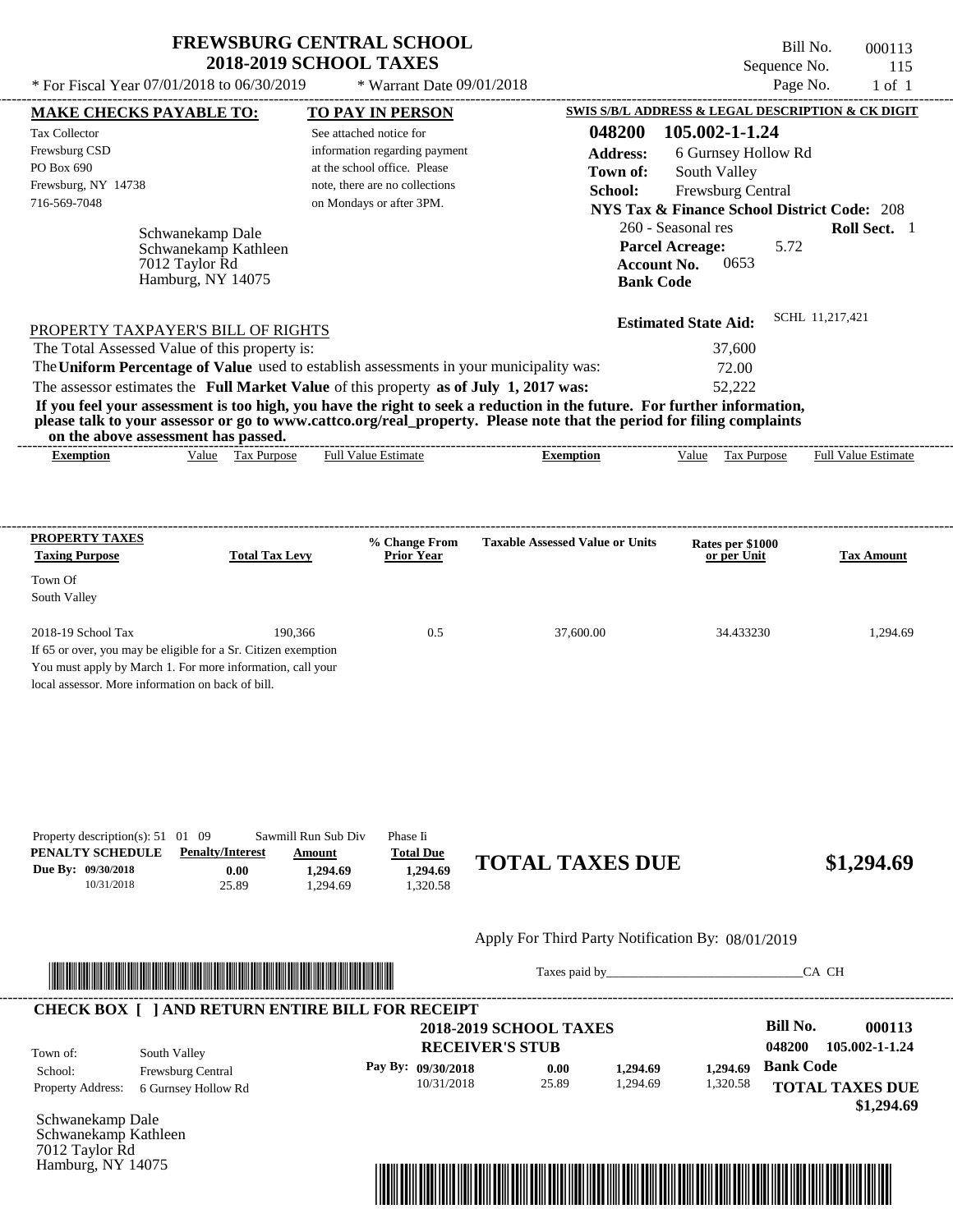07/01/2018 to 06/30/2019 \* Warrant Date 09/01/2018

5498 Stilwell Rd Hamburg, NY 14075

| * For Fiscal Year 07/01/2018 to 06/30/2019                                                                                                                                                                                                                                                                                                                                                                                                                                                                                                                         | * Warrant Date 09/01/2018                                                                                                                              |                                                                                                                      | Page No.                                                                                                                                                                        | $1$ of $1$                                                     |
|--------------------------------------------------------------------------------------------------------------------------------------------------------------------------------------------------------------------------------------------------------------------------------------------------------------------------------------------------------------------------------------------------------------------------------------------------------------------------------------------------------------------------------------------------------------------|--------------------------------------------------------------------------------------------------------------------------------------------------------|----------------------------------------------------------------------------------------------------------------------|---------------------------------------------------------------------------------------------------------------------------------------------------------------------------------|----------------------------------------------------------------|
| <b>MAKE CHECKS PAYABLE TO:</b>                                                                                                                                                                                                                                                                                                                                                                                                                                                                                                                                     | <b>TO PAY IN PERSON</b>                                                                                                                                |                                                                                                                      | SWIS S/B/L ADDRESS & LEGAL DESCRIPTION & CK DIGIT                                                                                                                               |                                                                |
| Tax Collector<br>Frewsburg CSD<br>PO Box 690<br>Frewsburg, NY 14738<br>716-569-7048<br>Schwanekamp David B<br>Schwanekamp Julie<br>5498 Stilwell Rd<br>Hamburg, NY 14075                                                                                                                                                                                                                                                                                                                                                                                           | See attached notice for<br>information regarding payment<br>at the school office. Please<br>note, there are no collections<br>on Mondays or after 3PM. | 048200<br><b>Address:</b><br>Town of:<br>School:<br><b>Parcel Acreage:</b><br><b>Account No.</b><br><b>Bank Code</b> | 105.002-1-1.21<br>3 Gurnsey Hollow Rd<br>South Valley<br>Frewsburg Central<br><b>NYS Tax &amp; Finance School District Code: 208</b><br>$322$ - Rural vac $>10$<br>6.74<br>0650 | Roll Sect. 1                                                   |
| PROPERTY TAXPAYER'S BILL OF RIGHTS<br>The Total Assessed Value of this property is:<br>The Uniform Percentage of Value used to establish assessments in your municipality was:<br>The assessor estimates the Full Market Value of this property as of July 1, 2017 was:<br>If you feel your assessment is too high, you have the right to seek a reduction in the future. For further information,<br>please talk to your assessor or go to www.cattco.org/real_property. Please note that the period for filing complaints<br>on the above assessment has passed. |                                                                                                                                                        |                                                                                                                      | <b>Estimated State Aid:</b><br>8,100<br>72.00<br>11,250                                                                                                                         | SCHL 11,217,421                                                |
| Value Tax Purpose<br><b>Exemption</b>                                                                                                                                                                                                                                                                                                                                                                                                                                                                                                                              | <b>Full Value Estimate</b>                                                                                                                             | <b>Exemption</b>                                                                                                     | Value Tax Purpose                                                                                                                                                               | <b>Full Value Estimate</b>                                     |
| <b>PROPERTY TAXES</b><br><b>Taxing Purpose</b><br><b>Total Tax Levy</b><br>Town Of<br>South Valley<br>2018-19 School Tax<br>190,366<br>If 65 or over, you may be eligible for a Sr. Citizen exemption<br>You must apply by March 1. For more information, call your<br>local assessor. More information on back of bill.                                                                                                                                                                                                                                           | % Change From<br><b>Prior Year</b><br>0.5                                                                                                              | <b>Taxable Assessed Value or Units</b><br>8,100.00                                                                   | Rates per \$1000<br>or per Unit<br>34.433230                                                                                                                                    | <b>Tax Amount</b><br>278.91                                    |
| Property description(s): 51 01 09<br>PENALTY SCHEDULE<br><b>Penalty/Interest</b><br>Due By: 09/30/2018<br>0.00<br>10/31/2018<br>5.58                                                                                                                                                                                                                                                                                                                                                                                                                               | Gurnsey Hollow Sub Div Phase Ii<br><b>Total Due</b><br>Amount<br>278.91<br>278.91<br>278.91<br>284.49                                                  | <b>TOTAL TAXES DUE</b>                                                                                               |                                                                                                                                                                                 | \$278.91                                                       |
| <u> In the second contract of the second contract of the second contract of the second contract of the second contract of the second contract of the second contract of the second contract of the second contract of the second</u>                                                                                                                                                                                                                                                                                                                               |                                                                                                                                                        | Apply For Third Party Notification By: 08/01/2019<br>Taxes paid by                                                   |                                                                                                                                                                                 | CA CH                                                          |
| <b>CHECK BOX [ ] AND RETURN ENTIRE BILL FOR RECEIPT</b>                                                                                                                                                                                                                                                                                                                                                                                                                                                                                                            |                                                                                                                                                        |                                                                                                                      |                                                                                                                                                                                 |                                                                |
| South Valley<br>Town of:<br>Frewsburg Central<br>School:<br><b>Property Address:</b><br>3 Gurnsey Hollow Rd<br>Schwanekamp David B<br>Schwanekamp Julie                                                                                                                                                                                                                                                                                                                                                                                                            | Pay By: 09/30/2018<br>10/31/2018                                                                                                                       | <b>2018-2019 SCHOOL TAXES</b><br><b>RECEIVER'S STUB</b><br>0.00<br>278.91<br>5.58<br>278.91                          | <b>Bill No.</b><br>048200<br><b>Bank Code</b><br>278.91<br>284.49                                                                                                               | 000114<br>105.002-1-1.21<br><b>TOTAL TAXES DUE</b><br>\$278.91 |

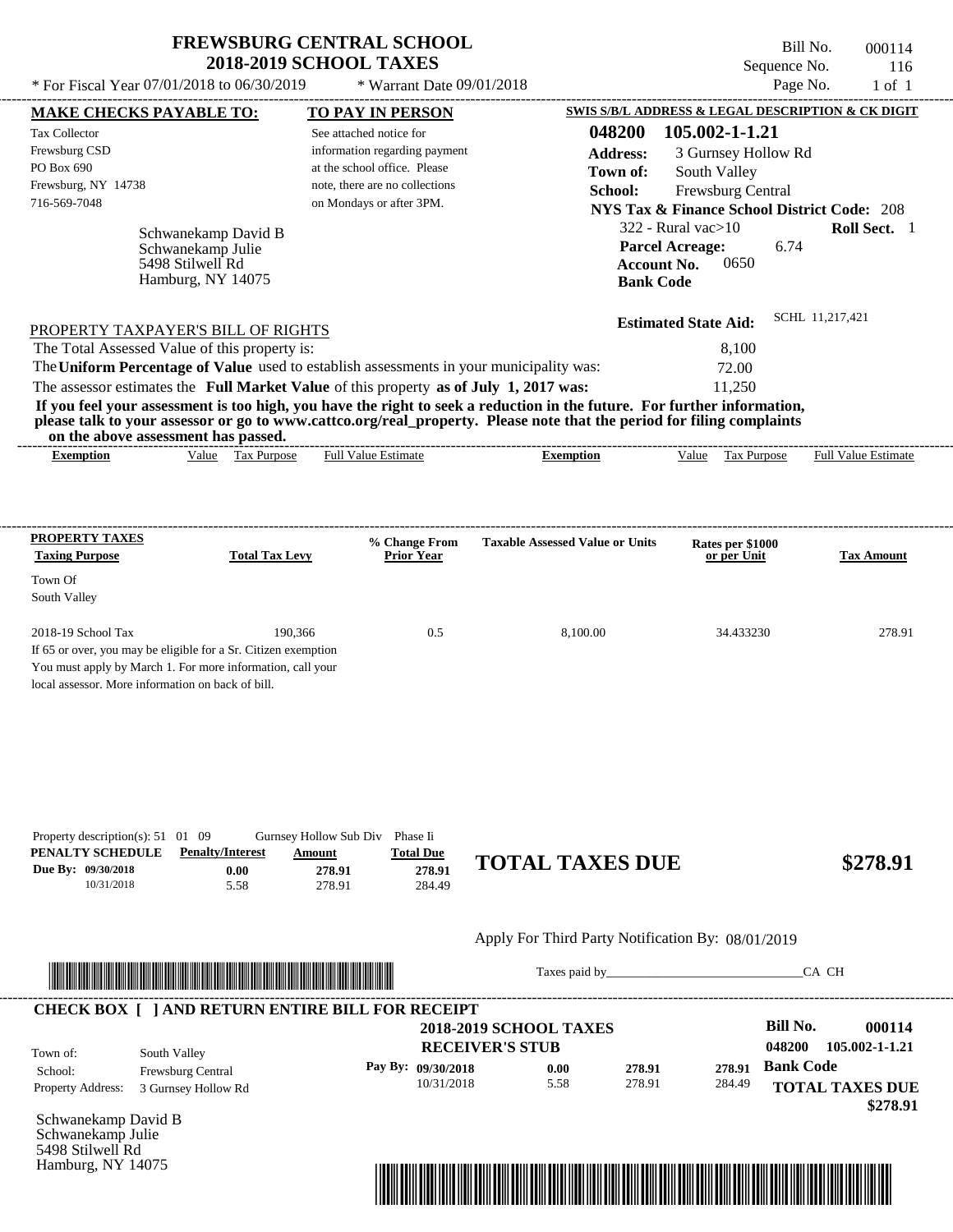$*$  For Fiscal Year 07/01/2018 to 06/30/2019

\* Warrant Date 09/01/2018

| <b>MAKE CHECKS PAYABLE TO:</b>                                                            |                                                                                                                      | <b>TO PAY IN PERSON</b>                                                                                       |                                                                                                                         | SWIS S/B/L ADDRESS & LEGAL DESCRIPTION & CK DIGIT      |                            |
|-------------------------------------------------------------------------------------------|----------------------------------------------------------------------------------------------------------------------|---------------------------------------------------------------------------------------------------------------|-------------------------------------------------------------------------------------------------------------------------|--------------------------------------------------------|----------------------------|
| <b>Tax Collector</b>                                                                      |                                                                                                                      | See attached notice for                                                                                       | 048200                                                                                                                  | 105.002-1-1.18                                         |                            |
| Frewsburg CSD                                                                             |                                                                                                                      | information regarding payment                                                                                 | <b>Address:</b>                                                                                                         | 19 Gurnsey Hollow Rd                                   |                            |
| PO Box 690                                                                                |                                                                                                                      | at the school office. Please                                                                                  | Town of:                                                                                                                | South Valley                                           |                            |
| Frewsburg, NY 14738<br>716-569-7048                                                       |                                                                                                                      | note, there are no collections<br>on Mondays or after 3PM.                                                    | School:                                                                                                                 | Frewsburg Central                                      |                            |
|                                                                                           |                                                                                                                      |                                                                                                               |                                                                                                                         | <b>NYS Tax &amp; Finance School District Code: 208</b> |                            |
|                                                                                           | Schwanz David A                                                                                                      |                                                                                                               |                                                                                                                         | 260 - Seasonal res                                     | Roll Sect. 1               |
|                                                                                           | Schwanz Darla J                                                                                                      |                                                                                                               |                                                                                                                         | <b>Parcel Acreage:</b><br>9.47                         |                            |
|                                                                                           | 8121 Sisson Hwy<br>Eden, NY 14057                                                                                    |                                                                                                               | <b>Account No.</b>                                                                                                      | 0647                                                   |                            |
|                                                                                           |                                                                                                                      |                                                                                                               | <b>Bank Code</b>                                                                                                        |                                                        |                            |
|                                                                                           |                                                                                                                      |                                                                                                               |                                                                                                                         | <b>Estimated State Aid:</b>                            | SCHL 11,217,421            |
| PROPERTY TAXPAYER'S BILL OF RIGHTS<br>The Total Assessed Value of this property is:       |                                                                                                                      |                                                                                                               |                                                                                                                         | 38,400                                                 |                            |
|                                                                                           |                                                                                                                      | The Uniform Percentage of Value used to establish assessments in your municipality was:                       |                                                                                                                         | 72.00                                                  |                            |
|                                                                                           |                                                                                                                      | The assessor estimates the Full Market Value of this property as of July 1, 2017 was:                         |                                                                                                                         | 53,333                                                 |                            |
|                                                                                           |                                                                                                                      |                                                                                                               | If you feel your assessment is too high, you have the right to seek a reduction in the future. For further information, |                                                        |                            |
| on the above assessment has passed.                                                       |                                                                                                                      |                                                                                                               | please talk to your assessor or go to www.cattco.org/real_property. Please note that the period for filing complaints   |                                                        |                            |
| <b>Exemption</b>                                                                          | Value Tax Purpose                                                                                                    | Full Value Estimate                                                                                           | <b>Exemption</b>                                                                                                        | Value Tax Purpose                                      | <b>Full Value Estimate</b> |
|                                                                                           |                                                                                                                      |                                                                                                               |                                                                                                                         |                                                        |                            |
|                                                                                           |                                                                                                                      |                                                                                                               |                                                                                                                         |                                                        |                            |
| <b>PROPERTY TAXES</b><br><b>Taxing Purpose</b>                                            | <b>Total Tax Levy</b>                                                                                                | % Change From<br><b>Prior Year</b>                                                                            | <b>Taxable Assessed Value or Units</b>                                                                                  | Rates per \$1000<br>or per Unit                        | <b>Tax Amount</b>          |
| Town Of                                                                                   |                                                                                                                      |                                                                                                               |                                                                                                                         |                                                        |                            |
| South Valley                                                                              |                                                                                                                      |                                                                                                               |                                                                                                                         |                                                        |                            |
| 2018-19 School Tax                                                                        | 190,366                                                                                                              | 0.5                                                                                                           | 38,400.00                                                                                                               | 34.433230                                              | 1,322.24                   |
| If 65 or over, you may be eligible for a Sr. Citizen exemption                            |                                                                                                                      |                                                                                                               |                                                                                                                         |                                                        |                            |
|                                                                                           | You must apply by March 1. For more information, call your                                                           |                                                                                                               |                                                                                                                         |                                                        |                            |
| local assessor. More information on back of bill.                                         |                                                                                                                      |                                                                                                               |                                                                                                                         |                                                        |                            |
|                                                                                           |                                                                                                                      |                                                                                                               |                                                                                                                         |                                                        |                            |
| Property description(s): 51 01 09<br>PENALTY SCHEDULE<br>Due By: 09/30/2018<br>10/31/2018 | <b>Penalty/Interest</b><br>0.00<br>26.44                                                                             | Sawmill Run Sub Div<br>Phase Ii<br><b>Total Due</b><br>Amount<br>1,322.24<br>1,322.24<br>1,322.24<br>1,348.68 | <b>TOTAL TAXES DUE</b>                                                                                                  |                                                        | \$1,322.24                 |
|                                                                                           |                                                                                                                      |                                                                                                               |                                                                                                                         |                                                        |                            |
|                                                                                           |                                                                                                                      |                                                                                                               | Apply For Third Party Notification By: 08/01/2019                                                                       |                                                        |                            |
|                                                                                           |                                                                                                                      |                                                                                                               |                                                                                                                         |                                                        | CA CH                      |
|                                                                                           | <u> HERE I AN DE HERE I AN DE HERE I AN DE HERE I AN DE HERE I AN DE HERE I AN DE HERE I AN DE HERE I AN DE HERE</u> |                                                                                                               |                                                                                                                         |                                                        |                            |
|                                                                                           |                                                                                                                      | <b>CHECK BOX [ ] AND RETURN ENTIRE BILL FOR RECEIPT</b>                                                       |                                                                                                                         |                                                        |                            |
|                                                                                           |                                                                                                                      |                                                                                                               | <b>2018-2019 SCHOOL TAXES</b>                                                                                           | <b>Bill No.</b>                                        | 000115                     |
| Town of:                                                                                  | South Valley                                                                                                         |                                                                                                               | <b>RECEIVER'S STUB</b>                                                                                                  | 048200                                                 | 105.002-1-1.18             |
| School:                                                                                   | Frewsburg Central                                                                                                    | Pay By: 09/30/2018                                                                                            | 0.00<br>1,322.24                                                                                                        | <b>Bank Code</b><br>1,322.24                           |                            |
| Property Address:                                                                         | 19 Gurnsey Hollow Rd                                                                                                 | 10/31/2018                                                                                                    | 1,322.24<br>26.44                                                                                                       | 1,348.68                                               | <b>TOTAL TAXES DUE</b>     |
| Schwanz David A                                                                           |                                                                                                                      |                                                                                                               |                                                                                                                         |                                                        | \$1,322.24                 |
| Schwanz Darla J                                                                           |                                                                                                                      |                                                                                                               |                                                                                                                         |                                                        |                            |
| 8121 Sisson Hwy                                                                           |                                                                                                                      |                                                                                                               |                                                                                                                         |                                                        |                            |
| Eden, NY 14057                                                                            |                                                                                                                      |                                                                                                               |                                                                                                                         |                                                        |                            |
|                                                                                           |                                                                                                                      |                                                                                                               |                                                                                                                         |                                                        |                            |
|                                                                                           |                                                                                                                      |                                                                                                               |                                                                                                                         |                                                        |                            |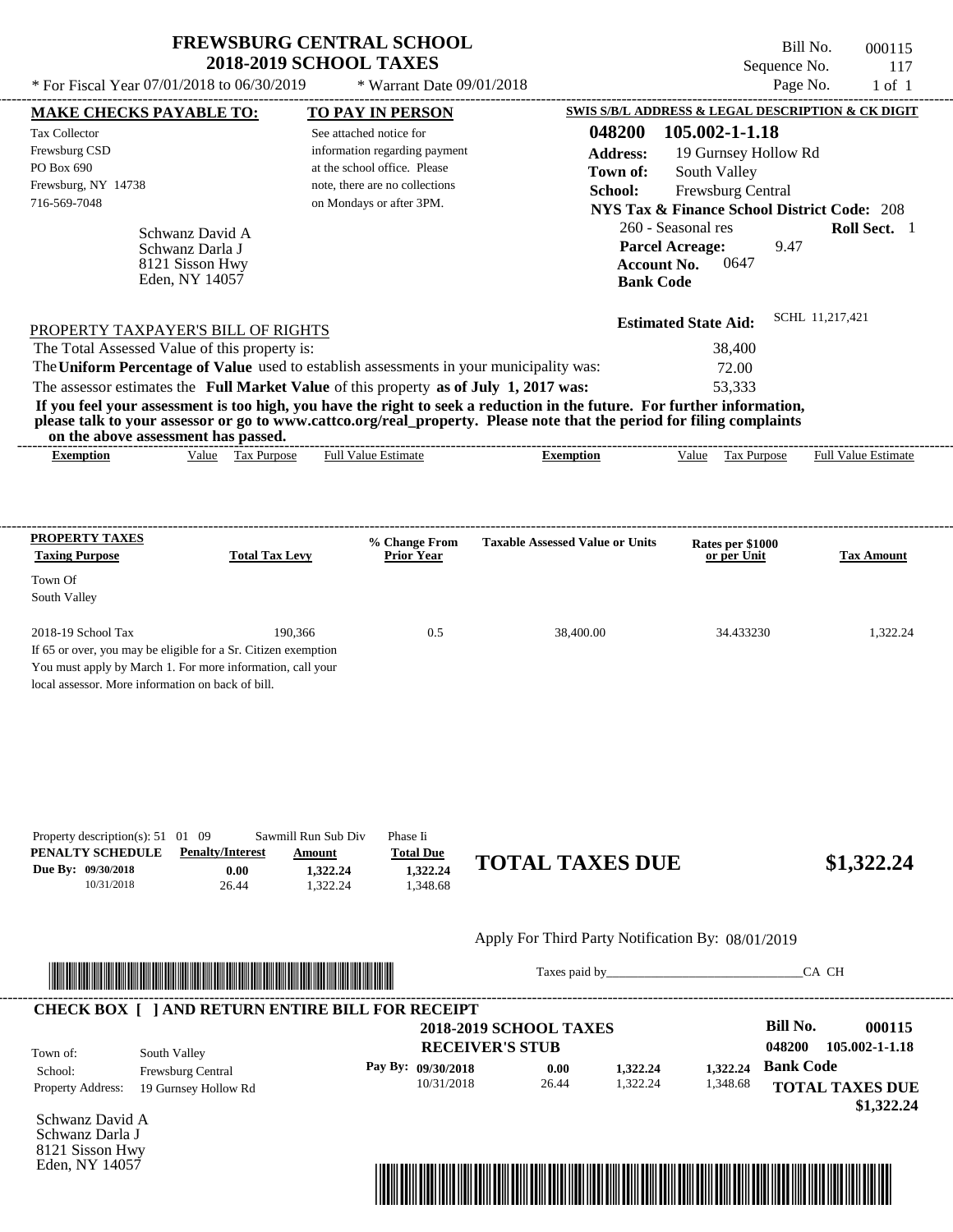| <b>FREWSBURG CENTRAL SCHOOL</b> |
|---------------------------------|
| <b>2018-2019 SCHOOL TAXES</b>   |

Bill No. 000116 Sequence No. 118  $*$  For Fiscal Year 07/01/2018 to 06/30/2019  $*$  Warrant Date 09/01/2018 Page No. 1 of 1

| <b>MAKE CHECKS PAYABLE TO:</b>                                                                                                                                                                                                       |                                                                |                                         |                            | <b>TO PAY IN PERSON</b>                                                                  |                                                                                                                                                                                                                                                                                                                                           |                           |                                                                                               |                            | <b>SWIS S/B/L ADDRESS &amp; LEGAL DESCRIPTION &amp; CK DIGIT</b> |
|--------------------------------------------------------------------------------------------------------------------------------------------------------------------------------------------------------------------------------------|----------------------------------------------------------------|-----------------------------------------|----------------------------|------------------------------------------------------------------------------------------|-------------------------------------------------------------------------------------------------------------------------------------------------------------------------------------------------------------------------------------------------------------------------------------------------------------------------------------------|---------------------------|-----------------------------------------------------------------------------------------------|----------------------------|------------------------------------------------------------------|
| <b>Tax Collector</b><br>Frewsburg CSD<br>PO Box 690                                                                                                                                                                                  |                                                                |                                         |                            | See attached notice for<br>information regarding payment<br>at the school office. Please |                                                                                                                                                                                                                                                                                                                                           | 048200<br><b>Address:</b> | 96.004-1-53.1<br>770 Wheeler Hill Rd                                                          |                            |                                                                  |
| Frewsburg, NY 14738<br>716-569-7048                                                                                                                                                                                                  |                                                                |                                         |                            | note, there are no collections<br>on Mondays or after 3PM.                               |                                                                                                                                                                                                                                                                                                                                           | Town of:<br>School:       | South Valley<br>Frewsburg Central                                                             |                            | <b>NYS Tax &amp; Finance School District Code: 208</b>           |
|                                                                                                                                                                                                                                      | Shaw Jennifer L.<br>770 Wheeler Hill Rd<br>Frewsburg, NY 14738 |                                         |                            |                                                                                          |                                                                                                                                                                                                                                                                                                                                           |                           | 270 - Mfg housing<br><b>Parcel Acreage:</b><br>0359<br><b>Account No.</b><br><b>Bank Code</b> | 3.36                       | Roll Sect. 1                                                     |
| PROPERTY TAXPAYER'S BILL OF RIGHTS                                                                                                                                                                                                   |                                                                |                                         |                            |                                                                                          |                                                                                                                                                                                                                                                                                                                                           |                           | <b>Estimated State Aid:</b>                                                                   |                            | SCHL 11,217,421                                                  |
| The Total Assessed Value of this property is:                                                                                                                                                                                        |                                                                |                                         |                            |                                                                                          | The Uniform Percentage of Value used to establish assessments in your municipality was:                                                                                                                                                                                                                                                   |                           | 30,700<br>72.00                                                                               |                            |                                                                  |
| on the above assessment has passed.                                                                                                                                                                                                  |                                                                |                                         |                            |                                                                                          | The assessor estimates the Full Market Value of this property as of July 1, 2017 was:<br>If you feel your assessment is too high, you have the right to seek a reduction in the future. For further information,<br>please talk to your assessor or go to www.cattco.org/real_property. Please note that the period for filing complaints |                           | 42,639                                                                                        |                            |                                                                  |
| <b>Exemption</b><br><b>Bas Star</b>                                                                                                                                                                                                  | (See Note) 21,300 SCHOOL                                       | Value Tax Purpose                       |                            | <b>Full Value Estimate</b><br>29,583                                                     | <b>Exemption</b>                                                                                                                                                                                                                                                                                                                          |                           | Value Tax Purpose                                                                             |                            | <b>Full Value Estimate</b>                                       |
| <b>PROPERTY TAXES</b><br><b>Taxing Purpose</b>                                                                                                                                                                                       |                                                                | <b>Total Tax Levy</b>                   |                            | % Change From<br><b>Prior Year</b>                                                       | <b>Taxable Assessed Value or Units</b><br>(before accounting for STAR)                                                                                                                                                                                                                                                                    |                           | Rates per \$1000<br>or per Unit                                                               |                            | <b>Tax Amount</b>                                                |
| Town Of<br>South Valley                                                                                                                                                                                                              |                                                                |                                         |                            |                                                                                          |                                                                                                                                                                                                                                                                                                                                           |                           |                                                                                               |                            |                                                                  |
| 2018-19 School Tax<br>If 65 or over, you may be eligible for a Sr. Citizen exemption<br>You must apply by March 1. For more information, call your<br>local assessor. More information on back of bill.                              |                                                                | 190,366                                 |                            | 0.5                                                                                      | 30,700.00                                                                                                                                                                                                                                                                                                                                 |                           | 34.433230                                                                                     |                            | 1,057.10                                                         |
| Property description(s): $52 \quad 01 \quad 09$<br>PENALTY SCHEDULE<br>Due By: 09/30/2018<br>10/31/2018                                                                                                                              |                                                                | <b>Penalty/Interest</b><br>0.00<br>6.47 | Amount<br>323.67<br>323.67 | <b>Total Due</b><br>323.67<br>330.14                                                     | Your tax savings this year resulting from the New York State School Tax Relief (STAR) program is:<br>Note: This year's STAR tax savings generally may not exceed last year's by more than 2%.<br><b>TOTAL TAXES DUE</b>                                                                                                                   |                           |                                                                                               |                            | \$733.43<br>\$323.67                                             |
|                                                                                                                                                                                                                                      |                                                                |                                         |                            |                                                                                          | Apply For Third Party Notification By: 08/01/2019                                                                                                                                                                                                                                                                                         |                           |                                                                                               |                            |                                                                  |
| <u> Indian American State and The Communication of the Communication of the Communication of the Communication of the Communication of the Communication of the Communication of the Communication of the Communication of the C</u> |                                                                |                                         |                            |                                                                                          |                                                                                                                                                                                                                                                                                                                                           |                           |                                                                                               |                            | CA CH                                                            |
| <b>CHECK BOX [ ] AND RETURN ENTIRE BILL FOR RECEIPT</b>                                                                                                                                                                              |                                                                |                                         |                            |                                                                                          | <b>2018-2019 SCHOOL TAXES</b>                                                                                                                                                                                                                                                                                                             |                           |                                                                                               | <b>Bill No.</b>            | 000116                                                           |
| Town of:<br>School:<br><b>Property Address:</b>                                                                                                                                                                                      | South Valley<br>Frewsburg Central<br>770 Wheeler Hill Rd       |                                         |                            | Pay By: 09/30/2018<br>10/31/2018                                                         | <b>RECEIVER'S STUB</b><br>0.00<br>6.47                                                                                                                                                                                                                                                                                                    | 323.67<br>323.67          | 323.67<br>330.14                                                                              | 048200<br><b>Bank Code</b> | 96.004-1-53.1<br><b>TOTAL TAXES DUE</b>                          |
| Shaw Jennifer L.<br>770 Wheeler Hill Rd<br>Frewsburg, NY 14738                                                                                                                                                                       |                                                                |                                         |                            |                                                                                          |                                                                                                                                                                                                                                                                                                                                           |                           |                                                                                               |                            | \$323.67                                                         |
|                                                                                                                                                                                                                                      |                                                                |                                         |                            |                                                                                          | <u> 1989 - Andrea Stadt British, fransk politik (d. 1989)</u>                                                                                                                                                                                                                                                                             |                           |                                                                                               |                            |                                                                  |
|                                                                                                                                                                                                                                      |                                                                |                                         |                            |                                                                                          |                                                                                                                                                                                                                                                                                                                                           |                           |                                                                                               |                            |                                                                  |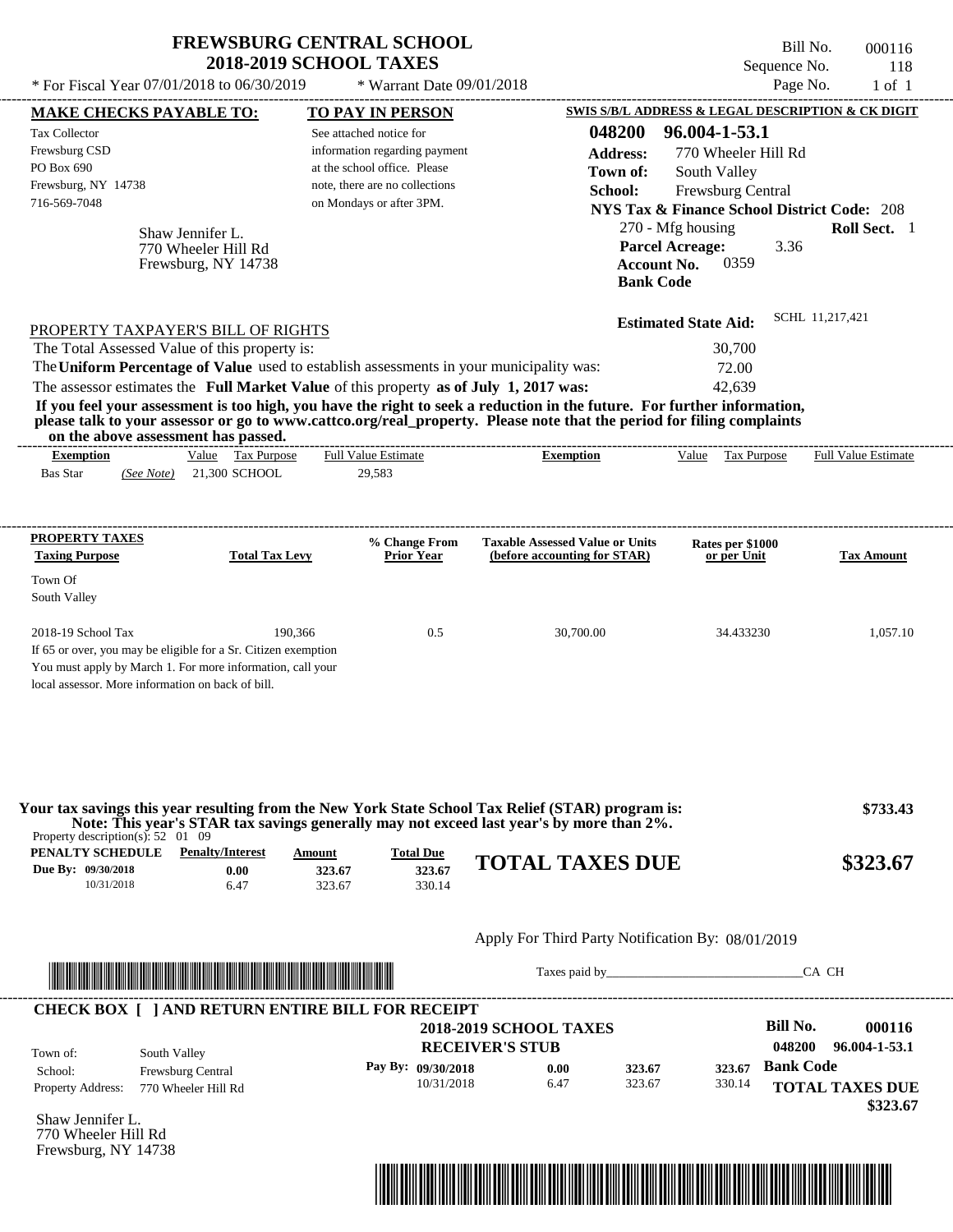\* Warrant Date 09/01/2018

 $*$  For Fiscal Year 07/01/2018 to 06/30/2019

Bill No. 000117 Sequence No. 119<br>Page No. 1 of 1

| 048200<br>105.002-1-1.1<br>See attached notice for<br>information regarding payment<br><b>Address:</b><br>Gurnsey Hollow Rd<br>at the school office. Please<br>South Valley<br>Town of:<br>note, there are no collections<br>School:<br>Frewsburg Central<br>716-569-7048<br>on Mondays or after 3PM.<br><b>NYS Tax &amp; Finance School District Code: 208</b><br>312 - Vac w/imprv<br>Skyline Secondaries, Inc.<br><b>Parcel Acreage:</b><br>6.60<br>$P\overrightarrow{O}$ Box 118<br>0202<br>Dagus Mines, PA 15831<br><b>Account No.</b><br><b>Bank Code</b><br>SCHL 11,217,421<br><b>Estimated State Aid:</b><br>PROPERTY TAXPAYER'S BILL OF RIGHTS<br>The Total Assessed Value of this property is:<br>16,300<br>The Uniform Percentage of Value used to establish assessments in your municipality was:<br>72.00<br>The assessor estimates the Full Market Value of this property as of July 1, 2017 was:<br>22,639<br>If you feel your assessment is too high, you have the right to seek a reduction in the future. For further information,<br>please talk to your assessor or go to www.cattco.org/real_property. Please note that the period for filing complaints<br>on the above assessment has passed.<br>Value Tax Purpose<br><b>Full Value Estimate</b><br><b>Exemption</b><br>Value Tax Purpose Full Value Estimate<br><b>Exemption</b><br><b>PROPERTY TAXES</b><br><b>Taxable Assessed Value or Units</b><br>% Change From<br>Rates per \$1000<br><b>Total Tax Levy</b><br><b>Taxing Purpose</b><br><b>Prior Year</b><br><b>Tax Amount</b><br>or per Unit<br>Town Of<br>South Valley<br>2018-19 School Tax<br>190,366<br>0.5<br>16,300.00<br>34.433230<br>561.26<br>If 65 or over, you may be eligible for a Sr. Citizen exemption<br>You must apply by March 1. For more information, call your<br>local assessor. More information on back of bill.<br>Property description(s): $51 \quad 01 \quad 09$<br>PENALTY SCHEDULE<br><b>Penalty/Interest</b><br><b>Total Due</b><br>Amount<br><b>TOTAL TAXES DUE</b><br>Due By: 09/30/2018<br>561.26<br>0.00<br>561.26<br>572.49<br>10/31/2018<br>11.23<br>561.26 | <b>MAKE CHECKS PAYABLE TO:</b> | <b>TO PAY IN PERSON</b> |            |       |  | <b>SWIS S/B/L ADDRESS &amp; LEGAL DESCRIPTION &amp; CK DIGIT</b> |
|--------------------------------------------------------------------------------------------------------------------------------------------------------------------------------------------------------------------------------------------------------------------------------------------------------------------------------------------------------------------------------------------------------------------------------------------------------------------------------------------------------------------------------------------------------------------------------------------------------------------------------------------------------------------------------------------------------------------------------------------------------------------------------------------------------------------------------------------------------------------------------------------------------------------------------------------------------------------------------------------------------------------------------------------------------------------------------------------------------------------------------------------------------------------------------------------------------------------------------------------------------------------------------------------------------------------------------------------------------------------------------------------------------------------------------------------------------------------------------------------------------------------------------------------------------------------------------------------------------------------------------------------------------------------------------------------------------------------------------------------------------------------------------------------------------------------------------------------------------------------------------------------------------------------------------------------------------------------------------------------------------------------------------------------------------------------------------------------------------------------------------|--------------------------------|-------------------------|------------|-------|--|------------------------------------------------------------------|
|                                                                                                                                                                                                                                                                                                                                                                                                                                                                                                                                                                                                                                                                                                                                                                                                                                                                                                                                                                                                                                                                                                                                                                                                                                                                                                                                                                                                                                                                                                                                                                                                                                                                                                                                                                                                                                                                                                                                                                                                                                                                                                                                | <b>Tax Collector</b>           |                         |            |       |  |                                                                  |
|                                                                                                                                                                                                                                                                                                                                                                                                                                                                                                                                                                                                                                                                                                                                                                                                                                                                                                                                                                                                                                                                                                                                                                                                                                                                                                                                                                                                                                                                                                                                                                                                                                                                                                                                                                                                                                                                                                                                                                                                                                                                                                                                | Frewsburg CSD                  |                         |            |       |  |                                                                  |
|                                                                                                                                                                                                                                                                                                                                                                                                                                                                                                                                                                                                                                                                                                                                                                                                                                                                                                                                                                                                                                                                                                                                                                                                                                                                                                                                                                                                                                                                                                                                                                                                                                                                                                                                                                                                                                                                                                                                                                                                                                                                                                                                | PO Box 690                     |                         |            |       |  |                                                                  |
|                                                                                                                                                                                                                                                                                                                                                                                                                                                                                                                                                                                                                                                                                                                                                                                                                                                                                                                                                                                                                                                                                                                                                                                                                                                                                                                                                                                                                                                                                                                                                                                                                                                                                                                                                                                                                                                                                                                                                                                                                                                                                                                                | Frewsburg, NY 14738            |                         |            |       |  |                                                                  |
|                                                                                                                                                                                                                                                                                                                                                                                                                                                                                                                                                                                                                                                                                                                                                                                                                                                                                                                                                                                                                                                                                                                                                                                                                                                                                                                                                                                                                                                                                                                                                                                                                                                                                                                                                                                                                                                                                                                                                                                                                                                                                                                                |                                |                         |            |       |  |                                                                  |
|                                                                                                                                                                                                                                                                                                                                                                                                                                                                                                                                                                                                                                                                                                                                                                                                                                                                                                                                                                                                                                                                                                                                                                                                                                                                                                                                                                                                                                                                                                                                                                                                                                                                                                                                                                                                                                                                                                                                                                                                                                                                                                                                |                                |                         |            |       |  | Roll Sect. 1                                                     |
|                                                                                                                                                                                                                                                                                                                                                                                                                                                                                                                                                                                                                                                                                                                                                                                                                                                                                                                                                                                                                                                                                                                                                                                                                                                                                                                                                                                                                                                                                                                                                                                                                                                                                                                                                                                                                                                                                                                                                                                                                                                                                                                                |                                |                         |            |       |  |                                                                  |
|                                                                                                                                                                                                                                                                                                                                                                                                                                                                                                                                                                                                                                                                                                                                                                                                                                                                                                                                                                                                                                                                                                                                                                                                                                                                                                                                                                                                                                                                                                                                                                                                                                                                                                                                                                                                                                                                                                                                                                                                                                                                                                                                |                                |                         |            |       |  |                                                                  |
|                                                                                                                                                                                                                                                                                                                                                                                                                                                                                                                                                                                                                                                                                                                                                                                                                                                                                                                                                                                                                                                                                                                                                                                                                                                                                                                                                                                                                                                                                                                                                                                                                                                                                                                                                                                                                                                                                                                                                                                                                                                                                                                                |                                |                         |            |       |  |                                                                  |
|                                                                                                                                                                                                                                                                                                                                                                                                                                                                                                                                                                                                                                                                                                                                                                                                                                                                                                                                                                                                                                                                                                                                                                                                                                                                                                                                                                                                                                                                                                                                                                                                                                                                                                                                                                                                                                                                                                                                                                                                                                                                                                                                |                                |                         |            |       |  |                                                                  |
|                                                                                                                                                                                                                                                                                                                                                                                                                                                                                                                                                                                                                                                                                                                                                                                                                                                                                                                                                                                                                                                                                                                                                                                                                                                                                                                                                                                                                                                                                                                                                                                                                                                                                                                                                                                                                                                                                                                                                                                                                                                                                                                                |                                |                         |            |       |  |                                                                  |
|                                                                                                                                                                                                                                                                                                                                                                                                                                                                                                                                                                                                                                                                                                                                                                                                                                                                                                                                                                                                                                                                                                                                                                                                                                                                                                                                                                                                                                                                                                                                                                                                                                                                                                                                                                                                                                                                                                                                                                                                                                                                                                                                |                                |                         |            |       |  |                                                                  |
|                                                                                                                                                                                                                                                                                                                                                                                                                                                                                                                                                                                                                                                                                                                                                                                                                                                                                                                                                                                                                                                                                                                                                                                                                                                                                                                                                                                                                                                                                                                                                                                                                                                                                                                                                                                                                                                                                                                                                                                                                                                                                                                                |                                |                         |            |       |  |                                                                  |
|                                                                                                                                                                                                                                                                                                                                                                                                                                                                                                                                                                                                                                                                                                                                                                                                                                                                                                                                                                                                                                                                                                                                                                                                                                                                                                                                                                                                                                                                                                                                                                                                                                                                                                                                                                                                                                                                                                                                                                                                                                                                                                                                |                                |                         |            |       |  |                                                                  |
|                                                                                                                                                                                                                                                                                                                                                                                                                                                                                                                                                                                                                                                                                                                                                                                                                                                                                                                                                                                                                                                                                                                                                                                                                                                                                                                                                                                                                                                                                                                                                                                                                                                                                                                                                                                                                                                                                                                                                                                                                                                                                                                                |                                |                         |            |       |  |                                                                  |
|                                                                                                                                                                                                                                                                                                                                                                                                                                                                                                                                                                                                                                                                                                                                                                                                                                                                                                                                                                                                                                                                                                                                                                                                                                                                                                                                                                                                                                                                                                                                                                                                                                                                                                                                                                                                                                                                                                                                                                                                                                                                                                                                |                                |                         |            |       |  |                                                                  |
|                                                                                                                                                                                                                                                                                                                                                                                                                                                                                                                                                                                                                                                                                                                                                                                                                                                                                                                                                                                                                                                                                                                                                                                                                                                                                                                                                                                                                                                                                                                                                                                                                                                                                                                                                                                                                                                                                                                                                                                                                                                                                                                                |                                |                         |            |       |  |                                                                  |
|                                                                                                                                                                                                                                                                                                                                                                                                                                                                                                                                                                                                                                                                                                                                                                                                                                                                                                                                                                                                                                                                                                                                                                                                                                                                                                                                                                                                                                                                                                                                                                                                                                                                                                                                                                                                                                                                                                                                                                                                                                                                                                                                |                                |                         |            |       |  |                                                                  |
|                                                                                                                                                                                                                                                                                                                                                                                                                                                                                                                                                                                                                                                                                                                                                                                                                                                                                                                                                                                                                                                                                                                                                                                                                                                                                                                                                                                                                                                                                                                                                                                                                                                                                                                                                                                                                                                                                                                                                                                                                                                                                                                                |                                |                         |            |       |  |                                                                  |
|                                                                                                                                                                                                                                                                                                                                                                                                                                                                                                                                                                                                                                                                                                                                                                                                                                                                                                                                                                                                                                                                                                                                                                                                                                                                                                                                                                                                                                                                                                                                                                                                                                                                                                                                                                                                                                                                                                                                                                                                                                                                                                                                |                                |                         |            |       |  |                                                                  |
|                                                                                                                                                                                                                                                                                                                                                                                                                                                                                                                                                                                                                                                                                                                                                                                                                                                                                                                                                                                                                                                                                                                                                                                                                                                                                                                                                                                                                                                                                                                                                                                                                                                                                                                                                                                                                                                                                                                                                                                                                                                                                                                                |                                |                         |            |       |  |                                                                  |
|                                                                                                                                                                                                                                                                                                                                                                                                                                                                                                                                                                                                                                                                                                                                                                                                                                                                                                                                                                                                                                                                                                                                                                                                                                                                                                                                                                                                                                                                                                                                                                                                                                                                                                                                                                                                                                                                                                                                                                                                                                                                                                                                |                                |                         |            |       |  |                                                                  |
|                                                                                                                                                                                                                                                                                                                                                                                                                                                                                                                                                                                                                                                                                                                                                                                                                                                                                                                                                                                                                                                                                                                                                                                                                                                                                                                                                                                                                                                                                                                                                                                                                                                                                                                                                                                                                                                                                                                                                                                                                                                                                                                                |                                |                         |            |       |  |                                                                  |
|                                                                                                                                                                                                                                                                                                                                                                                                                                                                                                                                                                                                                                                                                                                                                                                                                                                                                                                                                                                                                                                                                                                                                                                                                                                                                                                                                                                                                                                                                                                                                                                                                                                                                                                                                                                                                                                                                                                                                                                                                                                                                                                                |                                |                         |            |       |  |                                                                  |
|                                                                                                                                                                                                                                                                                                                                                                                                                                                                                                                                                                                                                                                                                                                                                                                                                                                                                                                                                                                                                                                                                                                                                                                                                                                                                                                                                                                                                                                                                                                                                                                                                                                                                                                                                                                                                                                                                                                                                                                                                                                                                                                                |                                |                         |            |       |  |                                                                  |
|                                                                                                                                                                                                                                                                                                                                                                                                                                                                                                                                                                                                                                                                                                                                                                                                                                                                                                                                                                                                                                                                                                                                                                                                                                                                                                                                                                                                                                                                                                                                                                                                                                                                                                                                                                                                                                                                                                                                                                                                                                                                                                                                |                                |                         |            |       |  |                                                                  |
|                                                                                                                                                                                                                                                                                                                                                                                                                                                                                                                                                                                                                                                                                                                                                                                                                                                                                                                                                                                                                                                                                                                                                                                                                                                                                                                                                                                                                                                                                                                                                                                                                                                                                                                                                                                                                                                                                                                                                                                                                                                                                                                                |                                |                         |            |       |  | \$561.26                                                         |
|                                                                                                                                                                                                                                                                                                                                                                                                                                                                                                                                                                                                                                                                                                                                                                                                                                                                                                                                                                                                                                                                                                                                                                                                                                                                                                                                                                                                                                                                                                                                                                                                                                                                                                                                                                                                                                                                                                                                                                                                                                                                                                                                |                                |                         |            |       |  |                                                                  |
|                                                                                                                                                                                                                                                                                                                                                                                                                                                                                                                                                                                                                                                                                                                                                                                                                                                                                                                                                                                                                                                                                                                                                                                                                                                                                                                                                                                                                                                                                                                                                                                                                                                                                                                                                                                                                                                                                                                                                                                                                                                                                                                                |                                |                         |            |       |  |                                                                  |
| CA CH<br>Taxes paid by                                                                                                                                                                                                                                                                                                                                                                                                                                                                                                                                                                                                                                                                                                                                                                                                                                                                                                                                                                                                                                                                                                                                                                                                                                                                                                                                                                                                                                                                                                                                                                                                                                                                                                                                                                                                                                                                                                                                                                                                                                                                                                         |                                |                         |            |       |  |                                                                  |
|                                                                                                                                                                                                                                                                                                                                                                                                                                                                                                                                                                                                                                                                                                                                                                                                                                                                                                                                                                                                                                                                                                                                                                                                                                                                                                                                                                                                                                                                                                                                                                                                                                                                                                                                                                                                                                                                                                                                                                                                                                                                                                                                |                                |                         |            |       |  | 000117                                                           |
| <b>Bill No.</b><br><b>2018-2019 SCHOOL TAXES</b>                                                                                                                                                                                                                                                                                                                                                                                                                                                                                                                                                                                                                                                                                                                                                                                                                                                                                                                                                                                                                                                                                                                                                                                                                                                                                                                                                                                                                                                                                                                                                                                                                                                                                                                                                                                                                                                                                                                                                                                                                                                                               |                                |                         |            |       |  |                                                                  |
| 048200<br><b>RECEIVER'S STUB</b><br>South Valley                                                                                                                                                                                                                                                                                                                                                                                                                                                                                                                                                                                                                                                                                                                                                                                                                                                                                                                                                                                                                                                                                                                                                                                                                                                                                                                                                                                                                                                                                                                                                                                                                                                                                                                                                                                                                                                                                                                                                                                                                                                                               | School:                        |                         |            | 0.00  |  |                                                                  |
| <b>Bank Code</b><br>Pay By: 09/30/2018<br>561.26<br>561.26<br>Frewsburg Central                                                                                                                                                                                                                                                                                                                                                                                                                                                                                                                                                                                                                                                                                                                                                                                                                                                                                                                                                                                                                                                                                                                                                                                                                                                                                                                                                                                                                                                                                                                                                                                                                                                                                                                                                                                                                                                                                                                                                                                                                                                |                                |                         | 10/31/2018 | 11.23 |  |                                                                  |
| $105.002 - 1 - 1.1$<br>561.26<br>572.49<br><b>TOTAL TAXES DUE</b><br>Gurnsey Hollow Rd                                                                                                                                                                                                                                                                                                                                                                                                                                                                                                                                                                                                                                                                                                                                                                                                                                                                                                                                                                                                                                                                                                                                                                                                                                                                                                                                                                                                                                                                                                                                                                                                                                                                                                                                                                                                                                                                                                                                                                                                                                         | $P\overrightarrow{O}$ Box 118  |                         |            |       |  |                                                                  |
| <b>CHECK BOX [ ] AND RETURN ENTIRE BILL FOR RECEIPT</b><br>Town of:<br>Property Address:<br>\$561.26<br>Skyline Secondaries, Inc.                                                                                                                                                                                                                                                                                                                                                                                                                                                                                                                                                                                                                                                                                                                                                                                                                                                                                                                                                                                                                                                                                                                                                                                                                                                                                                                                                                                                                                                                                                                                                                                                                                                                                                                                                                                                                                                                                                                                                                                              | Dagus Mines, PA 15831          |                         |            |       |  |                                                                  |

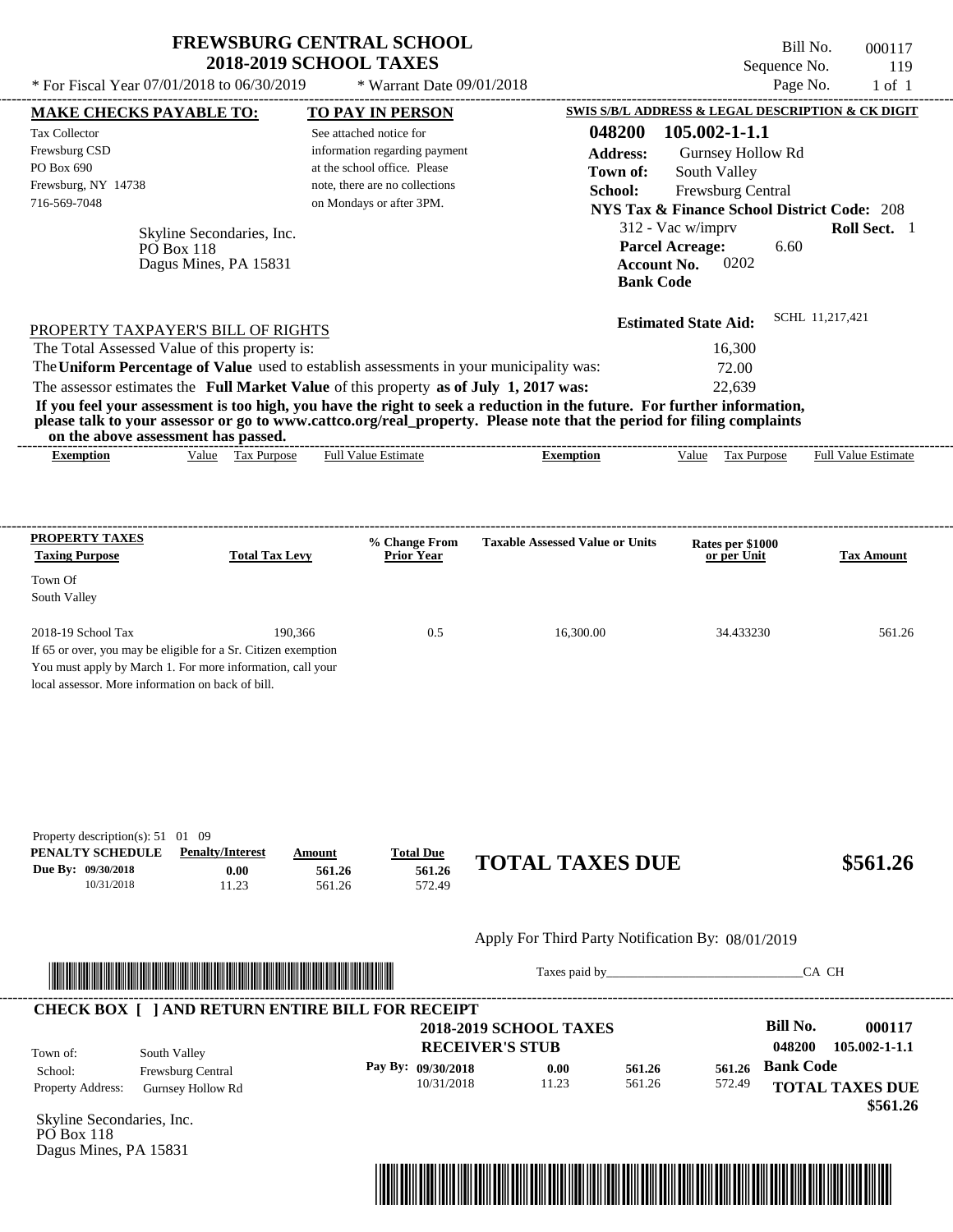| <b>FREWSBURG CENTRAL SCHOOL</b> |
|---------------------------------|
| <b>2018-2019 SCHOOL TAXES</b>   |

---------------------------------------------------------------------------------------------------------------------------------------------------------------------------------------------------- Bill No. 000118 Sequence No. 120  $*$  For Fiscal Year 07/01/2018 to 06/30/2019  $*$  Warrant Date 09/01/2018 Page No. 1 of 1

| <b>MAKE CHECKS PAYABLE TO:</b>                                                                                                                                                                                                                                                          |         | <b>TO PAY IN PERSON</b>            |                                                                                                                      | <b>SWIS S/B/L ADDRESS &amp; LEGAL DESCRIPTION &amp; CK DIGIT</b> |                            |
|-----------------------------------------------------------------------------------------------------------------------------------------------------------------------------------------------------------------------------------------------------------------------------------------|---------|------------------------------------|----------------------------------------------------------------------------------------------------------------------|------------------------------------------------------------------|----------------------------|
| Tax Collector                                                                                                                                                                                                                                                                           |         | See attached notice for            | 048200                                                                                                               | 105.002-1-29.5                                                   |                            |
| Frewsburg CSD                                                                                                                                                                                                                                                                           |         | information regarding payment      | <b>Address:</b>                                                                                                      | Brown Run Rd                                                     |                            |
| PO Box 690                                                                                                                                                                                                                                                                              |         | at the school office. Please       | Town of:                                                                                                             | South Valley                                                     |                            |
| Frewsburg, NY 14738<br>716-569-7048                                                                                                                                                                                                                                                     |         | note, there are no collections     | School:                                                                                                              | Frewsburg Central                                                |                            |
|                                                                                                                                                                                                                                                                                         |         | on Mondays or after 3PM.           |                                                                                                                      | <b>NYS Tax &amp; Finance School District Code: 208</b>           |                            |
| Stinner Stephan R                                                                                                                                                                                                                                                                       |         |                                    |                                                                                                                      | 260 - Seasonal res                                               | Roll Sect. 1               |
| 71 Sawmill Run                                                                                                                                                                                                                                                                          |         |                                    |                                                                                                                      | <b>Parcel Acreage:</b><br>15.90                                  |                            |
| Grand Island, NY 14072                                                                                                                                                                                                                                                                  |         |                                    | <b>Account No.</b><br><b>Bank Code</b>                                                                               | 0665                                                             |                            |
|                                                                                                                                                                                                                                                                                         |         |                                    |                                                                                                                      |                                                                  |                            |
|                                                                                                                                                                                                                                                                                         |         |                                    |                                                                                                                      | <b>Estimated State Aid:</b>                                      | SCHL 11,217,421            |
| PROPERTY TAXPAYER'S BILL OF RIGHTS                                                                                                                                                                                                                                                      |         |                                    |                                                                                                                      |                                                                  |                            |
| The Total Assessed Value of this property is:                                                                                                                                                                                                                                           |         |                                    |                                                                                                                      | 21,500                                                           |                            |
| The Uniform Percentage of Value used to establish assessments in your municipality was:                                                                                                                                                                                                 |         |                                    |                                                                                                                      | 72.00                                                            |                            |
| The assessor estimates the Full Market Value of this property as of July 1, 2017 was:                                                                                                                                                                                                   |         |                                    |                                                                                                                      | 29,861                                                           |                            |
| If you feel your assessment is too high, you have the right to seek a reduction in the future. For further information,<br>please talk to your assessor or go to www.cattco.org/real_property. Please note that the period for filing complaints<br>on the above assessment has passed. |         |                                    |                                                                                                                      |                                                                  |                            |
| Value Tax Purpose<br><b>Exemption</b>                                                                                                                                                                                                                                                   |         | <b>Full Value Estimate</b>         | <b>Exemption</b>                                                                                                     | Value Tax Purpose                                                | <b>Full Value Estimate</b> |
|                                                                                                                                                                                                                                                                                         |         |                                    |                                                                                                                      |                                                                  |                            |
|                                                                                                                                                                                                                                                                                         |         |                                    |                                                                                                                      |                                                                  |                            |
|                                                                                                                                                                                                                                                                                         |         |                                    |                                                                                                                      |                                                                  |                            |
| <b>PROPERTY TAXES</b><br><b>Total Tax Levy</b><br><b>Taxing Purpose</b>                                                                                                                                                                                                                 |         | % Change From<br><b>Prior Year</b> | <b>Taxable Assessed Value or Units</b>                                                                               | Rates per \$1000<br>or per Unit                                  | <b>Tax Amount</b>          |
|                                                                                                                                                                                                                                                                                         |         |                                    |                                                                                                                      |                                                                  |                            |
| Town Of<br>South Valley                                                                                                                                                                                                                                                                 |         |                                    |                                                                                                                      |                                                                  |                            |
|                                                                                                                                                                                                                                                                                         |         |                                    |                                                                                                                      |                                                                  |                            |
| 2018-19 School Tax                                                                                                                                                                                                                                                                      | 190,366 | 0.5                                | 21,500.00                                                                                                            | 34.433230                                                        | 740.31                     |
| If 65 or over, you may be eligible for a Sr. Citizen exemption                                                                                                                                                                                                                          |         |                                    |                                                                                                                      |                                                                  |                            |
| You must apply by March 1. For more information, call your                                                                                                                                                                                                                              |         |                                    |                                                                                                                      |                                                                  |                            |
| local assessor. More information on back of bill.                                                                                                                                                                                                                                       |         |                                    |                                                                                                                      |                                                                  |                            |
|                                                                                                                                                                                                                                                                                         |         |                                    |                                                                                                                      |                                                                  |                            |
|                                                                                                                                                                                                                                                                                         |         |                                    |                                                                                                                      |                                                                  |                            |
|                                                                                                                                                                                                                                                                                         |         |                                    |                                                                                                                      |                                                                  |                            |
|                                                                                                                                                                                                                                                                                         |         |                                    |                                                                                                                      |                                                                  |                            |
|                                                                                                                                                                                                                                                                                         |         |                                    |                                                                                                                      |                                                                  |                            |
|                                                                                                                                                                                                                                                                                         |         |                                    |                                                                                                                      |                                                                  |                            |
| Property description(s): $50 \quad 01 \quad 09$                                                                                                                                                                                                                                         |         |                                    |                                                                                                                      |                                                                  |                            |
| PENALTY SCHEDULE<br><b>Penalty/Interest</b>                                                                                                                                                                                                                                             | Amount  | <b>Total Due</b>                   |                                                                                                                      |                                                                  |                            |
| Due By: 09/30/2018<br>0.00                                                                                                                                                                                                                                                              | 740.31  | 740.31                             | <b>TOTAL TAXES DUE</b>                                                                                               |                                                                  | \$740.31                   |
| 10/31/2018<br>14.81                                                                                                                                                                                                                                                                     | 740.31  | 755.12                             |                                                                                                                      |                                                                  |                            |
|                                                                                                                                                                                                                                                                                         |         |                                    |                                                                                                                      |                                                                  |                            |
|                                                                                                                                                                                                                                                                                         |         |                                    | Apply For Third Party Notification By: 08/01/2019                                                                    |                                                                  |                            |
|                                                                                                                                                                                                                                                                                         |         |                                    |                                                                                                                      |                                                                  |                            |
| <u> In the second contract of the second contract of the second contract of the second contract of the second contract of the second contract of the second contract of the second contract of the second contract of the second</u>                                                    |         |                                    |                                                                                                                      |                                                                  | CA CH                      |
|                                                                                                                                                                                                                                                                                         |         |                                    |                                                                                                                      |                                                                  |                            |
| <b>CHECK BOX [ ] AND RETURN ENTIRE BILL FOR RECEIPT</b>                                                                                                                                                                                                                                 |         |                                    |                                                                                                                      | <b>Bill No.</b>                                                  | 000118                     |
|                                                                                                                                                                                                                                                                                         |         |                                    | <b>2018-2019 SCHOOL TAXES</b>                                                                                        | 048200                                                           | 105.002-1-29.5             |
| South Valley<br>Town of:                                                                                                                                                                                                                                                                |         |                                    | <b>RECEIVER'S STUB</b>                                                                                               |                                                                  |                            |
| School:<br>Frewsburg Central                                                                                                                                                                                                                                                            |         | Pay By: 09/30/2018<br>10/31/2018   | 740.31<br>0.00<br>14.81<br>740.31                                                                                    | <b>Bank Code</b><br>740.31<br>755.12                             |                            |
| Property Address:<br>Brown Run Rd                                                                                                                                                                                                                                                       |         |                                    |                                                                                                                      |                                                                  | <b>TOTAL TAXES DUE</b>     |
| Stinner Stephan R                                                                                                                                                                                                                                                                       |         |                                    |                                                                                                                      |                                                                  | \$740.31                   |
| 71 Sawmill Run                                                                                                                                                                                                                                                                          |         |                                    |                                                                                                                      |                                                                  |                            |
| Grand Island, NY 14072                                                                                                                                                                                                                                                                  |         |                                    |                                                                                                                      |                                                                  |                            |
|                                                                                                                                                                                                                                                                                         |         |                                    |                                                                                                                      |                                                                  |                            |
|                                                                                                                                                                                                                                                                                         |         |                                    | <u> 1989 - Andrea Stadt British, mark ar british bashkar ta shekara ta 1989 - Andrea Stadt British bashkar ta 19</u> |                                                                  |                            |
|                                                                                                                                                                                                                                                                                         |         |                                    |                                                                                                                      |                                                                  |                            |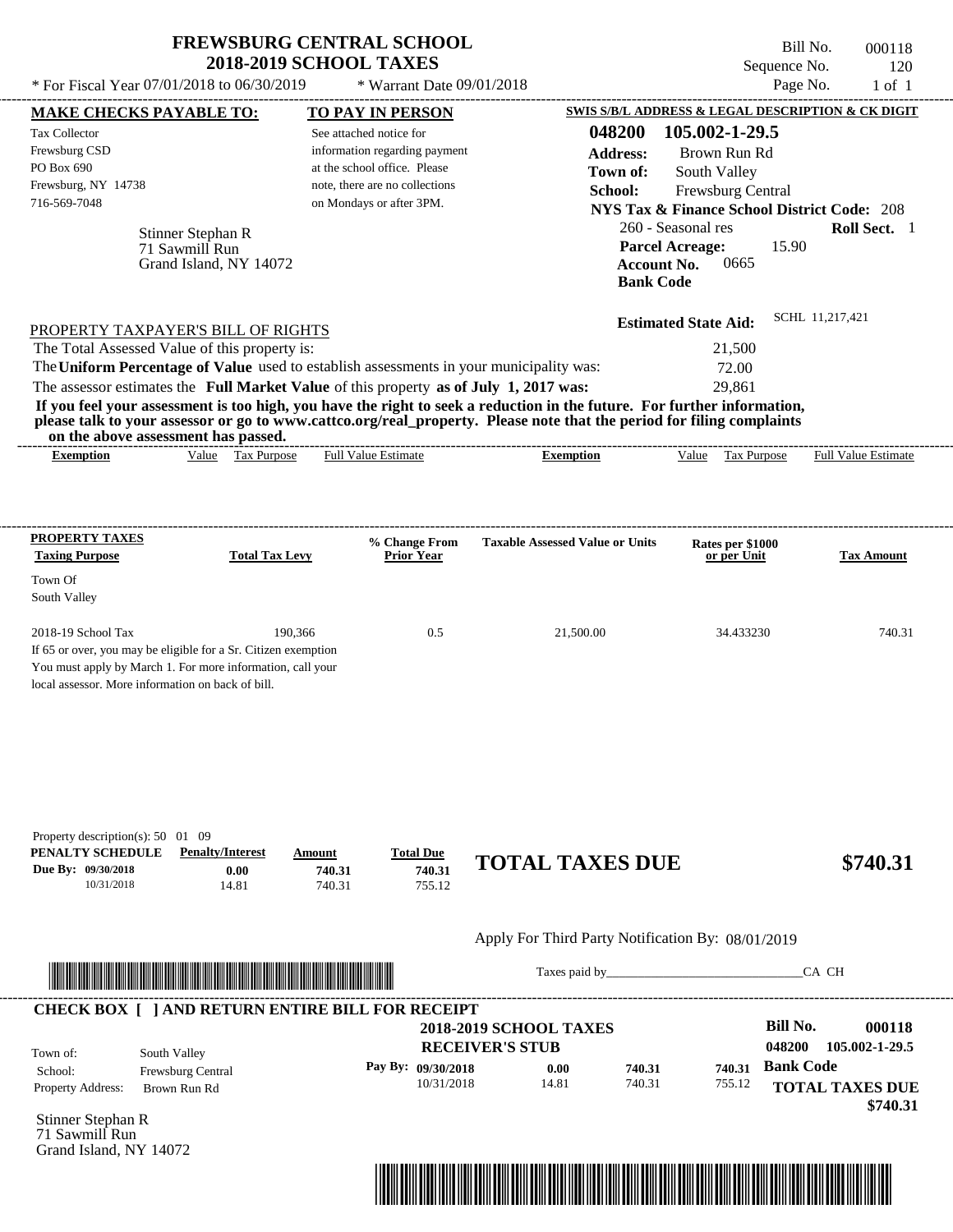| <b>FREWSBURG CENTRAL SCHOOL</b> |  |
|---------------------------------|--|
| <b>2018-2019 SCHOOL TAXES</b>   |  |

---------------------------------------------------------------------------------------------------------------------------------------------------------------------------------------------------- Bill No. 000119 Sequence No. 121 \* For Fiscal Year  $07/01/2018$  to  $06/30/2019$  \* Warrant Date  $09/01/2018$  Page No. 1 of 1

|                                                                                                                              |                                                                                                                       | See attached notice for                                                                 | 048200                                                                                                                                                                                                                                           | 96.004-1-1                                                                         |                                    |
|------------------------------------------------------------------------------------------------------------------------------|-----------------------------------------------------------------------------------------------------------------------|-----------------------------------------------------------------------------------------|--------------------------------------------------------------------------------------------------------------------------------------------------------------------------------------------------------------------------------------------------|------------------------------------------------------------------------------------|------------------------------------|
| Frewsburg CSD                                                                                                                |                                                                                                                       | information regarding payment                                                           | <b>Address:</b>                                                                                                                                                                                                                                  | Sawmill Run Rd                                                                     |                                    |
| PO Box 690                                                                                                                   |                                                                                                                       | at the school office. Please                                                            | Town of:                                                                                                                                                                                                                                         | South Valley                                                                       |                                    |
| Frewsburg, NY 14738<br>716-569-7048                                                                                          |                                                                                                                       | note, there are no collections<br>on Mondays or after 3PM.                              | School:                                                                                                                                                                                                                                          | Frewsburg Central                                                                  |                                    |
|                                                                                                                              | Stravato Michael                                                                                                      |                                                                                         |                                                                                                                                                                                                                                                  | <b>NYS Tax &amp; Finance School District Code: 208</b><br>$314$ - Rural vac $<$ 10 | Roll Sect. 1                       |
|                                                                                                                              | PO Box 189<br>Sherman, NY 14781                                                                                       |                                                                                         | <b>Bank Code</b>                                                                                                                                                                                                                                 | <b>Parcel Acreage:</b><br>11.93<br>0358<br><b>Account No.</b>                      |                                    |
|                                                                                                                              | PROPERTY TAXPAYER'S BILL OF RIGHTS                                                                                    |                                                                                         |                                                                                                                                                                                                                                                  | <b>Estimated State Aid:</b>                                                        | SCHL 11,217,421                    |
| The Total Assessed Value of this property is:                                                                                |                                                                                                                       |                                                                                         |                                                                                                                                                                                                                                                  | 10,700                                                                             |                                    |
|                                                                                                                              |                                                                                                                       | The Uniform Percentage of Value used to establish assessments in your municipality was: |                                                                                                                                                                                                                                                  | 72.00                                                                              |                                    |
|                                                                                                                              |                                                                                                                       | The assessor estimates the Full Market Value of this property as of July 1, 2017 was:   |                                                                                                                                                                                                                                                  | 14,861                                                                             |                                    |
| on the above assessment has passed.                                                                                          |                                                                                                                       |                                                                                         | If you feel your assessment is too high, you have the right to seek a reduction in the future. For further information,<br>please talk to your assessor or go to www.cattco.org/real_property. Please note that the period for filing complaints |                                                                                    |                                    |
| <b>Exemption</b>                                                                                                             | Value Tax Purpose                                                                                                     | <b>Full Value Estimate</b>                                                              | <b>Exemption</b>                                                                                                                                                                                                                                 | Value Tax Purpose                                                                  | <b>Full Value Estimate</b>         |
| <b>PROPERTY TAXES</b>                                                                                                        |                                                                                                                       | % Change From                                                                           | <b>Taxable Assessed Value or Units</b>                                                                                                                                                                                                           | Rates per \$1000                                                                   |                                    |
| <b>Taxing Purpose</b>                                                                                                        | <b>Total Tax Levy</b>                                                                                                 | <b>Prior Year</b>                                                                       |                                                                                                                                                                                                                                                  | or per Unit                                                                        | <b>Tax Amount</b>                  |
| Town Of                                                                                                                      |                                                                                                                       |                                                                                         |                                                                                                                                                                                                                                                  |                                                                                    |                                    |
| South Valley                                                                                                                 |                                                                                                                       |                                                                                         |                                                                                                                                                                                                                                                  |                                                                                    |                                    |
| 2018-19 School Tax                                                                                                           | 190,366                                                                                                               | 0.5                                                                                     | 10,700.00                                                                                                                                                                                                                                        | 34.433230                                                                          | 368.44                             |
| If 65 or over, you may be eligible for a Sr. Citizen exemption<br>You must apply by March 1. For more information, call your |                                                                                                                       |                                                                                         |                                                                                                                                                                                                                                                  |                                                                                    |                                    |
| local assessor. More information on back of bill.                                                                            |                                                                                                                       |                                                                                         |                                                                                                                                                                                                                                                  |                                                                                    |                                    |
| 10/31/2018                                                                                                                   | <b>Penalty/Interest</b><br>0.00<br>7.37                                                                               | <b>Total Due</b><br>Amount<br>368.44<br>368.44<br>368.44<br>375.81                      | <b>TOTAL TAXES DUE</b>                                                                                                                                                                                                                           |                                                                                    |                                    |
| Property description(s): 53 01 09<br>PENALTY SCHEDULE<br>Due By: 09/30/2018                                                  |                                                                                                                       |                                                                                         | Apply For Third Party Notification By: 08/01/2019                                                                                                                                                                                                |                                                                                    | \$368.44                           |
|                                                                                                                              | <u> Literatura de la contrada de la contrada de la contrada de la contrada de la contrada de la contrada de la co</u> |                                                                                         |                                                                                                                                                                                                                                                  |                                                                                    | CA CH                              |
|                                                                                                                              |                                                                                                                       | <b>CHECK BOX [ ] AND RETURN ENTIRE BILL FOR RECEIPT</b>                                 |                                                                                                                                                                                                                                                  |                                                                                    |                                    |
|                                                                                                                              |                                                                                                                       |                                                                                         | <b>2018-2019 SCHOOL TAXES</b>                                                                                                                                                                                                                    | <b>Bill No.</b>                                                                    |                                    |
| South Valley                                                                                                                 |                                                                                                                       |                                                                                         | <b>RECEIVER'S STUB</b>                                                                                                                                                                                                                           | 048200                                                                             |                                    |
|                                                                                                                              | Frewsburg Central                                                                                                     | Pay By: 09/30/2018                                                                      | 0.00<br>368.44                                                                                                                                                                                                                                   | <b>Bank Code</b><br>368.44                                                         | 000119<br>$96.004 - 1 - 1$         |
|                                                                                                                              | Sawmill Run Rd                                                                                                        | 10/31/2018                                                                              | 7.37<br>368.44                                                                                                                                                                                                                                   | 375.81                                                                             |                                    |
| Town of:<br>School:<br>Property Address:<br>Stravato Michael<br>PO Box 189<br>Sherman, NY 14781                              |                                                                                                                       |                                                                                         |                                                                                                                                                                                                                                                  |                                                                                    | <b>TOTAL TAXES DUE</b><br>\$368.44 |

**MAKE CHECKS PAYABLE TO: TO PAY IN PERSON SWIS S/B/L ADDRESS & LEGAL DESCRIPTION & CK DIGIT**

 $*$  Warrant Date 09/01/2018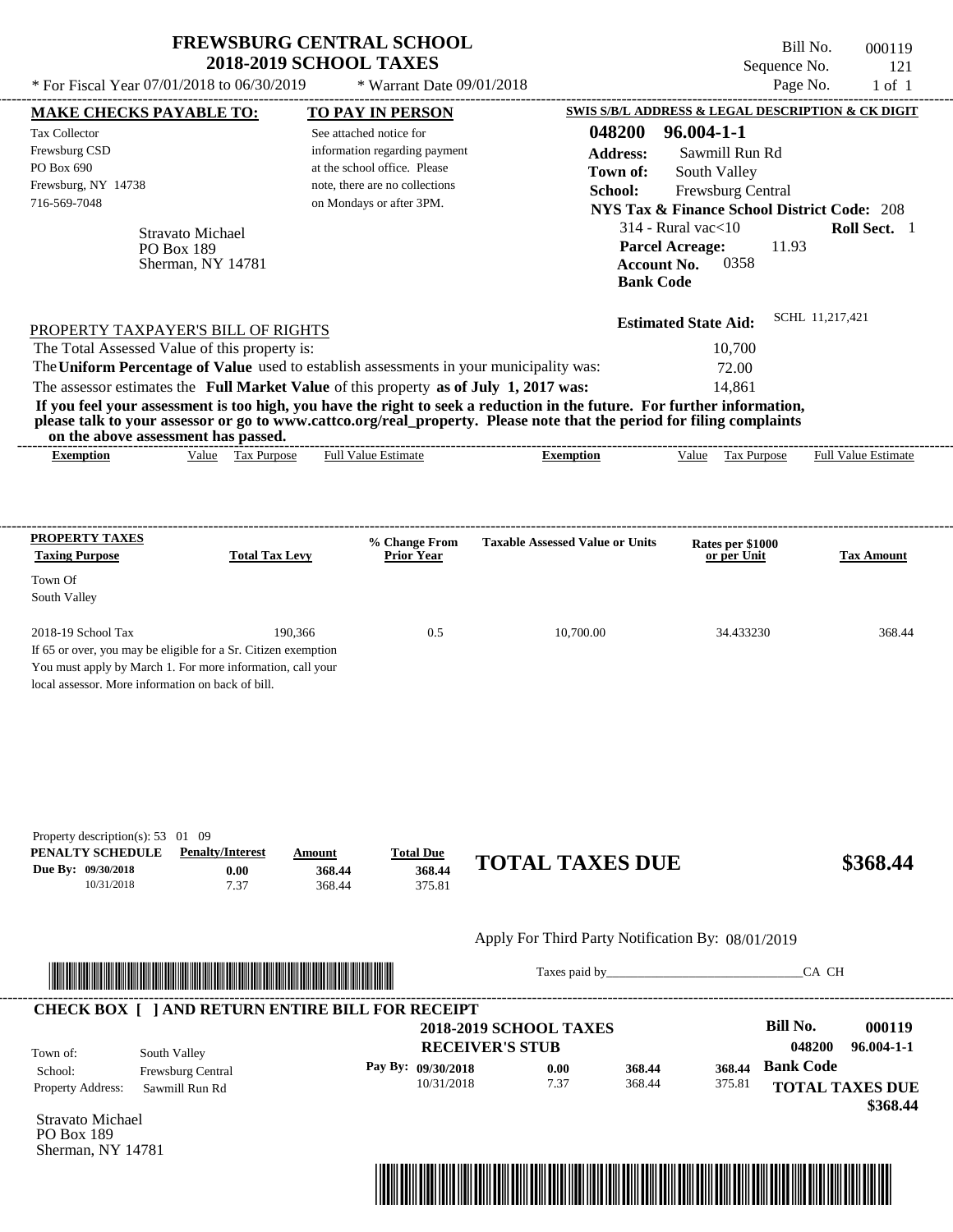$*$  For Fiscal Year  $07/01/2018$  to  $06/30/2019$ 

Mayville, NY 14757

 $*$  Warrant Date 09/01/2018

Bill No. 000120 Sequence No. 122<br>Page No. 1 of 1

|                                                                                 | <b>MAKE CHECKS PAYABLE TO:</b>                                                                                        | TO PAY IN PERSON                                                   |                                                                                                                         |                             | SWIS S/B/L ADDRESS & LEGAL DESCRIPTION & CK DIGIT      |
|---------------------------------------------------------------------------------|-----------------------------------------------------------------------------------------------------------------------|--------------------------------------------------------------------|-------------------------------------------------------------------------------------------------------------------------|-----------------------------|--------------------------------------------------------|
| Tax Collector                                                                   |                                                                                                                       | See attached notice for                                            | 048200                                                                                                                  | 105.002-1-1.37              |                                                        |
| Frewsburg CSD                                                                   |                                                                                                                       | information regarding payment                                      | <b>Address:</b>                                                                                                         | Gurnsey Hollow Rd           |                                                        |
| PO Box 690                                                                      |                                                                                                                       | at the school office. Please                                       | Town of:                                                                                                                | South Valley                |                                                        |
| Frewsburg, NY 14738                                                             |                                                                                                                       | note, there are no collections                                     |                                                                                                                         |                             |                                                        |
| 716-569-7048                                                                    |                                                                                                                       | on Mondays or after 3PM.                                           | School:                                                                                                                 | <b>Frewsburg Central</b>    |                                                        |
|                                                                                 |                                                                                                                       |                                                                    |                                                                                                                         |                             | <b>NYS Tax &amp; Finance School District Code: 208</b> |
|                                                                                 | Swanson Mark A                                                                                                        |                                                                    |                                                                                                                         | $322$ - Rural vac $>10$     | Roll Sect. 1                                           |
|                                                                                 | Swanson Betsy K                                                                                                       |                                                                    |                                                                                                                         | <b>Parcel Acreage:</b>      | 45.45                                                  |
|                                                                                 | 7098 Felton Rd                                                                                                        |                                                                    |                                                                                                                         | 0747<br><b>Account No.</b>  |                                                        |
|                                                                                 | Mayville, NY 14757                                                                                                    |                                                                    |                                                                                                                         | <b>Bank Code</b>            |                                                        |
|                                                                                 |                                                                                                                       |                                                                    |                                                                                                                         |                             | SCHL 11,217,421                                        |
|                                                                                 | PROPERTY TAXPAYER'S BILL OF RIGHTS                                                                                    |                                                                    |                                                                                                                         | <b>Estimated State Aid:</b> |                                                        |
| The Total Assessed Value of this property is:                                   |                                                                                                                       |                                                                    |                                                                                                                         | 27,500                      |                                                        |
|                                                                                 |                                                                                                                       |                                                                    | The Uniform Percentage of Value used to establish assessments in your municipality was:                                 | 72.00                       |                                                        |
|                                                                                 |                                                                                                                       |                                                                    | The assessor estimates the Full Market Value of this property as of July 1, 2017 was:                                   | 38,194                      |                                                        |
|                                                                                 |                                                                                                                       |                                                                    | If you feel your assessment is too high, you have the right to seek a reduction in the future. For further information, |                             |                                                        |
| on the above assessment has passed.                                             |                                                                                                                       |                                                                    | please talk to your assessor or go to www.cattco.org/real_property. Please note that the period for filing complaints   |                             |                                                        |
| <b>Exemption</b>                                                                | Value Tax Purpose                                                                                                     | Full Value Estimate                                                | <b>Exemption</b>                                                                                                        | Value Tax Purpose           | <b>Full Value Estimate</b>                             |
|                                                                                 |                                                                                                                       |                                                                    |                                                                                                                         |                             |                                                        |
|                                                                                 |                                                                                                                       |                                                                    |                                                                                                                         |                             |                                                        |
| <b>PROPERTY TAXES</b>                                                           |                                                                                                                       | % Change From                                                      | <b>Taxable Assessed Value or Units</b>                                                                                  | Rates per \$1000            |                                                        |
| <b>Taxing Purpose</b>                                                           | <b>Total Tax Levy</b>                                                                                                 | <b>Prior Year</b>                                                  |                                                                                                                         | or per Unit                 | <b>Tax Amount</b>                                      |
| Town Of                                                                         |                                                                                                                       |                                                                    |                                                                                                                         |                             |                                                        |
| South Valley                                                                    |                                                                                                                       |                                                                    |                                                                                                                         |                             |                                                        |
|                                                                                 |                                                                                                                       |                                                                    |                                                                                                                         |                             |                                                        |
| 2018-19 School Tax                                                              | 190,366                                                                                                               | 0.5                                                                | 27,500.00                                                                                                               | 34.433230                   | 946.91                                                 |
|                                                                                 | If 65 or over, you may be eligible for a Sr. Citizen exemption                                                        |                                                                    |                                                                                                                         |                             |                                                        |
|                                                                                 | You must apply by March 1. For more information, call your                                                            |                                                                    |                                                                                                                         |                             |                                                        |
| local assessor. More information on back of bill.                               |                                                                                                                       |                                                                    |                                                                                                                         |                             |                                                        |
|                                                                                 |                                                                                                                       |                                                                    |                                                                                                                         |                             |                                                        |
| 10/31/2018                                                                      | <b>Penalty/Interest</b><br>0.00<br>18.94                                                                              | <b>Total Due</b><br>Amount<br>946.91<br>946.91<br>946.91<br>965.85 | <b>TOTAL TAXES DUE</b>                                                                                                  |                             | \$946.91                                               |
|                                                                                 |                                                                                                                       |                                                                    | Apply For Third Party Notification By: 08/01/2019                                                                       |                             |                                                        |
| Property description(s): $51 \t1 \t9$<br>PENALTY SCHEDULE<br>Due By: 09/30/2018 |                                                                                                                       |                                                                    |                                                                                                                         |                             |                                                        |
|                                                                                 | <u> Literatura de la contrada de la contrada de la contrada de la contrada de la contrada de la contrada de la co</u> |                                                                    |                                                                                                                         |                             | CA CH                                                  |
|                                                                                 |                                                                                                                       | <b>CHECK BOX [ ] AND RETURN ENTIRE BILL FOR RECEIPT</b>            |                                                                                                                         |                             |                                                        |
|                                                                                 |                                                                                                                       |                                                                    | <b>2018-2019 SCHOOL TAXES</b>                                                                                           |                             | <b>Bill No.</b>                                        |
|                                                                                 |                                                                                                                       |                                                                    | <b>RECEIVER'S STUB</b>                                                                                                  |                             | 048200                                                 |
| Town of:                                                                        | South Valley                                                                                                          |                                                                    |                                                                                                                         |                             | <b>Bank Code</b>                                       |
|                                                                                 | Frewsburg Central                                                                                                     | Pay By: 09/30/2018                                                 | 946.91<br>0.00<br>10/31/2018<br>18.94<br>946.91                                                                         | 946.91<br>965.85            |                                                        |
| School:<br>Property Address:                                                    | <b>Gurnsey Hollow Rd</b>                                                                                              |                                                                    |                                                                                                                         |                             | 000120<br>105.002-1-1.37<br><b>TOTAL TAXES DUE</b>     |
| Swanson Mark A                                                                  |                                                                                                                       |                                                                    |                                                                                                                         |                             | \$946.91                                               |

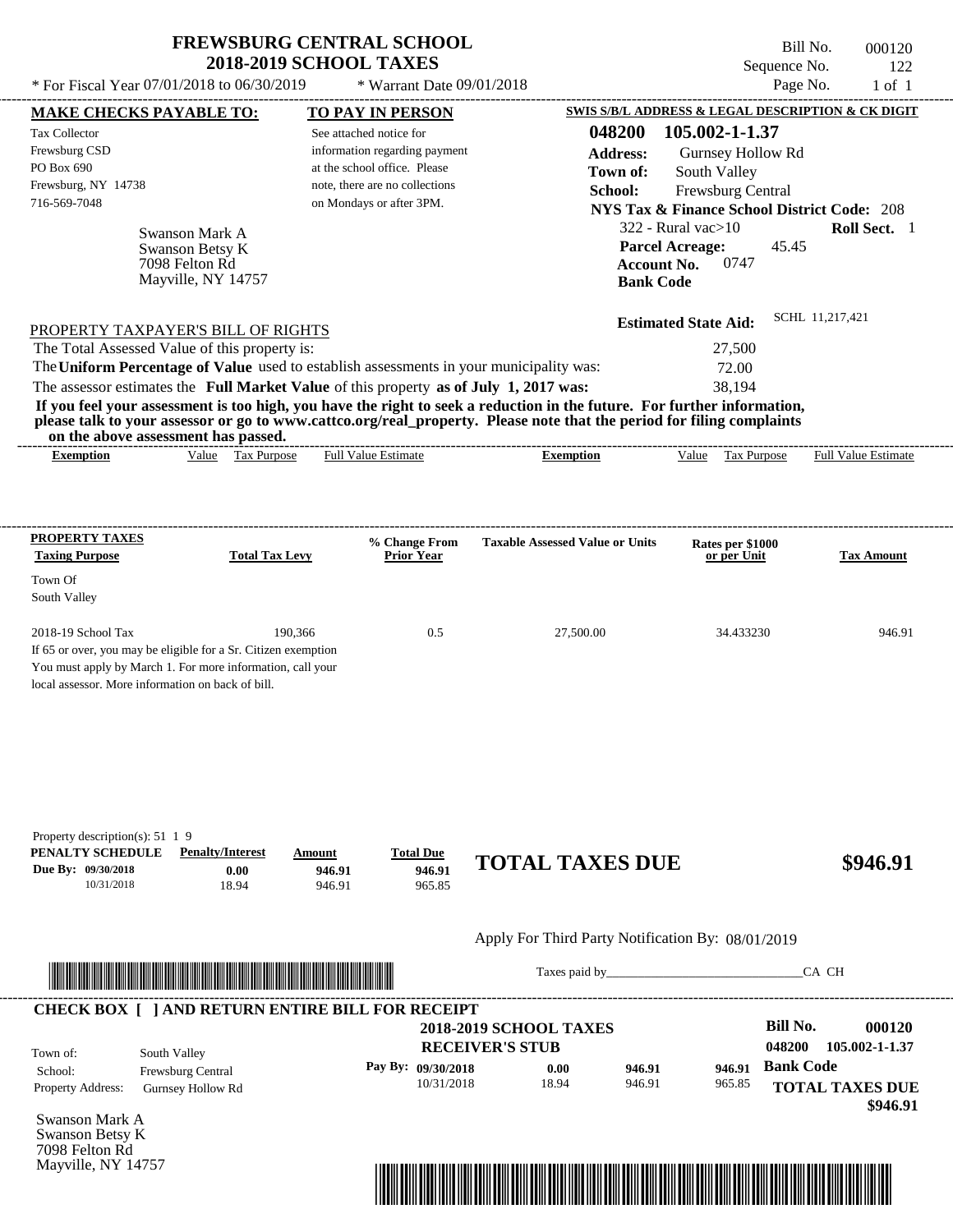$*$  For Fiscal Year 07/01/2018 to 06/30/2019

Jamestown, NY 14701

 $*$  Warrant Date 09/01/2018

Bill No. 000121 Sequence No. 123<br>Page No. 1 of 1

| <b>MAKE CHECKS PAYABLE TO:</b>                                                                          |                                                                                                                              | <b>TO PAY IN PERSON</b>        |                                      |                                                                                                                                                                                                                                                                      | SWIS S/B/L ADDRESS & LEGAL DESCRIPTION & CK DIGIT      |                  |                                    |
|---------------------------------------------------------------------------------------------------------|------------------------------------------------------------------------------------------------------------------------------|--------------------------------|--------------------------------------|----------------------------------------------------------------------------------------------------------------------------------------------------------------------------------------------------------------------------------------------------------------------|--------------------------------------------------------|------------------|------------------------------------|
| Tax Collector                                                                                           |                                                                                                                              | See attached notice for        |                                      | 048200                                                                                                                                                                                                                                                               | 96.004-1-51                                            |                  |                                    |
| Frewsburg CSD                                                                                           |                                                                                                                              | information regarding payment  |                                      | <b>Address:</b>                                                                                                                                                                                                                                                      | Bragg Rd                                               |                  |                                    |
| PO Box 690                                                                                              |                                                                                                                              | at the school office. Please   |                                      | Town of:                                                                                                                                                                                                                                                             | South Valley                                           |                  |                                    |
| Frewsburg, NY 14738                                                                                     |                                                                                                                              | note, there are no collections |                                      | School:                                                                                                                                                                                                                                                              | Frewsburg Central                                      |                  |                                    |
| 716-569-7048                                                                                            |                                                                                                                              | on Mondays or after 3PM.       |                                      |                                                                                                                                                                                                                                                                      | <b>NYS Tax &amp; Finance School District Code: 208</b> |                  |                                    |
|                                                                                                         | Taylor Lawrence R                                                                                                            |                                |                                      |                                                                                                                                                                                                                                                                      | $322$ - Rural vac $>10$                                |                  | Roll Sect. 1                       |
|                                                                                                         | Taylor Stephen                                                                                                               |                                |                                      |                                                                                                                                                                                                                                                                      | <b>Parcel Acreage:</b>                                 | 22.88            |                                    |
|                                                                                                         | 318 Jefferson St                                                                                                             |                                |                                      |                                                                                                                                                                                                                                                                      | 0271<br><b>Account No.</b>                             |                  |                                    |
|                                                                                                         | Jamestown, NY 14701                                                                                                          |                                |                                      |                                                                                                                                                                                                                                                                      | <b>Bank Code</b>                                       |                  |                                    |
|                                                                                                         |                                                                                                                              |                                |                                      |                                                                                                                                                                                                                                                                      | <b>Estimated State Aid:</b>                            | SCHL 11,217,421  |                                    |
| PROPERTY TAXPAYER'S BILL OF RIGHTS<br>The Total Assessed Value of this property is:                     |                                                                                                                              |                                |                                      |                                                                                                                                                                                                                                                                      | 16,100                                                 |                  |                                    |
| The Uniform Percentage of Value used to establish assessments in your municipality was:                 |                                                                                                                              |                                |                                      |                                                                                                                                                                                                                                                                      | 72.00                                                  |                  |                                    |
| The assessor estimates the Full Market Value of this property as of July 1, 2017 was:                   |                                                                                                                              |                                |                                      |                                                                                                                                                                                                                                                                      | 22,361                                                 |                  |                                    |
| <b>Exemption</b>                                                                                        | on the above assessment has passed.<br>Value Tax Purpose                                                                     | <b>Full Value Estimate</b>     |                                      | If you feel your assessment is too high, you have the right to seek a reduction in the future. For further information,<br>please talk to your assessor or go to www.cattco.org/real_property. Please note that the period for filing complaints<br><b>Exemption</b> | Value Tax Purpose                                      |                  | <b>Full Value Estimate</b>         |
|                                                                                                         |                                                                                                                              |                                |                                      |                                                                                                                                                                                                                                                                      |                                                        |                  |                                    |
| <b>PROPERTY TAXES</b>                                                                                   |                                                                                                                              |                                |                                      |                                                                                                                                                                                                                                                                      |                                                        |                  |                                    |
| <b>Taxing Purpose</b>                                                                                   | <b>Total Tax Levy</b>                                                                                                        |                                | % Change From<br>Prior Year          | <b>Taxable Assessed Value or Units</b>                                                                                                                                                                                                                               | Rates per \$1000<br>or per Unit                        |                  | Tax Amount                         |
| Town Of                                                                                                 |                                                                                                                              |                                |                                      |                                                                                                                                                                                                                                                                      |                                                        |                  |                                    |
| South Valley                                                                                            |                                                                                                                              |                                |                                      |                                                                                                                                                                                                                                                                      |                                                        |                  |                                    |
|                                                                                                         |                                                                                                                              |                                |                                      |                                                                                                                                                                                                                                                                      |                                                        |                  |                                    |
| 2018-19 School Tax<br>local assessor. More information on back of bill.                                 | If 65 or over, you may be eligible for a Sr. Citizen exemption<br>You must apply by March 1. For more information, call your | 190,366                        | 0.5                                  | 16,100.00                                                                                                                                                                                                                                                            | 34.433230                                              |                  | 554.38                             |
| Property description(s): $52 \quad 01 \quad 09$<br>PENALTY SCHEDULE<br>Due By: 09/30/2018<br>10/31/2018 | <b>Penalty/Interest</b><br>0.00<br>11.09                                                                                     | Amount<br>554.38<br>554.38     | <b>Total Due</b><br>554.38<br>565.47 | <b>TOTAL TAXES DUE</b>                                                                                                                                                                                                                                               |                                                        |                  | \$554.38                           |
|                                                                                                         |                                                                                                                              |                                |                                      | Apply For Third Party Notification By: 08/01/2019                                                                                                                                                                                                                    |                                                        |                  |                                    |
|                                                                                                         |                                                                                                                              |                                |                                      |                                                                                                                                                                                                                                                                      |                                                        | CA CH            |                                    |
| <b>CHECK BOX [ ] AND RETURN ENTIRE BILL FOR RECEIPT</b>                                                 |                                                                                                                              |                                |                                      |                                                                                                                                                                                                                                                                      |                                                        |                  |                                    |
|                                                                                                         |                                                                                                                              |                                |                                      | <b>2018-2019 SCHOOL TAXES</b>                                                                                                                                                                                                                                        |                                                        | <b>Bill No.</b>  | 000121                             |
| Town of:                                                                                                | South Valley                                                                                                                 |                                |                                      | <b>RECEIVER'S STUB</b>                                                                                                                                                                                                                                               |                                                        | 048200           | 96.004-1-51                        |
| School:                                                                                                 | Frewsburg Central                                                                                                            |                                | Pay By: 09/30/2018                   | 0.00                                                                                                                                                                                                                                                                 | 554.38<br>554.38                                       | <b>Bank Code</b> |                                    |
| Property Address:                                                                                       | Bragg Rd                                                                                                                     |                                | 10/31/2018                           | 11.09<br>554.38                                                                                                                                                                                                                                                      | 565.47                                                 |                  | <b>TOTAL TAXES DUE</b><br>\$554.38 |
| Taylor Lawrence R                                                                                       |                                                                                                                              |                                |                                      |                                                                                                                                                                                                                                                                      |                                                        |                  |                                    |

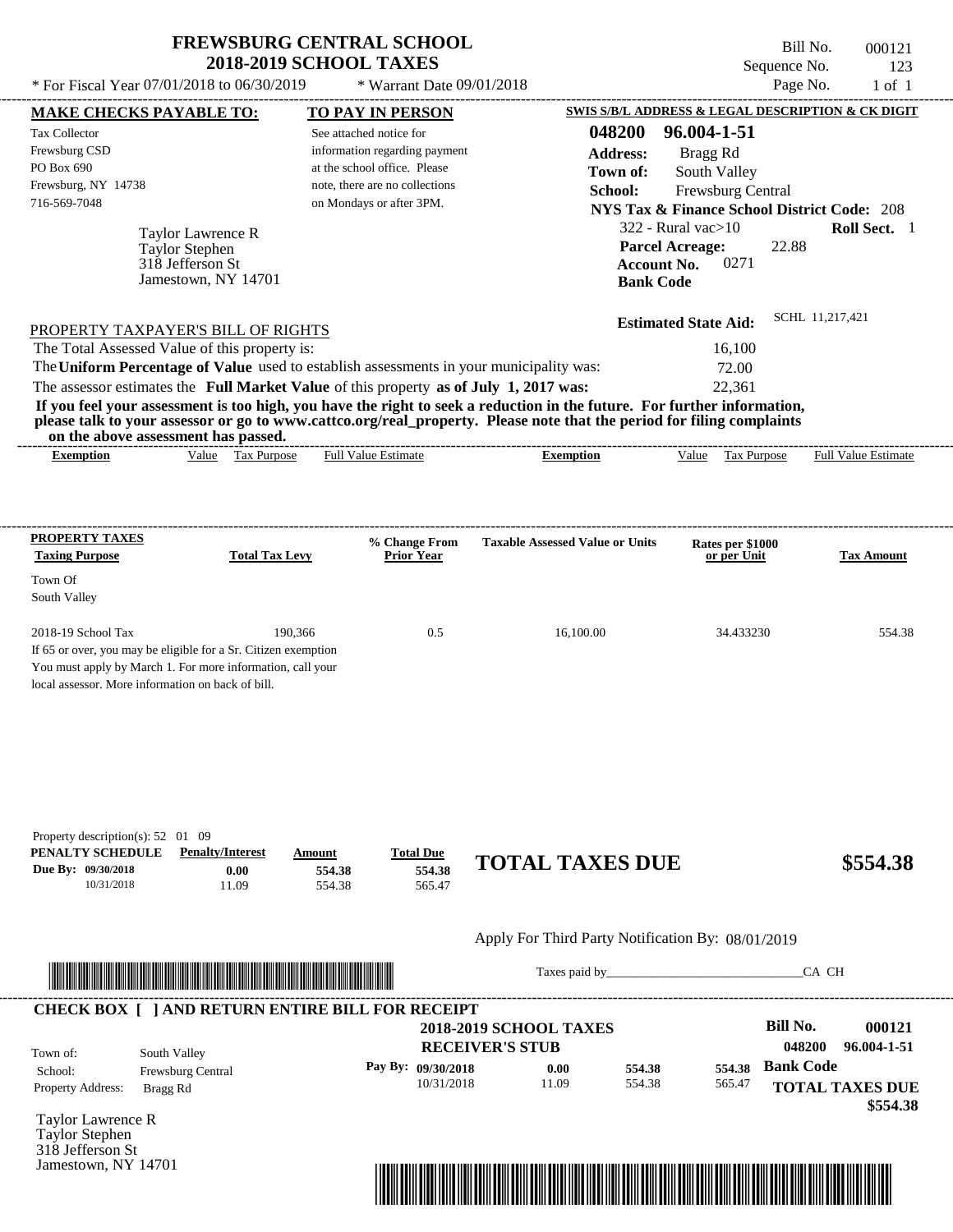\* For Fiscal Year  $07/01/2018$  to  $06/30/2019$  \* Warrant Date  $09/01/2018$  Page No. 1 of 1

 $*$  Warrant Date 09/01/2018

Bill No. 000122 Sequence No. 124

| <b>MAKE CHECKS PAYABLE TO:</b>                                 |                         |                       |        | <b>TO PAY IN PERSON</b>                                 |                                                                                                                                                                                                                  |                    |                                                        |                  | SWIS S/B/L ADDRESS & LEGAL DESCRIPTION & CK DIGIT |
|----------------------------------------------------------------|-------------------------|-----------------------|--------|---------------------------------------------------------|------------------------------------------------------------------------------------------------------------------------------------------------------------------------------------------------------------------|--------------------|--------------------------------------------------------|------------------|---------------------------------------------------|
| <b>Tax Collector</b>                                           |                         |                       |        | See attached notice for                                 |                                                                                                                                                                                                                  | 048200             | 96.004-1-56                                            |                  |                                                   |
| Frewsburg CSD                                                  |                         |                       |        | information regarding payment                           |                                                                                                                                                                                                                  | <b>Address:</b>    | Wheeler Hill Rd                                        |                  |                                                   |
| PO Box 690                                                     |                         |                       |        | at the school office. Please                            |                                                                                                                                                                                                                  | Town of:           | South Valley                                           |                  |                                                   |
| Frewsburg, NY 14738                                            |                         |                       |        | note, there are no collections                          |                                                                                                                                                                                                                  | School:            | Frewsburg Central                                      |                  |                                                   |
| 716-569-7048                                                   |                         |                       |        | on Mondays or after 3PM.                                |                                                                                                                                                                                                                  |                    | <b>NYS Tax &amp; Finance School District Code: 208</b> |                  |                                                   |
|                                                                | <b>Terrell Gregory</b>  |                       |        |                                                         |                                                                                                                                                                                                                  |                    | 312 - Vac w/imprv                                      |                  | Roll Sect. 1                                      |
|                                                                | Terrell Valerie         |                       |        |                                                         |                                                                                                                                                                                                                  |                    | <b>Parcel Acreage:</b>                                 | 20.38            |                                                   |
|                                                                | 3524 Lake Ridge Dr      |                       |        |                                                         |                                                                                                                                                                                                                  | <b>Account No.</b> | 0388                                                   |                  |                                                   |
|                                                                | Medina, OH 44256        |                       |        |                                                         |                                                                                                                                                                                                                  | <b>Bank Code</b>   |                                                        |                  |                                                   |
|                                                                |                         |                       |        |                                                         |                                                                                                                                                                                                                  |                    | <b>Estimated State Aid:</b>                            |                  | SCHL 11,217,421                                   |
| PROPERTY TAXPAYER'S BILL OF RIGHTS                             |                         |                       |        |                                                         |                                                                                                                                                                                                                  |                    |                                                        |                  |                                                   |
| The Total Assessed Value of this property is:                  |                         |                       |        |                                                         |                                                                                                                                                                                                                  |                    | 16,400                                                 |                  |                                                   |
|                                                                |                         |                       |        |                                                         | The Uniform Percentage of Value used to establish assessments in your municipality was:                                                                                                                          |                    | 72.00                                                  |                  |                                                   |
|                                                                |                         |                       |        |                                                         | The assessor estimates the Full Market Value of this property as of July 1, 2017 was:<br>If you feel your assessment is too high, you have the right to seek a reduction in the future. For further information, |                    | 22,778                                                 |                  |                                                   |
|                                                                |                         |                       |        |                                                         | please talk to your assessor or go to www.cattco.org/real_property. Please note that the period for filing complaints                                                                                            |                    |                                                        |                  |                                                   |
| on the above assessment has passed.<br><b>Exemption</b>        |                         | Value Tax Purpose     |        | <b>Full Value Estimate</b>                              | <b>Exemption</b>                                                                                                                                                                                                 |                    |                                                        |                  | Value Tax Purpose Full Value Estimate             |
|                                                                |                         |                       |        |                                                         |                                                                                                                                                                                                                  |                    |                                                        |                  |                                                   |
|                                                                |                         |                       |        |                                                         |                                                                                                                                                                                                                  |                    |                                                        |                  |                                                   |
| <b>PROPERTY TAXES</b>                                          |                         |                       |        |                                                         |                                                                                                                                                                                                                  |                    |                                                        |                  |                                                   |
| <b>Taxing Purpose</b>                                          |                         | <b>Total Tax Levy</b> |        | % Change From<br><b>Prior Year</b>                      | <b>Taxable Assessed Value or Units</b>                                                                                                                                                                           |                    | Rates per \$1000<br>or per Unit                        |                  | <b>Tax Amount</b>                                 |
| Town Of                                                        |                         |                       |        |                                                         |                                                                                                                                                                                                                  |                    |                                                        |                  |                                                   |
| South Valley                                                   |                         |                       |        |                                                         |                                                                                                                                                                                                                  |                    |                                                        |                  |                                                   |
| 2018-19 School Tax                                             |                         | 190,366               |        | 0.5                                                     | 16,400.00                                                                                                                                                                                                        |                    | 34.433230                                              |                  | 564.70                                            |
| If 65 or over, you may be eligible for a Sr. Citizen exemption |                         |                       |        |                                                         |                                                                                                                                                                                                                  |                    |                                                        |                  |                                                   |
| You must apply by March 1. For more information, call your     |                         |                       |        |                                                         |                                                                                                                                                                                                                  |                    |                                                        |                  |                                                   |
| local assessor. More information on back of bill.              |                         |                       |        |                                                         |                                                                                                                                                                                                                  |                    |                                                        |                  |                                                   |
|                                                                |                         |                       |        |                                                         |                                                                                                                                                                                                                  |                    |                                                        |                  |                                                   |
|                                                                |                         |                       |        |                                                         |                                                                                                                                                                                                                  |                    |                                                        |                  |                                                   |
|                                                                |                         |                       |        |                                                         |                                                                                                                                                                                                                  |                    |                                                        |                  |                                                   |
|                                                                |                         |                       |        |                                                         |                                                                                                                                                                                                                  |                    |                                                        |                  |                                                   |
|                                                                |                         |                       |        |                                                         |                                                                                                                                                                                                                  |                    |                                                        |                  |                                                   |
| Property description(s): 53 01 09                              |                         |                       |        |                                                         |                                                                                                                                                                                                                  |                    |                                                        |                  |                                                   |
| PENALTY SCHEDULE                                               | <b>Penalty/Interest</b> |                       | Amount | <b>Total Due</b>                                        |                                                                                                                                                                                                                  |                    |                                                        |                  |                                                   |
| Due By: 09/30/2018                                             |                         | 0.00                  | 564.70 | 564.70                                                  | <b>TOTAL TAXES DUE</b>                                                                                                                                                                                           |                    |                                                        |                  | \$564.70                                          |
| 10/31/2018                                                     |                         | 11.29                 | 564.70 | 575.99                                                  |                                                                                                                                                                                                                  |                    |                                                        |                  |                                                   |
|                                                                |                         |                       |        |                                                         |                                                                                                                                                                                                                  |                    |                                                        |                  |                                                   |
|                                                                |                         |                       |        |                                                         | Apply For Third Party Notification By: 08/01/2019                                                                                                                                                                |                    |                                                        |                  |                                                   |
|                                                                |                         |                       |        |                                                         |                                                                                                                                                                                                                  |                    | Taxes paid by                                          |                  | CA CH                                             |
|                                                                |                         |                       |        |                                                         |                                                                                                                                                                                                                  |                    |                                                        |                  |                                                   |
|                                                                |                         |                       |        | <b>CHECK BOX [ ] AND RETURN ENTIRE BILL FOR RECEIPT</b> | <b>2018-2019 SCHOOL TAXES</b>                                                                                                                                                                                    |                    |                                                        | <b>Bill No.</b>  | 000122                                            |
|                                                                |                         |                       |        |                                                         | <b>RECEIVER'S STUB</b>                                                                                                                                                                                           |                    |                                                        | 048200           | 96.004-1-56                                       |
| Town of:                                                       | South Valley            |                       |        |                                                         |                                                                                                                                                                                                                  |                    |                                                        | <b>Bank Code</b> |                                                   |
| School:                                                        | Frewsburg Central       |                       |        | Pay By: 09/30/2018<br>10/31/2018                        | 0.00<br>11.29                                                                                                                                                                                                    | 564.70<br>564.70   | 564.70<br>575.99                                       |                  |                                                   |
| Property Address:                                              | Wheeler Hill Rd         |                       |        |                                                         |                                                                                                                                                                                                                  |                    |                                                        |                  | <b>TOTAL TAXES DUE</b>                            |
| <b>Terrell Gregory</b>                                         |                         |                       |        |                                                         |                                                                                                                                                                                                                  |                    |                                                        |                  | \$564.70                                          |
| Terrell Valerie                                                |                         |                       |        |                                                         |                                                                                                                                                                                                                  |                    |                                                        |                  |                                                   |
| 3524 Lake Ridge Dr                                             |                         |                       |        |                                                         |                                                                                                                                                                                                                  |                    |                                                        |                  |                                                   |
| Medina, OH 44256                                               |                         |                       |        |                                                         |                                                                                                                                                                                                                  |                    |                                                        |                  |                                                   |
|                                                                |                         |                       |        |                                                         | <u> 1989 - Johann Stoff, Amerikaansk politiker († 1958)</u>                                                                                                                                                      |                    |                                                        |                  |                                                   |
|                                                                |                         |                       |        |                                                         |                                                                                                                                                                                                                  |                    |                                                        |                  |                                                   |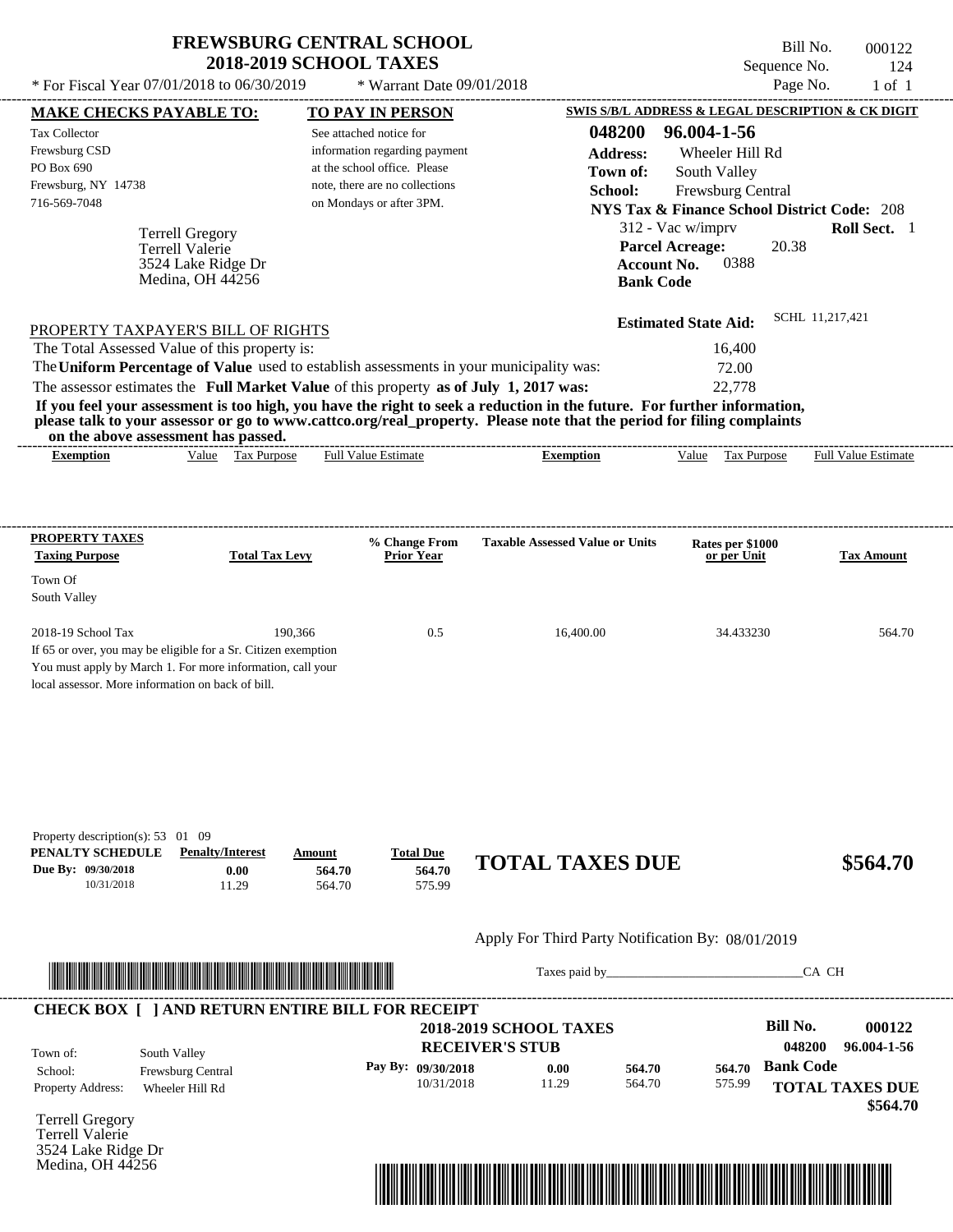| <b>FREWSBURG CENTRAL SCHOOL</b> |
|---------------------------------|
| <b>2018-2019 SCHOOL TAXES</b>   |

 $*$  Warrant Date 09/01/2018

 $*$  For Fiscal Year 07/01/2018 to 06/30/2019

Bill No. 000123 Sequence No. 125<br>Page No. 1 of 1

| <b>MAKE CHECKS PAYABLE TO:</b>                                                                          |                                                                                                                                                                                                                                      |                                | <b>TO PAY IN PERSON</b>                                  |                                                                                                                                                                                                                                                  |                                 | SWIS S/B/L ADDRESS & LEGAL DESCRIPTION & CK DIGIT      |
|---------------------------------------------------------------------------------------------------------|--------------------------------------------------------------------------------------------------------------------------------------------------------------------------------------------------------------------------------------|--------------------------------|----------------------------------------------------------|--------------------------------------------------------------------------------------------------------------------------------------------------------------------------------------------------------------------------------------------------|---------------------------------|--------------------------------------------------------|
| <b>Tax Collector</b><br>Frewsburg CSD                                                                   |                                                                                                                                                                                                                                      |                                | See attached notice for<br>information regarding payment | 048200<br><b>Address:</b>                                                                                                                                                                                                                        | 96.004-1-45<br>12718 Bragg Rd   |                                                        |
| PO Box 690                                                                                              |                                                                                                                                                                                                                                      |                                | at the school office. Please                             | Town of:                                                                                                                                                                                                                                         | South Valley                    |                                                        |
| Frewsburg, NY 14738                                                                                     |                                                                                                                                                                                                                                      |                                | note, there are no collections                           | School:                                                                                                                                                                                                                                          | Frewsburg Central               |                                                        |
| 716-569-7048                                                                                            |                                                                                                                                                                                                                                      |                                | on Mondays or after 3PM.                                 |                                                                                                                                                                                                                                                  |                                 | <b>NYS Tax &amp; Finance School District Code: 208</b> |
|                                                                                                         | Tompkins Christopher                                                                                                                                                                                                                 |                                |                                                          |                                                                                                                                                                                                                                                  | 240 - Rural res                 | Roll Sect. 1                                           |
|                                                                                                         | PO Box 943                                                                                                                                                                                                                           |                                |                                                          |                                                                                                                                                                                                                                                  | <b>Parcel Acreage:</b>          | 10.63                                                  |
|                                                                                                         | Frewsburg, NY 14738                                                                                                                                                                                                                  |                                |                                                          |                                                                                                                                                                                                                                                  | 0112<br><b>Account No.</b>      |                                                        |
|                                                                                                         |                                                                                                                                                                                                                                      |                                |                                                          |                                                                                                                                                                                                                                                  | <b>Bank Code</b>                |                                                        |
|                                                                                                         |                                                                                                                                                                                                                                      |                                |                                                          |                                                                                                                                                                                                                                                  | <b>Estimated State Aid:</b>     | SCHL 11.217.421                                        |
|                                                                                                         | PROPERTY TAXPAYER'S BILL OF RIGHTS<br>The Total Assessed Value of this property is:                                                                                                                                                  |                                |                                                          |                                                                                                                                                                                                                                                  | 76,800                          |                                                        |
|                                                                                                         | The Uniform Percentage of Value used to establish assessments in your municipality was:                                                                                                                                              |                                |                                                          |                                                                                                                                                                                                                                                  | 72.00                           |                                                        |
|                                                                                                         | The assessor estimates the Full Market Value of this property as of July 1, 2017 was:                                                                                                                                                |                                |                                                          |                                                                                                                                                                                                                                                  | 106,667                         |                                                        |
|                                                                                                         | on the above assessment has passed.                                                                                                                                                                                                  |                                |                                                          | If you feel your assessment is too high, you have the right to seek a reduction in the future. For further information,<br>please talk to your assessor or go to www.cattco.org/real_property. Please note that the period for filing complaints |                                 |                                                        |
| <b>Exemption</b>                                                                                        | Value Tax Purpose                                                                                                                                                                                                                    |                                | <b>Full Value Estimate</b>                               | <b>Exemption</b>                                                                                                                                                                                                                                 | Value Tax Purpose               | <b>Full Value Estimate</b>                             |
| <b>Bas Star</b>                                                                                         | (See Note) 21,300 SCHOOL                                                                                                                                                                                                             |                                | 29,583                                                   |                                                                                                                                                                                                                                                  |                                 |                                                        |
|                                                                                                         |                                                                                                                                                                                                                                      |                                |                                                          |                                                                                                                                                                                                                                                  |                                 |                                                        |
| <b>PROPERTY TAXES</b><br><b>Taxing Purpose</b>                                                          | <b>Total Tax Levy</b>                                                                                                                                                                                                                |                                | % Change From<br><b>Prior Year</b>                       | <b>Taxable Assessed Value or Units</b><br>(before accounting for STAR)                                                                                                                                                                           | Rates per \$1000<br>or per Unit | <b>Tax Amount</b>                                      |
| Town Of<br>South Valley                                                                                 |                                                                                                                                                                                                                                      |                                |                                                          |                                                                                                                                                                                                                                                  |                                 |                                                        |
| 2018-19 School Tax                                                                                      |                                                                                                                                                                                                                                      | 190,366                        | 0.5                                                      | 76,800.00                                                                                                                                                                                                                                        | 34.433230                       | 2,644.47                                               |
|                                                                                                         | If 65 or over, you may be eligible for a Sr. Citizen exemption<br>You must apply by March 1. For more information, call your<br>local assessor. More information on back of bill.                                                    |                                |                                                          |                                                                                                                                                                                                                                                  |                                 |                                                        |
| Property description(s): $52 \quad 01 \quad 09$<br>PENALTY SCHEDULE<br>Due By: 09/30/2018<br>10/31/2018 | <b>Penalty/Interest</b><br>0.00<br>38.22                                                                                                                                                                                             | Amount<br>1,911.04<br>1,911.04 | <b>Total Due</b><br>1,911.04<br>1,949.26                 | Your tax savings this year resulting from the New York State School Tax Relief (STAR) program is:<br>Note: This year's STAR tax savings generally may not exceed last year's by more than 2%.<br><b>TOTAL TAXES DUE</b>                          |                                 | \$733.43<br>\$1,911.04                                 |
|                                                                                                         |                                                                                                                                                                                                                                      |                                |                                                          |                                                                                                                                                                                                                                                  |                                 |                                                        |
|                                                                                                         |                                                                                                                                                                                                                                      |                                |                                                          | Apply For Third Party Notification By: 08/01/2019                                                                                                                                                                                                |                                 |                                                        |
|                                                                                                         | <u> In the second contract of the second contract of the second contract of the second contract of the second contract of the second contract of the second contract of the second contract of the second contract of the second</u> |                                |                                                          |                                                                                                                                                                                                                                                  |                                 | CA CH                                                  |
|                                                                                                         | <b>CHECK BOX [ ] AND RETURN ENTIRE BILL FOR RECEIPT</b>                                                                                                                                                                              |                                |                                                          | <b>2018-2019 SCHOOL TAXES</b>                                                                                                                                                                                                                    |                                 | <b>Bill No.</b><br>000123                              |
|                                                                                                         |                                                                                                                                                                                                                                      |                                |                                                          | <b>RECEIVER'S STUB</b>                                                                                                                                                                                                                           |                                 | 048200<br>96.004-1-45                                  |
| Town of:                                                                                                | South Valley                                                                                                                                                                                                                         |                                | Pay By: 09/30/2018                                       | 0.00                                                                                                                                                                                                                                             | 1,911.04                        | <b>Bank Code</b>                                       |
| School:<br><b>Property Address:</b>                                                                     | Frewsburg Central                                                                                                                                                                                                                    |                                | 10/31/2018                                               | 38.22<br>1,911.04                                                                                                                                                                                                                                | 1,911.04<br>1,949.26            | <b>TOTAL TAXES DUE</b>                                 |
|                                                                                                         | 12718 Bragg Rd                                                                                                                                                                                                                       |                                |                                                          |                                                                                                                                                                                                                                                  |                                 | \$1,911.04                                             |
| Tompkins Christopher<br>PO Box 943<br>Frewsburg, NY 14738                                               |                                                                                                                                                                                                                                      |                                |                                                          |                                                                                                                                                                                                                                                  |                                 |                                                        |
|                                                                                                         |                                                                                                                                                                                                                                      |                                |                                                          |                                                                                                                                                                                                                                                  |                                 |                                                        |
|                                                                                                         |                                                                                                                                                                                                                                      |                                |                                                          | <u> 1989 - Andrea Stadt British, fransk politik (d. 1989)</u>                                                                                                                                                                                    |                                 |                                                        |
|                                                                                                         |                                                                                                                                                                                                                                      |                                |                                                          |                                                                                                                                                                                                                                                  |                                 |                                                        |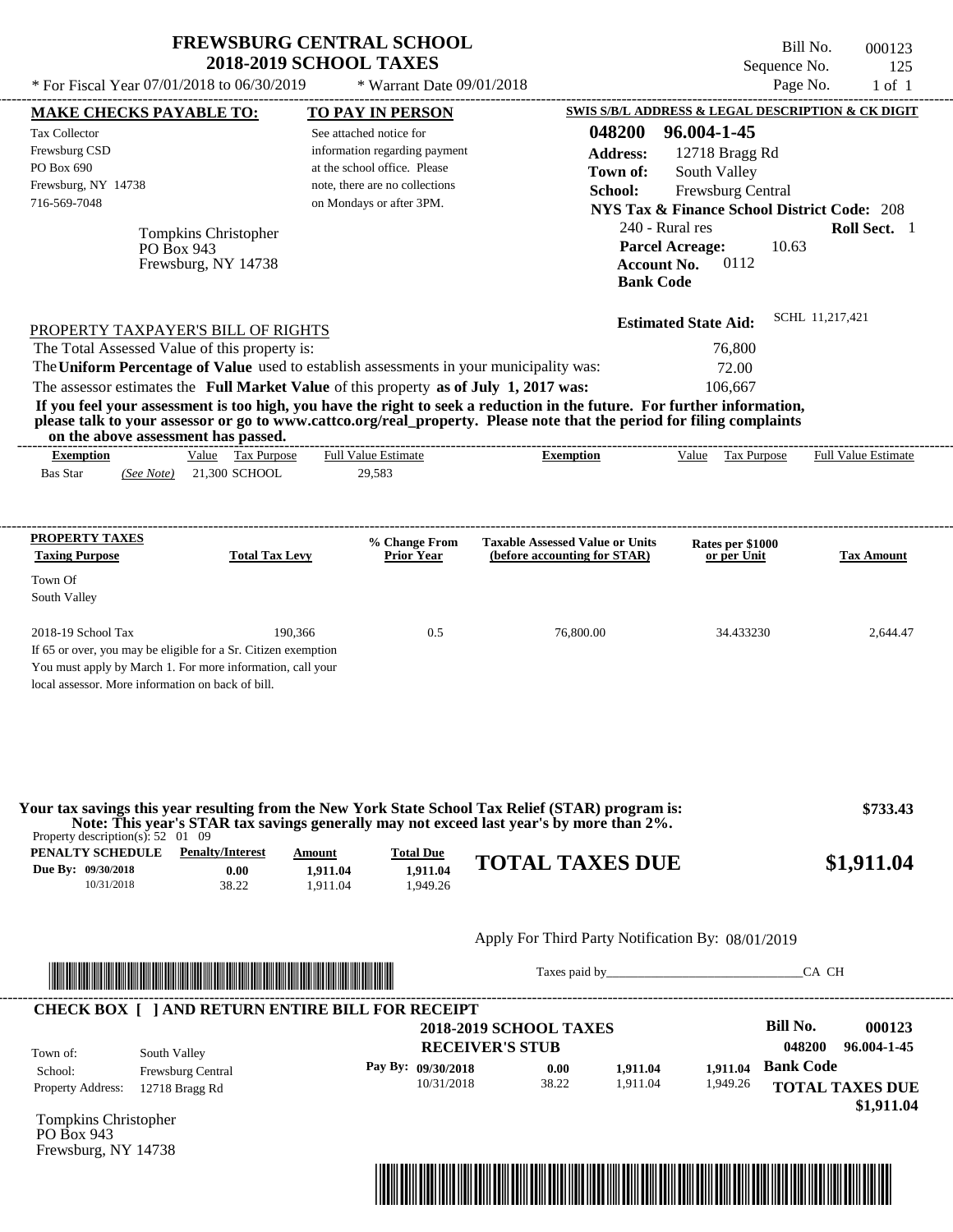$*$  For Fiscal Year 07/01/2018 to 06/30/2019

\* Warrant Date 09/01/2018

Bill No. 000124 Sequence No. 126<br>Page No. 1 of 1

| <b>MAKE CHECKS PAYABLE TO:</b>                                      |                                                                                                                         | <b>TO PAY IN PERSON</b>         |                                    |                                                   |                                                                                                                                                                                                                                |                                                        |                  | <b>SWIS S/B/L ADDRESS &amp; LEGAL DESCRIPTION &amp; CK DIGIT</b> |
|---------------------------------------------------------------------|-------------------------------------------------------------------------------------------------------------------------|---------------------------------|------------------------------------|---------------------------------------------------|--------------------------------------------------------------------------------------------------------------------------------------------------------------------------------------------------------------------------------|--------------------------------------------------------|------------------|------------------------------------------------------------------|
| <b>Tax Collector</b>                                                |                                                                                                                         | See attached notice for         |                                    |                                                   | 048200                                                                                                                                                                                                                         | 105.002-1-1.20                                         |                  |                                                                  |
| Frewsburg CSD                                                       |                                                                                                                         |                                 | information regarding payment      |                                                   | <b>Address:</b>                                                                                                                                                                                                                | 2 Gurnsey Hollow Rd (Off)                              |                  |                                                                  |
| PO Box 690                                                          |                                                                                                                         | at the school office. Please    |                                    |                                                   | Town of:                                                                                                                                                                                                                       | South Valley                                           |                  |                                                                  |
| Frewsburg, NY 14738                                                 |                                                                                                                         | note, there are no collections  |                                    |                                                   | School:                                                                                                                                                                                                                        | Frewsburg Central                                      |                  |                                                                  |
| 716-569-7048                                                        |                                                                                                                         | on Mondays or after 3PM.        |                                    |                                                   |                                                                                                                                                                                                                                | <b>NYS Tax &amp; Finance School District Code: 208</b> |                  |                                                                  |
|                                                                     | <b>VANHOUTEN Bennett</b>                                                                                                |                                 |                                    |                                                   |                                                                                                                                                                                                                                | 260 - Seasonal res                                     |                  | Roll Sect. 1                                                     |
|                                                                     | WOSHNER Victoria M.                                                                                                     |                                 |                                    |                                                   |                                                                                                                                                                                                                                | <b>Parcel Acreage:</b>                                 | 9.22             |                                                                  |
|                                                                     | 7106 Card Lane                                                                                                          |                                 |                                    |                                                   | <b>Account No.</b>                                                                                                                                                                                                             | 0649                                                   |                  |                                                                  |
|                                                                     | Pittsburgh, PA 15208                                                                                                    |                                 |                                    |                                                   | <b>Bank Code</b>                                                                                                                                                                                                               |                                                        |                  |                                                                  |
|                                                                     |                                                                                                                         |                                 |                                    |                                                   |                                                                                                                                                                                                                                | <b>Estimated State Aid:</b>                            | SCHL 11,217,421  |                                                                  |
|                                                                     | PROPERTY TAXPAYER'S BILL OF RIGHTS<br>The Total Assessed Value of this property is:                                     |                                 |                                    |                                                   |                                                                                                                                                                                                                                | 42,300                                                 |                  |                                                                  |
|                                                                     | The Uniform Percentage of Value used to establish assessments in your municipality was:                                 |                                 |                                    |                                                   |                                                                                                                                                                                                                                | 72.00                                                  |                  |                                                                  |
|                                                                     | The assessor estimates the Full Market Value of this property as of July 1, 2017 was:                                   |                                 |                                    |                                                   |                                                                                                                                                                                                                                | 58,750                                                 |                  |                                                                  |
|                                                                     | If you feel your assessment is too high, you have the right to seek a reduction in the future. For further information, |                                 |                                    |                                                   |                                                                                                                                                                                                                                |                                                        |                  |                                                                  |
|                                                                     | please talk to your assessor or go to www.cattco.org/real_property. Please note that the period for filing complaints   |                                 |                                    |                                                   |                                                                                                                                                                                                                                |                                                        |                  |                                                                  |
| <b>Exemption</b>                                                    | on the above assessment has passed.<br>Value Tax Purpose                                                                | <b>Full Value Estimate</b>      |                                    | <b>Exemption</b>                                  |                                                                                                                                                                                                                                | Value Tax Purpose Full Value Estimate                  |                  |                                                                  |
|                                                                     |                                                                                                                         |                                 |                                    |                                                   |                                                                                                                                                                                                                                |                                                        |                  |                                                                  |
|                                                                     |                                                                                                                         |                                 |                                    |                                                   |                                                                                                                                                                                                                                |                                                        |                  |                                                                  |
|                                                                     |                                                                                                                         |                                 |                                    |                                                   |                                                                                                                                                                                                                                |                                                        |                  |                                                                  |
| <b>PROPERTY TAXES</b><br><b>Taxing Purpose</b>                      | <b>Total Tax Levy</b>                                                                                                   |                                 | % Change From<br><b>Prior Year</b> | <b>Taxable Assessed Value or Units</b>            |                                                                                                                                                                                                                                | Rates per \$1000<br>or per Unit                        |                  | <b>Tax Amount</b>                                                |
| Town Of                                                             |                                                                                                                         |                                 |                                    |                                                   |                                                                                                                                                                                                                                |                                                        |                  |                                                                  |
| South Valley                                                        |                                                                                                                         |                                 |                                    |                                                   |                                                                                                                                                                                                                                |                                                        |                  |                                                                  |
| 2018-19 School Tax                                                  | 190,366                                                                                                                 |                                 | 0.5                                | 42,300.00                                         |                                                                                                                                                                                                                                | 34.433230                                              |                  | 1,456.53                                                         |
|                                                                     | If 65 or over, you may be eligible for a Sr. Citizen exemption                                                          |                                 |                                    |                                                   |                                                                                                                                                                                                                                |                                                        |                  |                                                                  |
|                                                                     | You must apply by March 1. For more information, call your                                                              |                                 |                                    |                                                   |                                                                                                                                                                                                                                |                                                        |                  |                                                                  |
| local assessor. More information on back of bill.                   |                                                                                                                         |                                 |                                    |                                                   |                                                                                                                                                                                                                                |                                                        |                  |                                                                  |
|                                                                     |                                                                                                                         |                                 |                                    |                                                   |                                                                                                                                                                                                                                |                                                        |                  |                                                                  |
|                                                                     |                                                                                                                         |                                 |                                    |                                                   |                                                                                                                                                                                                                                |                                                        |                  |                                                                  |
|                                                                     |                                                                                                                         |                                 |                                    |                                                   |                                                                                                                                                                                                                                |                                                        |                  |                                                                  |
|                                                                     |                                                                                                                         |                                 |                                    |                                                   |                                                                                                                                                                                                                                |                                                        |                  |                                                                  |
|                                                                     |                                                                                                                         |                                 |                                    |                                                   |                                                                                                                                                                                                                                |                                                        |                  |                                                                  |
|                                                                     |                                                                                                                         |                                 |                                    |                                                   |                                                                                                                                                                                                                                |                                                        |                  |                                                                  |
| Property description(s): $51 \quad 01 \quad 09$<br>PENALTY SCHEDULE | <b>Penalty/Interest</b>                                                                                                 | Sawmill Run Sd<br><b>Amount</b> | Lot $2$<br><b>Total Due</b>        |                                                   |                                                                                                                                                                                                                                |                                                        |                  |                                                                  |
| Due By: 09/30/2018                                                  | 0.00                                                                                                                    | 1,456.53                        | 1,456.53                           | <b>TOTAL TAXES DUE</b>                            |                                                                                                                                                                                                                                |                                                        |                  | \$1,456.53                                                       |
| 10/31/2018                                                          | 29.13                                                                                                                   | 1,456.53                        | 1,485.66                           |                                                   |                                                                                                                                                                                                                                |                                                        |                  |                                                                  |
|                                                                     |                                                                                                                         |                                 |                                    |                                                   |                                                                                                                                                                                                                                |                                                        |                  |                                                                  |
|                                                                     |                                                                                                                         |                                 |                                    | Apply For Third Party Notification By: 08/01/2019 |                                                                                                                                                                                                                                |                                                        |                  |                                                                  |
|                                                                     | <u> Indian American State (Indian American State Indian American Sta</u>                                                |                                 |                                    |                                                   | Taxes paid by Taxes and the Taxes and the Taxes and the Taxes and the Taxes and the Taxes and the Taxes and the Taxes and the Taxes and the Taxes and the Taxes and the Taxes and the Taxes and the Taxes and the Taxes and th |                                                        | CA CH            |                                                                  |
|                                                                     |                                                                                                                         |                                 |                                    |                                                   |                                                                                                                                                                                                                                |                                                        |                  |                                                                  |
|                                                                     | <b>CHECK BOX [ ] AND RETURN ENTIRE BILL FOR RECEIPT</b>                                                                 |                                 |                                    |                                                   |                                                                                                                                                                                                                                |                                                        | <b>Bill No.</b>  | 000124                                                           |
|                                                                     |                                                                                                                         |                                 |                                    | <b>2018-2019 SCHOOL TAXES</b>                     |                                                                                                                                                                                                                                |                                                        |                  |                                                                  |
| Town of:                                                            | South Valley                                                                                                            |                                 |                                    | <b>RECEIVER'S STUB</b>                            |                                                                                                                                                                                                                                |                                                        | 048200           | 105.002-1-1.20                                                   |
| School:                                                             | Frewsburg Central                                                                                                       |                                 | Pay By: 09/30/2018                 | 0.00                                              | 1,456.53                                                                                                                                                                                                                       | 1,456.53                                               | <b>Bank Code</b> |                                                                  |
| <b>Property Address:</b>                                            | 2 Gurnsey Hollow Rd (Off)                                                                                               |                                 | 10/31/2018                         | 29.13                                             | 1,456.53                                                                                                                                                                                                                       | 1,485.66                                               |                  | <b>TOTAL TAXES DUE</b>                                           |
| <b>VANHOUTEN Bennett</b>                                            |                                                                                                                         |                                 |                                    |                                                   |                                                                                                                                                                                                                                |                                                        |                  | \$1,456.53                                                       |
| <b>WOSHNER Victoria M.</b>                                          |                                                                                                                         |                                 |                                    |                                                   |                                                                                                                                                                                                                                |                                                        |                  |                                                                  |
| 7106 Card Lane                                                      |                                                                                                                         |                                 |                                    |                                                   |                                                                                                                                                                                                                                |                                                        |                  |                                                                  |
| Pittsburgh, PA 15208                                                |                                                                                                                         |                                 |                                    |                                                   |                                                                                                                                                                                                                                |                                                        |                  |                                                                  |

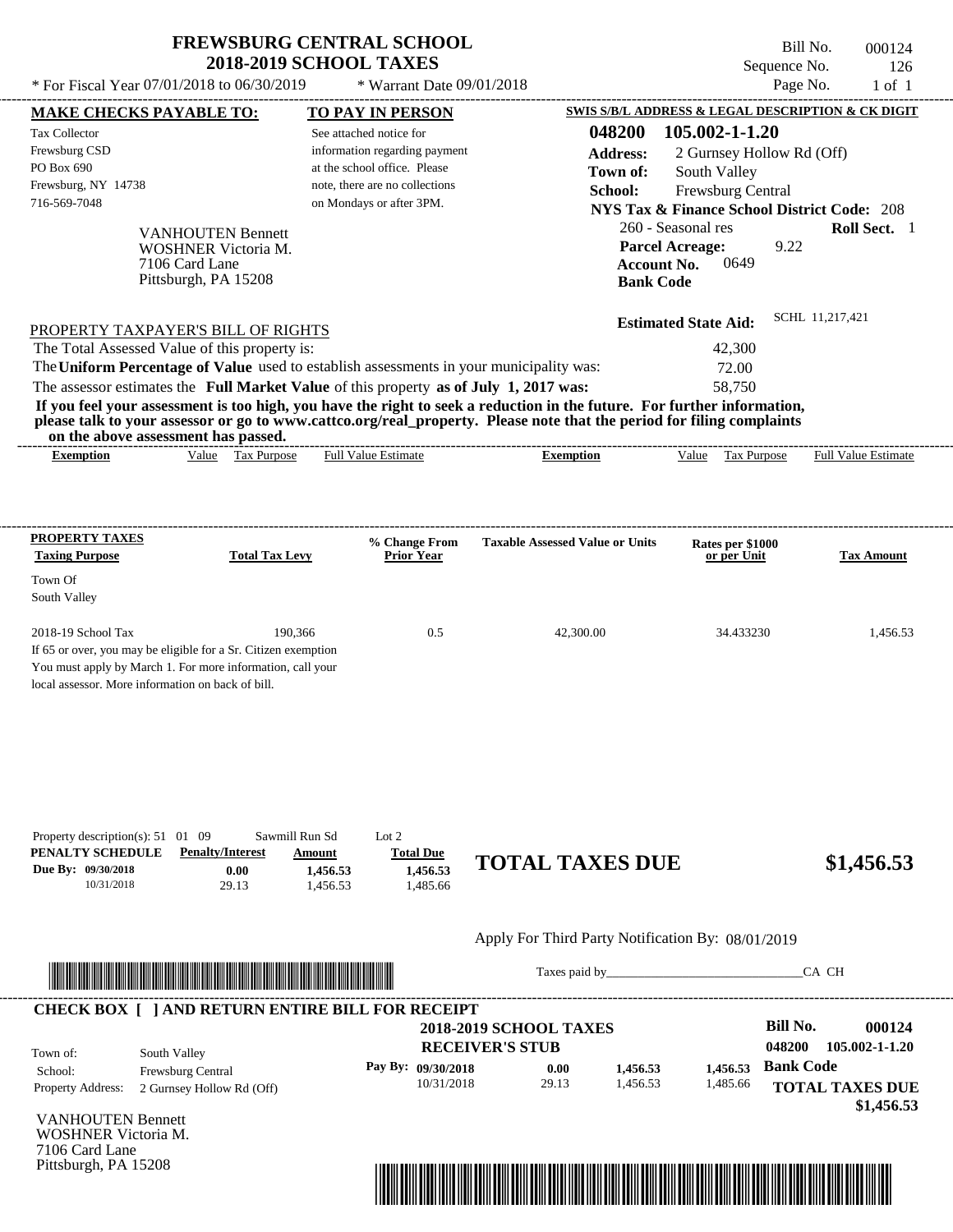\* For Fiscal Year  $07/01/2018$  to  $06/30/2019$  \* Warrant Date  $09/01/2018$  Page No.

 $*$  Warrant Date 09/01/2018

Bill No. 000125 Sequence No. 127<br>Page No. 1 of 1

| <b>MAKE CHECKS PAYABLE TO:</b>                                      |                                                                                                                        | <b>TO PAY IN PERSON</b>        |                    |                                                                                                                                                                                                                                                  | SWIS S/B/L ADDRESS & LEGAL DESCRIPTION & CK DIGIT      |                  |                        |
|---------------------------------------------------------------------|------------------------------------------------------------------------------------------------------------------------|--------------------------------|--------------------|--------------------------------------------------------------------------------------------------------------------------------------------------------------------------------------------------------------------------------------------------|--------------------------------------------------------|------------------|------------------------|
| <b>Tax Collector</b>                                                |                                                                                                                        | See attached notice for        |                    | 048200                                                                                                                                                                                                                                           | 105.002-1-1.33                                         |                  |                        |
| Frewsburg CSD                                                       |                                                                                                                        | information regarding payment  |                    | <b>Address:</b>                                                                                                                                                                                                                                  | Gurnsey Hollow Rd (Off)                                |                  |                        |
| PO Box 690                                                          |                                                                                                                        | at the school office. Please   |                    | Town of:                                                                                                                                                                                                                                         | South Valley                                           |                  |                        |
| Frewsburg, NY 14738                                                 |                                                                                                                        | note, there are no collections |                    | School:                                                                                                                                                                                                                                          | Frewsburg Central                                      |                  |                        |
| 716-569-7048                                                        |                                                                                                                        | on Mondays or after 3PM.       |                    |                                                                                                                                                                                                                                                  | <b>NYS Tax &amp; Finance School District Code: 208</b> |                  |                        |
|                                                                     |                                                                                                                        |                                |                    |                                                                                                                                                                                                                                                  | $314$ - Rural vac $<$ 10                               |                  | Roll Sect. 1           |
|                                                                     | <b>VANHOUTEN Bennett</b><br>WOSHNER Victoria M.                                                                        |                                |                    |                                                                                                                                                                                                                                                  | <b>Parcel Acreage:</b>                                 | 6.28             |                        |
|                                                                     | 7106 Card Lane                                                                                                         |                                |                    |                                                                                                                                                                                                                                                  | 0689<br><b>Account No.</b>                             |                  |                        |
|                                                                     | Pittsburgh, PA 15208                                                                                                   |                                |                    |                                                                                                                                                                                                                                                  | <b>Bank Code</b>                                       |                  |                        |
|                                                                     |                                                                                                                        |                                |                    |                                                                                                                                                                                                                                                  |                                                        |                  |                        |
|                                                                     | PROPERTY TAXPAYER'S BILL OF RIGHTS                                                                                     |                                |                    |                                                                                                                                                                                                                                                  | <b>Estimated State Aid:</b>                            | SCHL 11.217.421  |                        |
|                                                                     | The Total Assessed Value of this property is:                                                                          |                                |                    |                                                                                                                                                                                                                                                  | 5,800                                                  |                  |                        |
|                                                                     | The Uniform Percentage of Value used to establish assessments in your municipality was:                                |                                |                    |                                                                                                                                                                                                                                                  | 72.00                                                  |                  |                        |
|                                                                     | The assessor estimates the Full Market Value of this property as of July 1, 2017 was:                                  |                                |                    |                                                                                                                                                                                                                                                  | 8,056                                                  |                  |                        |
|                                                                     |                                                                                                                        |                                |                    | If you feel your assessment is too high, you have the right to seek a reduction in the future. For further information,<br>please talk to your assessor or go to www.cattco.org/real_property. Please note that the period for filing complaints |                                                        |                  |                        |
| <b>Exemption</b>                                                    | on the above assessment has passed.<br>Value Tax Purpose                                                               | <b>Full Value Estimate</b>     |                    | <b>Exemption</b>                                                                                                                                                                                                                                 | Value Tax Purpose Full Value Estimate                  |                  |                        |
|                                                                     |                                                                                                                        |                                |                    |                                                                                                                                                                                                                                                  |                                                        |                  |                        |
|                                                                     |                                                                                                                        |                                |                    |                                                                                                                                                                                                                                                  |                                                        |                  |                        |
| <b>PROPERTY TAXES</b>                                               |                                                                                                                        |                                | % Change From      | <b>Taxable Assessed Value or Units</b>                                                                                                                                                                                                           | Rates per \$1000                                       |                  |                        |
| <b>Taxing Purpose</b>                                               | <b>Total Tax Levy</b>                                                                                                  |                                | <b>Prior Year</b>  |                                                                                                                                                                                                                                                  | or per Unit                                            |                  | <b>Tax Amount</b>      |
| Town Of                                                             |                                                                                                                        |                                |                    |                                                                                                                                                                                                                                                  |                                                        |                  |                        |
| South Valley                                                        |                                                                                                                        |                                |                    |                                                                                                                                                                                                                                                  |                                                        |                  |                        |
| 2018-19 School Tax                                                  | 190,366                                                                                                                |                                | 0.5                | 5,800.00                                                                                                                                                                                                                                         | 34.433230                                              |                  | 199.71                 |
|                                                                     | If 65 or over, you may be eligible for a Sr. Citizen exemption                                                         |                                |                    |                                                                                                                                                                                                                                                  |                                                        |                  |                        |
|                                                                     | You must apply by March 1. For more information, call your                                                             |                                |                    |                                                                                                                                                                                                                                                  |                                                        |                  |                        |
| local assessor. More information on back of bill.                   |                                                                                                                        |                                |                    |                                                                                                                                                                                                                                                  |                                                        |                  |                        |
|                                                                     |                                                                                                                        |                                |                    |                                                                                                                                                                                                                                                  |                                                        |                  |                        |
|                                                                     |                                                                                                                        |                                |                    |                                                                                                                                                                                                                                                  |                                                        |                  |                        |
|                                                                     |                                                                                                                        |                                |                    |                                                                                                                                                                                                                                                  |                                                        |                  |                        |
|                                                                     |                                                                                                                        |                                |                    |                                                                                                                                                                                                                                                  |                                                        |                  |                        |
| Property description(s): $51 \quad 01 \quad 09$<br>PENALTY SCHEDULE | <b>Penalty/Interest</b>                                                                                                | Amount                         | <b>Total Due</b>   |                                                                                                                                                                                                                                                  |                                                        |                  |                        |
| Due By: 09/30/2018                                                  | 0.00                                                                                                                   | 199.71                         | 199.71             | <b>TOTAL TAXES DUE</b>                                                                                                                                                                                                                           |                                                        |                  | \$199.71               |
| 10/31/2018                                                          | 3.99                                                                                                                   | 199.71                         | 203.70             |                                                                                                                                                                                                                                                  |                                                        |                  |                        |
|                                                                     |                                                                                                                        |                                |                    | Apply For Third Party Notification By: 08/01/2019                                                                                                                                                                                                |                                                        |                  |                        |
|                                                                     |                                                                                                                        |                                |                    |                                                                                                                                                                                                                                                  |                                                        |                  |                        |
|                                                                     | <u> HERE IN DIE HERE IN DIE HERE IN DIE HERE IN DIE HERE IN DIE HERE IN DIE HERE IN DIE HERE IN DIE HERE IN DIE HE</u> |                                |                    | Taxes paid by                                                                                                                                                                                                                                    |                                                        |                  | CA CH                  |
|                                                                     | <b>CHECK BOX [ ] AND RETURN ENTIRE BILL FOR RECEIPT</b>                                                                |                                |                    |                                                                                                                                                                                                                                                  |                                                        |                  |                        |
|                                                                     |                                                                                                                        |                                |                    | <b>2018-2019 SCHOOL TAXES</b>                                                                                                                                                                                                                    |                                                        | <b>Bill No.</b>  | 000125                 |
| Town of:                                                            | South Valley                                                                                                           |                                |                    | <b>RECEIVER'S STUB</b>                                                                                                                                                                                                                           |                                                        | 048200           | 105.002-1-1.33         |
| School:                                                             | Frewsburg Central                                                                                                      |                                | Pay By: 09/30/2018 | 0.00<br>199.71                                                                                                                                                                                                                                   | 199.71                                                 | <b>Bank Code</b> |                        |
| Property Address:                                                   | Gurnsey Hollow Rd (Off)                                                                                                |                                | 10/31/2018         | 3.99<br>199.71                                                                                                                                                                                                                                   | 203.70                                                 |                  | <b>TOTAL TAXES DUE</b> |
|                                                                     |                                                                                                                        |                                |                    |                                                                                                                                                                                                                                                  |                                                        |                  | \$199.71               |
|                                                                     |                                                                                                                        |                                |                    |                                                                                                                                                                                                                                                  |                                                        |                  |                        |
|                                                                     |                                                                                                                        |                                |                    |                                                                                                                                                                                                                                                  |                                                        |                  |                        |
| <b>VANHOUTEN Bennett</b><br>WOSHNER Victoria M.                     |                                                                                                                        |                                |                    |                                                                                                                                                                                                                                                  |                                                        |                  |                        |
| 7106 Card Lane<br>Pittsburgh, PA 15208                              |                                                                                                                        |                                |                    |                                                                                                                                                                                                                                                  |                                                        |                  |                        |

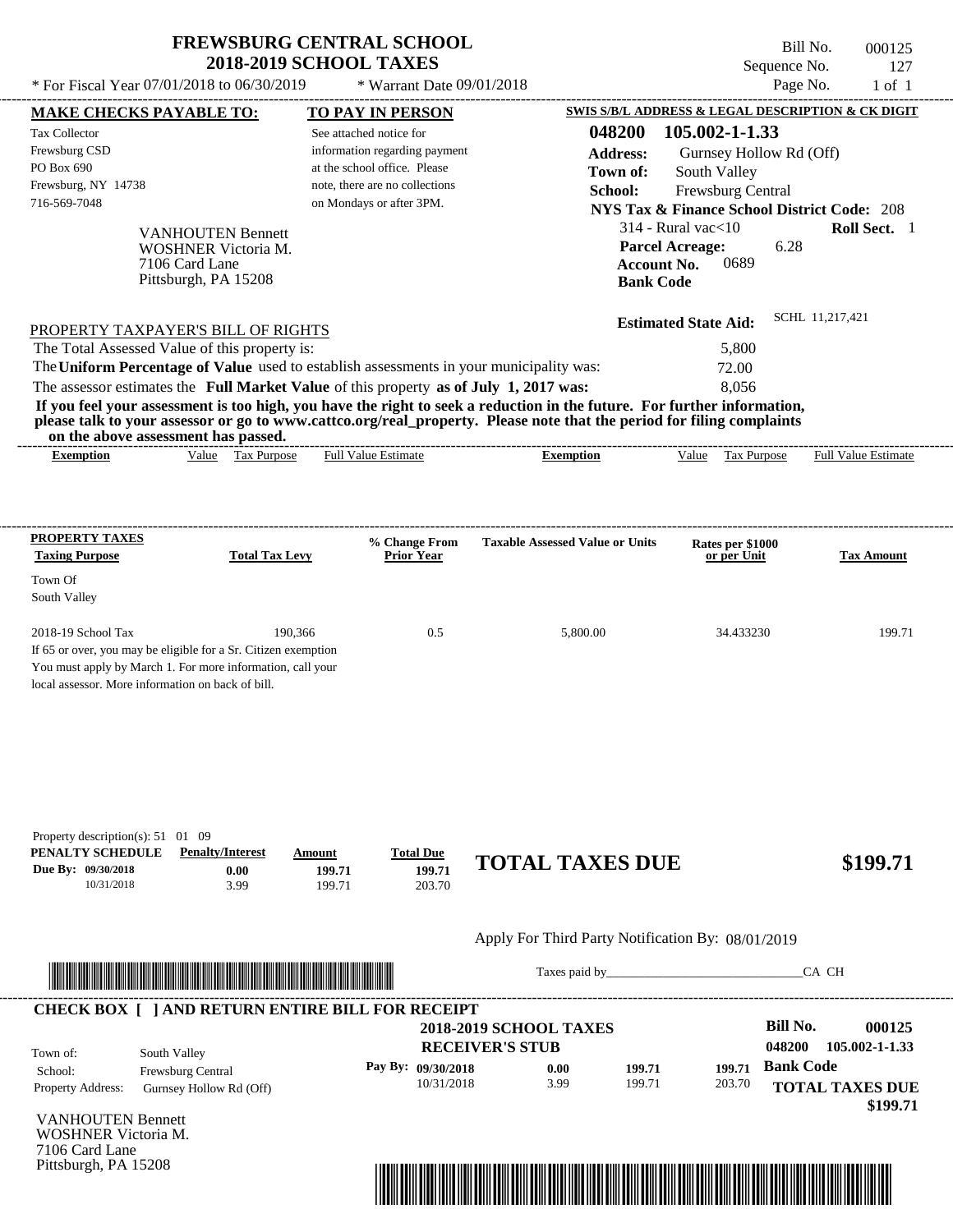| <b>FREWSBURG CENTRAL SCHOOL</b> |
|---------------------------------|
| <b>2018-2019 SCHOOL TAXES</b>   |

Bill No. 000126 Sequence No. 128  $*$  For Fiscal Year 07/01/2018 to 06/30/2019  $*$  Warrant Date 09/01/2018 Page No. 1 of 1

| <b>Tax Collector</b>                                                                                                                                                                                                                 | <b>MAKE CHECKS PAYABLE TO:</b>  |                       | <b>TO PAY IN PERSON</b>        |                                                                                                                         | SWIS S/B/L ADDRESS & LEGAL DESCRIPTION & CK DIGIT                                                                                                                                                                              |                     |                         |                                                                 |
|--------------------------------------------------------------------------------------------------------------------------------------------------------------------------------------------------------------------------------------|---------------------------------|-----------------------|--------------------------------|-------------------------------------------------------------------------------------------------------------------------|--------------------------------------------------------------------------------------------------------------------------------------------------------------------------------------------------------------------------------|---------------------|-------------------------|-----------------------------------------------------------------|
|                                                                                                                                                                                                                                      |                                 |                       | See attached notice for        | 048200                                                                                                                  |                                                                                                                                                                                                                                | $105.002 - 1 - 1.3$ |                         |                                                                 |
| Frewsburg CSD                                                                                                                                                                                                                        |                                 |                       | information regarding payment  | <b>Address:</b>                                                                                                         |                                                                                                                                                                                                                                |                     | 12990 Gurnsey Hollow Rd |                                                                 |
| PO Box 690                                                                                                                                                                                                                           |                                 |                       | at the school office. Please   | Town of:                                                                                                                |                                                                                                                                                                                                                                | South Valley        |                         |                                                                 |
| Frewsburg, NY 14738                                                                                                                                                                                                                  |                                 |                       | note, there are no collections | School:                                                                                                                 |                                                                                                                                                                                                                                | Frewsburg Central   |                         |                                                                 |
| 716-569-7048                                                                                                                                                                                                                         |                                 |                       | on Mondays or after 3PM.       |                                                                                                                         | <b>NYS Tax &amp; Finance School District Code: 208</b>                                                                                                                                                                         |                     |                         |                                                                 |
|                                                                                                                                                                                                                                      | Weaver Don S Jr                 |                       |                                |                                                                                                                         | 240 - Rural res                                                                                                                                                                                                                |                     |                         | Roll Sect. 1                                                    |
|                                                                                                                                                                                                                                      | 6 Nottingham Cir                |                       |                                |                                                                                                                         | <b>Parcel Acreage:</b>                                                                                                                                                                                                         |                     | 9.80                    |                                                                 |
|                                                                                                                                                                                                                                      | Jamestown, NY 14701             |                       |                                |                                                                                                                         | <b>Account No.</b>                                                                                                                                                                                                             | 0604                |                         |                                                                 |
|                                                                                                                                                                                                                                      |                                 |                       |                                |                                                                                                                         | <b>Bank Code</b>                                                                                                                                                                                                               |                     |                         |                                                                 |
| PROPERTY TAXPAYER'S BILL OF RIGHTS                                                                                                                                                                                                   |                                 |                       |                                |                                                                                                                         | <b>Estimated State Aid:</b>                                                                                                                                                                                                    |                     | SCHL 11.217.421         |                                                                 |
| The Total Assessed Value of this property is:                                                                                                                                                                                        |                                 |                       |                                |                                                                                                                         |                                                                                                                                                                                                                                | 246,000             |                         |                                                                 |
|                                                                                                                                                                                                                                      |                                 |                       |                                | The Uniform Percentage of Value used to establish assessments in your municipality was:                                 |                                                                                                                                                                                                                                | 72.00               |                         |                                                                 |
| The assessor estimates the Full Market Value of this property as of July 1, 2017 was:                                                                                                                                                |                                 |                       |                                |                                                                                                                         |                                                                                                                                                                                                                                | 341,667             |                         |                                                                 |
|                                                                                                                                                                                                                                      |                                 |                       |                                | If you feel your assessment is too high, you have the right to seek a reduction in the future. For further information, |                                                                                                                                                                                                                                |                     |                         |                                                                 |
| on the above assessment has passed.                                                                                                                                                                                                  |                                 |                       |                                | please talk to your assessor or go to www.cattco.org/real_property. Please note that the period for filing complaints   |                                                                                                                                                                                                                                |                     |                         |                                                                 |
| <b>Exemption</b>                                                                                                                                                                                                                     | Value Tax Purpose               |                       | <b>Full Value Estimate</b>     | <b>Exemption</b>                                                                                                        |                                                                                                                                                                                                                                | Value Tax Purpose   |                         | <b>Full Value Estimate</b>                                      |
| <b>PROPERTY TAXES</b>                                                                                                                                                                                                                |                                 |                       | % Change From                  | <b>Taxable Assessed Value or Units</b>                                                                                  |                                                                                                                                                                                                                                | Rates per \$1000    |                         |                                                                 |
| <b>Taxing Purpose</b>                                                                                                                                                                                                                |                                 | <b>Total Tax Levy</b> | <b>Prior Year</b>              |                                                                                                                         |                                                                                                                                                                                                                                | or per Unit         |                         | <b>Tax Amount</b>                                               |
| Town Of                                                                                                                                                                                                                              |                                 |                       |                                |                                                                                                                         |                                                                                                                                                                                                                                |                     |                         |                                                                 |
| South Valley                                                                                                                                                                                                                         |                                 |                       |                                |                                                                                                                         |                                                                                                                                                                                                                                |                     |                         |                                                                 |
| 2018-19 School Tax                                                                                                                                                                                                                   |                                 | 190,366               | 0.5                            | 246,000.00                                                                                                              |                                                                                                                                                                                                                                | 34.433230           |                         | 8,470.57                                                        |
| If 65 or over, you may be eligible for a Sr. Citizen exemption                                                                                                                                                                       |                                 |                       |                                |                                                                                                                         |                                                                                                                                                                                                                                |                     |                         |                                                                 |
| You must apply by March 1. For more information, call your                                                                                                                                                                           |                                 |                       |                                |                                                                                                                         |                                                                                                                                                                                                                                |                     |                         |                                                                 |
|                                                                                                                                                                                                                                      |                                 |                       |                                |                                                                                                                         |                                                                                                                                                                                                                                |                     |                         |                                                                 |
|                                                                                                                                                                                                                                      |                                 |                       |                                |                                                                                                                         |                                                                                                                                                                                                                                |                     |                         |                                                                 |
|                                                                                                                                                                                                                                      |                                 |                       |                                |                                                                                                                         |                                                                                                                                                                                                                                |                     |                         |                                                                 |
| local assessor. More information on back of bill.<br>Property description(s): $51 \quad 01 \quad 09$<br>PENALTY SCHEDULE<br>Due By: 09/30/2018<br>10/31/2018                                                                         | <b>Penalty/Interest</b><br>0.00 | Amount<br>8,470.57    | <b>Total Due</b><br>8,470.57   | <b>TOTAL TAXES DUE</b>                                                                                                  |                                                                                                                                                                                                                                |                     |                         |                                                                 |
|                                                                                                                                                                                                                                      | 169.41                          | 8,470.57              | 8,639.98                       | Apply For Third Party Notification By: 08/01/2019                                                                       |                                                                                                                                                                                                                                |                     |                         | \$8,470.57                                                      |
|                                                                                                                                                                                                                                      |                                 |                       |                                |                                                                                                                         |                                                                                                                                                                                                                                |                     |                         |                                                                 |
| <u> Indian American State and The Communication of the Communication of the Communication of the Communication of the Communication of the Communication of the Communication of the Communication of the Communication of the C</u> |                                 |                       |                                |                                                                                                                         | Taxes paid by Taxes and the Taxes and the Taxes and the Taxes and the Taxes and the Taxes and the Taxes and the Taxes and the Taxes and the Taxes and the Taxes and the Taxes and the Taxes and the Taxes and the Taxes and th |                     | CA CH                   |                                                                 |
| <b>CHECK BOX [ ] AND RETURN ENTIRE BILL FOR RECEIPT</b>                                                                                                                                                                              |                                 |                       |                                |                                                                                                                         |                                                                                                                                                                                                                                |                     |                         |                                                                 |
|                                                                                                                                                                                                                                      |                                 |                       |                                | <b>2018-2019 SCHOOL TAXES</b>                                                                                           |                                                                                                                                                                                                                                |                     | <b>Bill No.</b>         |                                                                 |
| Town of:                                                                                                                                                                                                                             | South Valley                    |                       |                                | <b>RECEIVER'S STUB</b>                                                                                                  |                                                                                                                                                                                                                                |                     | 048200                  |                                                                 |
|                                                                                                                                                                                                                                      | Frewsburg Central               |                       | Pay By: 09/30/2018             | 0.00                                                                                                                    | 8,470.57                                                                                                                                                                                                                       | 8,470.57            | <b>Bank Code</b>        |                                                                 |
| School:<br><b>Property Address:</b>                                                                                                                                                                                                  | 12990 Gurnsey Hollow Rd         |                       | 10/31/2018                     | 169.41                                                                                                                  | 8,470.57                                                                                                                                                                                                                       | 8,639.98            |                         | 000126<br>105.002-1-1.3<br><b>TOTAL TAXES DUE</b><br>\$8,470.57 |

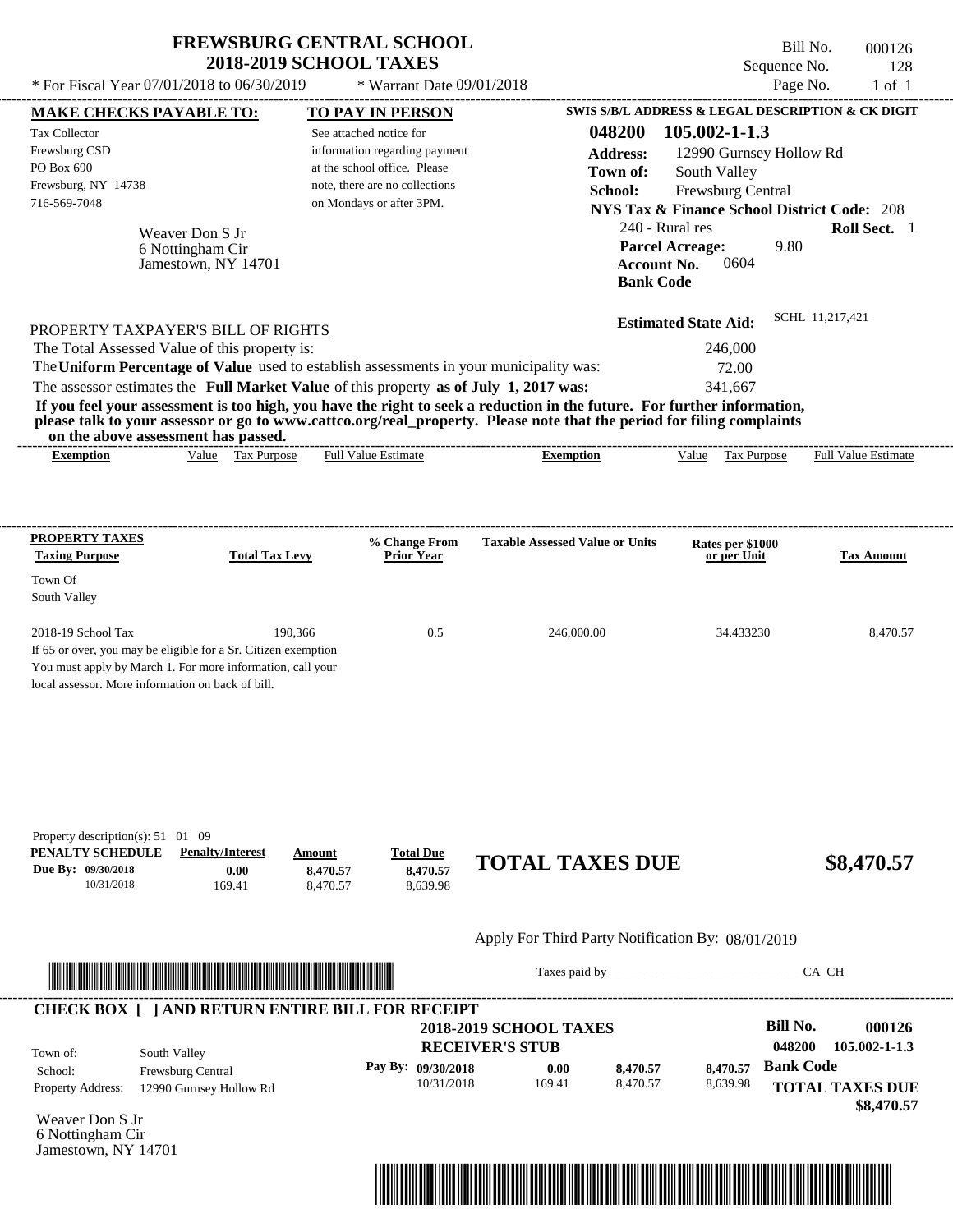\* For Fiscal Year  $07/01/2018$  to  $06/30/2019$  \* Warrant Date  $09/01/2018$  Page No.

\* Warrant Date 09/01/2018

Bill No. 000127 Sequence No. 129<br>Page No. 1 of 1

| <b>MAKE CHECKS PAYABLE TO:</b>                                                        |                                     |                         | <b>TO PAY IN PERSON</b>            |                                                                                                                         | SWIS S/B/L ADDRESS & LEGAL DESCRIPTION & CK DIGIT      |                        |                   |
|---------------------------------------------------------------------------------------|-------------------------------------|-------------------------|------------------------------------|-------------------------------------------------------------------------------------------------------------------------|--------------------------------------------------------|------------------------|-------------------|
| <b>Tax Collector</b>                                                                  |                                     | See attached notice for |                                    | 048200                                                                                                                  | 96.004-1-52                                            |                        |                   |
| Frewsburg CSD                                                                         |                                     |                         | information regarding payment      | <b>Address:</b>                                                                                                         | Bragg Rd                                               |                        |                   |
| PO Box 690                                                                            |                                     |                         | at the school office. Please       | Town of:                                                                                                                | South Valley                                           |                        |                   |
| Frewsburg, NY 14738                                                                   |                                     |                         | note, there are no collections     | School:                                                                                                                 | Frewsburg Central                                      |                        |                   |
| 716-569-7048                                                                          |                                     |                         | on Mondays or after 3PM.           |                                                                                                                         | <b>NYS Tax &amp; Finance School District Code: 208</b> |                        |                   |
|                                                                                       | Weyls Erik W                        |                         |                                    |                                                                                                                         | $322$ - Rural vac $>10$                                |                        | Roll Sect. 1      |
|                                                                                       | Weyls Mark T                        |                         |                                    |                                                                                                                         | <b>Parcel Acreage:</b>                                 | 13.10                  |                   |
|                                                                                       | 6680 Center Rd                      |                         |                                    |                                                                                                                         | 0389<br><b>Account No.</b>                             |                        |                   |
|                                                                                       | PO Box 192                          |                         |                                    |                                                                                                                         | <b>Bank Code</b>                                       |                        |                   |
|                                                                                       | Valley City, OH 44280               |                         |                                    |                                                                                                                         |                                                        |                        |                   |
| PROPERTY TAXPAYER'S BILL OF RIGHTS                                                    |                                     |                         |                                    |                                                                                                                         | <b>Estimated State Aid:</b>                            | SCHL 11.217.421        |                   |
| The Total Assessed Value of this property is:                                         |                                     |                         |                                    |                                                                                                                         | 11,300                                                 |                        |                   |
|                                                                                       |                                     |                         |                                    | The Uniform Percentage of Value used to establish assessments in your municipality was:                                 | 72.00                                                  |                        |                   |
| The assessor estimates the Full Market Value of this property as of July 1, 2017 was: |                                     |                         |                                    |                                                                                                                         | 15,694                                                 |                        |                   |
|                                                                                       |                                     |                         |                                    | If you feel your assessment is too high, you have the right to seek a reduction in the future. For further information, |                                                        |                        |                   |
|                                                                                       | on the above assessment has passed. |                         |                                    | please talk to your assessor or go to www.cattco.org/real_property. Please note that the period for filing complaints   |                                                        |                        |                   |
| <b>Exemption</b>                                                                      | Value Tax Purpose                   |                         | <b>Full Value Estimate</b>         | <b>Exemption</b>                                                                                                        | Value Tax Purpose Full Value Estimate                  |                        |                   |
|                                                                                       |                                     |                         |                                    |                                                                                                                         |                                                        |                        |                   |
|                                                                                       |                                     |                         |                                    |                                                                                                                         |                                                        |                        |                   |
|                                                                                       |                                     |                         |                                    |                                                                                                                         |                                                        |                        |                   |
| <b>PROPERTY TAXES</b><br><b>Taxing Purpose</b>                                        | <b>Total Tax Levy</b>               |                         | % Change From<br><b>Prior Year</b> | <b>Taxable Assessed Value or Units</b>                                                                                  | Rates per \$1000<br>or per Unit                        |                        | <b>Tax Amount</b> |
|                                                                                       |                                     |                         |                                    |                                                                                                                         |                                                        |                        |                   |
| Town Of                                                                               |                                     |                         |                                    |                                                                                                                         |                                                        |                        |                   |
| South Valley                                                                          |                                     |                         |                                    |                                                                                                                         |                                                        |                        |                   |
| 2018-19 School Tax                                                                    |                                     | 190,366                 | 0.5                                | 11,300.00                                                                                                               | 34.433230                                              |                        | 389.10            |
| If 65 or over, you may be eligible for a Sr. Citizen exemption                        |                                     |                         |                                    |                                                                                                                         |                                                        |                        |                   |
| You must apply by March 1. For more information, call your                            |                                     |                         |                                    |                                                                                                                         |                                                        |                        |                   |
| local assessor. More information on back of bill.                                     |                                     |                         |                                    |                                                                                                                         |                                                        |                        |                   |
|                                                                                       |                                     |                         |                                    |                                                                                                                         |                                                        |                        |                   |
|                                                                                       |                                     |                         |                                    |                                                                                                                         |                                                        |                        |                   |
|                                                                                       |                                     |                         |                                    |                                                                                                                         |                                                        |                        |                   |
| Property description(s): $52 \quad 01 \quad 09$<br>PENALTY SCHEDULE                   | <b>Penalty/Interest</b>             | Amount                  | <b>Total Due</b>                   | <b>TOTAL TAXES DUE</b>                                                                                                  |                                                        |                        | \$389.10          |
| Due By: 09/30/2018<br>10/31/2018                                                      | 0.00<br>7.78                        | 389.10<br>389.10        | 389.10<br>396.88                   |                                                                                                                         |                                                        |                        |                   |
|                                                                                       |                                     |                         |                                    | Apply For Third Party Notification By: 08/01/2019                                                                       |                                                        |                        |                   |
|                                                                                       |                                     |                         |                                    | Taxes paid by                                                                                                           |                                                        | CA CH                  |                   |
|                                                                                       |                                     |                         |                                    |                                                                                                                         |                                                        |                        |                   |
| <b>CHECK BOX [ ] AND RETURN ENTIRE BILL FOR RECEIPT</b>                               |                                     |                         |                                    |                                                                                                                         |                                                        |                        |                   |
|                                                                                       |                                     |                         |                                    | <b>2018-2019 SCHOOL TAXES</b>                                                                                           |                                                        | <b>Bill No.</b>        | 000127            |
| Town of:                                                                              | South Valley                        |                         |                                    | <b>RECEIVER'S STUB</b>                                                                                                  |                                                        | 048200                 | 96.004-1-52       |
| School:                                                                               | Frewsburg Central                   |                         | Pay By: 09/30/2018                 | 0.00<br>389.10                                                                                                          | 389.10                                                 | <b>Bank Code</b>       |                   |
| Property Address:                                                                     | Bragg Rd                            |                         | 10/31/2018                         | 7.78<br>389.10                                                                                                          | 396.88                                                 | <b>TOTAL TAXES DUE</b> |                   |
|                                                                                       |                                     |                         |                                    |                                                                                                                         |                                                        |                        | \$389.10          |
| Weyls Erik W                                                                          |                                     |                         |                                    |                                                                                                                         |                                                        |                        |                   |
| Weyls Mark T<br>6680 Center Rd                                                        |                                     |                         |                                    |                                                                                                                         |                                                        |                        |                   |

PO Box 192 Valley City, OH 44280

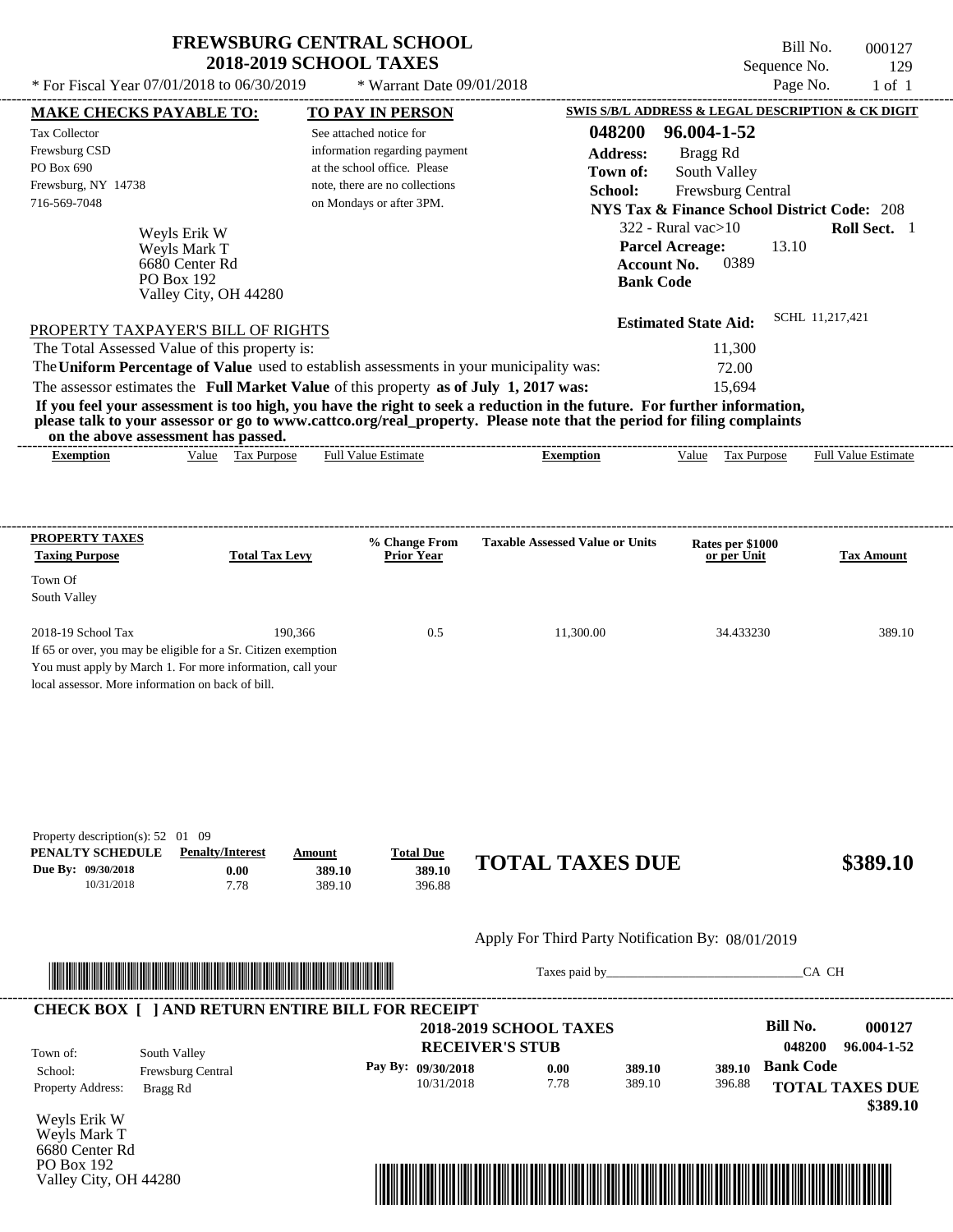\* For Fiscal Year 07/01/2018 to 06/30/2019  $\bullet$  Warrant Date 09/01/2018<br>
MAKE CUECKS DAVARE TO BAVALLE TO BAVAN DEDSON SWISSER ADDRESS & LEGAL DESCRIPTION & CK DIGIT

---------------------------------------------------------------------------------------------------------------------------------------------------------------------------------------------------- \* Warrant Date 09/01/2018

Bill No. 000128 Sequence No. 131

| <b>MAKE CHECKS PAYABLE TO:</b>                                                                                                                                                                                                                                                          |                                                                                   |                                                       | <b>TO PAY IN PERSON</b>                              |                                                   |                                        | SWIS S/B/L ADDRESS & LEGAL DESCRIPTION & CK DIGIT      |                  |                            |
|-----------------------------------------------------------------------------------------------------------------------------------------------------------------------------------------------------------------------------------------------------------------------------------------|-----------------------------------------------------------------------------------|-------------------------------------------------------|------------------------------------------------------|---------------------------------------------------|----------------------------------------|--------------------------------------------------------|------------------|----------------------------|
| <b>Tax Collector</b>                                                                                                                                                                                                                                                                    |                                                                                   | See attached notice for                               |                                                      |                                                   | 048200                                 | 105.002-1-1.14                                         |                  |                            |
| Frewsburg CSD                                                                                                                                                                                                                                                                           |                                                                                   |                                                       | information regarding payment                        |                                                   | <b>Address:</b>                        | 12809 Gurnsey Hollow Rd                                |                  |                            |
| PO Box 690                                                                                                                                                                                                                                                                              |                                                                                   |                                                       | at the school office. Please                         |                                                   | Town of:                               | South Valley                                           |                  |                            |
| Frewsburg, NY 14738<br>716-569-7048                                                                                                                                                                                                                                                     |                                                                                   |                                                       | note, there are no collections                       |                                                   | School:                                | Frewsburg Central                                      |                  |                            |
|                                                                                                                                                                                                                                                                                         |                                                                                   |                                                       | on Mondays or after 3PM.                             |                                                   |                                        | <b>NYS Tax &amp; Finance School District Code: 208</b> |                  |                            |
|                                                                                                                                                                                                                                                                                         | The Bank of New York Mellon f/<br>101 Barclay Street, FL 8W<br>New York, NY 10286 |                                                       |                                                      |                                                   | <b>Account No.</b><br><b>Bank Code</b> | 210 - 1 Family Res<br><b>Parcel Acreage:</b><br>0643   | 5.89             | Roll Sect. 1               |
|                                                                                                                                                                                                                                                                                         |                                                                                   |                                                       |                                                      |                                                   |                                        | <b>Estimated State Aid:</b>                            | SCHL 11,217,421  |                            |
| PROPERTY TAXPAYER'S BILL OF RIGHTS                                                                                                                                                                                                                                                      |                                                                                   |                                                       |                                                      |                                                   |                                        |                                                        |                  |                            |
| The Total Assessed Value of this property is:                                                                                                                                                                                                                                           |                                                                                   |                                                       |                                                      |                                                   |                                        | 61,200                                                 |                  |                            |
| The Uniform Percentage of Value used to establish assessments in your municipality was:<br>The assessor estimates the Full Market Value of this property as of July 1, 2017 was:                                                                                                        |                                                                                   |                                                       |                                                      |                                                   |                                        | 72.00<br>85,000                                        |                  |                            |
| If you feel your assessment is too high, you have the right to seek a reduction in the future. For further information,<br>please talk to your assessor or go to www.cattco.org/real_property. Please note that the period for filing complaints<br>on the above assessment has passed. |                                                                                   |                                                       |                                                      |                                                   |                                        |                                                        |                  |                            |
| <b>Exemption</b>                                                                                                                                                                                                                                                                        | Value Tax Purpose                                                                 | <b>Full Value Estimate</b>                            |                                                      | <b>Exemption</b>                                  |                                        | Value Tax Purpose                                      |                  | <b>Full Value Estimate</b> |
| <b>PROPERTY TAXES</b><br><b>Taxing Purpose</b><br>Town Of<br>South Valley                                                                                                                                                                                                               | <b>Total Tax Levy</b>                                                             |                                                       | % Change From<br><b>Prior Year</b>                   | <b>Taxable Assessed Value or Units</b>            |                                        | Rates per \$1000<br>or per Unit                        |                  | <b>Tax Amount</b>          |
| 2018-19 School Tax<br>If 65 or over, you may be eligible for a Sr. Citizen exemption<br>You must apply by March 1. For more information, call your<br>local assessor. More information on back of bill.                                                                                 | 190,366                                                                           |                                                       | 0.5                                                  | 61,200.00                                         |                                        | 34.433230                                              |                  | 2,107.31                   |
| Property description(s): 51 01 09<br>PENALTY SCHEDULE<br>Due By: 09/30/2018<br>10/31/2018                                                                                                                                                                                               | <b>Penalty/Interest</b><br>0.00<br>42.15                                          | Sawmill Run Sub Div<br>Amount<br>2,107.31<br>2,107.31 | Phase Ii<br><b>Total Due</b><br>2,107.31<br>2,149.46 | <b>TOTAL TAXES DUE</b>                            |                                        |                                                        |                  | \$2,107.31                 |
|                                                                                                                                                                                                                                                                                         |                                                                                   |                                                       |                                                      | Apply For Third Party Notification By: 08/01/2019 |                                        |                                                        |                  |                            |
| <u> In the second contract of the second contract of the second contract of the second contract of the second contract of the second contract of the second contract of the second contract of the second contract of the second</u>                                                    |                                                                                   |                                                       |                                                      |                                                   |                                        |                                                        | CA CH            |                            |
| <b>CHECK BOX [ ] AND RETURN ENTIRE BILL FOR RECEIPT</b>                                                                                                                                                                                                                                 |                                                                                   |                                                       |                                                      |                                                   |                                        |                                                        |                  |                            |
|                                                                                                                                                                                                                                                                                         |                                                                                   |                                                       |                                                      | <b>2018-2019 SCHOOL TAXES</b>                     |                                        |                                                        | <b>Bill No.</b>  | 000128                     |
| Town of:                                                                                                                                                                                                                                                                                | South Valley                                                                      |                                                       |                                                      | <b>RECEIVER'S STUB</b>                            |                                        |                                                        | 048200           | 105.002-1-1.14             |
| School:                                                                                                                                                                                                                                                                                 | Frewsburg Central                                                                 |                                                       | Pay By: 09/30/2018                                   | 0.00                                              | 2,107.31                               | 2,107.31                                               | <b>Bank Code</b> |                            |
| Property Address:                                                                                                                                                                                                                                                                       | 12809 Gurnsey Hollow Rd                                                           |                                                       | 10/31/2018                                           | 42.15                                             | 2,107.31                               | 2,149.46                                               |                  | <b>TOTAL TAXES DUE</b>     |
| The Bank of New York Mellon f/<br>101 Barclay Street, FL 8W<br>New York, NY 10286                                                                                                                                                                                                       |                                                                                   |                                                       |                                                      |                                                   |                                        |                                                        |                  | \$2,107.31                 |
|                                                                                                                                                                                                                                                                                         |                                                                                   |                                                       |                                                      |                                                   |                                        |                                                        |                  |                            |
|                                                                                                                                                                                                                                                                                         |                                                                                   |                                                       |                                                      |                                                   |                                        |                                                        |                  |                            |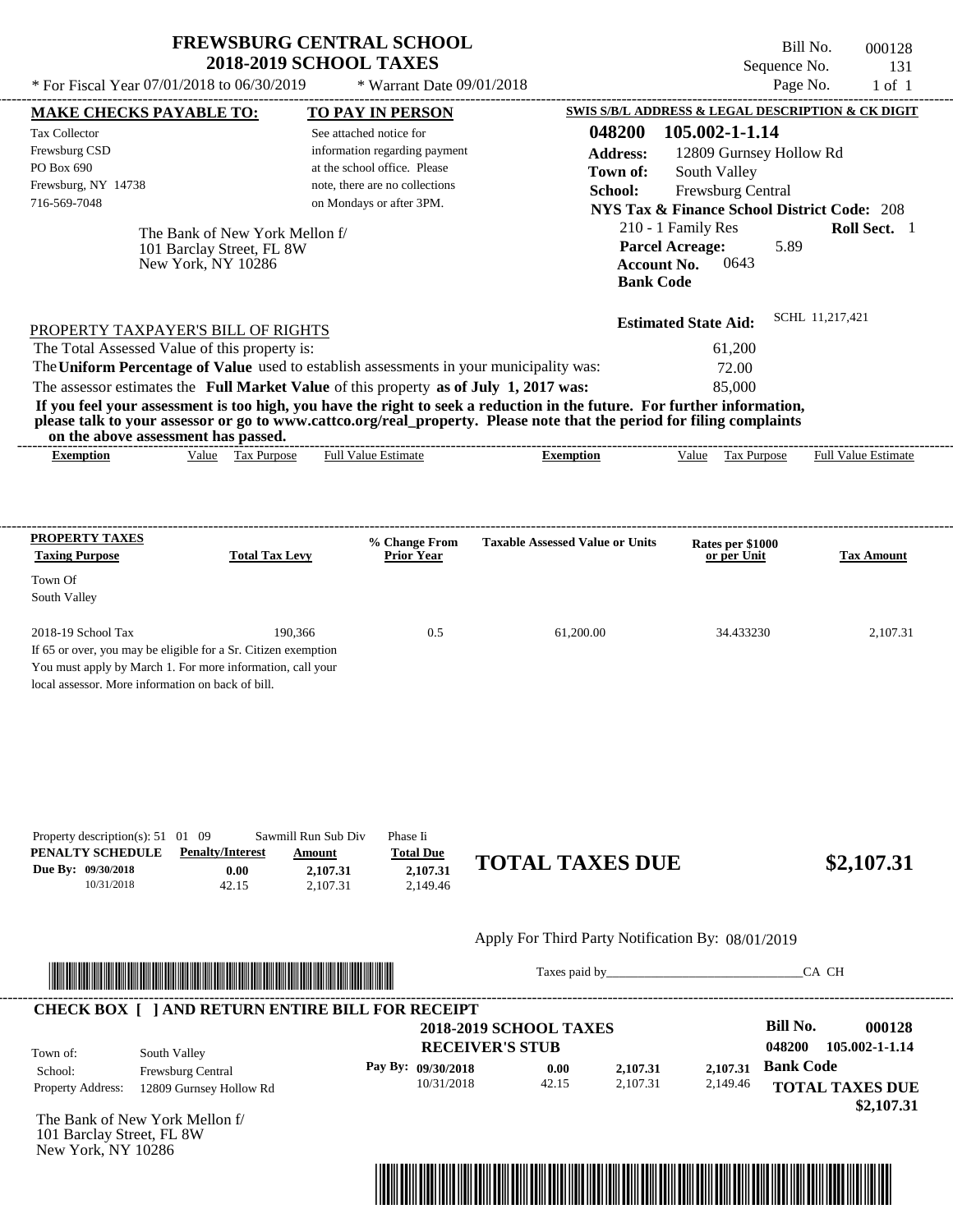$*$  For Fiscal Year 07/01/2018 to 06/30/2019

 $*$  Warrant Date 09/01/2018

Bill No. 000129 Sequence No. 132<br>Page No. 1 of 1

| <b>MAKE CHECKS PAYABLE TO:</b>                    |                                                                                                                         |                            | <b>TO PAY IN PERSON</b>        |                                                   |                    | <b>SWIS S/B/L ADDRESS &amp; LEGAL DESCRIPTION &amp; CK DIGIT</b>                                                                                                                                                               |                  |                        |
|---------------------------------------------------|-------------------------------------------------------------------------------------------------------------------------|----------------------------|--------------------------------|---------------------------------------------------|--------------------|--------------------------------------------------------------------------------------------------------------------------------------------------------------------------------------------------------------------------------|------------------|------------------------|
| <b>Tax Collector</b>                              |                                                                                                                         | See attached notice for    |                                |                                                   | 048200             | 96.004-1-5                                                                                                                                                                                                                     |                  |                        |
| Frewsburg CSD                                     |                                                                                                                         |                            | information regarding payment  |                                                   | <b>Address:</b>    | Sawmill Run Rd                                                                                                                                                                                                                 |                  |                        |
| PO Box 690                                        |                                                                                                                         |                            | at the school office. Please   |                                                   | Town of:           | South Valley                                                                                                                                                                                                                   |                  |                        |
| Frewsburg, NY 14738                               |                                                                                                                         |                            | note, there are no collections |                                                   | School:            | Frewsburg Central                                                                                                                                                                                                              |                  |                        |
| 716-569-7048                                      |                                                                                                                         |                            | on Mondays or after 3PM.       |                                                   |                    | <b>NYS Tax &amp; Finance School District Code: 208</b>                                                                                                                                                                         |                  |                        |
|                                                   |                                                                                                                         |                            |                                |                                                   |                    | $322$ - Rural vac $>10$                                                                                                                                                                                                        |                  | Roll Sect. 1           |
|                                                   | White Bernard<br>White Elizabeth                                                                                        |                            |                                |                                                   |                    | <b>Parcel Acreage:</b>                                                                                                                                                                                                         | 81.72            |                        |
|                                                   | Chapel Ridge Apt 211                                                                                                    |                            |                                |                                                   | <b>Account No.</b> | 0379                                                                                                                                                                                                                           |                  |                        |
|                                                   | Bradford, PA 16701                                                                                                      |                            |                                |                                                   | <b>Bank Code</b>   |                                                                                                                                                                                                                                |                  |                        |
|                                                   |                                                                                                                         |                            |                                |                                                   |                    |                                                                                                                                                                                                                                |                  |                        |
|                                                   | PROPERTY TAXPAYER'S BILL OF RIGHTS                                                                                      |                            |                                |                                                   |                    | <b>Estimated State Aid:</b>                                                                                                                                                                                                    | SCHL 11,217,421  |                        |
|                                                   | The Total Assessed Value of this property is:                                                                           |                            |                                |                                                   |                    | 31,300                                                                                                                                                                                                                         |                  |                        |
|                                                   | The Uniform Percentage of Value used to establish assessments in your municipality was:                                 |                            |                                |                                                   |                    | 72.00                                                                                                                                                                                                                          |                  |                        |
|                                                   | The assessor estimates the Full Market Value of this property as of July 1, 2017 was:                                   |                            |                                |                                                   |                    | 43,472                                                                                                                                                                                                                         |                  |                        |
|                                                   | If you feel your assessment is too high, you have the right to seek a reduction in the future. For further information, |                            |                                |                                                   |                    |                                                                                                                                                                                                                                |                  |                        |
|                                                   | please talk to your assessor or go to www.cattco.org/real_property. Please note that the period for filing complaints   |                            |                                |                                                   |                    |                                                                                                                                                                                                                                |                  |                        |
| <b>Exemption</b>                                  | on the above assessment has passed.<br>Value Tax Purpose                                                                | <b>Full Value Estimate</b> |                                | <b>Exemption</b>                                  |                    | Value Tax Purpose Full Value Estimate                                                                                                                                                                                          |                  |                        |
|                                                   |                                                                                                                         |                            |                                |                                                   |                    |                                                                                                                                                                                                                                |                  |                        |
|                                                   |                                                                                                                         |                            |                                |                                                   |                    |                                                                                                                                                                                                                                |                  |                        |
| <b>PROPERTY TAXES</b>                             |                                                                                                                         |                            | % Change From                  | <b>Taxable Assessed Value or Units</b>            |                    | Rates per \$1000                                                                                                                                                                                                               |                  |                        |
| <b>Taxing Purpose</b>                             | <b>Total Tax Levy</b>                                                                                                   |                            | <b>Prior Year</b>              |                                                   |                    | or per Unit                                                                                                                                                                                                                    |                  | <b>Tax Amount</b>      |
| Town Of                                           |                                                                                                                         |                            |                                |                                                   |                    |                                                                                                                                                                                                                                |                  |                        |
| South Valley                                      |                                                                                                                         |                            |                                |                                                   |                    |                                                                                                                                                                                                                                |                  |                        |
| 2018-19 School Tax                                |                                                                                                                         | 190,366                    | 0.5                            | 31,300.00                                         |                    | 34.433230                                                                                                                                                                                                                      |                  | 1,077.76               |
|                                                   | If 65 or over, you may be eligible for a Sr. Citizen exemption                                                          |                            |                                |                                                   |                    |                                                                                                                                                                                                                                |                  |                        |
|                                                   | You must apply by March 1. For more information, call your                                                              |                            |                                |                                                   |                    |                                                                                                                                                                                                                                |                  |                        |
| local assessor. More information on back of bill. |                                                                                                                         |                            |                                |                                                   |                    |                                                                                                                                                                                                                                |                  |                        |
|                                                   |                                                                                                                         |                            |                                |                                                   |                    |                                                                                                                                                                                                                                |                  |                        |
|                                                   |                                                                                                                         |                            |                                |                                                   |                    |                                                                                                                                                                                                                                |                  |                        |
|                                                   |                                                                                                                         |                            |                                |                                                   |                    |                                                                                                                                                                                                                                |                  |                        |
|                                                   |                                                                                                                         |                            |                                |                                                   |                    |                                                                                                                                                                                                                                |                  |                        |
|                                                   |                                                                                                                         |                            |                                |                                                   |                    |                                                                                                                                                                                                                                |                  |                        |
| Property description(s): $53 \quad 01 \quad 09$   |                                                                                                                         |                            |                                |                                                   |                    |                                                                                                                                                                                                                                |                  |                        |
| PENALTY SCHEDULE                                  | <b>Penalty/Interest</b>                                                                                                 | Amount                     | <b>Total Due</b>               | <b>TOTAL TAXES DUE</b>                            |                    |                                                                                                                                                                                                                                |                  |                        |
| Due By: 09/30/2018                                | 0.00                                                                                                                    | 1,077.76                   | 1,077.76                       |                                                   |                    |                                                                                                                                                                                                                                |                  | \$1,077.76             |
| 10/31/2018                                        | 21.56                                                                                                                   | 1,077.76                   | 1,099.32                       |                                                   |                    |                                                                                                                                                                                                                                |                  |                        |
|                                                   |                                                                                                                         |                            |                                | Apply For Third Party Notification By: 08/01/2019 |                    |                                                                                                                                                                                                                                |                  |                        |
|                                                   |                                                                                                                         |                            |                                |                                                   |                    |                                                                                                                                                                                                                                |                  |                        |
|                                                   | <u> HERE I AN DIE HERE IN DIE HERE IN DIE HERE IN DIE HERE IN DIE HERE IN DIE HERE IN DIE HERE IN DIE HERE IN DIE</u>   |                            |                                |                                                   |                    | Taxes paid by Taxes and the Taxes and the Taxes and the Taxes and the Taxes and the Taxes and the Taxes and the Taxes and the Taxes and the Taxes and the Taxes and the Taxes and the Taxes and the Taxes and the Taxes and th | CA CH            |                        |
|                                                   | <b>CHECK BOX [ ] AND RETURN ENTIRE BILL FOR RECEIPT</b>                                                                 |                            |                                |                                                   |                    |                                                                                                                                                                                                                                |                  |                        |
|                                                   |                                                                                                                         |                            |                                | <b>2018-2019 SCHOOL TAXES</b>                     |                    |                                                                                                                                                                                                                                | <b>Bill No.</b>  | 000129                 |
| Town of:                                          | South Valley                                                                                                            |                            |                                | <b>RECEIVER'S STUB</b>                            |                    |                                                                                                                                                                                                                                | 048200           | $96.004 - 1 - 5$       |
| School:                                           | Frewsburg Central                                                                                                       |                            | Pay By: 09/30/2018             | 0.00                                              | 1,077.76           | 1,077.76                                                                                                                                                                                                                       | <b>Bank Code</b> |                        |
| Property Address:                                 | Sawmill Run Rd                                                                                                          |                            | 10/31/2018                     | 21.56                                             | 1,077.76           | 1,099.32                                                                                                                                                                                                                       |                  | <b>TOTAL TAXES DUE</b> |
|                                                   |                                                                                                                         |                            |                                |                                                   |                    |                                                                                                                                                                                                                                |                  | \$1,077.76             |
| White Bernard                                     |                                                                                                                         |                            |                                |                                                   |                    |                                                                                                                                                                                                                                |                  |                        |
| White Elizabeth                                   |                                                                                                                         |                            |                                |                                                   |                    |                                                                                                                                                                                                                                |                  |                        |
| Chapel Ridge Apt 211                              |                                                                                                                         |                            |                                |                                                   |                    |                                                                                                                                                                                                                                |                  |                        |
| Bradford, PA 16701                                |                                                                                                                         |                            |                                |                                                   |                    |                                                                                                                                                                                                                                |                  |                        |

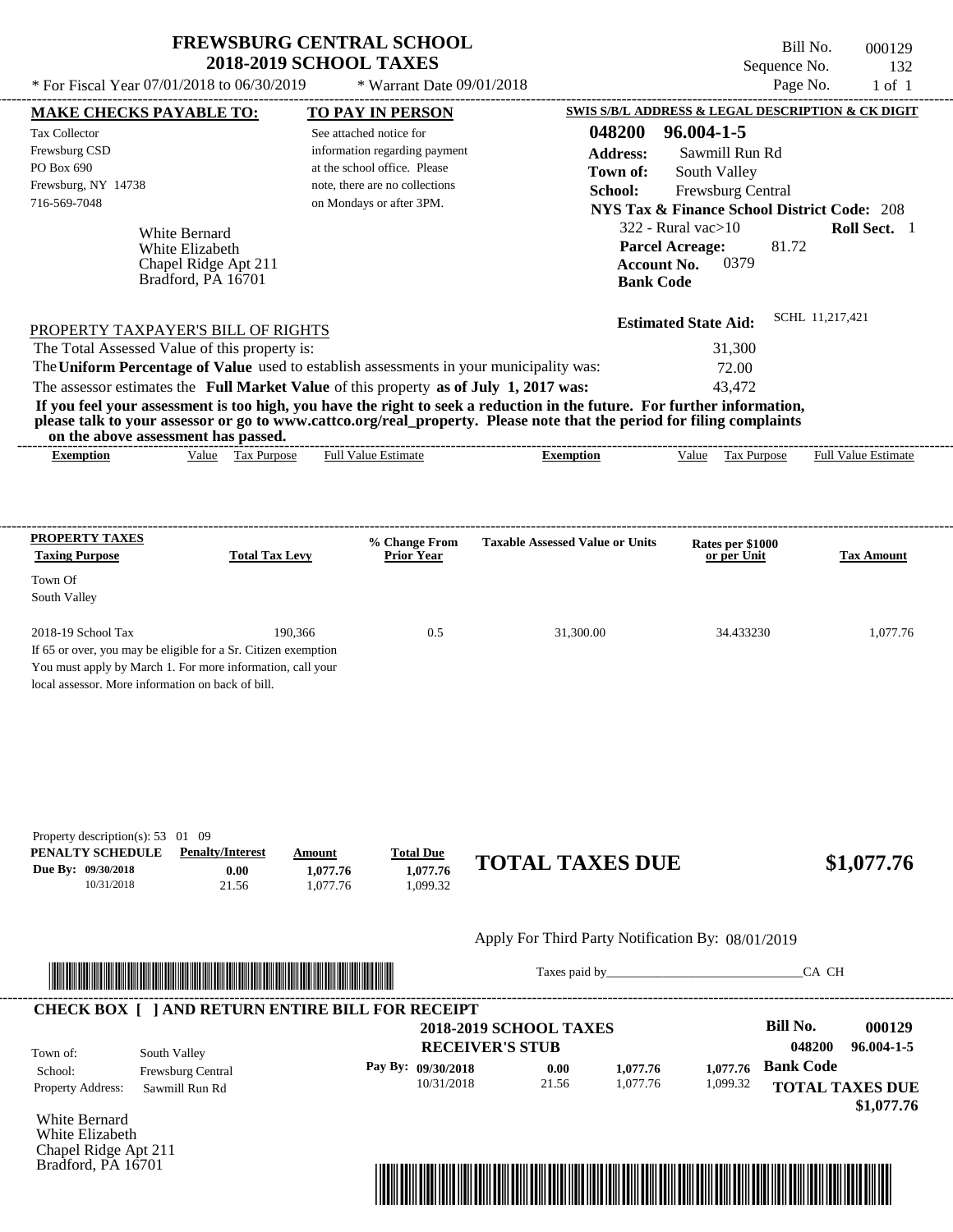$*$  For Fiscal Year 07/01/2018 to 06/30/2019

Jamestown, NY 14701

 $*$  Warrant Date 09/01/2018

Bill No. 000130 Sequence No. 134<br>Page No. 1 of 1

|                                                                                                                                                                                                                                               | <b>MAKE CHECKS PAYABLE TO:</b>     | <b>TO PAY IN PERSON</b>                  |                               |                                                   |                                                        |                  | SWIS S/B/L ADDRESS & LEGAL DESCRIPTION & CK DIGIT |
|-----------------------------------------------------------------------------------------------------------------------------------------------------------------------------------------------------------------------------------------------|------------------------------------|------------------------------------------|-------------------------------|---------------------------------------------------|--------------------------------------------------------|------------------|---------------------------------------------------|
| Tax Collector                                                                                                                                                                                                                                 |                                    | See attached notice for                  |                               | 048200                                            | 96.002-1-37.1                                          |                  |                                                   |
| Frewsburg CSD                                                                                                                                                                                                                                 |                                    | information regarding payment            |                               | <b>Address:</b>                                   | Bone Run Rd                                            |                  |                                                   |
| PO Box 690                                                                                                                                                                                                                                    |                                    | at the school office. Please             |                               | Town of:                                          | South Valley                                           |                  |                                                   |
| Frewsburg, NY 14738                                                                                                                                                                                                                           |                                    | note, there are no collections           |                               | School:                                           | Frewsburg Central                                      |                  |                                                   |
| 716-569-7048                                                                                                                                                                                                                                  |                                    | on Mondays or after 3PM.                 |                               |                                                   | <b>NYS Tax &amp; Finance School District Code: 208</b> |                  |                                                   |
|                                                                                                                                                                                                                                               |                                    |                                          |                               |                                                   | 910 - Priv forest                                      |                  | Roll Sect. 1                                      |
|                                                                                                                                                                                                                                               | White Jeffrey A<br>Loverme Karen M |                                          |                               |                                                   | <b>Parcel Acreage:</b>                                 | 65.80            |                                                   |
|                                                                                                                                                                                                                                               | 207 Niagara Ave                    |                                          |                               | <b>Account No.</b>                                | 0004                                                   |                  |                                                   |
|                                                                                                                                                                                                                                               | Jamestown, NY 14701                |                                          |                               | <b>Bank Code</b>                                  |                                                        |                  |                                                   |
|                                                                                                                                                                                                                                               |                                    |                                          |                               |                                                   |                                                        |                  |                                                   |
| PROPERTY TAXPAYER'S BILL OF RIGHTS                                                                                                                                                                                                            |                                    |                                          |                               |                                                   | <b>Estimated State Aid:</b>                            |                  | SCHL 11,217,421                                   |
| The Total Assessed Value of this property is:                                                                                                                                                                                                 |                                    |                                          |                               |                                                   | 39,800                                                 |                  |                                                   |
| The Uniform Percentage of Value used to establish assessments in your municipality was:                                                                                                                                                       |                                    |                                          |                               |                                                   | 72.00                                                  |                  |                                                   |
| The assessor estimates the Full Market Value of this property as of July 1, 2017 was:                                                                                                                                                         |                                    |                                          |                               |                                                   | 55,278                                                 |                  |                                                   |
| If you feel your assessment is too high, you have the right to seek a reduction in the future. For further information,                                                                                                                       |                                    |                                          |                               |                                                   |                                                        |                  |                                                   |
| please talk to your assessor or go to www.cattco.org/real_property. Please note that the period for filing complaints                                                                                                                         |                                    |                                          |                               |                                                   |                                                        |                  |                                                   |
| on the above assessment has passed.                                                                                                                                                                                                           |                                    |                                          |                               |                                                   |                                                        |                  |                                                   |
| <b>Exemption</b>                                                                                                                                                                                                                              | Value Tax Purpose                  | <b>Full Value Estimate</b>               |                               | <b>Exemption</b>                                  | Value Tax Purpose                                      |                  | <b>Full Value Estimate</b>                        |
|                                                                                                                                                                                                                                               |                                    |                                          |                               |                                                   |                                                        |                  |                                                   |
|                                                                                                                                                                                                                                               |                                    |                                          |                               |                                                   |                                                        |                  |                                                   |
| <b>PROPERTY TAXES</b>                                                                                                                                                                                                                         |                                    | % Change From                            |                               | <b>Taxable Assessed Value or Units</b>            | Rates per \$1000                                       |                  |                                                   |
| <b>Taxing Purpose</b>                                                                                                                                                                                                                         | <b>Total Tax Levy</b>              | <b>Prior Year</b>                        |                               |                                                   | or per Unit                                            |                  | Tax Amount                                        |
| Town Of                                                                                                                                                                                                                                       |                                    |                                          |                               |                                                   |                                                        |                  |                                                   |
| South Valley                                                                                                                                                                                                                                  |                                    |                                          |                               |                                                   |                                                        |                  |                                                   |
| 2018-19 School Tax                                                                                                                                                                                                                            | 190,366                            |                                          | 0.5                           | 39,800.00                                         | 34.433230                                              |                  | 1,370.44                                          |
| If 65 or over, you may be eligible for a Sr. Citizen exemption                                                                                                                                                                                |                                    |                                          |                               |                                                   |                                                        |                  |                                                   |
| You must apply by March 1. For more information, call your                                                                                                                                                                                    |                                    |                                          |                               |                                                   |                                                        |                  |                                                   |
| local assessor. More information on back of bill.                                                                                                                                                                                             |                                    |                                          |                               |                                                   |                                                        |                  |                                                   |
|                                                                                                                                                                                                                                               |                                    |                                          |                               |                                                   |                                                        |                  |                                                   |
|                                                                                                                                                                                                                                               |                                    |                                          |                               |                                                   |                                                        |                  |                                                   |
|                                                                                                                                                                                                                                               |                                    |                                          |                               |                                                   |                                                        |                  |                                                   |
|                                                                                                                                                                                                                                               |                                    |                                          |                               |                                                   |                                                        |                  |                                                   |
|                                                                                                                                                                                                                                               |                                    |                                          |                               |                                                   |                                                        |                  |                                                   |
|                                                                                                                                                                                                                                               |                                    |                                          |                               |                                                   |                                                        |                  |                                                   |
|                                                                                                                                                                                                                                               |                                    |                                          |                               |                                                   |                                                        |                  |                                                   |
|                                                                                                                                                                                                                                               | <b>Penalty/Interest</b>            | Amount                                   |                               |                                                   |                                                        |                  |                                                   |
|                                                                                                                                                                                                                                               | 0.00                               | <b>Total Due</b><br>1.370.44<br>1,370.44 |                               | <b>TOTAL TAXES DUE</b>                            |                                                        |                  | \$1,370.44                                        |
| 10/31/2018                                                                                                                                                                                                                                    | 27.41                              | 1,397.85<br>1,370.44                     |                               |                                                   |                                                        |                  |                                                   |
|                                                                                                                                                                                                                                               |                                    |                                          |                               |                                                   |                                                        |                  |                                                   |
|                                                                                                                                                                                                                                               |                                    |                                          |                               | Apply For Third Party Notification By: 08/01/2019 |                                                        |                  |                                                   |
|                                                                                                                                                                                                                                               |                                    |                                          |                               |                                                   |                                                        |                  | CA CH                                             |
|                                                                                                                                                                                                                                               |                                    |                                          |                               |                                                   |                                                        |                  |                                                   |
|                                                                                                                                                                                                                                               |                                    |                                          |                               |                                                   |                                                        |                  |                                                   |
|                                                                                                                                                                                                                                               |                                    |                                          | <b>2018-2019 SCHOOL TAXES</b> |                                                   |                                                        | <b>Bill No.</b>  |                                                   |
|                                                                                                                                                                                                                                               | South Valley                       |                                          | <b>RECEIVER'S STUB</b>        |                                                   |                                                        | 048200           |                                                   |
|                                                                                                                                                                                                                                               | Frewsburg Central                  | Pay By: 09/30/2018                       | 0.00                          | 1,370.44                                          | 1,370.44                                               | <b>Bank Code</b> |                                                   |
|                                                                                                                                                                                                                                               | Bone Run Rd                        |                                          | 10/31/2018<br>27.41           | 1,370.44                                          | 1,397.85                                               |                  | 000130<br>96.002-1-37.1                           |
|                                                                                                                                                                                                                                               |                                    |                                          |                               |                                                   |                                                        |                  |                                                   |
| Property description(s): $55 \quad 01 \quad 09$<br>PENALTY SCHEDULE<br>Due By: 09/30/2018<br><b>CHECK BOX [ ] AND RETURN ENTIRE BILL FOR RECEIPT</b><br>Town of:<br>School:<br><b>Property Address:</b><br>White Jeffrey A<br>Loverme Karen M |                                    |                                          |                               |                                                   |                                                        |                  | <b>TOTAL TAXES DUE</b><br>\$1,370.44              |

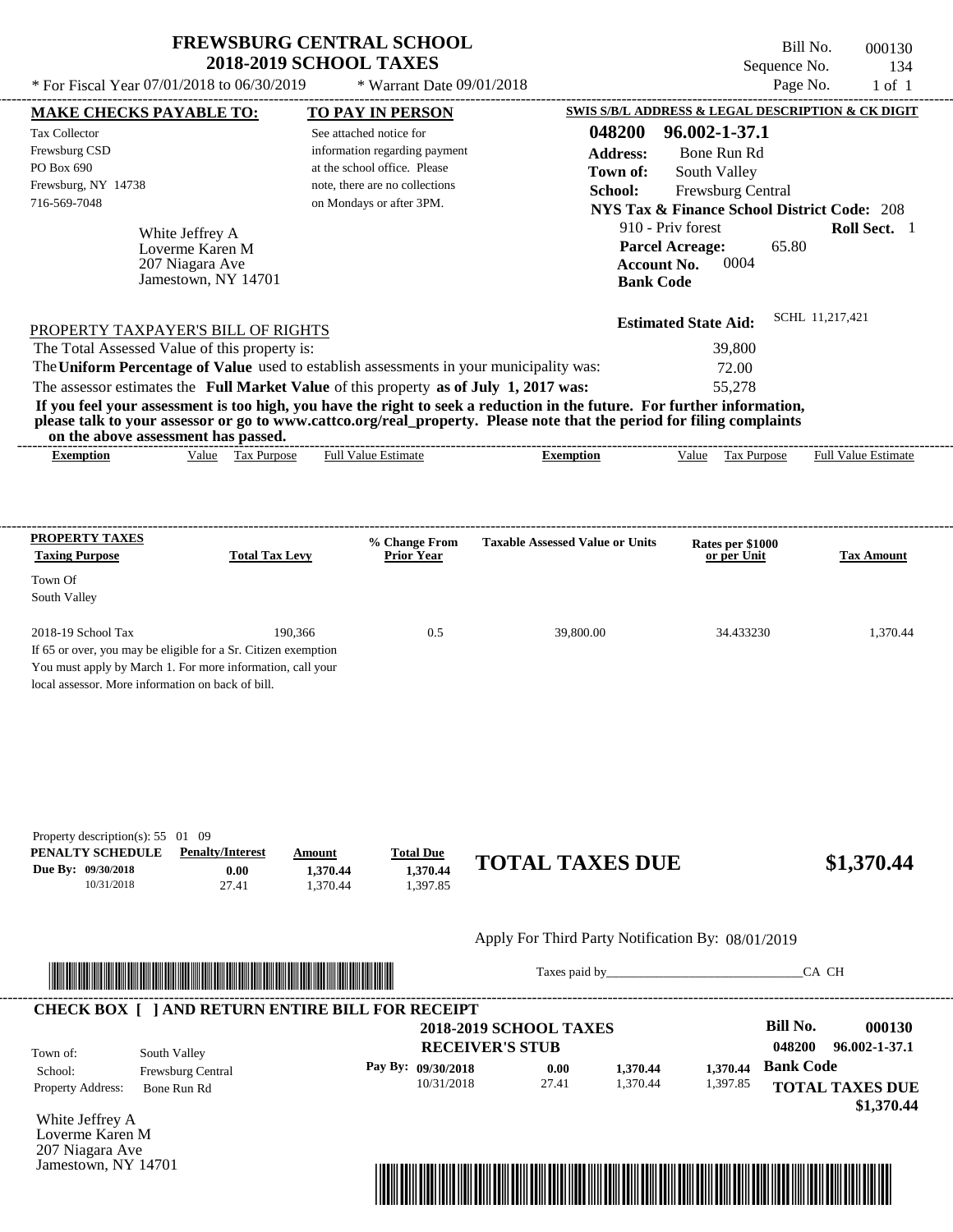Bill No. 000131 Sequence No. 135<br>Page No. 1 of 1

| * For Fiscal Year 07/01/2018 to 06/30/2019                                                                                                                                                                                                                                                                  |                                                 | * Warrant Date 09/01/2018                |                                                         |                                                              | Page No.<br>$1$ of $1$                     |
|-------------------------------------------------------------------------------------------------------------------------------------------------------------------------------------------------------------------------------------------------------------------------------------------------------------|-------------------------------------------------|------------------------------------------|---------------------------------------------------------|--------------------------------------------------------------|--------------------------------------------|
| <b>MAKE CHECKS PAYABLE TO:</b>                                                                                                                                                                                                                                                                              |                                                 | <b>TO PAY IN PERSON</b>                  |                                                         | SWIS S/B/L ADDRESS & LEGAL DESCRIPTION & CK DIGIT            |                                            |
| Tax Collector                                                                                                                                                                                                                                                                                               |                                                 | See attached notice for                  | 048200                                                  | 105.002-1-1.2                                                |                                            |
| Frewsburg CSD                                                                                                                                                                                                                                                                                               |                                                 | information regarding payment            | <b>Address:</b>                                         | 12795 Gurnsey Hollow Rd (Off)                                |                                            |
| PO Box 690                                                                                                                                                                                                                                                                                                  |                                                 | at the school office. Please             | Town of:                                                | South Valley                                                 |                                            |
| Frewsburg, NY 14738                                                                                                                                                                                                                                                                                         |                                                 | note, there are no collections           | School:                                                 | Frewsburg Central                                            |                                            |
| 716-569-7048                                                                                                                                                                                                                                                                                                |                                                 | on Mondays or after 3PM.                 |                                                         | <b>NYS Tax &amp; Finance School District Code: 208</b>       |                                            |
| Wiatrowski Lynn M<br>188 North St<br>Buffalo, NY 14201                                                                                                                                                                                                                                                      |                                                 |                                          | <b>Account No.</b>                                      | 260 - Seasonal res<br><b>Parcel Acreage:</b><br>5.00<br>0204 | Roll Sect. 1                               |
|                                                                                                                                                                                                                                                                                                             |                                                 |                                          | <b>Bank Code</b>                                        |                                                              |                                            |
| PROPERTY TAXPAYER'S BILL OF RIGHTS                                                                                                                                                                                                                                                                          |                                                 |                                          |                                                         | <b>Estimated State Aid:</b>                                  | SCHL 11,217,421                            |
| The Total Assessed Value of this property is:                                                                                                                                                                                                                                                               |                                                 |                                          |                                                         | 50,200                                                       |                                            |
| The Uniform Percentage of Value used to establish assessments in your municipality was:                                                                                                                                                                                                                     |                                                 |                                          |                                                         | 72.00                                                        |                                            |
| The assessor estimates the Full Market Value of this property as of July 1, 2017 was:                                                                                                                                                                                                                       |                                                 |                                          |                                                         | 69.722                                                       |                                            |
| If you feel your assessment is too high, you have the right to seek a reduction in the future. For further information,<br>please talk to your assessor or go to www.cattco.org/real_property. Please note that the period for filing complaints<br>on the above assessment has passed.<br><b>Exemption</b> | Value Tax Purpose                               | Full Value Estimate                      | <b>Exemption</b>                                        | Tax Purpose<br>Value                                         | Full Value Estimate                        |
|                                                                                                                                                                                                                                                                                                             |                                                 |                                          |                                                         |                                                              |                                            |
| <b>PROPERTY TAXES</b>                                                                                                                                                                                                                                                                                       |                                                 | % Change From                            | <b>Taxable Assessed Value or Units</b>                  | Rates per \$1000                                             |                                            |
| <b>Taxing Purpose</b>                                                                                                                                                                                                                                                                                       | <b>Total Tax Levy</b>                           | <b>Prior Year</b>                        |                                                         | or per Unit                                                  | <b>Tax Amount</b>                          |
| Town Of                                                                                                                                                                                                                                                                                                     |                                                 |                                          |                                                         |                                                              |                                            |
| South Valley                                                                                                                                                                                                                                                                                                |                                                 |                                          |                                                         |                                                              |                                            |
| 2018-19 School Tax<br>If 65 or over, you may be eligible for a Sr. Citizen exemption<br>You must apply by March 1. For more information, call your<br>local assessor. More information on back of bill.                                                                                                     | 190.366                                         | 0.5                                      | 50,200.00                                               | 34.433230                                                    | 1,728.55                                   |
| Property description(s): $51 \quad 01 \quad 09$<br>PENALTY SCHEDULE<br><b>Penalty/Interest</b><br>Due By: 09/30/2018<br>10/31/2018                                                                                                                                                                          | Amount<br>0.00<br>1,728.55<br>34.57<br>1,728.55 | <b>Total Due</b><br>1,728.55<br>1,763.12 | <b>TOTAL TAXES DUE</b>                                  |                                                              | \$1,728.55                                 |
|                                                                                                                                                                                                                                                                                                             |                                                 |                                          | Apply For Third Party Notification By: 08/01/2019       |                                                              |                                            |
|                                                                                                                                                                                                                                                                                                             |                                                 |                                          |                                                         |                                                              | CA CH                                      |
| <b>CHECK BOX [ ] AND RETURN ENTIRE BILL FOR RECEIPT</b>                                                                                                                                                                                                                                                     |                                                 |                                          |                                                         |                                                              |                                            |
| South Valley<br>Town of:                                                                                                                                                                                                                                                                                    |                                                 |                                          | <b>2018-2019 SCHOOL TAXES</b><br><b>RECEIVER'S STUB</b> | <b>Bill No.</b><br>048200                                    | 000131<br>105.002-1-1.2                    |
| School:<br>Frewsburg Central<br><b>Property Address:</b><br>12795 Gurnsey Hollow Rd (Off)                                                                                                                                                                                                                   |                                                 | Pay By: 09/30/2018<br>10/31/2018         | 1,728.55<br>0.00<br>34.57<br>1,728.55                   | 1,728.55<br>1,763.12                                         | <b>Bank Code</b><br><b>TOTAL TAXES DUE</b> |
| Wiatrowski Lynn M<br>188 North St<br>Buffalo, NY 14201                                                                                                                                                                                                                                                      |                                                 |                                          |                                                         |                                                              | \$1,728.55                                 |

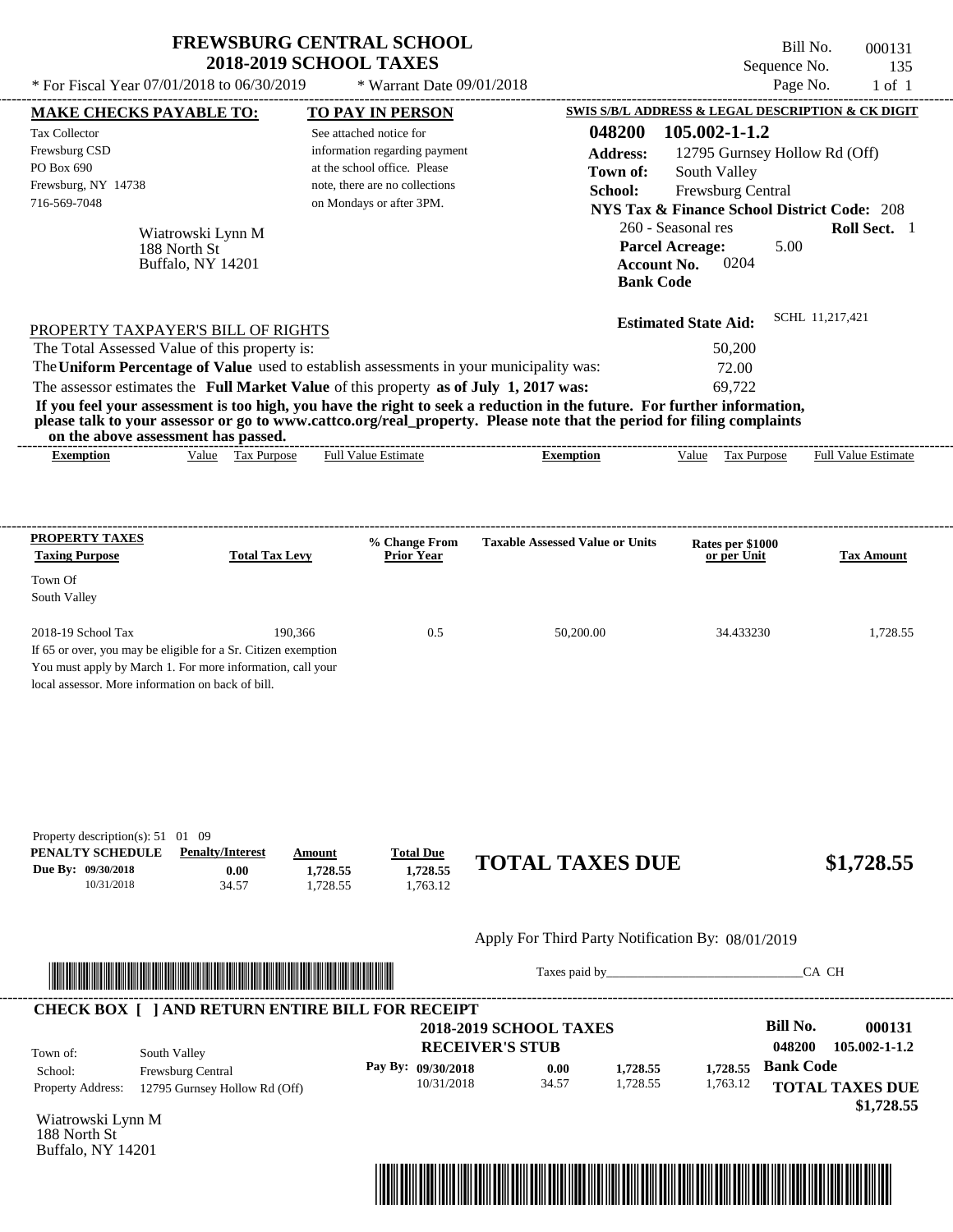Buffalo, NY 14201

Bill No. 000132 Sequence No. 136

| * For Fiscal Year 07/01/2018 to 06/30/2019                                                                                                                                                                                                                                                                                                                                                                                                                                                                                                                         | * Warrant Date 09/01/2018                                                                                                                              |                                                                                             |                                                                                                                                                              | Page No.<br>$1$ of $1$                                                                                          |
|--------------------------------------------------------------------------------------------------------------------------------------------------------------------------------------------------------------------------------------------------------------------------------------------------------------------------------------------------------------------------------------------------------------------------------------------------------------------------------------------------------------------------------------------------------------------|--------------------------------------------------------------------------------------------------------------------------------------------------------|---------------------------------------------------------------------------------------------|--------------------------------------------------------------------------------------------------------------------------------------------------------------|-----------------------------------------------------------------------------------------------------------------|
| <b>MAKE CHECKS PAYABLE TO:</b>                                                                                                                                                                                                                                                                                                                                                                                                                                                                                                                                     | <b>TO PAY IN PERSON</b>                                                                                                                                |                                                                                             |                                                                                                                                                              | SWIS S/B/L ADDRESS & LEGAL DESCRIPTION & CK DIGIT                                                               |
| <b>Tax Collector</b><br>Frewsburg CSD<br>PO Box 690<br>Frewsburg, NY 14738<br>716-569-7048<br>Wiatrowski Lynn M<br>188 North St<br>Buffalo, NY 14201                                                                                                                                                                                                                                                                                                                                                                                                               | See attached notice for<br>information regarding payment<br>at the school office. Please<br>note, there are no collections<br>on Mondays or after 3PM. | 048200<br><b>Address:</b><br>Town of:<br>School:<br><b>Bank Code</b>                        | 105.002-1-1.13<br>Gurnsey Hollow Rd<br>South Valley<br>Frewsburg Central<br>$314$ - Rural vac $<$ 10<br><b>Parcel Acreage:</b><br>0638<br><b>Account No.</b> | <b>NYS Tax &amp; Finance School District Code: 208</b><br>Roll Sect. 1<br>5.20                                  |
| PROPERTY TAXPAYER'S BILL OF RIGHTS<br>The Total Assessed Value of this property is:<br>The Uniform Percentage of Value used to establish assessments in your municipality was:<br>The assessor estimates the Full Market Value of this property as of July 1, 2017 was:<br>If you feel your assessment is too high, you have the right to seek a reduction in the future. For further information,<br>please talk to your assessor or go to www.cattco.org/real_property. Please note that the period for filing complaints<br>on the above assessment has passed. |                                                                                                                                                        |                                                                                             | <b>Estimated State Aid:</b><br>7,300<br>72.00<br>10,139                                                                                                      | SCHL 11,217,421                                                                                                 |
| Value Tax Purpose<br><b>Exemption</b>                                                                                                                                                                                                                                                                                                                                                                                                                                                                                                                              | <b>Full Value Estimate</b>                                                                                                                             | <b>Exemption</b>                                                                            | Tax Purpose<br>Value                                                                                                                                         | <b>Full Value Estimate</b>                                                                                      |
| <b>PROPERTY TAXES</b><br><b>Taxing Purpose</b><br><b>Total Tax Levy</b><br>Town Of                                                                                                                                                                                                                                                                                                                                                                                                                                                                                 | % Change From<br><b>Prior Year</b>                                                                                                                     | <b>Taxable Assessed Value or Units</b>                                                      | Rates per \$1000<br>or per Unit                                                                                                                              | <b>Tax Amount</b>                                                                                               |
| South Valley<br>2018-19 School Tax<br>190,366<br>If 65 or over, you may be eligible for a Sr. Citizen exemption<br>You must apply by March 1. For more information, call your<br>local assessor. More information on back of bill.                                                                                                                                                                                                                                                                                                                                 | 0.5                                                                                                                                                    | 7,300.00                                                                                    | 34.433230                                                                                                                                                    | 251.36                                                                                                          |
| Property description(s): $51 \quad 01 \quad 09$<br>Lot $16$<br>PENALTY SCHEDULE<br><b>Penalty/Interest</b><br>Due By: 09/30/2018<br>0.00<br>10/31/2018<br>5.03                                                                                                                                                                                                                                                                                                                                                                                                     | Amount<br><b>Total Due</b><br>251.36<br>251.36<br>251.36<br>256.39                                                                                     | <b>TOTAL TAXES DUE</b>                                                                      |                                                                                                                                                              | \$251.36                                                                                                        |
| <u> Literatura de la contrada de la contrada de la contrada de la contrada de la contrada de la contrada de la co</u>                                                                                                                                                                                                                                                                                                                                                                                                                                              |                                                                                                                                                        | Apply For Third Party Notification By: 08/01/2019                                           |                                                                                                                                                              | CA CH                                                                                                           |
| <b>CHECK BOX [ ] AND RETURN ENTIRE BILL FOR RECEIPT</b>                                                                                                                                                                                                                                                                                                                                                                                                                                                                                                            |                                                                                                                                                        |                                                                                             |                                                                                                                                                              |                                                                                                                 |
| South Valley<br>Town of:<br>Frewsburg Central<br>School:<br>Property Address:<br>Gurnsey Hollow Rd<br>Wiatrowski Lynn M                                                                                                                                                                                                                                                                                                                                                                                                                                            | Pay By: 09/30/2018<br>10/31/2018                                                                                                                       | <b>2018-2019 SCHOOL TAXES</b><br><b>RECEIVER'S STUB</b><br>0.00<br>251.36<br>5.03<br>251.36 | 251.36<br>256.39                                                                                                                                             | <b>Bill No.</b><br>000132<br>048200<br>105.002-1-1.13<br><b>Bank Code</b><br><b>TOTAL TAXES DUE</b><br>\$251.36 |

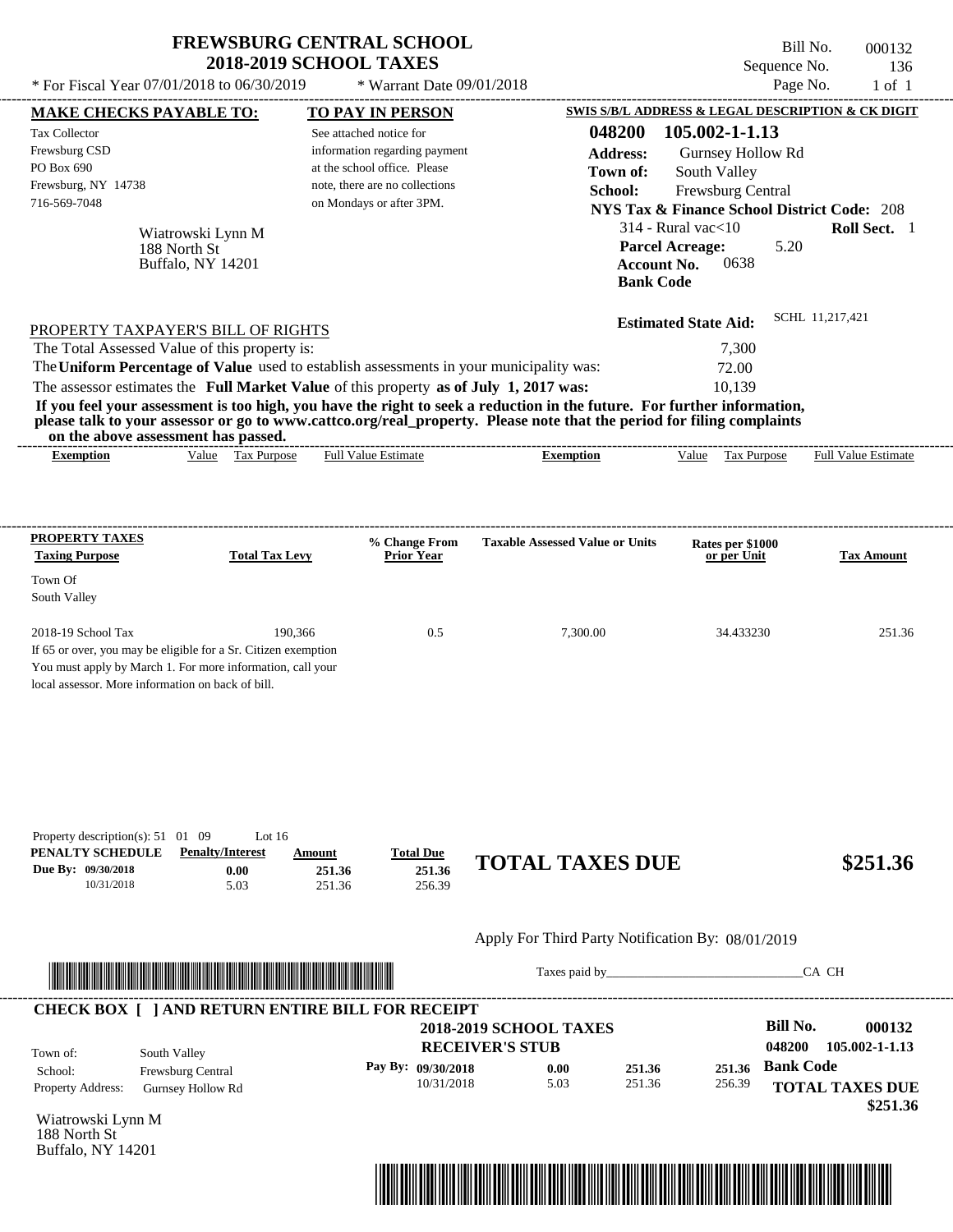\* For Fiscal Year  $07/01/2018$  to  $06/30/2019$  \* Warrant Date  $09/01/2018$  Page No. 1 of 1

 $*$  Warrant Date 09/01/2018

| <b>MAKE CHECKS PAYABLE TO:</b>                    |                                                                                                                                                                                                                                      | <b>TO PAY IN PERSON</b>        |                                  |                                                         |                      |                                                        |                 | SWIS S/B/L ADDRESS & LEGAL DESCRIPTION & CK DIGIT |
|---------------------------------------------------|--------------------------------------------------------------------------------------------------------------------------------------------------------------------------------------------------------------------------------------|--------------------------------|----------------------------------|---------------------------------------------------------|----------------------|--------------------------------------------------------|-----------------|---------------------------------------------------|
| <b>Tax Collector</b>                              |                                                                                                                                                                                                                                      | See attached notice for        |                                  |                                                         | 048200               | 105.002-1-1.36                                         |                 |                                                   |
| Frewsburg CSD                                     |                                                                                                                                                                                                                                      | information regarding payment  |                                  |                                                         | <b>Address:</b>      | 12770 Gurnsey Hollow Rd                                |                 |                                                   |
| PO Box 690                                        |                                                                                                                                                                                                                                      | at the school office. Please   |                                  |                                                         | Town of:             | South Valley                                           |                 |                                                   |
| Frewsburg, NY 14738<br>716-569-7048               |                                                                                                                                                                                                                                      | note, there are no collections |                                  |                                                         | School:              | Frewsburg Central                                      |                 |                                                   |
|                                                   |                                                                                                                                                                                                                                      | on Mondays or after 3PM.       |                                  |                                                         |                      | <b>NYS Tax &amp; Finance School District Code: 208</b> |                 |                                                   |
|                                                   | Witherington Ian G                                                                                                                                                                                                                   |                                |                                  |                                                         |                      | 240 - Rural res                                        |                 | Roll Sect. 1                                      |
|                                                   | Witherington Holly                                                                                                                                                                                                                   |                                |                                  |                                                         |                      | <b>Parcel Acreage:</b>                                 | 51.50           |                                                   |
|                                                   | 55 Water St<br>Poland, OH 44514                                                                                                                                                                                                      |                                |                                  |                                                         |                      | 0746<br><b>Account No.</b>                             |                 |                                                   |
|                                                   |                                                                                                                                                                                                                                      |                                |                                  |                                                         | <b>Bank Code</b>     | 019                                                    |                 |                                                   |
|                                                   |                                                                                                                                                                                                                                      |                                |                                  |                                                         |                      | <b>Estimated State Aid:</b>                            |                 | SCHL 11,217,421                                   |
|                                                   | PROPERTY TAXPAYER'S BILL OF RIGHTS                                                                                                                                                                                                   |                                |                                  |                                                         |                      |                                                        |                 |                                                   |
|                                                   | The Total Assessed Value of this property is:<br>The Uniform Percentage of Value used to establish assessments in your municipality was:                                                                                             |                                |                                  |                                                         |                      | 91,800                                                 |                 |                                                   |
|                                                   | The assessor estimates the Full Market Value of this property as of July 1, 2017 was:                                                                                                                                                |                                |                                  |                                                         |                      | 72.00<br>127,500                                       |                 |                                                   |
|                                                   | If you feel your assessment is too high, you have the right to seek a reduction in the future. For further information,                                                                                                              |                                |                                  |                                                         |                      |                                                        |                 |                                                   |
|                                                   | please talk to your assessor or go to www.cattco.org/real_property. Please note that the period for filing complaints<br>on the above assessment has passed.                                                                         |                                |                                  |                                                         |                      |                                                        |                 |                                                   |
| <b>Exemption</b>                                  | Value Tax Purpose                                                                                                                                                                                                                    | <b>Full Value Estimate</b>     |                                  | <b>Exemption</b>                                        |                      | Value Tax Purpose                                      |                 | <b>Full Value Estimate</b>                        |
| <b>Bas Star</b><br>(See Note)                     | 21,300 SCHOOL                                                                                                                                                                                                                        | 29,583                         |                                  |                                                         |                      |                                                        |                 |                                                   |
|                                                   |                                                                                                                                                                                                                                      |                                |                                  |                                                         |                      |                                                        |                 |                                                   |
| <b>PROPERTY TAXES</b>                             |                                                                                                                                                                                                                                      |                                | % Change From                    | <b>Taxable Assessed Value or Units</b>                  |                      |                                                        |                 |                                                   |
| <b>Taxing Purpose</b>                             | <b>Total Tax Levy</b>                                                                                                                                                                                                                |                                | <b>Prior Year</b>                | (before accounting for STAR)                            |                      | Rates per \$1000<br>or per Unit                        |                 | <b>Tax Amount</b>                                 |
| Town Of                                           |                                                                                                                                                                                                                                      |                                |                                  |                                                         |                      |                                                        |                 |                                                   |
| South Valley                                      |                                                                                                                                                                                                                                      |                                |                                  |                                                         |                      |                                                        |                 |                                                   |
|                                                   |                                                                                                                                                                                                                                      |                                |                                  |                                                         |                      |                                                        |                 |                                                   |
| 2018-19 School Tax                                | 190,366                                                                                                                                                                                                                              |                                | 0.5                              | 91,800.00                                               |                      | 34.433230                                              |                 | 3,160.97                                          |
|                                                   | If 65 or over, you may be eligible for a Sr. Citizen exemption<br>You must apply by March 1. For more information, call your                                                                                                         |                                |                                  |                                                         |                      |                                                        |                 |                                                   |
| local assessor. More information on back of bill. |                                                                                                                                                                                                                                      |                                |                                  |                                                         |                      |                                                        |                 |                                                   |
|                                                   |                                                                                                                                                                                                                                      |                                |                                  |                                                         |                      |                                                        |                 |                                                   |
|                                                   |                                                                                                                                                                                                                                      |                                |                                  |                                                         |                      |                                                        |                 |                                                   |
|                                                   |                                                                                                                                                                                                                                      |                                |                                  |                                                         |                      |                                                        |                 |                                                   |
|                                                   | Your tax savings this year resulting from the New York State School Tax Relief (STAR) program is:                                                                                                                                    |                                |                                  |                                                         |                      |                                                        |                 | \$733.43                                          |
| Property description(s): $43/51$ 01 09            | Note: This year's STAR tax savings generally may not exceed last year's by more than 2%.                                                                                                                                             |                                |                                  |                                                         |                      |                                                        |                 |                                                   |
| <b>PENALTY SCHEDULE</b> Penalty/Interest          |                                                                                                                                                                                                                                      | Amount                         | <b>Total Due</b>                 |                                                         |                      |                                                        |                 |                                                   |
| Due By: 09/30/2018                                | 0.00                                                                                                                                                                                                                                 | 2,427.54                       | 2,427.54                         | <b>TOTAL TAXES DUE</b>                                  |                      |                                                        |                 | \$2,427.54                                        |
| 10/31/2018                                        | 48.55                                                                                                                                                                                                                                | 2,427.54                       | 2.476.09                         |                                                         |                      |                                                        |                 |                                                   |
|                                                   |                                                                                                                                                                                                                                      |                                |                                  |                                                         |                      |                                                        |                 |                                                   |
|                                                   |                                                                                                                                                                                                                                      |                                |                                  | Apply For Third Party Notification By: 08/01/2019       |                      |                                                        |                 |                                                   |
|                                                   | <u> Indian American State and The Communication of the Communication of the Communication of the Communication of the Communication of the Communication of the Communication of the Communication of the Communication of the C</u> |                                |                                  |                                                         |                      | Taxes paid by                                          |                 | CA CH                                             |
|                                                   |                                                                                                                                                                                                                                      |                                |                                  |                                                         |                      |                                                        |                 |                                                   |
|                                                   | <b>CHECK BOX [ ] AND RETURN ENTIRE BILL FOR RECEIPT</b>                                                                                                                                                                              |                                |                                  |                                                         |                      |                                                        | <b>Bill No.</b> |                                                   |
|                                                   |                                                                                                                                                                                                                                      |                                |                                  | <b>2018-2019 SCHOOL TAXES</b><br><b>RECEIVER'S STUB</b> |                      |                                                        | 048200          | 000133<br>105.002-1-1.36                          |
| Town of:                                          | South Valley                                                                                                                                                                                                                         |                                |                                  |                                                         |                      |                                                        |                 | <b>Bank Code</b> 019                              |
| School:                                           | Frewsburg Central                                                                                                                                                                                                                    |                                | Pay By: 09/30/2018<br>10/31/2018 | 0.00<br>48.55                                           | 2,427.54<br>2,427.54 | 2,427.54<br>2,476.09                                   |                 |                                                   |
| Property Address:                                 | 12770 Gurnsey Hollow Rd                                                                                                                                                                                                              |                                |                                  |                                                         |                      |                                                        |                 | <b>TOTAL TAXES DUE</b>                            |
| Witherington Ian G                                |                                                                                                                                                                                                                                      |                                |                                  |                                                         |                      |                                                        |                 | \$2,427.54                                        |
| Witherington Holly                                |                                                                                                                                                                                                                                      |                                |                                  |                                                         |                      |                                                        |                 |                                                   |
| 55 Water St<br>Poland, OH 44514                   |                                                                                                                                                                                                                                      |                                |                                  |                                                         |                      |                                                        |                 |                                                   |
|                                                   |                                                                                                                                                                                                                                      |                                |                                  |                                                         |                      |                                                        |                 |                                                   |
|                                                   |                                                                                                                                                                                                                                      |                                |                                  | <u> 1989 - Johann Stoff, Amerikaansk politiker (</u>    |                      |                                                        |                 |                                                   |
|                                                   |                                                                                                                                                                                                                                      |                                |                                  |                                                         |                      |                                                        |                 |                                                   |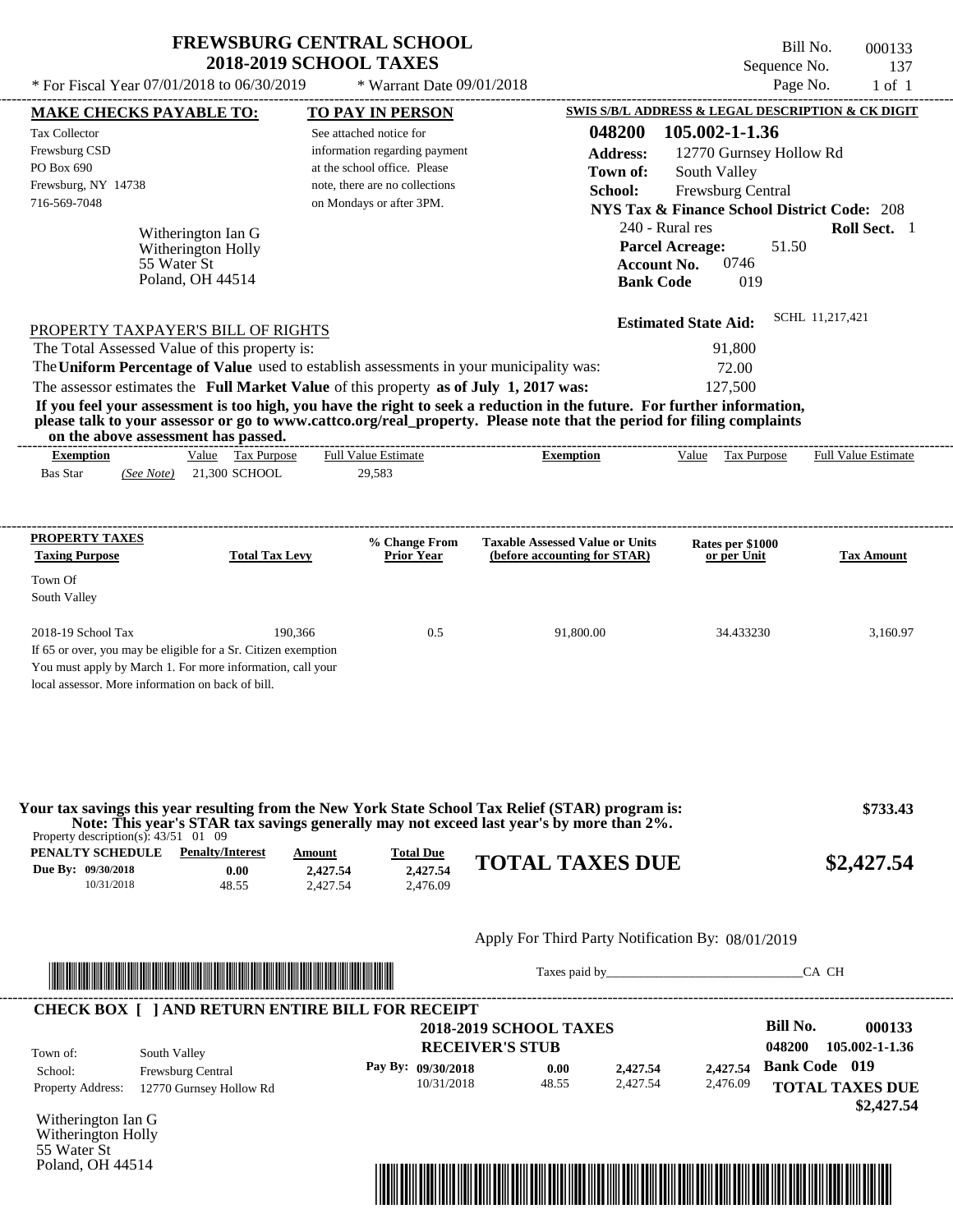| <b>FREWSBURG CENTRAL SCHOOL</b> |
|---------------------------------|
| <b>2018-2019 SCHOOL TAXES</b>   |

Bill No. 000134 Sequence No. 138<br>Page No. 1 of 1  $*$  For Fiscal Year 07/01/2018 to 06/30/2019  $*$  Warrant Date 09/01/2018 Page No. 1 of 1

| <b>MAKE CHECKS PAYABLE TO:</b><br><b>Tax Collector</b><br>Frewsburg CSD<br>PO Box 690<br>Frewsburg, NY 14738<br>716-569-7048 | EnerVest Operating LLC<br>300 Capitol St Ste 200<br>Charleston, WV 25301<br>PROPERTY TAXPAYER'S BILL OF RIGHTS<br>The Total Assessed Value of this property is:                                                                      | <b>TO PAY IN PERSON</b><br>See attached notice for<br>information regarding payment<br>at the school office. Please<br>note, there are no collections<br>on Mondays or after 3PM. | 048200<br><b>Address:</b><br>Town of:<br>School:                                                                                                                                                                                                 | 96.002-1-37.4/1<br>off Bone Run Rd<br>South Valley<br>Frewsburg Central<br><b>NYS Tax &amp; Finance School District Code: 208</b><br>733 - Gas well<br><b>Parcel Acreage:</b><br>0768<br><b>Account No.</b><br><b>Bank Code</b><br><b>Estimated State Aid:</b><br>417 | 0.01<br>SCHL 11,217,421   | Roll Sect. 1                      |
|------------------------------------------------------------------------------------------------------------------------------|--------------------------------------------------------------------------------------------------------------------------------------------------------------------------------------------------------------------------------------|-----------------------------------------------------------------------------------------------------------------------------------------------------------------------------------|--------------------------------------------------------------------------------------------------------------------------------------------------------------------------------------------------------------------------------------------------|-----------------------------------------------------------------------------------------------------------------------------------------------------------------------------------------------------------------------------------------------------------------------|---------------------------|-----------------------------------|
|                                                                                                                              | The Uniform Percentage of Value used to establish assessments in your municipality was:<br>The assessor estimates the Full Market Value of this property as of July 1, 2017 was:                                                     |                                                                                                                                                                                   |                                                                                                                                                                                                                                                  | 72.00<br>579                                                                                                                                                                                                                                                          |                           |                                   |
|                                                                                                                              | on the above assessment has passed.                                                                                                                                                                                                  |                                                                                                                                                                                   | If you feel your assessment is too high, you have the right to seek a reduction in the future. For further information,<br>please talk to your assessor or go to www.cattco.org/real_property. Please note that the period for filing complaints |                                                                                                                                                                                                                                                                       |                           |                                   |
| <b>Exemption</b>                                                                                                             | Value Tax Purpose                                                                                                                                                                                                                    | <b>Full Value Estimate</b>                                                                                                                                                        | <b>Exemption</b>                                                                                                                                                                                                                                 | Value Tax Purpose                                                                                                                                                                                                                                                     |                           | <b>Full Value Estimate</b>        |
| <b>PROPERTY TAXES</b>                                                                                                        |                                                                                                                                                                                                                                      | % Change From                                                                                                                                                                     | <b>Taxable Assessed Value or Units</b>                                                                                                                                                                                                           | Rates per \$1000                                                                                                                                                                                                                                                      |                           |                                   |
| <b>Taxing Purpose</b><br>Town Of                                                                                             | <b>Total Tax Levy</b>                                                                                                                                                                                                                | <b>Prior Year</b>                                                                                                                                                                 |                                                                                                                                                                                                                                                  | or per Unit                                                                                                                                                                                                                                                           |                           | <b>Tax Amount</b>                 |
| South Valley                                                                                                                 |                                                                                                                                                                                                                                      |                                                                                                                                                                                   |                                                                                                                                                                                                                                                  |                                                                                                                                                                                                                                                                       |                           |                                   |
| 2018-19 School Tax<br>local assessor. More information on back of bill.                                                      | 190,366<br>If 65 or over, you may be eligible for a Sr. Citizen exemption<br>You must apply by March 1. For more information, call your                                                                                              | 0.5                                                                                                                                                                               | 417.00                                                                                                                                                                                                                                           | 34.433230                                                                                                                                                                                                                                                             |                           | 14.36                             |
| Property description(s): Annis R1<br>PENALTY SCHEDULE<br>Due By: 09/30/2018<br>10/31/2018                                    | <b>Penalty/Interest</b><br>Amount<br>0.00<br>0.29                                                                                                                                                                                    | Well# 31009177230000<br><b>Total Due</b><br>14.36<br>14.36<br>14.36<br>14.65                                                                                                      | <b>TOTAL TAXES DUE</b>                                                                                                                                                                                                                           |                                                                                                                                                                                                                                                                       |                           | \$14.36                           |
|                                                                                                                              |                                                                                                                                                                                                                                      |                                                                                                                                                                                   | Apply For Third Party Notification By: 08/01/2019                                                                                                                                                                                                |                                                                                                                                                                                                                                                                       |                           |                                   |
|                                                                                                                              | <u> In the second contract of the second contract of the second contract of the second contract of the second contract of the second contract of the second contract of the second contract of the second contract of the second</u> |                                                                                                                                                                                   |                                                                                                                                                                                                                                                  |                                                                                                                                                                                                                                                                       | CA CH                     |                                   |
| Town of:                                                                                                                     | <b>CHECK BOX [ ] AND RETURN ENTIRE BILL FOR RECEIPT</b><br>South Valley                                                                                                                                                              |                                                                                                                                                                                   | <b>2018-2019 SCHOOL TAXES</b><br><b>RECEIVER'S STUB</b>                                                                                                                                                                                          |                                                                                                                                                                                                                                                                       | <b>Bill No.</b><br>048200 | 000134<br>96.002-1-37.4/1         |
| School:<br>Property Address:                                                                                                 | Frewsburg Central<br>off Bone Run Rd                                                                                                                                                                                                 | Pay By: 09/30/2018<br>10/31/2018                                                                                                                                                  | 0.00<br>0.29                                                                                                                                                                                                                                     | 14.36<br>14.36<br>14.36<br>14.65                                                                                                                                                                                                                                      | <b>Bank Code</b>          | <b>TOTAL TAXES DUE</b><br>\$14.36 |
| EnerVest Operating LLC<br>300 Capitol St Ste 200<br>Charleston, WV 25301                                                     |                                                                                                                                                                                                                                      |                                                                                                                                                                                   |                                                                                                                                                                                                                                                  |                                                                                                                                                                                                                                                                       |                           |                                   |

----------------------------------------------------------------------------------------------------------------------------------------------------------------------------------------------------

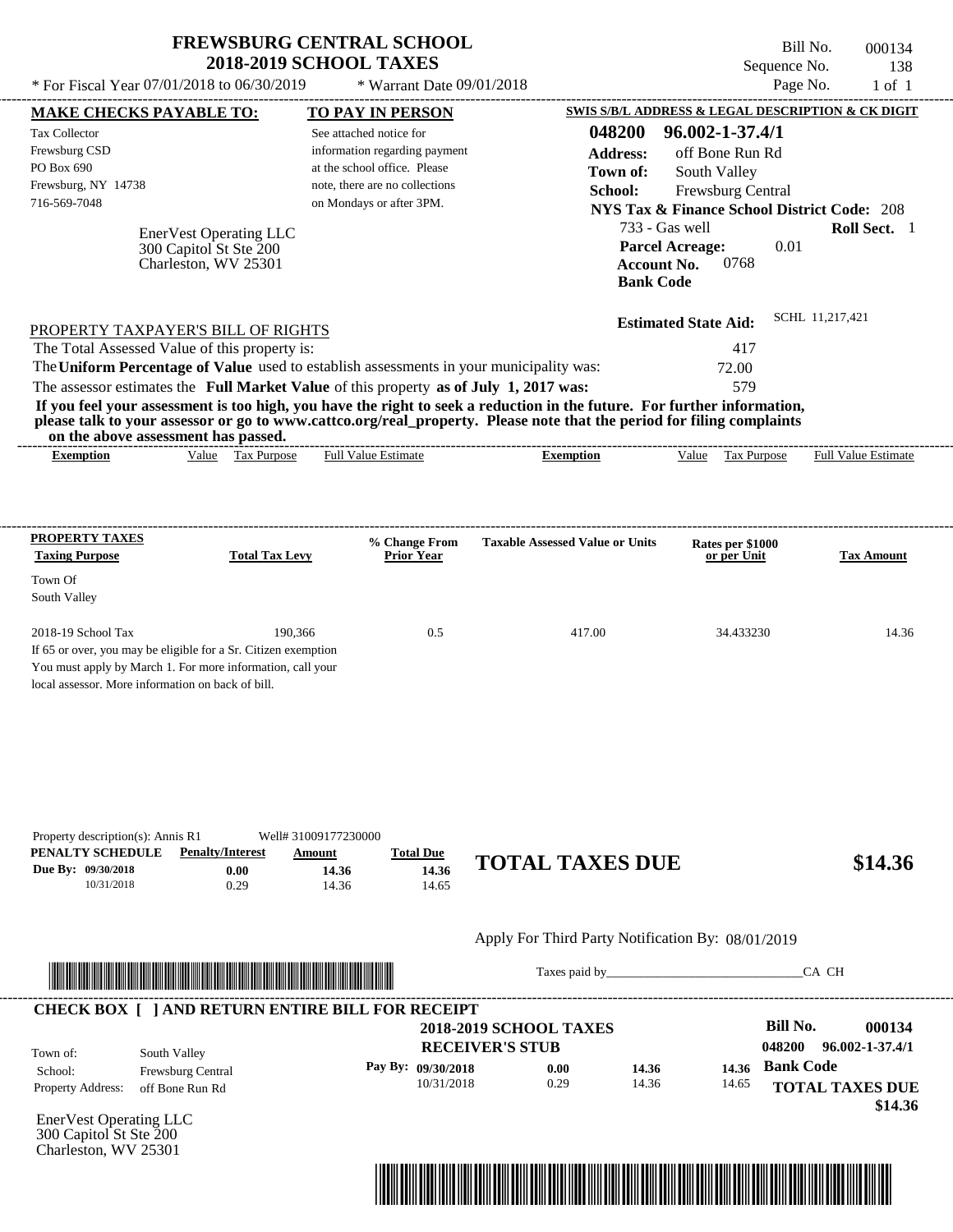| * For Fiscal Year 07/01/2018 to 06/30/2019                                                                                                                                                                                                                                                                  | <b>FREWSBURG CENTRAL SCHOOL</b><br><b>2018-2019 SCHOOL TAXES</b>                         | * Warrant Date 09/01/2018 |                                                   | Sequence No.                                                                                                                                                                                                                   | Bill No.<br>000135<br>139<br>Page No.<br>$1$ of $1$ |
|-------------------------------------------------------------------------------------------------------------------------------------------------------------------------------------------------------------------------------------------------------------------------------------------------------------|------------------------------------------------------------------------------------------|---------------------------|---------------------------------------------------|--------------------------------------------------------------------------------------------------------------------------------------------------------------------------------------------------------------------------------|-----------------------------------------------------|
| MAKE CHECKS PAYABLE TO:                                                                                                                                                                                                                                                                                     | TO PAY IN PERSON                                                                         |                           |                                                   | SWIS S/B/L ADDRESS & LEGAL DESCRIPTION & CK DIGIT                                                                                                                                                                              |                                                     |
| Tax Collector<br>Frewsburg CSD<br>PO Box 690                                                                                                                                                                                                                                                                | See attached notice for<br>information regarding payment<br>at the school office. Please |                           | 048200<br><b>Address:</b><br>Town of:             | $96.002 - 1 - 37.1$<br>17723 Annis, r#1<br>South Valley                                                                                                                                                                        |                                                     |
| Frewsburg, NY 14738<br>716-569-7048<br>EnerVest Operating, LLC                                                                                                                                                                                                                                              | note, there are no collections<br>on Mondays or after 3PM.                               |                           | School:                                           | Frewsburg Central<br><b>NYS Tax &amp; Finance School District Code: 208</b><br>733 - Gas well                                                                                                                                  | Roll Sect. 1                                        |
| 300 Capitol St Ste 200<br>Charleston, WV 25301                                                                                                                                                                                                                                                              |                                                                                          |                           | <b>Account No.</b><br><b>Bank Code</b>            | 0.01<br><b>Parcel Acreage:</b><br>0543                                                                                                                                                                                         |                                                     |
| PROPERTY TAXPAYER'S BILL OF RIGHTS<br>The Total Assessed Value of this property is:                                                                                                                                                                                                                         |                                                                                          |                           |                                                   | <b>Estimated State Aid:</b><br>$\theta$                                                                                                                                                                                        | SCHL 11,217,421                                     |
| The Uniform Percentage of Value used to establish assessments in your municipality was:<br>The assessor estimates the Full Market Value of this property as of July 1, 2017 was:<br>If you feel your assessment is too high, you have the right to seek a reduction in the future. For further information, |                                                                                          |                           |                                                   | 72.00<br>$\Omega$                                                                                                                                                                                                              |                                                     |
| please talk to your assessor or go to www.cattco.org/real_property. Please note that the period for filing complaints<br>on the above assessment has passed.                                                                                                                                                |                                                                                          |                           |                                                   |                                                                                                                                                                                                                                |                                                     |
| Value Tax Purpose<br><b>Exemption</b>                                                                                                                                                                                                                                                                       | <b>Full Value Estimate</b>                                                               |                           | <b>Exemption</b>                                  | Tax Purpose<br>Value                                                                                                                                                                                                           | Full Value Estimate                                 |
| PROPERTY TAXES                                                                                                                                                                                                                                                                                              |                                                                                          | % Change From             | <b>Taxable Assessed Value or Units</b>            | Rates per \$1000                                                                                                                                                                                                               |                                                     |
| <b>Taxing Purpose</b>                                                                                                                                                                                                                                                                                       | <b>Total Tax Levy</b>                                                                    | <b>Prior Year</b>         |                                                   | or per Unit                                                                                                                                                                                                                    | <b>Tax Amount</b>                                   |
| Town Of<br>South Valley                                                                                                                                                                                                                                                                                     |                                                                                          |                           |                                                   |                                                                                                                                                                                                                                |                                                     |
| 2018-19 School Tax<br>If 65 or over, you may be eligible for a Sr. Citizen exemption<br>You must apply by March 1. For more information, call your<br>local assessor. More information on back of bill.                                                                                                     | 190,366                                                                                  | 0.5                       | 0.00                                              | 34.433230                                                                                                                                                                                                                      | 0.00                                                |
| Property description(s): Mcf<br>650                                                                                                                                                                                                                                                                         | API 17723                                                                                | Gas Well Off Bone Run Rd  |                                                   |                                                                                                                                                                                                                                |                                                     |
| PENALTY SCHEDULE<br><b>Penalty/Interest</b><br>Due By:                                                                                                                                                                                                                                                      | Amount                                                                                   | <b>Total Due</b>          | <b>TOTAL TAXES DUE</b>                            |                                                                                                                                                                                                                                | \$0.00                                              |
|                                                                                                                                                                                                                                                                                                             |                                                                                          |                           | Apply For Third Party Notification By: 08/01/2019 |                                                                                                                                                                                                                                |                                                     |
|                                                                                                                                                                                                                                                                                                             |                                                                                          |                           |                                                   | Taxes paid by Taxes and the Taxes and the Taxes and the Taxes and the Taxes and the Taxes and the Taxes and the Taxes and the Taxes and the Taxes and the Taxes and the Taxes and the Taxes and the Taxes and the Taxes and th | CA CH                                               |
| <b>CHECK BOX [ ] AND RETURN ENTIRE BILL FOR RECEIPT</b>                                                                                                                                                                                                                                                     |                                                                                          | <b>RECEIVER'S STUB</b>    | <b>2018-2019 SCHOOL TAXES</b>                     | <b>Bill No.</b><br>048200                                                                                                                                                                                                      | 000135<br>$96.002 - 1 - 37.71$                      |
| South Valley<br>Town of:<br>School:<br>Frewsburg Central                                                                                                                                                                                                                                                    | Pay By:                                                                                  |                           |                                                   |                                                                                                                                                                                                                                | <b>Bank Code</b>                                    |
| Property Address:<br>17723 Annis, r#1                                                                                                                                                                                                                                                                       |                                                                                          |                           |                                                   |                                                                                                                                                                                                                                | <b>TOTAL TAXES DUE</b><br>\$0.00                    |
| EnerVest Operating, LLC<br>300 Capitol St Ste 200<br>Charleston, WV 25301                                                                                                                                                                                                                                   |                                                                                          |                           |                                                   |                                                                                                                                                                                                                                |                                                     |

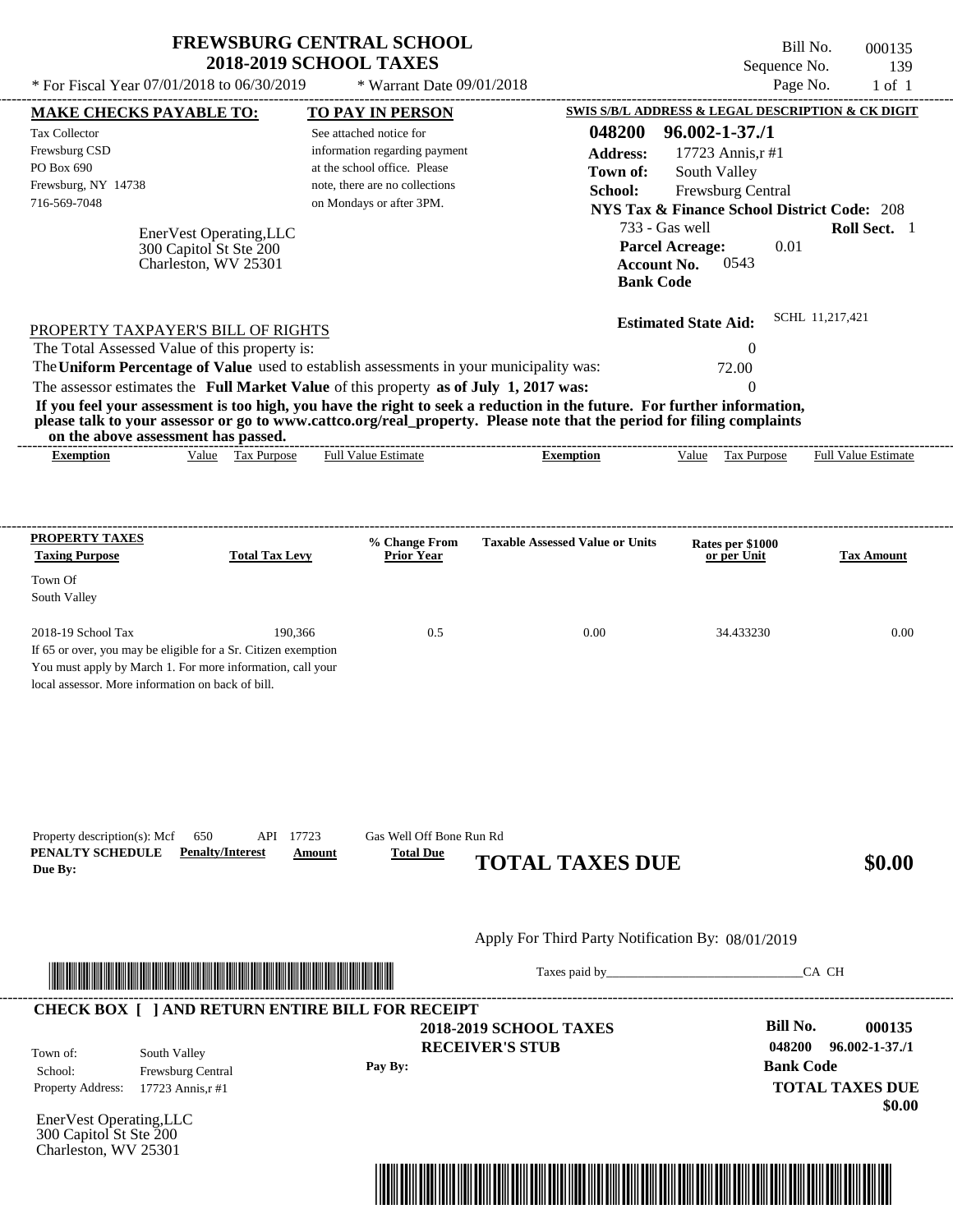PO Box 599 Warren, PA 16365

Bill No. 000136 Sequence No. 140<br>Page No. 1 of 1

| * For Fiscal Year 07/01/2018 to 06/30/2019                                                                                                                                                                                                                                                                                                                                                                                                                                                                                                                                                                                                                                                                                                     |                                                            | * Warrant Date 09/01/2018                                                                                                                              |                                                                                                  |                                                                                                                                                                                                                                                                              | Page No.<br>$1$ of $1$                                                                                            |
|------------------------------------------------------------------------------------------------------------------------------------------------------------------------------------------------------------------------------------------------------------------------------------------------------------------------------------------------------------------------------------------------------------------------------------------------------------------------------------------------------------------------------------------------------------------------------------------------------------------------------------------------------------------------------------------------------------------------------------------------|------------------------------------------------------------|--------------------------------------------------------------------------------------------------------------------------------------------------------|--------------------------------------------------------------------------------------------------|------------------------------------------------------------------------------------------------------------------------------------------------------------------------------------------------------------------------------------------------------------------------------|-------------------------------------------------------------------------------------------------------------------|
| <b>MAKE CHECKS PAYABLE TO:</b>                                                                                                                                                                                                                                                                                                                                                                                                                                                                                                                                                                                                                                                                                                                 |                                                            | <b>TO PAY IN PERSON</b>                                                                                                                                |                                                                                                  |                                                                                                                                                                                                                                                                              | SWIS S/B/L ADDRESS & LEGAL DESCRIPTION & CK DIGIT                                                                 |
| Tax Collector<br>Frewsburg CSD<br>PO Box 690<br>Frewsburg, NY 14738<br>716-569-7048<br>Kiantone Pipeline Corp<br>Attn Real Estate Dept<br>PO Box 599<br>Warren, PA 16365<br>PROPERTY TAXPAYER'S BILL OF RIGHTS<br>The Total Assessed Value of this property is:<br>The Uniform Percentage of Value used to establish assessments in your municipality was:<br>The assessor estimates the Full Market Value of this property as of July 1, 2017 was:<br>If you feel your assessment is too high, you have the right to seek a reduction in the future. For further information,<br>please talk to your assessor or go to www.cattco.org/real_property. Please note that the period for filing complaints<br>on the above assessment has passed. | Attn: United Refining Co Of Pa                             | See attached notice for<br>information regarding payment<br>at the school office. Please<br>note, there are no collections<br>on Mondays or after 3PM. | 048200<br><b>Address:</b><br>Town of:<br>School:<br><b>Account No.</b><br><b>Bank Code</b>       | 582.000-9915-825.150/288<br><b>Special Franchise</b><br>South Valley<br>Frewsburg Central<br><b>NYS Tax &amp; Finance School District Code: 208</b><br>868 - Pipeline<br><b>Parcel Acreage:</b><br>0.01<br>0527<br><b>Estimated State Aid:</b><br>92,524<br>72.00<br>128,506 | Roll Sect. 5<br>SCHL 11,217,421                                                                                   |
| <b>Exemption</b>                                                                                                                                                                                                                                                                                                                                                                                                                                                                                                                                                                                                                                                                                                                               | Value Tax Purpose                                          | <b>Full Value Estimate</b>                                                                                                                             | <b>Exemption</b>                                                                                 | Value Tax Purpose                                                                                                                                                                                                                                                            | <b>Full Value Estimate</b>                                                                                        |
|                                                                                                                                                                                                                                                                                                                                                                                                                                                                                                                                                                                                                                                                                                                                                |                                                            |                                                                                                                                                        |                                                                                                  |                                                                                                                                                                                                                                                                              |                                                                                                                   |
| <b>PROPERTY TAXES</b>                                                                                                                                                                                                                                                                                                                                                                                                                                                                                                                                                                                                                                                                                                                          |                                                            | % Change From                                                                                                                                          | <b>Taxable Assessed Value or Units</b>                                                           | Rates per \$1000                                                                                                                                                                                                                                                             |                                                                                                                   |
| <b>Taxing Purpose</b><br>Town Of<br>South Valley                                                                                                                                                                                                                                                                                                                                                                                                                                                                                                                                                                                                                                                                                               | <b>Total Tax Levy</b>                                      | <b>Prior Year</b>                                                                                                                                      |                                                                                                  | or per Unit                                                                                                                                                                                                                                                                  | <b>Tax Amount</b>                                                                                                 |
| 2018-19 School Tax<br>If 65 or over, you may be eligible for a Sr. Citizen exemption<br>You must apply by March 1. For more information, call your<br>local assessor. More information on back of bill.                                                                                                                                                                                                                                                                                                                                                                                                                                                                                                                                        | 190,366                                                    | 0.5                                                                                                                                                    | 92,524.00                                                                                        | 34.433230                                                                                                                                                                                                                                                                    | 3,185.90                                                                                                          |
| Property description(s): Town Of South Valley<br>PENALTY SCHEDULE<br><b>Penalty/Interest</b><br>Due By: 09/30/2018<br>10/31/2018<br>63.72                                                                                                                                                                                                                                                                                                                                                                                                                                                                                                                                                                                                      | 0.2000 Frewsburg<br>Amount<br>0.00<br>3,185.90<br>3,185.90 | <b>Total Due</b><br>3,185.90<br>3,249.62                                                                                                               | <b>TOTAL TAXES DUE</b>                                                                           |                                                                                                                                                                                                                                                                              | \$3,185.90                                                                                                        |
|                                                                                                                                                                                                                                                                                                                                                                                                                                                                                                                                                                                                                                                                                                                                                |                                                            |                                                                                                                                                        | Apply For Third Party Notification By: 08/01/2019                                                |                                                                                                                                                                                                                                                                              |                                                                                                                   |
| <u> In the second control of the second control of the second control of the second control of the second control of the second control of the second control of the second control of the second control of the second control </u>                                                                                                                                                                                                                                                                                                                                                                                                                                                                                                           |                                                            |                                                                                                                                                        | Taxes paid by                                                                                    |                                                                                                                                                                                                                                                                              | CA CH                                                                                                             |
| <b>CHECK BOX [ ] AND RETURN ENTIRE BILL FOR RECEIPT</b><br>South Valley<br>Town of:<br>Frewsburg Central<br>School:<br>Property Address:<br>Special Franchise                                                                                                                                                                                                                                                                                                                                                                                                                                                                                                                                                                                  |                                                            | Pay By: 09/30/2018<br>10/31/2018                                                                                                                       | <b>2018-2019 SCHOOL TAXES</b><br><b>RECEIVER'S STUB</b><br>0.00<br>3,185.90<br>63.72<br>3,185.90 | 048200<br>3,185.90<br>3,249.62                                                                                                                                                                                                                                               | <b>Bill No.</b><br>000136<br>582.000-9915-825.150/288<br><b>Bank Code</b><br><b>TOTAL TAXES DUE</b><br>\$3,185.90 |
| Kiantone Pipeline Corp<br>Attn: United Refining Co Of Pa<br>Attn Real Estate Dept                                                                                                                                                                                                                                                                                                                                                                                                                                                                                                                                                                                                                                                              |                                                            |                                                                                                                                                        |                                                                                                  |                                                                                                                                                                                                                                                                              |                                                                                                                   |

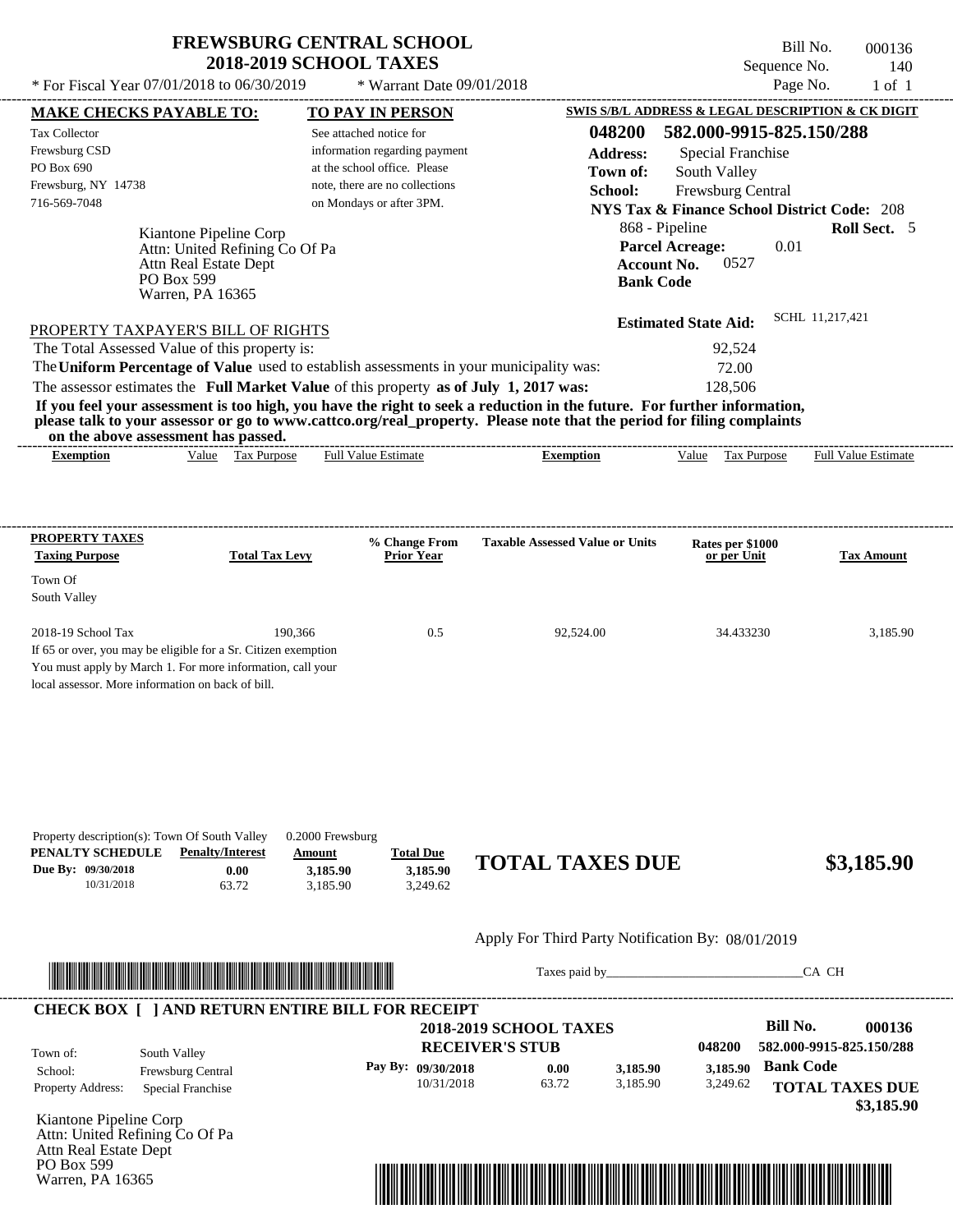| <b>FREWSBURG CENTRAL SCHOOL</b> |  |
|---------------------------------|--|
| <b>2018-2019 SCHOOL TAXES</b>   |  |

Syracuse, NY 13202

Bill No. 000137 Sequence No. 141

| * For Fiscal Year 07/01/2018 to 06/30/2019                                                                                                                                                                                                                                                                                                                                                                                                                                                                                                                         | * Warrant Date 09/01/2018                                                                                                                              |                                                                                                  | Page No.                                                                                                                                                                                                          | $1$ of $1$                                                                 |
|--------------------------------------------------------------------------------------------------------------------------------------------------------------------------------------------------------------------------------------------------------------------------------------------------------------------------------------------------------------------------------------------------------------------------------------------------------------------------------------------------------------------------------------------------------------------|--------------------------------------------------------------------------------------------------------------------------------------------------------|--------------------------------------------------------------------------------------------------|-------------------------------------------------------------------------------------------------------------------------------------------------------------------------------------------------------------------|----------------------------------------------------------------------------|
| <b>MAKE CHECKS PAYABLE TO:</b>                                                                                                                                                                                                                                                                                                                                                                                                                                                                                                                                     | <b>TO PAY IN PERSON</b>                                                                                                                                |                                                                                                  | SWIS S/B/L ADDRESS & LEGAL DESCRIPTION & CK DIGIT                                                                                                                                                                 |                                                                            |
| Tax Collector<br>Frewsburg CSD<br>PO Box 690<br>Frewsburg, NY 14738<br>716-569-7048<br><b>National Grid</b><br>300 Erie Blyd West<br>Syracuse, NY 13202                                                                                                                                                                                                                                                                                                                                                                                                            | See attached notice for<br>information regarding payment<br>at the school office. Please<br>note, there are no collections<br>on Mondays or after 3PM. | 048200<br><b>Address:</b><br>Town of:<br>School:<br><b>Account No.</b><br><b>Bank Code</b>       | 582.000-9915-132.350/188<br><b>Special Franchise</b><br>South Valley<br>Frewsburg Central<br><b>NYS Tax &amp; Finance School District Code: 208</b><br>861 - Elec & gas<br><b>Parcel Acreage:</b><br>0.01<br>0529 | Roll Sect. 5                                                               |
| PROPERTY TAXPAYER'S BILL OF RIGHTS<br>The Total Assessed Value of this property is:<br>The Uniform Percentage of Value used to establish assessments in your municipality was:<br>The assessor estimates the Full Market Value of this property as of July 1, 2017 was:<br>If you feel your assessment is too high, you have the right to seek a reduction in the future. For further information,<br>please talk to your assessor or go to www.cattco.org/real_property. Please note that the period for filing complaints<br>on the above assessment has passed. |                                                                                                                                                        | --------------------------------------                                                           | SCHL 11,217,421<br><b>Estimated State Aid:</b><br>44,910<br>72.00<br>62,375                                                                                                                                       |                                                                            |
| Value Tax Purpose<br><b>Exemption</b>                                                                                                                                                                                                                                                                                                                                                                                                                                                                                                                              | <b>Full Value Estimate</b>                                                                                                                             | <b>Exemption</b>                                                                                 | Value Tax Purpose                                                                                                                                                                                                 | <b>Full Value Estimate</b>                                                 |
| <b>PROPERTY TAXES</b><br><b>Taxing Purpose</b><br><b>Total Tax Levy</b><br>Town Of<br>South Valley<br>2018-19 School Tax<br>If 65 or over, you may be eligible for a Sr. Citizen exemption<br>You must apply by March 1. For more information, call your<br>local assessor. More information on back of bill.                                                                                                                                                                                                                                                      | % Change From<br><b>Prior Year</b><br>190,366<br>0.5                                                                                                   | <b>Taxable Assessed Value or Units</b><br>44,910.00                                              | Rates per \$1000<br>or per Unit<br>34.433230                                                                                                                                                                      | <b>Tax Amount</b><br>1,546.40                                              |
| Property description(s): Town Of South Valley<br>PENALTY SCHEDULE<br><b>Penalty/Interest</b><br>Due By: 09/30/2018<br>0.00<br>10/31/2018<br>30.93                                                                                                                                                                                                                                                                                                                                                                                                                  | 0.1400 Frewsburg<br><b>Total Due</b><br>Amount<br>1,546.40<br>1,546.40<br>1,577.33<br>1,546.40                                                         | <b>TOTAL TAXES DUE</b>                                                                           |                                                                                                                                                                                                                   | \$1,546.40                                                                 |
| <u> In the contract of the contract of the contract of the contract of the contract of the contract of the contract of the contract of the contract of the contract of the contract of the contract of the contract of the contr</u>                                                                                                                                                                                                                                                                                                                               |                                                                                                                                                        | Apply For Third Party Notification By: 08/01/2019<br>Taxes paid by                               | CA CH                                                                                                                                                                                                             |                                                                            |
| <b>CHECK BOX [ ] AND RETURN ENTIRE BILL FOR RECEIPT</b>                                                                                                                                                                                                                                                                                                                                                                                                                                                                                                            |                                                                                                                                                        |                                                                                                  |                                                                                                                                                                                                                   |                                                                            |
| South Valley<br>Town of:<br>Frewsburg Central<br>School:<br>Property Address:<br>Special Franchise<br><b>National Grid</b><br>300 Erie Blvd West                                                                                                                                                                                                                                                                                                                                                                                                                   | Pay By: 09/30/2018<br>10/31/2018                                                                                                                       | <b>2018-2019 SCHOOL TAXES</b><br><b>RECEIVER'S STUB</b><br>0.00<br>1,546.40<br>30.93<br>1,546.40 | <b>Bill No.</b><br>048200<br><b>Bank Code</b><br>1,546.40<br>1,577.33                                                                                                                                             | 000137<br>582.000-9915-132.350/188<br><b>TOTAL TAXES DUE</b><br>\$1,546.40 |

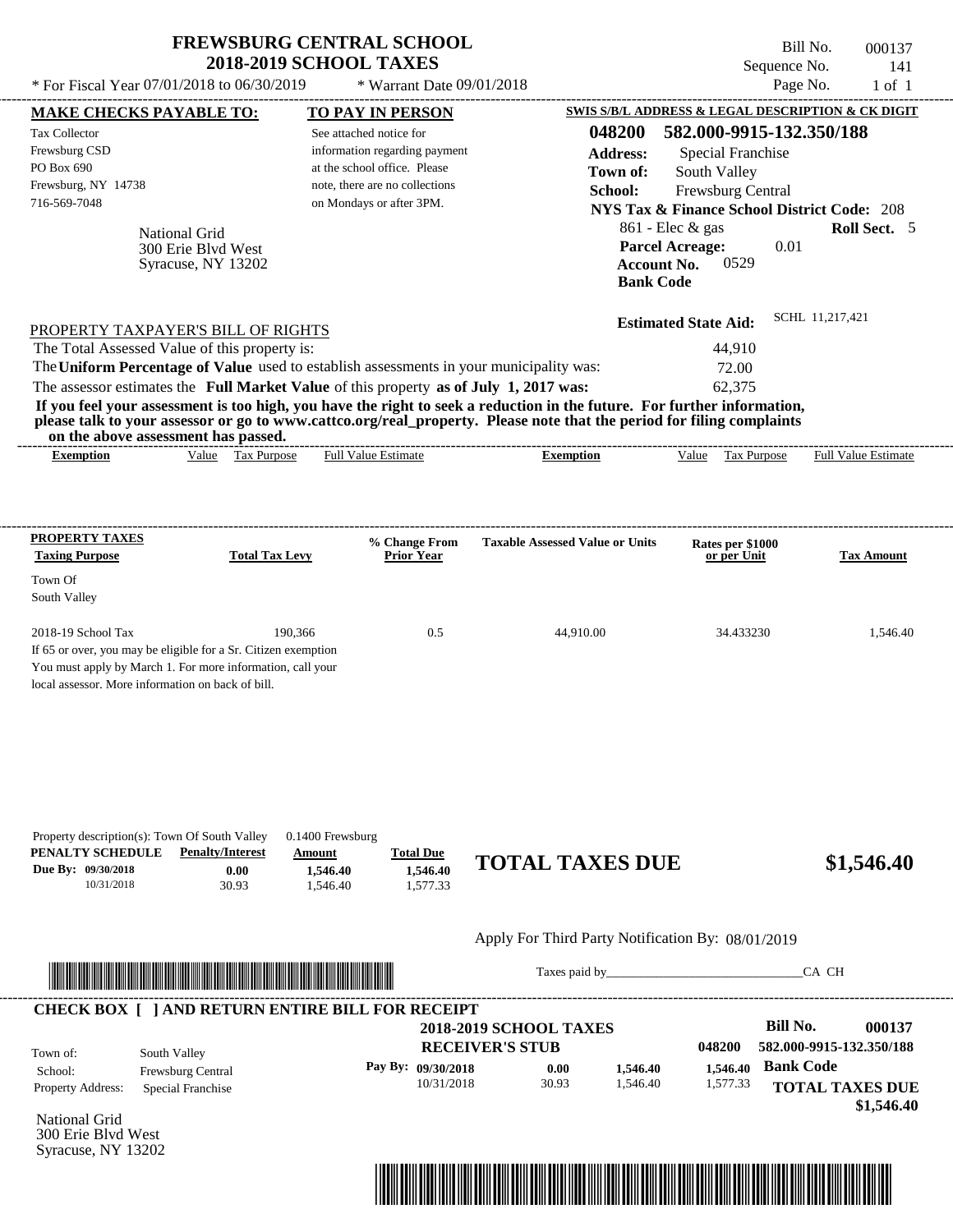PO Box 2629 Addison, TX 75001

Bill No. 000138 Sequence No. 142

| * For Fiscal Year 07/01/2018 to 06/30/2019                                                                                                                                                                                                                                                                                                                                                                                                                                                                                                                         | * Warrant Date 09/01/2018                                                                                                                              |                                                                                                  |                                                                                                                                                                                                        | Page No.<br>$1$ of $1$                                                                      |
|--------------------------------------------------------------------------------------------------------------------------------------------------------------------------------------------------------------------------------------------------------------------------------------------------------------------------------------------------------------------------------------------------------------------------------------------------------------------------------------------------------------------------------------------------------------------|--------------------------------------------------------------------------------------------------------------------------------------------------------|--------------------------------------------------------------------------------------------------|--------------------------------------------------------------------------------------------------------------------------------------------------------------------------------------------------------|---------------------------------------------------------------------------------------------|
| <b>MAKE CHECKS PAYABLE TO:</b>                                                                                                                                                                                                                                                                                                                                                                                                                                                                                                                                     | <b>TO PAY IN PERSON</b>                                                                                                                                |                                                                                                  | SWIS S/B/L ADDRESS & LEGAL DESCRIPTION & CK DIGIT                                                                                                                                                      |                                                                                             |
| Tax Collector<br>Frewsburg CSD<br>PO Box 690<br>Frewsburg, NY 14738<br>716-569-7048<br>Windstream New York Inc.<br>c/o Duff & Phelps<br>PO Box 2629<br>Addison, TX 75001                                                                                                                                                                                                                                                                                                                                                                                           | See attached notice for<br>information regarding payment<br>at the school office. Please<br>note, there are no collections<br>on Mondays or after 3PM. | 048200<br><b>Address:</b><br>Town of:<br>School:<br><b>Account No.</b><br><b>Bank Code</b>       | 582.000-9915-629./188<br>Special Franchise<br>South Valley<br>Frewsburg Central<br><b>NYS Tax &amp; Finance School District Code: 208</b><br>866 - Telephone<br><b>Parcel Acreage:</b><br>0.01<br>0528 | Roll Sect. 5                                                                                |
| PROPERTY TAXPAYER'S BILL OF RIGHTS<br>The Total Assessed Value of this property is:<br>The Uniform Percentage of Value used to establish assessments in your municipality was:<br>The assessor estimates the Full Market Value of this property as of July 1, 2017 was:<br>If you feel your assessment is too high, you have the right to seek a reduction in the future. For further information,<br>please talk to your assessor or go to www.cattco.org/real_property. Please note that the period for filing complaints<br>on the above assessment has passed. |                                                                                                                                                        |                                                                                                  | <b>Estimated State Aid:</b><br>74,162<br>72.00<br>103,003                                                                                                                                              | SCHL 11,217,421                                                                             |
| Value Tax Purpose<br><b>Exemption</b>                                                                                                                                                                                                                                                                                                                                                                                                                                                                                                                              | <b>Full Value Estimate</b>                                                                                                                             | <b>Exemption</b>                                                                                 | Value Tax Purpose                                                                                                                                                                                      | <b>Full Value Estimate</b>                                                                  |
| <b>PROPERTY TAXES</b><br><b>Taxing Purpose</b><br><b>Total Tax Levy</b><br>Town Of<br>South Valley<br>2018-19 School Tax<br>190,366<br>If 65 or over, you may be eligible for a Sr. Citizen exemption<br>You must apply by March 1. For more information, call your<br>local assessor. More information on back of bill.                                                                                                                                                                                                                                           | % Change From<br><b>Prior Year</b><br>0.5                                                                                                              | <b>Taxable Assessed Value or Units</b><br>74,162.00                                              | Rates per \$1000<br>or per Unit<br>34.433230                                                                                                                                                           | <b>Tax Amount</b><br>2,553.64                                                               |
| Property description(s): Town Of South Valley<br>PENALTY SCHEDULE<br><b>Penalty/Interest</b><br>Due By: 09/30/2018<br>0.00<br>10/31/2018<br>51.07                                                                                                                                                                                                                                                                                                                                                                                                                  | 0.1400 Frewsburg<br><b>Total Due</b><br>Amount<br>2,553.64<br>2,553.64<br>2,604.71<br>2,553.64                                                         | <b>TOTAL TAXES DUE</b>                                                                           |                                                                                                                                                                                                        | \$2,553.64                                                                                  |
| <u> In the second contract of the second contract of the second contract of the second contract of the second contract of the second contract of the second contract of the second contract of the second contract of the second</u>                                                                                                                                                                                                                                                                                                                               |                                                                                                                                                        | Apply For Third Party Notification By: 08/01/2019                                                | Taxes paid by                                                                                                                                                                                          | CA CH                                                                                       |
| <b>CHECK BOX [ ] AND RETURN ENTIRE BILL FOR RECEIPT</b>                                                                                                                                                                                                                                                                                                                                                                                                                                                                                                            |                                                                                                                                                        |                                                                                                  |                                                                                                                                                                                                        |                                                                                             |
| South Valley<br>Town of:<br>Frewsburg Central<br>School:<br>Property Address:<br>Special Franchise<br>Windstream New York Inc.<br>c/o Duff & Phelps                                                                                                                                                                                                                                                                                                                                                                                                                | Pay By: 09/30/2018<br>10/31/2018                                                                                                                       | <b>2018-2019 SCHOOL TAXES</b><br><b>RECEIVER'S STUB</b><br>0.00<br>2,553.64<br>51.07<br>2,553.64 | <b>Bill No.</b><br>048200<br>2,553.64<br>2,604.71                                                                                                                                                      | 000138<br>582.000-9915-629./188<br><b>Bank Code</b><br><b>TOTAL TAXES DUE</b><br>\$2,553.64 |

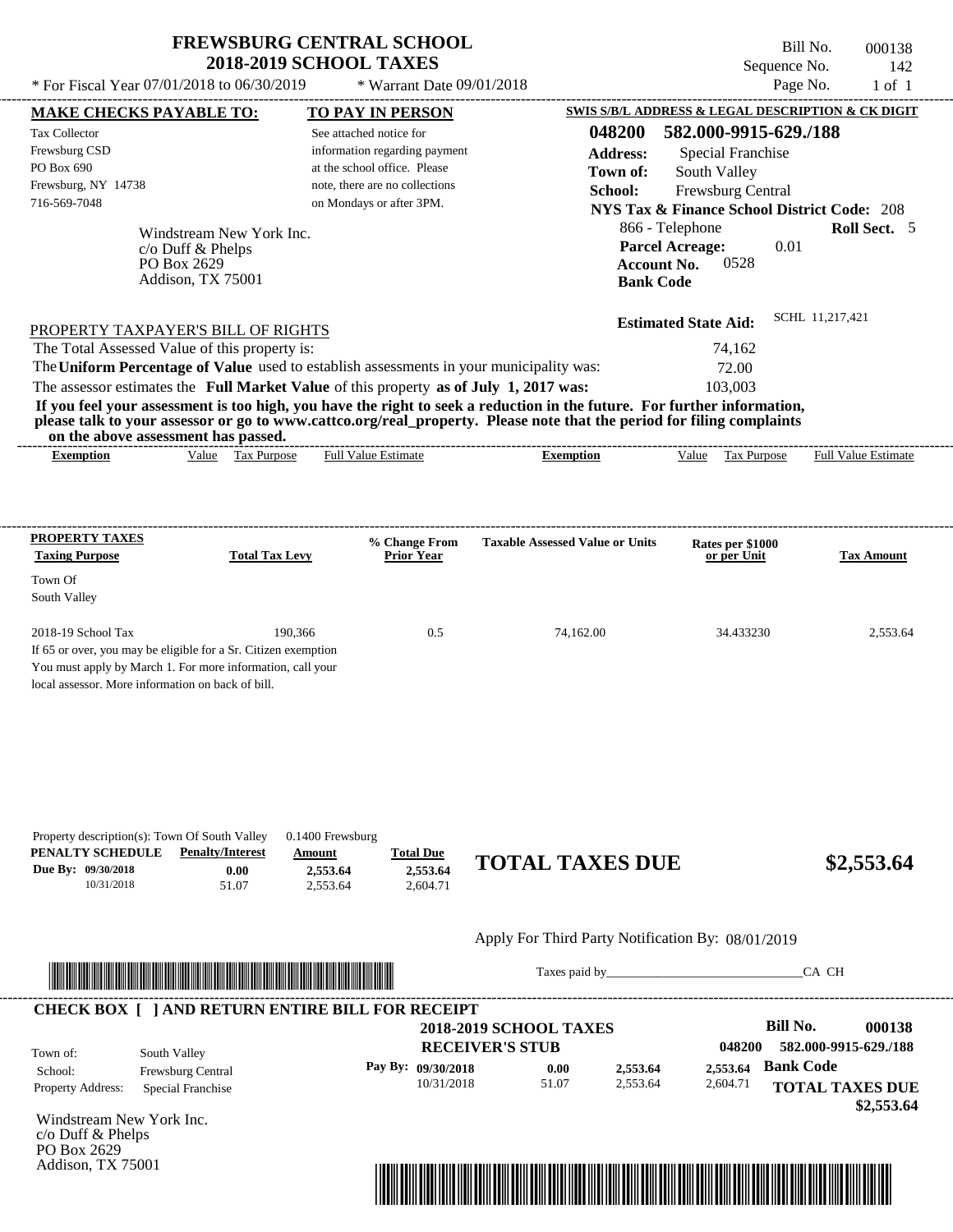Bill No. 000139 Sequence No. 143

| * For Fiscal Year 07/01/2018 to 06/30/2019                                                                              |                       | * Warrant Date 09/01/2018          |                                                   | Page No.                                               | $1$ of $1$          |
|-------------------------------------------------------------------------------------------------------------------------|-----------------------|------------------------------------|---------------------------------------------------|--------------------------------------------------------|---------------------|
| <b>MAKE CHECKS PAYABLE TO:</b>                                                                                          |                       | <b>TO PAY IN PERSON</b>            |                                                   | SWIS S/B/L ADDRESS & LEGAL DESCRIPTION & CK DIGIT      |                     |
| Tax Collector                                                                                                           |                       | See attached notice for            | 048200                                            | 682.000-9915-825.150/288                               |                     |
| Frewsburg CSD                                                                                                           |                       | information regarding payment      | <b>Address:</b>                                   | <b>Outside Plant</b>                                   |                     |
| PO Box 690                                                                                                              |                       | at the school office. Please       | Town of:                                          | South Valley                                           |                     |
| Frewsburg, NY 14738                                                                                                     |                       | note, there are no collections     | School:                                           | Frewsburg Central                                      |                     |
| 716-569-7048                                                                                                            |                       | on Mondays or after 3PM.           |                                                   | <b>NYS Tax &amp; Finance School District Code: 208</b> |                     |
|                                                                                                                         |                       |                                    |                                                   |                                                        |                     |
| Kiantone Pipeline Corp                                                                                                  |                       |                                    |                                                   | 883 - Gas Trans Im                                     | Roll Sect. 6        |
| Attn: United Refining Co Of Pa                                                                                          |                       |                                    |                                                   | 0.01<br><b>Parcel Acreage:</b>                         |                     |
| Attn Real Estate Dept<br>PO Box 599                                                                                     |                       |                                    |                                                   | 0530<br><b>Account No.</b>                             |                     |
| Warren, PA 16365                                                                                                        |                       |                                    | <b>Bank Code</b>                                  |                                                        |                     |
|                                                                                                                         |                       |                                    |                                                   |                                                        |                     |
| PROPERTY TAXPAYER'S BILL OF RIGHTS                                                                                      |                       |                                    |                                                   | <b>Estimated State Aid:</b>                            | SCHL 11,217,421     |
| The Total Assessed Value of this property is:                                                                           |                       |                                    |                                                   | 62,667                                                 |                     |
| The Uniform Percentage of Value used to establish assessments in your municipality was:                                 |                       |                                    |                                                   | 72.00                                                  |                     |
| The assessor estimates the Full Market Value of this property as of July 1, 2017 was:                                   |                       |                                    |                                                   | 87,038                                                 |                     |
| If you feel your assessment is too high, you have the right to seek a reduction in the future. For further information, |                       |                                    |                                                   |                                                        |                     |
| please talk to your assessor or go to www.cattco.org/real_property. Please note that the period for filing complaints   |                       |                                    |                                                   |                                                        |                     |
| on the above assessment has passed.                                                                                     |                       |                                    |                                                   |                                                        |                     |
| <b>Exemption</b>                                                                                                        | Value Tax Purpose     | <b>Full Value Estimate</b>         | <b>Exemption</b>                                  | Value Tax Purpose                                      | Full Value Estimate |
| PROPERTY TAXES<br><b>Taxing Purpose</b>                                                                                 | <b>Total Tax Levy</b> | % Change From<br><b>Prior Year</b> | <b>Taxable Assessed Value or Units</b>            | Rates per \$1000<br>or per Unit                        | <b>Tax Amount</b>   |
| Town Of                                                                                                                 |                       |                                    |                                                   |                                                        |                     |
| South Valley                                                                                                            |                       |                                    |                                                   |                                                        |                     |
|                                                                                                                         |                       |                                    |                                                   |                                                        |                     |
| 2018-19 School Tax                                                                                                      | 190,366               | 0.5                                | 62,667.00                                         | 34.433230                                              | 2,157.83            |
| If 65 or over, you may be eligible for a Sr. Citizen exemption                                                          |                       |                                    |                                                   |                                                        |                     |
| You must apply by March 1. For more information, call your                                                              |                       |                                    |                                                   |                                                        |                     |
| local assessor. More information on back of bill.                                                                       |                       |                                    |                                                   |                                                        |                     |
|                                                                                                                         |                       |                                    |                                                   |                                                        |                     |
|                                                                                                                         |                       |                                    |                                                   |                                                        |                     |
|                                                                                                                         |                       |                                    |                                                   |                                                        |                     |
|                                                                                                                         |                       |                                    |                                                   |                                                        |                     |
|                                                                                                                         |                       |                                    |                                                   |                                                        |                     |
|                                                                                                                         |                       |                                    |                                                   |                                                        |                     |
|                                                                                                                         |                       |                                    |                                                   |                                                        |                     |
| Property description(s): Loc #888888                                                                                    | 0.2000 Frewsburg      | Gas Trans                          |                                                   |                                                        |                     |
| <b>Penalty/Interest</b><br>PENALTY SCHEDULE                                                                             | Amount                | <b>Total Due</b>                   | <b>TOTAL TAXES DUE</b>                            |                                                        |                     |
| Due By: 09/30/2018<br>0.00                                                                                              | 2,157.83              | 2,157.83                           |                                                   |                                                        | \$2,157.83          |
| 10/31/2018<br>43.16                                                                                                     | 2,157.83              | 2,200.99                           |                                                   |                                                        |                     |
|                                                                                                                         |                       |                                    |                                                   |                                                        |                     |
|                                                                                                                         |                       |                                    | Apply For Third Party Notification By: 08/01/2019 |                                                        |                     |
|                                                                                                                         |                       |                                    |                                                   |                                                        |                     |



Taxes paid by\_\_\_\_\_\_\_\_\_\_\_\_\_\_\_\_\_\_\_\_\_\_\_\_\_\_\_\_\_\_\_CA CH

|                        |                          |          |          |       | <b>2018-2019 SCHOOL TAXES</b> |                          |                          |
|------------------------|--------------------------|----------|----------|-------|-------------------------------|--------------------------|--------------------------|
|                        | 682.000-9915-825.150/288 | 048200   |          |       | <b>RECEIVER'S STUB</b>        | South Valley             | Town of:                 |
|                        | <b>Bank Code</b>         | 2,157.83 | 2,157.83 | 0.00  | Pay By: 09/30/2018            | <b>Frewsburg Central</b> | School:                  |
| <b>TOTAL TAXES DUE</b> |                          | 2,200.99 | 2.157.83 | 43.16 | 10/31/2018                    | <b>Outside Plant</b>     | <b>Property Address:</b> |
|                        |                          |          |          |       |                               |                          |                          |

Kiantone Pipeline Corp Attn: United Refining Co Of Pa Attn Real Estate Dept PO Box 599 Warren, PA 16365

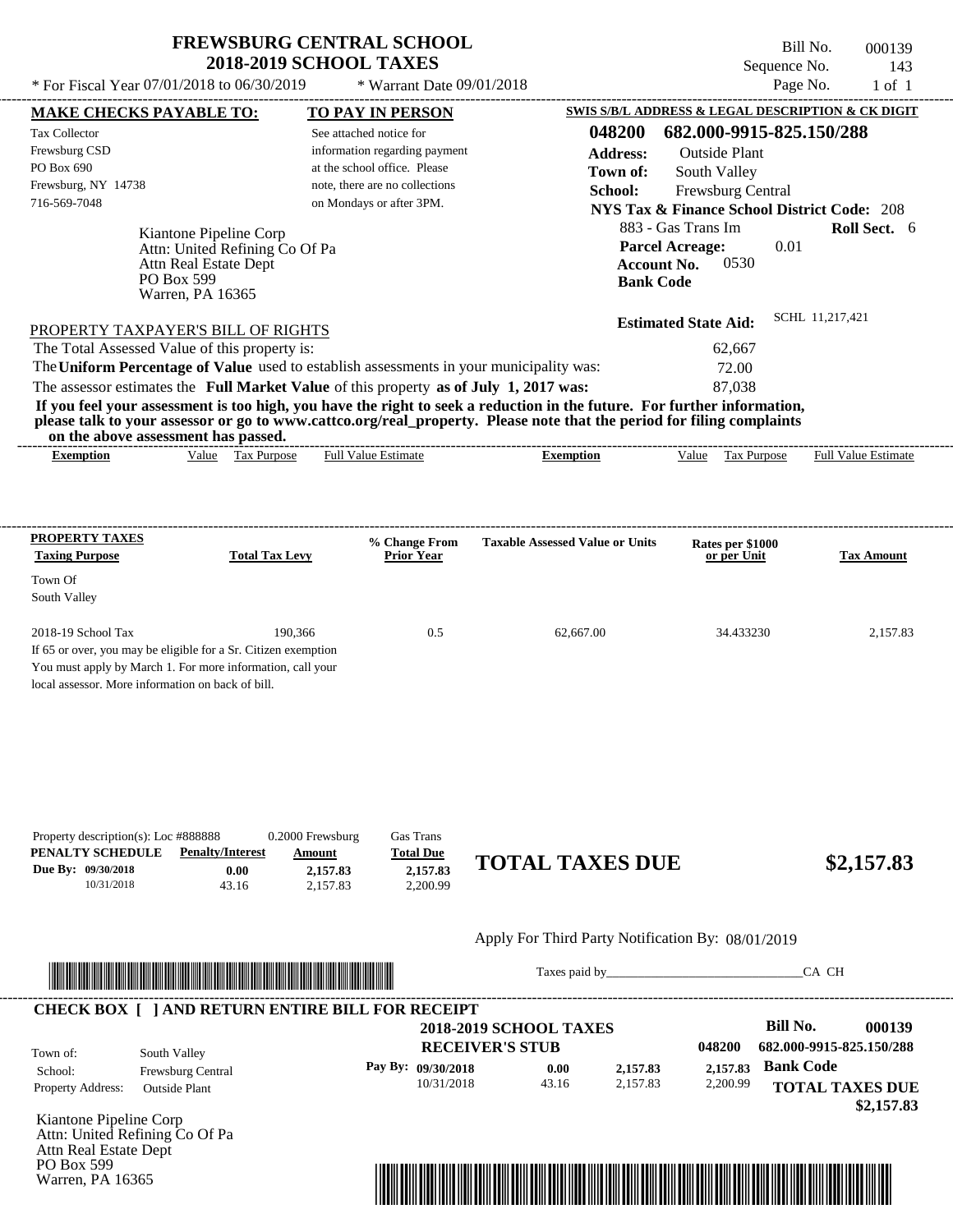| <b>FREWSBURG CENTRAL SCHOOL</b> |
|---------------------------------|
| <b>2018-2019 SCHOOL TAXES</b>   |

Bill No. 000140 Sequence No. 144

| * For Fiscal Year 07/01/2018 to 06/30/2019                                                                                                                                                                                                                                                                                                |                                                                     | * Warrant Date 09/01/2018                                                                                                                              |                                                         | Page No.                                                                                                                                                                                                                       | $1$ of $1$                           |
|-------------------------------------------------------------------------------------------------------------------------------------------------------------------------------------------------------------------------------------------------------------------------------------------------------------------------------------------|---------------------------------------------------------------------|--------------------------------------------------------------------------------------------------------------------------------------------------------|---------------------------------------------------------|--------------------------------------------------------------------------------------------------------------------------------------------------------------------------------------------------------------------------------|--------------------------------------|
| <b>MAKE CHECKS PAYABLE TO:</b>                                                                                                                                                                                                                                                                                                            |                                                                     | <b>TO PAY IN PERSON</b>                                                                                                                                |                                                         | <b>SWIS S/B/L ADDRESS &amp; LEGAL DESCRIPTION &amp; CK DIGIT</b>                                                                                                                                                               |                                      |
| <b>Tax Collector</b><br>Frewsburg CSD<br>PO Box 690<br>Frewsburg, NY 14738<br>716-569-7048<br>National Grid Power Corp.                                                                                                                                                                                                                   |                                                                     | See attached notice for<br>information regarding payment<br>at the school office. Please<br>note, there are no collections<br>on Mondays or after 3PM. | 048200<br><b>Address:</b><br>Town of:<br>School:        | 682.000-9915-132.350/188<br><b>Outside Plant</b><br>South Valley<br>Frewsburg Central<br><b>NYS Tax &amp; Finance School District Code: 208</b><br>884 - Elec Dist Ou                                                          | Roll Sect. 6                         |
| 300 Erie Blvd West<br>Syracuse, NY 13202                                                                                                                                                                                                                                                                                                  |                                                                     |                                                                                                                                                        |                                                         | <b>Parcel Acreage:</b><br>0.01<br>0534<br><b>Account No.</b><br><b>Bank Code</b>                                                                                                                                               |                                      |
| PROPERTY TAXPAYER'S BILL OF RIGHTS                                                                                                                                                                                                                                                                                                        |                                                                     |                                                                                                                                                        |                                                         | <b>Estimated State Aid:</b>                                                                                                                                                                                                    | SCHL 11,217,421                      |
| The Total Assessed Value of this property is:<br>The Uniform Percentage of Value used to establish assessments in your municipality was:                                                                                                                                                                                                  |                                                                     |                                                                                                                                                        |                                                         | 65,617                                                                                                                                                                                                                         |                                      |
| The assessor estimates the Full Market Value of this property as of July 1, 2017 was:<br>If you feel your assessment is too high, you have the right to seek a reduction in the future. For further information,<br>please talk to your assessor or go to www.cattco.org/real_property. Please note that the period for filing complaints |                                                                     |                                                                                                                                                        |                                                         | 72.00<br>91,135                                                                                                                                                                                                                |                                      |
| on the above assessment has passed.<br><b>Exemption</b>                                                                                                                                                                                                                                                                                   | Value Tax Purpose                                                   | <b>Full Value Estimate</b>                                                                                                                             | <b>Exemption</b>                                        | Value Tax Purpose                                                                                                                                                                                                              | <b>Full Value Estimate</b>           |
|                                                                                                                                                                                                                                                                                                                                           |                                                                     |                                                                                                                                                        |                                                         |                                                                                                                                                                                                                                |                                      |
| <b>PROPERTY TAXES</b><br><b>Taxing Purpose</b>                                                                                                                                                                                                                                                                                            | <b>Total Tax Levy</b>                                               | % Change From<br><b>Prior Year</b>                                                                                                                     | <b>Taxable Assessed Value or Units</b>                  | Rates per \$1000<br>or per Unit                                                                                                                                                                                                | <b>Tax Amount</b>                    |
| Town Of                                                                                                                                                                                                                                                                                                                                   |                                                                     |                                                                                                                                                        |                                                         |                                                                                                                                                                                                                                |                                      |
| South Valley                                                                                                                                                                                                                                                                                                                              |                                                                     |                                                                                                                                                        |                                                         |                                                                                                                                                                                                                                |                                      |
| 2018-19 School Tax<br>If 65 or over, you may be eligible for a Sr. Citizen exemption<br>You must apply by March 1. For more information, call your<br>local assessor. More information on back of bill.                                                                                                                                   | 190.366                                                             | 0.5                                                                                                                                                    | 65.617.00                                               | 34.433230                                                                                                                                                                                                                      | 2,259.41                             |
| Property description(s): Loc #888888<br>PENALTY SCHEDULE<br><b>Penalty/Interest</b><br>Due By: 09/30/2018<br>10/31/2018                                                                                                                                                                                                                   | 0.0674 Frewsburg<br>Amount<br>0.00<br>2,259.41<br>45.19<br>2,259.41 | Elec Dist<br><b>Total Due</b><br>2,259.41<br>2,304.60                                                                                                  | <b>TOTAL TAXES DUE</b>                                  |                                                                                                                                                                                                                                | \$2,259.41                           |
|                                                                                                                                                                                                                                                                                                                                           |                                                                     |                                                                                                                                                        | Apply For Third Party Notification By: 08/01/2019       |                                                                                                                                                                                                                                |                                      |
|                                                                                                                                                                                                                                                                                                                                           |                                                                     |                                                                                                                                                        |                                                         | Taxes paid by Taxes and the Taxes and the Taxes and the Taxes and the Taxes and the Taxes and the Taxes and the Taxes and the Taxes and the Taxes and the Taxes and the Taxes and the Taxes and the Taxes and the Taxes and th | CA CH                                |
| <b>CHECK BOX [ ] AND RETURN ENTIRE BILL FOR RECEIPT</b><br>South Valley<br>Town of:                                                                                                                                                                                                                                                       |                                                                     |                                                                                                                                                        | <b>2018-2019 SCHOOL TAXES</b><br><b>RECEIVER'S STUB</b> | <b>Bill No.</b><br>048200                                                                                                                                                                                                      | 000140<br>682.000-9915-132.350/188   |
| School:<br>Frewsburg Central<br>Property Address:<br><b>Outside Plant</b>                                                                                                                                                                                                                                                                 |                                                                     | Pay By: 09/30/2018<br>10/31/2018                                                                                                                       | 2,259.41<br>0.00<br>45.19<br>2,259.41                   | <b>Bank Code</b><br>2,259.41<br>2,304.60                                                                                                                                                                                       | <b>TOTAL TAXES DUE</b><br>\$2,259.41 |

National Grid Power Corp. 300 Erie Blvd West Syracuse, NY 13202

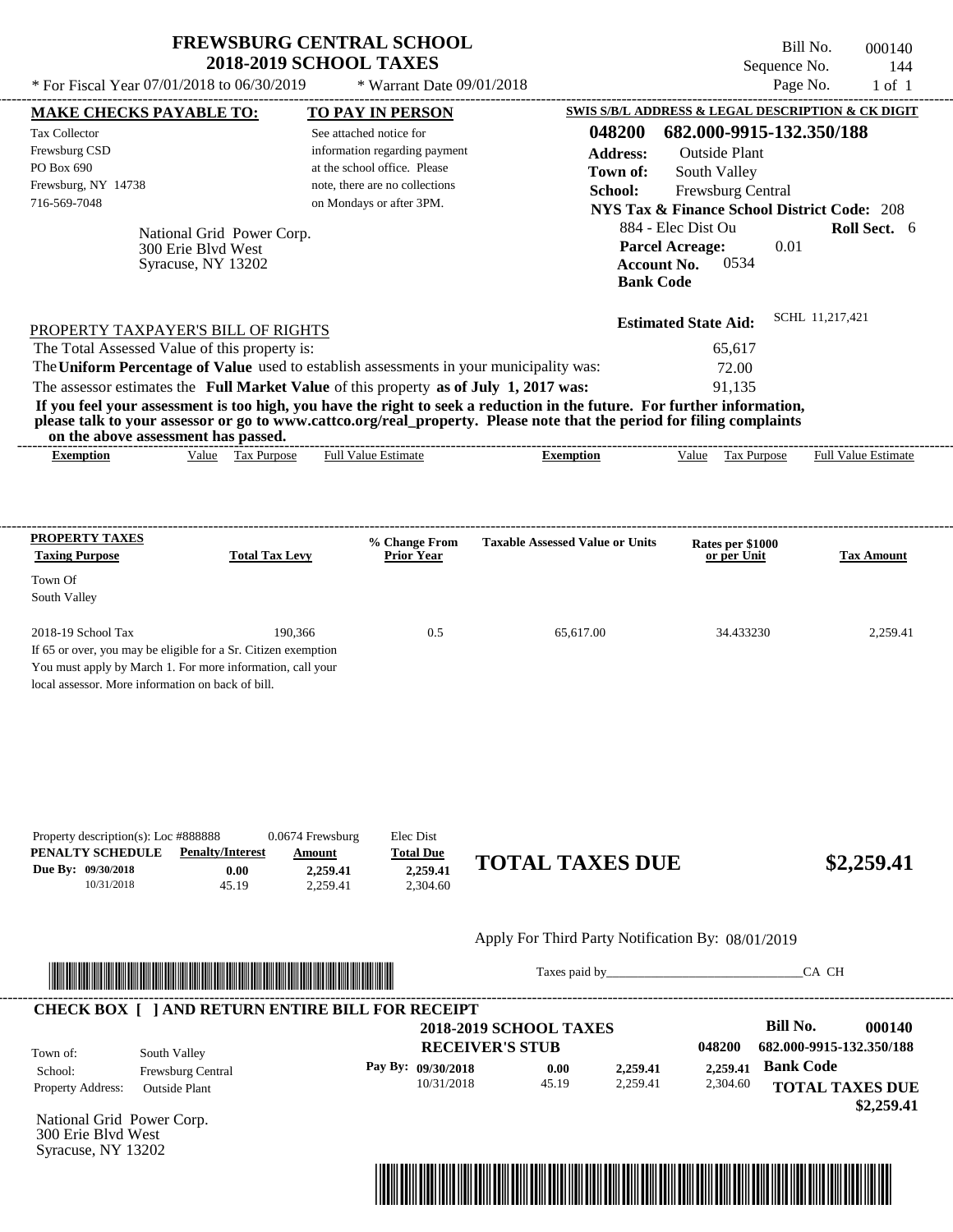\* For Fiscal Year  $07/01/2018$  to  $06/30/2019$  \* Warrant Date  $09/01/2018$  Page No. 1 of 1

\* Warrant Date 09/01/2018

Bill No. 000141 Sequence No. 146

| <b>MAKE CHECKS PAYABLE TO:</b>                                                          |                                                                                                                        | <b>TO PAY IN PERSON</b>        |                                                                                                                                                                                                                                                  |                             | <b>SWIS S/B/L ADDRESS &amp; LEGAL DESCRIPTION &amp; CK DIGIT</b> |
|-----------------------------------------------------------------------------------------|------------------------------------------------------------------------------------------------------------------------|--------------------------------|--------------------------------------------------------------------------------------------------------------------------------------------------------------------------------------------------------------------------------------------------|-----------------------------|------------------------------------------------------------------|
| <b>Tax Collector</b>                                                                    |                                                                                                                        | See attached notice for        | 048200                                                                                                                                                                                                                                           | 682.000-9913-131.600/188    |                                                                  |
| Frewsburg CSD                                                                           |                                                                                                                        | information regarding payment  | <b>Address:</b>                                                                                                                                                                                                                                  | <b>Outside Plant</b>        |                                                                  |
| PO Box 690                                                                              |                                                                                                                        | at the school office. Please   | Town of:                                                                                                                                                                                                                                         | South Valley                |                                                                  |
| Frewsburg, NY 14738                                                                     |                                                                                                                        | note, there are no collections | School:                                                                                                                                                                                                                                          | Frewsburg Central           |                                                                  |
| 716-569-7048                                                                            |                                                                                                                        | on Mondays or after 3PM.       |                                                                                                                                                                                                                                                  |                             | <b>NYS Tax &amp; Finance School District Code: 208</b>           |
|                                                                                         |                                                                                                                        |                                |                                                                                                                                                                                                                                                  | 884 - Elec Dist Ou          | Roll Sect. 6                                                     |
|                                                                                         | NYSEG, c/o Utility Shared Serv.<br>Attn: Local Taxes                                                                   |                                |                                                                                                                                                                                                                                                  | <b>Parcel Acreage:</b>      | 0.01                                                             |
|                                                                                         | 70 Farm View Dr                                                                                                        |                                |                                                                                                                                                                                                                                                  | 0449<br><b>Account No.</b>  |                                                                  |
|                                                                                         | New Gloucester, ME 04260                                                                                               |                                | <b>Bank Code</b>                                                                                                                                                                                                                                 |                             |                                                                  |
|                                                                                         |                                                                                                                        |                                |                                                                                                                                                                                                                                                  |                             |                                                                  |
| PROPERTY TAXPAYER'S BILL OF RIGHTS                                                      |                                                                                                                        |                                |                                                                                                                                                                                                                                                  | <b>Estimated State Aid:</b> | SCHL 11,217,421                                                  |
| The Total Assessed Value of this property is:                                           |                                                                                                                        |                                |                                                                                                                                                                                                                                                  | 1,200                       |                                                                  |
| The Uniform Percentage of Value used to establish assessments in your municipality was: |                                                                                                                        |                                |                                                                                                                                                                                                                                                  | 72.00                       |                                                                  |
| The assessor estimates the Full Market Value of this property as of July 1, 2017 was:   |                                                                                                                        |                                |                                                                                                                                                                                                                                                  | 1,667                       |                                                                  |
|                                                                                         |                                                                                                                        |                                | If you feel your assessment is too high, you have the right to seek a reduction in the future. For further information,<br>please talk to your assessor or go to www.cattco.org/real_property. Please note that the period for filing complaints |                             |                                                                  |
| on the above assessment has passed.                                                     |                                                                                                                        |                                |                                                                                                                                                                                                                                                  |                             |                                                                  |
| <b>Exemption</b>                                                                        | Value Tax Purpose                                                                                                      | <b>Full Value Estimate</b>     | <b>Exemption</b>                                                                                                                                                                                                                                 |                             | Value Tax Purpose Full Value Estimate                            |
|                                                                                         |                                                                                                                        |                                |                                                                                                                                                                                                                                                  |                             |                                                                  |
|                                                                                         |                                                                                                                        |                                |                                                                                                                                                                                                                                                  |                             |                                                                  |
| <b>PROPERTY TAXES</b>                                                                   |                                                                                                                        | % Change From                  | <b>Taxable Assessed Value or Units</b>                                                                                                                                                                                                           | Rates per \$1000            |                                                                  |
| <b>Taxing Purpose</b>                                                                   | <b>Total Tax Levy</b>                                                                                                  | <b>Prior Year</b>              |                                                                                                                                                                                                                                                  | or per Unit                 | <b>Tax Amount</b>                                                |
| Town Of                                                                                 |                                                                                                                        |                                |                                                                                                                                                                                                                                                  |                             |                                                                  |
| South Valley                                                                            |                                                                                                                        |                                |                                                                                                                                                                                                                                                  |                             |                                                                  |
|                                                                                         |                                                                                                                        |                                |                                                                                                                                                                                                                                                  |                             |                                                                  |
| 2018-19 School Tax                                                                      | 190,366                                                                                                                | 0.5                            | 1,200.00                                                                                                                                                                                                                                         | 34.433230                   | 41.32                                                            |
| If 65 or over, you may be eligible for a Sr. Citizen exemption                          |                                                                                                                        |                                |                                                                                                                                                                                                                                                  |                             |                                                                  |
| You must apply by March 1. For more information, call your                              |                                                                                                                        |                                |                                                                                                                                                                                                                                                  |                             |                                                                  |
| local assessor. More information on back of bill.                                       |                                                                                                                        |                                |                                                                                                                                                                                                                                                  |                             |                                                                  |
|                                                                                         |                                                                                                                        |                                |                                                                                                                                                                                                                                                  |                             |                                                                  |
|                                                                                         |                                                                                                                        |                                |                                                                                                                                                                                                                                                  |                             |                                                                  |
|                                                                                         |                                                                                                                        |                                |                                                                                                                                                                                                                                                  |                             |                                                                  |
|                                                                                         |                                                                                                                        |                                |                                                                                                                                                                                                                                                  |                             |                                                                  |
|                                                                                         |                                                                                                                        |                                |                                                                                                                                                                                                                                                  |                             |                                                                  |
| Property description(s): Loc #888888                                                    | 1.0000 Randolph                                                                                                        | Elec Dist                      |                                                                                                                                                                                                                                                  |                             |                                                                  |
| PENALTY SCHEDULE                                                                        | <b>Penalty/Interest</b><br>Amount                                                                                      | <b>Total Due</b>               | <b>TOTAL TAXES DUE</b>                                                                                                                                                                                                                           |                             | \$41.32                                                          |
| Due By: 09/30/2018                                                                      | 0.00                                                                                                                   | 41.32<br>41.32                 |                                                                                                                                                                                                                                                  |                             |                                                                  |
| 10/31/2018                                                                              | 0.83                                                                                                                   | 41.32<br>42.15                 |                                                                                                                                                                                                                                                  |                             |                                                                  |
|                                                                                         |                                                                                                                        |                                | Apply For Third Party Notification By: 08/01/2019                                                                                                                                                                                                |                             |                                                                  |
|                                                                                         |                                                                                                                        |                                |                                                                                                                                                                                                                                                  |                             |                                                                  |
|                                                                                         | <u> HERE IN DIE HERE IN DIE HERE IN DIE HERE IN DIE HERE IN DIE HERE IN DIE HERE IN DIE HERE IN DIE HERE IN DIE HE</u> |                                |                                                                                                                                                                                                                                                  | Taxes paid by               | CA CH                                                            |
| <b>CHECK BOX [ ] AND RETURN ENTIRE BILL FOR RECEIPT</b>                                 |                                                                                                                        |                                |                                                                                                                                                                                                                                                  |                             |                                                                  |
|                                                                                         |                                                                                                                        |                                | <b>2018-2019 SCHOOL TAXES</b>                                                                                                                                                                                                                    |                             | <b>Bill No.</b><br>000141                                        |
| South Valley<br>Town of:                                                                |                                                                                                                        |                                | <b>RECEIVER'S STUB</b>                                                                                                                                                                                                                           | 048200                      | 682.000-9913-131.600/188                                         |
| Frewsburg Central<br>School:                                                            |                                                                                                                        | Pay By: 09/30/2018             | 0.00<br>41.32                                                                                                                                                                                                                                    | 41.32                       | <b>Bank Code</b>                                                 |
| Property Address:<br><b>Outside Plant</b>                                               |                                                                                                                        | 10/31/2018                     | 0.83<br>41.32                                                                                                                                                                                                                                    | 42.15                       | <b>TOTAL TAXES DUE</b>                                           |
|                                                                                         |                                                                                                                        |                                |                                                                                                                                                                                                                                                  |                             | \$41.32                                                          |
| NYSEG,c/o Utility Shared Serv.                                                          |                                                                                                                        |                                |                                                                                                                                                                                                                                                  |                             |                                                                  |
| Attn: Local Taxes<br>70 Farm View Dr                                                    |                                                                                                                        |                                |                                                                                                                                                                                                                                                  |                             |                                                                  |
| New Gloucester, ME 04260                                                                |                                                                                                                        |                                |                                                                                                                                                                                                                                                  |                             |                                                                  |
|                                                                                         |                                                                                                                        |                                |                                                                                                                                                                                                                                                  |                             |                                                                  |